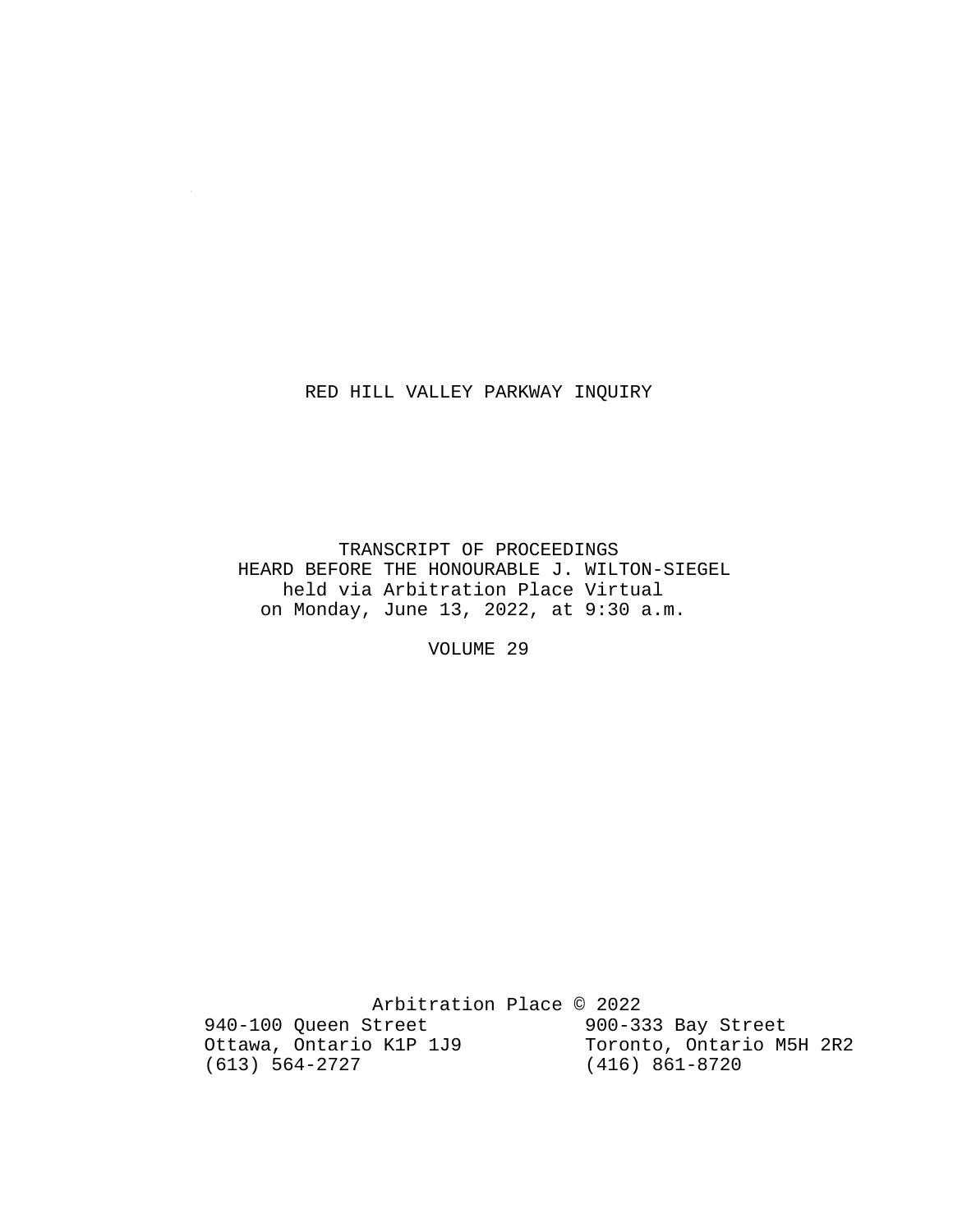### APPEARANCES:

| Emily C. Lawrence | For Red Hill Valley        |
|-------------------|----------------------------|
| Hailey Bruckner   | Parkway                    |
|                   |                            |
| Delna Contractor  | For City of Hamilton       |
| Eli Lederman      |                            |
|                   |                            |
| Heather McIvor    | For Province of Ontario    |
| Colin Bourrier    |                            |
|                   |                            |
| Chris Buck        | For Dufferin Construction  |
|                   |                            |
| Fabiola Bassong   | For Golder Associates Inc. |

Page 4987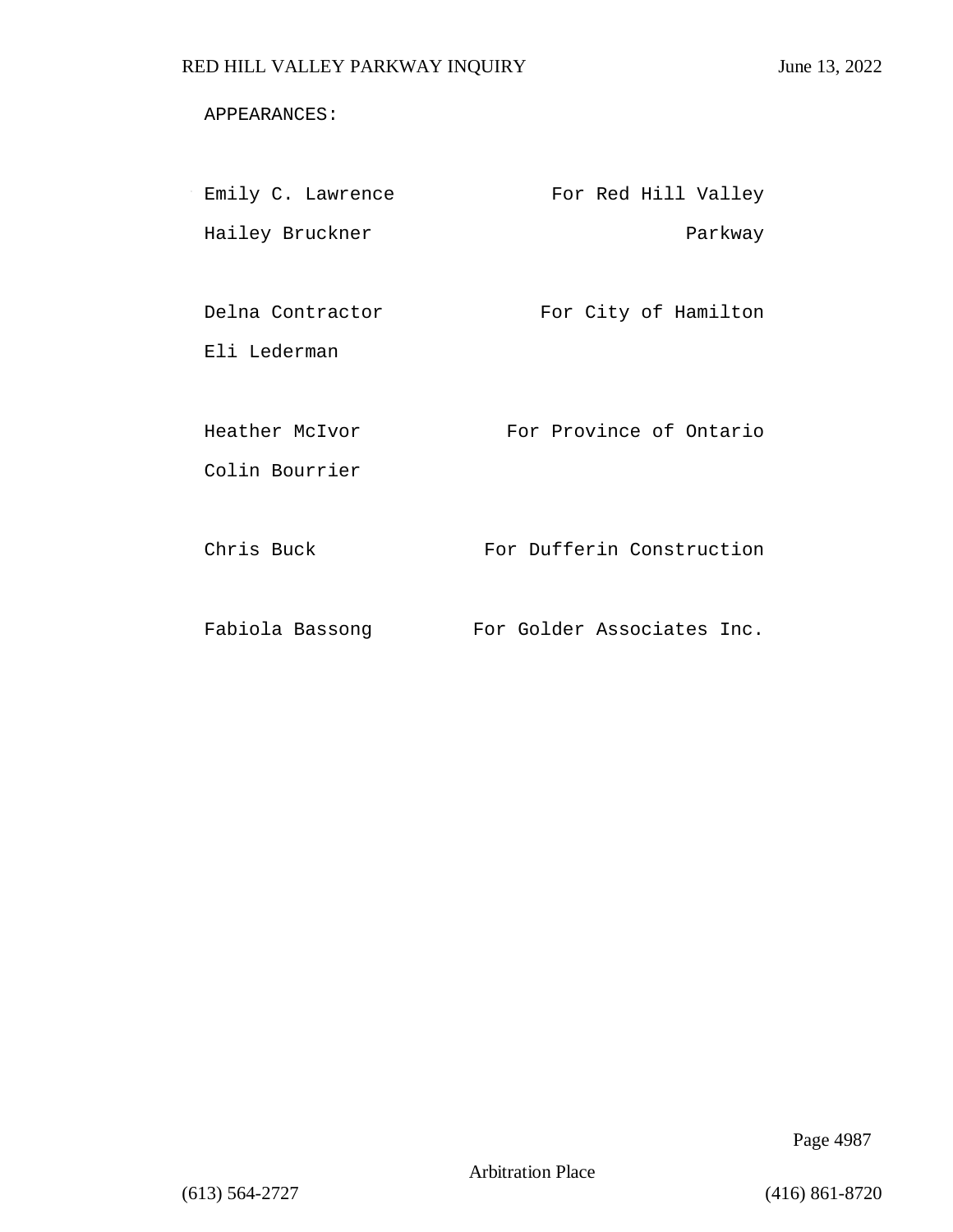$\sim$ 

INDEX

**PAGE** 

| STEPHEN COOPER; AFFIRMED      | 4991 |
|-------------------------------|------|
| EXAMINATION BY MS. LAWRENCE   | 4991 |
| EXAMINATION BY MS. CONTRACTOR | 5211 |

Page 4988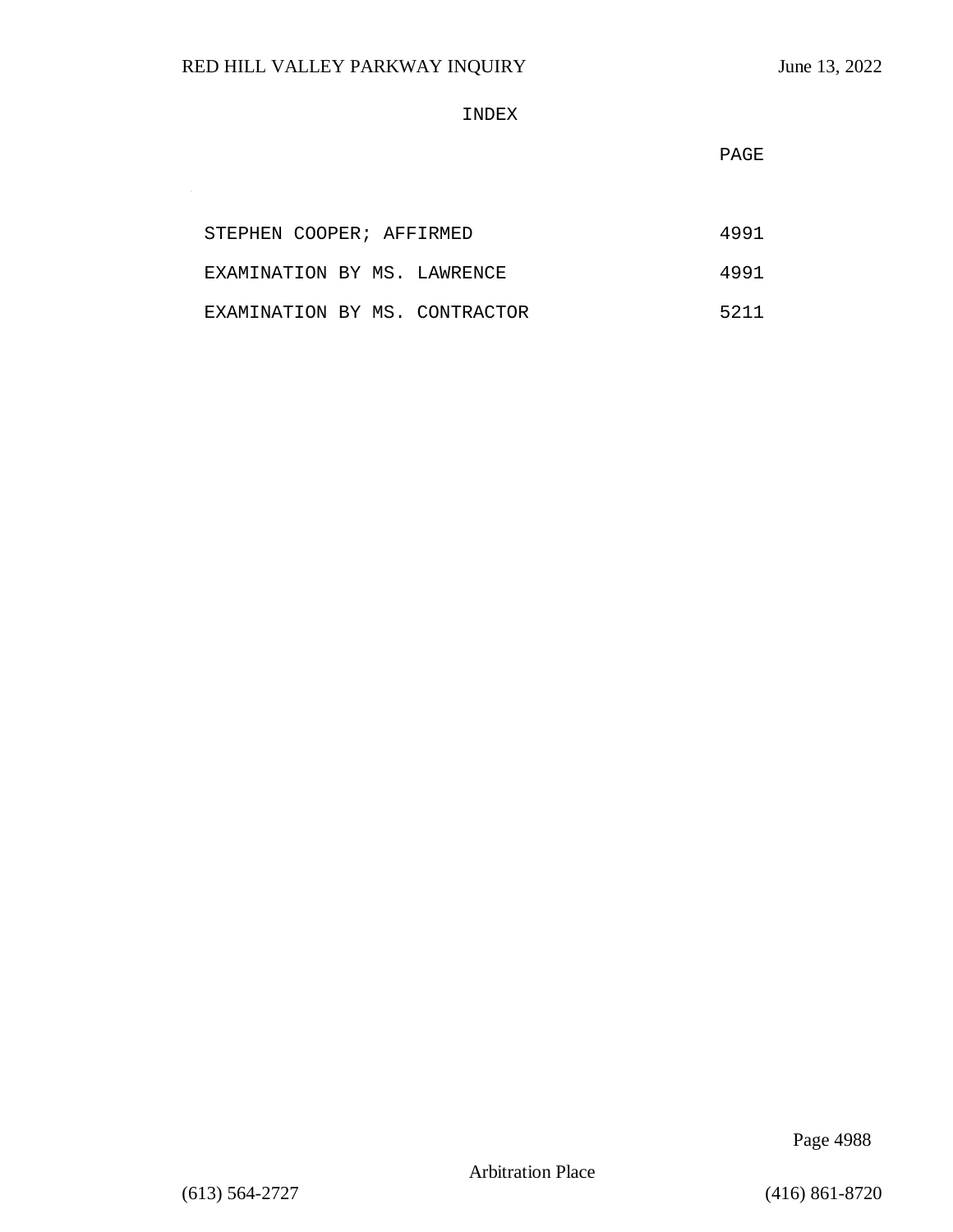$\sim$ 

# LIST OF EXHIBITS

| NO. | DESCRIPTION                                                                      | PAGE |
|-----|----------------------------------------------------------------------------------|------|
| 68  | E-mail chain between Mr. Cooper, 5116<br>Mr. Jazvac and Mr. Andoga,<br>HAM63995. |      |
| 69  | Video of Public Works Committee<br>meeting on November 18, 2013,<br>RHV961.      | 5130 |
| 70  | Unsworn Affidavit of Documents,<br>HAM64135.                                     | 5200 |
| 71  | E-mail from Colleen Crawford to<br>Stephen Cooper, HAM64171.                     | 5204 |
| 72  | Letter sent to Mr. Cooper by<br>courier on July 18, 2018,<br>HAM64134.           | 5204 |

Page 4989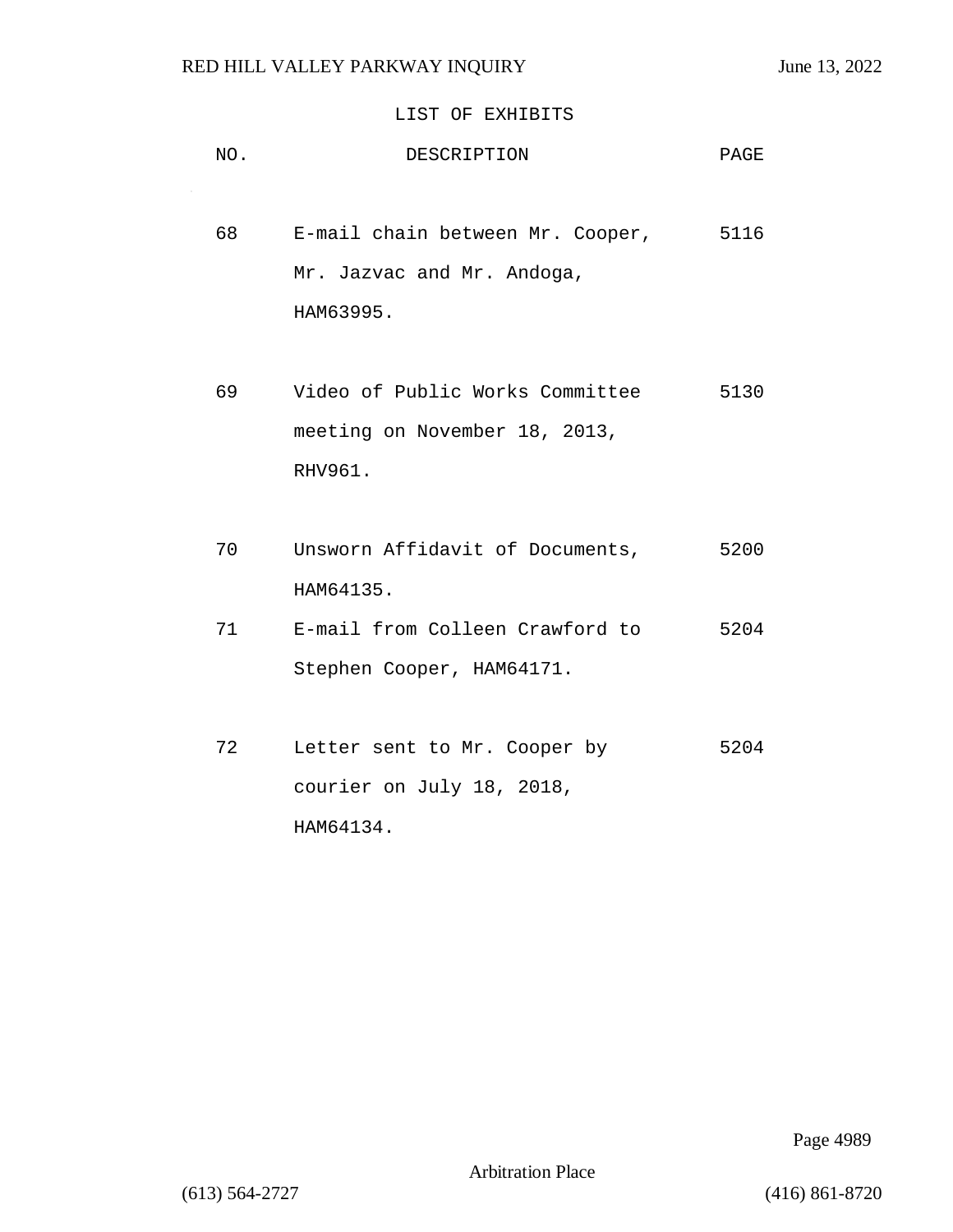| 1       | Arbitration Place Virtual                          |
|---------|----------------------------------------------------|
| 2       | --- Upon resuming on Monday, June 13, 2022,        |
| 3       | at 9:30 a.m.                                       |
| 4       | MS. LAWRENCE: Good morning,                        |
| 5       | Commissioner.                                      |
| 6       | JUSTICE WILTON-SIEGEL: Good                        |
| 7       | morning.                                           |
| 8       | MS. LAWRENCE: Our witness                          |
| 9       | this morning is Stephen Cooper and he is here.     |
| $10 \,$ | He's not yet been sworn in.                        |
| 11      | JUSTICE WILTON-SIEGEL:<br>I                        |
| 12      | think, actually, before we swear him in, we should |
| 13      | acknowledge the land.                              |
| 14      | MS. LAWRENCE: Thank you,                           |
| 15      | Commissioner. Apologies for that.                  |
| 16      | I would like to open this                          |
| 17      | week's hearing by acknowledging that the City of   |
| 18      | Hamilton is situated on the traditional            |
| 19      | territories of the Erie, Neutral, Huron-Wendat,    |
| 20      | Haudenosaunee and Mississaugas. This land is       |
| 21      | covered by the Dish With One Spoon Wampum Belt     |
| 22      | Covenant, which was an agreement between the       |
| 23      | Haudenosaunee and Anishinaabek to share and care   |
| 24      | for the resources around the Great Lakes.          |
| 25      | We acknowledge that the land                       |

Page 4990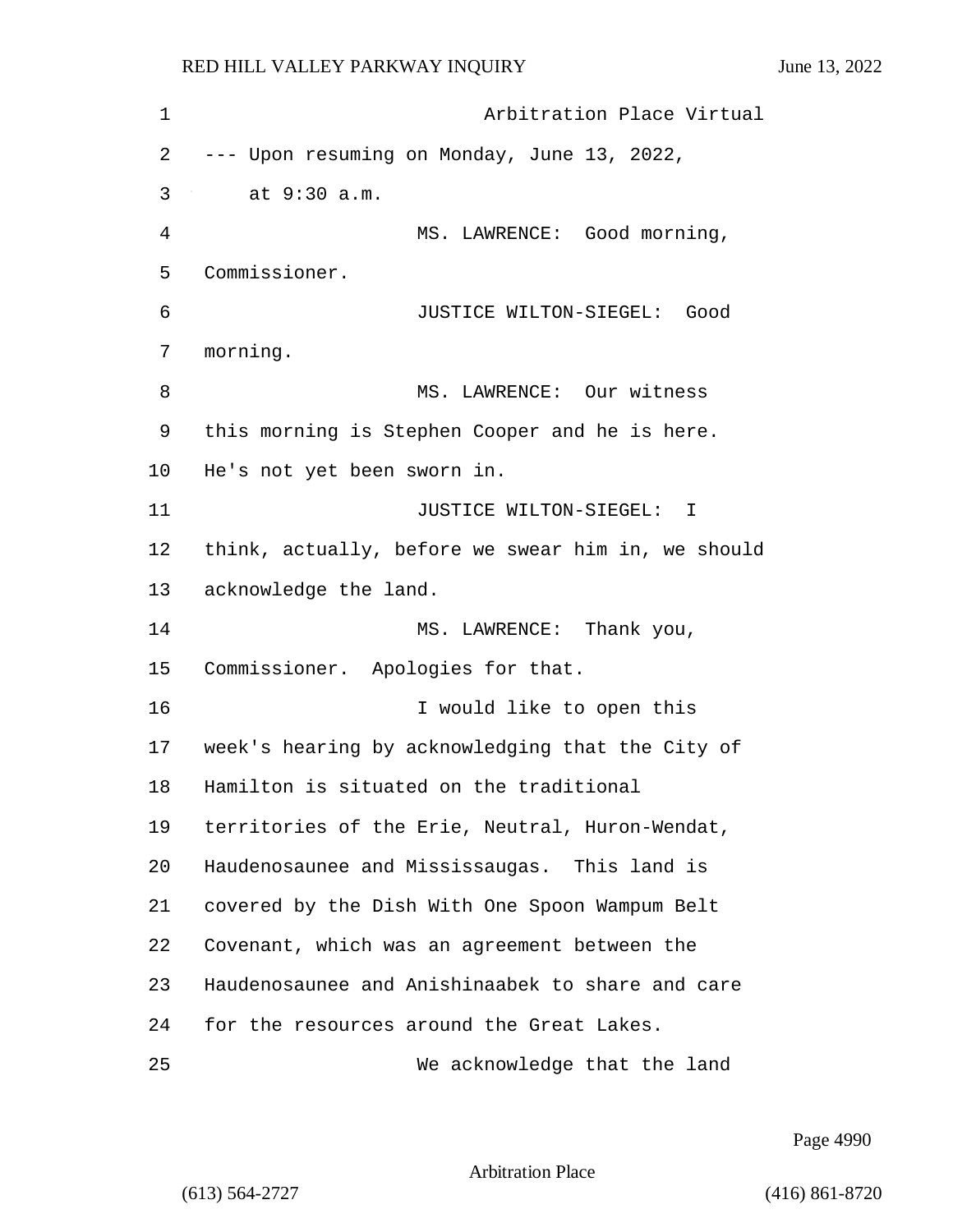| 1  | on which Hamilton sits is covered by the Between   |
|----|----------------------------------------------------|
| 2  | the Lakes Purchase, 1792, between the Crown and    |
| 3  | the Mississaugas of the Credit First Nation.       |
| 4  | Many counsel appearing today                       |
| 5  | are in Toronto, which is on the traditional land   |
| 6  | of the Huron-Wendat, the Senecas and most recently |
| 7  | the Mississaugas of the Credit River. Today this   |
| 8  | meeting place is home to many indigenous people    |
| 9  | from across Turtle Island and I'm grateful to have |
| 10 | the opportunity to work on this land.              |
| 11 | AFFIRMED: STEPHEN COOPER                           |
| 12 | EXAMINATION BY MS. LAWRENCE:                       |
| 13 | Good morning, Mr. Cooper.<br>Q.                    |
| 14 | Good morning.<br>Α.                                |
| 15 | Q.<br>Just in terms of our day                     |
| 16 | today, we're going to go straight between now and  |
| 17 | about 11:30 or so and take a break, but if you     |
| 18 | require a break before then, just let me know.     |
| 19 | And we will then proceed for another hour and      |
| 20 | 15 minutes after that break until the lunch hour,  |
| 21 | so that's our morning. Okay?                       |
| 22 | Thank you.<br>Α.                                   |
| 23 | I'm going to start with<br>Q.                      |
| 24 | some questions about your background.<br>T.        |
| 25 | understand that you're a graduate of Mohawk        |

Page 4991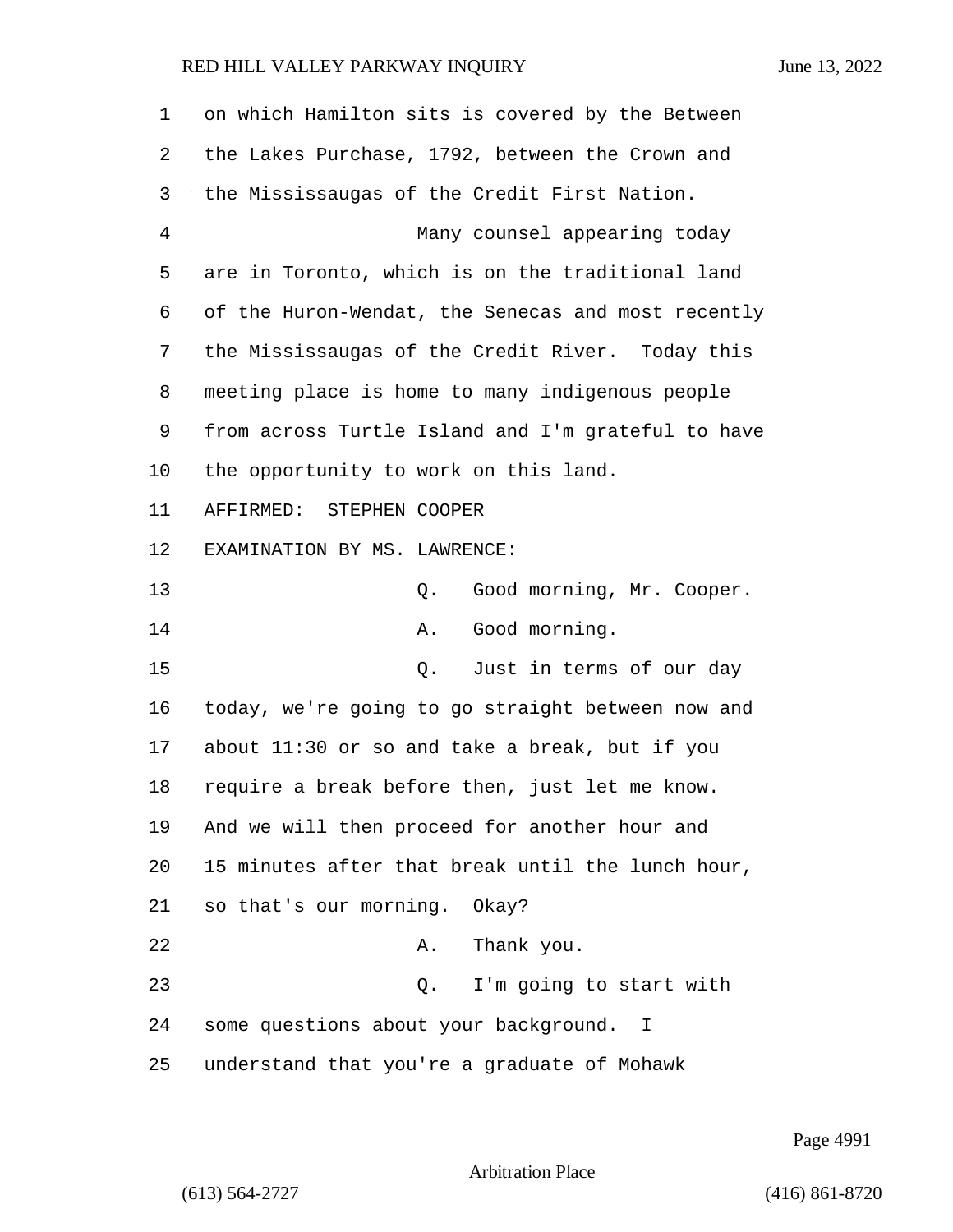| 1  |                                       | College traffic engineering program. Is that    |
|----|---------------------------------------|-------------------------------------------------|
| 2  | correct?                              |                                                 |
| 3  |                                       | Α.<br>Yes.                                      |
| 4  | Q.                                    | Do you have any other                           |
| 5  | education or certifications?          |                                                 |
| 6  | Α.                                    | I'm a certified                                 |
| 7  | engineering technologist with OACETT. |                                                 |
| 8  | О.                                    | And do you have any                             |
| 9  |                                       | accreditations or qualifications with pavement  |
| 10 | marking or signs?                     |                                                 |
| 11 |                                       | I'm a signs and markings<br>Α.                  |
| 12 | specialist through IMSA.              |                                                 |
| 13 | Q.                                    | When did you graduate                           |
| 14 | from Mohawk?                          |                                                 |
| 15 | Α.                                    | 2006, I believe.                                |
| 16 | Q.                                    | And am I correct that you                       |
| 17 |                                       | joined the City of Hamilton directly after your |
| 18 | graduation from Mohawk?               |                                                 |
| 19 | Α.                                    | That's correct.                                 |
| 20 |                                       | What was your first<br>Q.                       |
| 21 | position at the City?                 |                                                 |
| 22 | Α.                                    | I was a traffic                                 |
| 23 | engineering technologist.             |                                                 |
| 24 |                                       | Q. And, at that time, who                       |
| 25 | was your immediate supervisor?        |                                                 |

Page 4992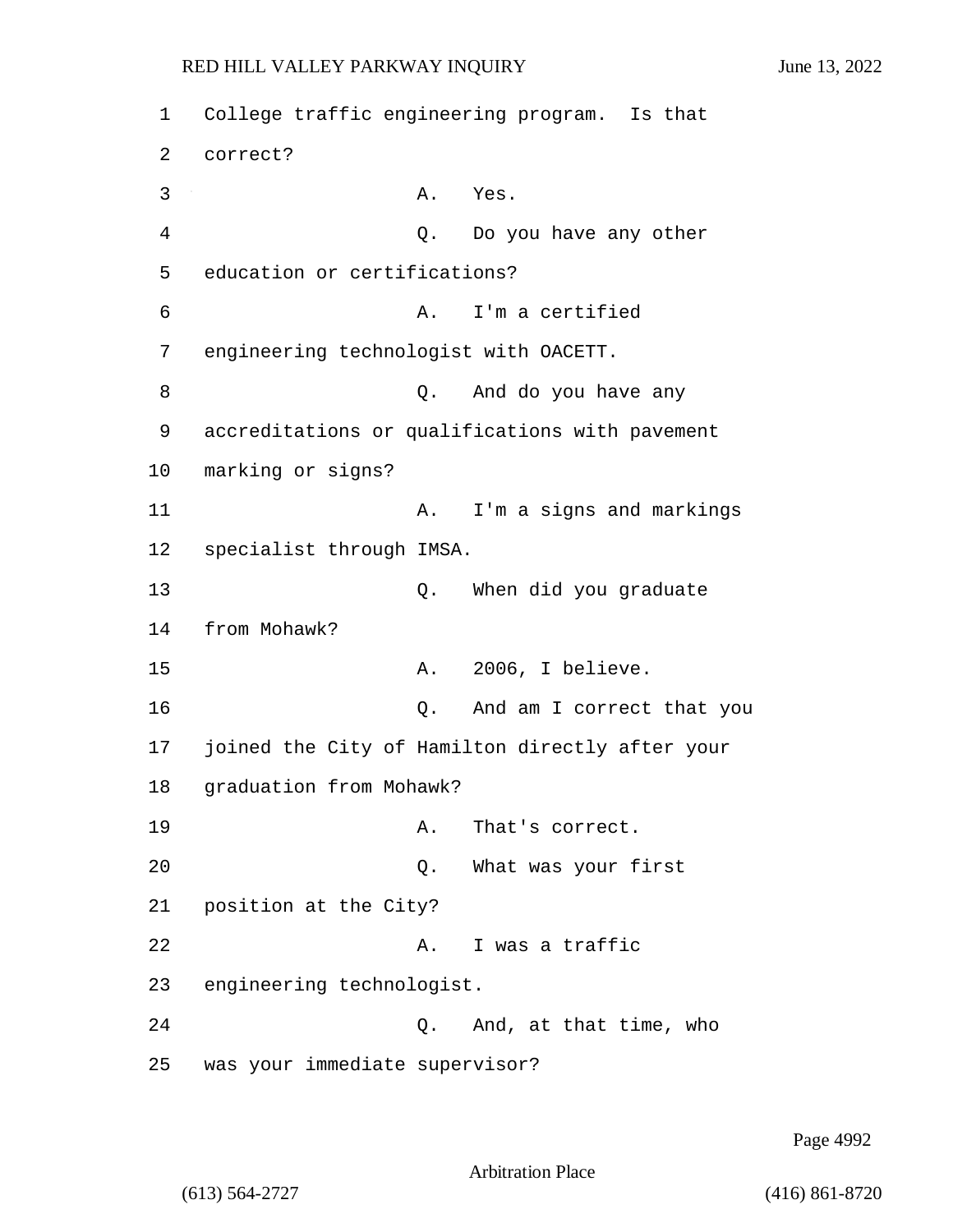| 1          | A. Gary Kirchknopf.                              |
|------------|--------------------------------------------------|
| $\sqrt{2}$ | Q. And were you, and above                       |
| 3          | you Gary Kirchknopf, under Hart Solomon?         |
| 4          | Yes.<br>Α.                                       |
| 5          | Q. Am I correct that you                         |
| 6          | held that role until 2014?                       |
| 7          | Α.<br>Yes, around there, I                       |
| 8          | believe. No, no. It would have been, yeah, maybe |
| 9          | 2013, 2014. I'm not exactly sure when I became   |
| $10 \,$    | the project manager.                             |
| 11         | Q. Okay.                                         |
| 12         | It was after Hart left,<br>Α.                    |
| 13         | so maybe 2012.                                   |
| 14         | Okay. And then did you<br>Q.                     |
| 15         | take on the role of traffic roadway safety east? |
| 16         | I did. Well, it was<br>Α.                        |
| 17         | actually at that time it was community traffic   |
| 18         | services. Same section, it was just a name       |
| 19         | change, so                                       |
| 20         | Q. Okay. Can you describe                        |
| 21         | the role of project manager in community traffic |
| 22         | services?                                        |
| 23         | So, we oversaw all of the<br>Α.                  |
| 24         | concerns that came in. We oversaw some           |
| 25         | technologists and we looked at all the concerns  |

Page 4993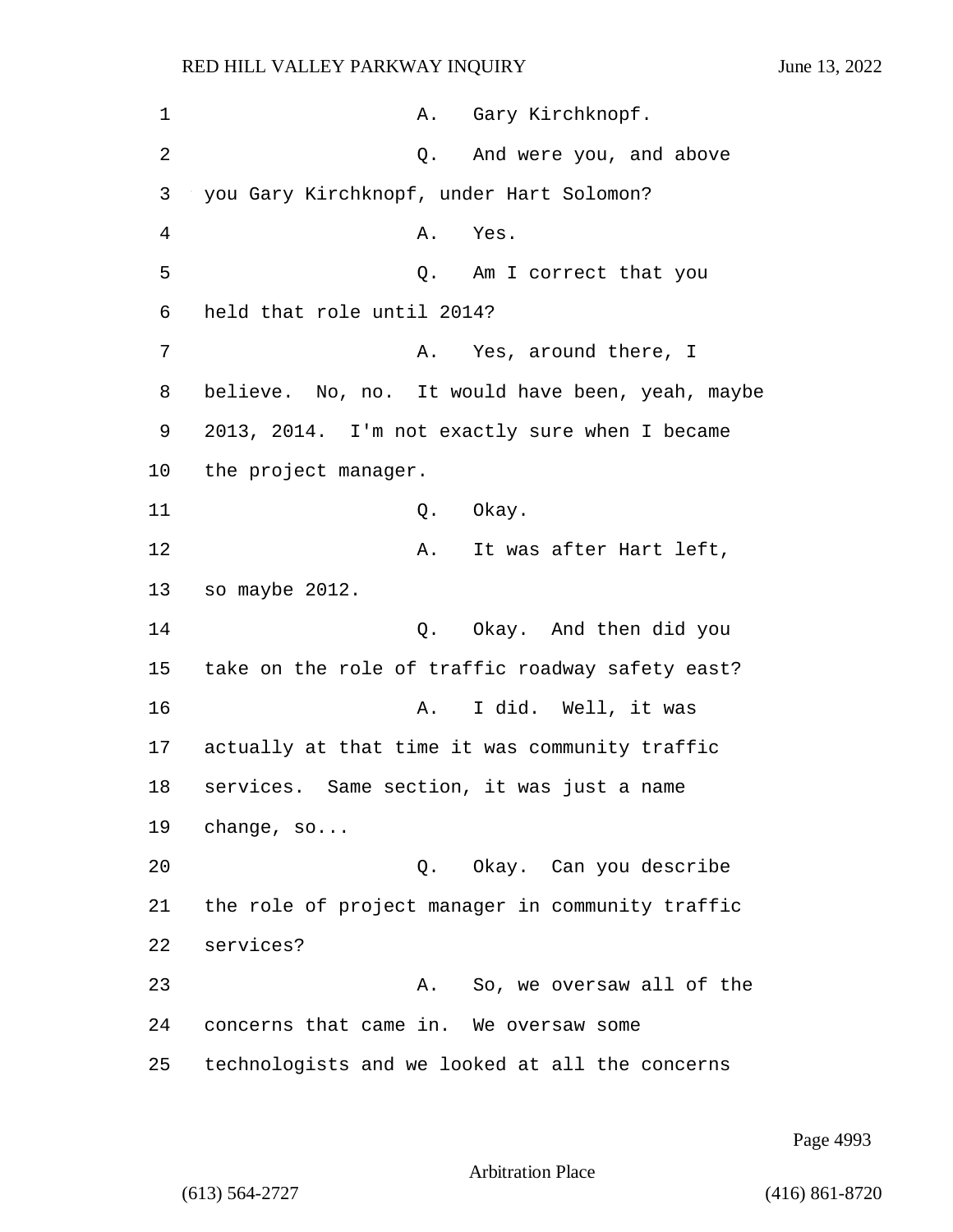| 1  | that came in from council, the public, school      |
|----|----------------------------------------------------|
| 2  | boards, that sort of thing, relating to community  |
| 3  | traffic issues, such as speeding, stop signs       |
| 4  | requests, that sort of thing. I also represented   |
| 5  | the City on numerous litigations that the City was |
| 6  | involved in.                                       |
| 7  | Q. Okay.                                           |
| 8  | We prepared by-laws and<br>Α.                      |
| 9  | legal documents and that sort of thing.            |
| 10 | Q. Okay. So, after                                 |
| 11 | Mr. Solomon retired in, I believe it was 2012, who |
| 12 | was your immediate supervisor?                     |
| 13 | A. Still Gary, I think,                            |
| 14 | until we got reorganized into, I believe it was    |
| 15 | transportation services. At that time, it was      |
| 16 | Lorissa Skrypniak.                                 |
| 17 | Q. Okay. So, at some point                         |
| 18 | in 2012 or 2013 there was a reorganization and     |
| 19 | your group went into a different department within |
| 20 | Public Works. Is that fair to say?                 |
| 21 | Yes, for a short time we<br>Α.                     |
| 22 | were there.                                        |
| 23 | Q. Okay. And I understand                          |
| 24 | that, after reorganization, your group reported to |
| 25 | Martin White. Is that correct?                     |

Page 4994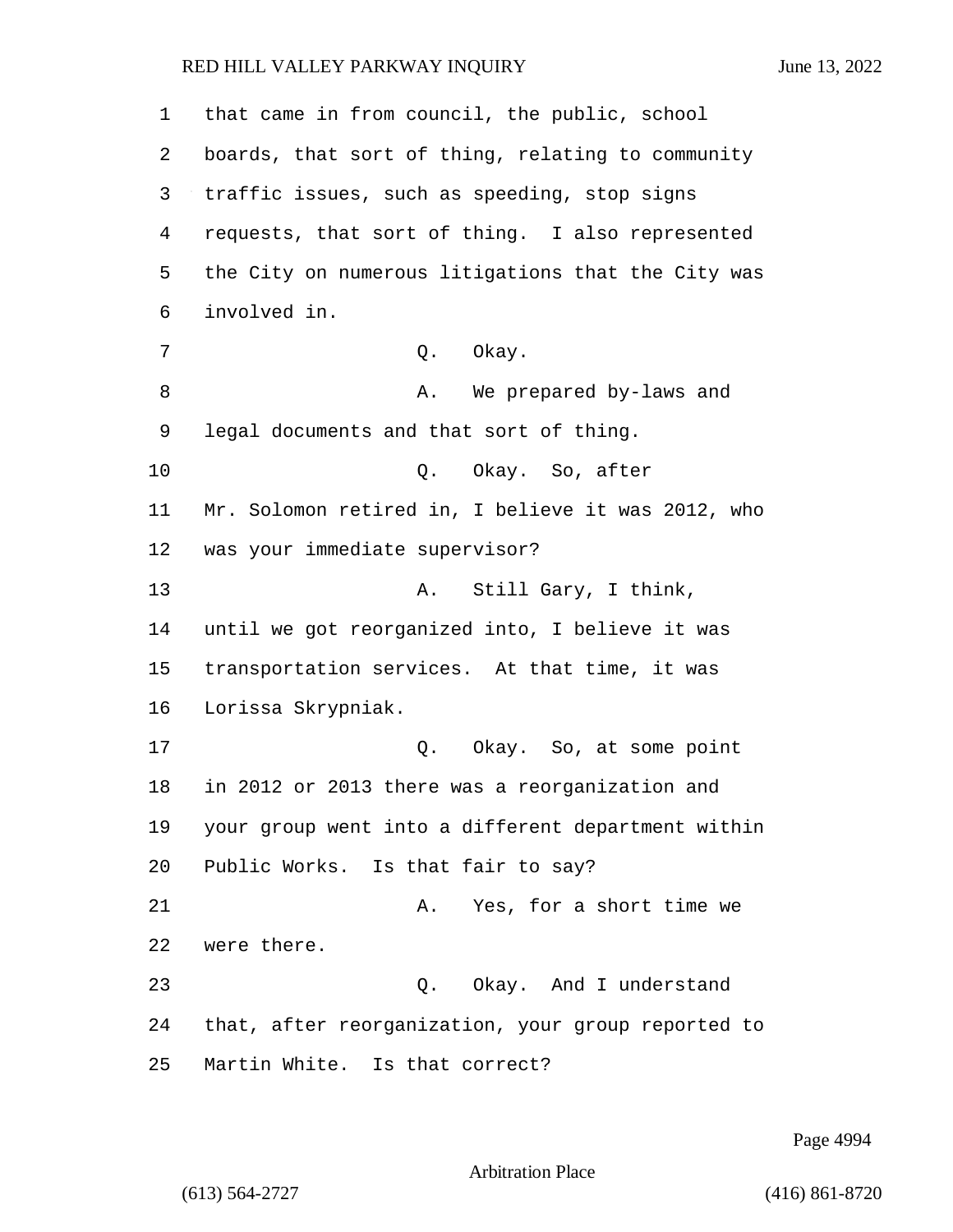1 A. Not immediately. We 2 reported to Al Kirkpatrick for a short time under 3 that transportation group, and then we got 4 reorganized again, at which time we went under 5 Martin. 6 Q. Okay. So, by 2013, your 7 group was under Martin White? 8 A. Around there. I'm not 9 exactly sure when that transition occurred. We 10 got reorganized twice in a very short time, so I'm 11 not sure. 12 C. Okay. And I understand 13 David Ferguson joined the City in August of 2013. 14 From that point, did you report to him? 15 A. Yes. 16 Q. Once David Ferguson had 17 started, did you report to him or to Martin White 18 or to both? 19 A. Primarily to David, but 20 sometimes directly to Martin. 21 Q. What is your current 22 position? 23 A. I'm a project manager of 24 roadway maintenance. 25 Q. What department does that

Page 4995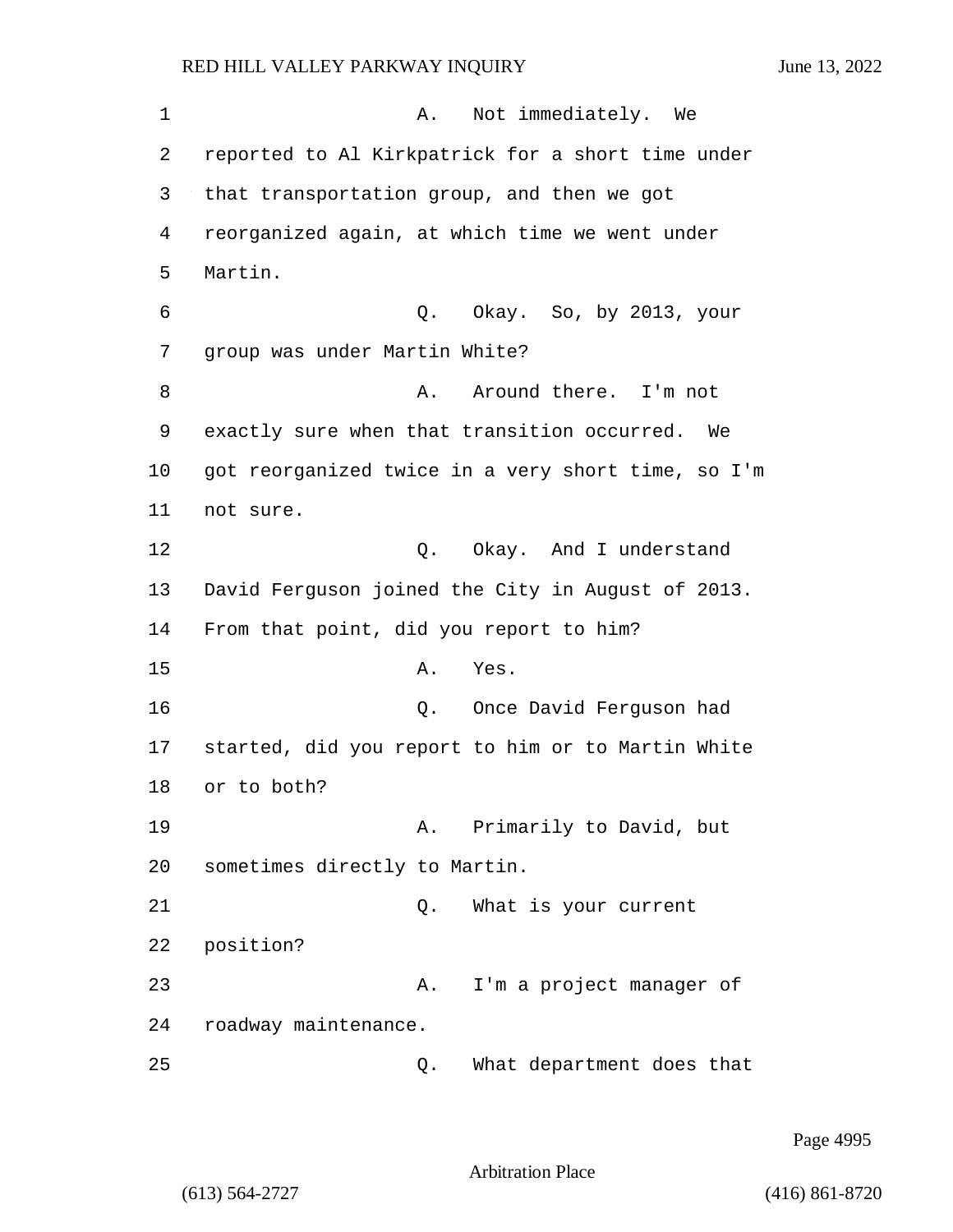1 fall under? 2 A. Roads. Still Public 3 Works, just different section. 4 Q. Okay. And how long have 5 you been in that position? 6 A. About two and a half 7 years. 8 and how does that differ 9 from the traffic engineering community traffic 10 project management that you did before? 11 A. Roadway safety? 12 Q. Yeah. 13 A. Now I take care of the 14 maintenance of road assets within the 15 right-of-way, so I don't deal with traffic issues 16 anymore. 17 Q. Okay. And to whom do you 18 report now? 19 A. Bob Marks or Robert 20 Marks. 21 Q. And who does Mr. Marks 22 report to? 23 A. Peter Sneelings [ph]. 24 Q. And then just going up 25 that chain, does Mr. Sneelings report to Bob Paul?

Page 4996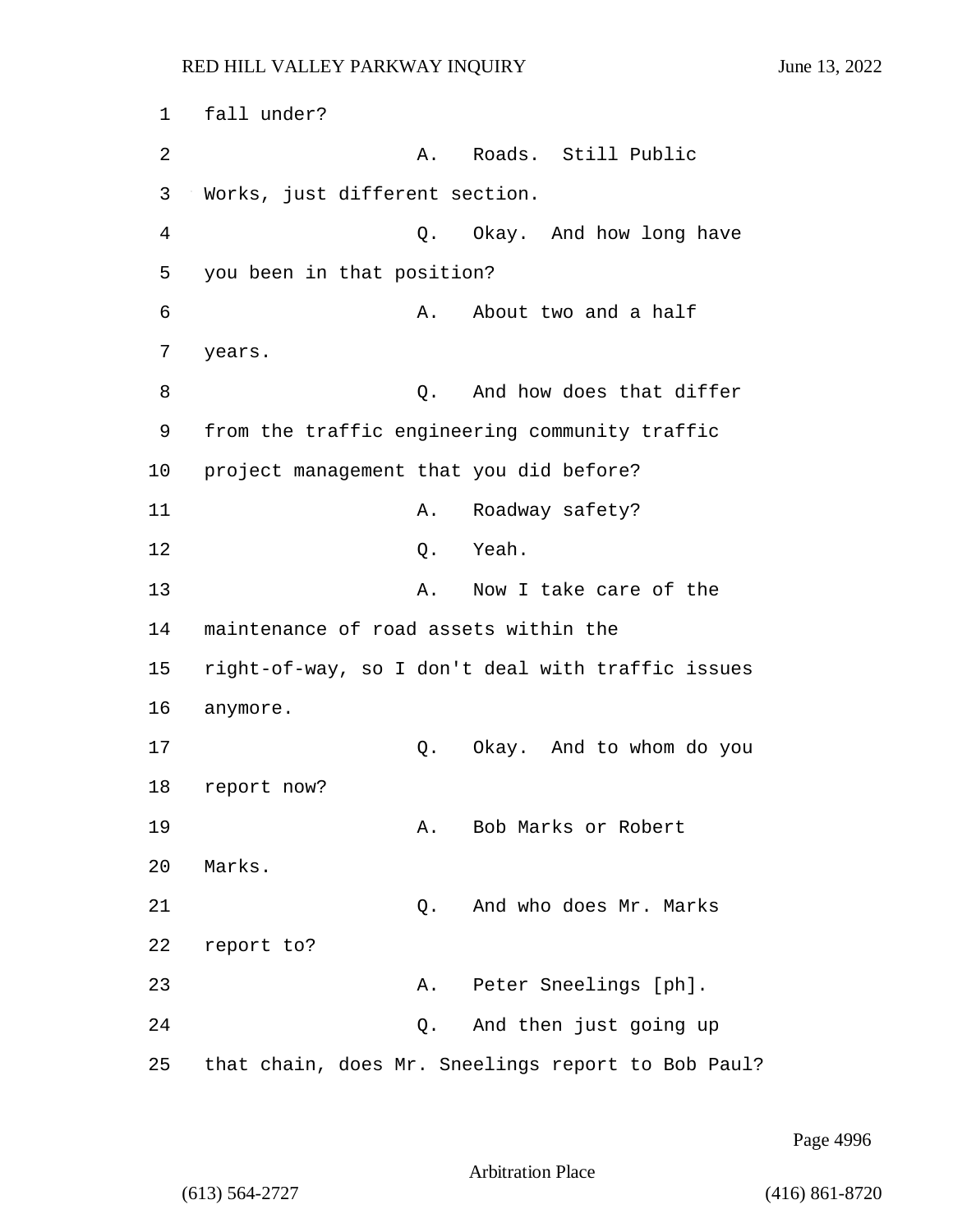1 A. No. Mike Field. Bob Paul is no longer with the City. 3 Q. Thank you. And does Mike Field then report to Edward Soldo? Is that the line up? **6** A. No. He reports to the GM of Public Works. 8 a. S. Q. Okay. Thank you. So, I'm just going to go back in time to before Mr. Solomon retired and you were working under him. I understand that there was a collision countermeasure program under Mr. Solomon's department. Is that right? 14 A. Yes. 15 Q. What can you tell me about the collision countermeasure program? 17 A. It was a program that proactively looked at locations on the network screening list where we could look at locations with a relatively high collision rate and look at what we could do to mitigate those collisions. It was something that the whole department did and everybody was given a certain number of locations, which they presented to the group every other month, so they were monthly meetings and you

Page 4997

Arbitration Place

(613) 564-2727 (416) 861-8720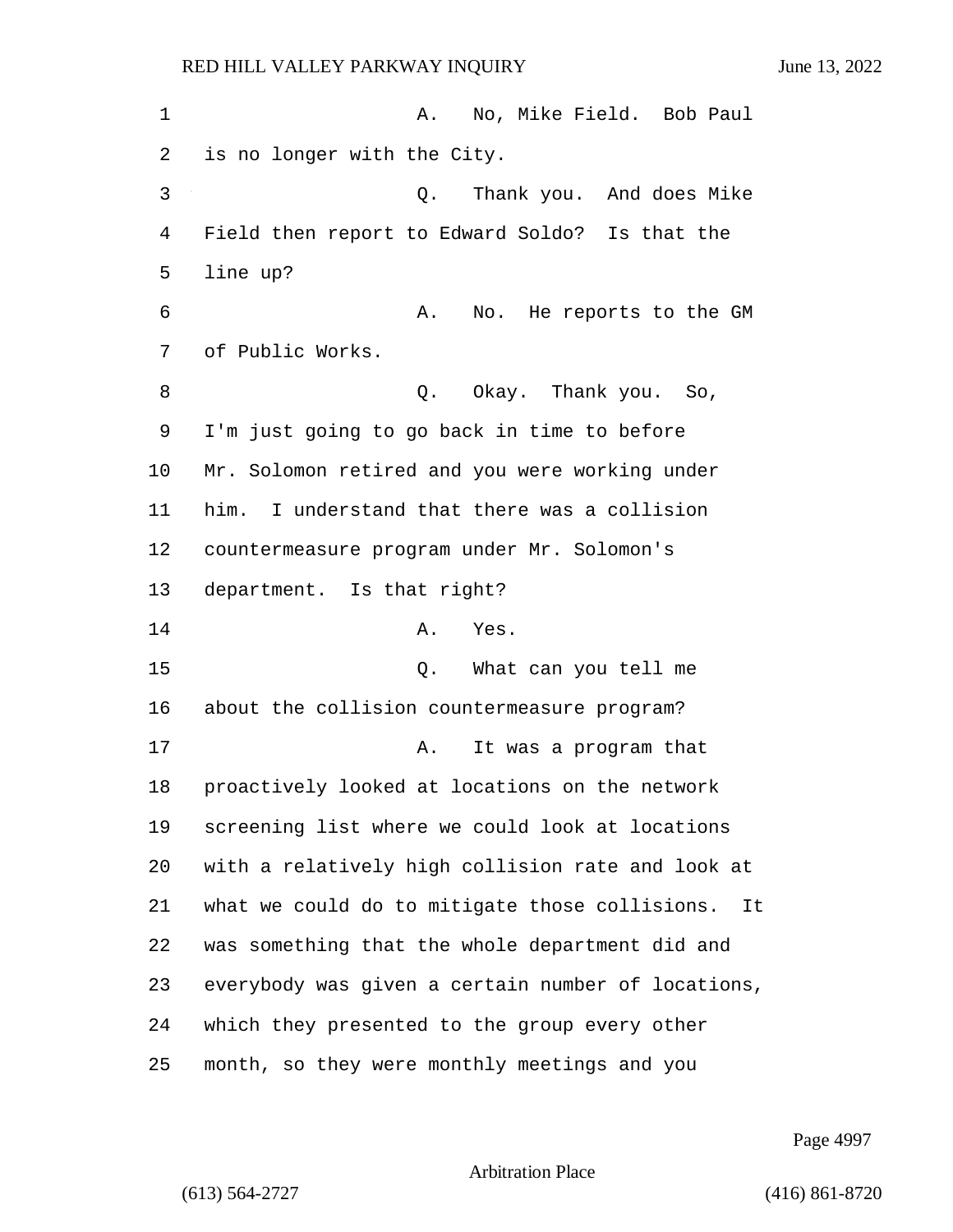| 1  | presented by-monthly, so half the group did one    |
|----|----------------------------------------------------|
| 2  | month, the other half the other month, and         |
| 3  | Hamilton Police are involved and everyone from     |
| 4  | traffic engineering from the signals, the planning |
| 5  | managers, senior project managers, technologists,  |
| 6  | students, everyone took part.                      |
| 7  | And you mentioned it was<br>Q.                     |
| 8  | looking at areas on the network screening list.    |
| 9  | What's the network screening list?                 |
| 10 | It's a list of collision<br>Α.                     |
| 11 | locations throughout the City broken down.         |
| 12 | There's an overall list and then it's broken down  |
| 13 | by signals or by roadway traits basically, so it   |
| 14 | would be roadway segments or signalized locations, |
| 15 | all-way stops locations, rural road, that sort of  |
| 16 | thing.                                             |
| 17 | What is the purpose of<br>Q.                       |
| 18 | the network screening list? Like, how is it used?  |
| 19 | It would be used to rank<br>Α.                     |
| 20 | locations in the City based on collision rate, so  |
| 21 | you could -- it was so that you were comparing     |
| 22 | apples to apples, so you could weight collisions   |
| 23 | based on certain factors and a big mathematical    |
| 24 | formula to create that. I'm not going to try to    |
| 25 | attempt to even explain that, but basically it     |

Page 4998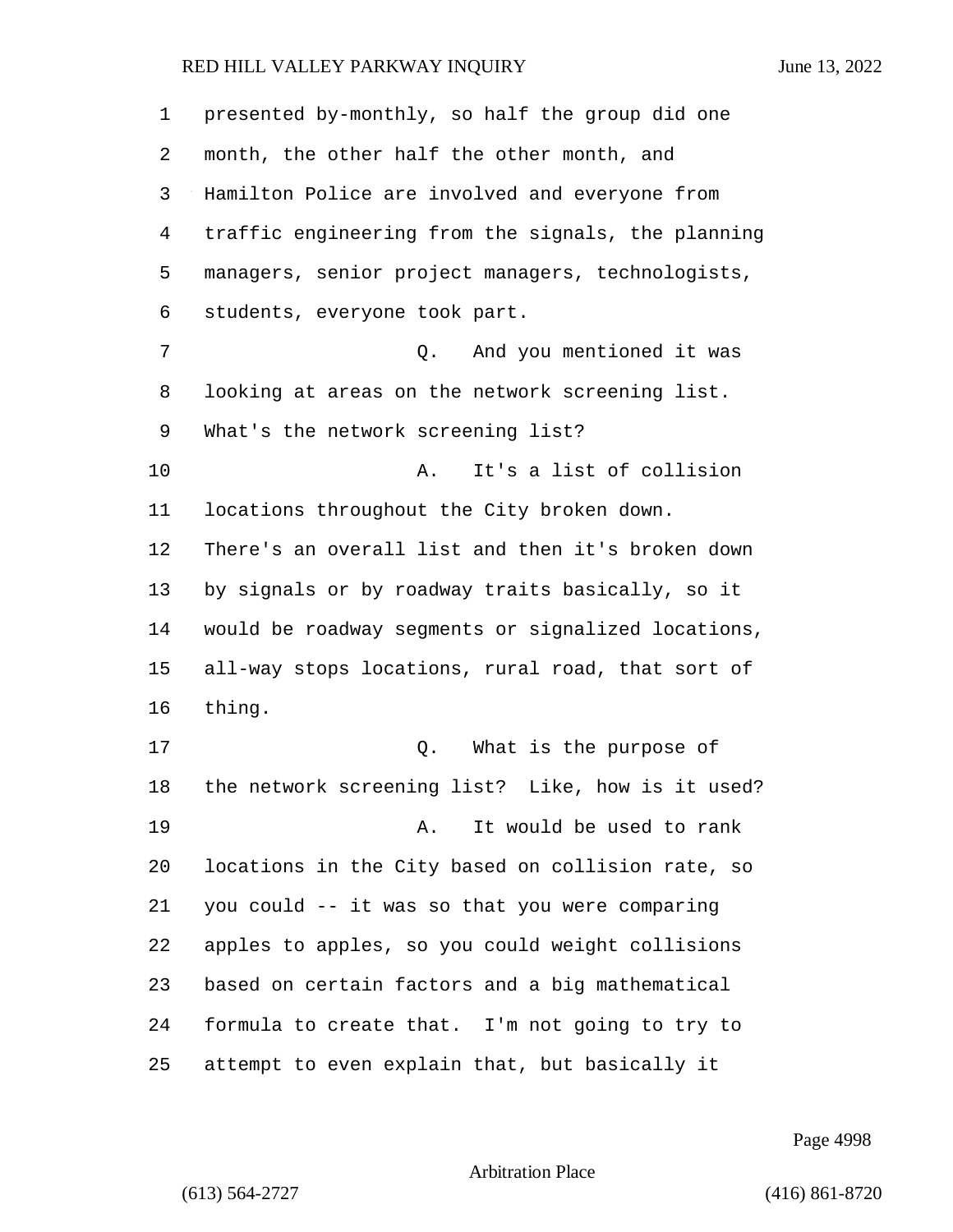weights locations throughout the City and ranks them accordingly. 3 Q. Okay. So, you said that that network screening list existed under Hart Solomon. How, if at all, were the rankings and the network screening list reported to the public? 7 A. There was an annual report put out, so I'm assuming it was the annual collision report at the time. 10 Q. Okay. And did the existence of the network screening list, did that continue after Mr. Solomon left and into -- recognizing there was some reorganization there -- Mr. White's time? 15 A. I can't say for sure. It was kind of a five-year cycle, so it kept five years' worth of data year over year. And I can't say for sure. I can't recall if it kept going after that for certain. I'm not sure. 20 Q. Okay. Back to the collision countermeasure program, did that include the Red Hill Valley Parkway once the Parkway opened? 24 A. Well, there was locations of the Parkway on the list, yes.

Page 4999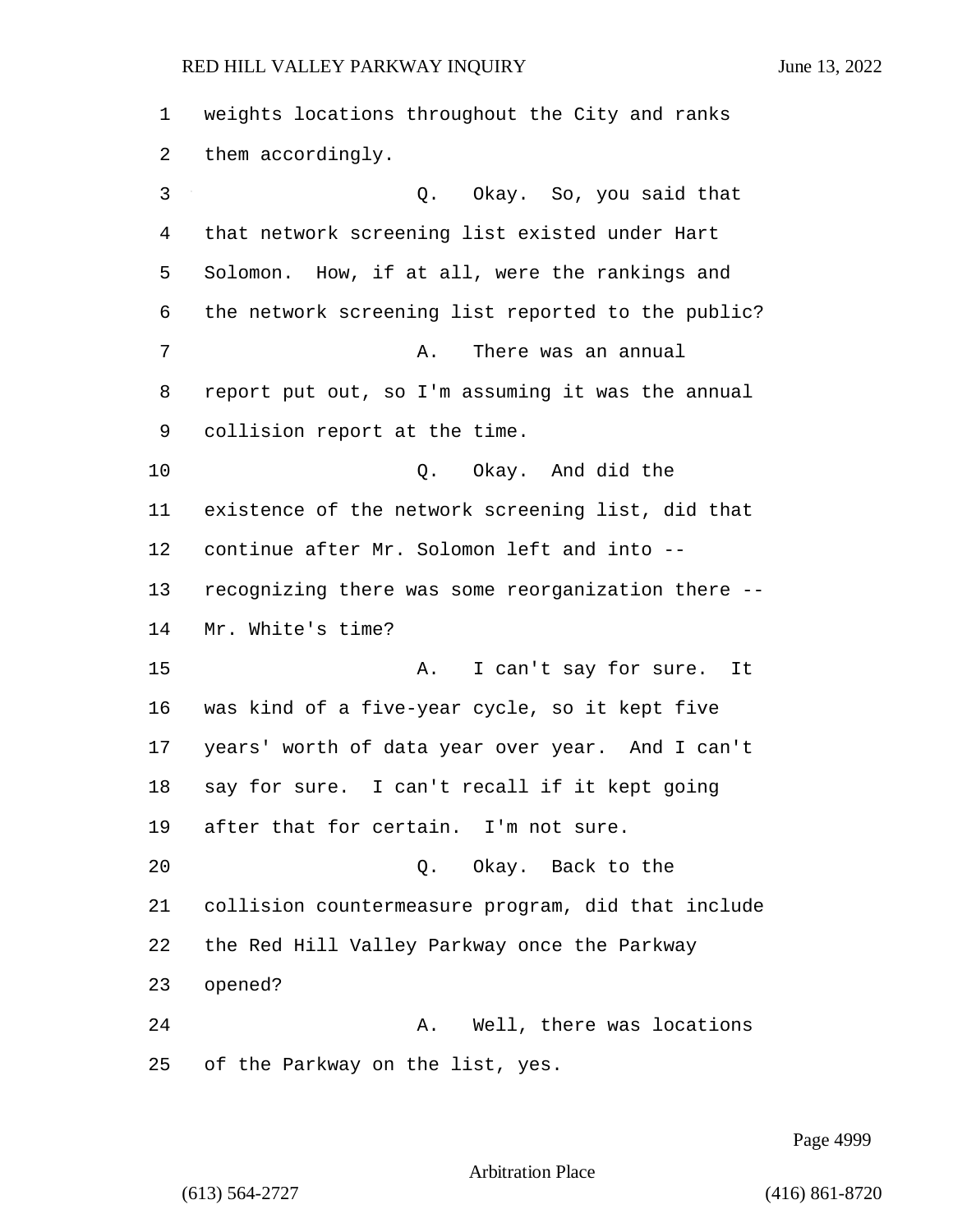| 1       | You said that staff, that<br>Q.                    |
|---------|----------------------------------------------------|
| 2       | this was a whole group effort and that staff would |
| 3       | present. How were the road segments or the roads   |
| 4       | selected and given to staff to do that             |
| 5       | presentation?                                      |
| 6       | It depended on what we<br>Α.                       |
| 7       | were targeting that year. So, if we were looking   |
| 8       | at overall collisions, we would break down, you    |
| 9       | know, for simplicity, if there was ten staff at    |
| $10 \,$ | 100 locations, each person would get ten. I think  |
| 11      | it was just an arbitrary list handed out to staff  |
| 12      | to look at. You know, one year we focused on       |
| 13      | vulnerable road users, so we would look at the top |
| 14      | locations that identified issues with vulnerable   |
| 15      | road users, so it depended on what our focus was.  |
| 16      | So, it wasn't the case<br>Q.                       |
| 17      | that particular staff had particular geographic    |
| 18      | areas or particular roadways and they monitored    |
| 19      | them over years?                                   |
| 20      | A. No, it was not.                                 |
| 21      | Q. Okay. Mr. Cooper, we're                         |
| 22      | going to have the registrar pull up some documents |
| 23      | to screen share for all of us, and once we get     |
| 24      | this first one up we'll just make sure that your   |
| 25      | screen is set up appropriately.                    |

Page 5000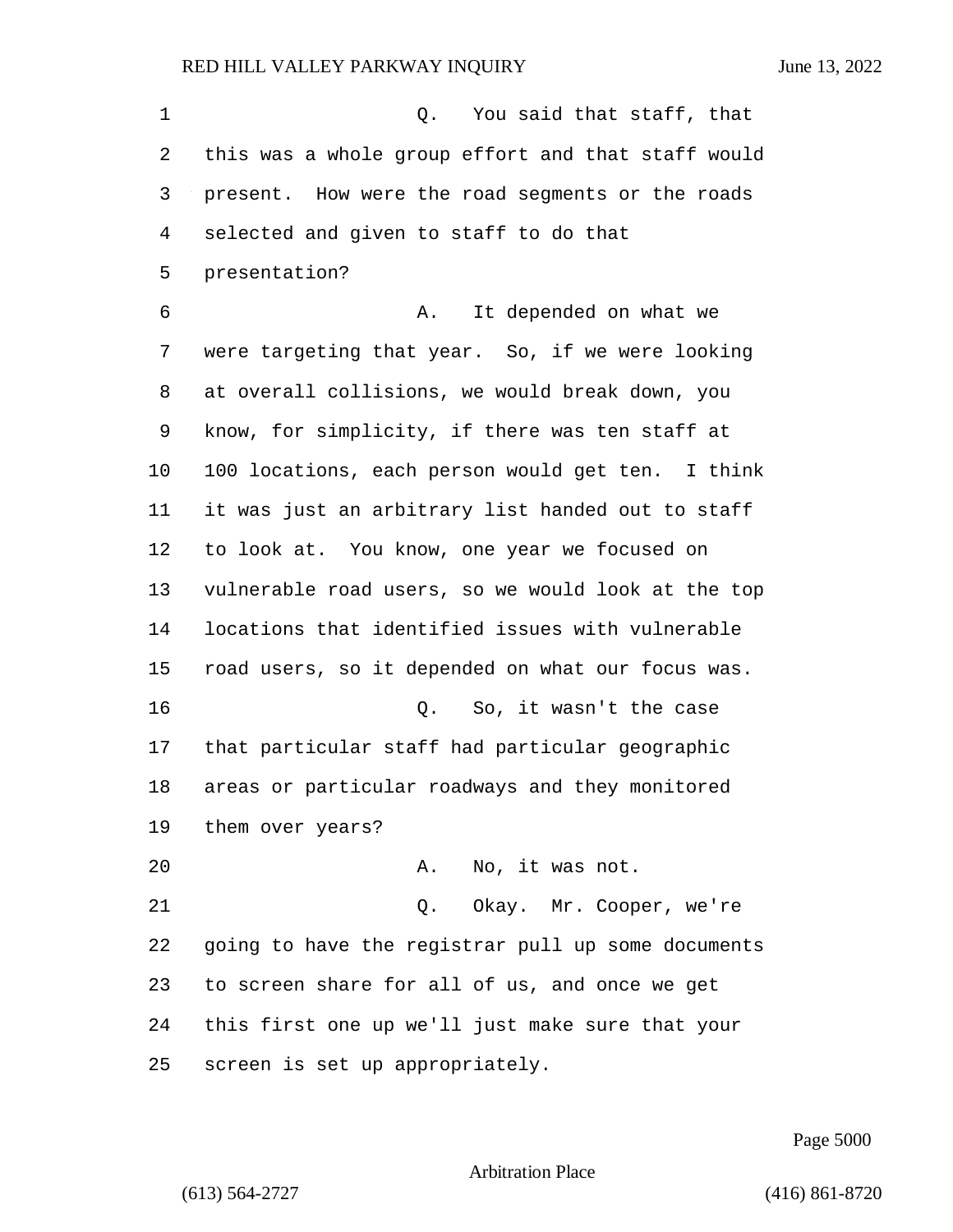1 Registrar, can you bring up 2 HAM62336, please. Thank you. And can you bring 3 up the next image side by side, please. Thank 4 you. 5 So, Mr. Cooper, can you see 6 both these images clearly? 7 A. Yes. The one on the 8 right is a little bit crowded because it moved 9 over all the people, so -- 10 **Q.** Okay. But you have three 11 windows now. The first image on the left, the 12 middle image on the right and then the tiles on 13 the far side? 14 A. Yes. 15 Q. Nothing is obscuring the 16 second image? 17 A. Like I said, the strip of 18 where the people are is a little bit, yes. 19 Q. Okay. So, if you can go 20 to the top of the screen and go to side-by-side 21 view, it should be reoriented so that our pictures 22 are not overlapping that second image. 23 A. That's better, yes. 24 Q. Okay. Great. Okay. So, 25 this is a document that the inquiry received

Page 5001

Arbitration Place

(613) 564-2727 (416) 861-8720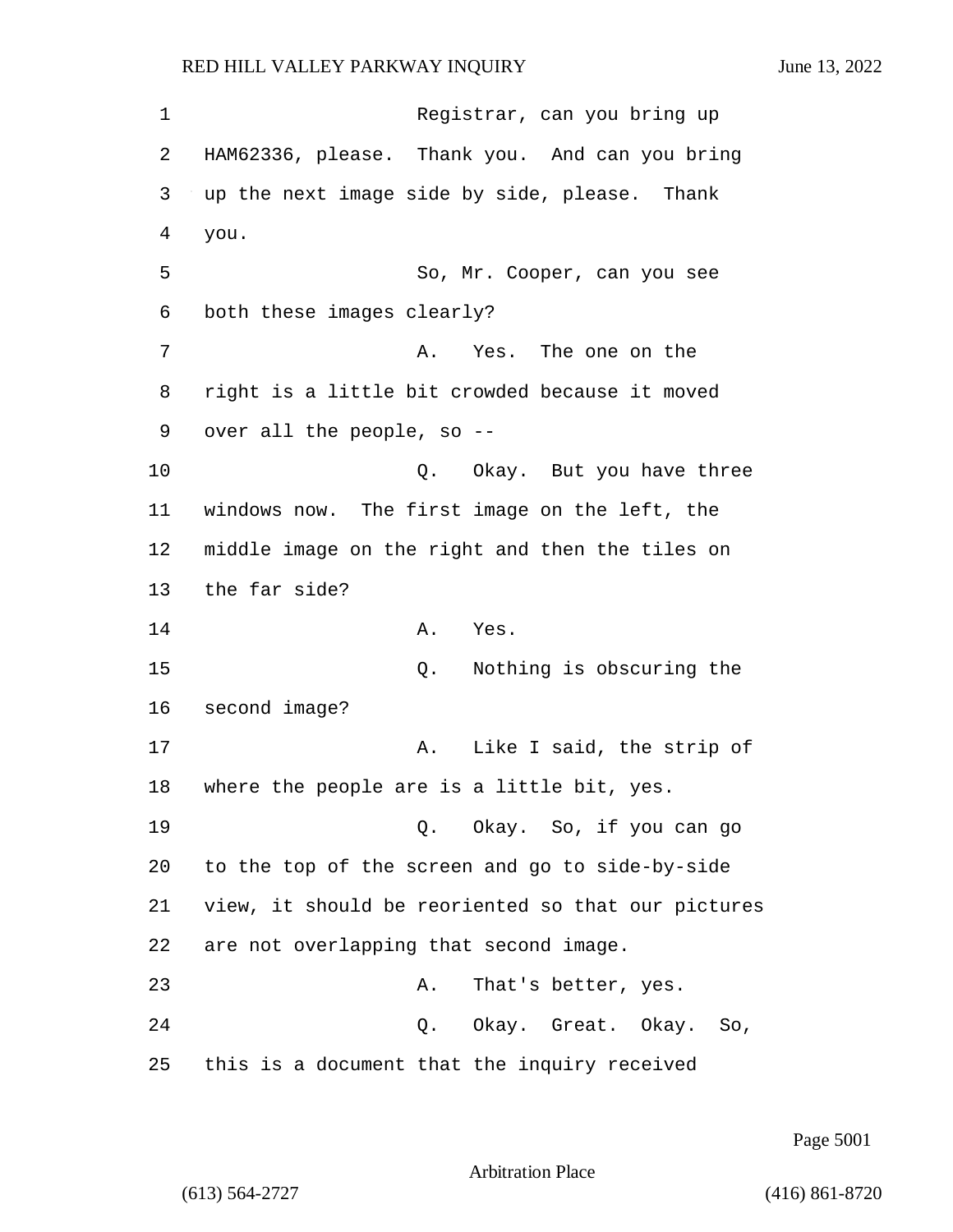| 1  | through the City's disclosure process and it's     |
|----|----------------------------------------------------|
| 2  | from 2010 and it's identified as the Mud SB-EB     |
| 3  | off-ramp on the first page. Do you see that?       |
| 4  | Α.<br>Yes.                                         |
| 5  | Q. Do you recall who                               |
| 6  | prepared this presentation about this ramp of the  |
| 7  | Red Hill?                                          |
| 8  | A. Yes. I believe it was                           |
| 9  | Anthony Oskoletti [ph].                            |
| 10 | Q. Registrar, can you pull                         |
| 11 | out the second image and the slide on that second  |
| 12 | image. Thank you.                                  |
| 13 | Do you remember being present                      |
| 14 | when this presentation was provided to staff?      |
| 15 | Vaguely, yes.<br>Α.                                |
| 16 | Q. Okay. So, I understand                          |
| 17 | that this presentation focused on the ramp that is |
| 18 | covered in red in the top middle of this page.     |
| 19 | Right? The upsidedown view. Is that right?         |
| 20 | Yes.<br>Α.                                         |
| 21 | Q. Okay. Registrar, can you                        |
| 22 | keep this image up and keep the call out up, but   |
| 23 | close down the other image and bring up OD 6,      |
| 24 | page 25, paragraph 53, and if you could call out   |
| 25 | the one you're calling out now and if you could    |

Page 5002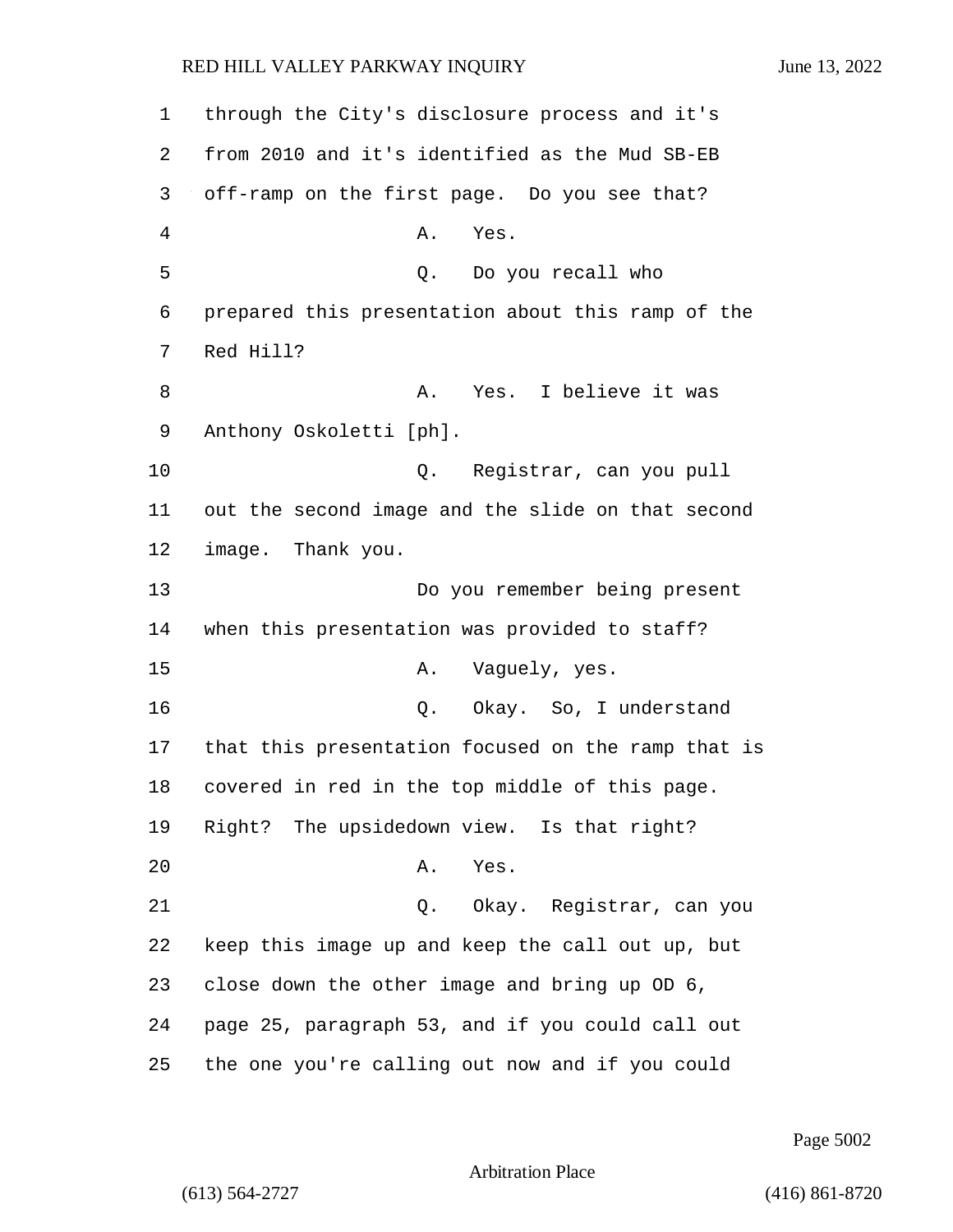call out just the diagram at the second half of this page. 3 A. I'll confirm it's ramp 6, if that helps. 5 Q. Thank you. So, for when we get into the work that CIMA did, they identified that as ramp 6. That's right? 8 A. Yes. 9 Q. Okay. Great. You can close these both down, Registrar, although you should keep up the HAM document and you can close out the OD, and if you can bring up image 3 of this document, please. Thank you. 14 So, this one, as I interpret this, this particular -- I'm going to just call it ramp 6 for ease of identification. Ramp 6 ranked 64 overall in the network screening summary. Is that a relatively high network ranking? 19 A. It's in the top 100. 20 Q. And it was the top 100 or so that your group looked at every year? 22 A. Depending on what we were doing that year, yes. 24 Q. Okay. And there's a reference here to -- well, the headline is "What's

Page 5003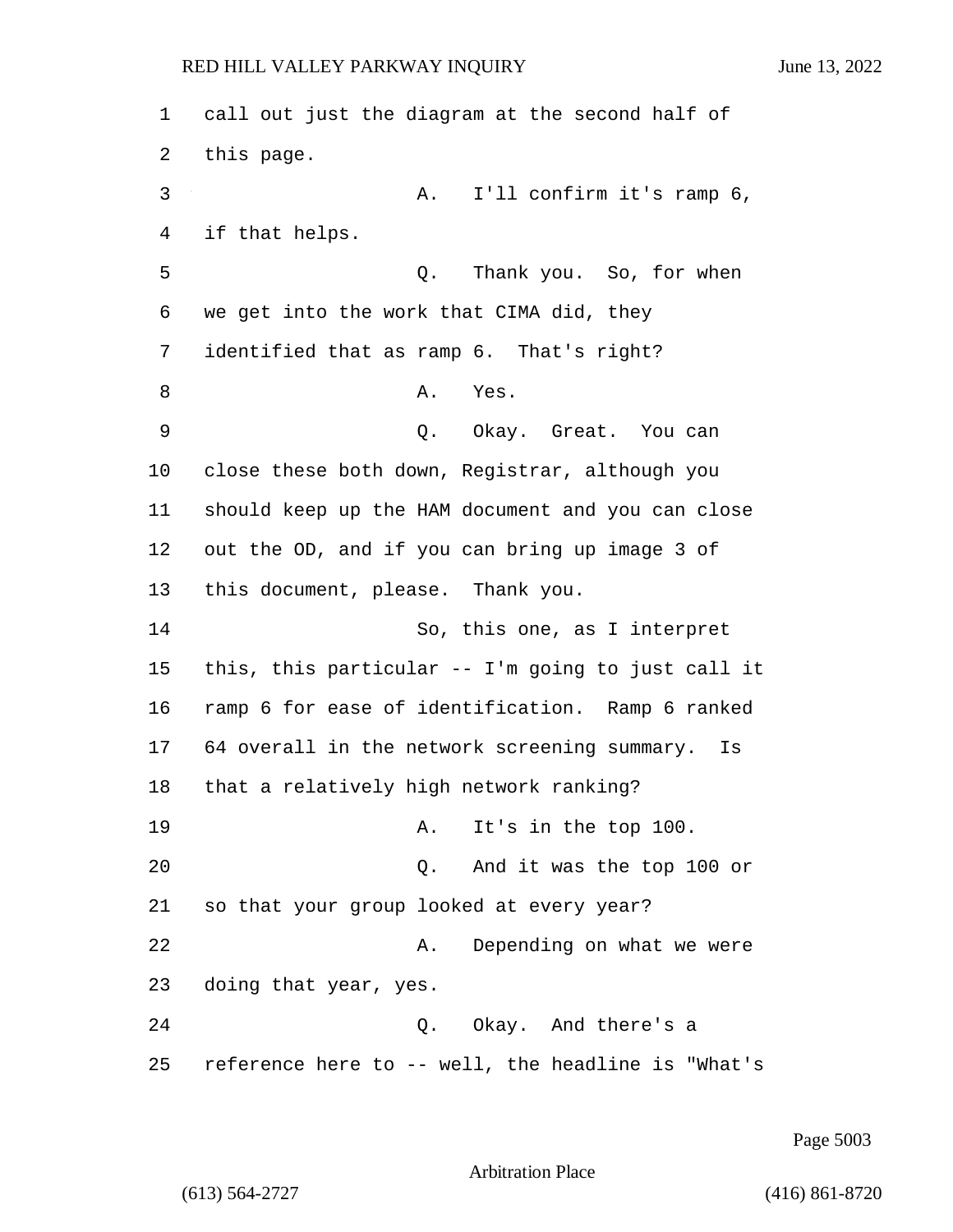the Problem?" It says there are 16 single motor vehicles out of 16 total collisions, so as I read that, every one was a single motor vehicle accident on this ramp. Is that right? 5 A. That's the way I read it, yes. 7 and that total collisions from the RHVP opening to date were 23 of 25. Is that related to ramp 6 or is that just generally collisions on the parkway, if you recall? 11 A. I don't recall, but I would assume, given this is about ramp 6, that would be for ramp 6. 14 Q. Okay. You can close that out, Registrar, and if you could go to image 5, please. 17 Mr. Cooper, have you had a chance to look at this presentation recently, in preparation for today? 20 A. I may have. 21 Q. Okay. My question is: These presentations and this presentation in particular, and we'll go through this, it looks like there's a summary of things that have been done, safety improvements, that have already been

Page 5004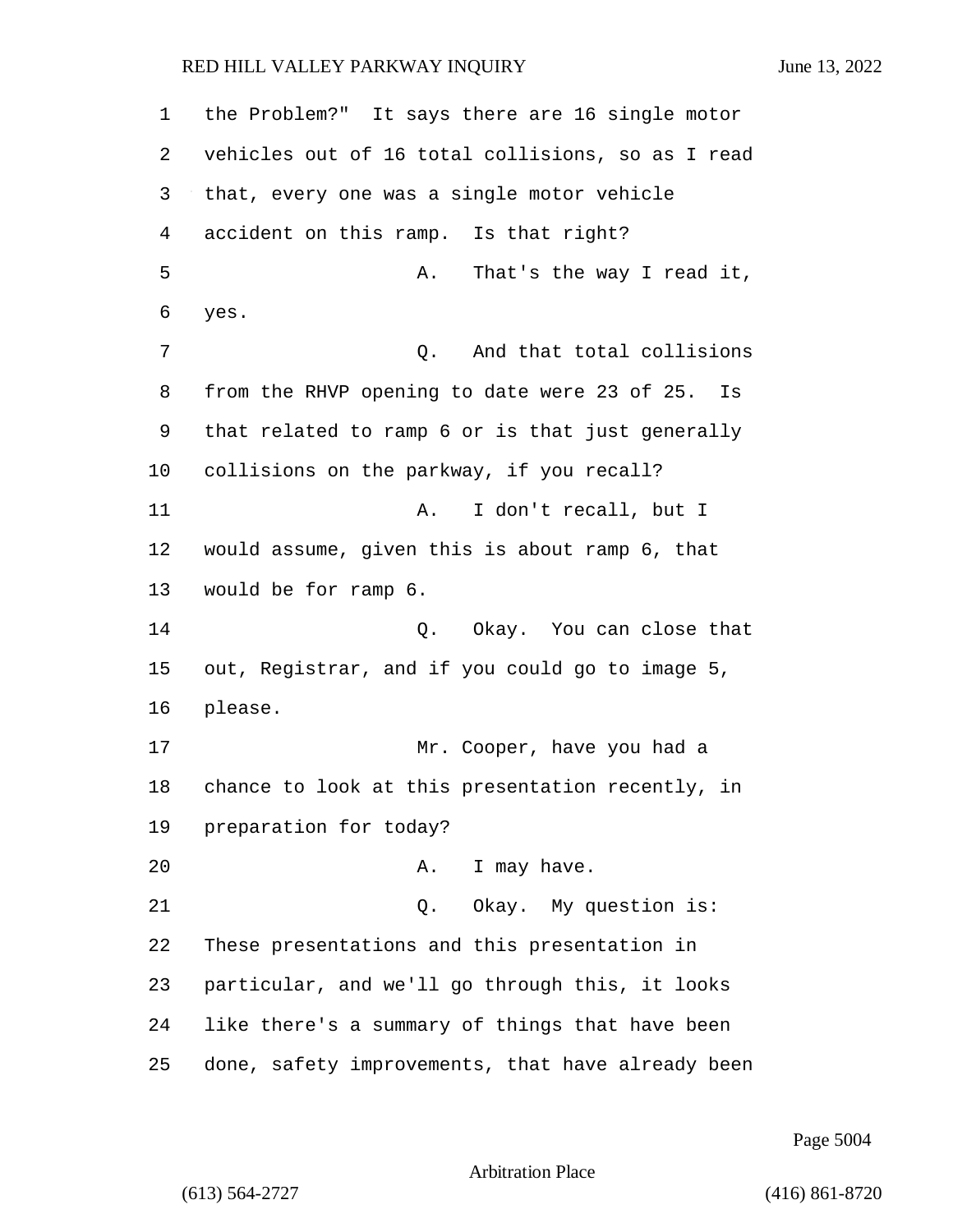| 1  | put on this ramp, but I want to clarify that.     |
|----|---------------------------------------------------|
| 2  | So, here it says the ramp is                      |
| 3  | slippery when wet and it has what appears to be a |
| 4  | slippery when wet sign. Can you confirm at the    |
| 5  | time when this presentation was given whether     |
| 6  | there was a slippery when wet sign installed on   |
| 7  | ramp 6?                                           |
| 8  | I think that's a bridge<br>Α.                     |
| 9  | ices sign. I don't think that's a slippery when   |
| 10 | wet.                                              |
| 11 | Thank you. I'm not a<br>Q.                        |
| 12 | sign expert. Okay. Then my question still         |
| 13 | stands. Do you recall whether there was a         |
| 14 | slippery when wet sign on ramp 6 at the time that |
| 15 | this presentation was given?                      |
| 16 | I can't recall. I don't<br>Α.                     |
| 17 | know.                                             |
| 18 | Okay. Registrar, can you<br>Q.                    |
| 19 | close this down, please, and can you go to        |
| 20 | image 16.                                         |
| 21 | So, I've jumped ahead in the                      |
| 22 | presentation, but there's a number of pictures    |
| 23 | that show different chevrons and different        |
| 24 | signage, and this, as I read it, is a summary of  |
| 25 | those short-term solutions.                       |

Page 5005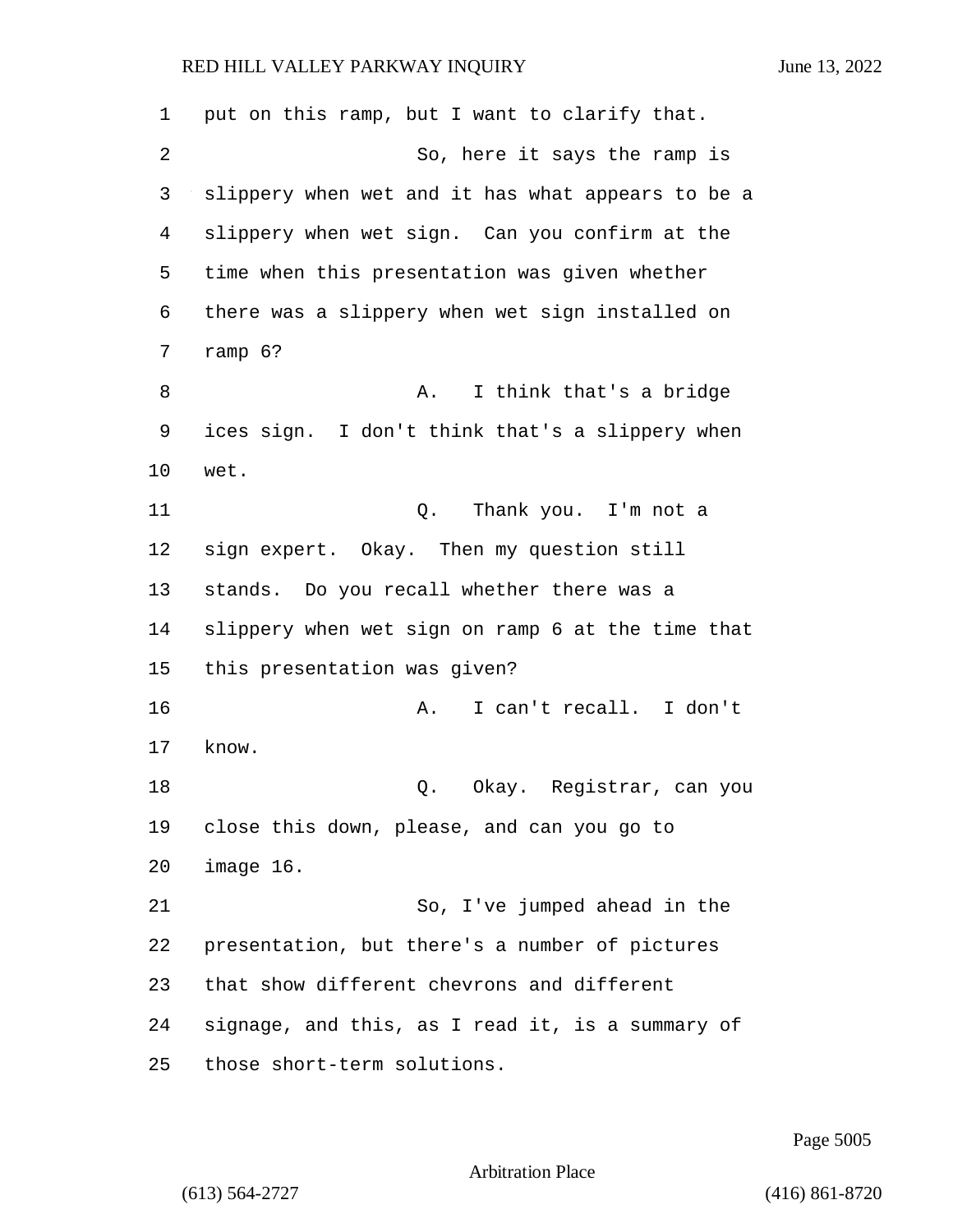| 1  | So, you'll see it says                             |
|----|----------------------------------------------------|
| 2  | chevrons were installed in January 2009 and then   |
| 3  | it has a reinstallment of chevrons and then it has |
| 4  | two references to oversized signs and to rumble    |
| 5  | strips.                                            |
| 6  | Do you recall whether all of                       |
| 7  | these short-term solutions had been installed,     |
| 8  | implemented, at the time of this presentation?     |
| 9  | I don't believe they<br>Α.                         |
| 10 | were. I think this is a combination of what was    |
| 11 | done and what could be done.                       |
| 12 | 0. Okay. And there's also                          |
| 13 | the long-term recommendations, street lighting and |
| 14 | jersey barrier wall?                               |
| 15 | Α.<br>Yes.                                         |
| 16 | Q. Just by the word                                |
| 17 | long-term recommendations, those had not yet been  |
| 18 | implemented?                                       |
| 19 | Not that I'm aware of.<br>Α.                       |
| 20 | So, what we did at the countermeasure meetings is  |
| 21 | we presented what we felt would be recommendations |
| 22 | that were appropriate to the location as a         |
| 23 | technologist or whoever it was who presented the   |
| 24 | location, and then we discussed it as a group,     |
| 25 | which was the best way to move forward, so it was  |

Page 5006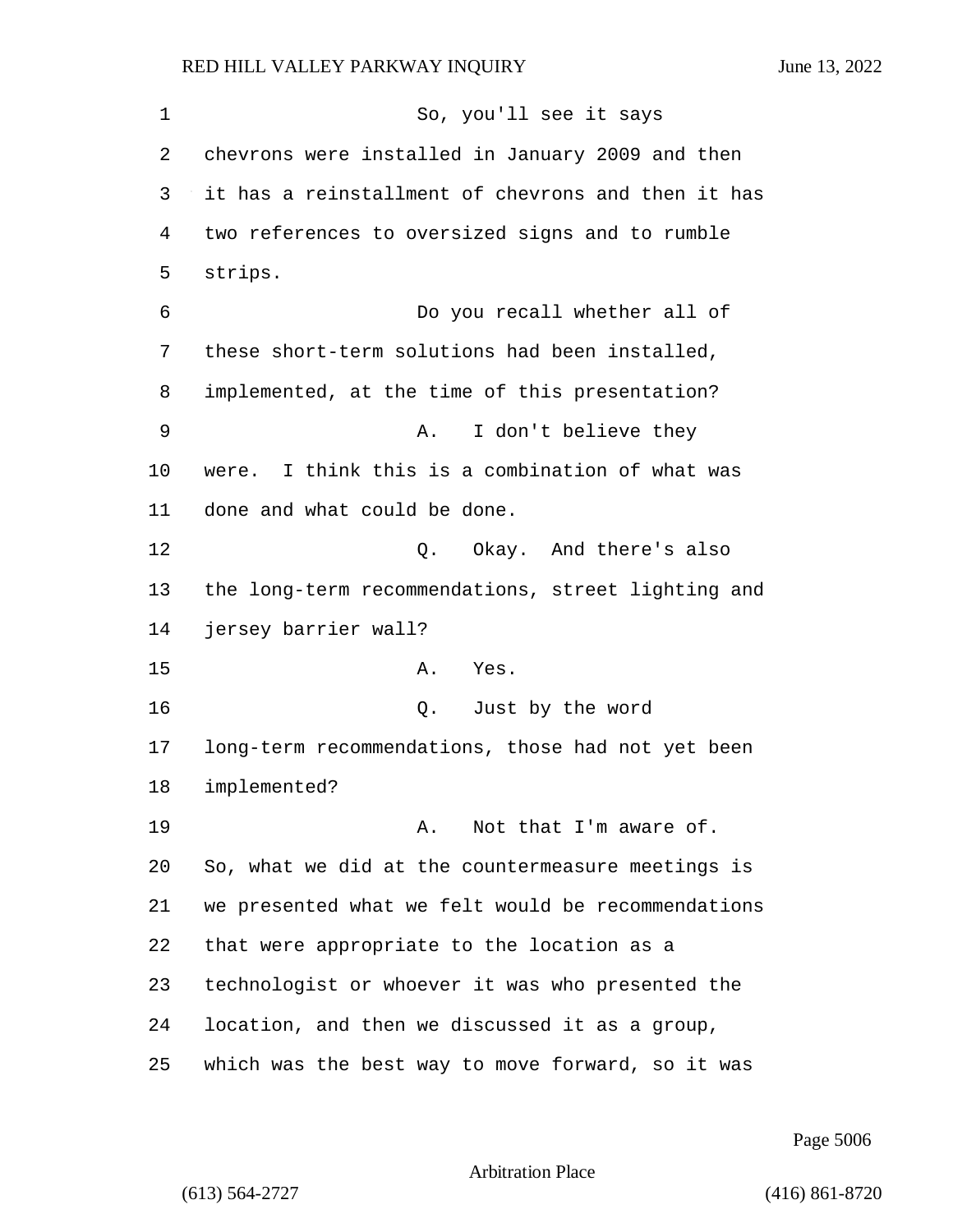kind of a meeting of the minds, so to speak. All of traffic engineering was present. And then we would make a decision which way to move forward as a group and that was the way we would move forward. 6 Q. Okay. And do you recall what the decision, what the outcome, of this presentation was in terms of how to move forward on ramp 6? 10 A. I do not. I'm sorry. 11 Q. Did the collision countermeasure program continue after Hart Solomon's retirement? 14 A. No, not until 2018. 15 Q. Thank you. I'm going to jump ahead a little in time to 2013. And you can close this down, Registrar. 18 In 2013, you were a project manager on a CIMA project. Before we get there, between 2010 and 2013, did you receive expressions of concern from the public about the safety of the Red Hill? 23 A. We received a lot of complaints about the entire City. We dealt with 800 a year. I can't say definitively if we did or

Page 5007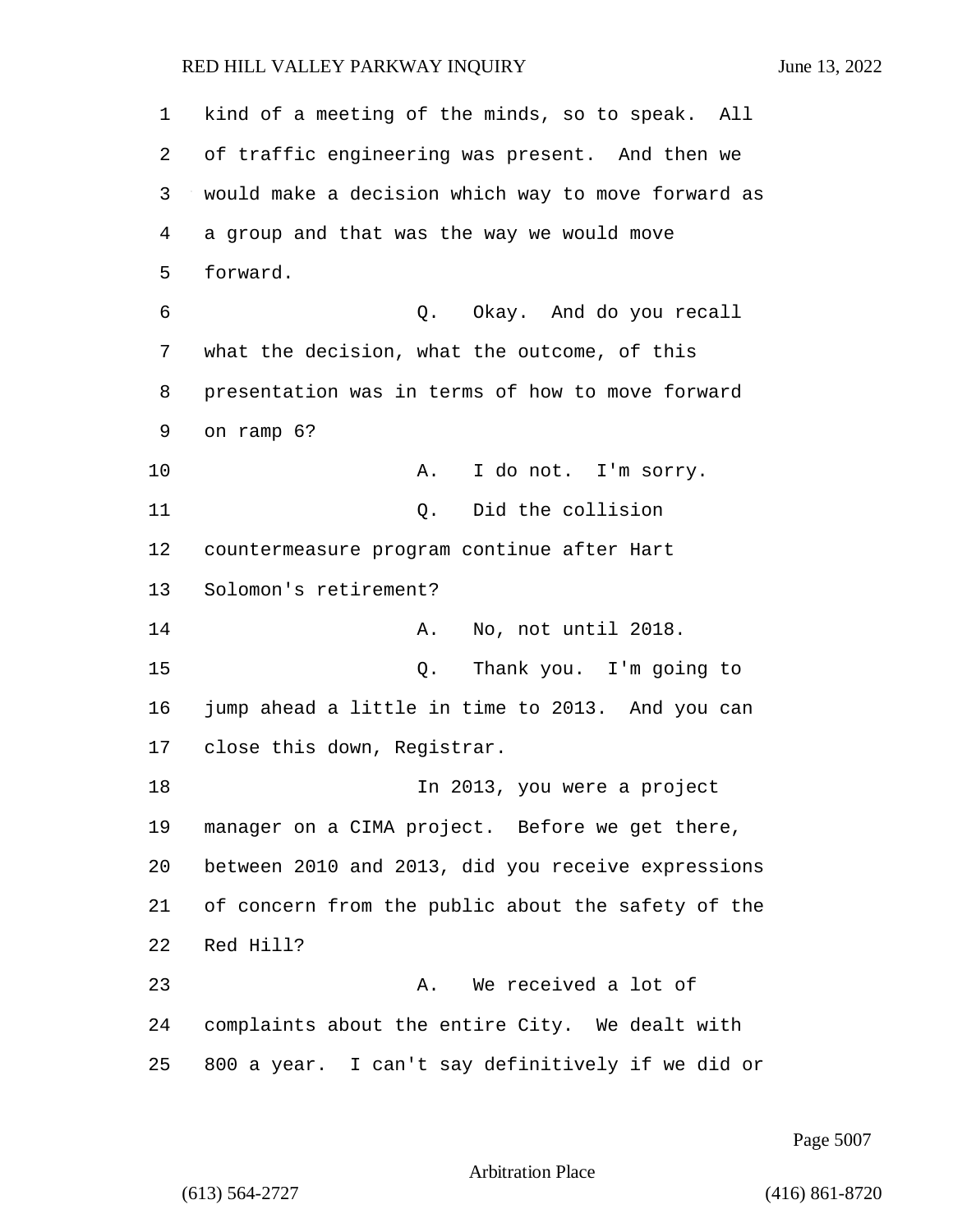| $\mathbf 1$    | we did not. I know one thing that comes to mind     |
|----------------|-----------------------------------------------------|
| 2              | is we wanted someone who called in to request a no  |
| 3              | Jake brake trucks for the sign, don't use your air  |
| $\overline{4}$ | I know there was concerns with speed, but<br>brake. |
| 5              | I can't recall specifically as a safety concern     |
| 6              | directed to us.                                     |
| 7              | Okay. What about<br>Q.                              |
| 8              | concerns about the visibility of the Red Hill?      |
| 9              | I'm not sure what you<br>Α.                         |
| 10             | mean, visibility.                                   |
| 11             | The visibility of the<br>Q.                         |
| 12             | Parkway in nighttime conditions. Was there any      |
| 13             | concerns raised with you about a concern about      |
| 14             | visibility?                                         |
| 15             | I can't say for certain<br>Α.                       |
| 16             | if there was before 2013. Again, we dealt with      |
| 17             | hundreds of complaints, so it's tough to nail down  |
| 18             | specifically what they were and where they were.    |
| 19             | Q. Okay. So, just so I                              |
| 20             | understand that, how you dealt with complaints, is  |
| 21             | it fair to say you got complaints from              |
| 22             | councillors?                                        |
| 23             | Yes.<br>Α.                                          |
| 24             | And what about directly<br>Q.                       |
| 25             | from members of the public?                         |

Page 5008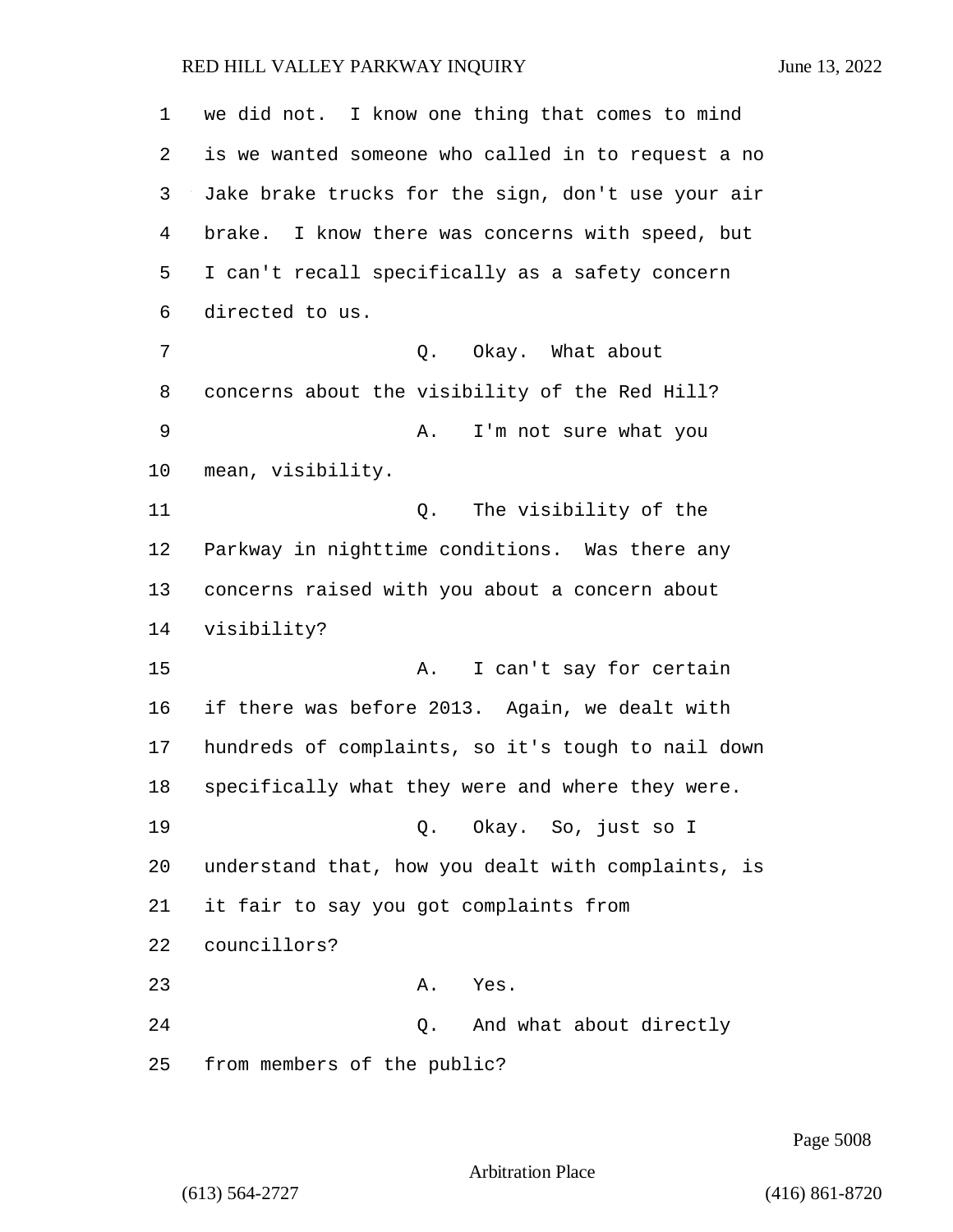1 A. Yes. 2 Q. Do you have some sort of 3 hotline that they could call? 4 A. There's been numerous 5 methods over the years. They could e-mail. At 6 one point we had a front desk. There was a 7 general line that you could call in. So, you 8 know, you could go through your councillor. 9 There's a number of ways that we could be -- we 10 could receive requests. 11 C. Okay. And were those 12 complaints, I'll call them complaints or 13 expressions of concern, were those logged in any 14 way? 15 A. They were, yeah. 16 Q. And did they play into 17 what community traffic would look at in terms of 18 the network or the collision countermeasure 19 program? 20 A. No. The concerns were 21 never included in any analysis. We dealt with 22 facts, not with people's complaints. Everyone saw 23 things a little bit differently, so we always 24 dealt with facts. 25 Q. Sure. I actually meant

Page 5009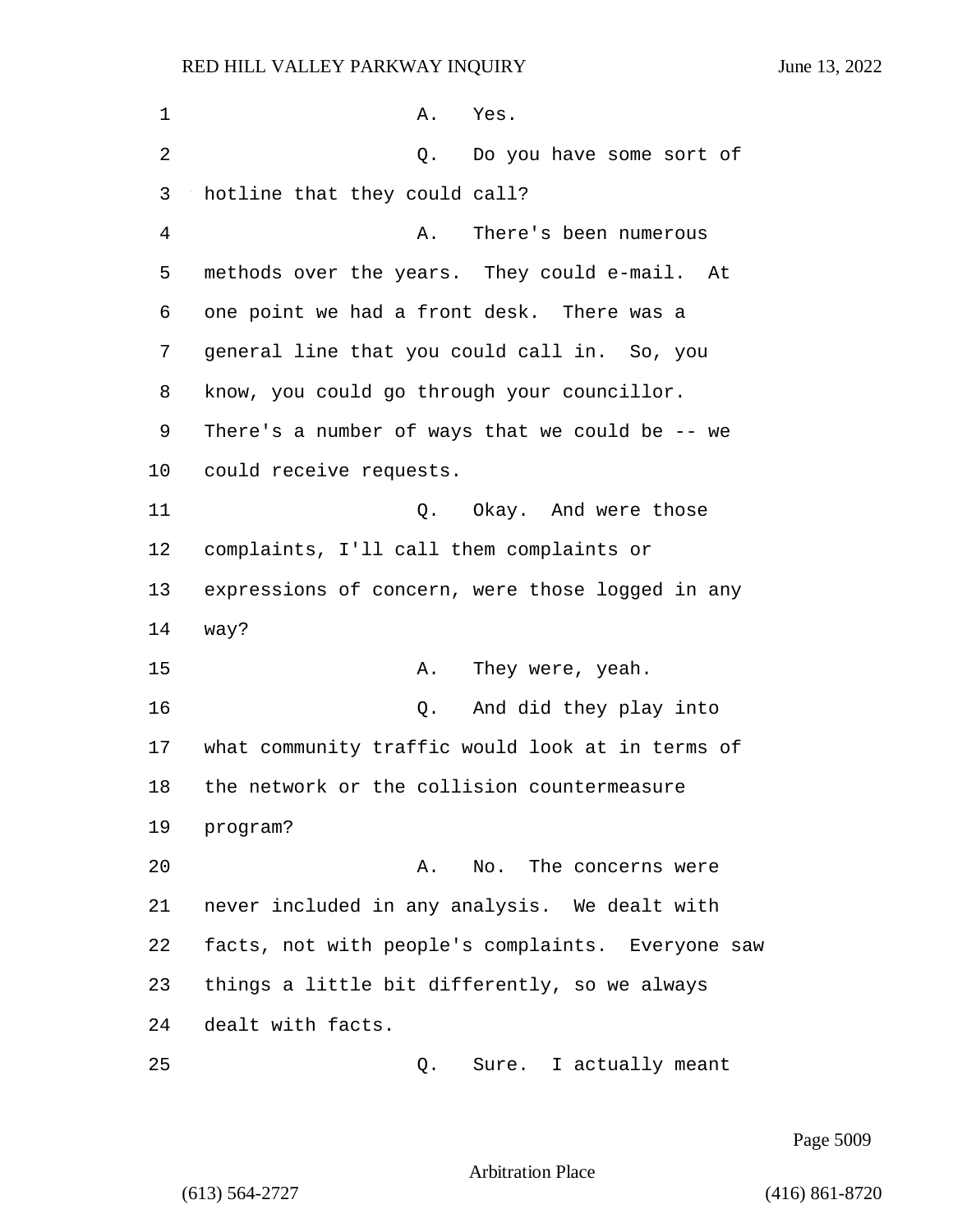| 1  | in terms of deciding what aspect of collisions you |
|----|----------------------------------------------------|
| 2  | were going to look at in a particular year, you    |
| 3  | said earlier that one year you looked at           |
| 4  | vulnerable persons. Did the public complaints go   |
| 5  | into determining what the focus would be for the   |
| 6  | collision countermeasure program in any given      |
| 7  | year?                                              |
| 8  | A. I can't say for sure. It                        |
| 9  | was not my realm of responsibility to determine    |
| 10 | what the collision countermeasure program looked   |
| 11 | like in any given year.                            |
| 12 | Q. Okay. Moving forward to                         |
| 13 | 2013 now, Registrar, can you bring up              |
| 14 | OD chapter 6, page 8, paragraph 11, please. Thank  |
| 15 | you.                                               |
| 16 | So, do you recall in January                       |
| 17 | of 2013 that councillors, particularly Councillor  |
| 18 | Collins, brought forward a motion to investigate   |
| 19 | upgrading lighting and better reflective signage   |
| 20 | and lane markings and other initiatives in respect |
| 21 | of the vicinity of the Mud/Stone Church Road       |
| 22 | interchanges?                                      |
| 23 | Α.<br>Yes.                                         |
| 24 | And did you understand<br>Q.                       |
| 25 | that one of the options that the Public Works      |

Page 5010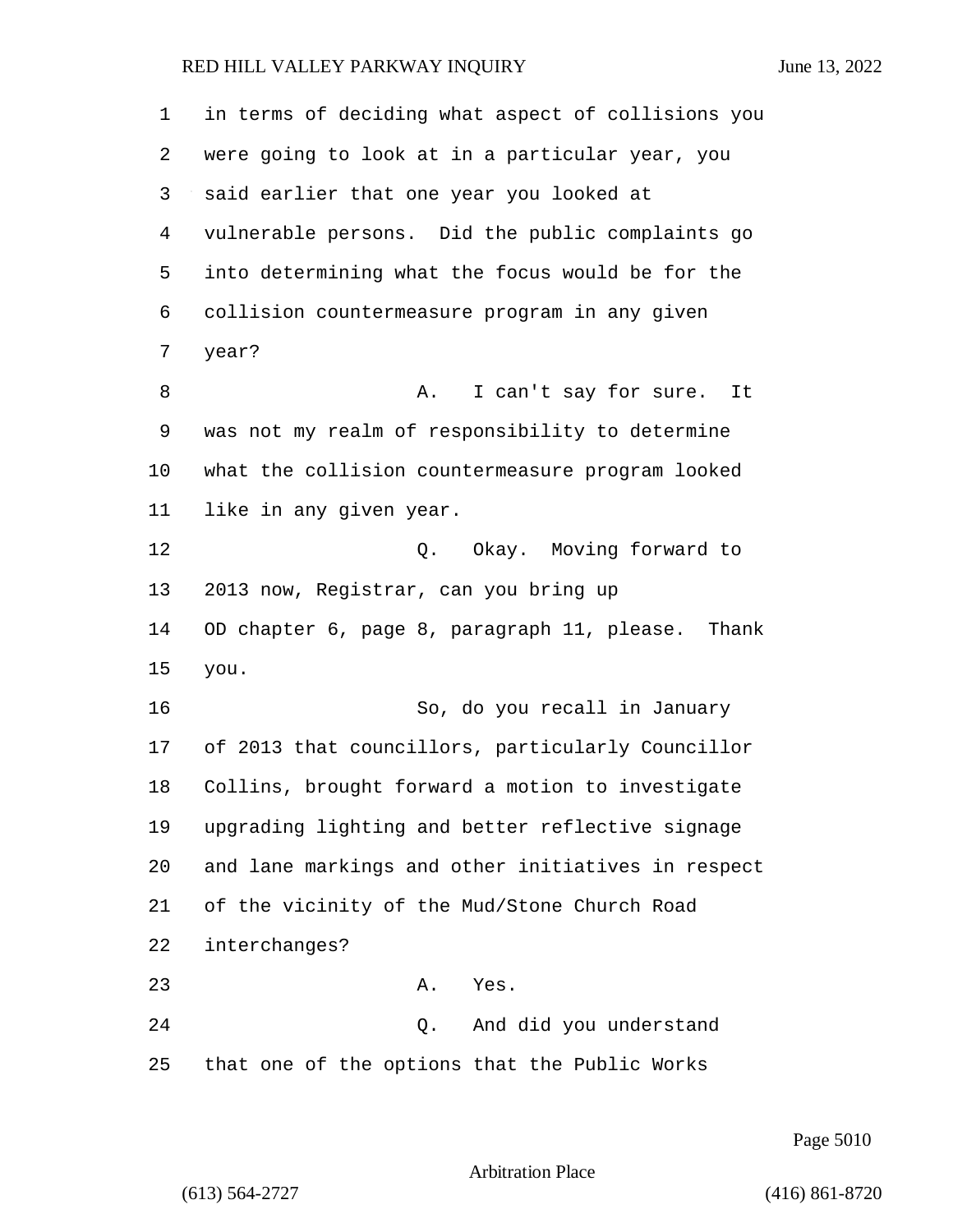Committee wished staff to investigate was the feasibility and the cost of installing lighting on the Red Hill? 4 A. Sorry, can you repeat that, please? 6 Q. Sure. Did you understand that one of the options that Public Works wanted staff to consider was whether or was the cost and the feasibility of installing lighting on the Red Hill? 11 A. Well, it says they wanted us to upgrade the lighting, so they wanted us to look at the upgrade to the lighting on the Red Hill in the vicinity of Mud and Stone Church. 15 Q. At this point, was there any lighting on the vicinity of Mud/Stone Church Road interchanges? 18 A. I believe there was some on the ramps. 20 Q. Okay. Did you understand that some councillors were interested in exploring increasing the illumination on this section of the Red Hill? 24 A. Based on this motion, yeah. I would say that's correct.

Page 5011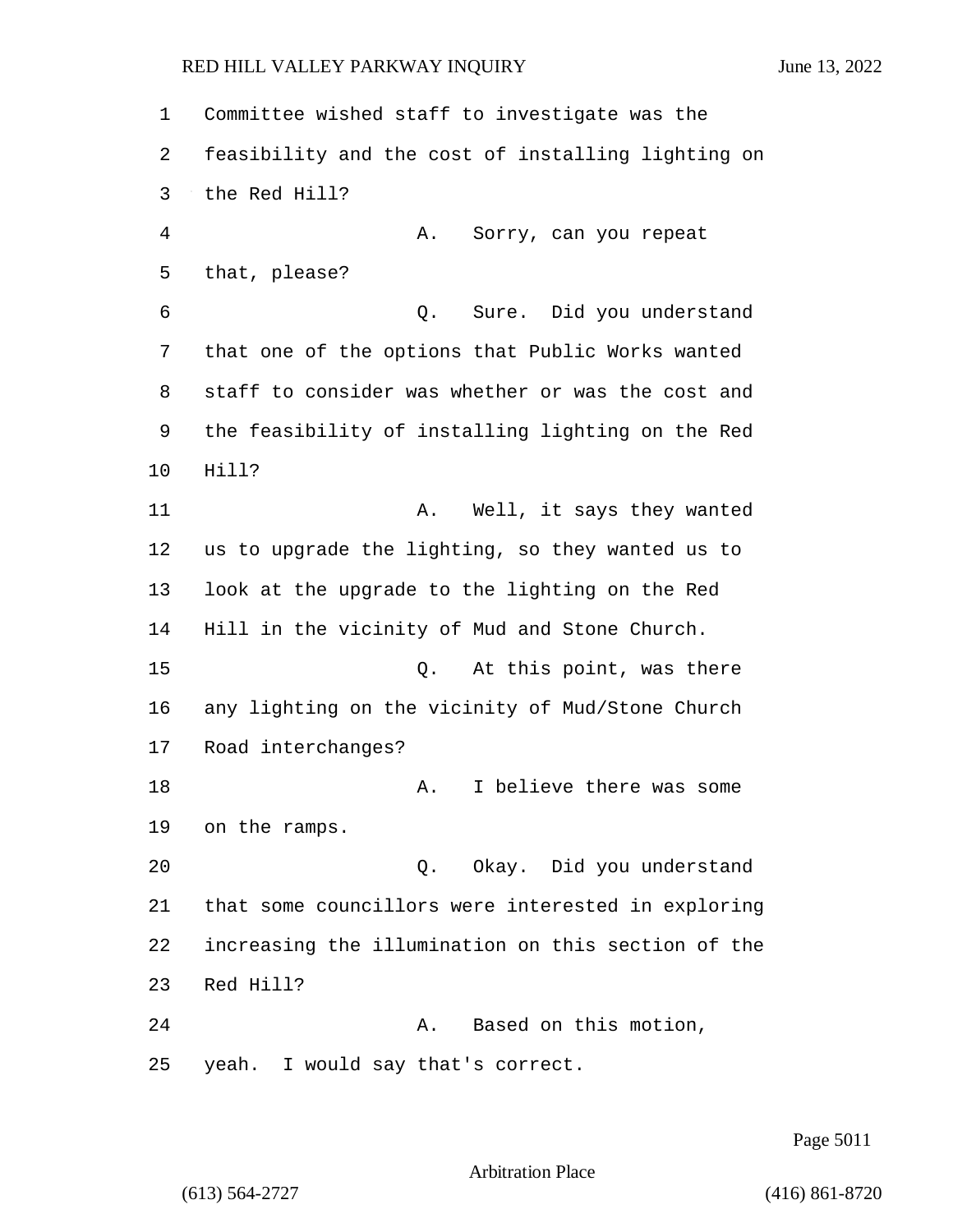| 1  | Q. Okay. Registrar, can you                        |
|----|----------------------------------------------------|
| 2  | go to the next image, please, and if you can call  |
| 3  | out paragraph 13.                                  |
| 4  | So, we've heard evidence that                      |
| 5  | lighting falls under engineering services and      |
| 6  | reflective signage or other initiatives involving  |
| 7  | traffic countermeasures would fall under the -- I  |
| 8  | know there's been a lot different names -- the     |
| 9  | traffic engineering group. Is that fair to say?    |
| 10 | Sorry, can you say that<br>Α.                      |
| 11 | again? I was reading. My apologies.                |
| 12 | No problem. We've heard<br>Q.                      |
| 13 | evidence that lighting fell under engineering      |
| 14 | services, whereas reflective signage or pavement   |
| 15 | markings, those sorts of things, would fall under  |
| 16 | traffic engineering?                               |
| 17 | Yes, that's correct.<br>Α.                         |
| 18 | And so, in this<br>Q.                              |
| 19 | paragraph, this is a discussion between Mike       |
| 20 | Field, who was then a project manager of street    |
| 21 | lighting and electrical engineering, and           |
| 22 | Mr. Gallo, Ron Gallo, copying Mr. McGuire and Gary |
| 23 | Kirchknopf, and Mr. Field says:                    |
| 24 | "It is our opinion that                            |
| 25 | the safety issue should                            |

Page 5012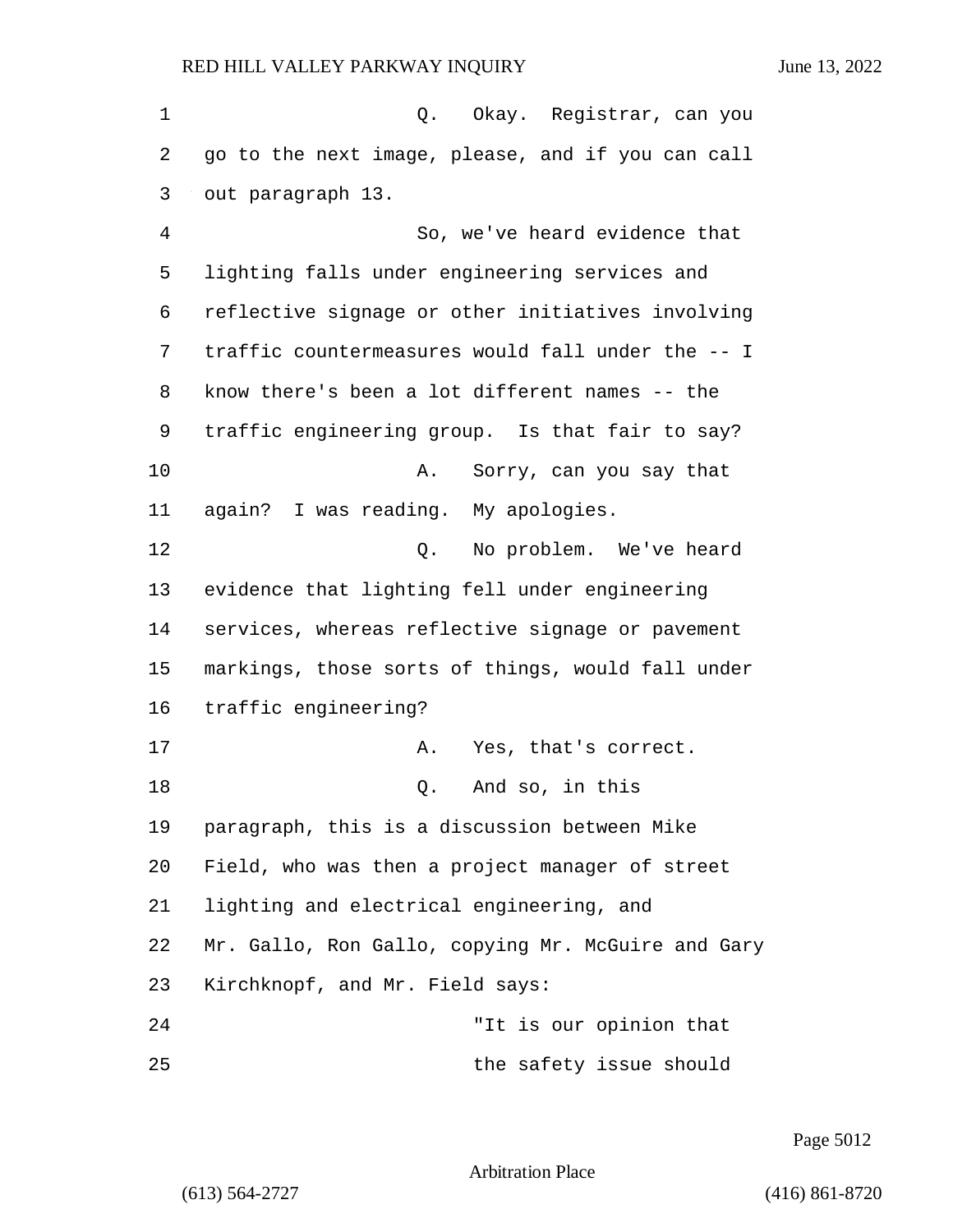1 be reviewed holistically, 2 that the consultant's 3 scope should encompass 4 street lighting review 5 and what countermeasure 6 benefits would be 7 attributed to adding 8 street lighting." 9 Did you understand very early 10 in assessing the scope of this project for CIMA 11 that this was going to be a broad safety review 12 that included traffic and engineering potential 13 countermeasures? 14 A. Yes, but I'm not sure 15 it's a safety review. I mean, there was no safety 16 identified in the motion. It was to provide 17 guidance for drivers. That's the motion I -- the 18 motion I read is to provide better guidance for 19 drivers. 20 Q. Okay. 21 A. Providing lighting, 22 signage and markings provides better enhancement 23 for the drivers, not to deal with a safety issue. 24 Q. Okay. Is safety review a 25 particular term of art that we can use to describe

Page 5013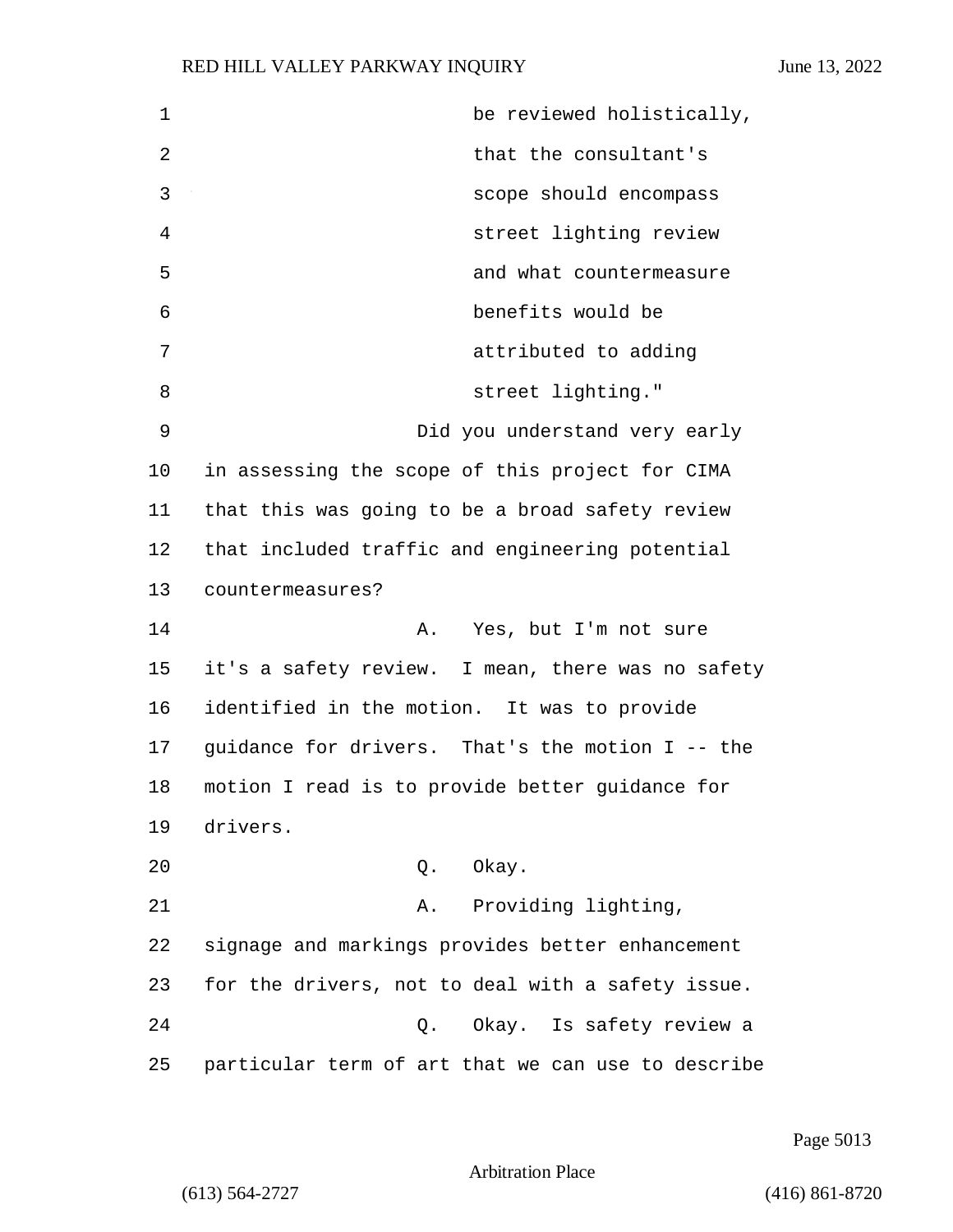1 a report that's dealing with potential 2 countermeasures, or is that not a phrase that you 3 would use? 4 A. Well, I'm not quite sure 5 how it morphed into that. But, again, the motion 6 speaks to providing guidance for drivers. 7 Q. Okay. Registrar, can you 8 close this down and bring up CIM9208, image 3, 9 please. Actually, can you bring up image 3 and 4, 10 please. 11 So, this is an e-mail where 12 the City, you in particular, is reaching out to 13 CIMA to retain them. 14 Registrar, can you call out 15 the top of image 1. 16 So, this is an e-mail from you 17 to CIMA, to Mr. Applebee, and it says in the third 18 full paragraph: 19 "This will be a larger 20 safety review requiring 21 *Properties Properties*, *Properties*, 22 signing, lighting, 23 pavement markings, 24 alignment, human factor 25 assessment in

Page 5014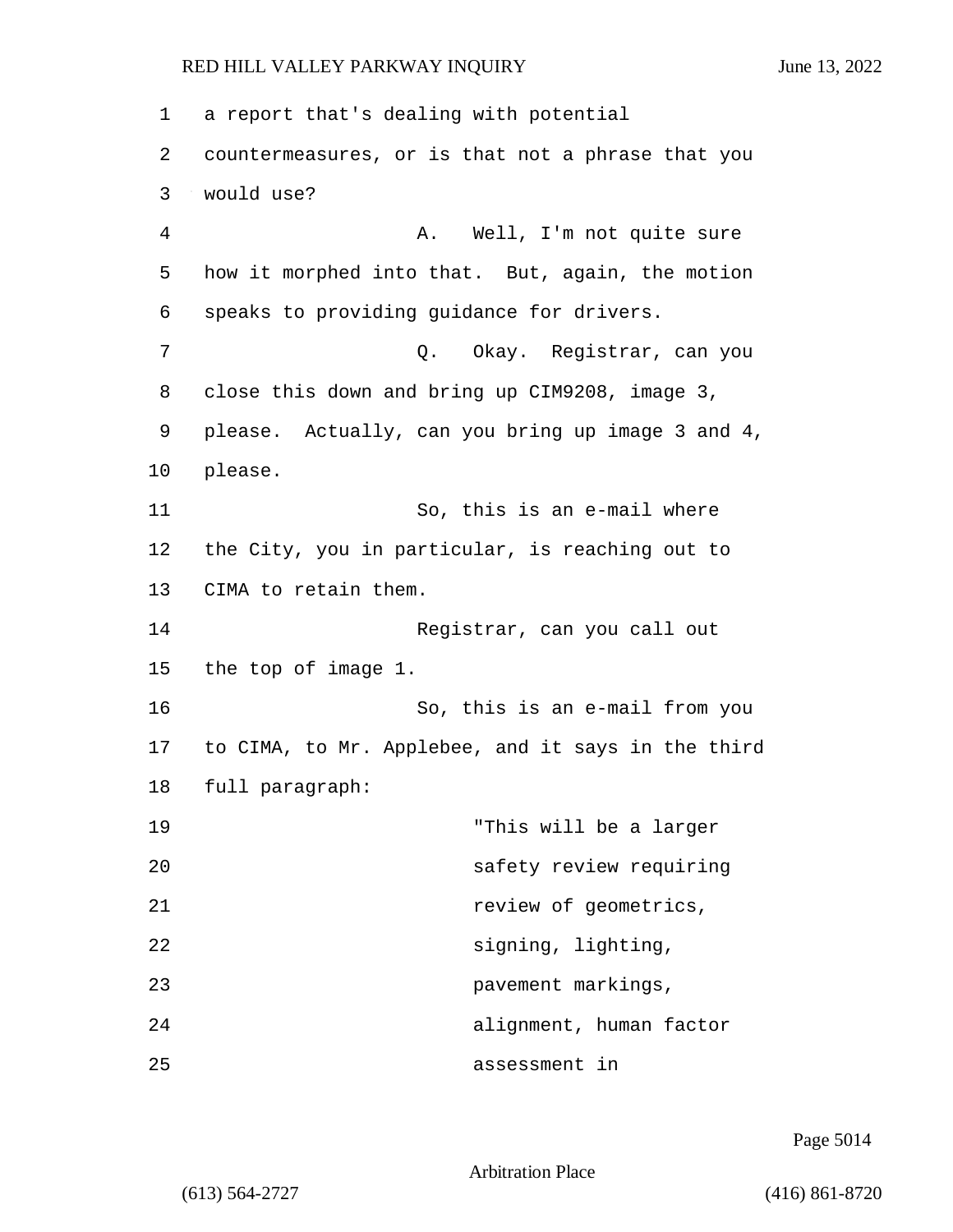1 collisions." 2 So, I think you just said 3 you're not sure how it morphed into a larger 4 safety review? 5 A. Yeah. 6 Q. Does this refresh your 7 memory about how it morphed into a larger safety 8 review? 9 A. That was a direction to 10 me to reach out to CIMA. 11 Q. From who? 12 A. I would assume Dave or 13 Martin. Actually, probably Martin. I don't think 14 Dave was here yet. 15 Q. He was not, so from 16 Martin to do a larger safety review? 17 A. Yes. 18 and to your recollection, 19 Mr. Field also agreed with the idea of doing a 20 larger safety review? 21 A. I assume so. I can't 22 speak for him, but yeah. 23 Q. Okay. Well, do you 24 recall him objecting to doing a larger safety 25 review?

Page 5015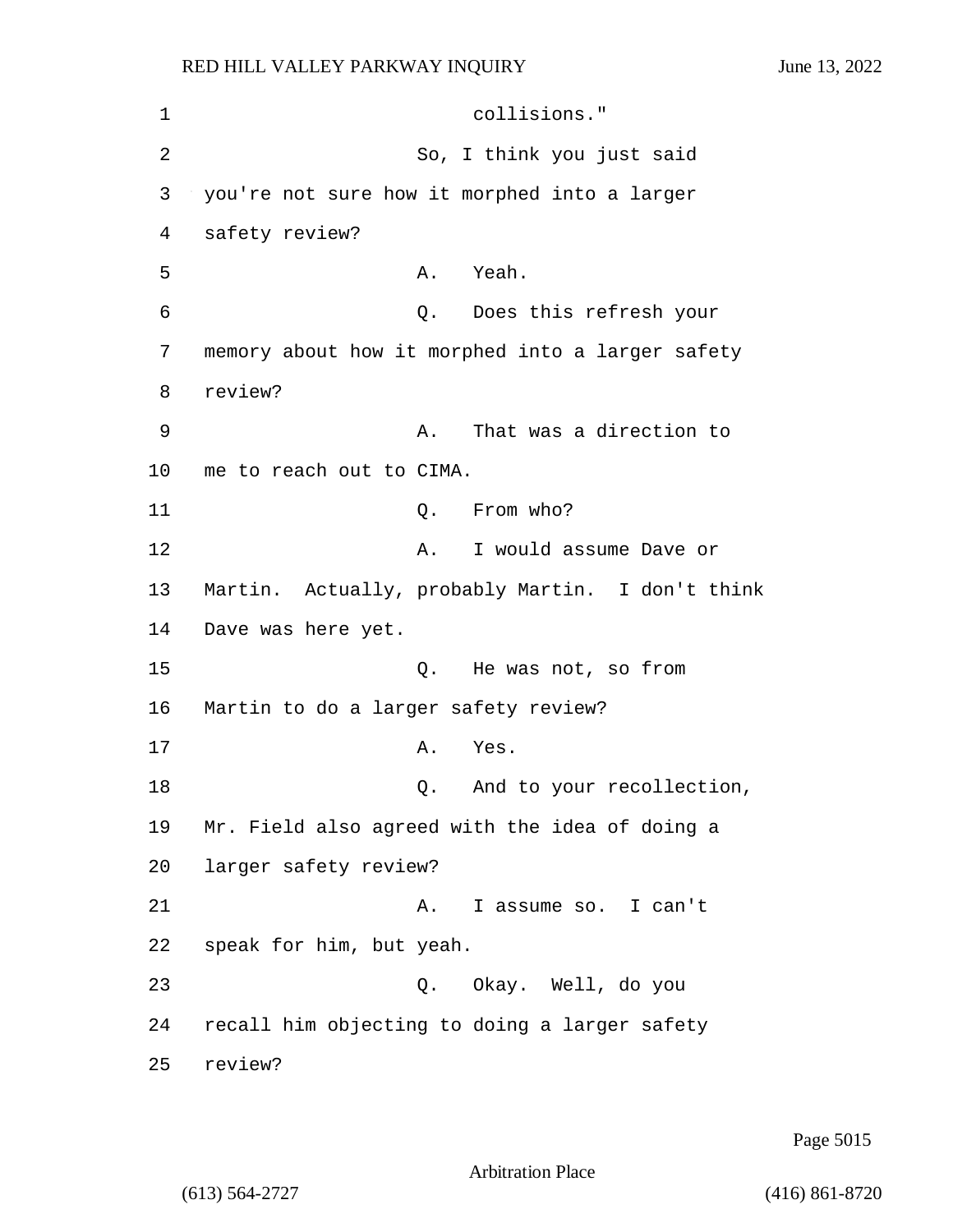1 A. I don't recall, no. I don't think so. 3 Q. Okay. You can close this down, Registrar. 5 Do you recall how the City came to retain CIMA as the consultant to do a safety review? 8 A. We went through the roster, I believe. 10 Q. Okay. Had you had previous dealings with, you personally, CIMA as a consultant? 13 A. I can't say for sure. I don't think so. I think this is my first assignment with them, but I don't recall. 16 Q. Okay. And did you know Mr. Malone or Mr. Applebee from any other -- did you know them in any other way? 19 A. Mr. Applebee used to work for the City of Hamilton and Mr. Malone, I believe, I met at different functions. It could have been even in the traffic office back in the day. So, I was aware of who he was. 24 Q. Okay. And did Mr. Applebee work in your department as well?

Page 5016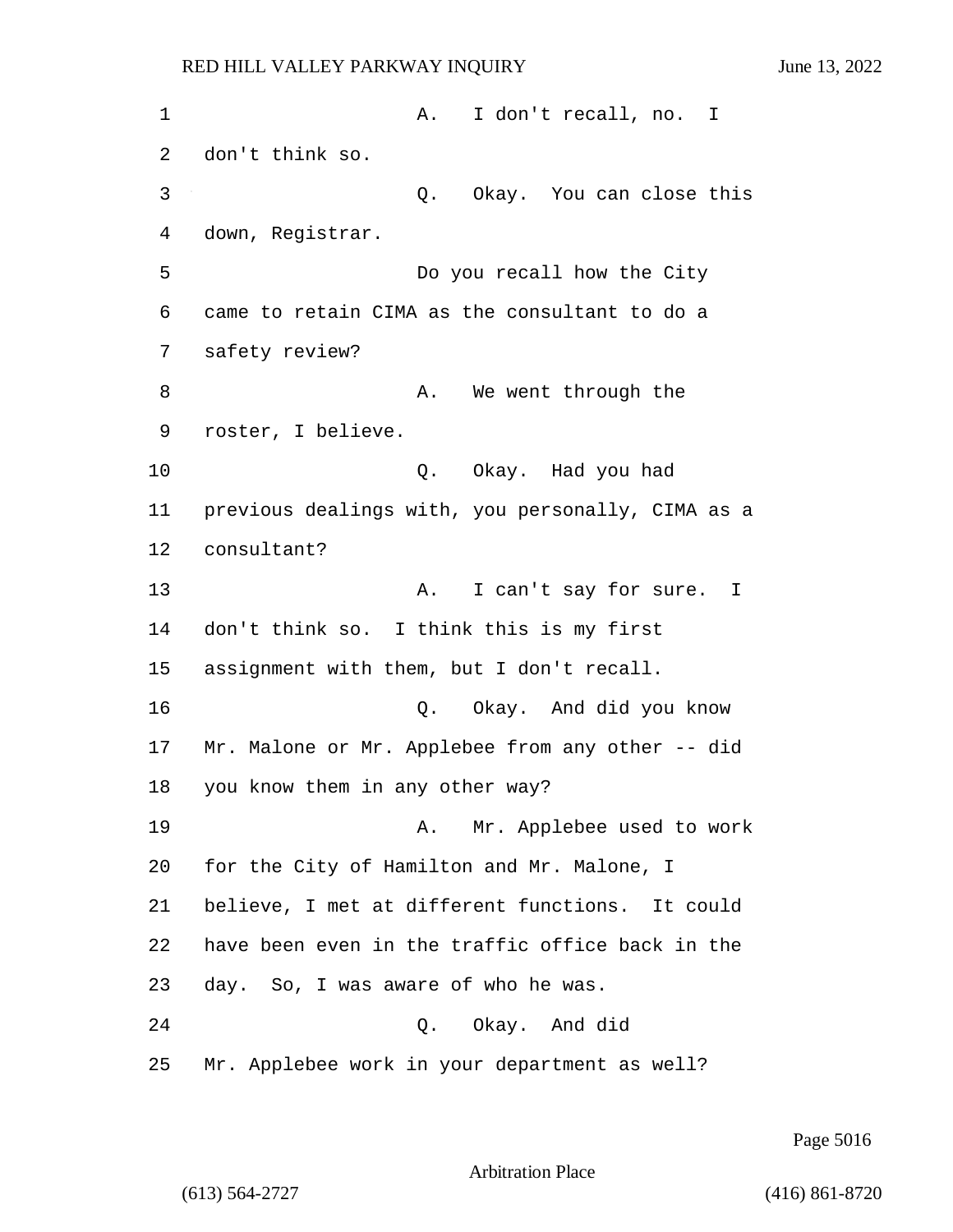1 A. He did. I replaced Brian, I believe. 3 Q. Okay. So, you didn't overlap with him? 5 A. Not as a full-time employee, I don't believe, no. 7 C. Okay. I recollect we jumped over this in your background, but you did a co-op placement with the City while you were at Mohawk. Is that right? 11 A. I did. 12 O. And was it during that period of time that you would have overlapped with Mr. Applebee? 15 A. Correct. 16 Q. Registrar, you can close this down and if you can bring up HAM426, please. Thank you. And if you could call out the second half of this page under "Understanding the Assignment." 21 So, this is a request for quotation that CIMA puts together after you and Mr. Gallo have a call with Mr. Applebee to talk about the scope, that e-mail we were just looking at, and CIMA indicates in terms of their

Page 5017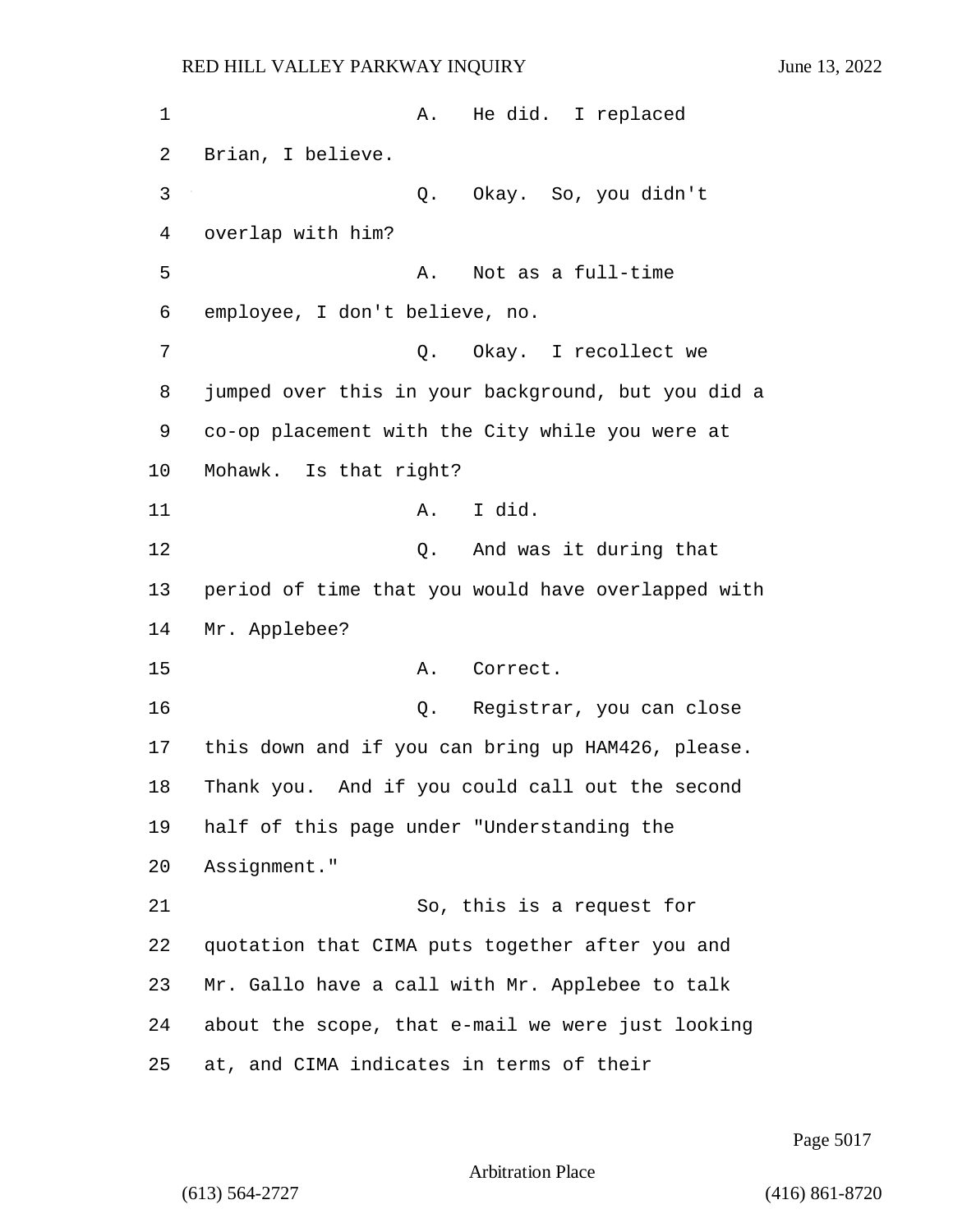understanding of the assignment that the key aspects that will be examined include but may not be limited to lighting, signs and markings and geometry. 5 So, going into setting the scope for CIMA, did you understand that illumination of the Red Hill was going to be part of CIMA's scope? 9 A. Yes. 10 Q. Did you understand illumination of the mainline in addition to the interchanges was going to be part of the scope? 13 A. I don't recall that being determined, like, at this stage. It was lighting in the vicinity of. I don't believe there was any separation between the mainline or the ramps. 17 C. Okay. We'll come back to signs and markings, so I won't ask you about that now, but I do have a question about geometry. What sort of geometry did you expect was going to be assessed by CIMA? 22 A. My understanding was the kink and I've heard it mentioned before. That is my understanding, was the geometry would look at the kink.

Page 5018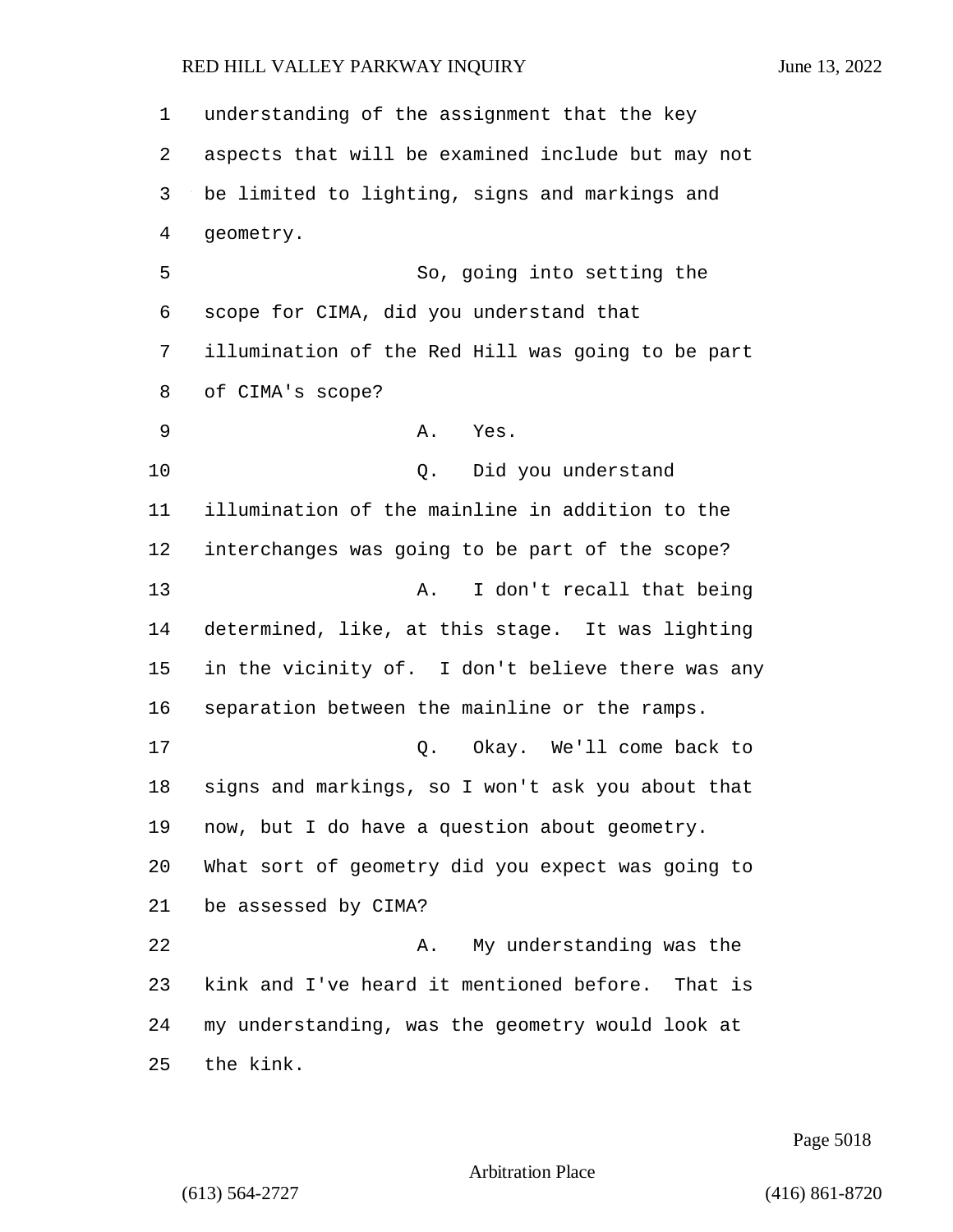1 C. Okay. And what about lengths of lanes or, you know, space to merge or to get off or to get on to the ramps, that sort of thing, does not fall under the rubric of that geometry? 6 A. Yeah, certainly. The merge length, lane lengths, would certainly come into play, I would think. 9 Q. Did you understand that CIMA was going to do any assessment about whether the road met the design, the design of the road, whether the as-built road met the design? 13 A. Sorry, what was the question? 15 0. Did you understand that CIMA was going to do an assessment of whether the as-built road had been constructed in accordance with its design? 19 A. I think that would be part of the review. 21 Q. Okay. Registrar, you can close this out and go to the next image, please. In fact, if you can pull up image 2 and 3 together. 25 So, you'll see under task 2 on

Page 5019

Arbitration Place

(613) 564-2727 (416) 861-8720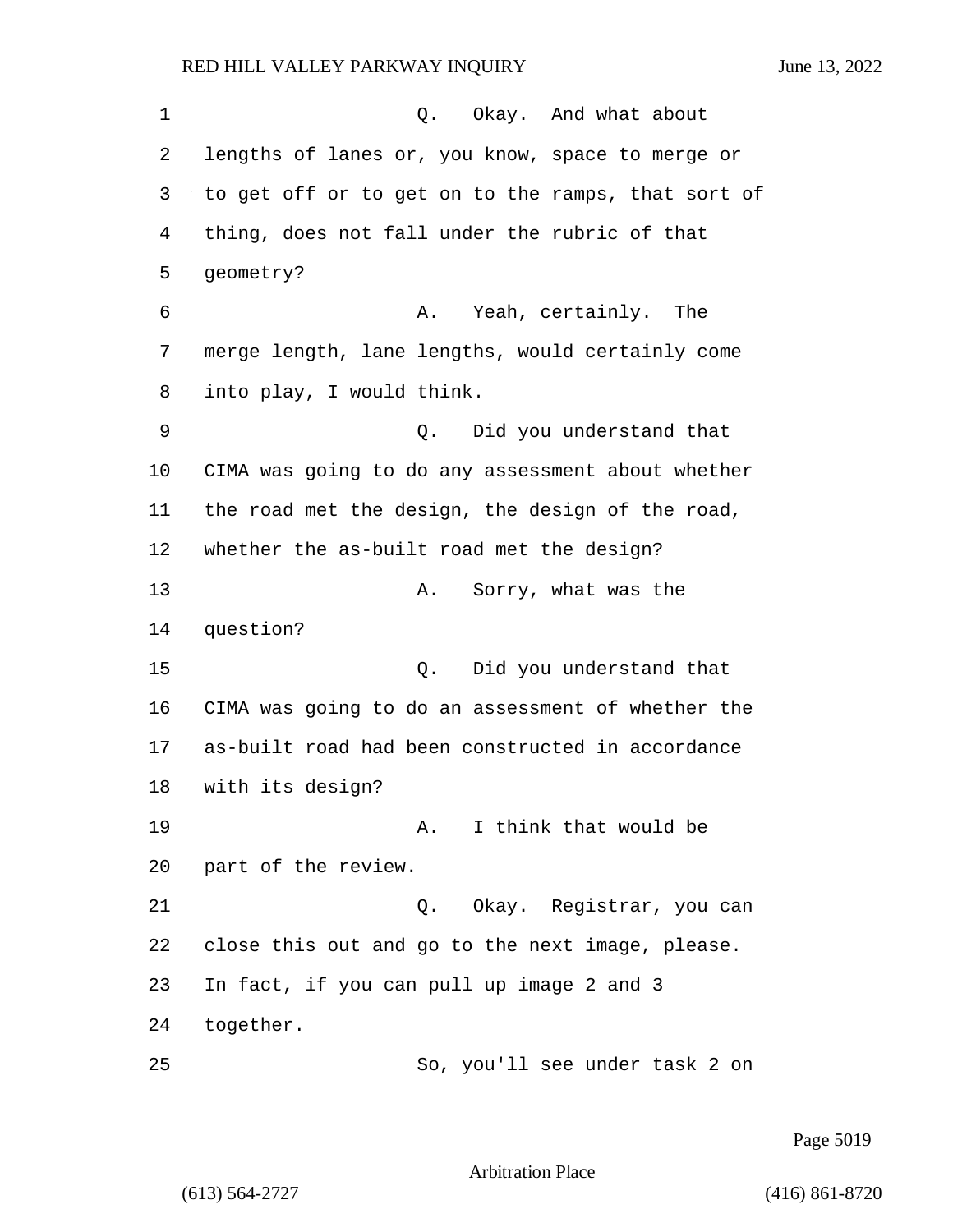| 1  | the bottom of image 1 and the top of image 2 it  |
|----|--------------------------------------------------|
| 2  | says data collection and there's a number of     |
| 3  | different kinds of data collection. Am I correct |
| 4  | that one of your jobs on this project was to     |
| 5  | ensure that CIMA got the data that it needed?    |
| 6  | Α.<br>Yes.                                       |
| 7  | Q. Okay. And would that                          |
| 8  | include -- Registrar, maybe if you can just pull |
| 9  | out task 2 on image 1.                           |
| 10 | That would include providing                     |
| 11 | them with collision data?                        |
| 12 | Α.<br>Yes.                                       |
| 13 | And vehicle speed data?<br>Q.                    |
| 14 | Yes.<br>Α.                                       |
| 15 | And that vehicle speed<br>Q.                     |
| 16 | data, that was done through Pyramid. Is that     |
| 17 | right?                                           |
| 18 | It could have been. We<br>Α.                     |
| 19 | also had our own in-house program, which was     |
| 20 | finicky. Whether it was working at the time,     |
| 21 | honestly, I can't recall. But whatever data we   |
| 22 | had on hand would have been provided to CIMA.    |
| 23 | Q. Okay. Do you know what                        |
| 24 | lane utilization information is?                 |
| 25 | How the lanes are being<br>Α.                    |

Page 5020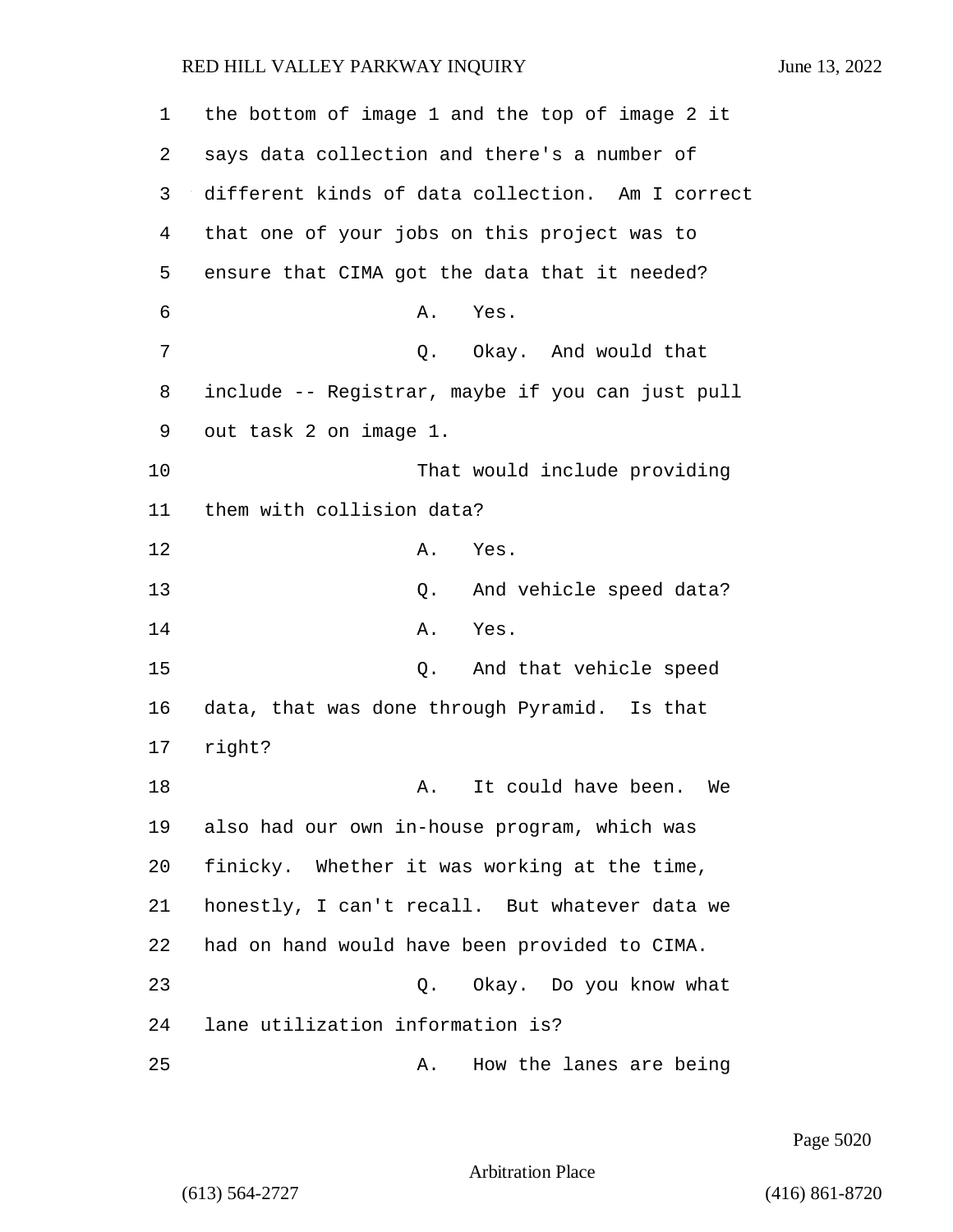| 1  | utilized by vehicles. I'm not quite sure           |
|----|----------------------------------------------------|
| 2  | specifically what that means, but I would assume,  |
| 3  | you know, everybody sitting in the right lane as   |
| 4  | opposed to nobody passing in the left lane, that   |
| 5  | sort of thing. Or, you know, when you get on to    |
| 6  | the highway, did you jump right out into the       |
| 7  | traffic lane or did you use the full acceleration  |
| 8  | lane, that sort of thing. So, it would be more of  |
| 9  | an observational assessment.                       |
| 10 | Q. Okay. Did you understand                        |
| 11 | that the City had that kind of information?        |
| 12 | We did not.<br>Α.                                  |
| 13 | Q. Registrar, can you close                        |
| 14 | the call out and pull out the rest of the bullet   |
| 15 | points. Yeah, exactly. Thank you.                  |
| 16 | "The design drawings for the                       |
| 17 | mainline and each ramp in CAD format," do you      |
| 18 | recall if you were able to locate design drawings? |
| 19 | I can't remember<br>A.                             |
| 20 | specifically. I'm sorry.                           |
| 21 | That's okay. Would that<br>Q.                      |
| 22 | have been under your responsibility, to find those |
| 23 | design drawings and provide them to CIMA?          |
| 24 | I guess I could have or I<br>Α.                    |
| 25 | could have referred to someone else in the City    |

Page 5021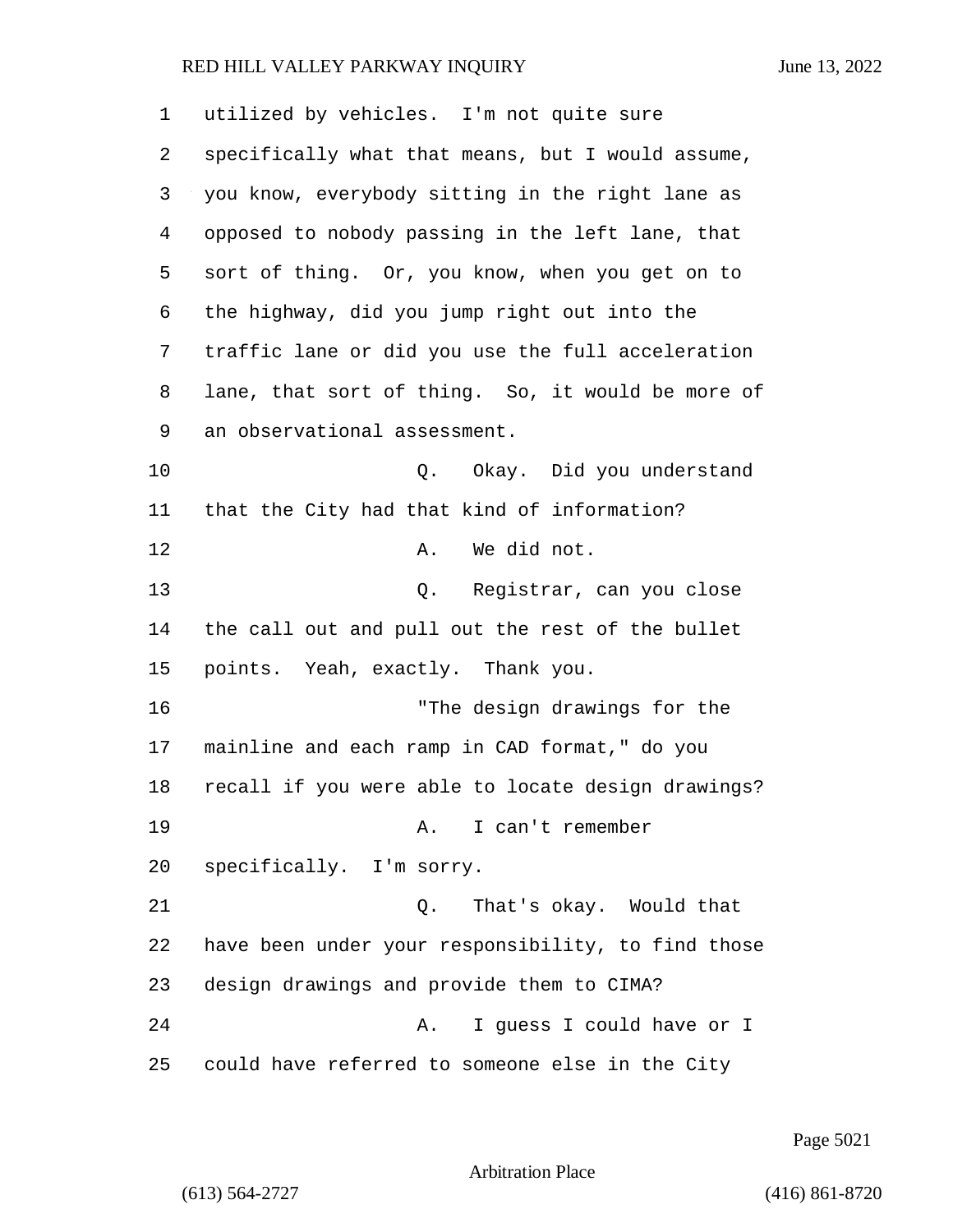1 for those, but I would probably reach out myself 2 and try and get them and then provide that 3 information somehow to CIMA. 4 Q. Okay. And do you 5 remember if you tried to reach out to anybody -- 6 A. Yeah, I -- 7 0. -- to get those design 8 drawings? 9 A. I'm sure I did. I just 10 don't recall -- I don't recall doing it 11 specifically for this. 12 Q. Okay. And who would you 13 have reached out to to --14 A. Marco Oddi. 15 Q. Okay. The lighting 16 illumination standards, would that have been under 17 your responsibility to provide to CIMA or is that 18 Mr. Field's responsibility? 19 A. That would have been with 20 Mr. Field. 21 Q. Okay. And is that 22 because Mr. Field at the time was the project 23 manager in street lighting? 24 A. Yeah. They were the 25 street lighting group, so they provided all the

Page 5022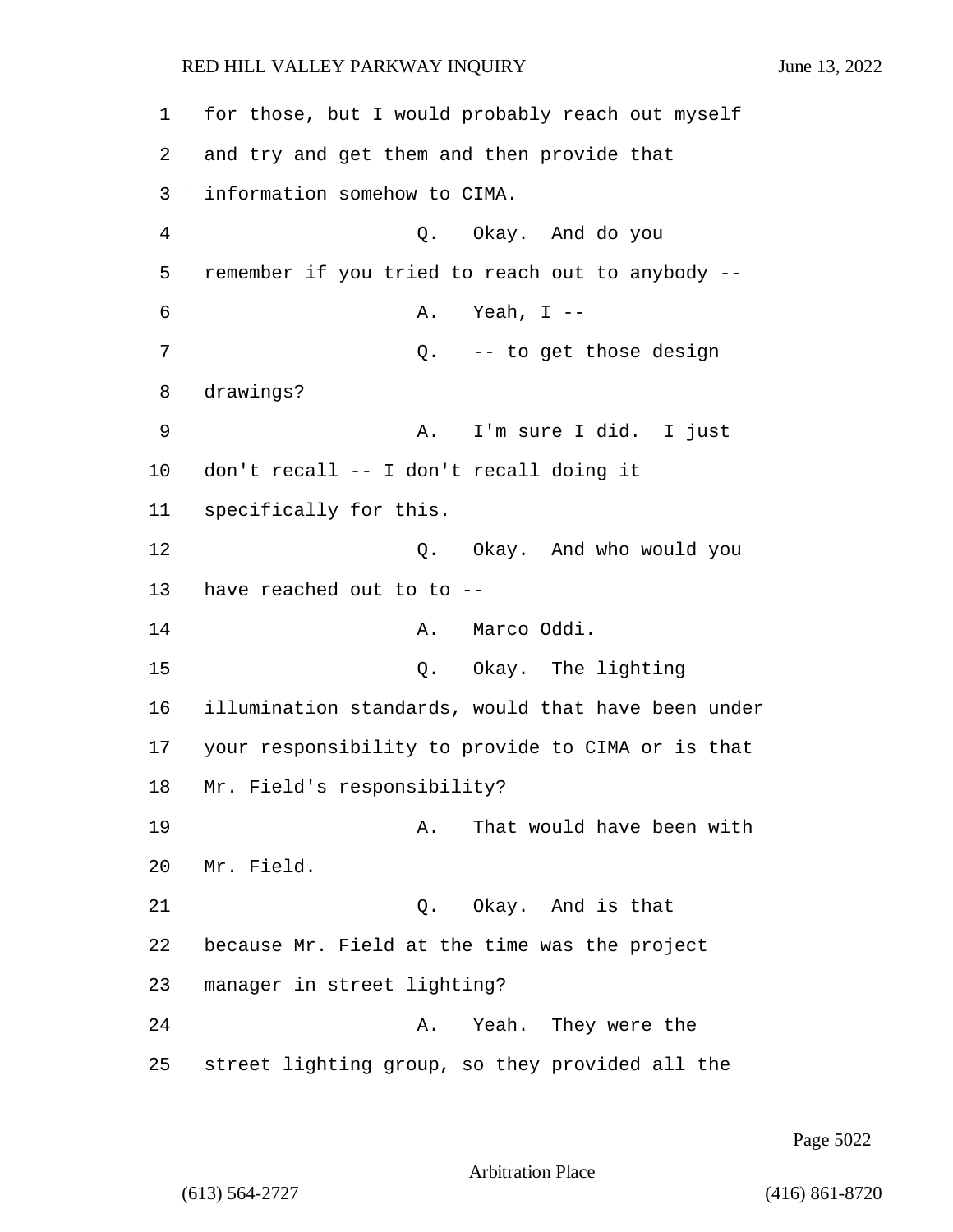1 comments or standards, et cetera, based on their 2 knowledge of lighting. 3 Q. Okay. In terms of the 4 history of past changes, signage, marking 5 initiatives, did you have some sort of document 6 that you could provide to CIMA that had that 7 history? 8 A. Not in one place. It 9 would have been searching through our records to 10 find out what we've done and when we did it. 11 Fortunately, the Red Hill wasn't open very long, 12 so it was a fairly simple exercise. 13 Q. And do you recall doing 14 that? 15 A. I don't remember 16 specifically doing that, no. 17 O. Okay. 18 A. I could have had my staff 19 do it as well, so I'm not sure. 20 Q. Right. And then a 21 document, "Complaints and Known Issues." Do you 22 recall either doing that yourself or directing 23 your staff to prepare that for CIMA? 24 A. I don't recall, no. 25 Q. Okay. You can close that

Page 5023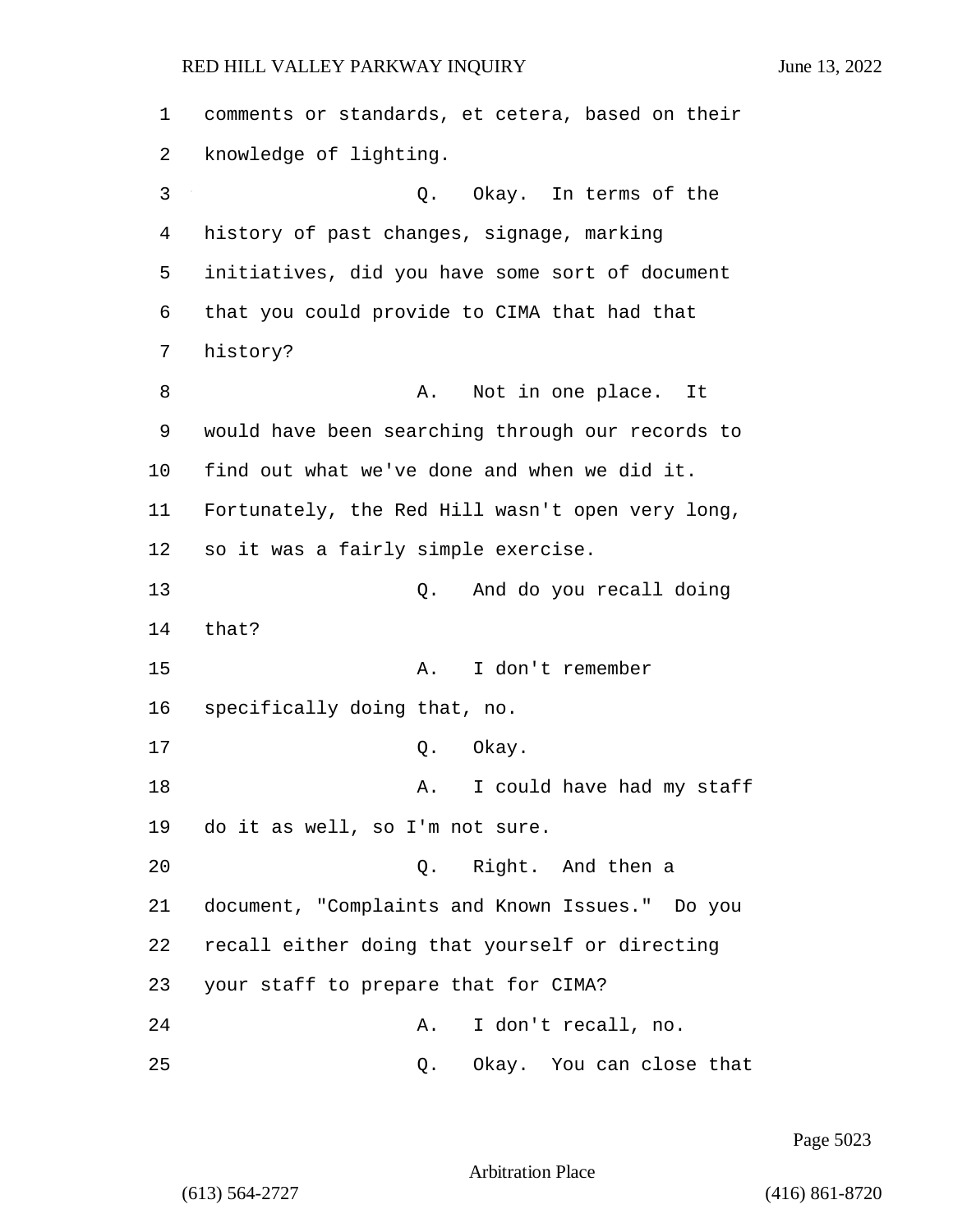| 1  | down. And, if you can close this document down |
|----|------------------------------------------------|
| 2  | and go back into OD 6, page 14, paragraph 25,  |
| 3  | please. Thank you.                             |
| 4  | So, this is back to the back                   |
| 5  | and forth about setting the scope with         |
| 6  | Mr. Applebee, and Mr. Applebee says:           |
| 7  | "What's the reason that                        |
| 8  | you're asking for the                          |
| 9  | safety review?"                                |
| 10 | And you respond:                               |
| 11 | "It's due to a motion."                        |
| 12 | Then in the second paragraph,                  |
| 13 | you say:                                       |
| 14 | "We're not aware of a                          |
| 15 | significant collision                          |
| 16 | issue on the mainline,                         |
| 17 | but the ramp leading from                      |
| 18 | the Mud/Stone Church to                        |
| 19 | the Red Hill westbound,                        |
| 20 | southbound, has many                           |
| 21 | runoff types."                                 |
| 22 | Again, that's ramp 6. Right?                   |
| 23 | I believe so, yes.<br>Α.                       |
| 24 | And it says:<br>Q.                             |
| 25 | "We've attempted to                            |

Page 5024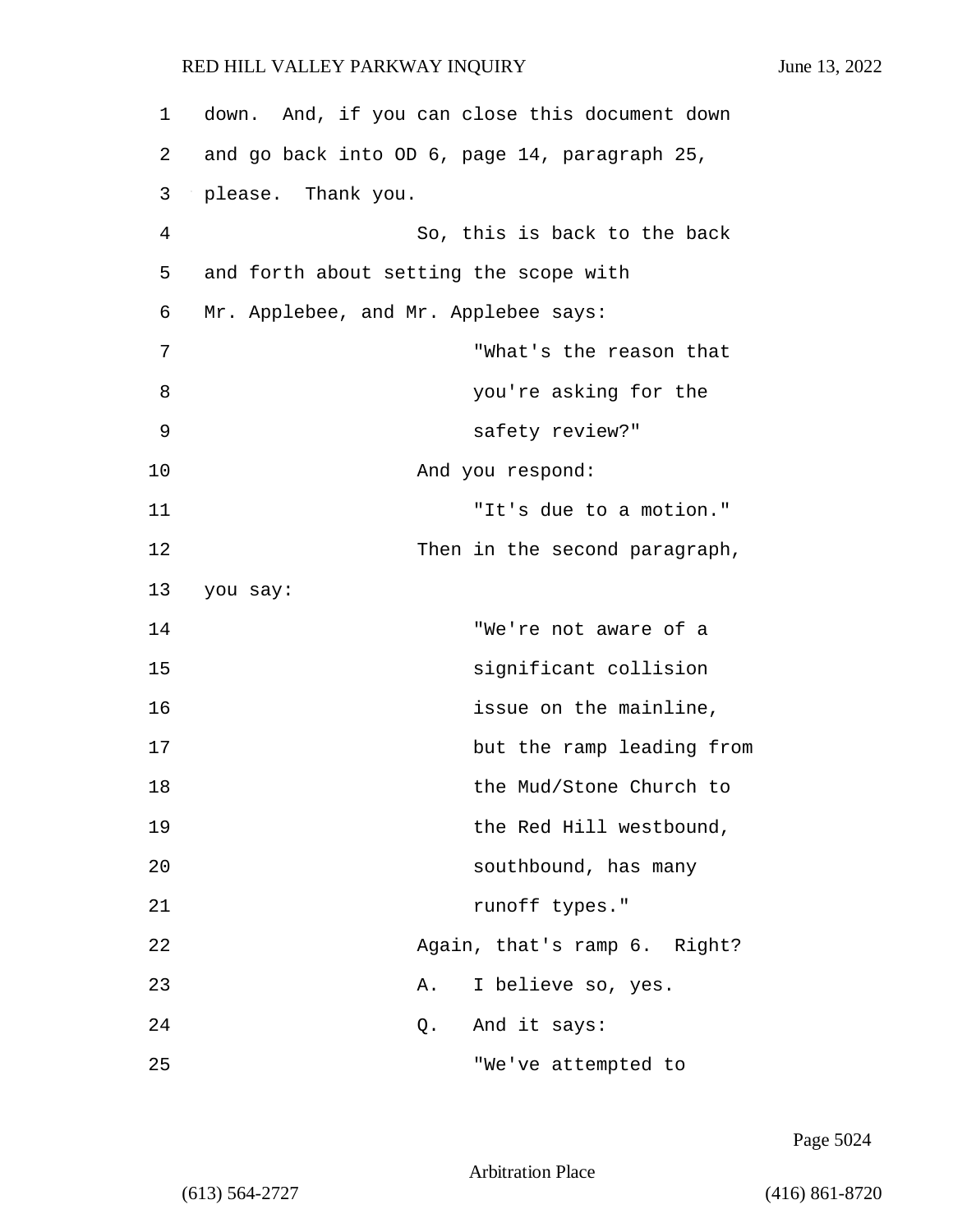| 1              | address using signing                              |
|----------------|----------------------------------------------------|
| $\sqrt{2}$     | improvements. It's too                             |
| 3              | early to tell if they've                           |
| $\overline{4}$ | made an improvement."                              |
| 5              | So, we're in spring of 2013.                       |
| 6              | Can you recall by that time what improvements had  |
| 7              | been made on ramp 6?                               |
| 8              | I would be guessing. I<br>Α.                       |
| 9              | have a pretty good idea, but I'm just not sure     |
| 10             | when those changes took place, but I believe we    |
| 11             | added left hand signs, curb warning signs. We      |
| 12             | went with diamond grade sheeting and we increased  |
| 13             | the size of the signs, I believe. I'm just not     |
| 14             | sure of the timing of that. There would be work    |
| 15             | orders associated with it that would indicate the  |
| 16             | timing, though.                                    |
| 17             | Q.<br>Okay. And when you say                       |
| 18             | you're not sure of the timing, are you not sure if |
| 19             | it was before the 2013 CIMA project or after or    |
| 20             | are you not sure when before 2013 it happened?     |
| 21             | So, obviously we made<br>Α.                        |
| 22             | some improvements prior to this. I'm just not      |
| 23             | sure what those improvements were.                 |
| 24             | Okay. And do you recall<br>Q.                      |
| 25             | if a slippery when wet sign was one of the         |

Page 5025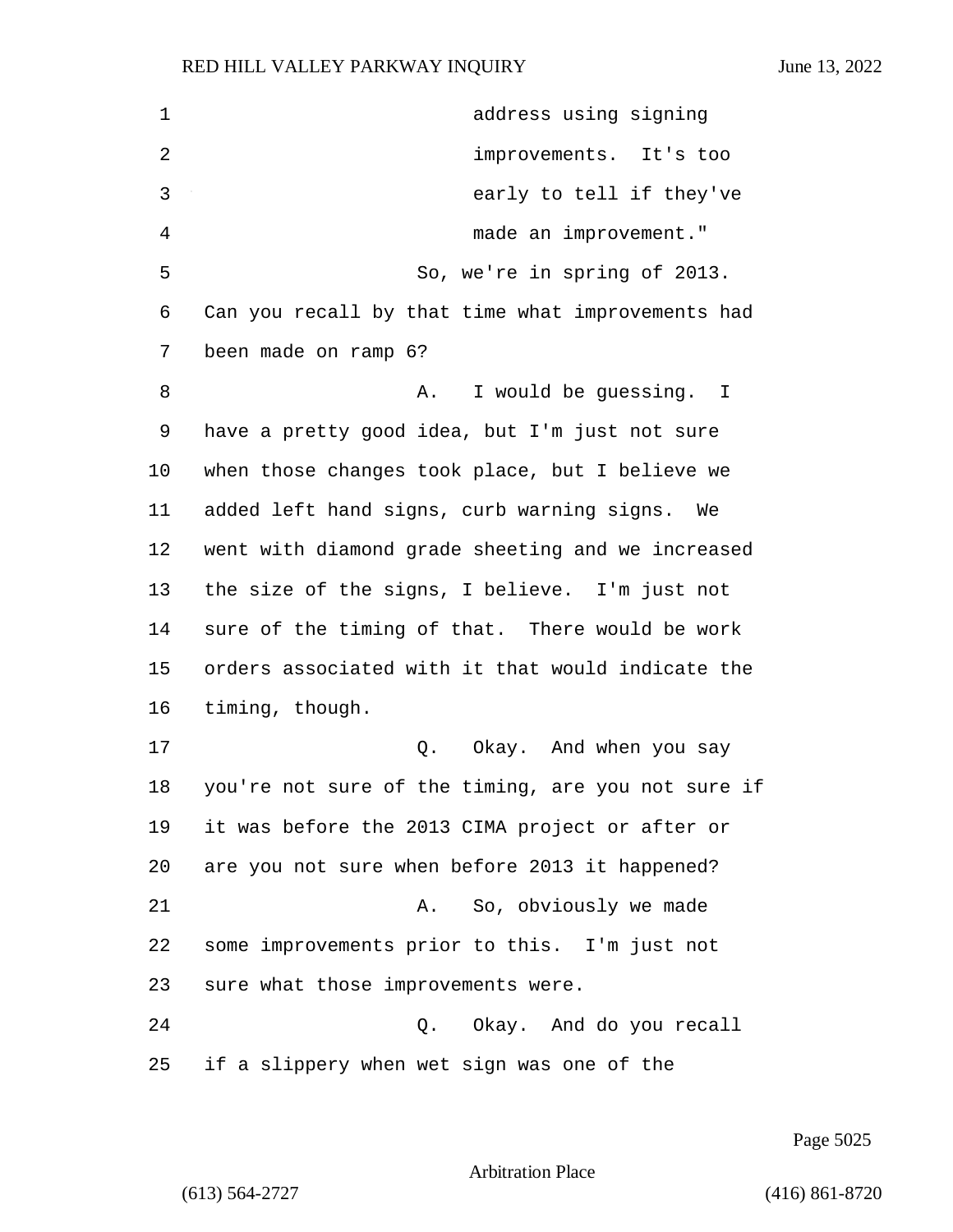1 improvements that had been made before the CIMA 2 2013 project? 3 A. Sorry, no, I don't 4 recall. 5 Q. Okay. I'm going to close 6 this out. 7 We've talked a little bit 8 about the people who were involved just from 9 looking at these e-mails. So, am I correct that 10 you were the designated project manager for this 11 project? 12 A. Yes. 13 Q. Thank you, Registrar. 14 You can close this out. 15 And we already spoke about 16 Mr. Field. Was it your understanding that he was 17 the person with street lighting expertise? 18 A. Yes. 19 Q. And Mr. Kirchknopf, he 20 had been in your division at some point. Did he 21 have traffic safety expertise? 22 A. Yes. He was my senior 23 project manager before Hart left. 24 Q. Okay. And now he was in 25 the engineering services. Is that right?

Page 5026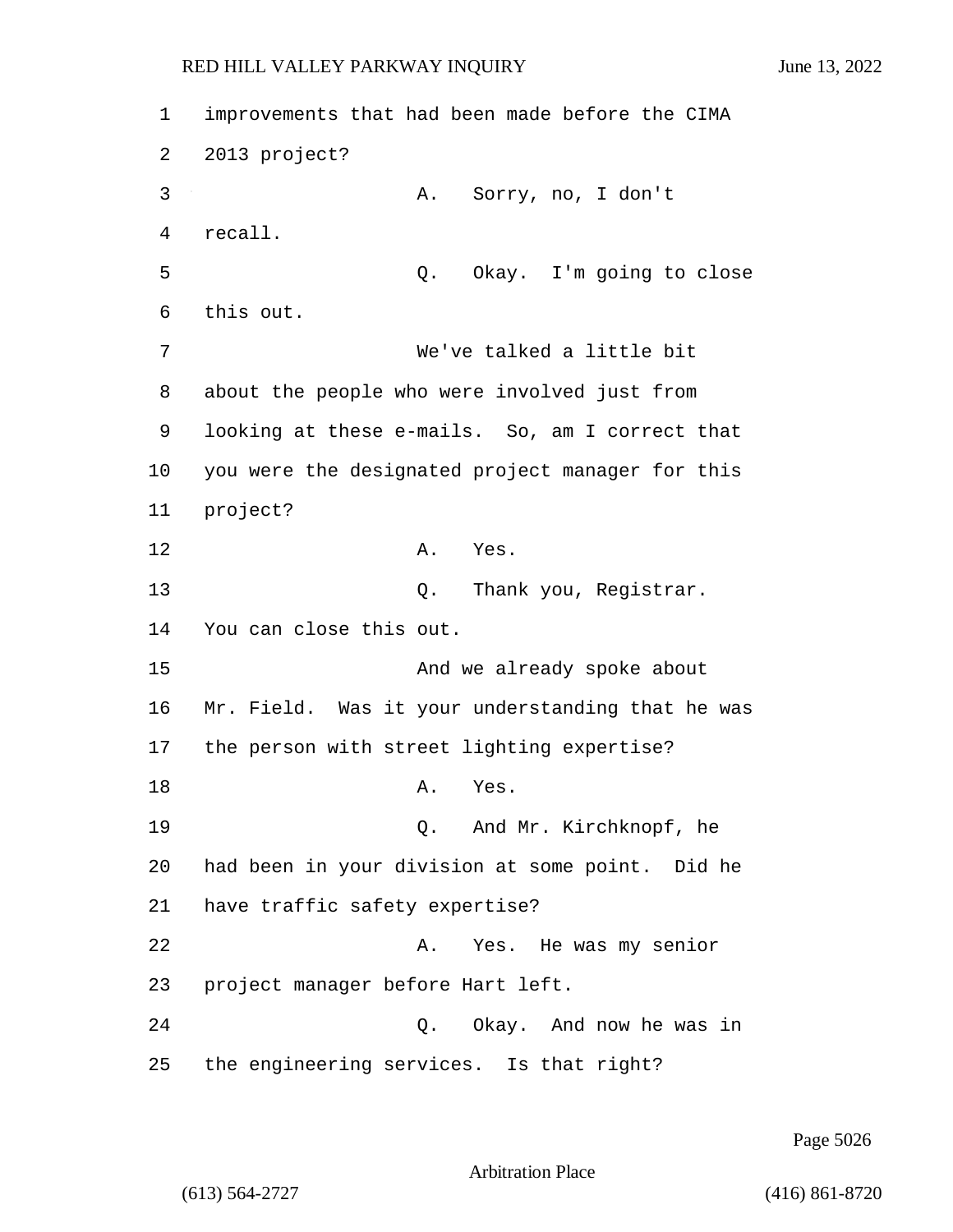| 1  | Yes. In the re-org, he<br>Α.                       |
|----|----------------------------------------------------|
| 2  | held dual roles with us. He was the senior         |
| 3  | project manager of community traffic services and  |
| 4  | traffic planning, and when we got reorganized, his |
| 5  | group, traffic planning, went to engineering       |
| 6  | services, to which he went as well.                |
| 7  | Okay. And did you<br>Q.                            |
| 8  | understand that he had a distinct role from        |
| 9  | Mr. Field for this project?                        |
| 10 | I don't know what his<br>Α.                        |
| 11 | thoughts were.                                     |
| 12 | Okay. Maybe I'll ask the<br>Q.                     |
| 13 | question differently. Was he Mr. Field's           |
| 14 | superior?                                          |
| 15 | Yes.<br>Α.                                         |
| 16 | Q. Okay. And so, did you                           |
| 17 | understand that he was kept in the loop because he |
| 18 | was Mr. Field's superior or for some other reason? |
| 19 | A. I don't know.                                   |
| 20 | Q. Okay. From your                                 |
| 21 | perspective, who on the team of individuals from   |
| 22 | the City on this project had any experience in     |
| 23 | pavement structure?                                |
| 24 | No one.<br>Α.                                      |
| 25 | Okay. And who was<br>Q.                            |

Page 5027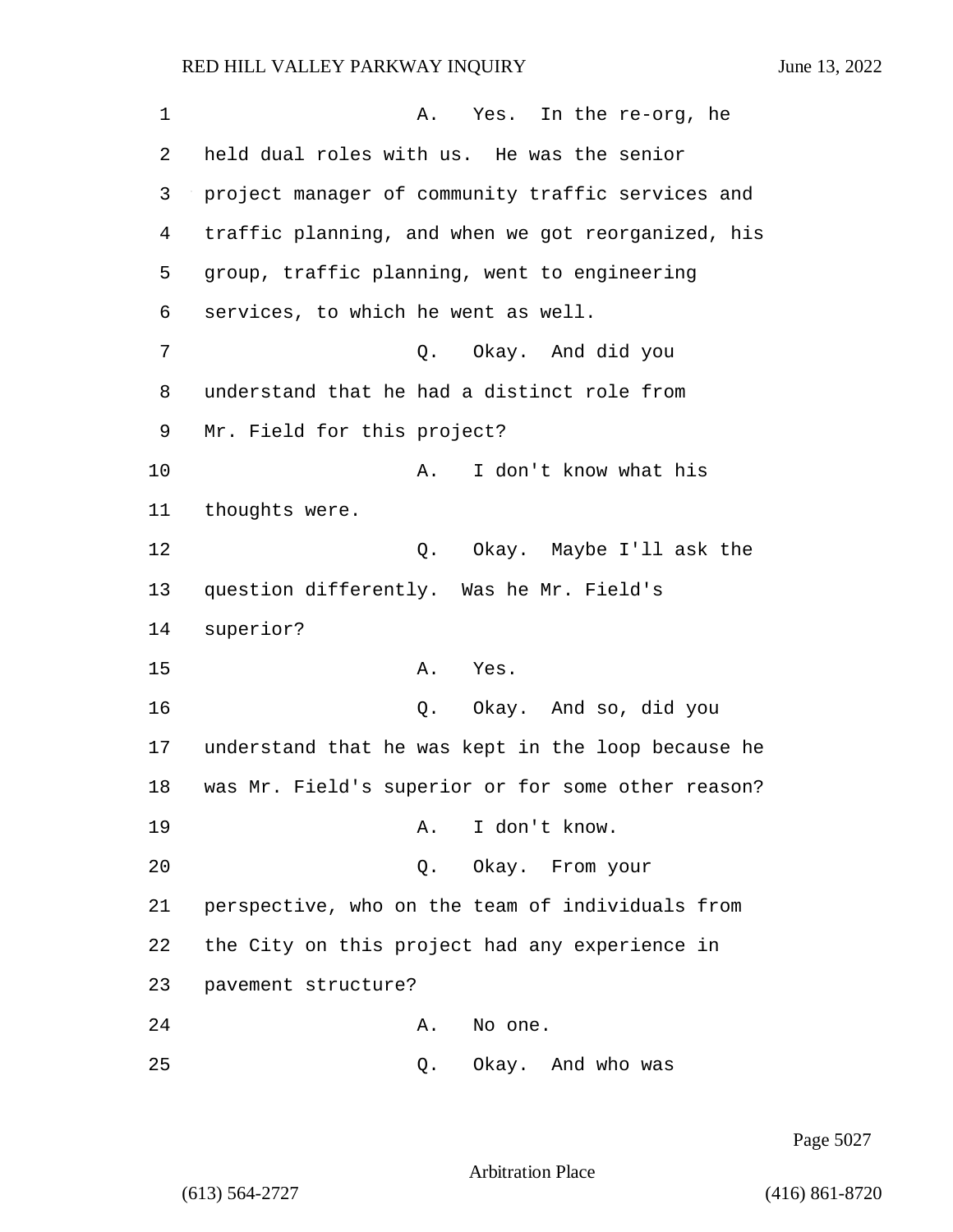1 representing asset management or the engineering 2 services part that was not street lighting? 3 A. I guess those who worked 4 under Gary. 5 Q. Okay. On this project 6 team? 7 A. Well, I quess it would 8 have been Gary and Mike Field reporting on the 9 asset management stuff for Gary, if that was their 10 direction. I don't know what their direction was. 11 Q. Okay. So, you said Gary 12 reporting to Gary. Gary Kirchknopf reporting to 13 Gary Moore? 14 A. Correct. 15 0. From your perspective, 16 was Mr. Moore part of the project team? 17 A. Not that I'm aware of. 18 Q. Okay. Registrar, can you 19 go to page 22, please, and if you could pull up 22 20 and 23, please. 21 So, this is the project 22 initiation meeting in April of 2013. 23 And, Registrar, if you can 24 call out paragraph 48, please. 25 So, this is after that

Page 5028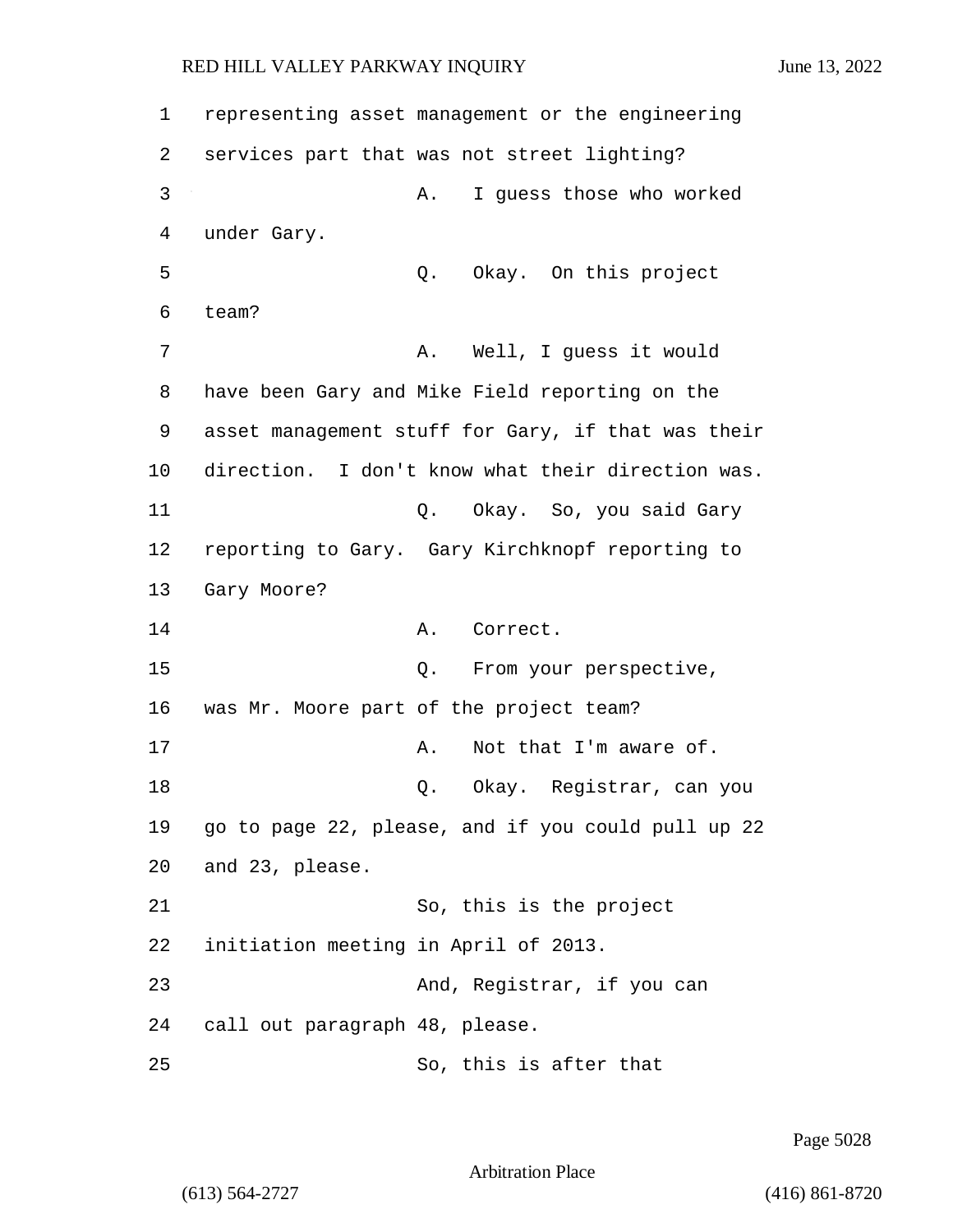| 1  | quotation that we were looking at. And under       |
|----|----------------------------------------------------|
| 2  | Safety Concerns, "City of Hamilton Needs,          |
| 3  | Expectations and Criteria for Success," there's a  |
| 4  | reference to the Mud Street westbound on-ramp,     |
| 5  | ramp 6, the kink, that we'll come back to, lack of |
| 6  | lighting in most locations and driver inability to |
| 7  | detect lanes under poor visibility.                |
| 8  | Did that, for you, cover the                       |
| 9  | waterfront of the issues that CIMA should be       |
| 10 | looking at?                                        |
| 11 | For the most part, yes.<br>Α.                      |
| 12 | Okay. Was there anything<br>Q.                     |
| 13 | missing?                                           |
| 14 | No, I don't think so.<br>Α.                        |
| 15 | Okay. It says:<br>Q.                               |
| 16 | "Stephen C. will follow                            |
| 17 | up Councillor Collins to                           |
| 18 | ensure that his concerns                           |
| 19 | will be addressed in the                           |
| 20 | intended project."                                 |
| 21 | Do you recall having any                           |
| 22 | interactions with Councillor Collins about the     |
| 23 | scope of this project before CIMA really started   |
| 24 | to get going on it?                                |
| 25 | No, I do not. I don't<br>Α.                        |

Page 5029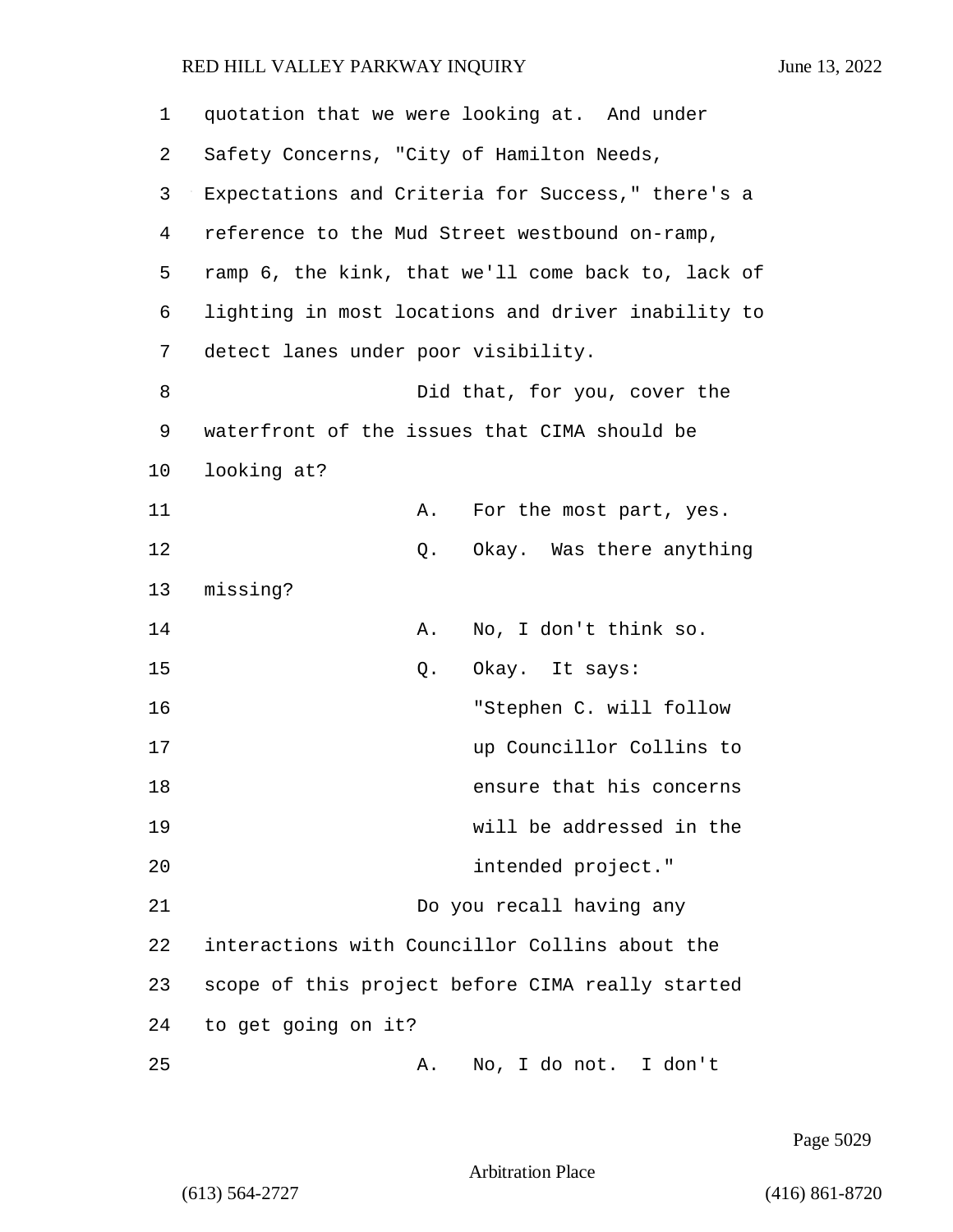1 believe I did. 2 Q. Okay. Do you recall if 3 you spoke to Councillor Collins at any point 4 before CIMA had provided you a draft report? 5 A. I don't believe so. 6 Q. Okay. Can you close this 7 out, Registrar, and go to page 24, please, and if 8 you could call out paragraph 50. 9 So, this is the information 10 that the inquiry was able to locate that was 11 provided to CIMA, and the last sentence here is 12 that Hamilton was able to provide CIMA with the 13 electronic as-built drawings for the Red Hill. 14 I'm going to ask the registrar 15 to actually go into the footnoted document there 16 so you can see it. It's CIM8426. 17 And you'll see Mr. Applebee is 18 asking about: 19 "Have you made any 20 additional progress on 21 **the electronic drawings?"** 22 And you said: 23 "Thanks, Brian. At this 24 point, it is unlikely we 25 will be able to provide

Page 5030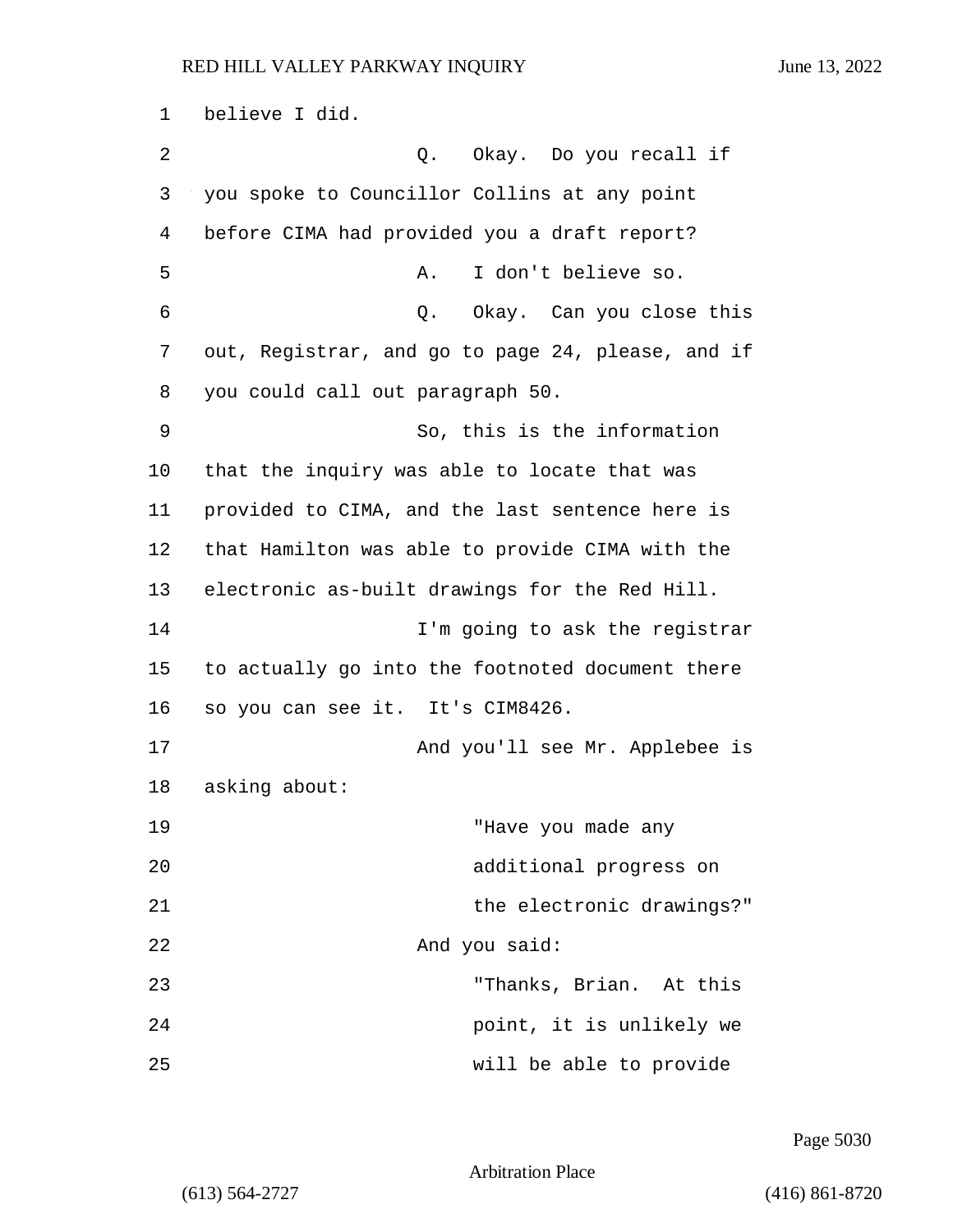| 1  | drawings."                                         |
|----|----------------------------------------------------|
| 2  | Does that assist you in                            |
| 3  | refreshing your memory about what steps you took   |
| 4  | to attempt to obtain electronic CAD-based design   |
| 5  | drawings?                                          |
| 6  | It sounds like I reached<br>Α.                     |
| 7  | out and couldn't get any.                          |
| 8  | Okay.  But you don't have<br>Q.                    |
| 9  | a recollection either way?                         |
| 10 | Not specifically, no, but<br>Α.                    |
| 11 | I know what I would have done and I would have     |
| 12 | reached out to Marco for those drawings, and it    |
| 13 | sounds like they weren't available.                |
| 14 | Okay. Thank you. Can<br>Q.                         |
| 15 | you close this out and can you go back to OD 6,    |
| 16 | page 24, please. And if you can call out 51,       |
| 17 | please.                                            |
| 18 | So, these are internal                             |
| 19 | minutes. You're not involved or copied on these,   |
| 20 | but CIMA reports to themselves that Hamilton wants |
| 21 | review to emphasize nighttime, dark lighting       |
| 22 | conditions during periods of rain. So, one of the  |
| 23 | things CIMA was going to do was a field review and |
| 24 | they did that.                                     |
| 25 | Do you recall specifically                         |

Page 5031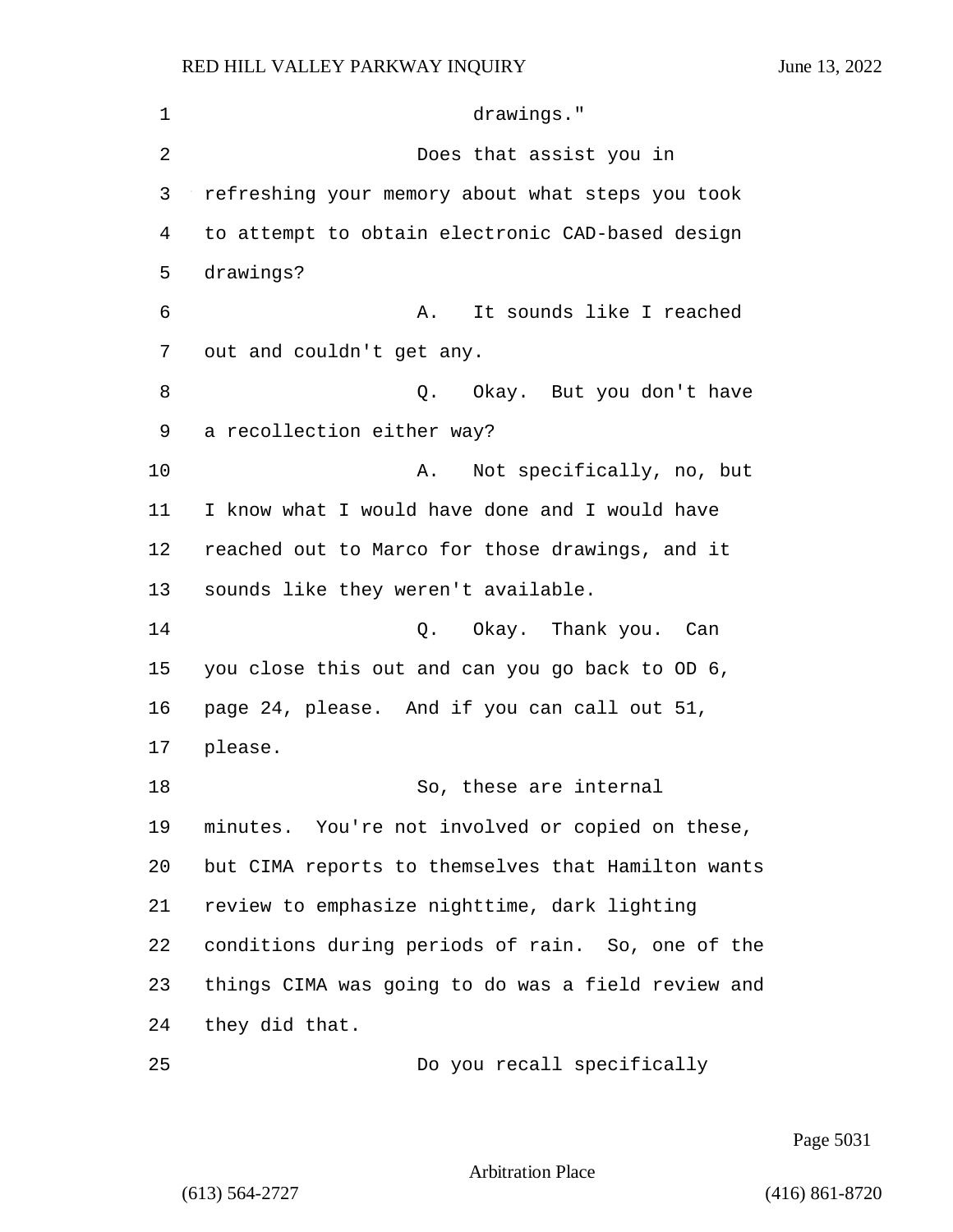1 asking CIMA to conduct a field review in dark and 2 rainy conditions? 3 A. No, I do not. 4 Q. And is that to say, when 5 I say do you recall, is that to say you don't 6 recall either way or you did not? 7 A. I did not. 8 Q. Okay. Had you or your 9 group identified nighttime or wet weather 10 conditions as being a problem on any part of the 11 Red Hill? 12 A. Not that I recall, not in 13 2013. 14 Q. Okay. So, you can't 15 assist us today with why CIMA did particularly or 16 wanted reference here doing a nighttime rainy -- 17 to focus on nighttime rainy conditions? 18 A. No, but I would speculate 19 that's when conditions are the worst, so if you're 20 looking to provide guidance for drivers, that 21 would probably be the time you would want to check 22 it. 23 Q. Okay. Thank you. 24 Registrar, you can close this down and can you 25 bring up CIM8475, please. Sorry, 8475.0001.

Page 5032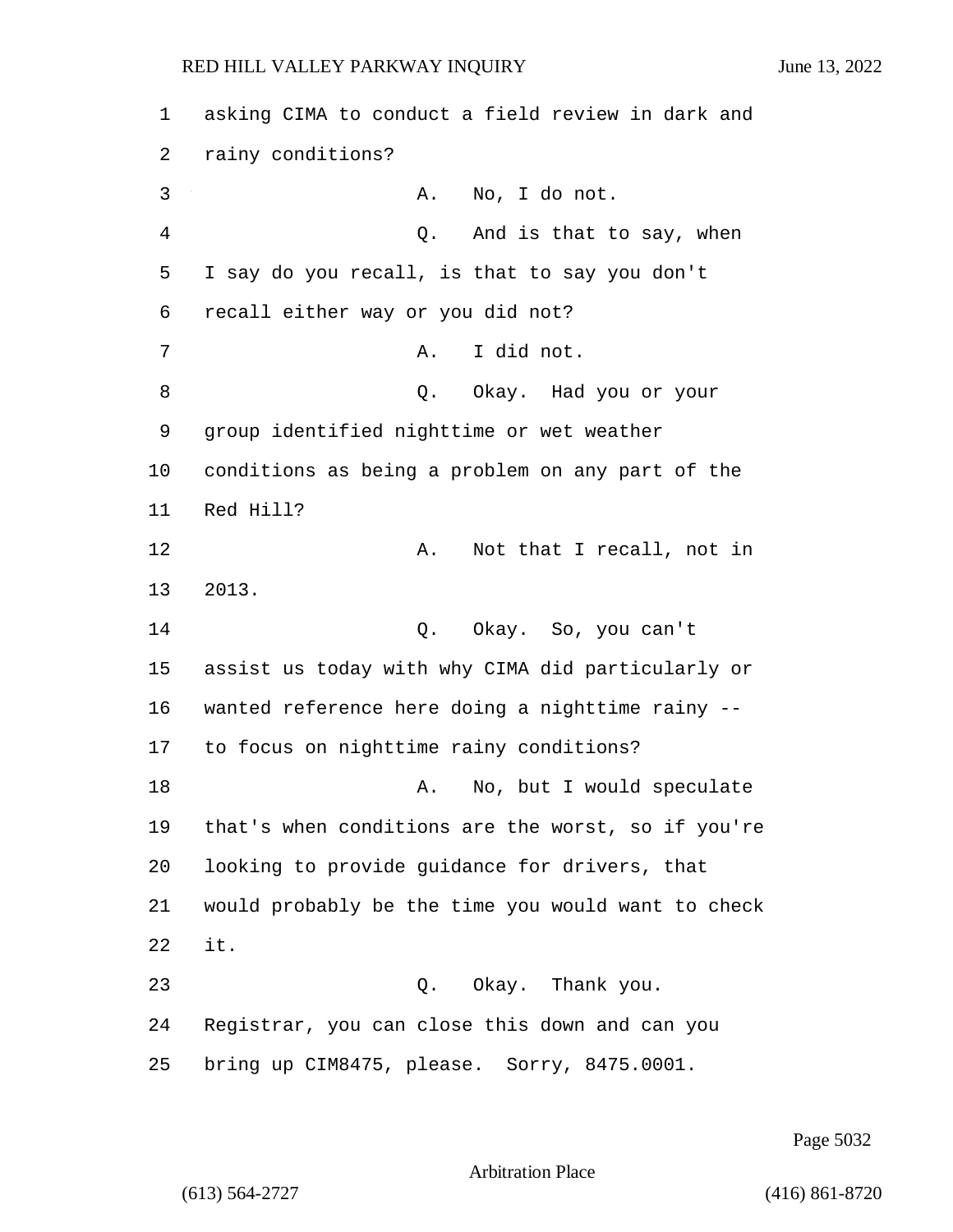1 So, this is the first progress 2 meeting for CIMA in June of 2016 and you are 3 attending, along with Mr. Field and Mr. Gallo, 4 Mr. Kirchknopf and some folks from CIMA. Do you 5 recall attending this meeting? 6 A. Vaguely. 7 C. All right. Registrar, 8 can you bring up as a side by side CIM103. 9 A. I'm not sure if I recall 10 this meeting from preparing or from actually being 11 there. 12 Q. Fair enough. I'm calling 13 up the presentation that had been identified by 14 others as being given at this meeting, just to 15 attempt to refresh your memory. 16 Registrar, can you go to the 17 next image on the presentation, please. 18 I don't know if that helps. 19 A. No, it doesn't help. 20 Q. No? Okay. So, this is a 21 meeting in which CIMA is presenting on its initial 22 findings and its work to date and it goes through 23 collisions, illumination, a number of signing 24 issues and then next steps. 25 Registrar, can you go to

Page 5033

Arbitration Place

(613) 564-2727 (416) 861-8720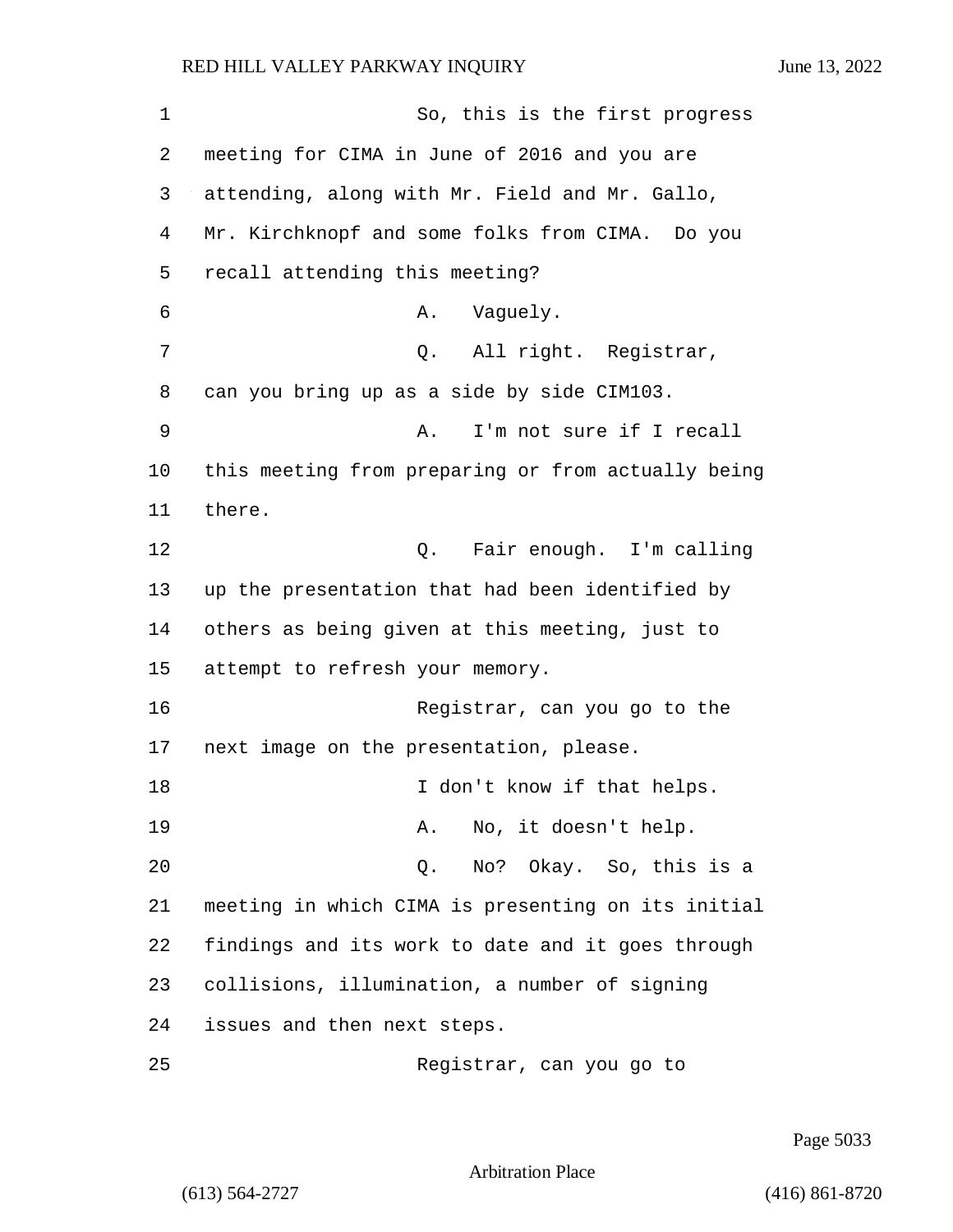| 1  | image 5 of the CIMA document on the right-hand    |
|----|---------------------------------------------------|
| 2  | side. You don't have to call it out.              |
| 3  | So, CIMA provides a number of                     |
| 4  | graphic representations of the collision history  |
| 5  | that it's done, one on severity.                  |
| 6  | Registrar, if you can go to                       |
| 7  | the next slide.                                   |
| 8  | One on impact type and, in                        |
| 9  | particular, noting single motor vehicle versus    |
| 10 | rear end versus side swipe.                       |
| 11 | Registrar, if you can go to                       |
| 12 | the next one.                                     |
| 13 | The next one on lighting                          |
| 14 | conditions, non-daylight and daylight conditions. |
| 15 | And then, finally, if you can                     |
| 16 | go to the next one, Registrar.                    |
| 17 | Road surface conditions, dry,                     |
| 18 | snow, wet, ice. So, as a person with traffic      |
| 19 | experience and safety expertise, Mr. Cooper, why  |
| 20 | is data about collisions of non-daylight          |
| 21 | collisions useful to assessing potential          |
| 22 | countermeasures?                                  |
| 23 | Could you ask that again,<br>Α.                   |
| 24 | please?                                           |
| 25 | Sure.<br>Q.<br>As a person, as                    |

Page 5034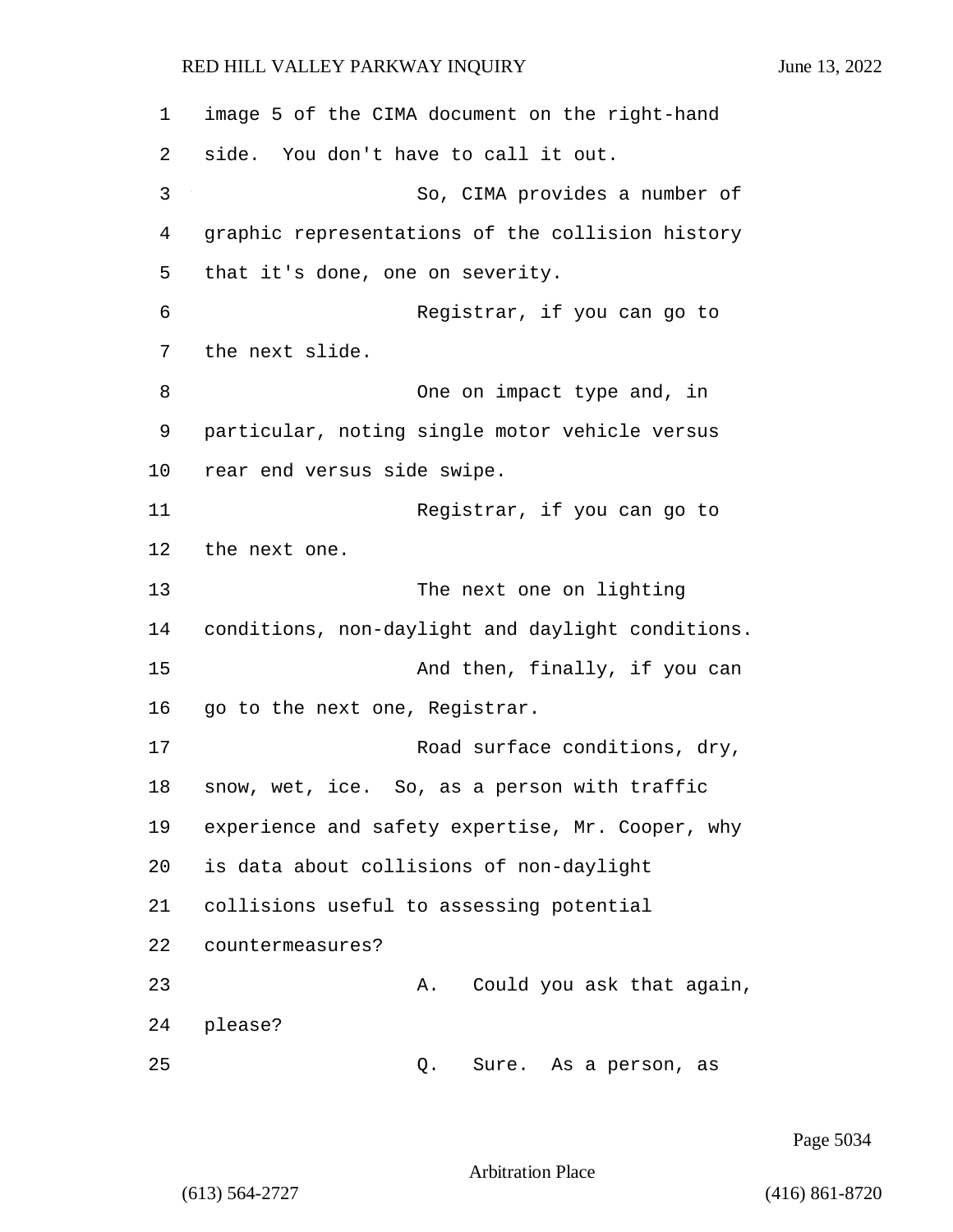you, a person who has traffic experience, why is data about non-daylight collisions useful when assessing potential countermeasures? 4 A. Well, lighting is one of the many aspects that could possibly contribute to a collision. There's many factors and lighting could be one of them. 8 and 2. Okay. And what about wet weather collisions? Why is having that data useful? 11 A. Same answer. It's one of the contributing factors, potentially. 13 Q. Okay. Registrar, can you go to the next slide, please. Actually, can you go to slide 23, please. Thank you. 16 So, this presentation also goes through different segments that CIMA was looking at and particularly in ramp 6. 19 Registrar, can you call this one out. 21 And CIMA suggests pavement marking configurations, signage and high-friction pavement surface treatment. Do you remember CIMA making this preliminary reference to high-friction pavement surface treatment?

Page 5035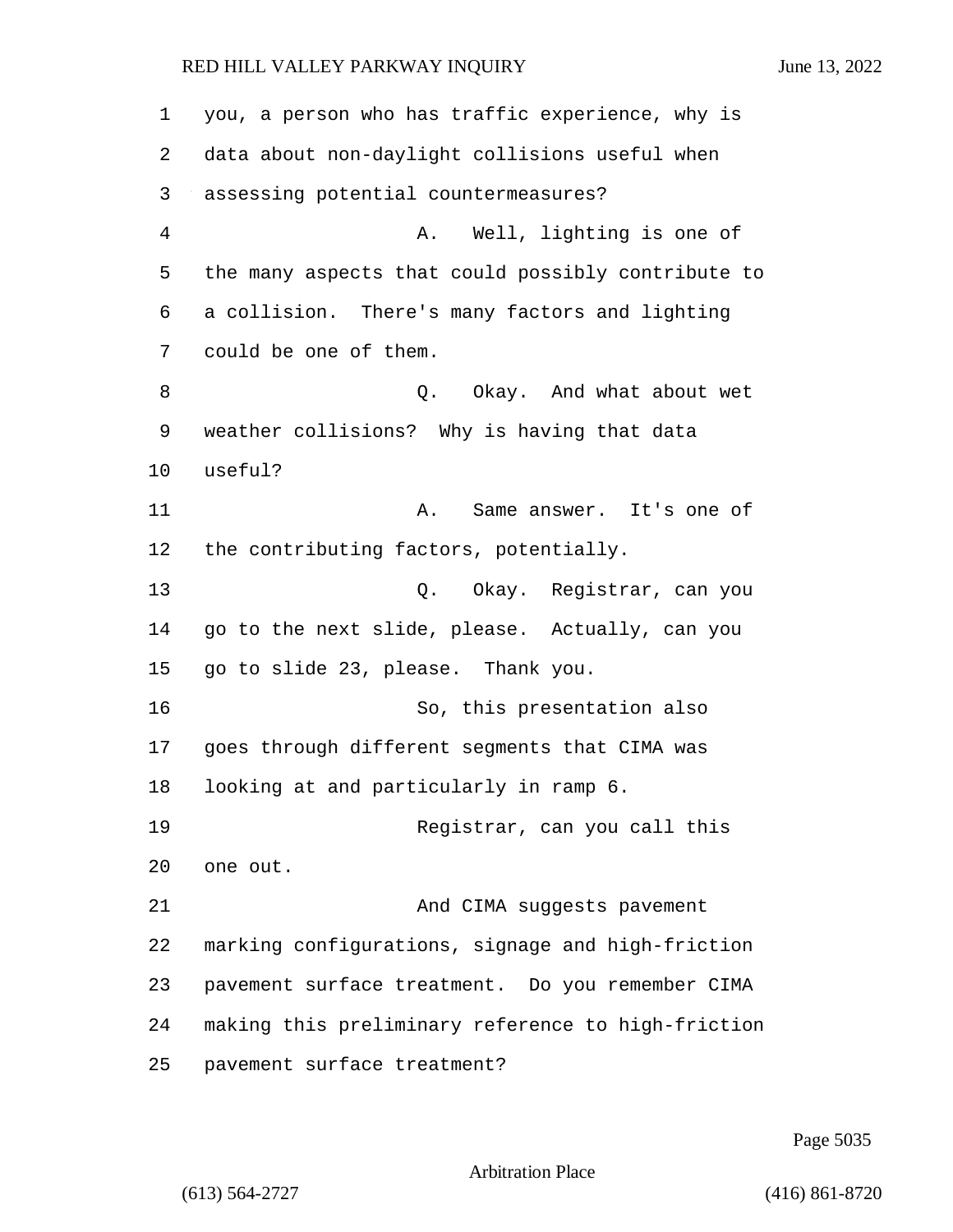| $\mathbf 1$ | A. Vaguely.                                        |
|-------------|----------------------------------------------------|
| 2           | Q. Okay. Registrar, can you                        |
| 3           | close out that call out and go to image 1 on the   |
| 4           | left-hand side and to the third paragraph from the |
| 5           | bottom, "City okay with." Yes.                     |
| 6           | This is from the minutes of                        |
| 7           | that meeting:                                      |
| 8           | "City okay with CIMA                               |
| 9           | examining high-friction                            |
| 10          | pavement on ramps,                                 |
| 11          | however, mainline has                              |
| 12          | different new                                      |
| 13          | pavement -- "                                      |
| 14          | And this is a change in the                        |
| 15          | minutes:                                           |
| 16          | " -- that would/may not                            |
| 17          | be recommended to be                               |
| 18          | overlaid with high                                 |
| 19          | friction."                                         |
| 20          | Do you recall discussions at                       |
| 21          | this meeting about the potential use of a          |
| 22          | high-friction surface treatment?                   |
| 23          | I do not.<br>Α.                                    |
| 24          | Do you recall who made<br>Q.                       |
| 25          | the comment about examining this for ramps but not |

Page 5036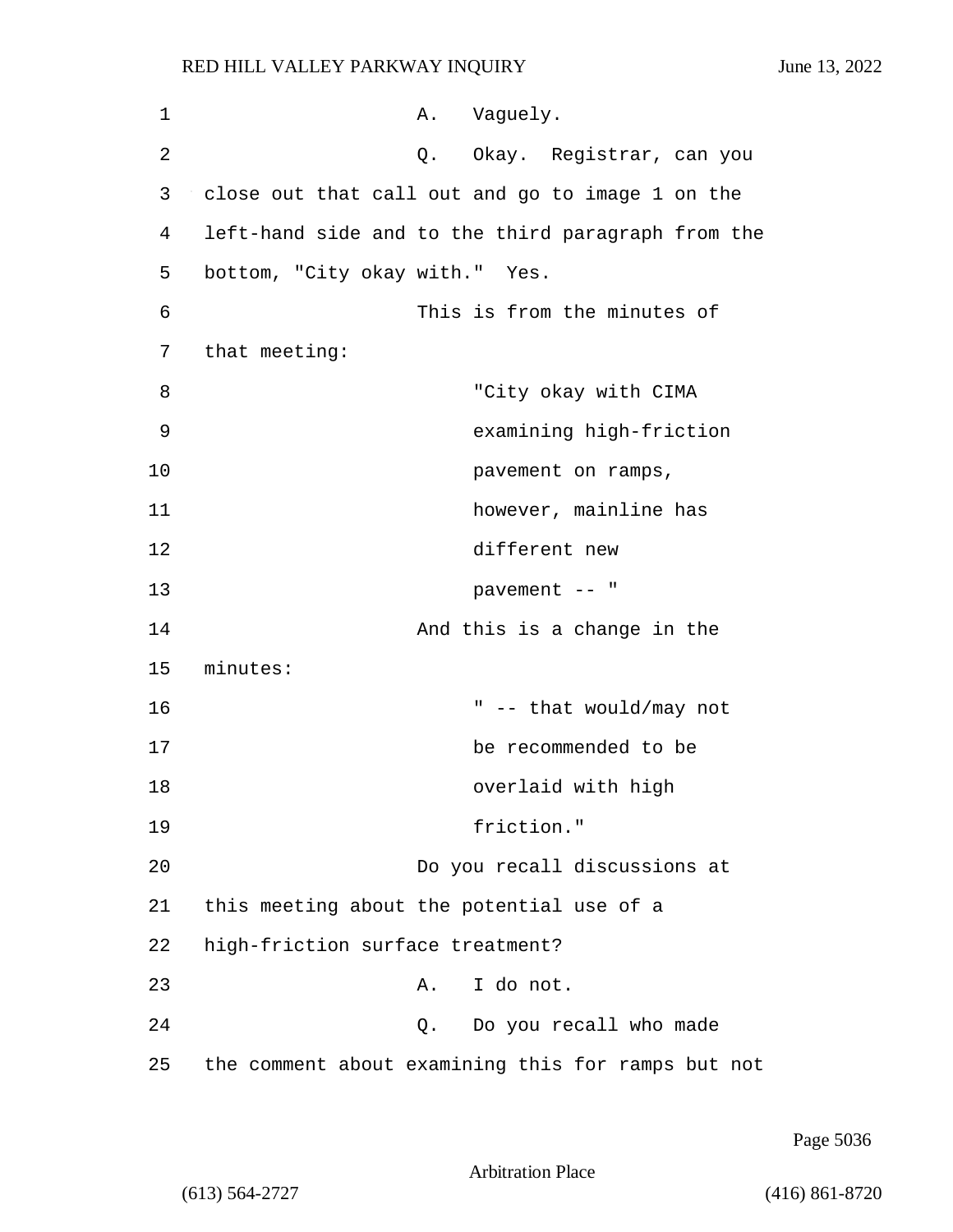| 1  | for the mainline?                                  |
|----|----------------------------------------------------|
| 2  | I do not.<br>А.                                    |
| 3  | Okay. Who amongst the<br>Q.                        |
| 4  | attendees, you, Mr. Field, Mr. Gallo and           |
| 5  | Mr. Kirchknopf, would have had knowledge about the |
| 6  | mainline pavement?                                 |
| 7  | It could have been any of<br>Α.                    |
| 8  | I mean, I think it was pretty common<br>us.        |
| 9  | knowledge that the City used a better asphalt for  |
| 10 | the mainline to increase the longevity of it.      |
| 11 | And, to me, it was just a known fact or a known    |
| 12 | thought, I guess. So, I don't know who             |
| 13 | specifically knew it or didn't know it, but I      |
| 14 | thought it was fairly common. I heard it many      |
| 15 | times.                                             |
| 16 | In 2013, you recall<br>Q.                          |
| 17 | having that --                                     |
| 18 | No, prior to. I mean,<br>Α.                        |
| 19 | you know, we were all there when it got built, so  |
| 20 | I remember hearing about it. I don't know.<br>It   |
| 21 | could have been the media. I don't know how I      |
| 22 | heard about it, but we were aware that it had a    |
| 23 | different asphalt on the mainline.                 |
| 24 | Q. Okay. Well, looking                             |
| 25 | back, can you recall who of the City attendees     |

Page 5037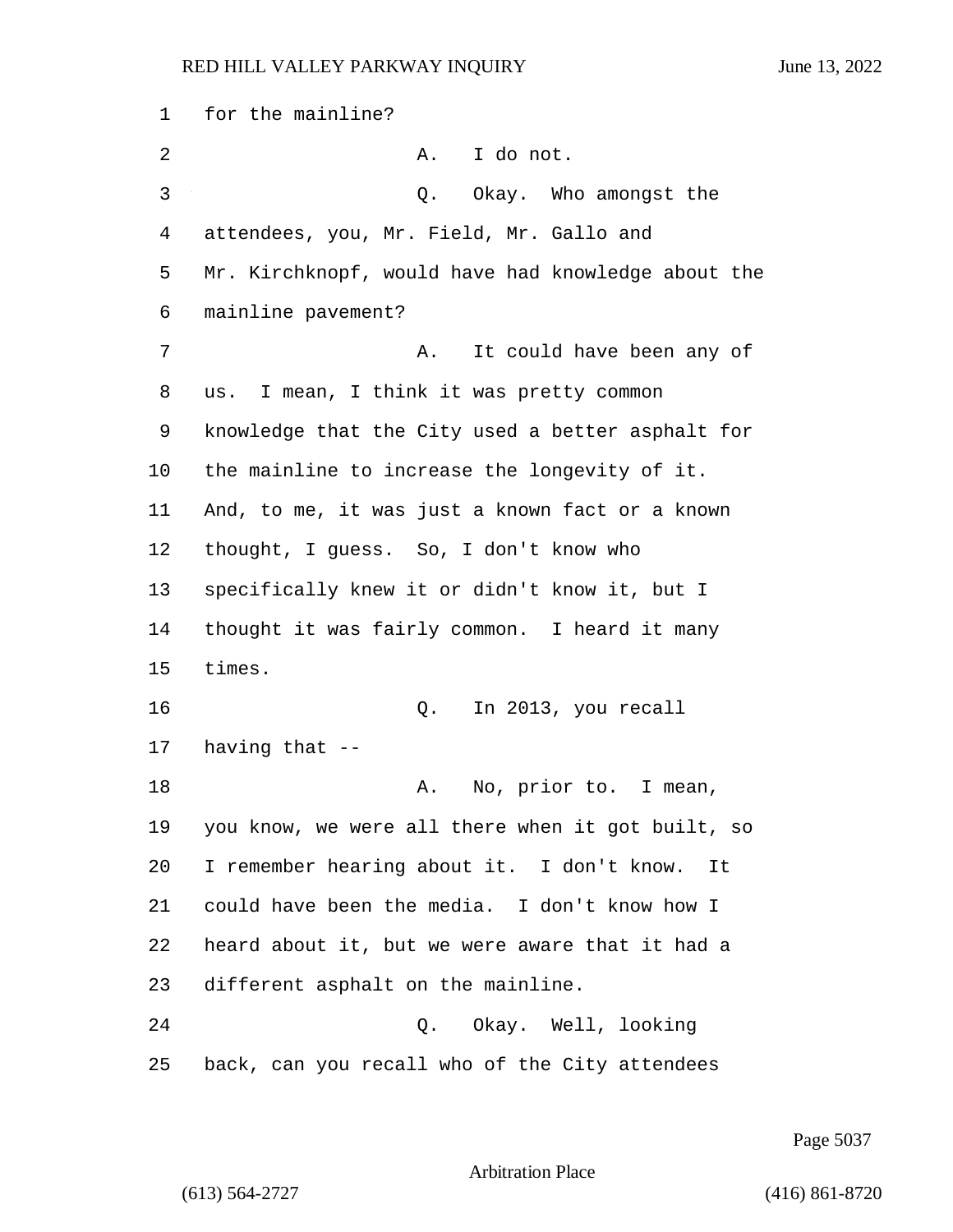| 1  | would have had knowledge about whether that        |
|----|----------------------------------------------------|
| 2  | pavement could be recommended to be overlaid with  |
| 3  | high friction?                                     |
| 4  | I do not know. I don't<br>Α.                       |
| 5  | even remember this part of the meeting. I barely   |
| 6  | remember the meeting.                              |
| 7  | Q. Fair enough. Registrar,                         |
| 8  | can you close this out and go to slide 17, please. |
| 9  | And so, at this meeting, CIMA                      |
| 10 | provided its preliminary view that based on an MTO |
| 11 | warrant, that partial illumination was suggested   |
| 12 | for the top part of that diagram and full          |
| 13 | illumination was suggested for the red part.       |
| 14 | Do you recall the discussions                      |
| 15 | around illumination from this meeting?             |
| 16 | I do not.<br>Α.                                    |
| 17 | Q. Registrar, can you go to                        |
| 18 | image 2 of CIM8475, and if you can call out        |
| 19 | item 4. Thank you.                                 |
| 20 | So, the minutes reflect the                        |
| 21 | following comment:                                 |
| 22 | "CIMA needs to be                                  |
| 23 | cautious with                                      |
| 24 | illumination.                                      |
| 25 | Benefit-cost is critical                           |

Page 5038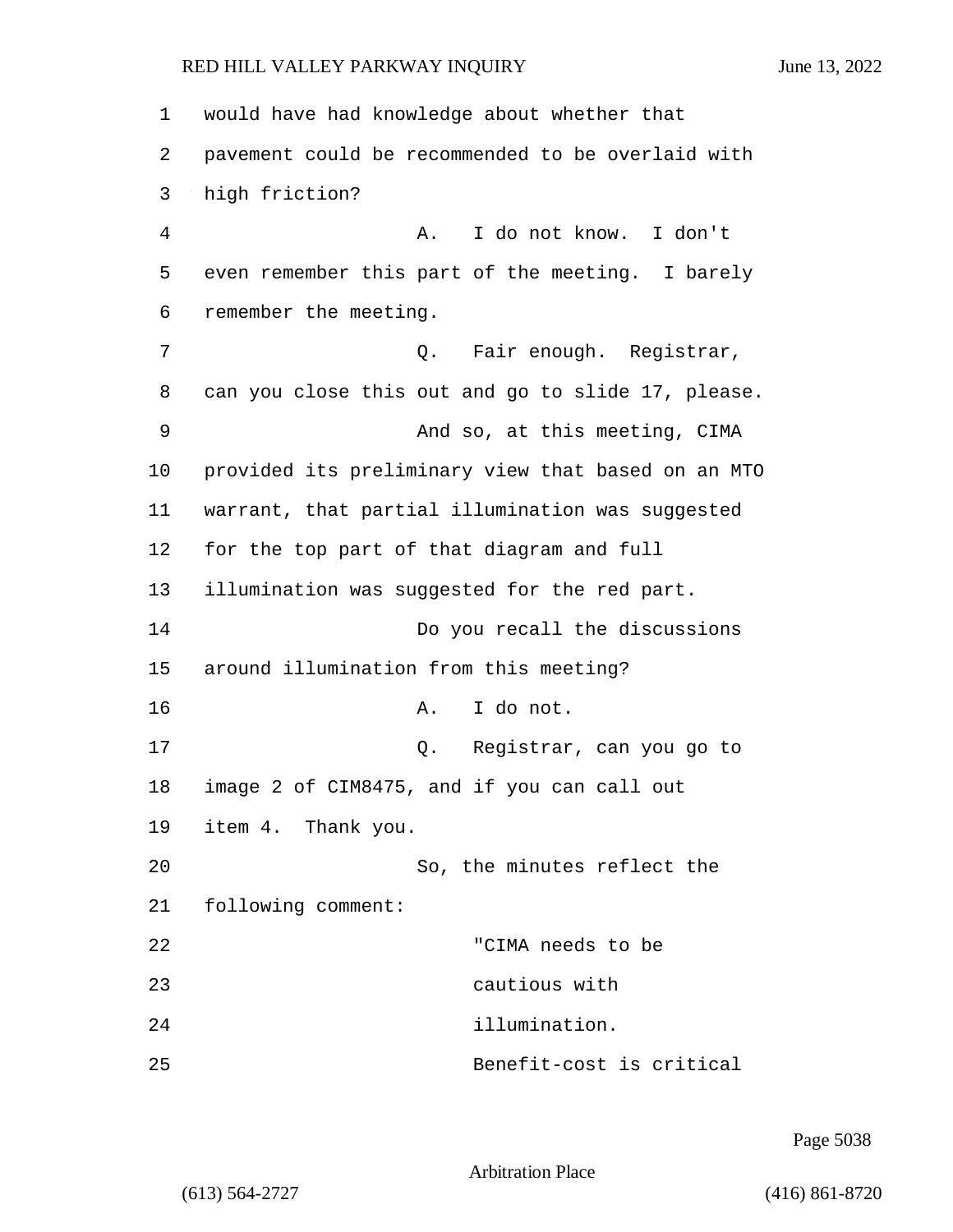| $\mathbf 1$ | for this assignment. Due                          |
|-------------|---------------------------------------------------|
| 2           | to political and other                            |
| 3           | design and other cost                             |
| 4           | constraints, site                                 |
| 5           | specific locations are                            |
| 6           | probably better than full                         |
| 7           | illumination."                                    |
| 8           | Do you recall this discussion                     |
| 9           | at the meeting?                                   |
| 10          | I do not.<br>A.                                   |
| 11          | What were the political<br>Q.                     |
| 12          | or other design constraints in respect of         |
| 13          | illumination?                                     |
| 14          | I don't know about the<br>Α.                      |
| 15          | political, but if I understand correctly, there   |
| 16          | was an EA or a study done during the design of it |
| 17          | that my understanding was it was to not be lit.   |
| 18          | Okay. And was that<br>Q.                          |
| 19          | There was environmental<br>A.                     |
| 20          | concerns, if I understand correctly.              |
| 21          | Was that your<br>Q.                               |
| 22          | understanding at this meeting, in June 2013?      |
| 23          | I don't remember this<br>Α.                       |
| 24          | discussion.                                       |
| 25          | I can put it differently.<br>Q.                   |

Page 5039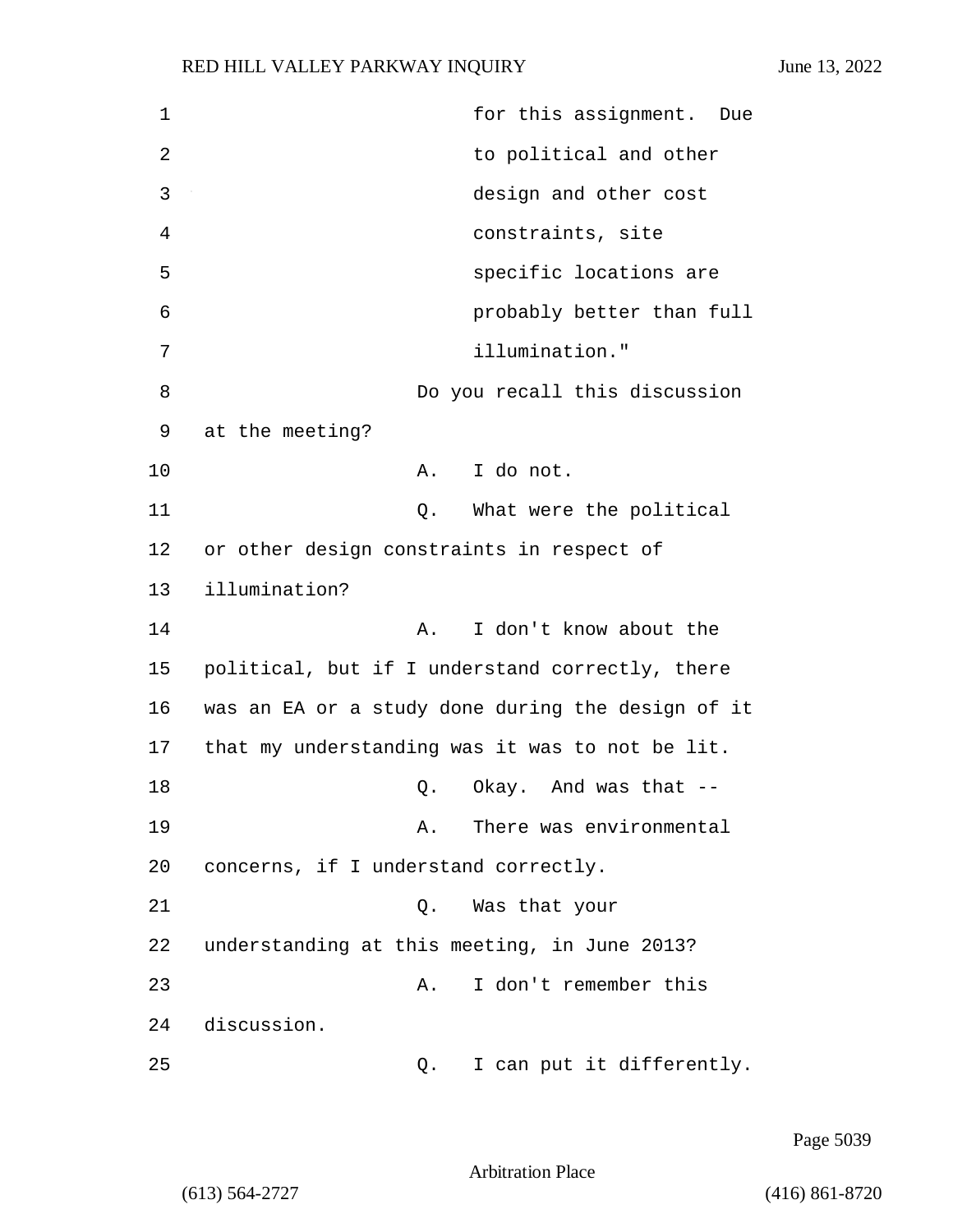| $\mathbf 1$ | As you were starting to give CIMA instructions     |
|-------------|----------------------------------------------------|
| 2           | about the scope of this project, were you aware of |
| 3           | the design constraints that you just mentioned?    |
| 4           | I was always aware.<br>Α.                          |
| 5           | Okay. Coming out of this<br>Q.                     |
| 6           | meeting, did you understand that CIMA was going to |
| 7           | do a full review of lighting on the ramps and the  |
| 8           | mainline as part of their report?                  |
| 9           | I don't recall.<br>Α.                              |
| 10          | Honestly, I didn't really pay much attention to    |
| 11          | the lighting stuff. Mike Field and Gary were       |
| 12          | there and that was their expertise on this         |
| 13          | project, so I didn't have a lot of input or        |
| 14          | discussion that I recall on lighting.              |
| 15          | Q. Okay. Do you have any                           |
| 16          | recollection of anybody at this meeting suggesting |
| 17          | that CIMA should talk to Gary Moore?               |
| 18          | I do not.<br>Α.                                    |
| 19          | Q. And is that to say you                          |
| 20          | just don't have a recollection either way or are   |
| 21          | you confident that that --                         |
| 22          | I do not remember this<br>Α.                       |
| 23          | meeting.                                           |
| 24          | Okay. After this<br>Q.                             |
| 25          | meeting, did you have any discussions with Mike    |

Page 5040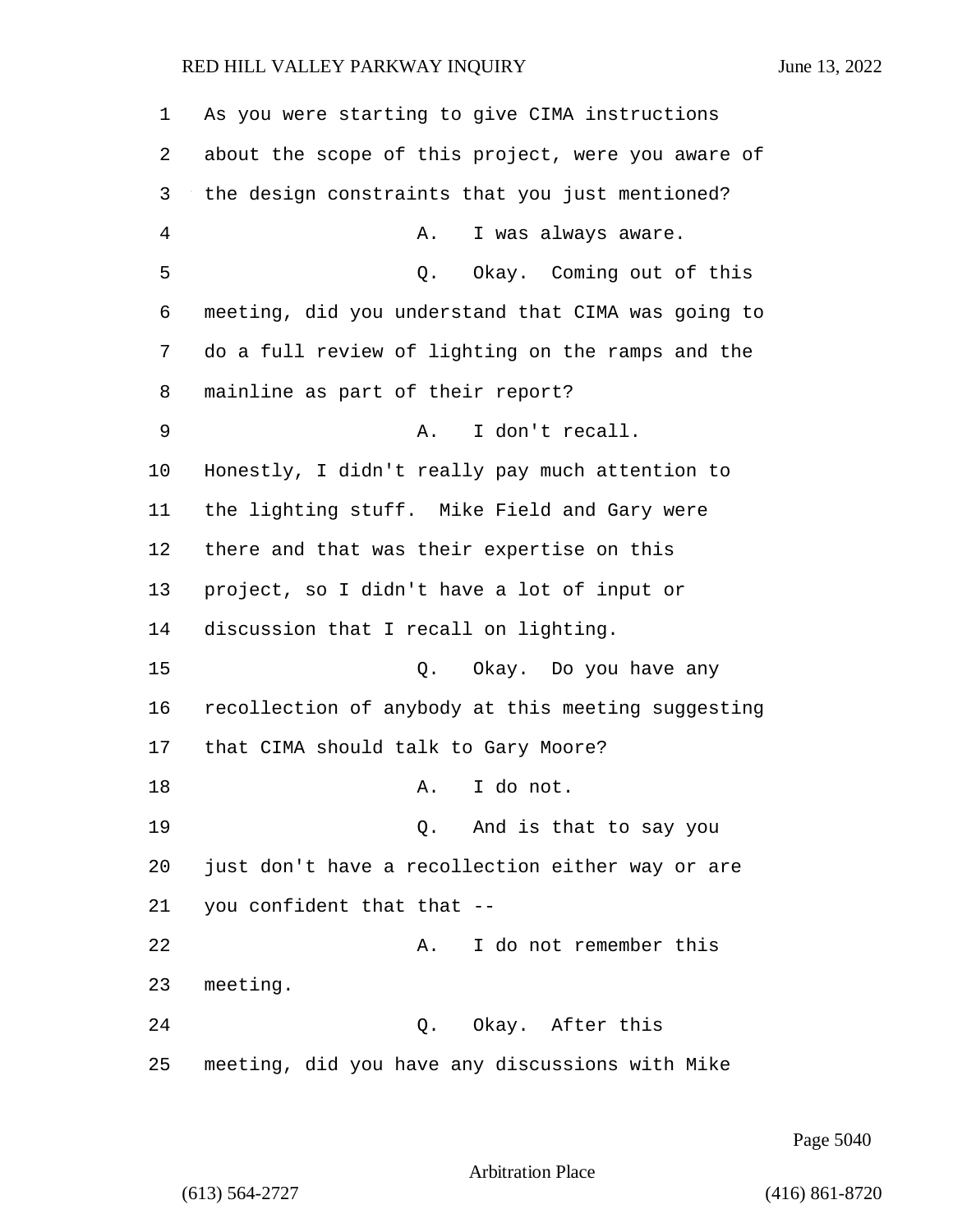1 Field about the scope of the lighting review to be 2 conducted by CIMA? 3 A. I don't think so. 4 Q. Okay. Registrar, you can 5 close these out. Turning now to HAM51990, please. 6 Thank you. 7 So, we're going ahead in time 8 by about a month. This is July 3, 2013 and this 9 is a presentation that was at the second progress 10 meeting. 11 Registrar, can you go to 12 image 8, please. Actually, sorry. Before we go 13 there, can you go to image 4, please. 14 So, one of -- 15 A. Sorry, was I at this 16 meeting? 17 Q. I'm going to take you to 18 the minutes in a minute. 19 A. Okay. 20 Q. Does this presentation 21 look familiar to you? 22 A. No. I've seen maps 23 similar to this hundreds of times, so no, I don't 24 remember specifically. 25 Q. All right. So, why don't

Page 5041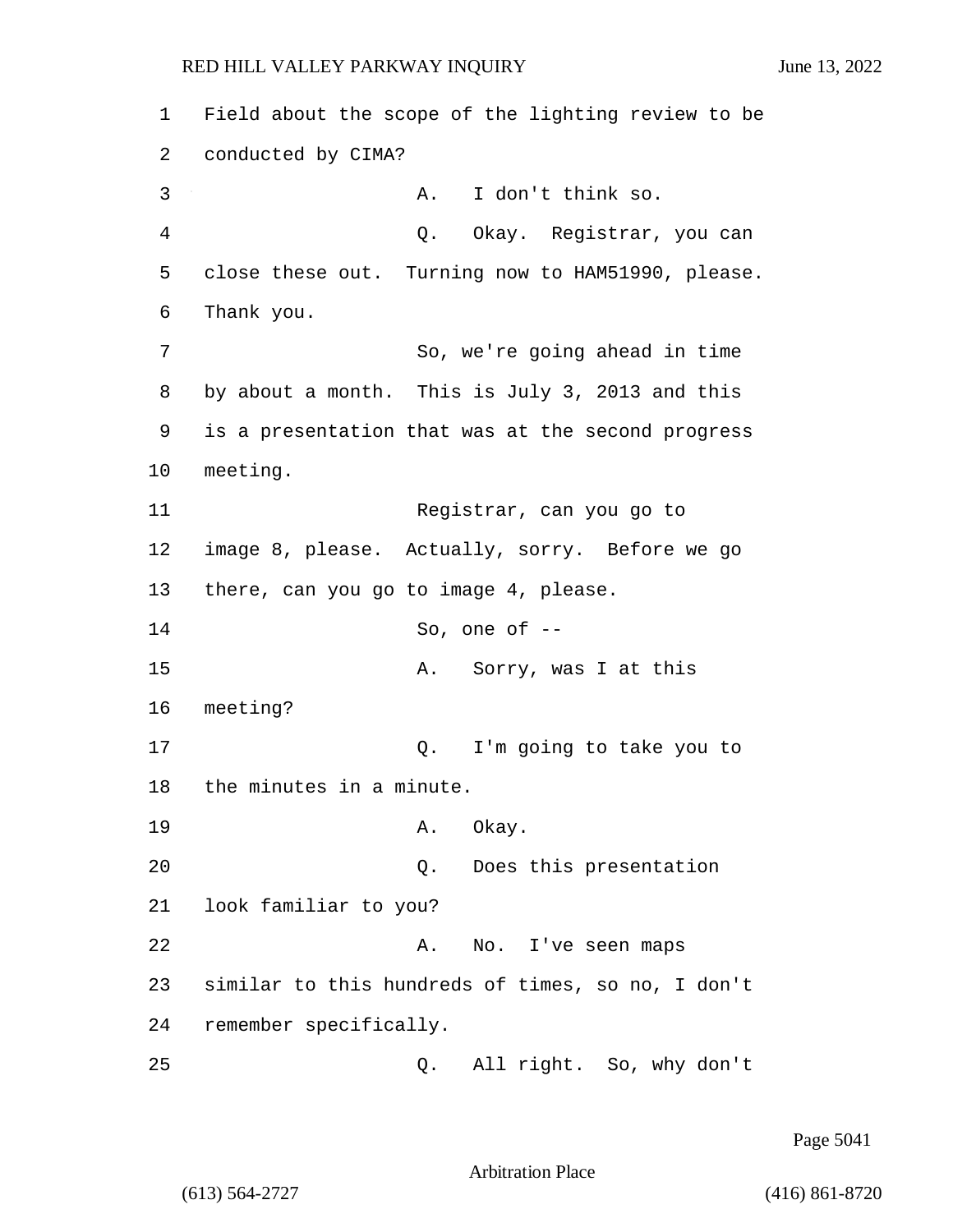1 we also bring up the minutes. It's HAM51991. 2 So, these are the minutes and 3 you'll see it was at CIMA Burlington and you're 4 listed there, as is Mike Field and as is Mr. Gallo 5 and Mr. Kirchknopf. 6 A. Okay. Thank you. 7 Q. Registrar, can you 8 actually, on the left-hand image, can you go to 9 image 3. Thank you. 10 So, we were just looking at an 11 image that had different segments of the mainline 12 and the ramps and CIMA presented that they used an 13 enhanced interchange safety analyst tool. Do you 14 recall that part of the presentation? 15 A. I don't remember this 16 presentation, no. I don't remember this part of 17 it anyway. 18 Q. Okay. Were you familiar 19 with this tool in 2013? 20 A. I was familiar with it, 21 but I have no experience with it. 22 Q. Okay. Did you have any 23 concerns about using it for this project? 24 A. No. 25 Q. Great. Thank you.

Page 5042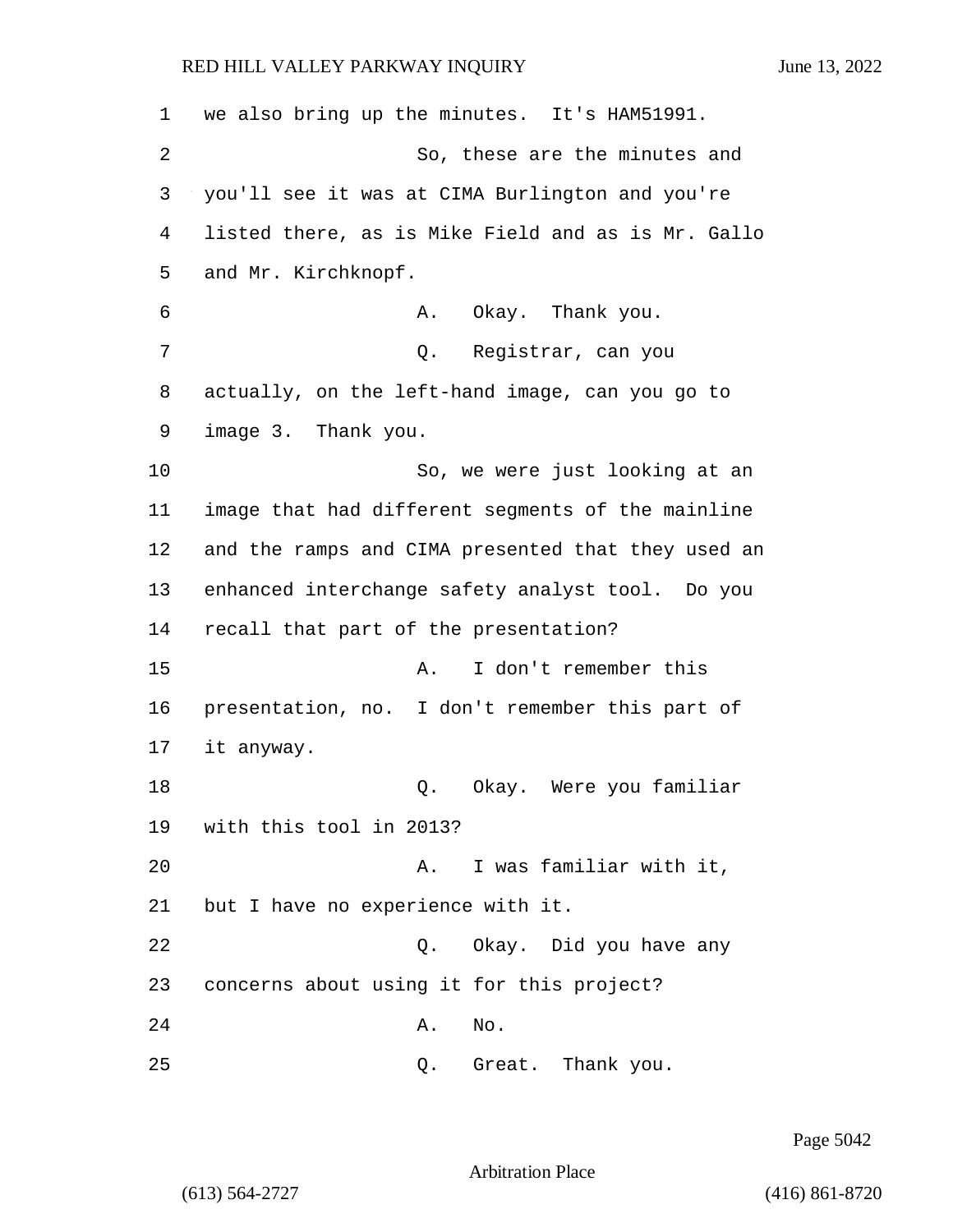Registrar, can you now go to image 8. 2 So, I've just jumped into one of the slides on one of the road segments to provide an example of the information that CIMA gave you and others at this meeting. So, you'll see there's a reference to the collision review and the findings for that particular segment, and then there's a reference to the geometry review that CIMA had done. 10 And, Registrar, if you can go to the next image, please. 12 Continued geometry review, so they're talking about lanes, they're talking about kink, and then potential countermeasures with a benefit calculation and a cost identifier, low, medium or high. 17 Does that refresh your memory about whether you attended or about your recollection of this meeting? 20 A. Again, I don't specifically remember this meeting, but all these items are familiar to me, so -- 23 Q. Okay. And going through, we won't go through each of the segments or the collision review, but by July 2013, were you

Page 5043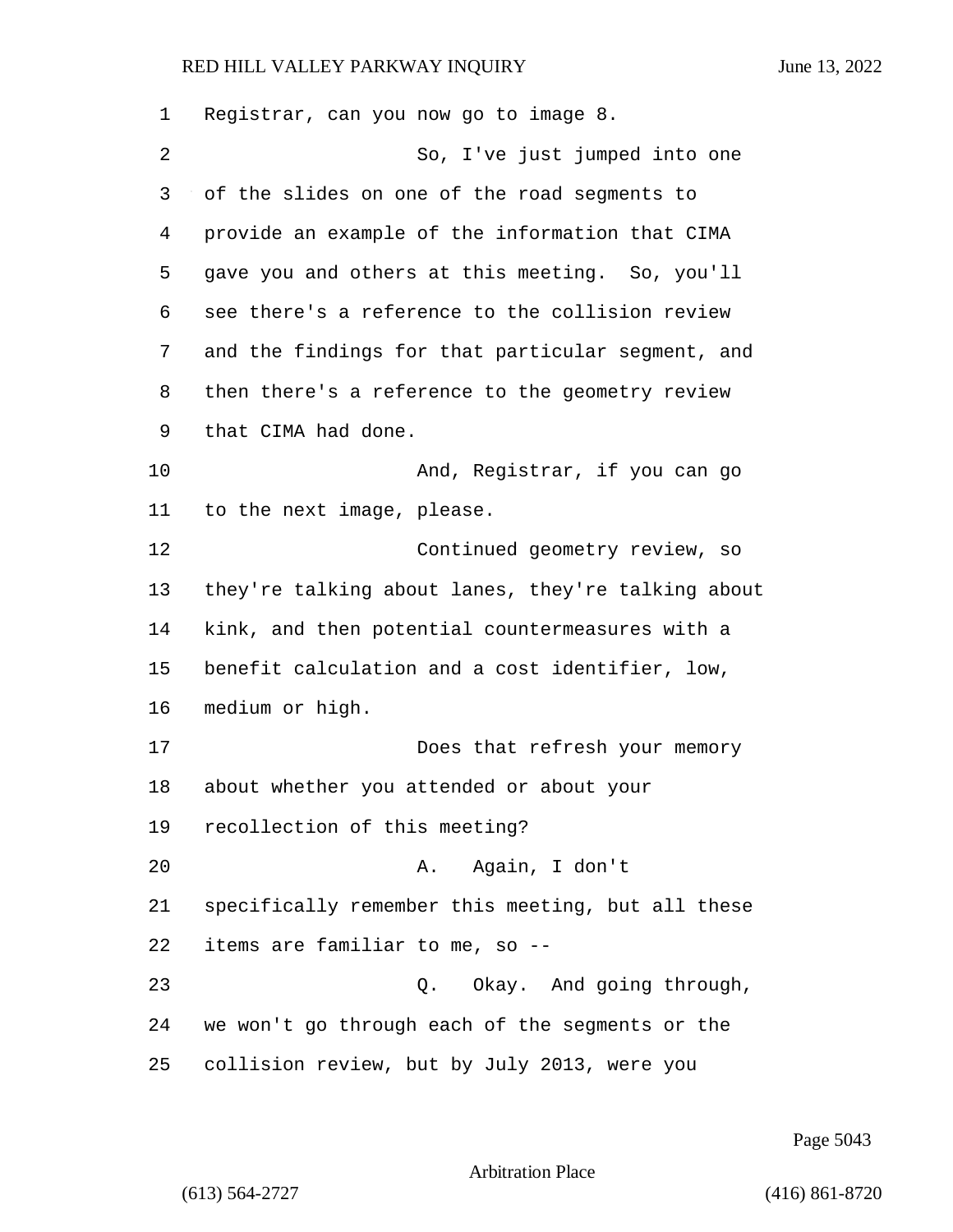| 1  | surprised that CIMA was identifying a collision    |
|----|----------------------------------------------------|
| 2  | history that had a high proportion of wet weather  |
| 3  | or single motor vehicle accidents?                 |
| 4  | I don't recall if I was<br>Α.                      |
| 5  | surprised or not.                                  |
| 6  | Q. Okay. Was it consistent                         |
| 7  | with what the City staff's expectation was going   |
| 8  | in to the CIMA review?                             |
| 9  | I'm not sure we had an<br>Α.                       |
| 10 | expectation at that time.                          |
| 11 | Q. Okay. Registrar, can you                        |
| 12 | go to the next image, please.                      |
| 13 | So, this is for the Dartnall                       |
| 14 | segments of the mainline and you'll see one of the |
| 15 | potential countermeasures, and this is following   |
| 16 | from a list on the earlier page, was that pavement |
| 17 | surface friction testing/improvement pavement      |
| 18 | friction through high-friction pavement, so that   |
| 19 | remains on CIMA's presentation at this point in    |
| 20 | this second progress meeting.                      |
| 21 | Who would be responsible for                       |
| 22 | the implementation of a high-friction pavement     |
| 23 | application within the City?                       |
| 24 | That would fall under<br>Α.                        |
| 25 | engineering services.                              |

Page 5044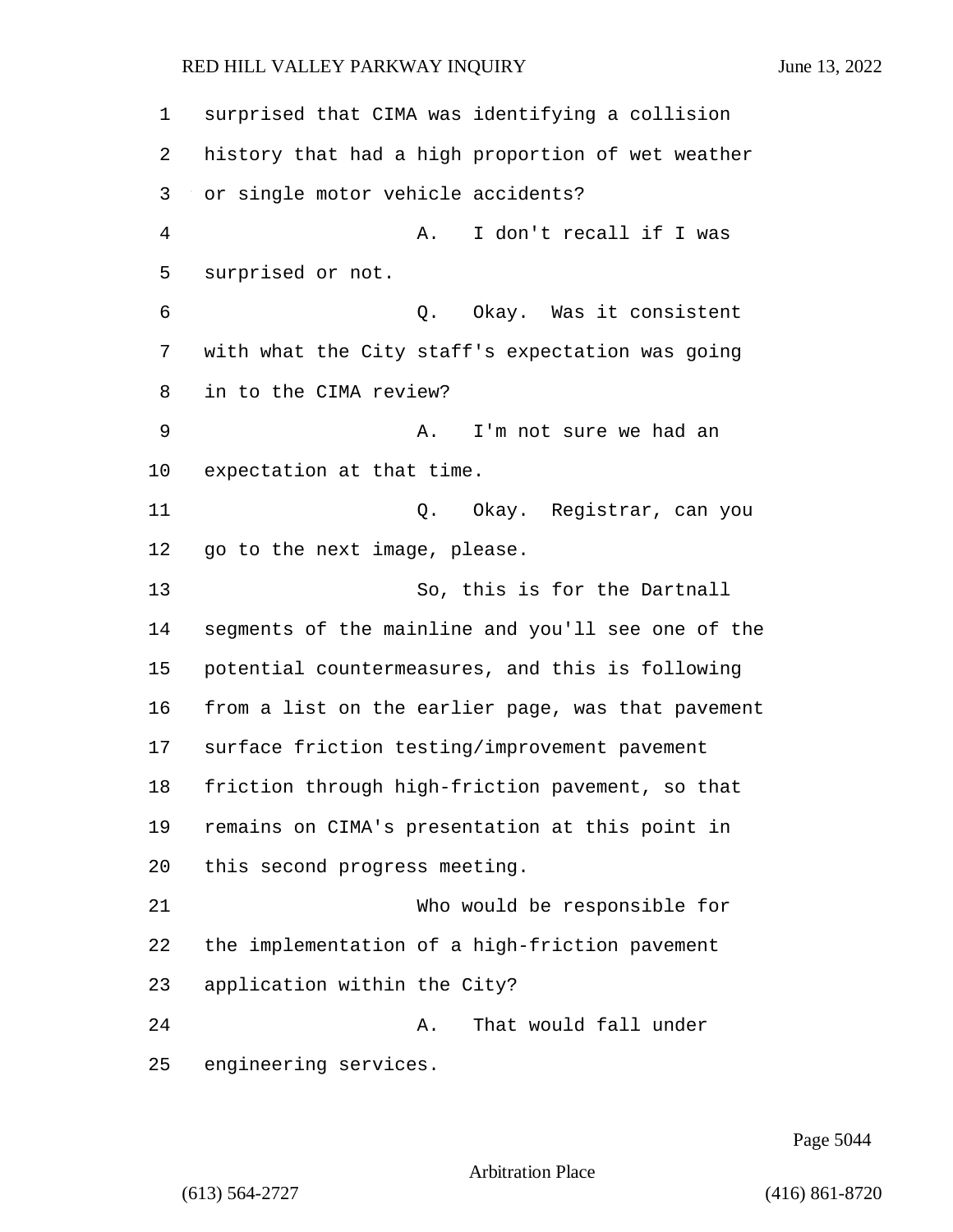1 C. Okay. And, Registrar, if you can call out the fifth paragraph in the meeting minutes, "Implementation of High Friction." 5 Do you recall who from the City gave this direction to CIMA? 7 A. No, I do not. 8 and 2. Did you take any steps between the first progress meeting and this progress meeting to confirm if high-friction pavement application would be appropriate for the mainline? 13 A. I don't believe I did. 14 C. You can close that out. CIMA also has this recommendation, so there's a slash in between. It says pavement surface friction testing. If that countermeasures made its way into the report, who would be responsible for implementing friction testing? 20 A. Our understanding was engineering services would do friction testing. 22 Q. Okay. Can you go to image 20, please, on the left-hand side. 24 So, for that ramp 6 countermeasure, there's also install high-friction

Page 5045

Arbitration Place

(613) 564-2727 (416) 861-8720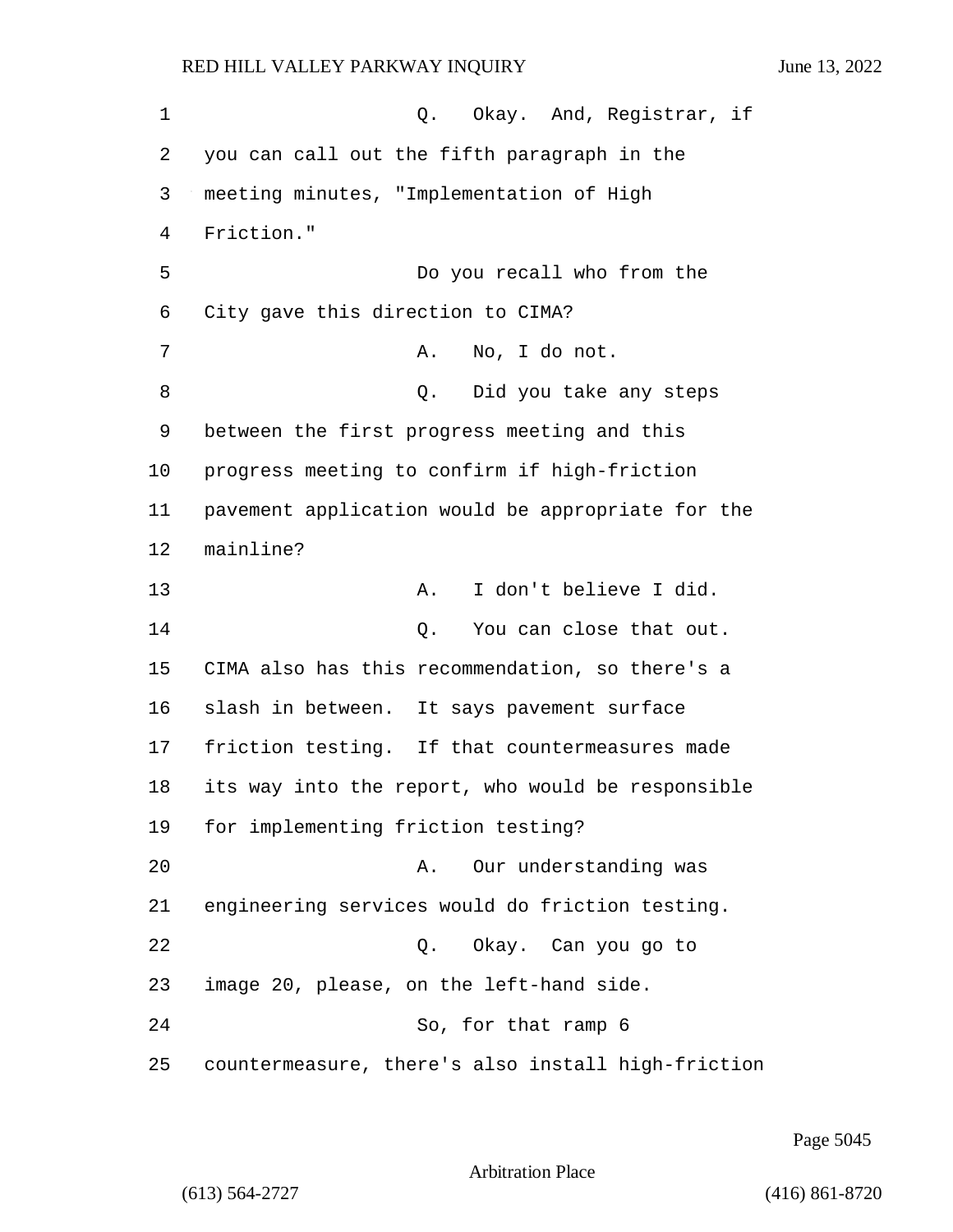| 1  | pavement. And, again, that would be the            |
|----|----------------------------------------------------|
| 2  | responsibility of the engineering services, if it  |
| 3  | was to be implemented?                             |
| 4  | I believe so, yes.<br>A.                           |
| 5  | Q. Okay. You can close out                         |
| 6  | the presentation, Registrar, and into the minutes, |
| 7  | if you can go to the last paragraph under item 4,  |
| 8  | "SC noted that." Sorry, the last paragraph above   |
| 9  | item 4, "SC noted that." Thank you.                |
| 10 | So, I think SC is you and you                      |
| 11 | say:                                               |
| 12 | "Upgrades to signage on                            |
| 13 | ramp 6 were completed                              |
| 14 | last year."                                        |
| 15 | So, that would have been 2012.                     |
| 16 | We talked a little bit about this. Do you          |
| 17 | remember what upgrades those were in 2012?         |
| 18 | Well, just what I said<br>Α.                       |
| 19 | earlier. I don't remember specifically, but I      |
| 20 | think we added left-hand signs. We upgraded the    |
| 21 | sheeting and increased the size of them, but I     |
| 22 | can't say for certain. But there would be          |
| 23 | documentation associated with that change, so --   |
| 24 | Okay. But you think<br>Q.                          |
| 25 | those were the upgrades that happened in 2012?     |

Page 5046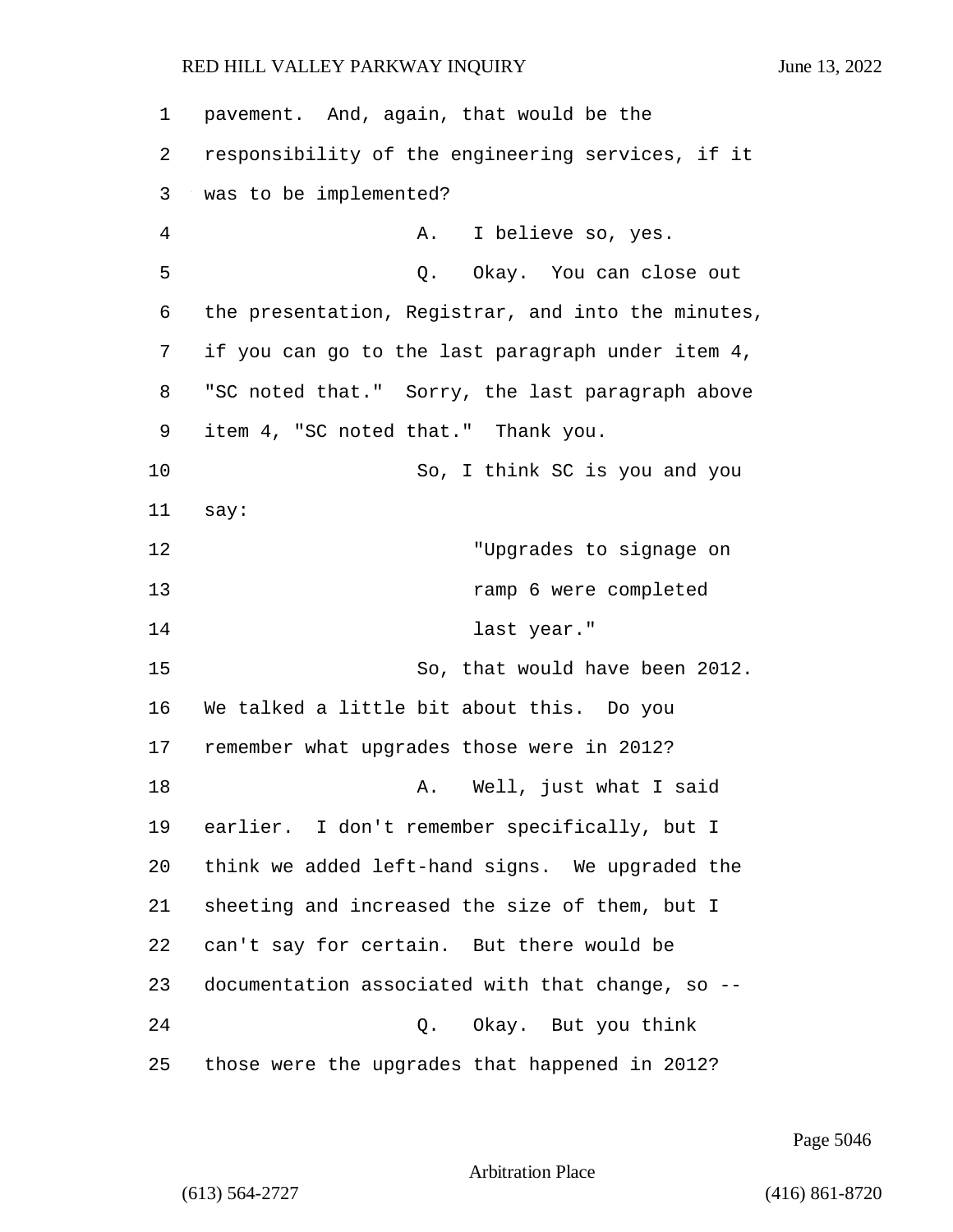| 1              | I believe so.<br>Α.                                |
|----------------|----------------------------------------------------|
| $\overline{2}$ | Okay. And you note that<br>Q.                      |
| 3              | the field investigation includes these changes,    |
| 4              | CIMA's field investigation, but the collision data |
| 5              | doesn't because of the relatively short period of  |
| 6              | time before this report being started that these   |
| 7              | changes had been put in place. Is that right?      |
| 8              | Α.<br>Correct.                                     |
| 9              | And so, at this point,<br>Q.                       |
| 10             | were you under the impression that the collision   |
| 11             | data may not reflect the current circumstances of  |
| 12             | ramp 6?                                            |
| 13             | Yes. It takes a while<br>A.                        |
| 14             | for collisions to experience the change, meaning   |
| 15             | when you change something, it takes, you know, at  |
| 16             | least three preferably five years, of data to see  |
| 17             | if you actually made a change that's positive or   |
| 18             | negative, you know. You know, short term is        |
| 19             | really tough. There could be anomalies.            |
| 20             | Short-term analysis of collisions is not           |
| 21             | necessarily accurate of what is occurring on the   |
| 22             | roadway.                                           |
| 23             | Q. Okay. So, at this point,                        |
| 24             | did you think it prudent for CIMA to suggest       |
| 25             | additional countermeasures over what the current   |

Page 5047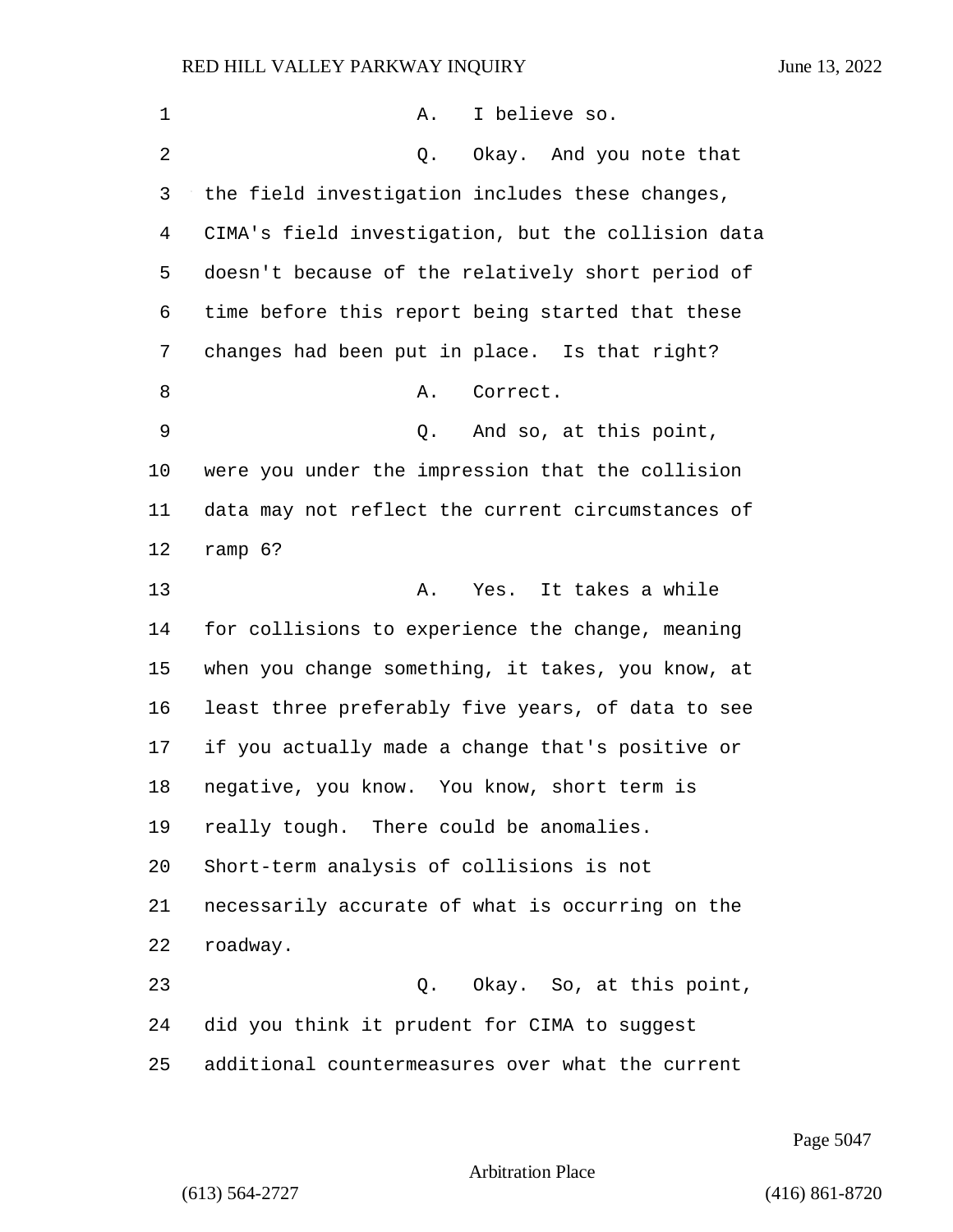circumstances were? 2 A. No, I don't believe so. Speed was an underlying factor here. Actually, it's an underlying factor on the entire Red Hill in 2013. It's very clearly outlined in the CIMA report. I have driven this ramp many, many times and I've had no issue. 8 a Q. Okay. But in terms of what CIMA was doing as a consultant, did you think it would be prudent for them to suggest additional countermeasures or were you directing them to do something different than the assessment of ramp 6? 13 A. I wasn't directing them at all. I was providing them with the information that I had in hand. 16 Q. Okay. So, you just wanted this timing issue noted? 18 A. Yes. 19 Q. But you also wanted CIMA to provide their best advice to you on additional countermeasures? 22 A. I provided CIMA with the information I had in hand. 24 Q. And you wanted them to provide their best advice to you?

Page 5048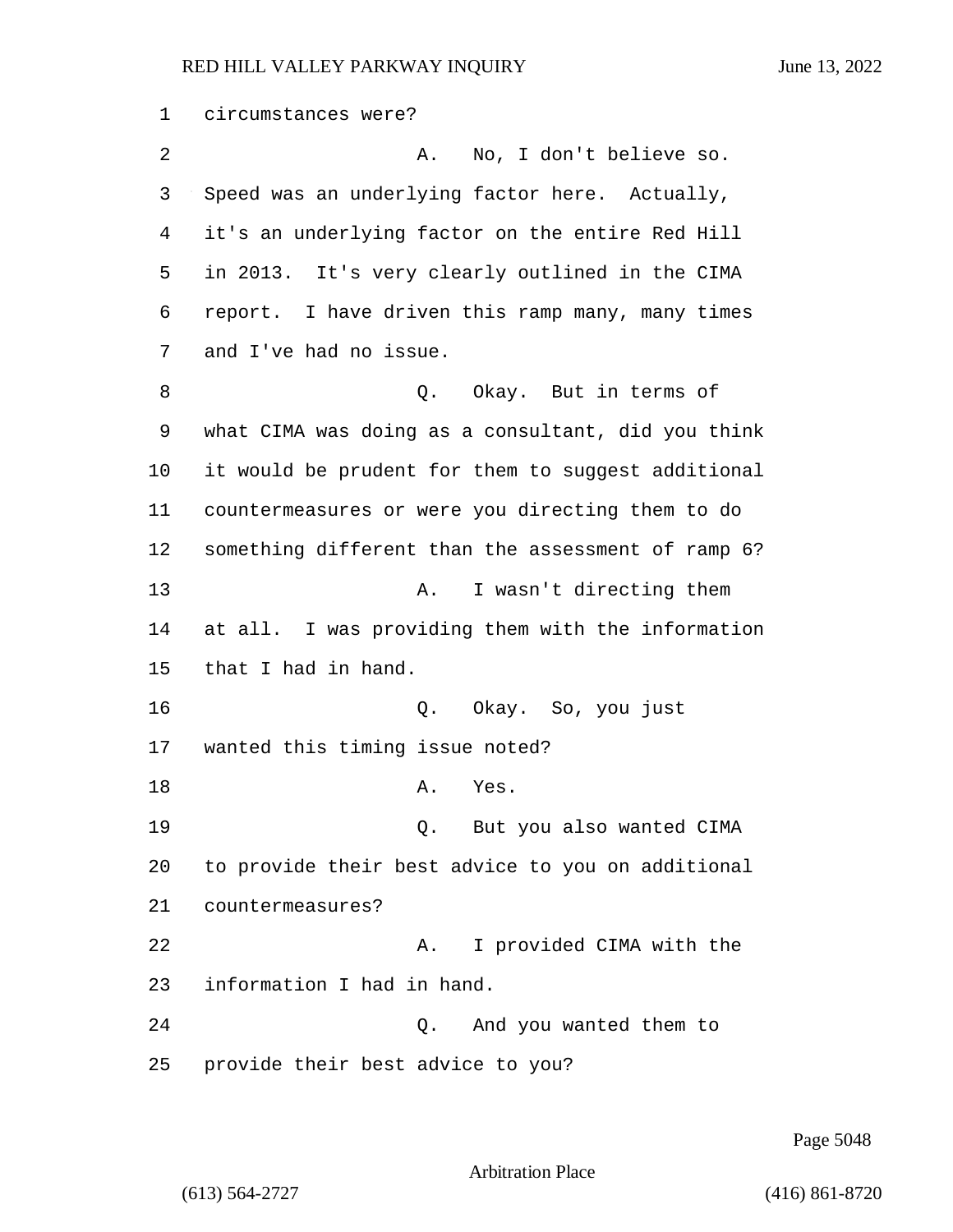| 1  | Well, I mean, there<br>Α.                          |
|----|----------------------------------------------------|
| 2  | wasn't a lot to go on. If we just made changes     |
| 3  | less than a year earlier, there wouldn't have been |
| 4  | much analysis to be done, and what would have been |
| 5  | done probably wouldn't have been indicative of the |
| 6  | condition because, again, you need time to see if  |
| 7  | the changes made an impact or not.                 |
| 8  | Q. Okay. But despite that                          |
| 9  | view, you were going to let them complete their    |
| 10 | assessment and provide potential countermeasures   |
| 11 | on ramp 6?                                         |
| 12 | I don't remember telling<br>Α.                     |
| 13 | them not to.                                       |
| 14 | Okay. Registrar, can you<br>Q.                     |
| 15 | close that down and can you pull out the sixth     |
| 16 | paragraph on image 1, "For geometric design        |
| 17 | aspects." Thank you.                               |
| 18 | So, I did ask you about this                       |
| 19 | before. And it says:                               |
| 20 | "CIMA should include text                          |
| 21 | from the report about the                          |
| 22 | design choices,                                    |
| 23 | challenges to constraints                          |
| 24 | and not specifically                               |
| 25 | examine design features                            |

Page 5049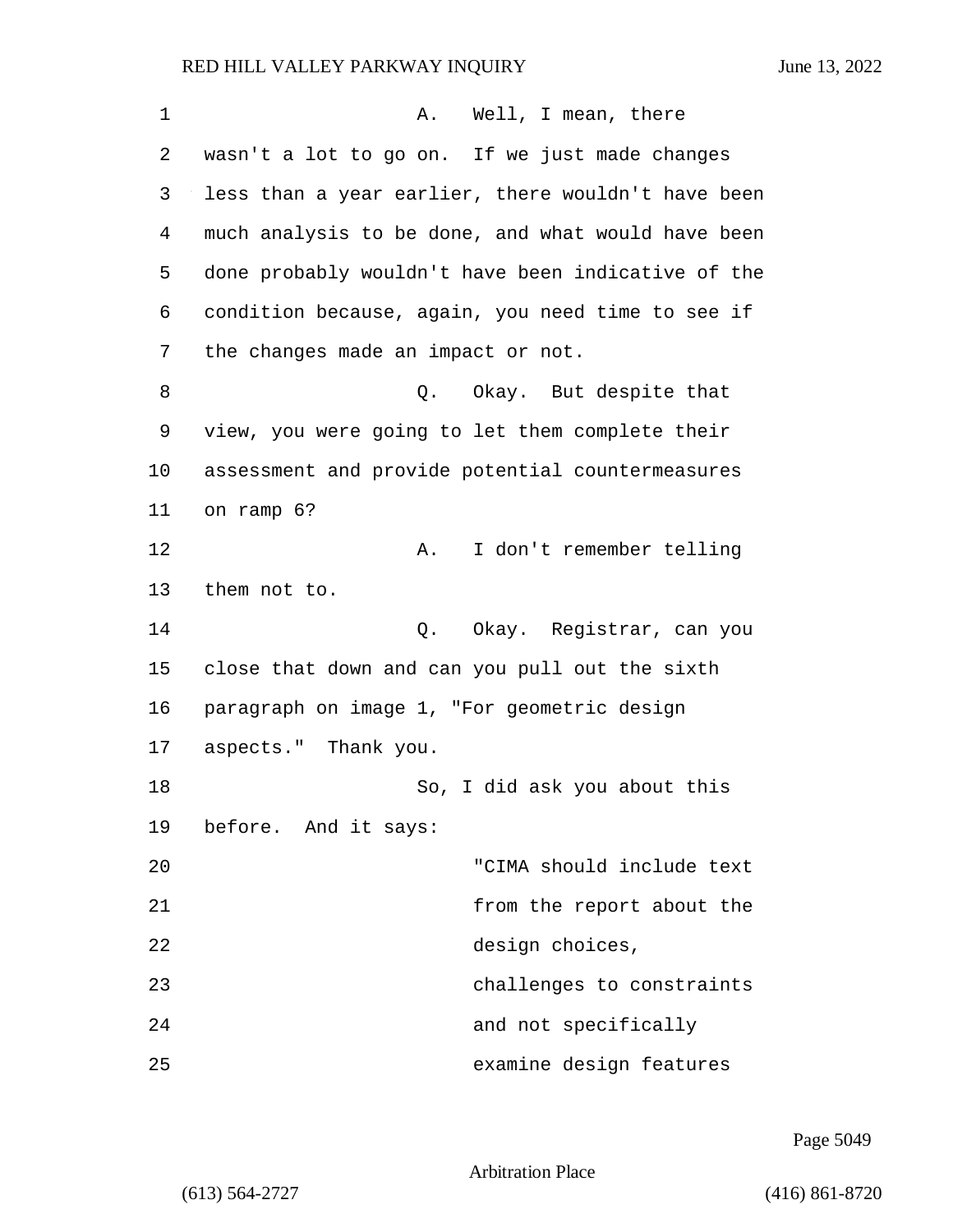| $\mathbf 1$    | in this report."                                    |
|----------------|-----------------------------------------------------|
| $\overline{2}$ | Can you describe in a little                        |
| 3              | bit more detail what direction that is to CIMA, to  |
| 4              | not specifically examine design features?           |
| 5              | No, I can't.<br>Α.                                  |
| 6              | Okay.  Can you close this<br>Q.                     |
| 7              | out and, Registrar, can you call out the next       |
| 8              | paragraph:                                          |
| 9              | "City will provide                                  |
| 10             | available background                                |
| 11             | documentation from EAs,                             |
| 12             | et cetera, as input into                            |
| 13             | the report."                                        |
| 14             | Was that your responsibility                        |
| 15             | to provide that information?                        |
| 16             | I'm not sure whose<br>Α.                            |
| 17             | responsibility it was. I did not provide any.<br>It |
| 18             | could have been any one of the four on the project  |
| 19             | team, so I don't believe I provided any             |
| 20             | information. I didn't know where it was, I've       |
| 21             | never seen it, so I don't believe I provided any.   |
| 22             | Q. Okay. Do you recall                              |
| 23             | being copied on -- any of your colleagues           |
| 24             | providing this information?                         |
| 25             | I don't remember.<br>Α.                             |

Page 5050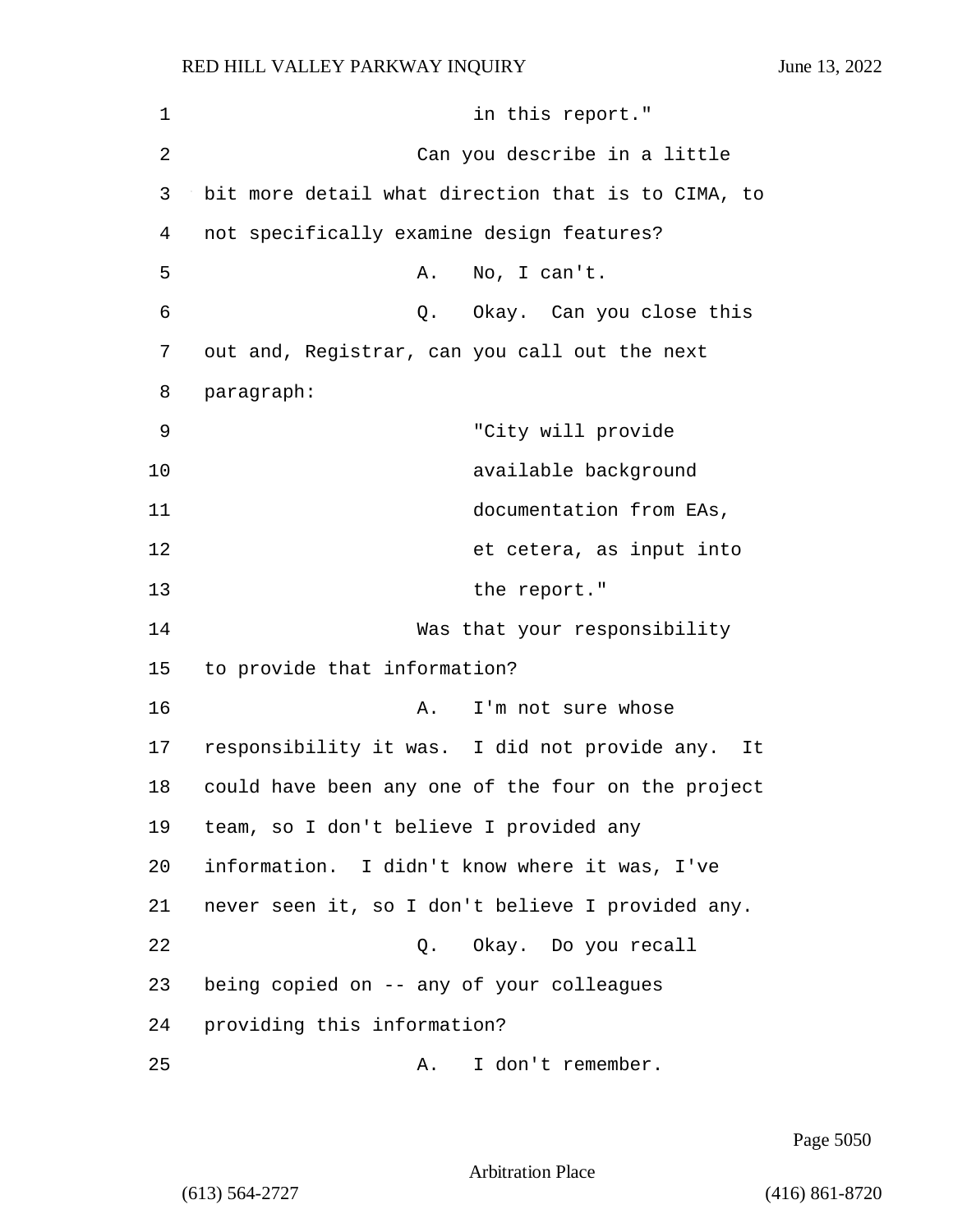1 Q. Okay. You can close that down, Registrar. 3 While CIMA was doing its work on this project and before they finalized their report, did anyone ever raise with you challenges on the topic of lighting? 7 A. I don't remember specifically, no. 9 Q. Okay. Did you ever speak directly with Mr. Moore about illumination on the Red Hill? 12 A. No. 13 Q. Did you have discussions with Mr. Field while CIMA was preparing its report about CIMA's work on illumination on the Red Hill? 16 A. I know I had a conversation with him, because, you know, that's documented, that Gary expressed concerns, but I don't remember what that conversation was unfortunately. I've been trying to recall that and I just can't. 22 Q. It's okay. We'll come back to that. In 2013, had you seen any documents that explained the limits, if any, of lighting on the Red Hill?

Page 5051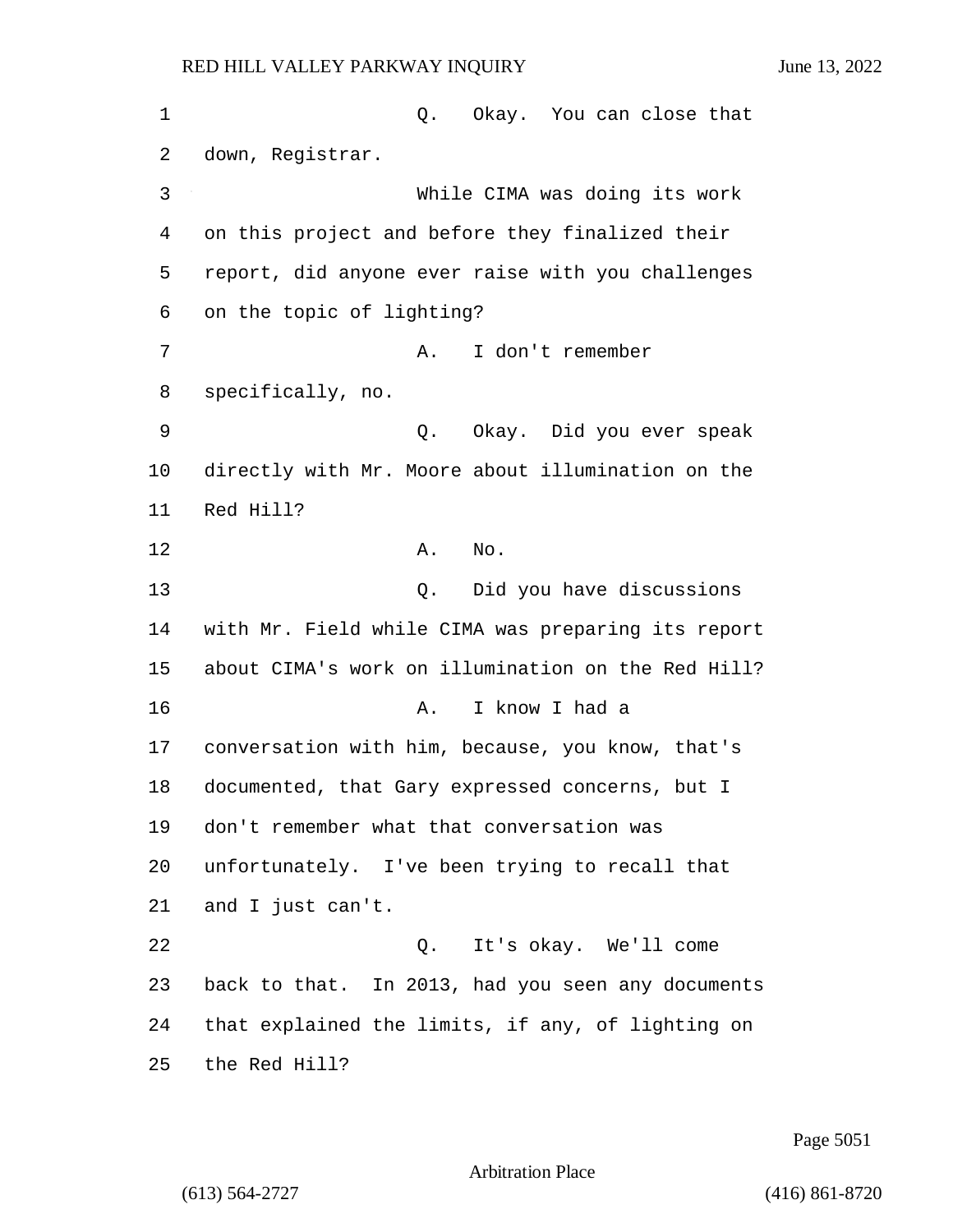| 1  | What do you mean limits?<br>Α.                              |
|----|-------------------------------------------------------------|
| 2  | Like, constraints in<br>Q.                                  |
| 3  | environmental assessment or report or anything              |
| 4  | like that?                                                  |
| 5  | Have I ever seen any?<br>Α.                                 |
| 6  | In 2013, had you?<br>Q.                                     |
| 7  | No. I still haven't.<br>Α.                                  |
| 8  | Okay. At this point in<br>Q.                                |
| 9  | time, in dealing with this project, did anyone              |
| 10 | specifically tell you that the environmental                |
| 11 | assessment prohibited the City from installing              |
| 12 | lighting on the Red Hill?                                   |
| 13 | So, I don't know if it<br>Α.                                |
| 14 | was specifically for 2013, but I've heard of it             |
| 15 | over the years at my time in the City, that there           |
| 16 | was an EA that prevented it from being lit.<br>$\mathbf{I}$ |
| 17 | don't know where I heard that. It's just                    |
| 18 | something I've heard over the years.<br>Kind of             |
| 19 | similar to the quality of asphalt that was used on          |
| 20 | the mainline as well, it's just something that was          |
| 21 | known.                                                      |
| 22 | Q. Okay. But you can't                                      |
| 23 | identify the source?                                        |
| 24 | No, I cannot.<br>Α.                                         |
| 25 | Okay. Registrar, can you<br>Q.                              |

Page 5052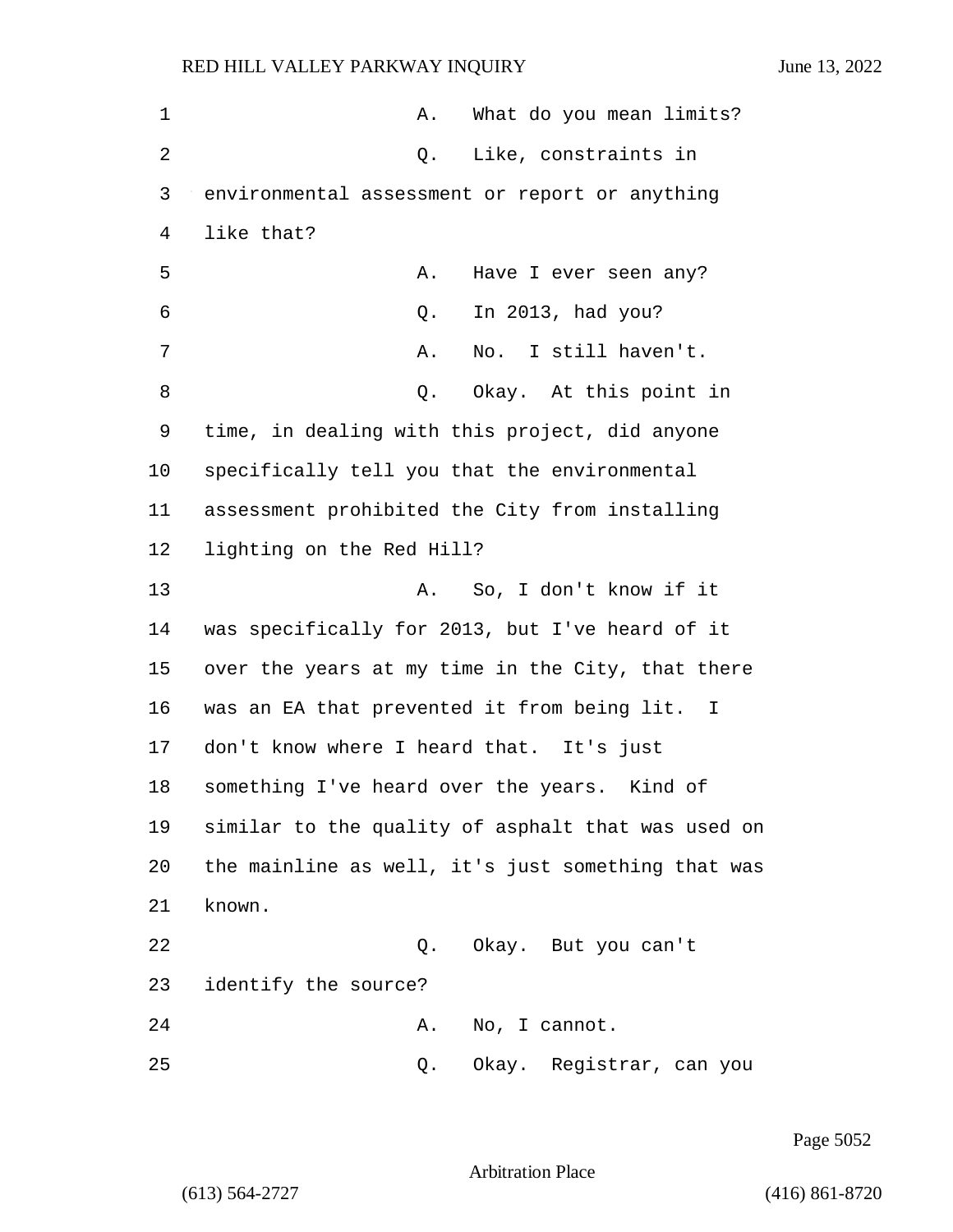1 go to page 21 of OD 6, please, paragraph 44, 2 please. 3 In April of 2013, the City 4 retained Golder Associates to evaluate pavement 5 conditions on the parkway five years after it 6 opened. In 2013, did you know Golder Associates? 7 **A.** No. 8 a. S. Mat about Dr. Uzarowski? 9 A. No. 10 Q. Had you worked on any 11 projects with Golder? 12 A. No. 13 Q. Okay. Did anyone tell 14 you about this retainer? 15 A. No. 16 Q. Registrar, you can close 17 that down and go to page 35, paragraph 75, please. 18 Actually, sorry, can you close that out and call 19 out 75 and 76 together. Thank you. 20 So, we were just looking at 21 that July 3 presentation. The next day, 22 Mr. Applebee sent a copy of the presentation and 23 the minutes to you and to others at the City, and 24 Mr. Kirchknopf responded to Mr. Applebee regarding 25 the mainline pavement treatment on the Red Hill.

Page 5053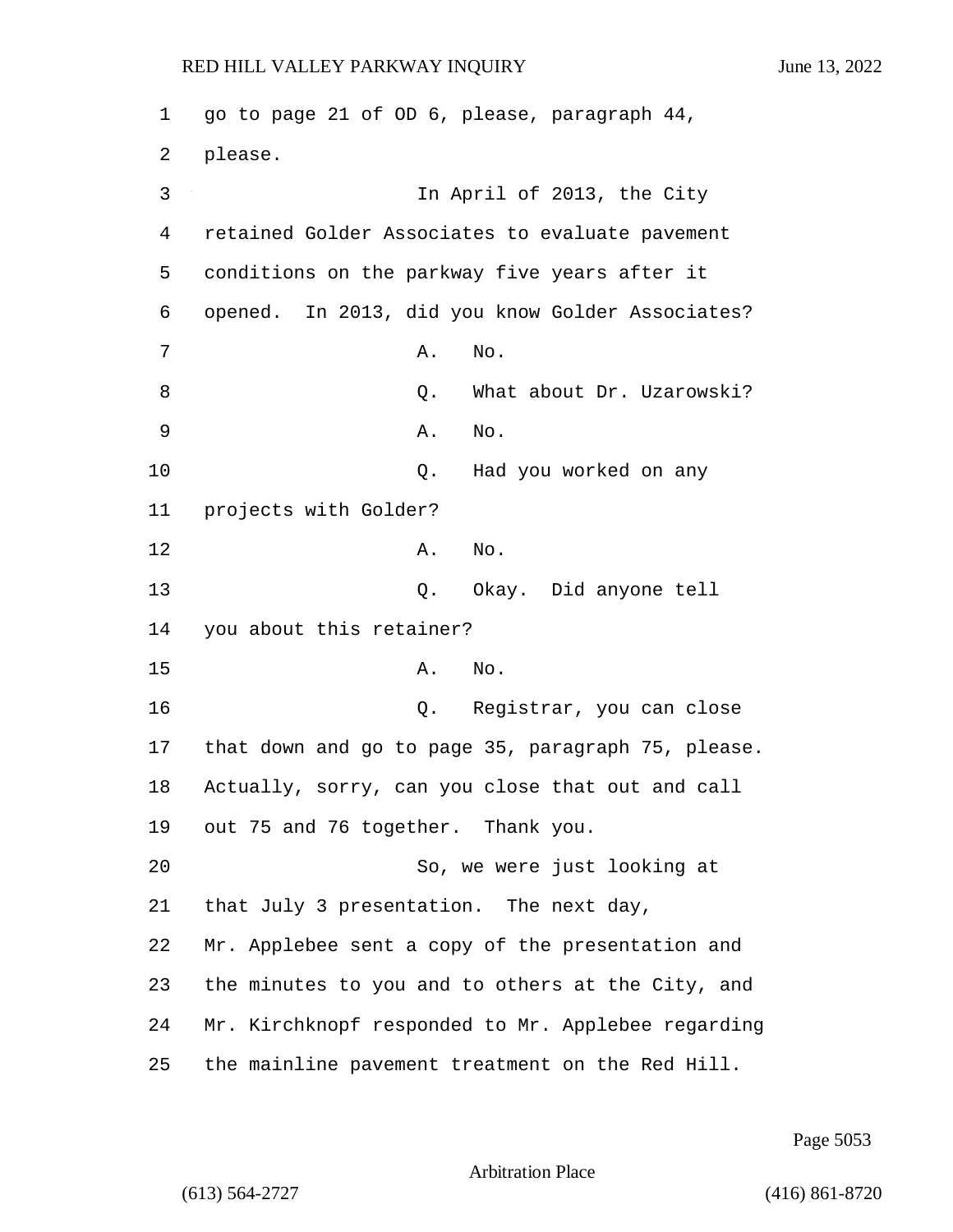| 1  | You can just read that.                         |  |
|----|-------------------------------------------------|--|
| 2  | Okay.<br>Α.                                     |  |
| 3  | And you're copied on that<br>Q.                 |  |
| 4  | e-mail. Did you know that the City had retained |  |
| 5  | Golder to oversee all testing and monitoring of |  |
| 6  | the specialized surface material?               |  |
| 7  | I did not know. I'm<br>Α.                       |  |
| 8  | copied on this e-mail?                          |  |
| 9  | Q. You are. We can go into                      |  |
| 10 | the e-mail itself if you --                     |  |
| 11 | No. I believe you. I<br>Α.                      |  |
| 12 | just don't remember it.                         |  |
| 13 | Mr. Kirchknopf says to<br>Q.                    |  |
| 14 | Mr. Applebee:                                   |  |
| 15 | "Please contact Ludomir                         |  |
| 16 | directly should you                             |  |
| 17 | require any additional                          |  |
| 18 | information regarding                           |  |
| 19 | weight in motion or                             |  |
| 20 | friction testing on the                         |  |
| 21 | Red Hill mainline."                             |  |
| 22 | To the best of your knowledge,                  |  |
| 23 | did anyone at CIMA contact Golder during their  |  |
| 24 | work on the 2013 report?                        |  |
| 25 | Not that I'm aware of.<br>Α.                    |  |

Page 5054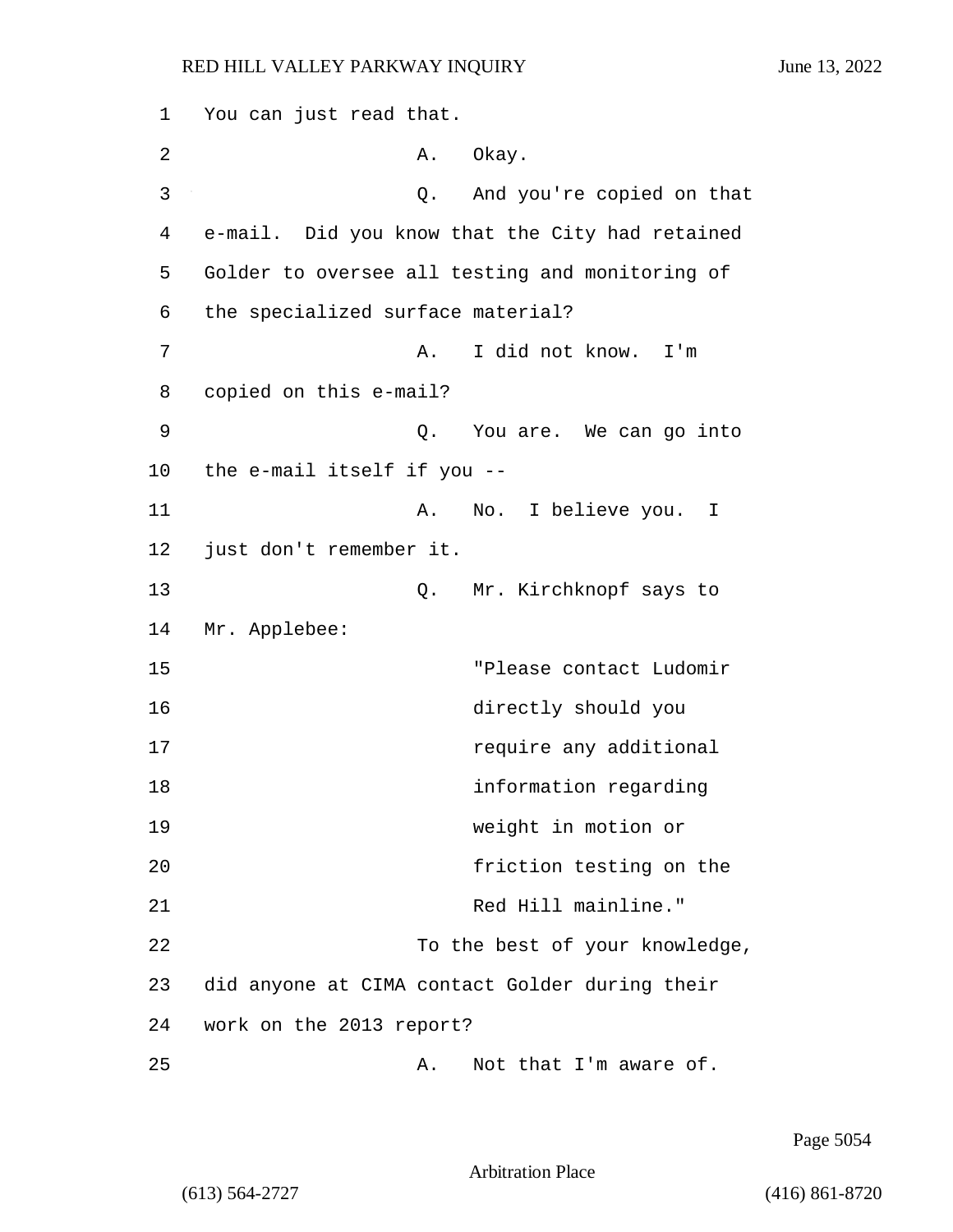1 and 1 Q. In 2013, did you have any 2 discussions with any City staff about Golder doing 3 friction testing? 4 A. No, I did not. 5 Q. Were there any policies 6 in place in 2013 that required City staff to 7 advise one another if they were retaining 8 consultants on assets of shared responsibility? 9 A. Not that I'm aware of. 10 Q. And were there any 11 policies in place that required City staff to 12 share consultants' reports once they received them 13 in respect of assets of shared responsibility? 14 A. Not that I'm aware of. 15 Q. Did you have easy access 16 to reports or documents stored within engineering 17 services in 2013? 18 A. Did I have easy access? 19 I couldn't access them. I would have to contact 20 somebody from there if there was something 21 specific I was looking for. 22 Q. That was my question. 23 Could you, on your own initiative, go to 24 engineering services and look through their 25 reports?

Page 5055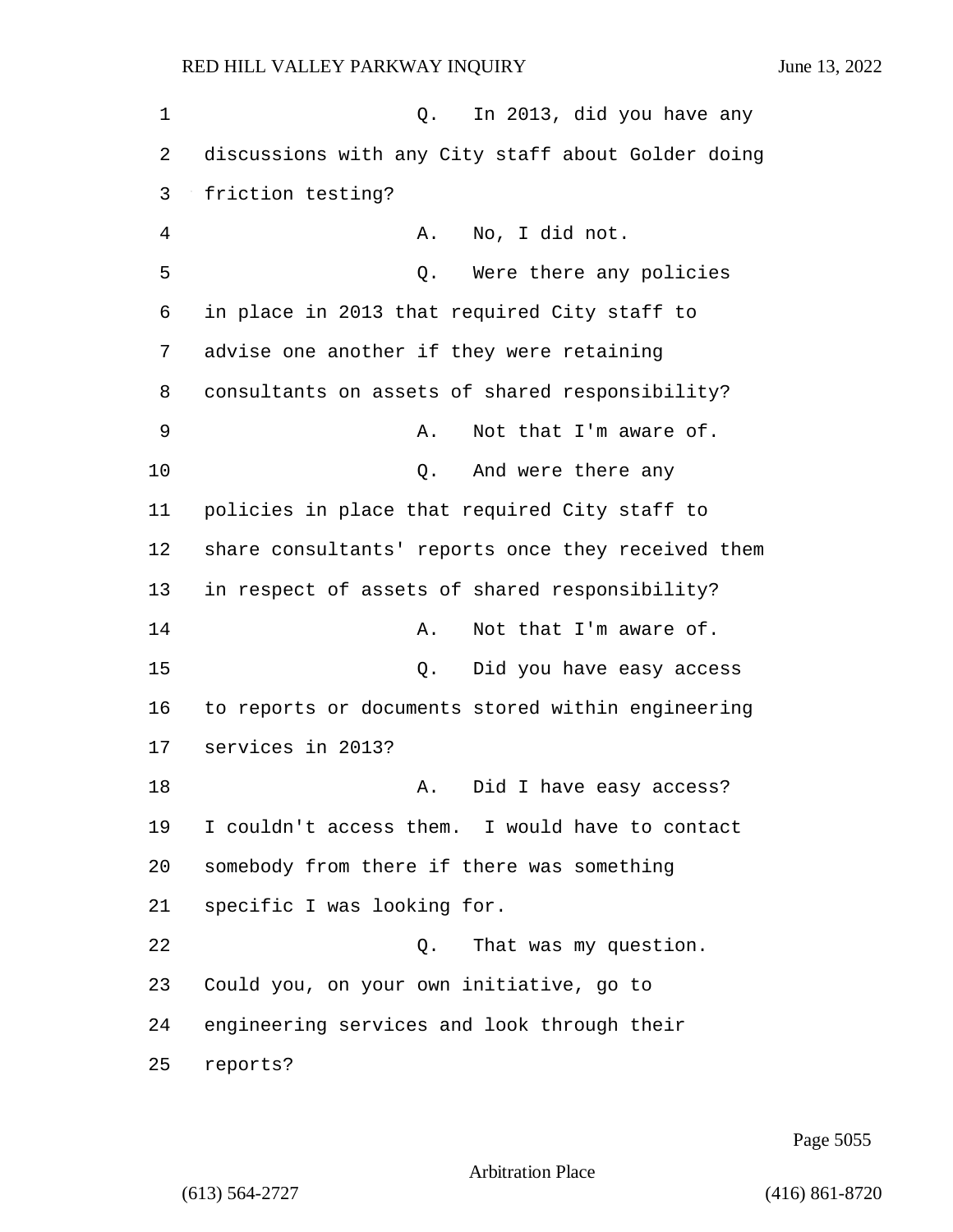1 A. I've never done it, so I 2 don't think so. I wouldn't. I would approach 3 them. 4 Q. Okay. So, even if 5 technologically you could, you wouldn't have done 6 that as matter of practice? 7 A. Again, I don't even know 8 if I could have done that, so pretty big 9 hypothetical there. I would ask them. I would 10 reach out to them. 11 Q. Okay. Registrar, can you 12 go to page 45, please. Sorry, just a moment. 13 That's not it. Page 37, please. Sorry. Sorry 14 about that, Registrar. Thank you. 15 So, in late July, CIMA is 16 working on the CIMA report. 17 If you can go to the next 18 image, Registrar. 19 And at 85, you can call that 20 out, on July 29, Mr. Applebee sent you a draft of 21 the CIMA report and you forwarded the e-mail 22 message and the attachment to Mr. Gallo and to 23 Mr. Field for their comment. Do you remember 24 that? 25 A. I don't, but it sounds

Page 5056

Arbitration Place

(613) 564-2727 (416) 861-8720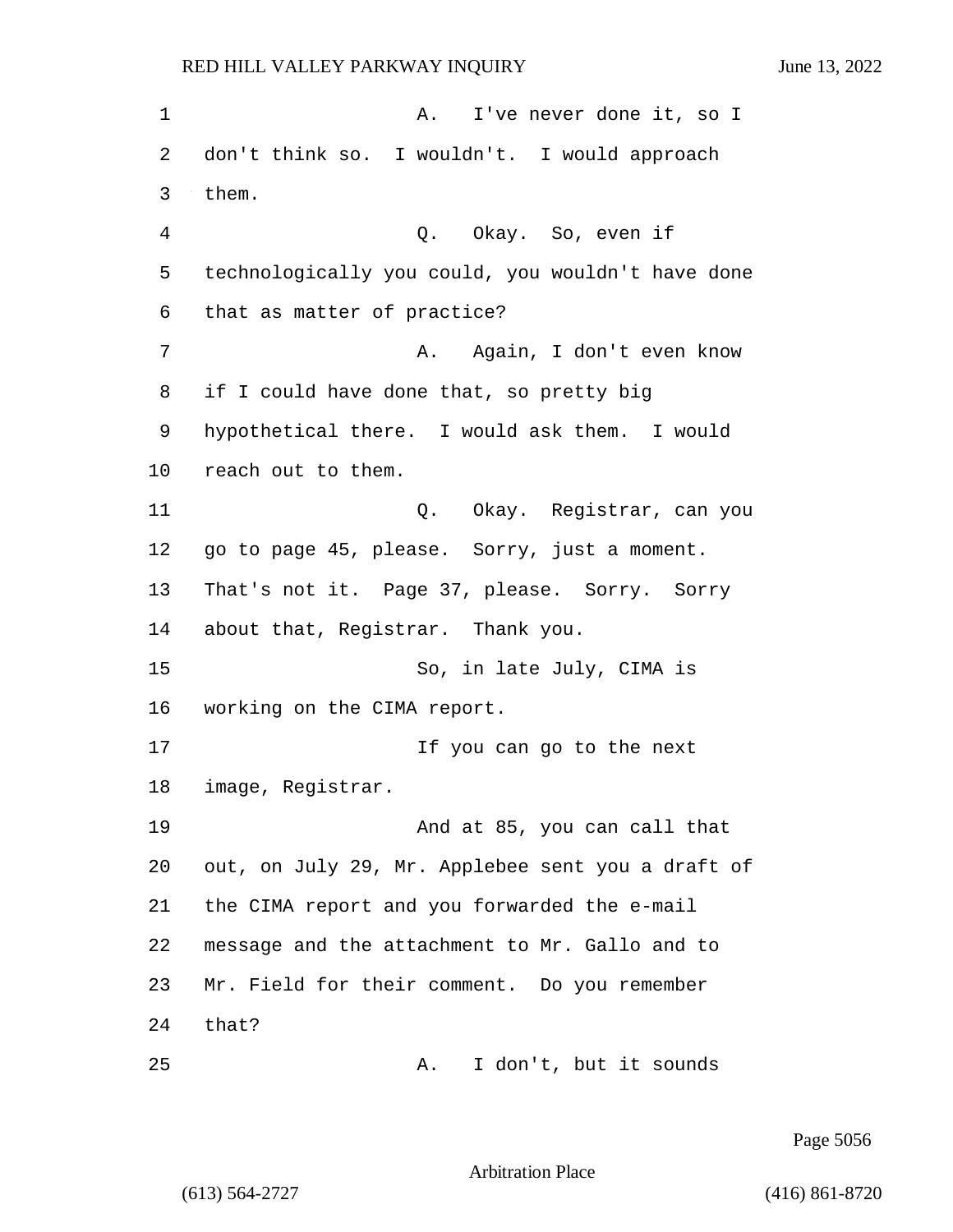like something I would do. 2 Q. Okay. Was it your practice to review reports when you received them? 4 A. Yes. 5 Q. Can you close that out, Registrar, and can you go to paragraph 98, which I think is page 43. 8 So, Mr. Field provides these comments. I'm going to come back to this in a moment. I wanted to direct you. So, this is August 2. Mr. Gallo also provides some very minor comments about format. 13 Did you have other additional comments that you can recall? 15 A. I believe I provided, like, some grammatical comments and typos and that sort of thing. I don't remember providing specific comments on the content of the report. 19 Q. Okay. Registrar, can you close this down. Actually, no. Can you bring that up, sorry. Can you call out paragraph 98 again and can you bring that up side by side with CIM8118.0001. I'm only seeing a black page, Registrar. 25 THE REGISTRAR: Sorry,

Page 5057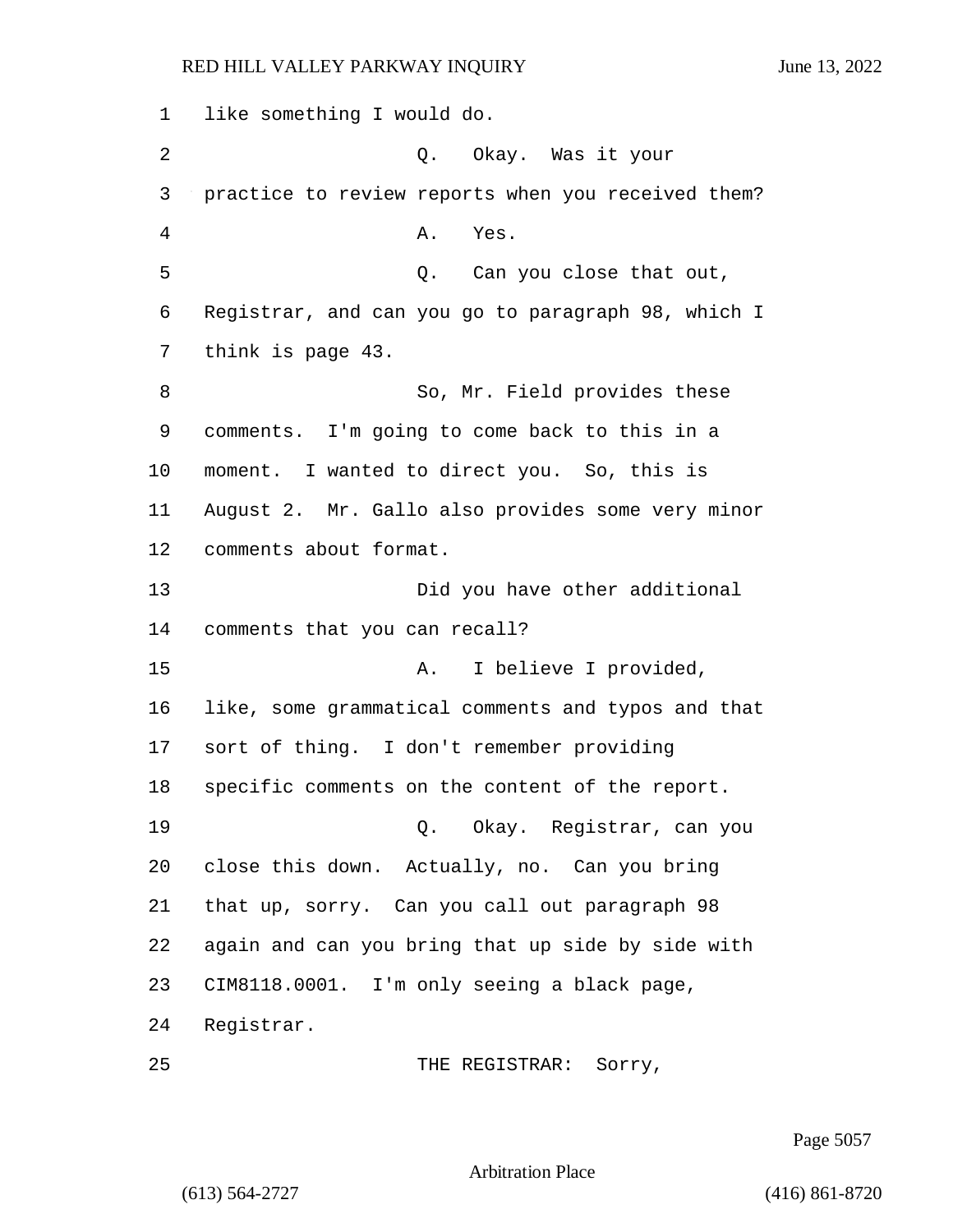1 counsel. 2 MS. LAWRENCE: If you're 3 working on it, it's fine. 4 THE REGISTRAR: 8118.1? 5 MS. LAWRENCE: CIM8118.0001. 6 Thank you. And if you can just minimize the call 7 out a bit. Thank you. 8 BY MS. LAWRENCE: 9 Q. So, this is the first 10 draft that the City receives of the 2013 CIMA 11 report, and I think you said your practice would 12 be to review this when you received it. Does this 13 refresh your memory about whether you reviewed it? 14 A. Well, I've seen this 15 before. 16 Q. I'm sure you've seen a 17 few drafts of it before? 18 A. Yeah. 19 Q. Registrar, can you bring 20 up image 7, please. Thank you. 21 So, this is the introduction 22 and background and the first four paragraphs, and 23 you can certainly take time to review them, they 24 speak about an environmental assessment, about the 25 construction, about discussions with the

Page 5058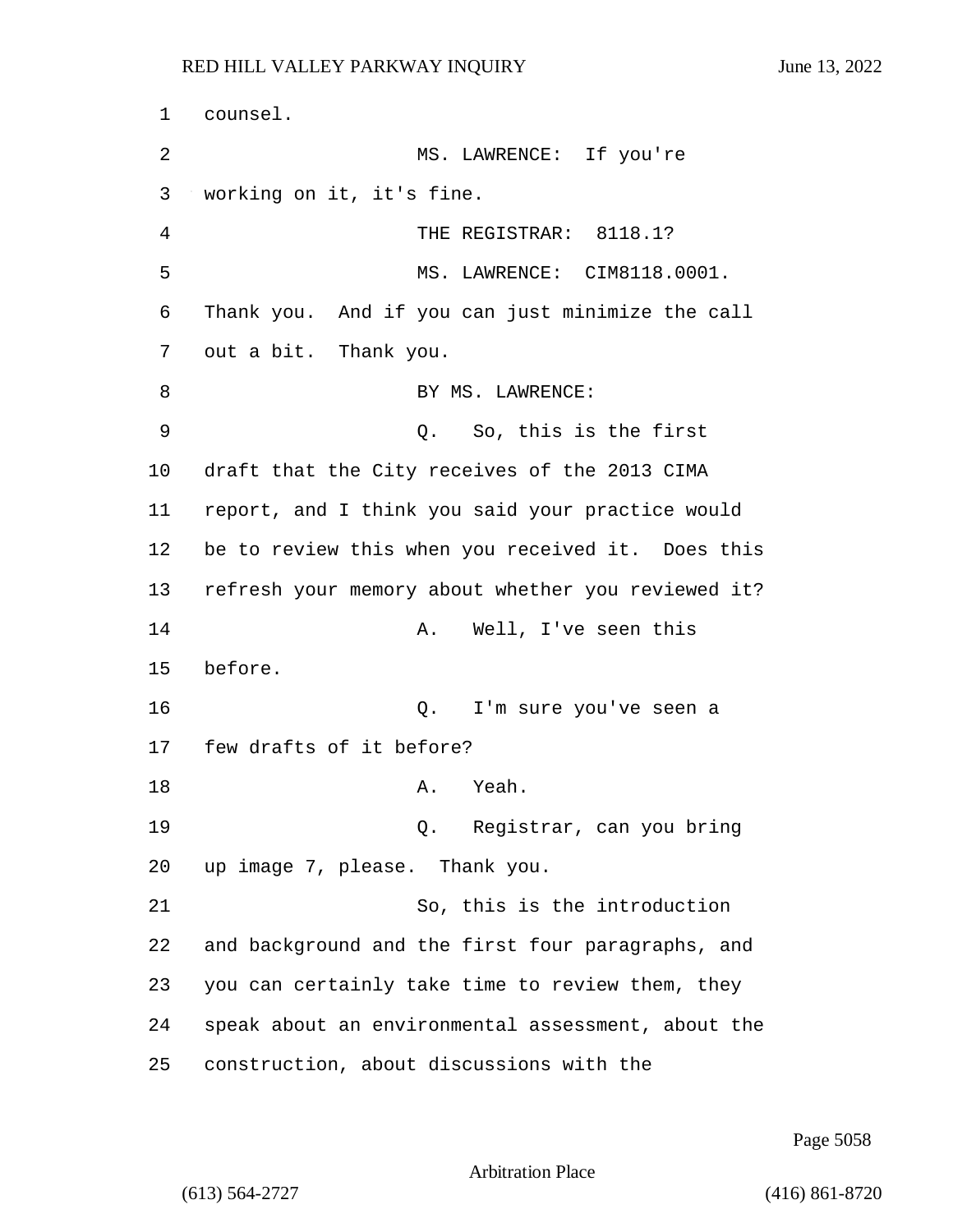| 1  | provincial government and about the Canadian      |
|----|---------------------------------------------------|
| 2  | Environmental Assessment Act.                     |
| 3  | Okay.<br>Α.                                       |
| 4  | Registrar, can you go to<br>Q.                    |
| 5  | page 2.                                           |
| 6  | There's also the Study Limits                     |
| 7  | section, which talks about design choices. In the |
| 8  | second paragraph:                                 |
| 9  | "Design choices on the                            |
| 10 | facility were intimately                          |
| 11 | linked to approvals."                             |
| 12 | And then there's references to                    |
| 13 | the Niagara Escarpment, to UNESCO and that the    |
| 14 | City identified several design refinements to the |
| 15 | roadway, and there's a number of footnoted        |
| 16 | documents there.                                  |
| 17 | That was a long path through                      |
| 18 | this to ask this question: Who provided this, the |
| 19 | information, that leads to this drafting on these |
| 20 | two pages to CIMA?                                |
| 21 | I don't know.<br>Α.                               |
| 22 | Okay. Amongst those on<br>Q.                      |
| 23 | the project team, who would have access to this   |
| 24 | information?                                      |
| 25 | You could probably Google<br>Α.                   |

Page 5059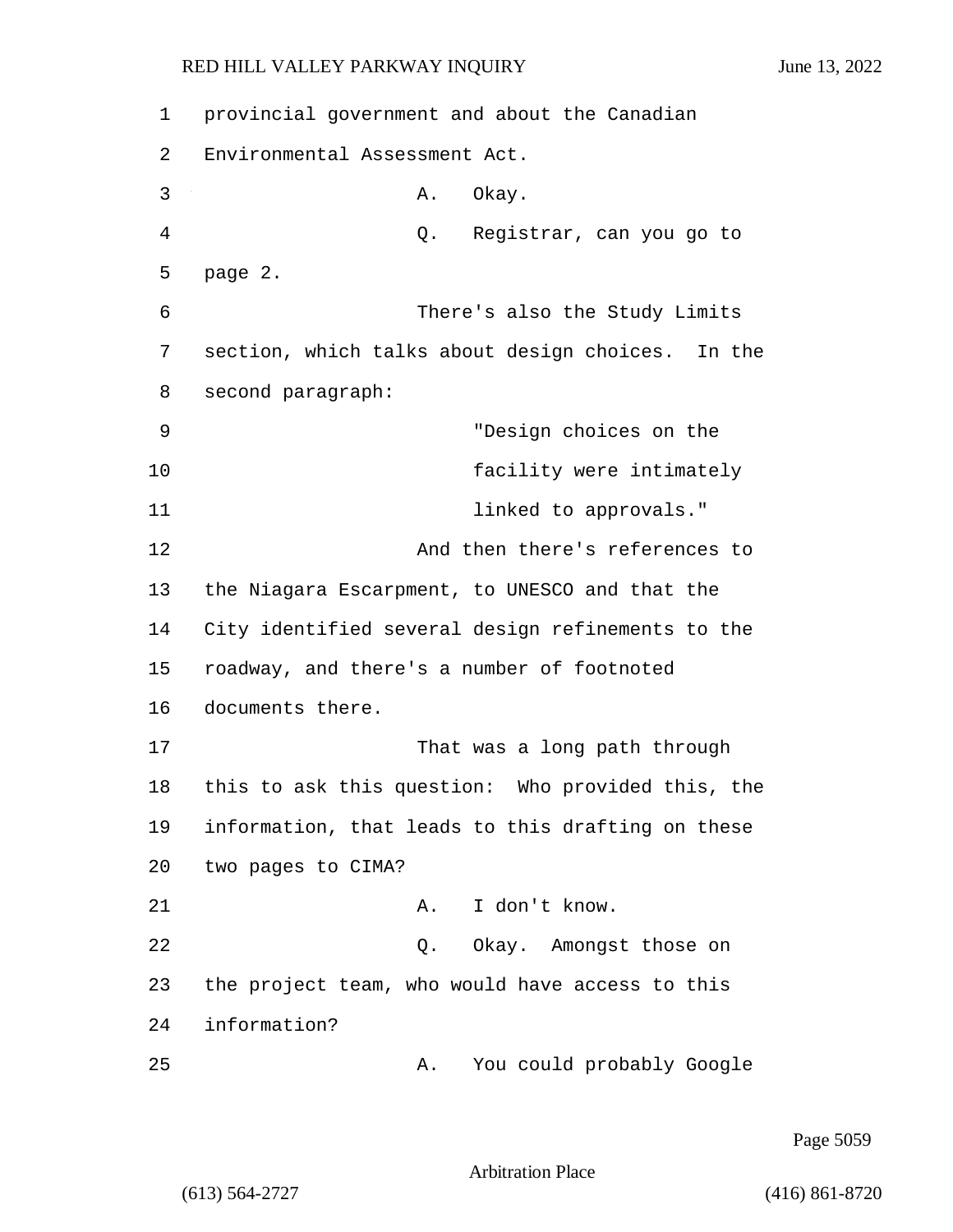| 1  | this information.                                  |
|----|----------------------------------------------------|
| 2  | Okay. Turning back to<br>Q.                        |
| 3  | the image on the left, Mr. Field says in the third |
| 4  | bullet down:                                       |
| 5  | "The illumination of the                           |
| 6  | mainline has been                                  |
| 7  | excluded (this is                                  |
| 8  | decision is based on                               |
| 9  | information that we                                |
| 10 | provided to CIMA)."                                |
| 11 | What information, to your                          |
| 12 | knowledge, did the City provide to CIMA that led   |
| 13 | to that decision?                                  |
| 14 | I do not know.<br>A.                               |
| 15 | Apart from that reference<br>Q.                    |
| 16 | to this decision is based on information we        |
| 17 | provided to CIMA, do you have any other            |
| 18 | information about information that the City        |
| 19 | provided to CIMA that would speak to illumination? |
| 20 | No, I do not. Again, I<br>Α.                       |
| 21 | didn't deal with the lighting aspect a lot, other  |
| 22 | than really high overview of it. It wasn't my      |
| 23 | expertise and there was lighting expertise on the  |
| 24 | group that did it, so I kind of left it with them. |
| 25 | Okay. Just for clarity,<br>Q.                      |

Page 5060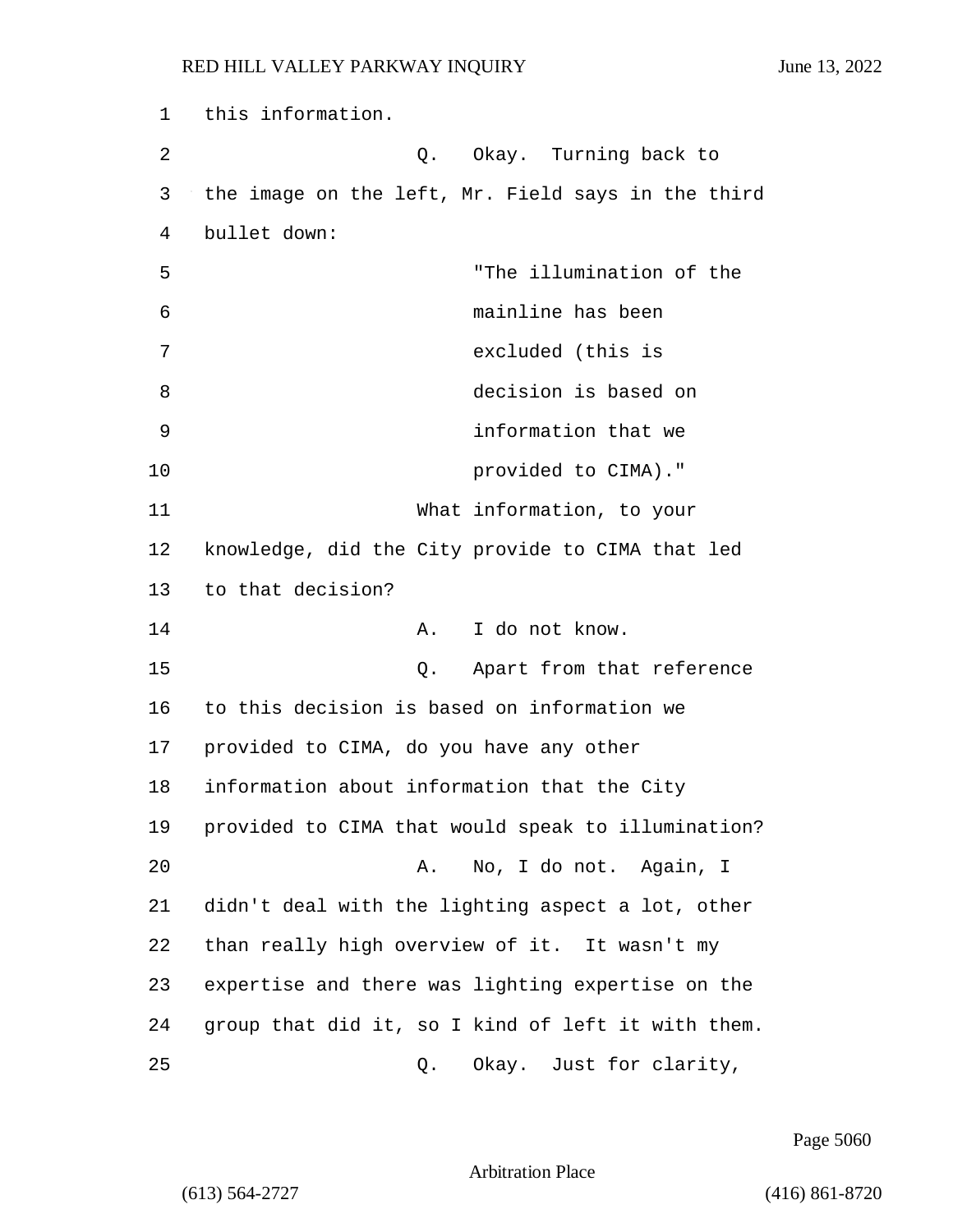| 1  | you don't know who gave -- this is not just about  |
|----|----------------------------------------------------|
| 2  | illumination in the Study Limitations section that |
| 3  | we've just gone through. You don't know where      |
| 4  | CIMA got that information?                         |
| 5  | A. I do not.                                       |
| 6  | Q. Okay. Registrar, you can                        |
| 7  | close the left-hand image, please, and if you can  |
| 8  | go to image 19 and 20. Sorry, I think it's 18 and  |
| 9  | 19 that I want up. There we go.                    |
| 10 | So, at the bottom of page 11,                      |
| 11 | which is image 18, and then at the top of page 12, |
| 12 | image 19, it says The Findings Summary:            |
| 13 | "The following bullets                             |
| 14 | summarize the most recent                          |
| 15 | findings of the collision                          |
| 16 | analysis."                                         |
| 17 | Registrar, can you pull out                        |
| 18 | the bullet points there.                           |
| 19 | I'll just give you a minute to                     |
| 20 | review this, Mr. Cooper. And, as you do so, my     |
| 21 | question is: This summary that CIMA put together   |
| 22 | of its collision review, at this point in the      |
| 23 | process, was any of this new information to you?   |
| 24 | I would say the majority<br>Α.                     |
| 25 | of it is new information. I mean, while we had a   |

Page 5061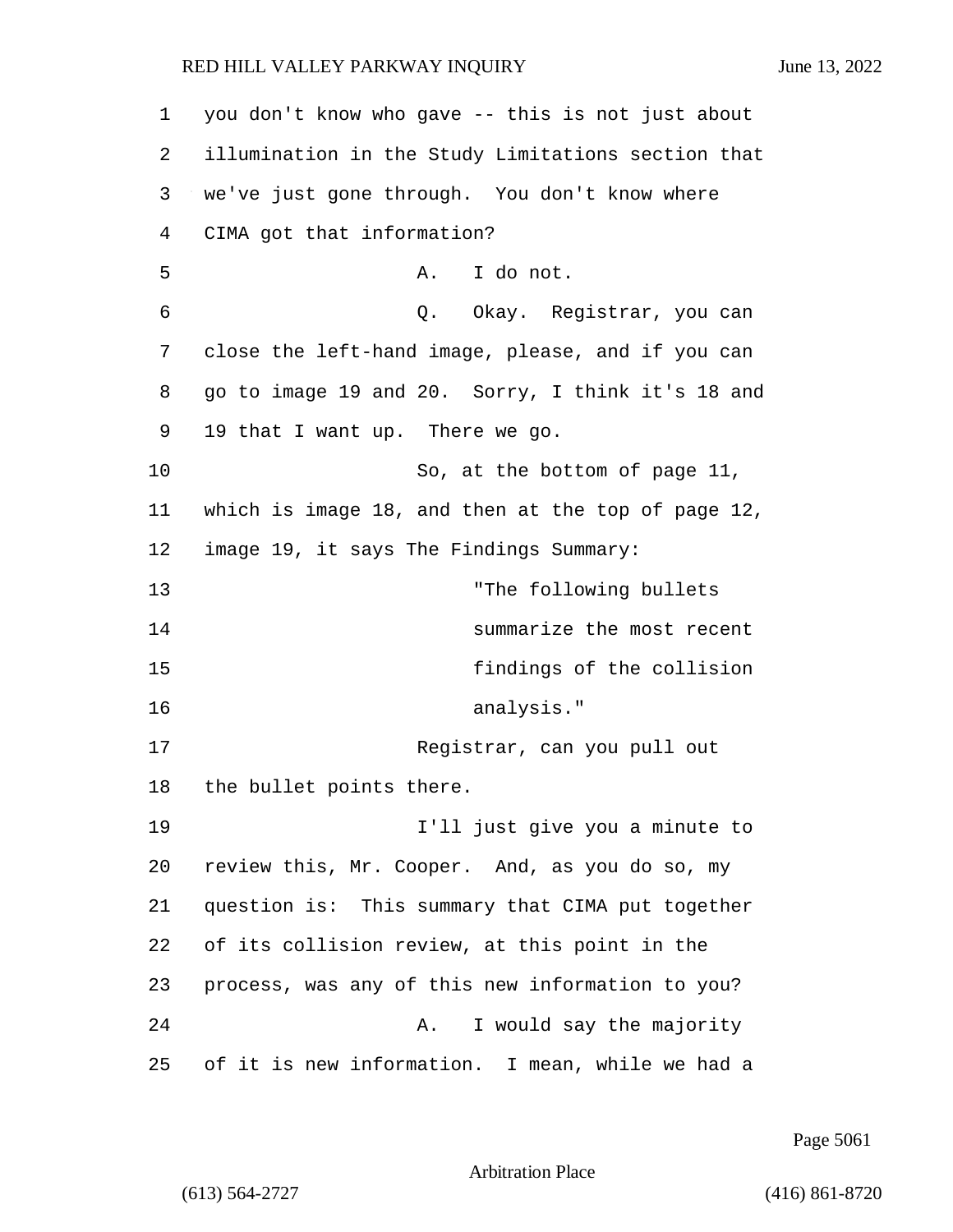| 1              | general idea, we didn't know specifics.            |
|----------------|----------------------------------------------------|
| $\overline{2}$ | Okay. Did this<br>Q.                               |
| 3              | information lead you to conclude that              |
| 4              | countermeasures on the Red Hill mainline and the   |
| 5              | ramps would be a prudent course of action?         |
| 6              | Potentially.<br>Α.                                 |
| 7              | What do you mean<br>Q.                             |
| 8              | potentially?                                       |
| 9              | Well, if I remember<br>Α.                          |
| 10             | correctly, in 2013 speed was a major factor here,  |
| 11             | and so if you're driving according to conditions,  |
| 12             | according to the warning signs and the posted      |
| 13             | speed, a lot of these collisions would not occur.  |
| 14             | So, there are certainly room for countermeasures   |
| 15             | and improvements, but I'm not sure it's the        |
| 16             | end-all be-all.                                    |
| 17             | Okay. So, was your<br>Q.                           |
| 18             | expectation that CIMA would provide its best       |
| 19             | advice on potential countermeasure recommendations |
| 20             | and that your staff would then assess whether you  |
| 21             | actually wanted to implement them?                 |
| 22             | I'm sorry, what was the<br>Α.                      |
| 23             | question?                                          |
| 24             | The question was I said<br>Q.                      |
| 25             | would it be prudent to implement these and you     |

Page 5062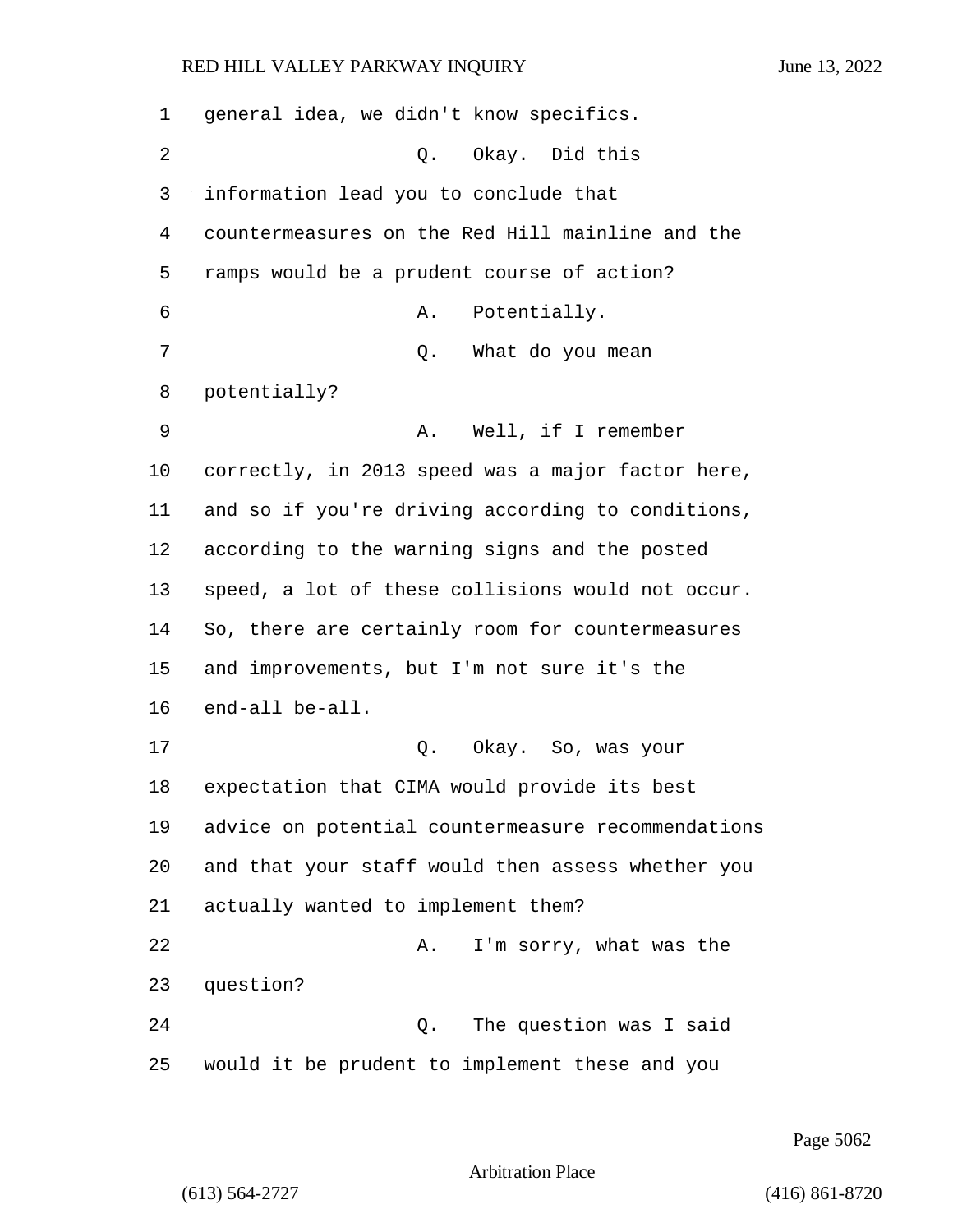said potentially, and you just gave me your answer, and so I'm trying to understand did you expect that CIMA would give you their best advice about potential countermeasures, and then you, as staff, would assess whether to actually implement them? 7 A. Yes. I think we would -- my understanding is we would get some options available based on what information they had and we could implement according to our needs, our budget, our analysis. I mean, CIMA was there to provide information and it was up to us what we did with that information. 14 Q. But you personally didn't necessarily or you thought it was only potentially a prudent course of action to adopt countermeasures? 18 A. It depends on what the issue was. 20 Q. Okay. 21 A. With every countermeasure there's a counter-countermeasure. Right? So, not everything is a positive. There's also some negatives associated with that as well, so we need to look at everything and determine the course of

Page 5063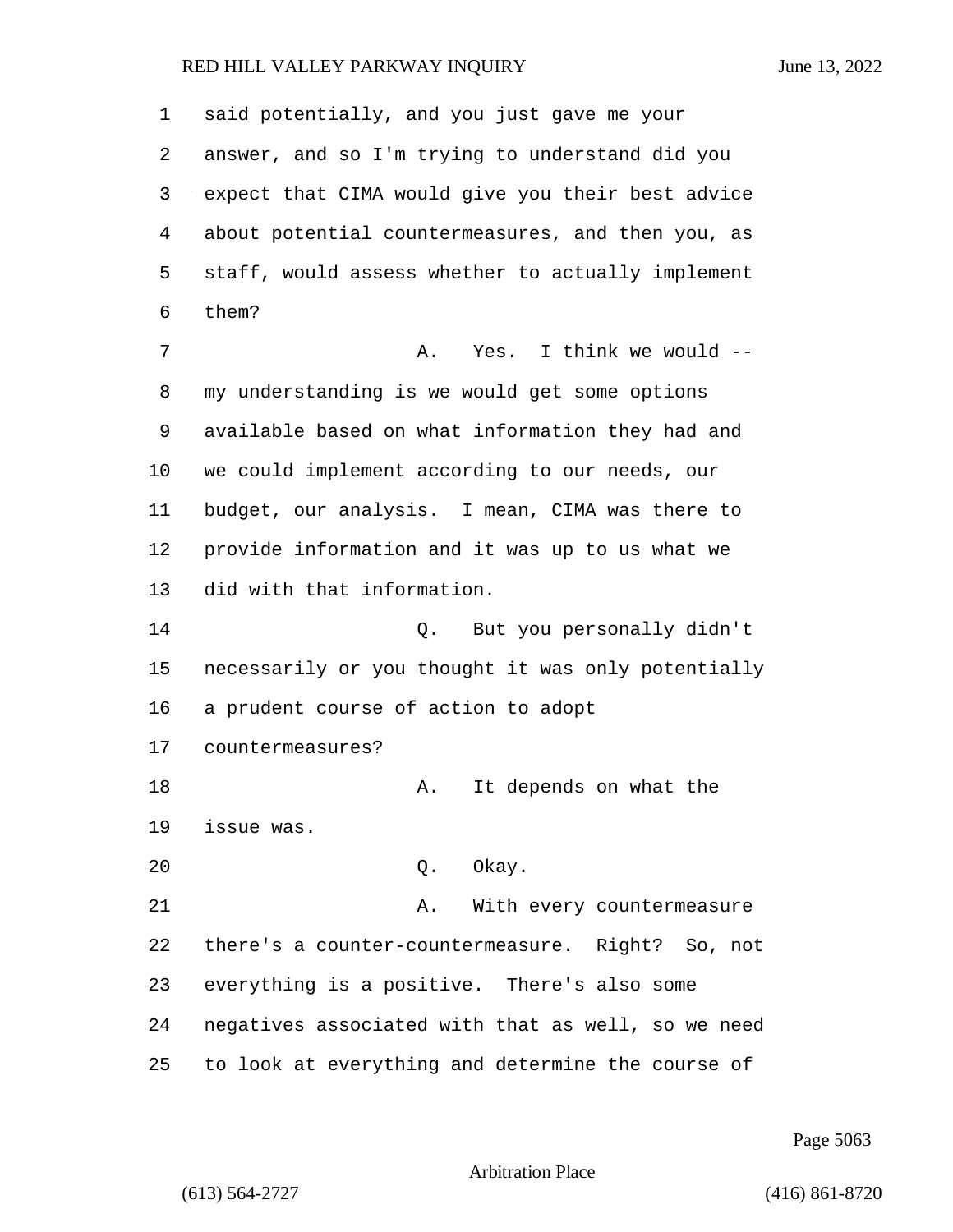| 1  | action that we think is best suited.               |
|----|----------------------------------------------------|
| 2  | Q. Okay. Could you go to                           |
| 3  | image 32, please. So, we're in the Dartnall 5      |
| 4  | segment and there's -- if you can pull out,        |
| 5  | Registrar, "Alignment Discontinuity Through        |
| 6  | Mainline" all the way down past the picture, yes,  |
| 7  | the whole thing. Thank you.                        |
| 8  | So, this is:                                       |
| 9  | "Mainline alignment                                |
| 10 | discontinues through the                           |
| 11 | horizontal curve just                              |
| 12 | south of the Pritchard                             |
| 13 | Road overpass."                                    |
| 14 | Is that the kink?                                  |
| 15 | I believe so, yes.<br>Α.                           |
| 16 | Okay. And it's where<br>Q.                         |
| 17 | that red arrow in the middle of the picture is?    |
| 18 | Approximately, yes.<br>Α.                          |
| 19 | Q. Okay. Registrar, can you                        |
| 20 | go to image 50, please, and if you can call out    |
| 21 | the section under "Correct Alignment Discontinuity |
| 22 | in Southbound Direction." Thank you.               |
| 23 | And there's, I believe,                            |
| 24 | another view of the kink. Is that right?           |
| 25 | Yes.<br>Α.                                         |

Page 5064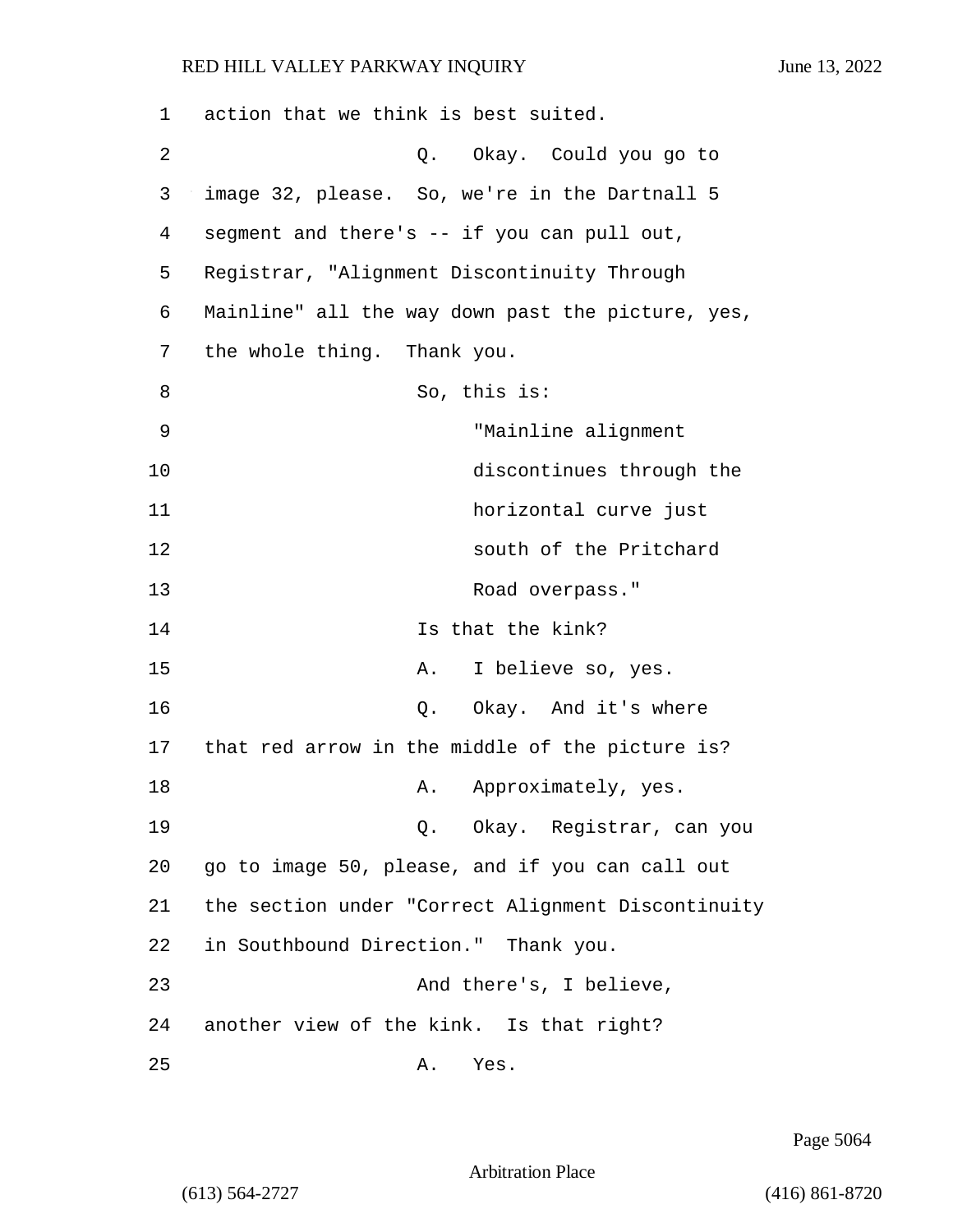RED HILL VALLEY PARKWAY INQUIRY June 13, 2022 1 and that's the 2 left-hand -- if you take from the middle of the 3 paragraph, the left side of this at the bottom is, 4 rather than a curve, the line is much straighter. 5 Is that the kink? 6 A. I'm sorry, I'm not sure 7 what you're describing, but I can see the hash 8 there where the number 1.6 and that's the kink. 9 Q. Okay. CIMA says: 10 TWE are unsure why the 11 **11** *roadway* was built this 12 way as the design 13 drawings do not show this 14 occurring. It's 15 difficult to attribute 16 any collisions to this 17 aspect, geometric aspect, 18 however, it's clear that 19 it catches drivers off 20 and leads to guard and leads to 21 wandering into lanes. 22 The City could consider

23 smoothing out the 24 alignment through the use

25 of pavement markings or

Page 5065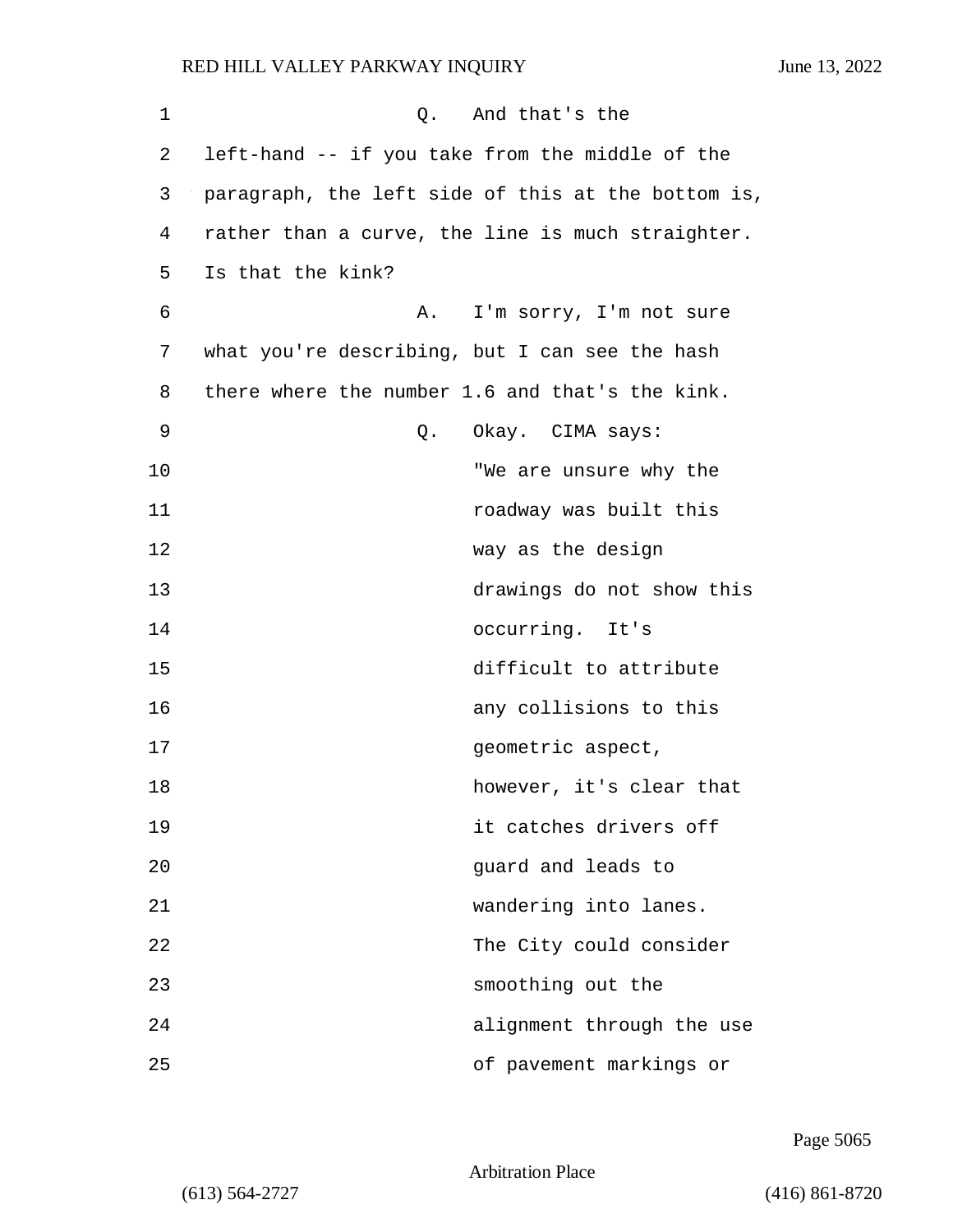| $\mathbf 1$ | shifting the by area by                            |
|-------------|----------------------------------------------------|
| 2           | approximately                                      |
| 3           | 1.6 metres."                                       |
| 4           | And then it says:                                  |
| 5           | "Final recommendations                             |
| 6           | for this countermeasure                            |
| 7           | would require additional                           |
| 8           | examination of the road                            |
| 9           | design that is not                                 |
| 10          | possible with the data                             |
| 11          | provided for this study."                          |
| 12          | So, just looking at the                            |
| 13          | language that CIMA used, the City could consider   |
| 14          | smoothing out the alignment, did you understand    |
| 15          | that that was an option that the City could assess |
| 16          | and determine if they wanted to implement it?      |
| 17          | Α.<br>Yes.<br>There was no                         |
| 18          | collisions attributed to this, if I remember       |
| 19          | correctly, so there was no need to change it. It   |
| 20          | was not a safety issue.                            |
| 21          | Q. Okay. Registrar, could                          |
| 22          | you close this down and go to image 47, please,    |
| 23          | and if you can call out 6.1.3.                     |
| 24          | This is a reference to                             |
| 25          | friction testing and you can certainly take the    |

Page 5066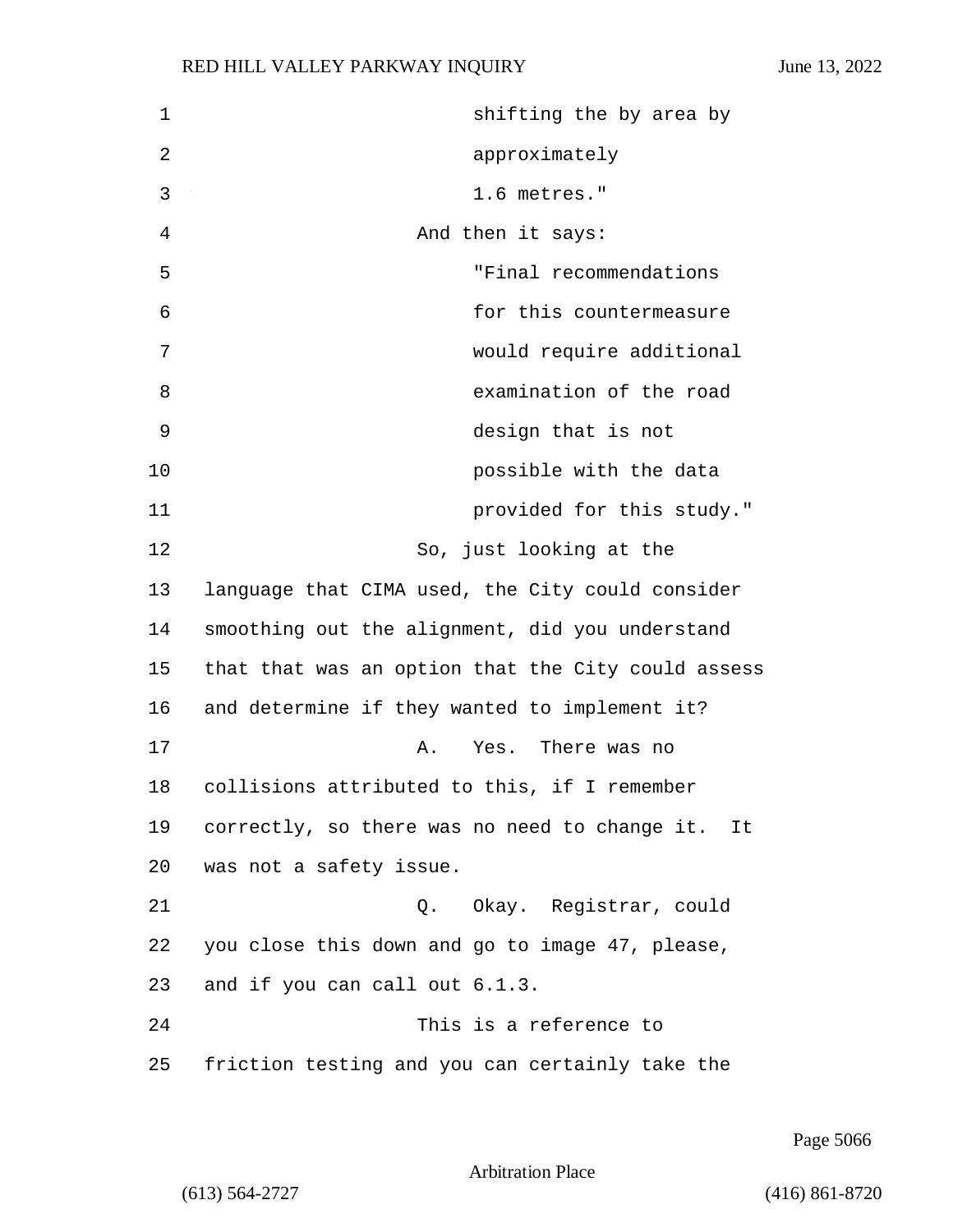| 1  |                                           |    | time to read it. I'm going to direct you to the |
|----|-------------------------------------------|----|-------------------------------------------------|
| 2  |                                           |    | very last line. Just let me know when you're    |
| 3  | ready.                                    |    |                                                 |
| 4  |                                           | Α. | I'm ready.                                      |
| 5  |                                           | Q. | The very last line is:                          |
| 6  |                                           |    | "Because of the high                            |
| 7  |                                           |    | proportion of the wet                           |
| 8  |                                           |    | surface condition and SMV                       |
| 9  |                                           |    | collisions, the City                            |
| 10 |                                           |    | could consider                                  |
| 11 |                                           |    | undertaking pavement                            |
| 12 |                                           |    | friction testing on the                         |
| 13 |                                           |    | asphalt to get a baseline                       |
| 14 |                                           |    | friction coefficient for                        |
| 15 |                                           |    | which to compare to                             |
| 16 |                                           |    | design specifications."                         |
| 17 |                                           |    | Do you see that?                                |
| 18 |                                           | Α. | Yes.                                            |
| 19 |                                           |    | Q. And I think we talked                        |
| 20 | about this when we were looking at the    |    |                                                 |
| 21 | presentation. This would be engineering   |    |                                                 |
| 22 | services's responsibility to implement -- |    |                                                 |
| 23 |                                           | Α. | I believe so, yes.                              |
| 24 |                                           |    | $Q.$ -- if they were accepted,                  |
| 25 | in your view?                             |    |                                                 |

Page 5067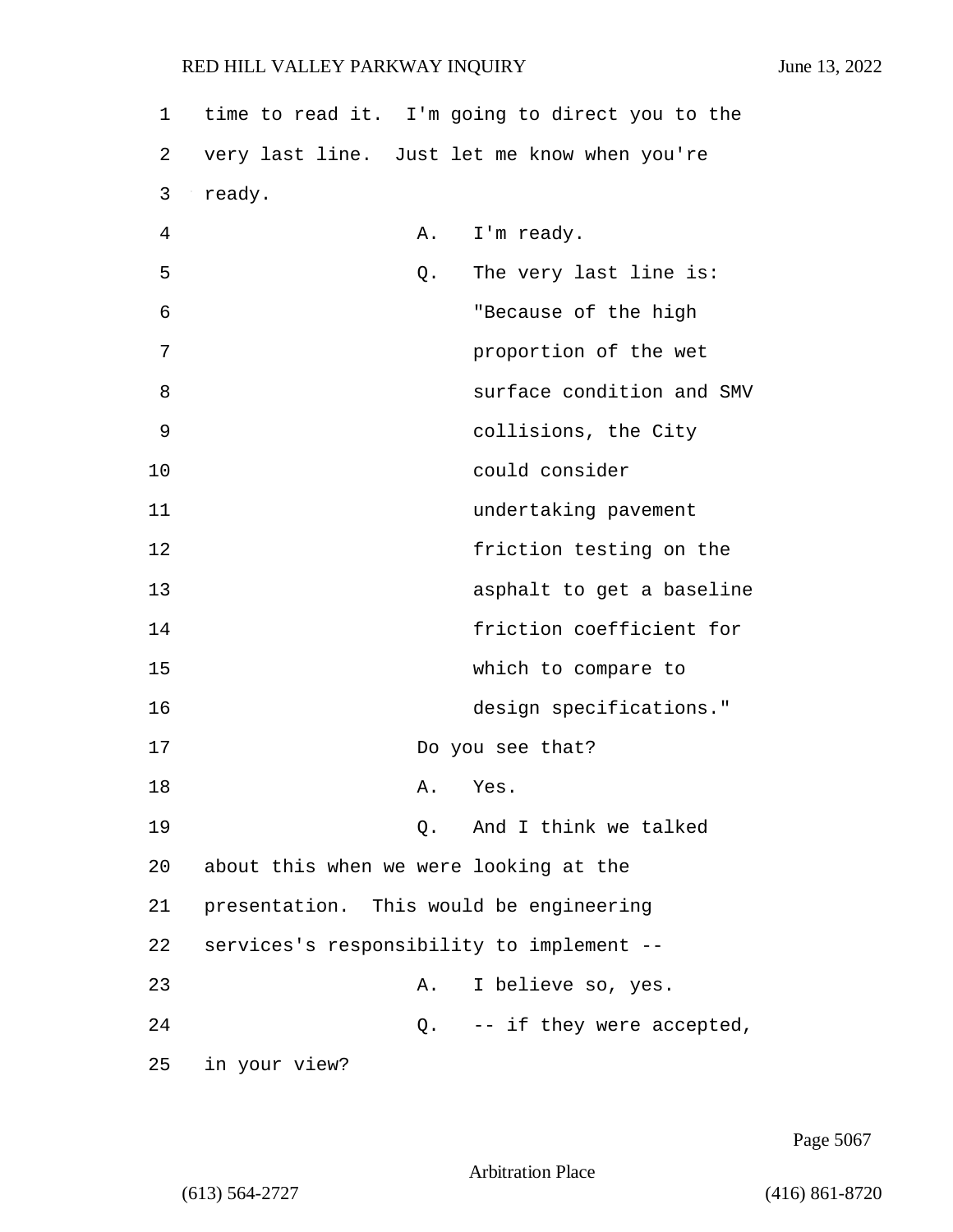| 1  |                                      | Α. | Yes.                                            |
|----|--------------------------------------|----|-------------------------------------------------|
| 2  |                                      |    | Q. Can you close this down,                     |
| 3  |                                      |    | Registrar, stay on this page and open up 6.1.4. |
| 4  | Thank you.                           |    |                                                 |
| 5  |                                      |    | So, this is a reference to                      |
| 6  | slippery when wet signs and it says: |    |                                                 |
| 7  |                                      |    | "Confident drivers are                          |
| 8  |                                      |    | aware that the friction                         |
| 9  |                                      |    | of the road surface is                          |
| 10 |                                      |    | reduced in wet weather.                         |
| 11 |                                      |    | Therefore, this sign is                         |
| 12 |                                      |    | reserved for use when the                       |
| 13 |                                      |    | skid resistance of a road                       |
| 14 |                                      |    | is reduced to an                                |
| 15 |                                      |    | expectantly low level.                          |
| 16 |                                      |    | Given the high proportion                       |
| 17 |                                      |    | of wet surface                                  |
| 18 |                                      |    | conditions, it may be                           |
| 19 |                                      |    | determined through                              |
| 20 |                                      |    | friction testing that the                       |
| 21 |                                      |    | skid resistance of the                          |
| 22 |                                      |    | roadway is lower than                           |
| 23 |                                      |    | normally encountered in                         |
| 24 |                                      |    | some areas if this is                           |
| 25 |                                      |    | determined, so you could                        |

Page 5068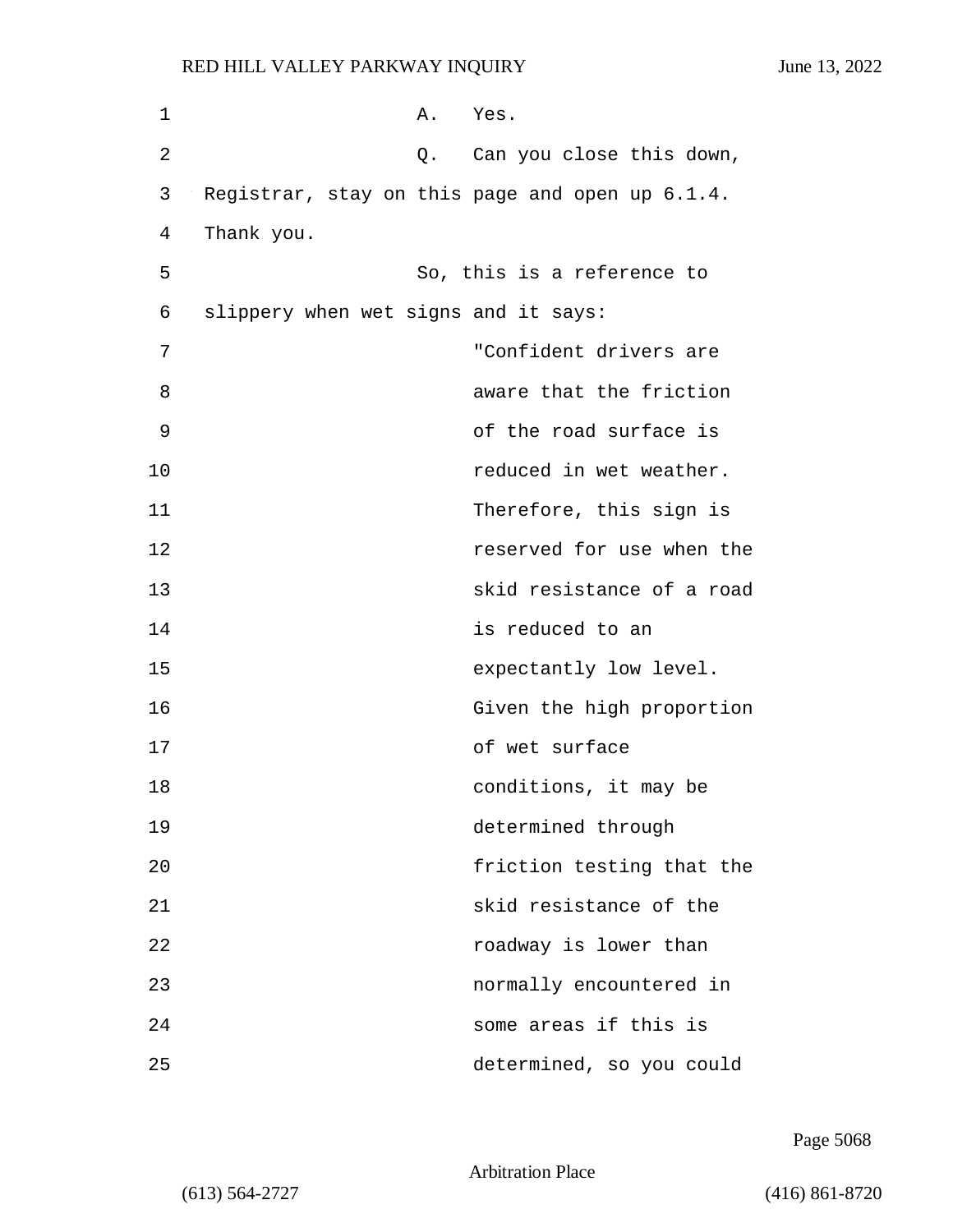1 examine the installation 2 of the WC-105 sign for 3 the northbound and 4 southbound directions in 5 relation to any areas 6 identified through 7 friction testing." 8 So, just stopping there, to 9 your knowledge, and we're in the draft from July 10 of 2013, were there any slippery when wet signs 11 installed on the Red Hill mainline? 12 A. I don't know. 13 Q. And what about any of the 14 ramps? 15 A. I don't know. 16 Q. Okay. Did you read this 17 particular comment from CIMA to be a suggestion to 18 install these signs if friction testing suggested 19 that signage would be appropriate? 20 A. It could be. I'm not 21 sure if it's an appropriate use of the sign, but 22 potentially it could be. 23 Q. Okay. Just jumping 24 forward, coming out of the CIMA 2013 report, do 25 you recall if slippery when wet signs were

Page 5069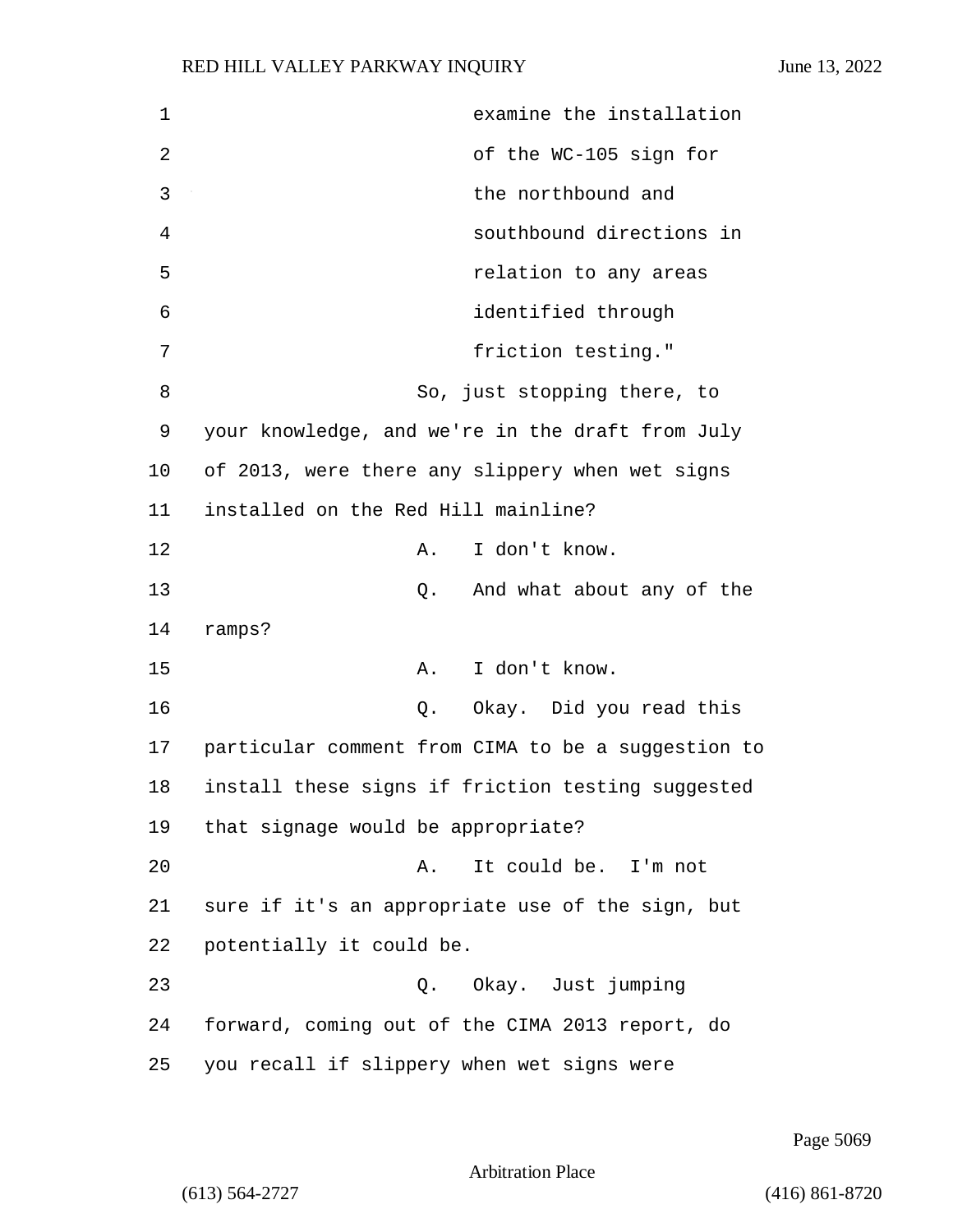actually installed in 2013 or 2014? 2 A. I don't know. I can't remember. There would be work orders if there 4 was. 5 Q. Okay. Can you close this down, Registrar, and go to image 53, please. Can you bring up the next image as well. Thank you. 8 So, this section, section 6 of this report, it goes based on segment and then based on ramp. So, you'll see under 6.3.9 under image 1 ramp 6 starts there and then there's a number of different suggestions for ramp 6. Do you recall that the potential countermeasures for ramp 6 were quite extensive? 15 A. Vaquely, yes. 16 Q. And one of them at the bottom was install high-friction pavement on the approach to and through the curve? 19 A. Yes. So, again, this is the ramp that we just did improvements to less than a year prior. Correct? 22 Q. It's ramp 6. I think we have been identifying -- 24 A. Right. So, that's the one that we just did stuff to less than a year

Page 5070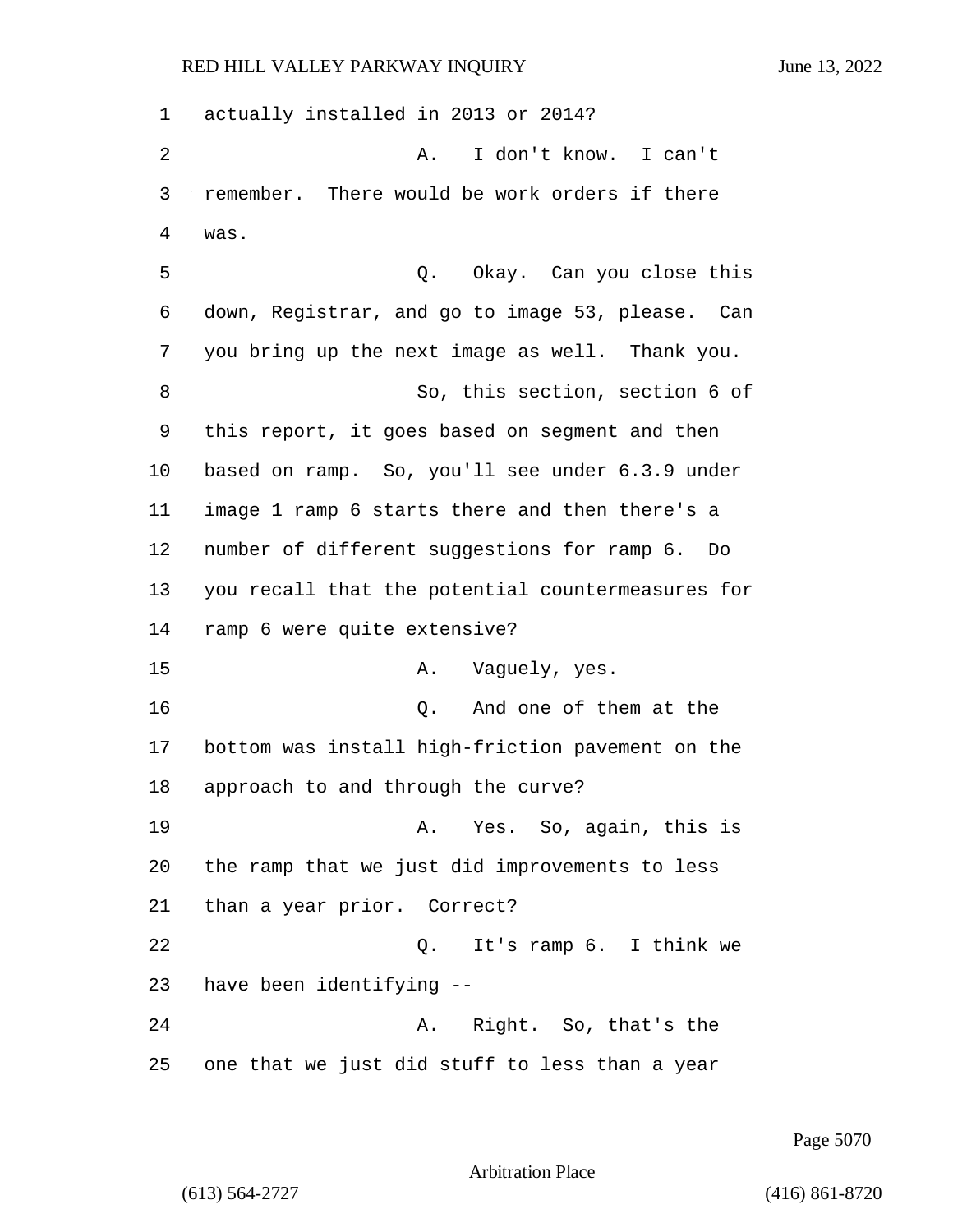| 1  | prior to. I'm just clarifying that.               |
|----|---------------------------------------------------|
| 2  | Yes. I think that's been<br>Q.                    |
| 3  | your evidence.                                    |
| 4  | Okay.<br>Α.                                       |
| 5  | So, CIMA says:<br>Q.                              |
| 6  | "The City could consider                          |
| 7  | installing a                                      |
| 8  | high-friction surface                             |
| 9  | treatment on approach and                         |
| 10 | through the curve at the                          |
| 11 | end of the ramp."                                 |
| 12 | And there's references early                      |
| 13 | in that paragraph to wet road surfaces can reduce |
| 14 | pavement friction and cause skidding or           |
| 15 | hydroplaning at the top.                          |
| 16 | And so, again, just jumping                       |
| 17 | forward, to your knowledge, was a high-friction   |
| 18 | pavement application installed on ramp 6 on the   |
| 19 | approach to and through the curve at any point in |
| 20 | 2013, 2014, 2015 or 2016 or 2017?                 |
| 21 | Not that I'm aware of.<br>Α.                      |
| 22 | Okay.<br>Q.                                       |
| 23 | It could have made it<br>Α.                       |
| 24 | worse.                                            |
| 25 | If that was your view in<br>Q.                    |

Page 5071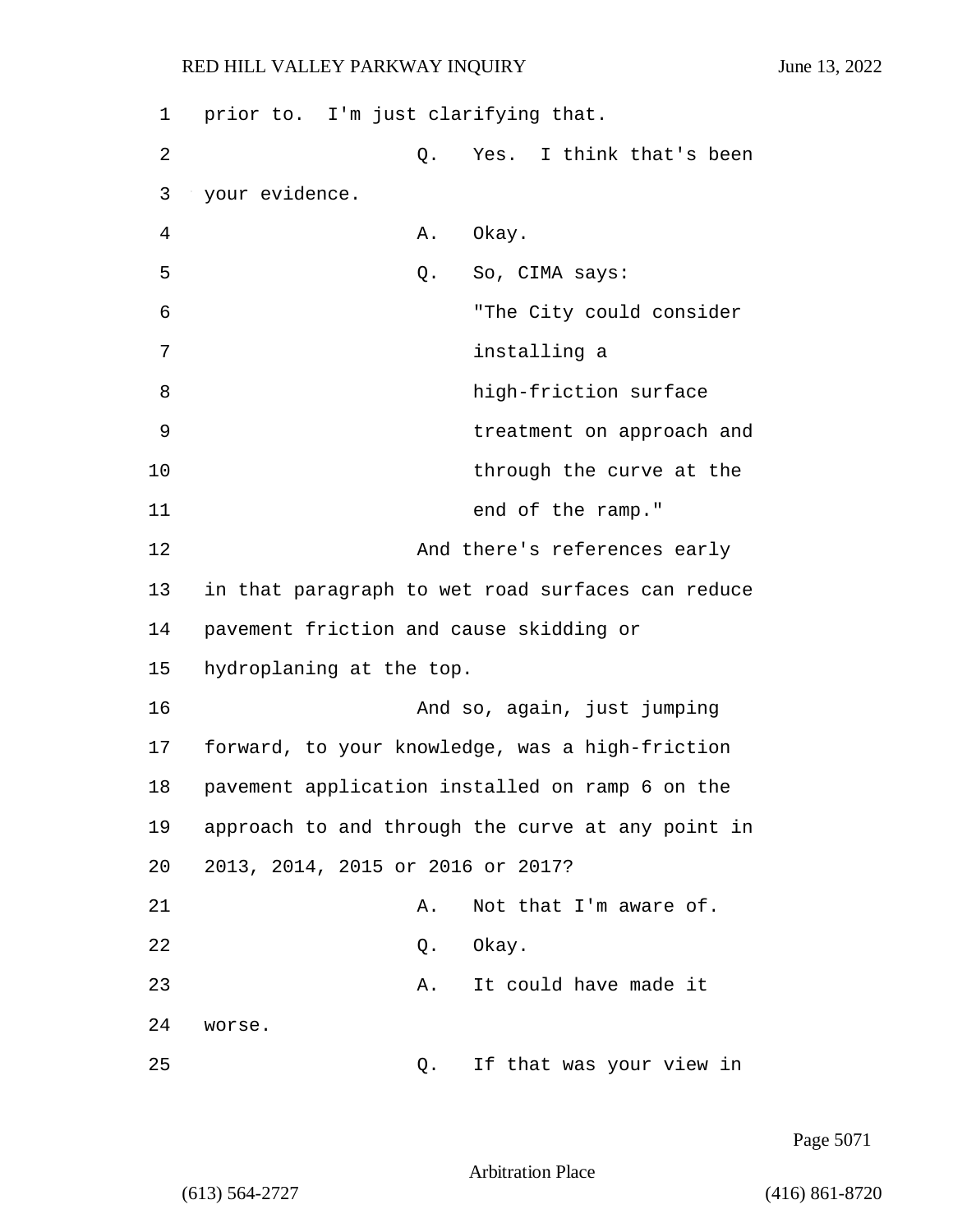2013, did you ask CIMA for -- 2 A. No, but I'm telling you it could have made it worse. I mean, if people know they have more friction, then they would tend to drive a little quicker, so it could make the situation actually worse. So, again, there's a tradeoff. There's a benefit. There's a positive and negative to everything. So, it potentially could have made it worse. We could have had higher speeds and more damage and potentially personal injury collisions. 12 and 12 Q. Reqistrar, you can close this down. Can you go back into OD 6, page 38, please. Sorry, Registrar, I just think it's better to go into the actual document. If you can go to CIM8113, and if you could show image 1 and 2 together, please, and if you could pull out Mike Field's comments at the beginning of image 1 and go on to the top of image 2. Yes, right there. Perfect. Thank you. 21 So, Mr. Cooper, we were just looking at this e-mail earlier. We were looking at the OD version of it. Now we're looking at the actual document, the actual e-mail. So, this is that e-mail from Mr. Field in which he says --

Page 5072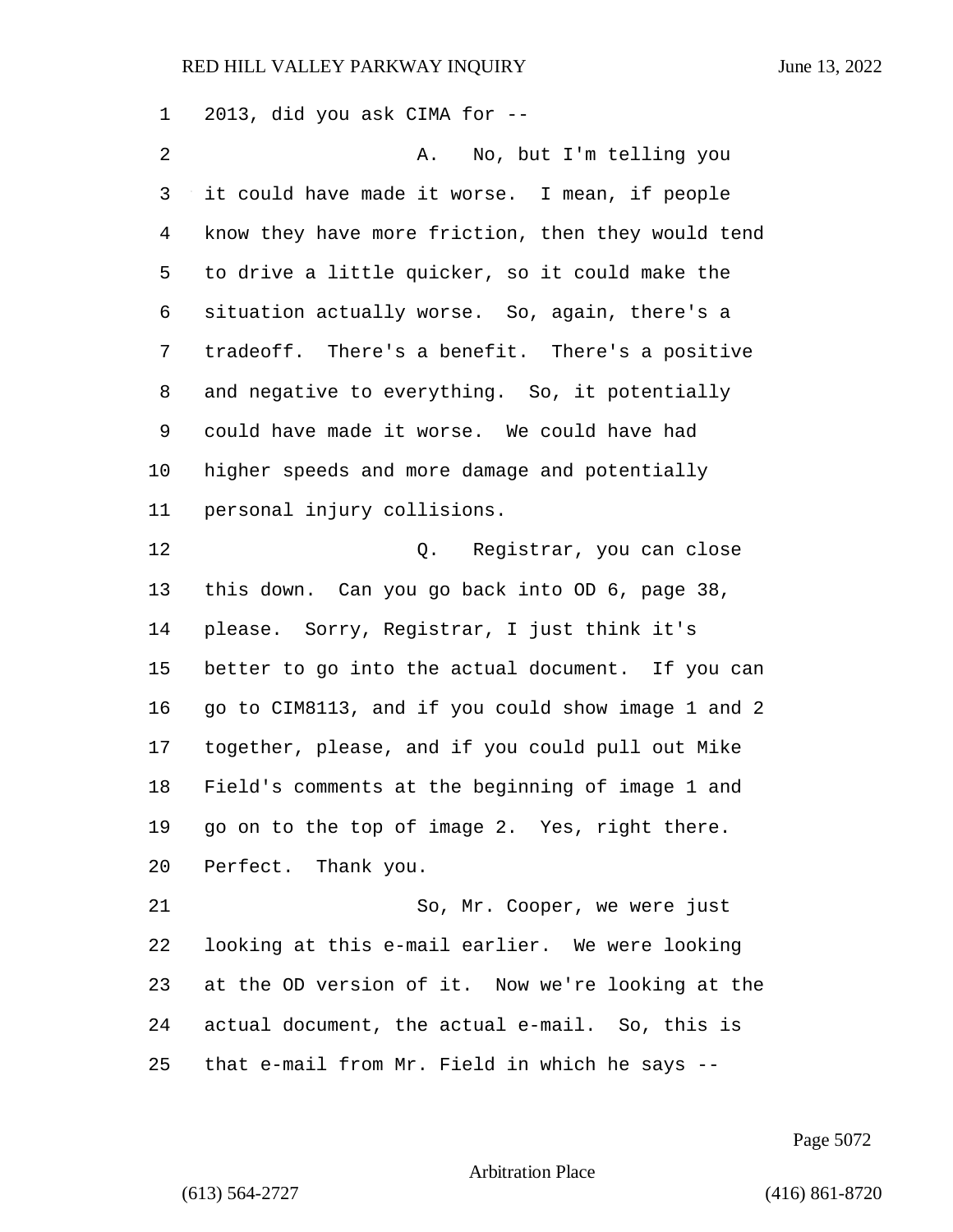| 1  | sorry, Registrar, can you bring up the call out. |
|----|--------------------------------------------------|
| 2  | Exactly, yes. Thanks.                            |
| 3  | So, this is the e-mail where                     |
| 4  | Mr. Field said the illumination of the mainline  |
| 5  | has been excluded and I was asking you questions |
| 6  | about that statement. Mr. Field also says in the |
| 7  | first bullet point on image 2:                   |
| 8  | "There's no direct                               |
| 9  | recommendations in this                          |
| 10 | document, only summaries                         |
| 11 | of findings. I cannot                            |
| 12 | tell what action the City                        |
| 13 | should be taking as a                            |
| 14 | result of the study. I                           |
| 15 | thought we discussed at a                        |
| 16 | minimum a list of                                |
| 17 | improvements which is                            |
| 18 | prioritized based on                             |
| 19 | CIMA's expert opinion."                          |
| 20 | So, is it your or was it your,                   |
| 21 | in 2013, expectation that CIMA would provide a   |
| 22 | list of countermeasures based on a priority that |
| 23 | they set?                                        |
| 24 | A. They would give us a list                     |
| 25 | of potential countermeasures. I don't remember a |

Page 5073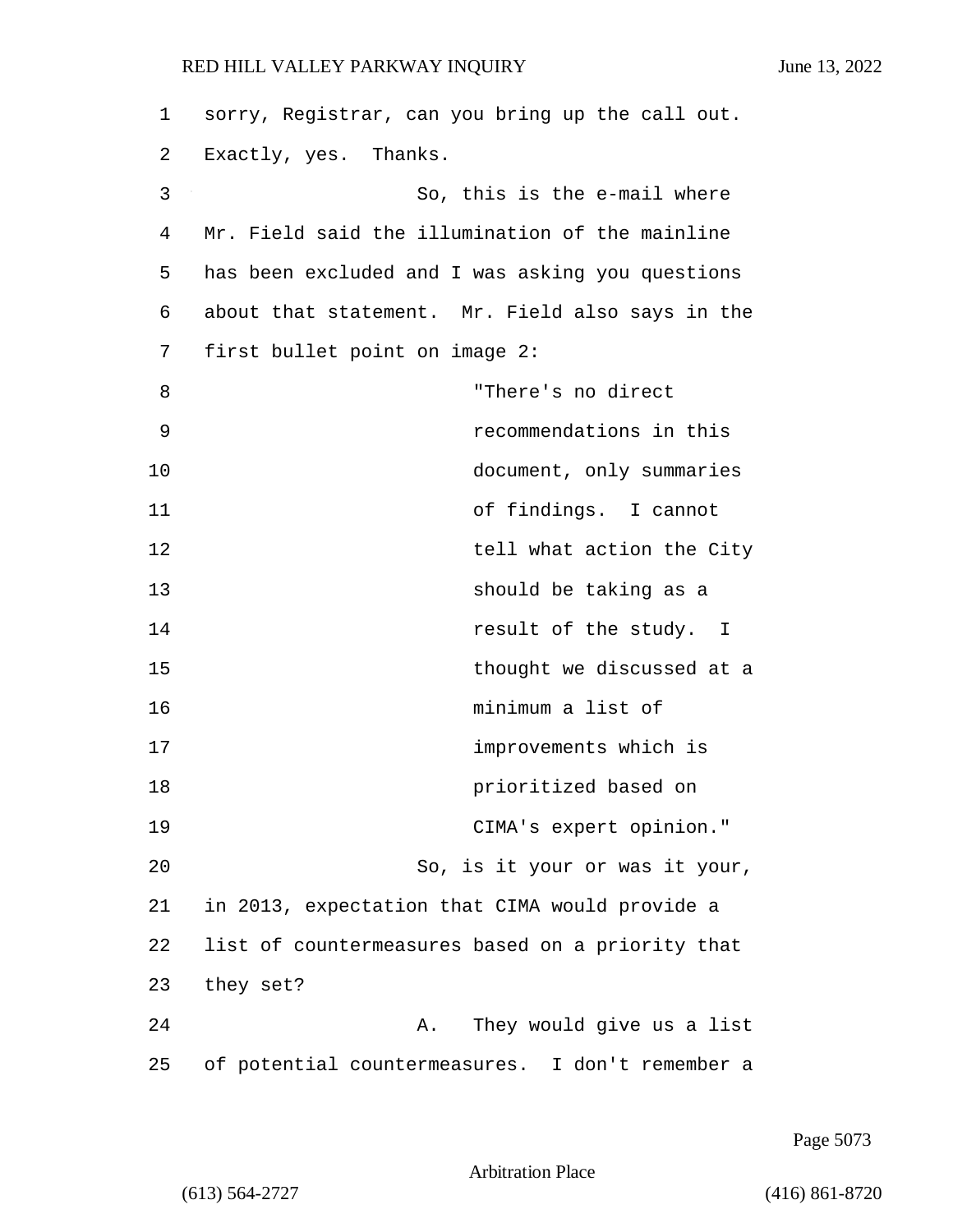| 1  | priority. I don't remember a priority, other       |
|----|----------------------------------------------------|
| 2  | than, like, the short term, long term, but I don't |
| 3  | remember -- that's all I remember on that.         |
| 4  | Q. Okay. So, where                                 |
| 5  | Mr. Field says that "we discussed at a minimum a   |
| 6  | list of improvements which is priorities based on  |
| 7  | CIMA's expert opinion," do you recall having any   |
| 8  | discussions about asking CIMA to provide a list of |
| 9  | improvements that is prioritized based on CIMA's   |
| 10 | expert opinion?                                    |
| 11 | What was the question<br>Α.                        |
| 12 | again? Sorry, do I remember?                       |
| 13 | Having discussions with<br>Q.                      |
| 14 | Mr. Field about that.                              |
| 15 | No, I don't remember<br>Α.                         |
| 16 | talking to Mike about that. That could have been   |
| 17 | from one of our meetings that we had kicking off   |
| 18 | the project.                                       |
| 19 | Q. Okay. And were you                              |
| 20 | relying on CIMA to provide you with a              |
| 21 | prioritization of the countermeasures that they    |
| 22 | were recommending?                                 |
| 23 | Yes, I would say that's<br>Α.                      |
| 24 | fair.                                              |
| 25 | Was that prioritization<br>Q.                      |

Page 5074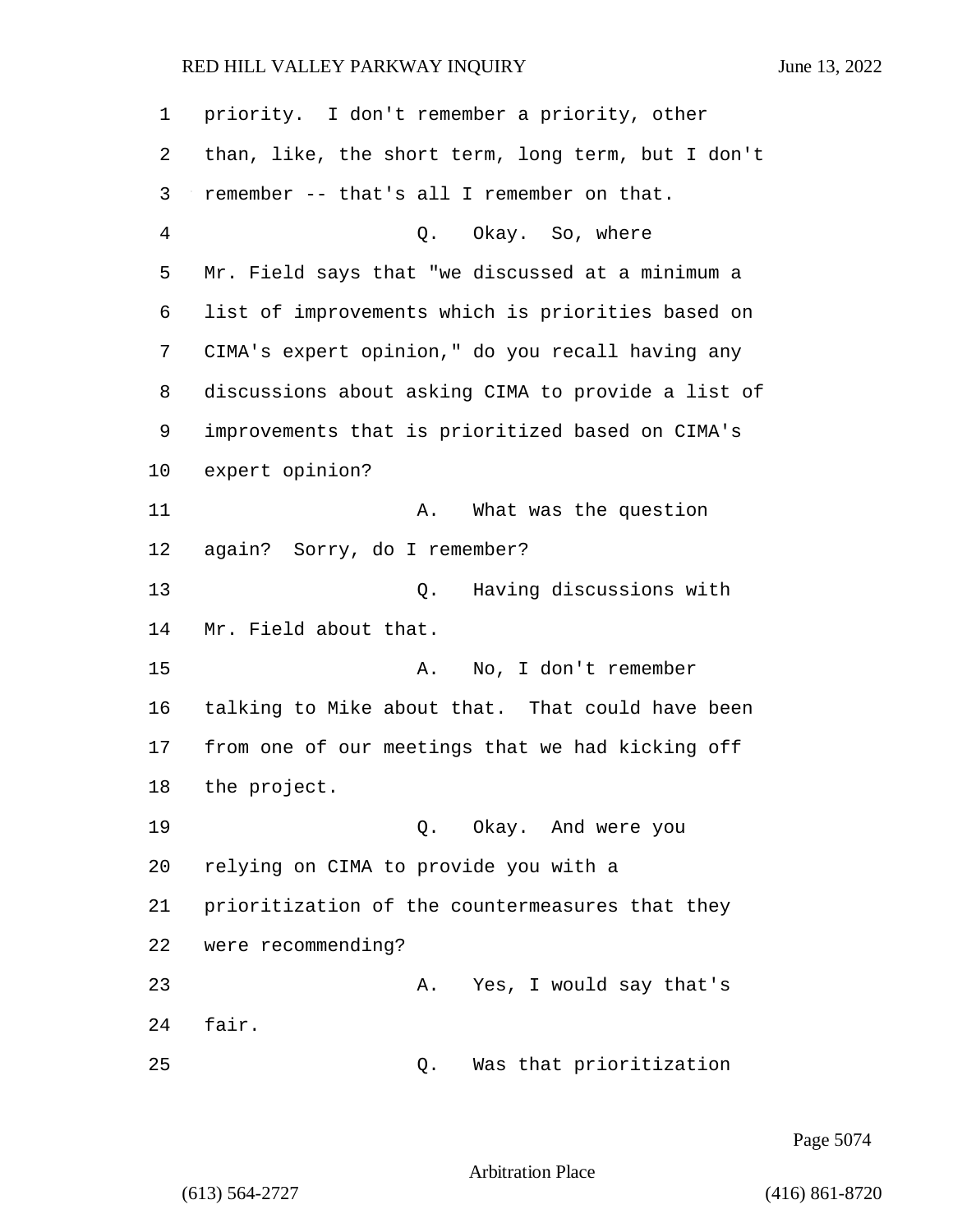1 based on ease of implementation of the 2 countermeasures? 3 A. It would have -- that 4 would have been one of the factors. It could have 5 included a number of factors: Cost, programming, 6 ease of implementation, the effect. A number of 7 factors would have contributed. 8 Q. Okay. So, you were 9 looking to CIMA to take all those factors based on 10 information from you and provide you with some 11 sort of prioritized list of potential measures? 12 A. From the project team, 13 the information, and provide us with, yes. 14 Q. Okay. Just going back to 15 that reference to illumination of the mainline, 16 the second bullet point, Mr. Field says: 17 "Considering that 18 illumination of the 19 mainline is the first 20 *request in the council* 21 motion to review, I think 22 there should be far more 23 explanation as to why it 24 was excluded." 25 Was it your view at this point

Page 5075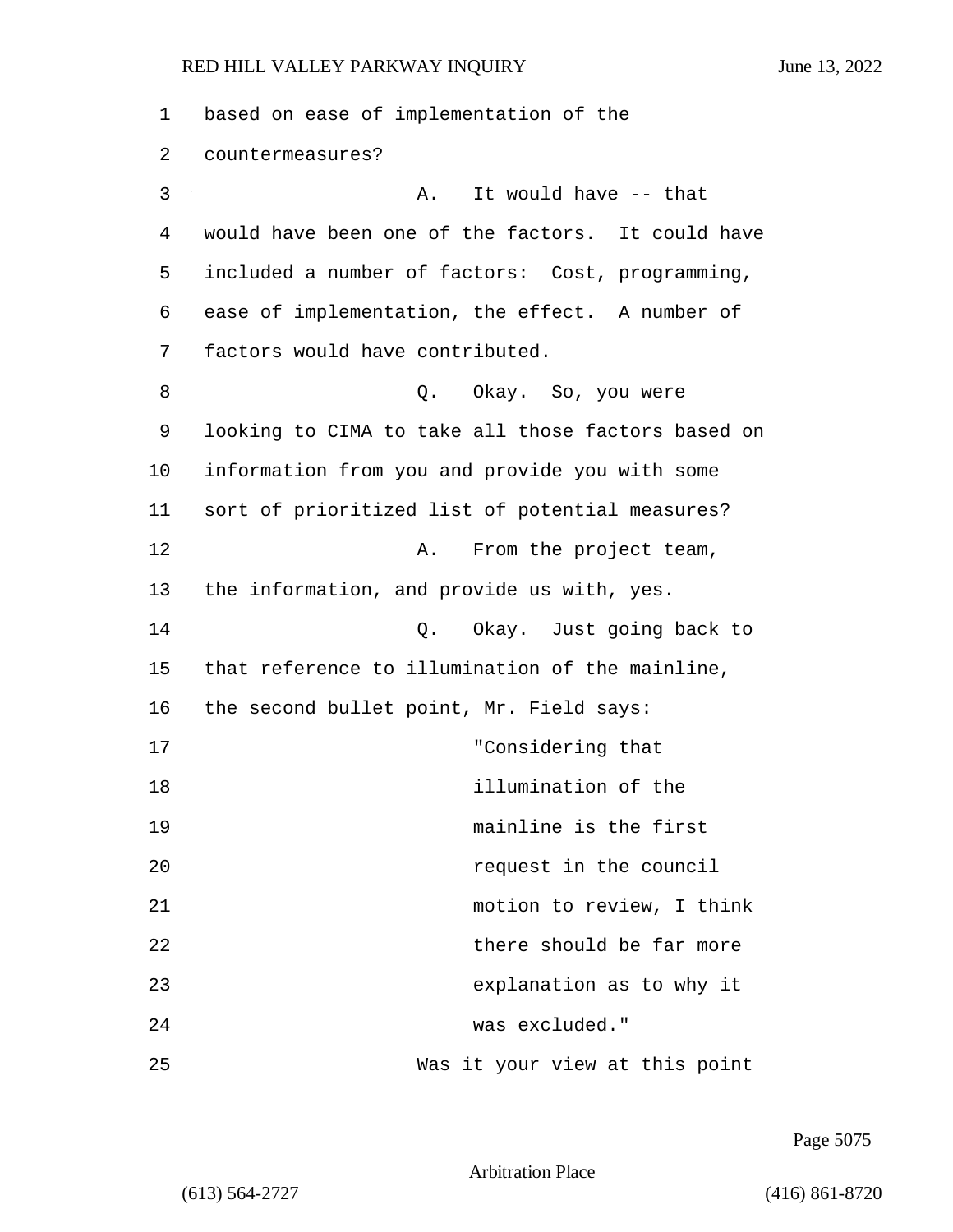that council was looking for a report that addressed illumination of the mainline? 3 A. They were looking -- the motion requested us to review lighting in the vicinity of. I do not recall anything about the mainline specifically. 7 0. Okay. Did you have any impression that councillors on PWC would not be pleased if the report did not address illumination of the mainline in the study area? 11 A. I have no opinion on that. Council decides what they choose to decide, so I don't know what they would have been pleased or displeased with. 15 Q. Okay. But you are a staff member who reports to PWC, you have a sense of the councillors. I'm asking for your impression of whether you thought the councillors were going to be pleased if you came back with a report that didn't deal with illumination on the mainline. 22 A. So, again, I don't know what they would have been pleased or displeased with. I don't know what they were looking for here. They were looking -- my understanding of

Page 5076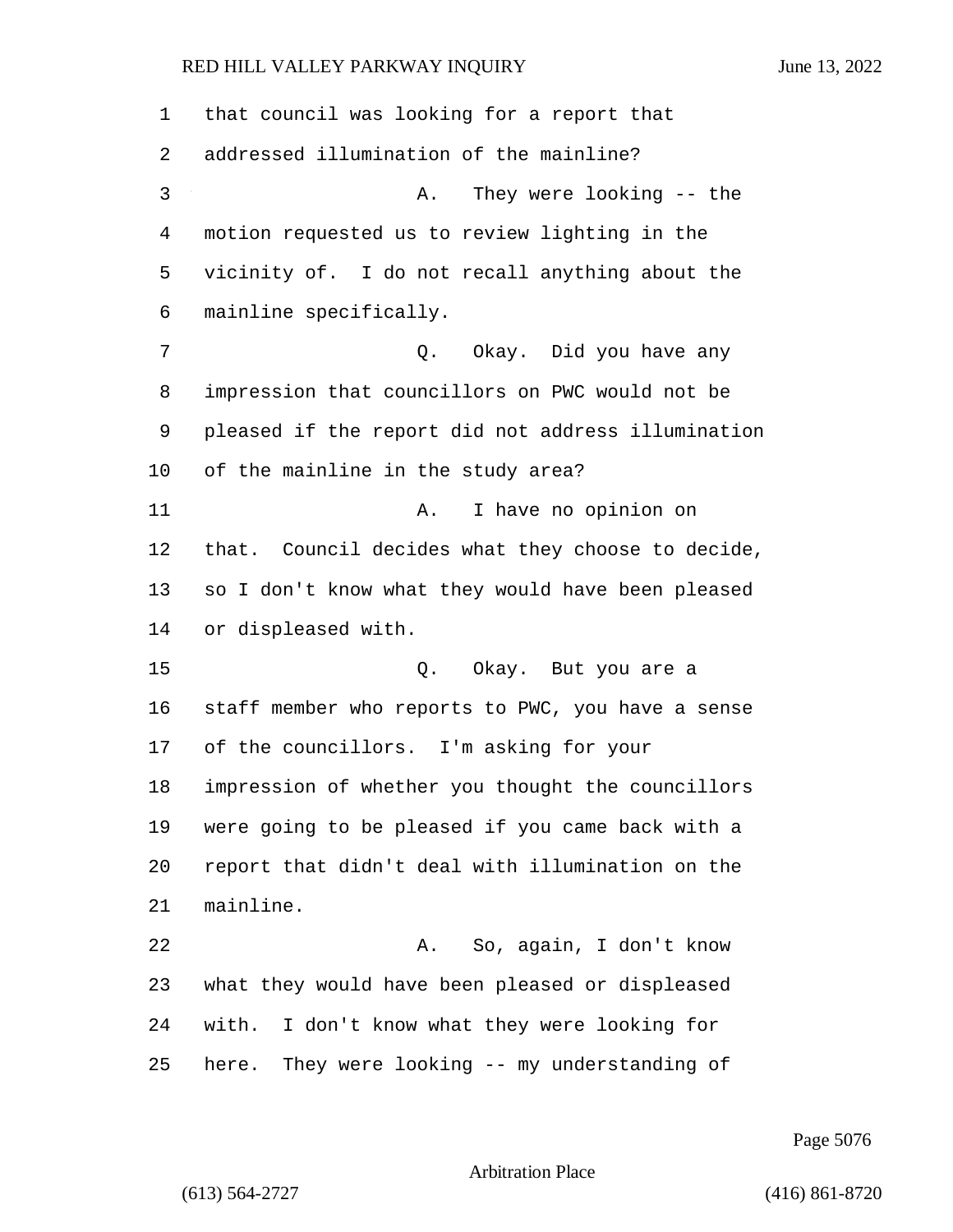1 the motion is they were looking to provide better 2 guidance to drivers, which potentially included 3 signs, markings, lighting. It was very open-ended 4 and unclear as to specifically what they wanted 5 lit or signed or markings. 6 Q. Okay. Registrar, can you 7 take these call outs down, please, and can you 8 call out Mr. Gallo's e-mail of August 6. Thank 9 you. 10 So, this is just -- I 11 mentioned this before. Mr. Gallo had some 12 comments. These were his comments. 13 Registrar, can you can close 14 this down and then open up the top e-mail in this 15 chain. 16 And so, you say: 17 "Please see our comments 18 below." 19 To Mr. Applebee: 20 "Can you address the 21 suggestions and revise?" 22 So, does that assist you with 23 your recollection about whether you personally 24 provided additional comments? 25 A. Well, I provided their

Page 5077

Arbitration Place

(613) 564-2727 (416) 861-8720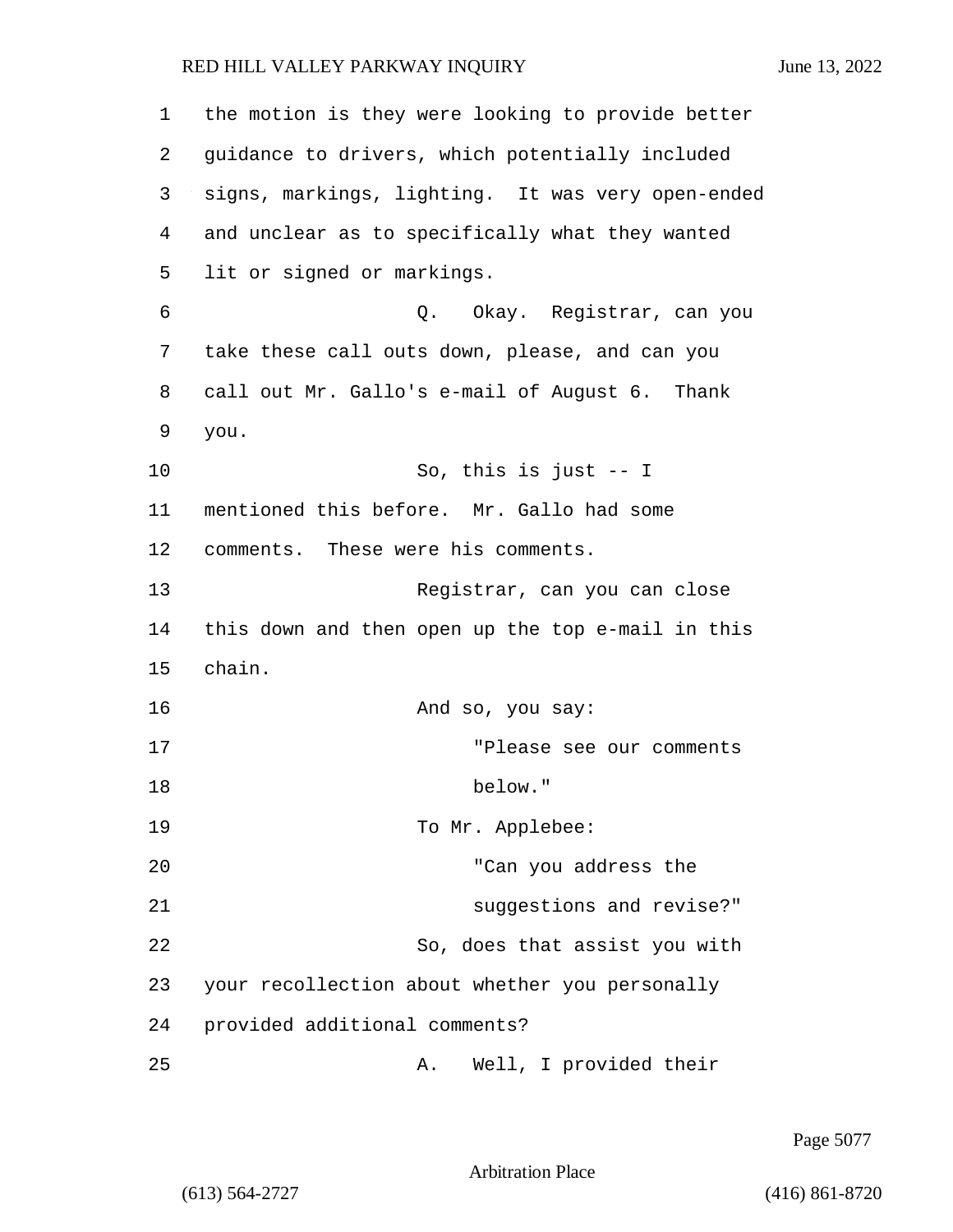1 comments. 2 Q. Yes, I know, but you 3 personally provided other comments? 4 A. Well, there's none here, 5 so I'm going to say no. 6 Q. Okay. Can you close that 7 down. So, you are going on vacation at this point 8 and this is about the same time that David 9 Ferguson starts with the City in his new role. 10 Going forward, after 11 Mr. Ferguson has started at the City, what did you 12 understand your role to be in respect of the 2013 13 CIMA report? 14 A. I didn't expect it to 15 change. 16 Q. Okay. So, you still 17 expected that you would have responsibility for 18 getting the report finalized and a staff report to 19 council? 20 A. Yes. 21 Q. Okay. Registrar, can you 22 close this down and go to page 44 please. Sorry, 23 page 44 of OD 6. 24 So, at the bottom, at 104, 25 there was a traffic engineering services meeting

Page 5078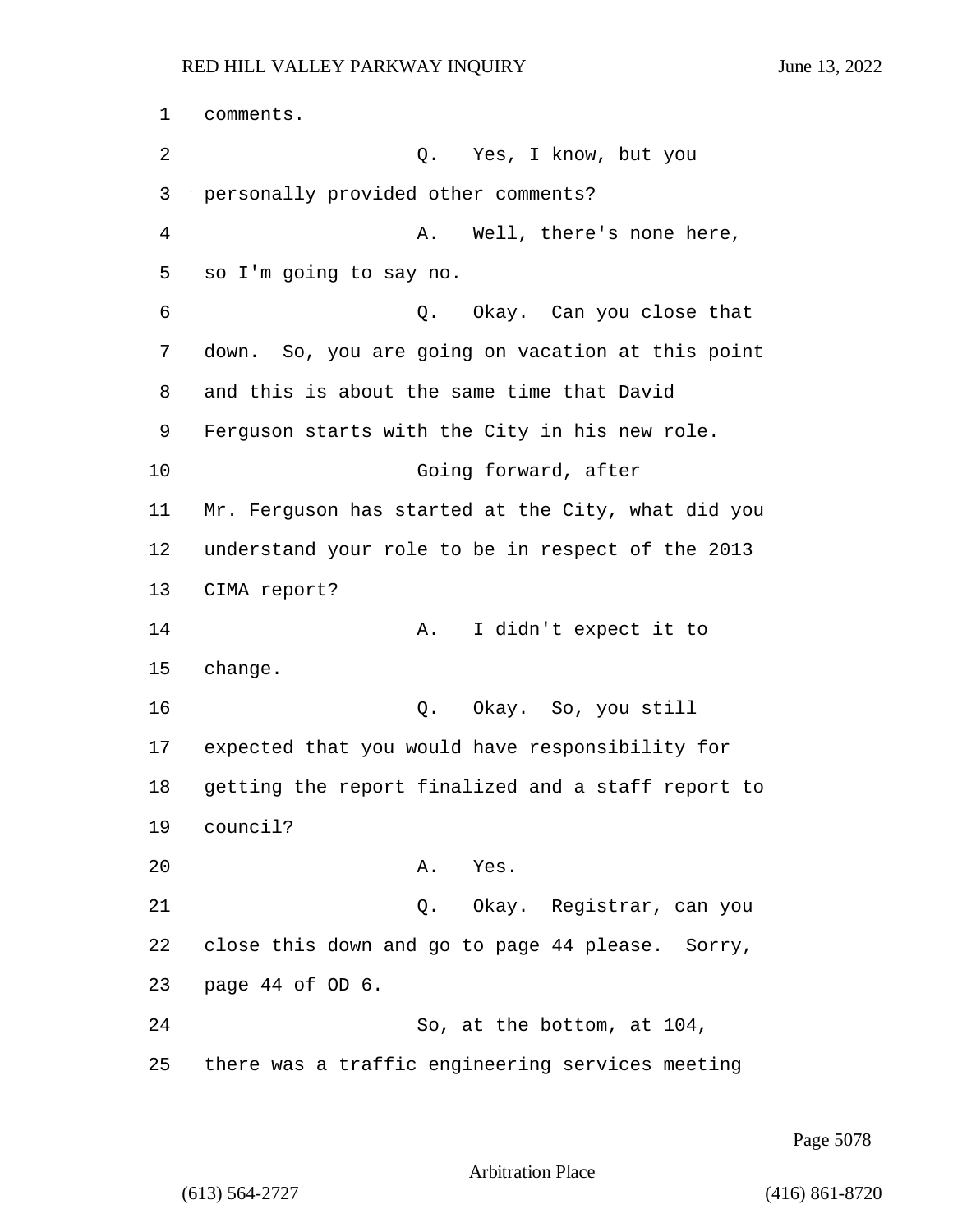and there's a number of initials: DF, which I believe to be David Ferguson, RG, Ron Gallo, RA, I'm not sure who that is, and SC, I think that's you. 5 Do you remember attending a meeting with traffic engineering services right when Mr. Ferguson started? 8 A. Not specifically, no. 9 Q. Okay. Registrar, can you go to page 47, please. And call out 113. 11 On August 30, there's a meeting invitation circulated for September 4 for Mr. White, for Mr. Ferguson, for you, for Mr. Gallo, Mr. Field and Mr. Kirchknopf to discuss the Red Hill report. What do you remember about the September 4 meeting? 17 A. Nothing. 18 Q. Registrar, can you close this down and go to the next image and to 117. Actually, no. Just leave this up like this. 21 In early September 2013, just after that staff meeting, Mr. Ferguson shared a draft of the draft CIMA report with Councillor Collins and offered to meet, and then that got extended to Jackson and Clark as well and he

Page 5079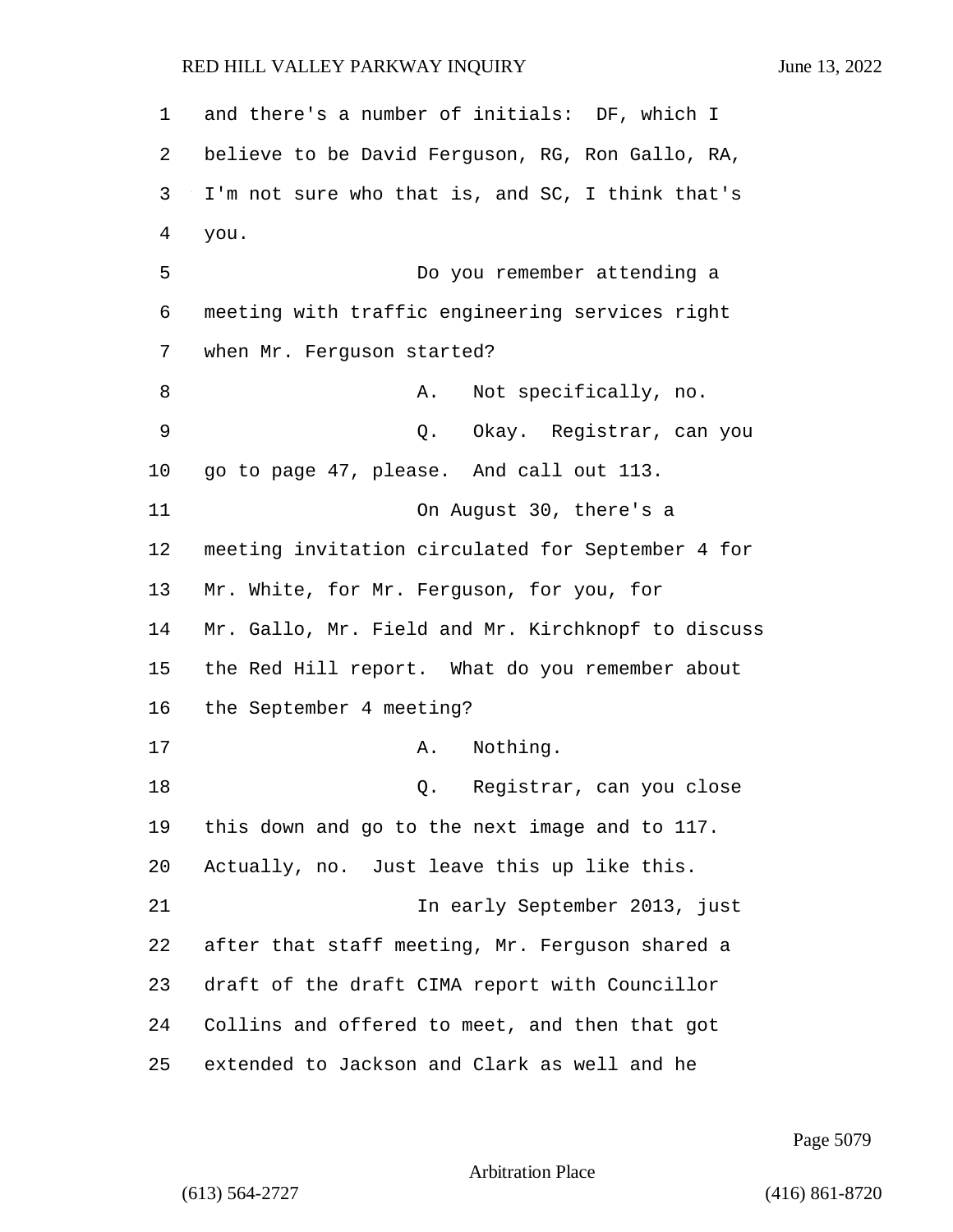1 scheduled a meeting with councillors for 2 September 12. Do you recall whether that plan to 3 contact councillors was discussed at the 4 September 4 meeting? 5 A. I don't know. I don't 6 remember. 7 C. Okay. Do you recall 8 attending a meeting with councillors and 9 Mr. Ferguson about the Red Hill report? 10 A. No, I don't. And this is 11 when I tried to pull and I cannot remember this 12 meeting. 13 Q. Was it common for you to 14 connect with councillors in advance of providing 15 staff reports to Public Works Committee? 16 A. I wouldn't say it was 17 common, but it wasn't unusual. 18 a. C. Okay. In the past, had 19 you sent draft consultant reports to councillors? 20 A. No. 21 Q. At the time, did you have 22 any concerns with sharing draft consultant reports 23 with councillors? 24 A. Draft what reports? 25 Q. Consultant reports.

Page 5080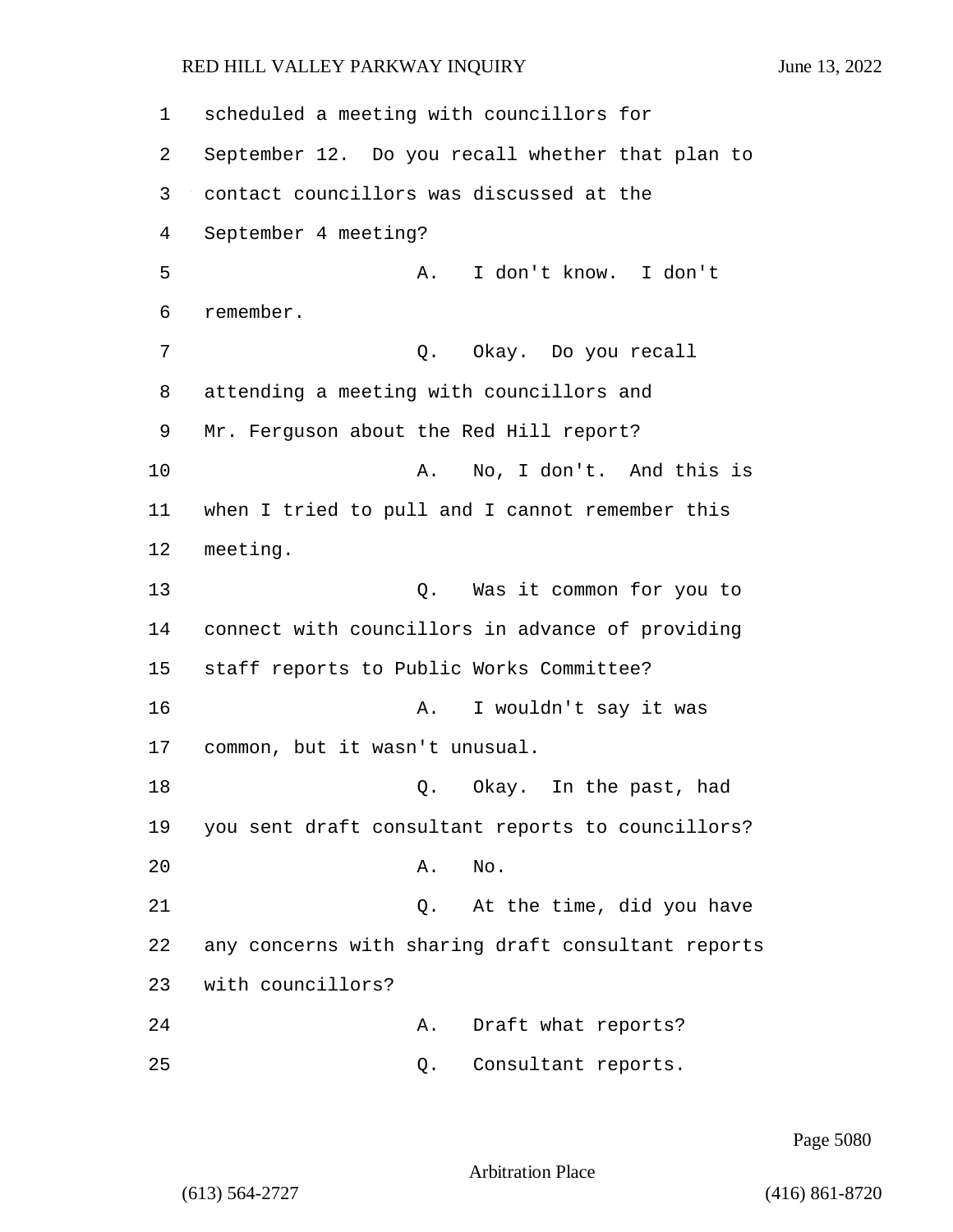| 1  | Staff reports?<br>Α.                               |
|----|----------------------------------------------------|
| 2  | No, consultant reports.<br>Q.                      |
| 3  | I have never done it.<br>Α.                        |
| 4  | Did I have concerns with it?                       |
| 5  | Yeah.<br>Q.                                        |
| 6  | Α.<br>I'm not sure it was my                       |
| 7  | call to make if I had concerns of it. It was a     |
| 8  | decision of my management, and so I'm not sure it  |
| 9  | really matters.                                    |
| 10 | It does matter.<br>Q.<br>I'm                       |
| 11 | asking for your view about whether you personally  |
| 12 | had any concerns with doing that.                  |
| 13 | I don't see anything<br>Α.                         |
| 14 | wrong with it. I mean, it's still in draft.        |
| 15 | We're communicating with them to bring them up to  |
| 16 | speed as to what we're doing based on their        |
| 17 | motion.                                            |
| 18 | I think you said before<br>Q.                      |
| 19 | it was not uncommon to meet with councillors. Had  |
| 20 | you met with a subset of councillors to discuss an |
| 21 | item that was going to come to an upcoming Public  |
| 22 | Works Committee meeting in the past?               |
| 23 | I had met with many<br>Α.                          |
| 24 | councillors on many occasions. I can't say         |
| 25 | specifically if it's regarding a PW motion or not. |

Page 5081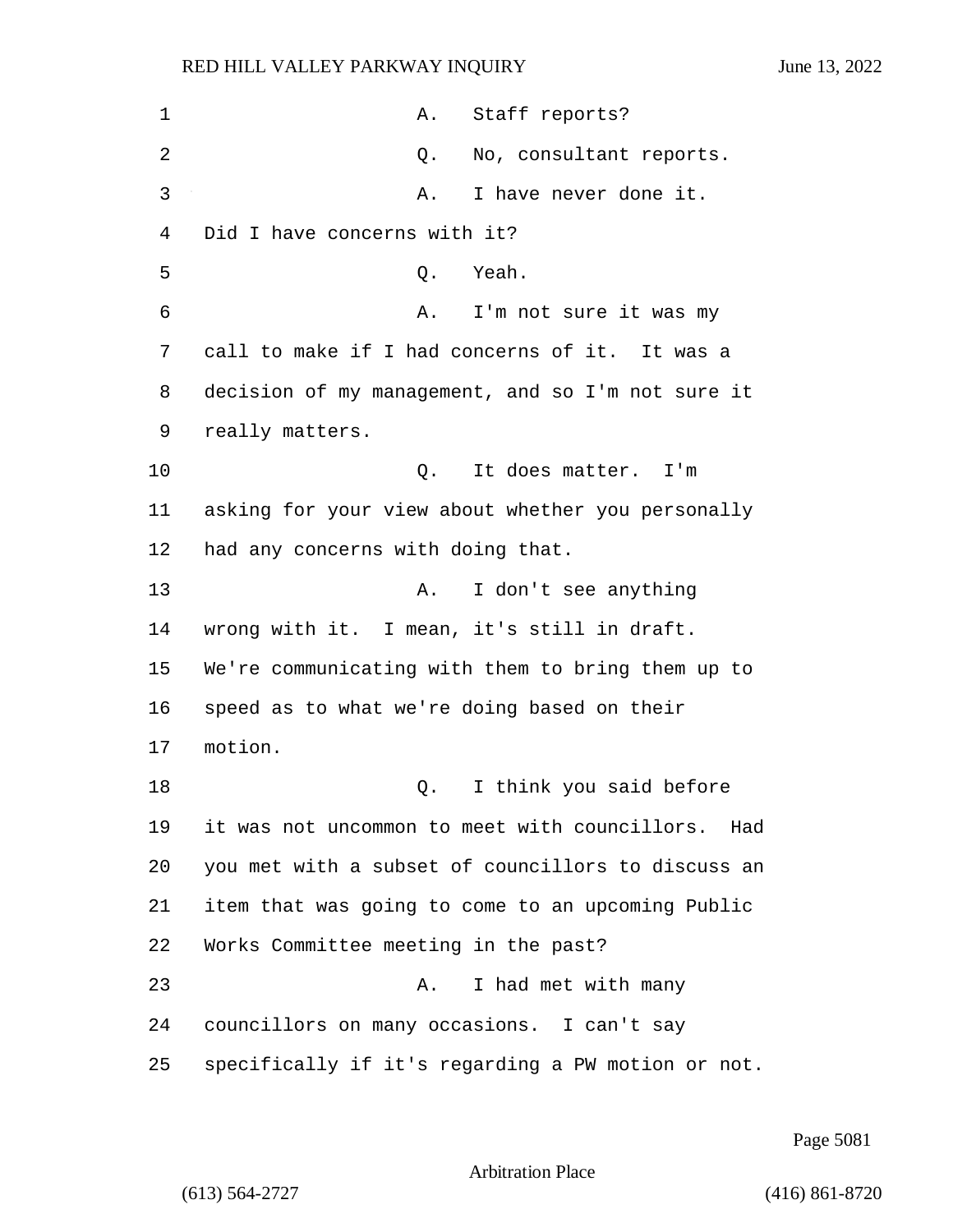I met with them all the time, so -- 2 Q. Okay. Did you have any concerns about providing a subset of councillors with different information than the whole of the Public Works Committee? 6 A. I'm not sure I've been involved with that. 8 a G. Okay. I can rephrase the question. Were councillors who were sitting on Public Works Committee -- did you have any concerns about providing detailed or more specific information to some of them in advance of a Public Works Committee meeting but not all of the Public Works Committee council members? 15 A. It would depend on what the issue is. I don't know. They had the particular interest in the motion, so I'm not sure. I'm not sure the question. It's pretty hypothetical, so I'm not sure. 20 Q. Did you have any concerns in this circumstance with providing information about the draft 2013 CIMA report to a subset of councillors and not all of the councillors at the same time? 25 A. I didn't give it much

Page 5082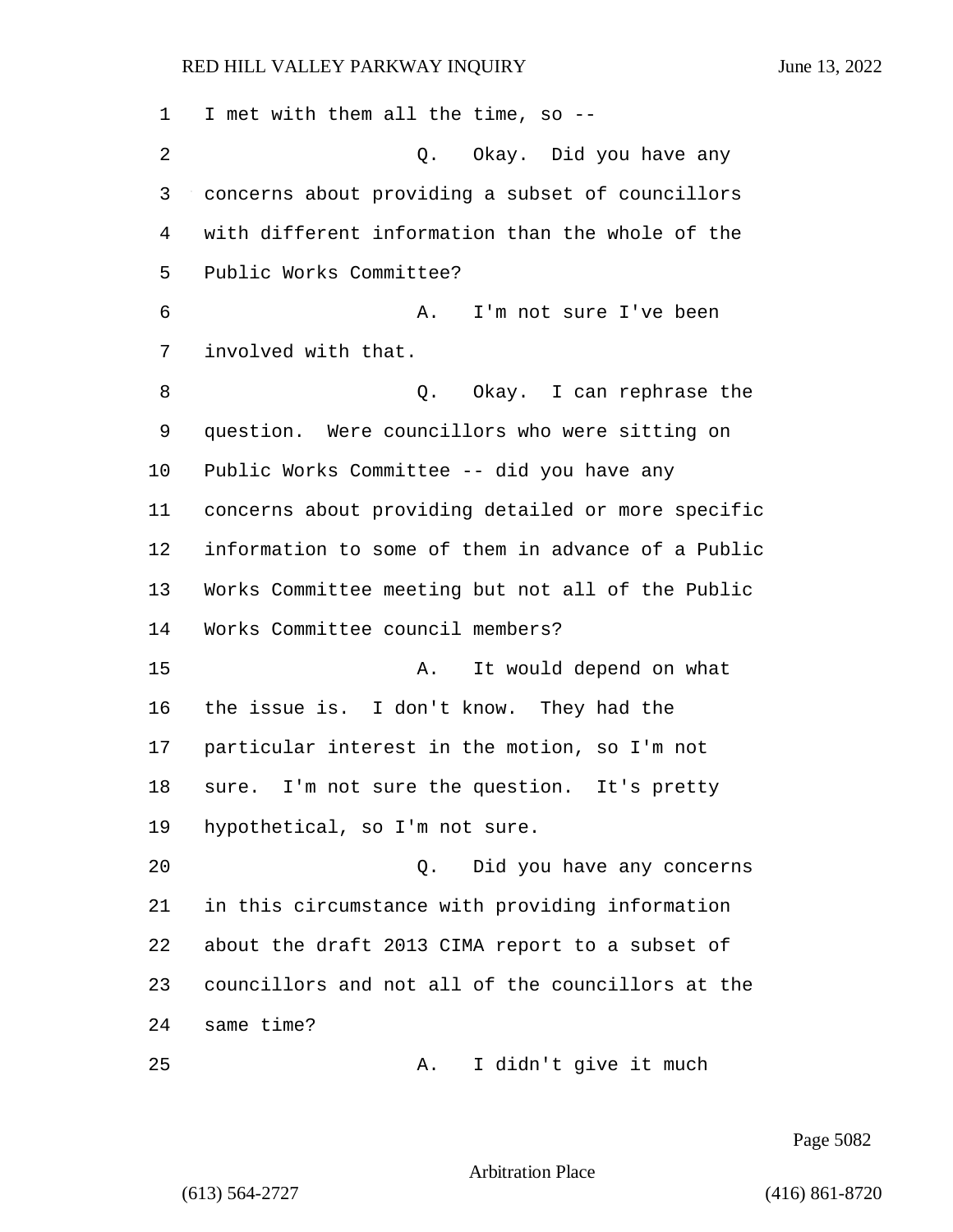| 1  | thought, no.                                      |
|----|---------------------------------------------------|
| 2  | Q. Okay. Registrar, can you                       |
| 3  | go to page 51, paragraph 126. Pardon me, 126.     |
| 4  | Thank you.                                        |
| 5  | So, I think you referenced                        |
| 6  | this earlier, Mr. Cooper. You wrote to            |
| 7  | Mr. Ferguson and Mr. White and you said:          |
| 8  | "I was speaking to Mike                           |
| 9  | Field this morning and he                         |
| 10 | said that Gary Moore saw                          |
| 11 | the report and was not                            |
| 12 | pleased with the                                  |
| 13 | recommendations provided                          |
| 14 | by CIMA. Have either of                           |
| 15 | you spoken to him? Are                            |
| 16 | you aware of anything in                          |
| 17 | particular that he does                           |
| 18 | not like or agree with?"                          |
| 19 | So, just for your reference,                      |
| 20 | we're in September now and CIMA has provided      |
| 21 | another draft, what they call the final draft of  |
| 22 | the CIMA report, which has been provided to       |
| 23 | Mr. Field.                                        |
| 24 | Did you receive any                               |
| 25 | information about how Mr. Moore saw a copy of the |

Page 5083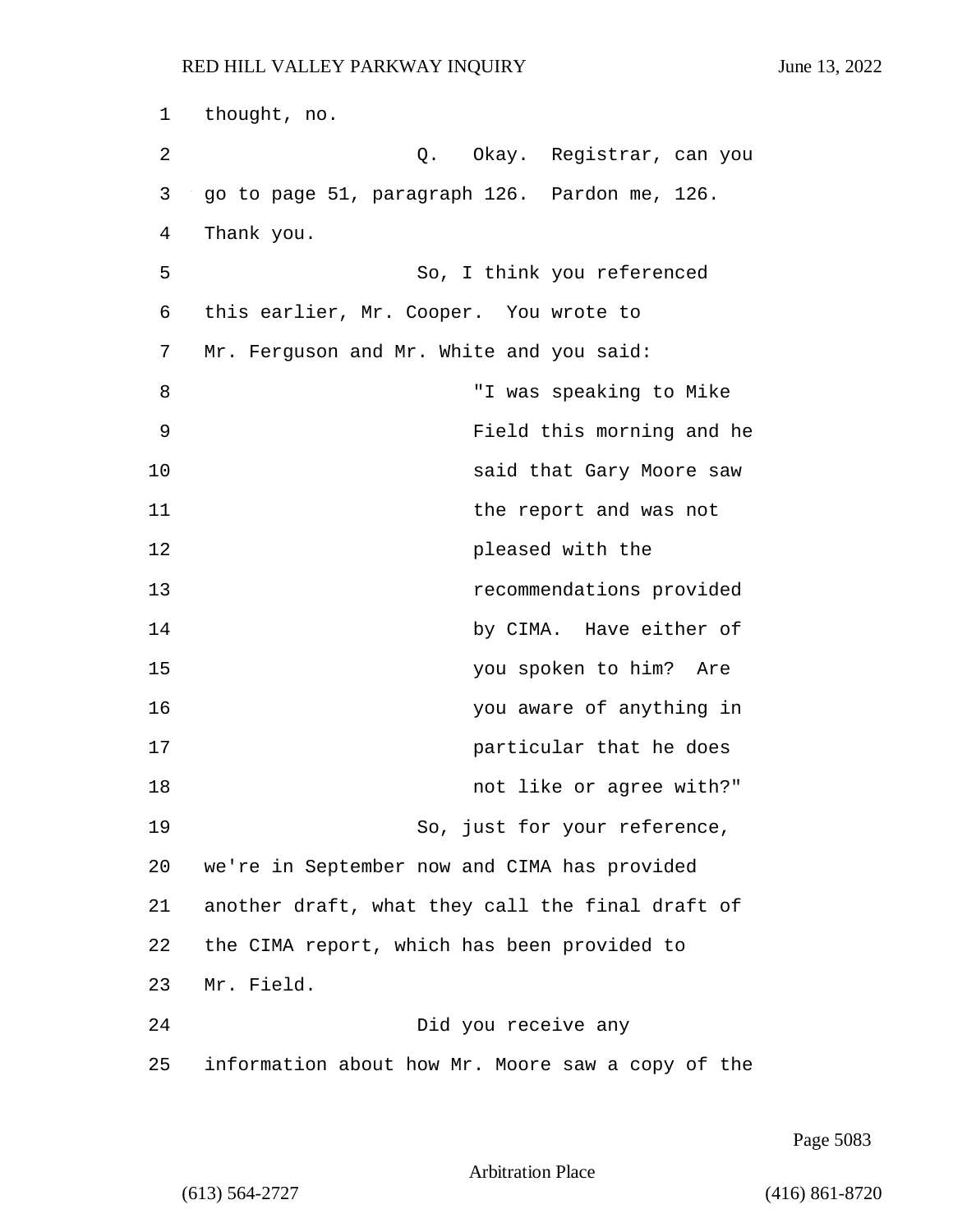1 CIMA report? 2 A. No. 3 Q. Did you have any concerns 4 with the fact that Mr. Moore saw a copy of the 5 CIMA report? 6 A. No. 7 Q. And I think you said 8 earlier you searched your mind and you can't 9 remember this. Is there anything you can tell us 10 about your discussion with Mike Field? 11 A. No. 12 Q. Why do you go to 13 Mr. Ferguson and Mr. White rather than reaching 14 out to Mr. Moore yourself? 15 A. Because they're my 16 immediate supervisors. I didn't work for Gary. 17 Q. Was the fact that Gary 18 was a director have anything to do with why you 19 didn't go to him? 20 A. That along with I didn't 21 work for him. I was doing the report for my 22 group, not for Gary. 23 Q. Okay. Can you close this 24 out, Registrar, and go to the next paragraph, 25 please. Pull that --

Page 5084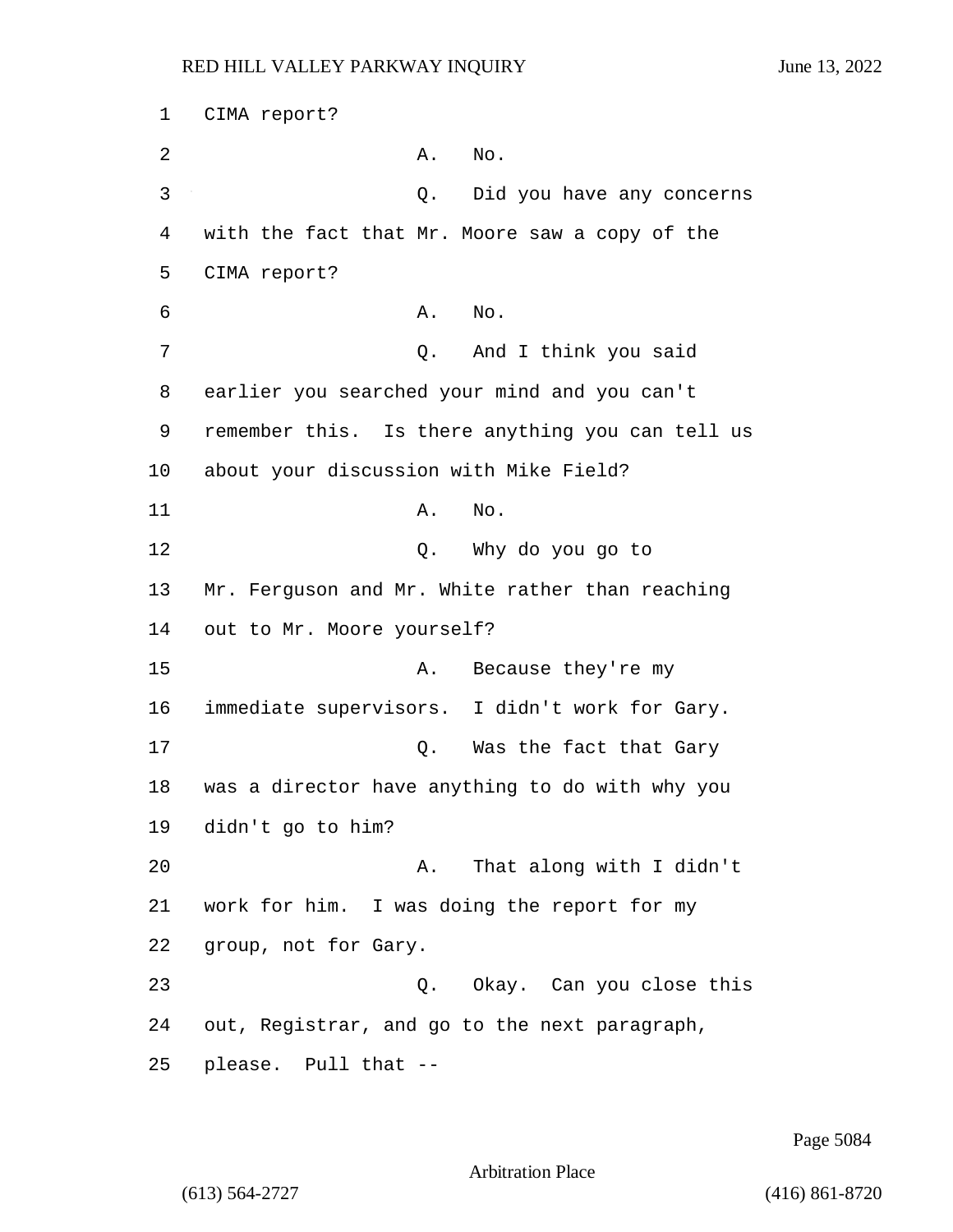| 1  | Sorry to interrupt. Will<br>Α.                    |
|----|---------------------------------------------------|
| 2  | we be breaking soon?                              |
| 3  | Q. Yes, we will. This is, I                       |
| 4  | think, my last question before we break.          |
| 5  | Great. Thank you.<br>Α.                           |
| 6  | Q. You were not copied on                         |
| 7  | this. This is a forward of the e-mail we were     |
| 8  | just looking at and Mr. White forwards it to      |
| 9  | Mr. Lupton and Mr. Ferguson and says "in          |
| 10 | confidence," and then he says that he has some    |
| 11 | comments here. The one I want to ask you about is |
| 12 | Mr. White says:                                   |
| 13 | "Off the record, I think                          |
| 14 | he even spoke to CIMA."                           |
| 15 | Were you aware if Mr. Moore                       |
| 16 | spoke to anybody at CIMA at any point during the  |
| 17 | development of the 2013 CIMA report?              |
| 18 | Α.<br>No.                                         |
| 19 | Would you have any<br>О.                          |
| 20 | concerns if you did learn that Mr. Moore had      |
| 21 | reached out to CIMA?                              |
| 22 | Well, his staff was on<br>Α.                      |
| 23 | the team to create it, so no.                     |
| 24 | Q. Okay. And would you have                       |
| 25 | wanted to be looped in about any discussions that |

Page 5085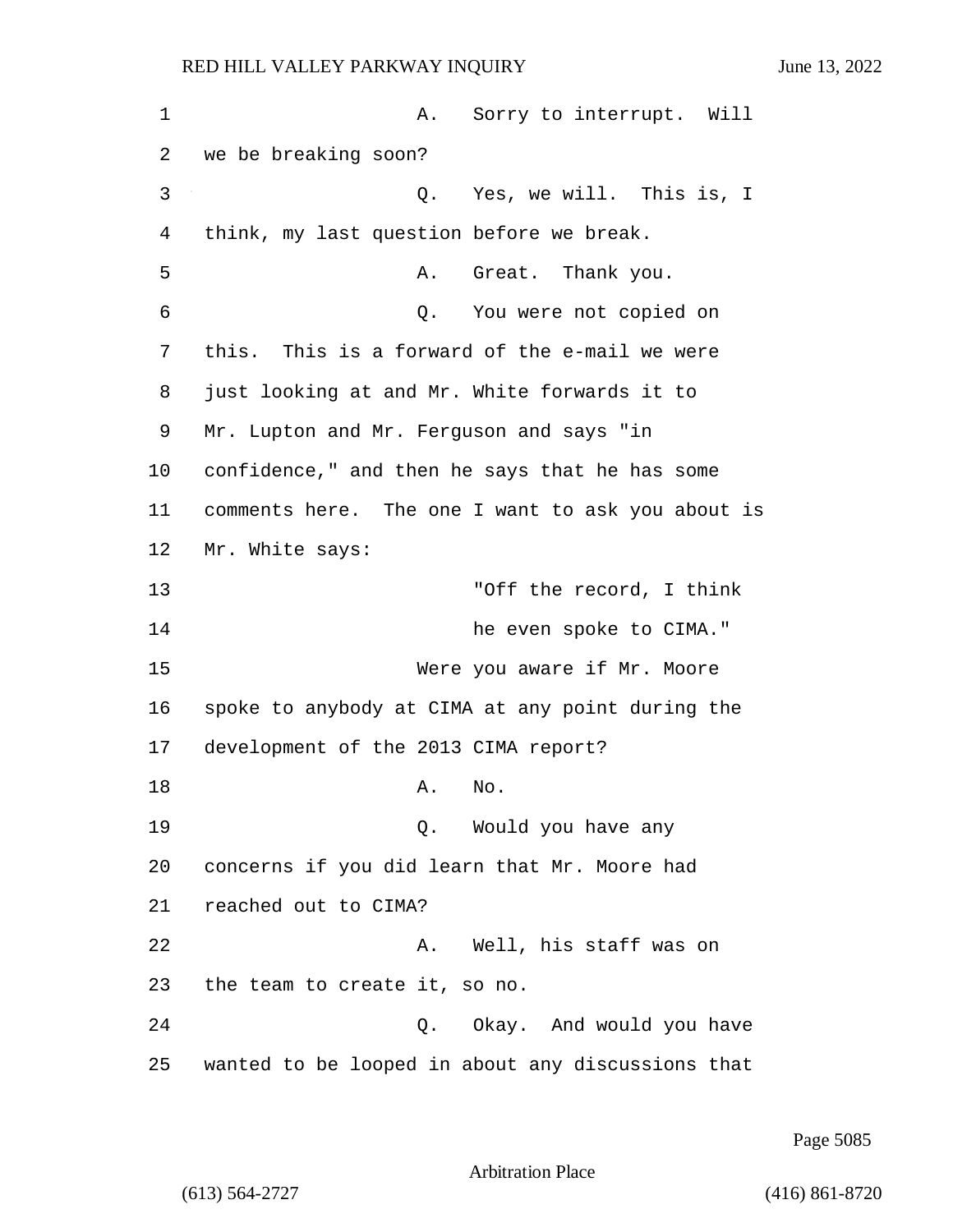| 1  | Mr. Moore had with CIMA, if they occurred?         |
|----|----------------------------------------------------|
| 2  | It would have been nice,<br>Α.                     |
| 3  | yes.                                               |
| 4  | I'm going to close this<br>Q.                      |
| 5  | down. Sorry, I do have one more question I want    |
| 6  | to get in before our break. No, it's fine. It's    |
| 7  | $11:30$ on the nose. I think we all deserve a      |
| 8  | break. I'll come back to it when we come back.     |
| 9  | Mr. Commissioner, I think this                     |
| 10 | is a good time to take 15 minutes.                 |
| 11 | JUSTICE WILTON-SIEGEL: That's                      |
| 12 | fine. Let's adjourn for 15 minutes and come back   |
| 13 | at a quarter to 12:00.                             |
| 14 | --- Recess taken at 11:30 a.m.                     |
| 15 | --- Upon resuming at 11:45 a.m.                    |
| 16 | BY MS. LAWRENCE:                                   |
| 17 | Q. Registrar, can you go to                        |
| 18 | OD 6, page 52, please, and can you call out 129.   |
| 19 | So, this is part of the chain                      |
| 20 | that we were looking at starts with your reference |
| 21 | to Gary not being pleased. It goes to you get      |
| 22 | dropped from the chain and some of your superiors  |
| 23 | keep speaking. Mr. Lupton and Mr. Mater have the   |
| 24 | following exchange, recommending that they talk to |
| 25 | Gary and bring CIMA in if needed to discuss        |

Page 5086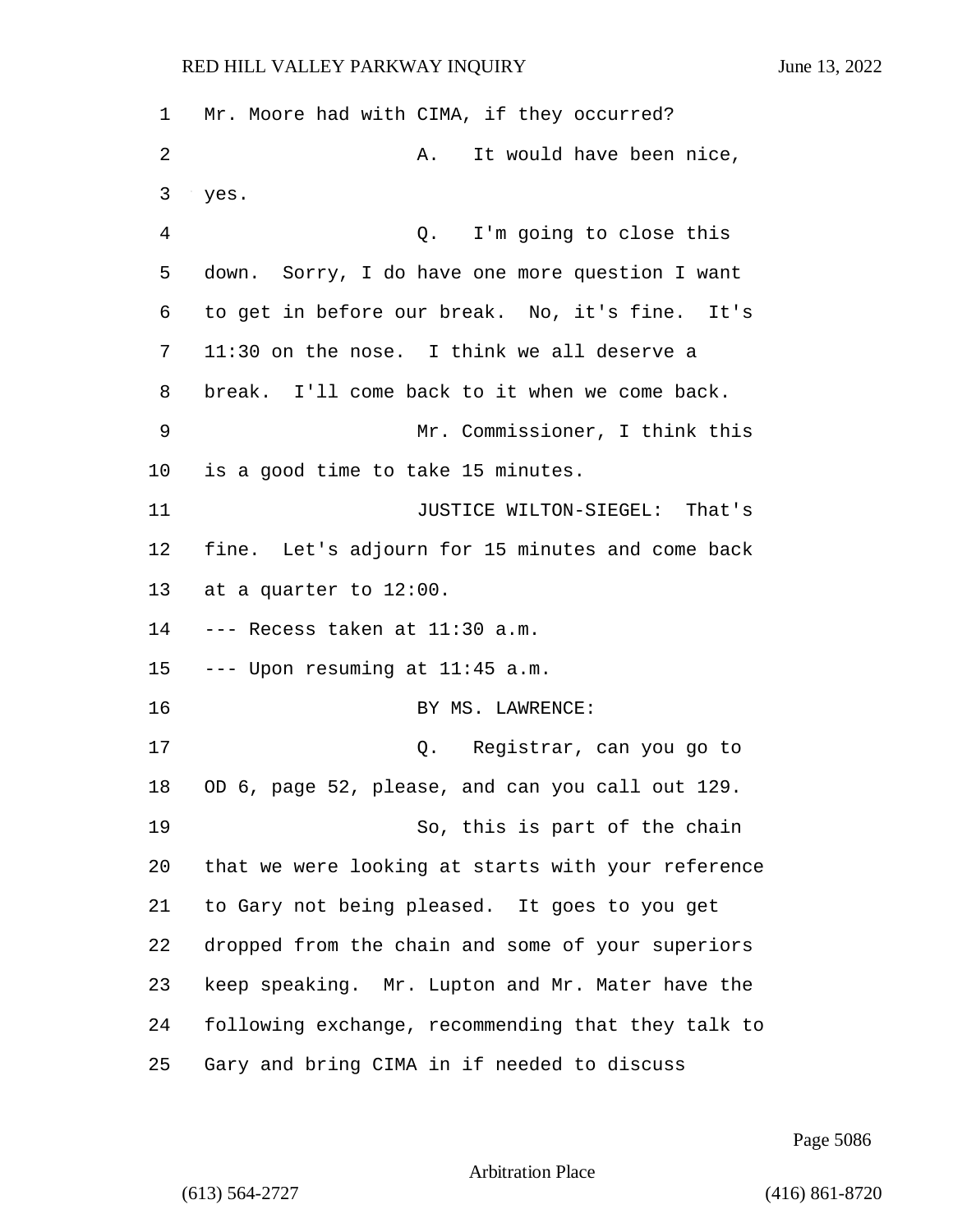| 1  | whatever Mr. Moore's concerns were.                |
|----|----------------------------------------------------|
| 2  | Were you aware that there was                      |
| 3  | a plan amongst Mr. Lupton and Mr. Mater to discuss |
| 4  | with Gary and bring in CIMA if needed?             |
| 5  | No.<br>Α.                                          |
| 6  | Q. Did anyone update you                           |
| 7  | about any approach to assess Mr. Moore's potential |
| 8  | concerns about the recommendations in the CIMA     |
| 9  | report and address them?                           |
| 10 | Α.<br>No.                                          |
| 11 | Q. Apart from the                                  |
| 12 | conversation with Mr. Field that's referenced in   |
| 13 | that e-mail -- and, Registrar, you can take this   |
| 14 | down -- did you have any other impression that     |
| 15 | Mr. Moore would not be supportive of making safety |
| 16 | improvements on the Red Hill?                      |
| 17 | No.<br>Α.                                          |
| 18 | Had you heard anything<br>Q.                       |
| 19 | that left you with the impression from anyone at   |
| 20 | any point between before September 2013 that       |
| 21 | Mr. Moore had any concerns about making safety     |
| 22 | improvements on the Red Hill?                      |
| 23 | I don't believe so, no.<br>Α.                      |
| 24 | Thank you. Registrar,<br>Q.                        |
| 25 | can you bring up the next image, image 53, along   |

Page 5087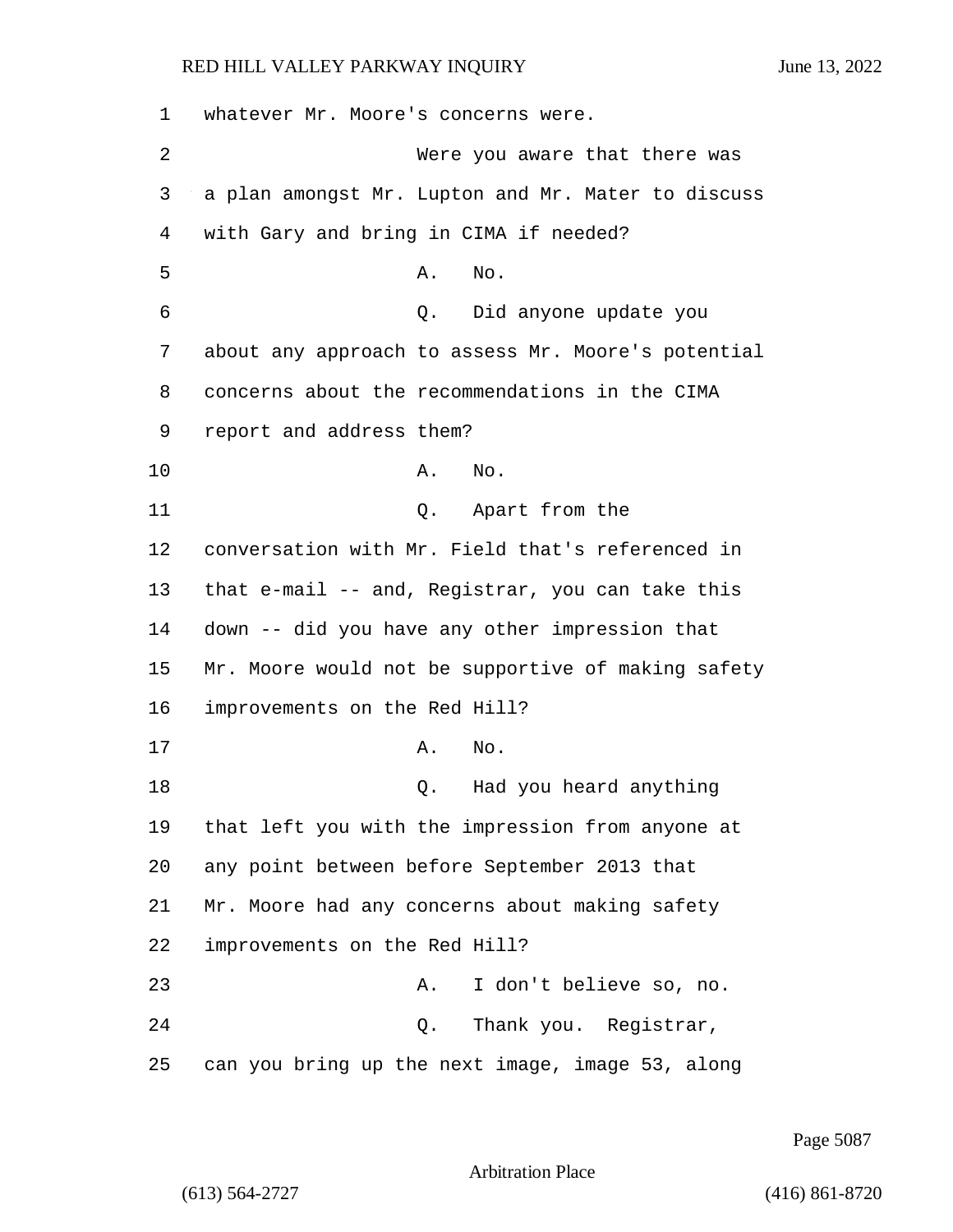1 with this image. 2 Mr. Cooper, you see at the 3 bottom of the image 1 at paragraph 131 there's a 4 reference to very heavy rainfall on September 21, 5 2013 and there was some issues on the Red Hill as 6 a result. Do you remember this incident, this 7 rainstorm? 8 A. No. 9 Q. Initially there's a 10 discussion between some roads and maintenance 11 operations staff, those who actually are on the 12 roads, which go up through their hierarchy to 13 Bryan Shynal. You're not copied on these, but 14 you'll see -- Registrar, if you can pull up 133 -- 15 Mr. McCleary, who is in roads operations, says -- 16 he writes to Mr. White and says: 17 The contract of the can we please take the 18 risk out of this by 19 getting traffic to add 20 slippery when wet signs 21 on every ramp and along 22 the route? We are 23 getting several 24 collisions every time it 25 *Parameter contracts rains* and police are

Page 5088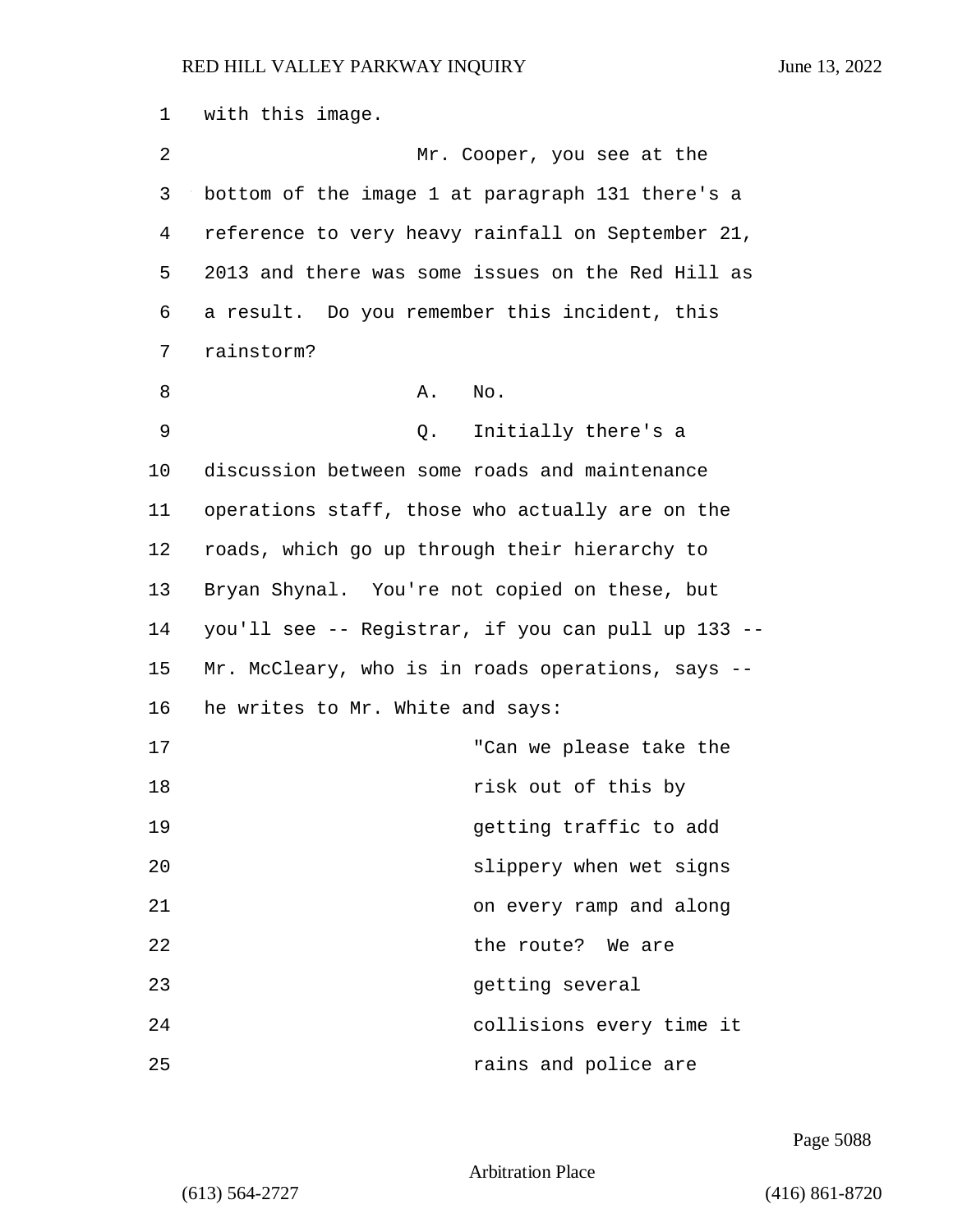| 1  | asking us to do                                    |
|----|----------------------------------------------------|
| 2  | something, like add                                |
| 3  | sand."                                             |
| 4  | I know I've asked you this a                       |
| 5  | few times, but by this point, September 2013, do   |
| 6  | you know if there were slippery when wet signs     |
| 7  | anywhere on the mainline or any of the ramps?      |
| 8  | I don't know.<br>Α.                                |
| 9  | Q. Okay. Can you close this                        |
| 10 | down, Registrar, and go to the next image, and can |
| 11 | you call out 134, please.                          |
| 12 | So, Mr. White forwards                             |
| 13 | Mr. McCleary's e-mail to Mr. Ferguson and Kris     |
| 14 | Jacobson and says:                                 |
| 15 | "In my opinion, this                               |
| 16 | should be substantiated                            |
| 17 | by collision history.                              |
| 18 | Please do a collision                              |
| 19 | history facility wide for                          |
| 20 | a statistically                                    |
| 21 | significant time period                            |
| 22 | and review for a                                   |
| 23 | percentage of collisions                           |
| 24 | on wet pavement."                                  |
| 25 | Did Mr. Ferguson instruct you                      |

Page 5089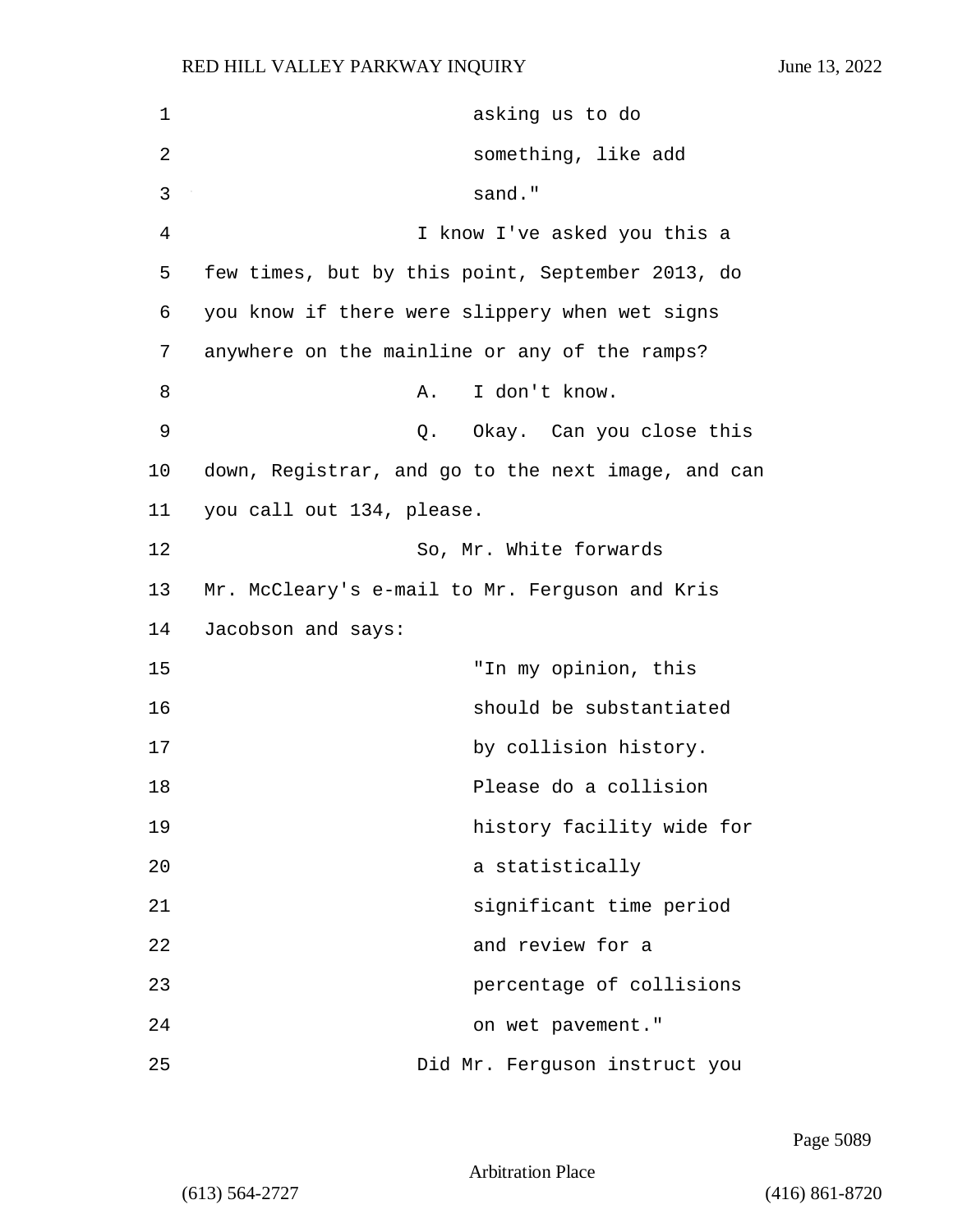to complete a collision history facility wide? 2 A. I don't remember. It may not have come to me. It could have went to our collision analyst. 5 Q. And is that Linda? 6 A. Yes. 7 C. I'm going to mangle her last name. 9 A. Juchniewicz.  $Q.$  Juchniewicz, thank you. Just so that I'm clear, Mr. Ferguson, at least the way you understand this to work, Mr. Ferguson might have gone directly to her to request her to pull the collision history? 15 A. He could have. I don't remember him coming to me. He might have done that as well. I really don't remember. 18 Q. Okay. But you don't recall doing any collision history facility wide on the Red Hill in 2013? 21 A. I don't recall. I did collision reviews on a lot of roads, so I couldn't tell you. This was quite a while ago. 24 Q. Okay. Registrar, can you go to 57, paragraph 145, please.

Page 5090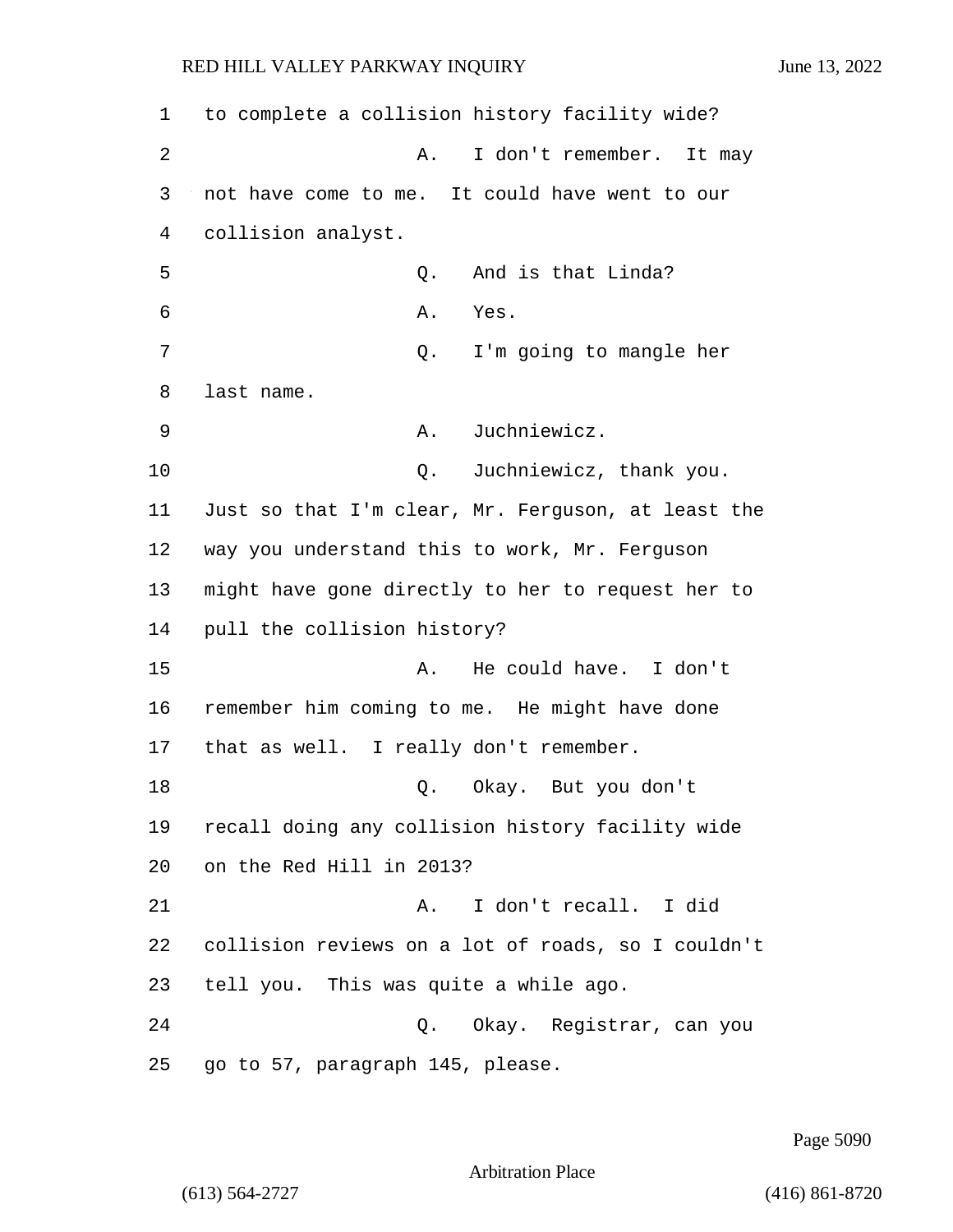1 And, while that's coming up, 2 do you attend the transportation coordination 3 committee meetings? 4 A. I do not. 5 Q. If you see at the bottom 6 of 145 and then up to the top at paragraph 146, 7 these are minutes of the TCC meeting in September 8 and Martin is noted as saying: 9 "Studies will be 10 conducted on all 11 on/off-ramps." 12 Did anyone instruct you to 13 complete a collision review or any other study on 14 the Red Hill on/off-ramps in September 2013? 15 A. I don't believe so. I 16 don't remember, but I don't think so. I don't 17 remember doing it. 18 Q. Okay. Do you remember 19 conducting any collision review history on the 20 mainline or ramps in 2013 or 2014 or any time 21 before the 2015 CIMA report? 22 A. I don't recall. 23 Collisions are what we did, though. We were 24 roadway safety or, at this time, community traffic 25 services, and we reviewed collisions regularly.

Page 5091

Arbitration Place

(613) 564-2727 (416) 861-8720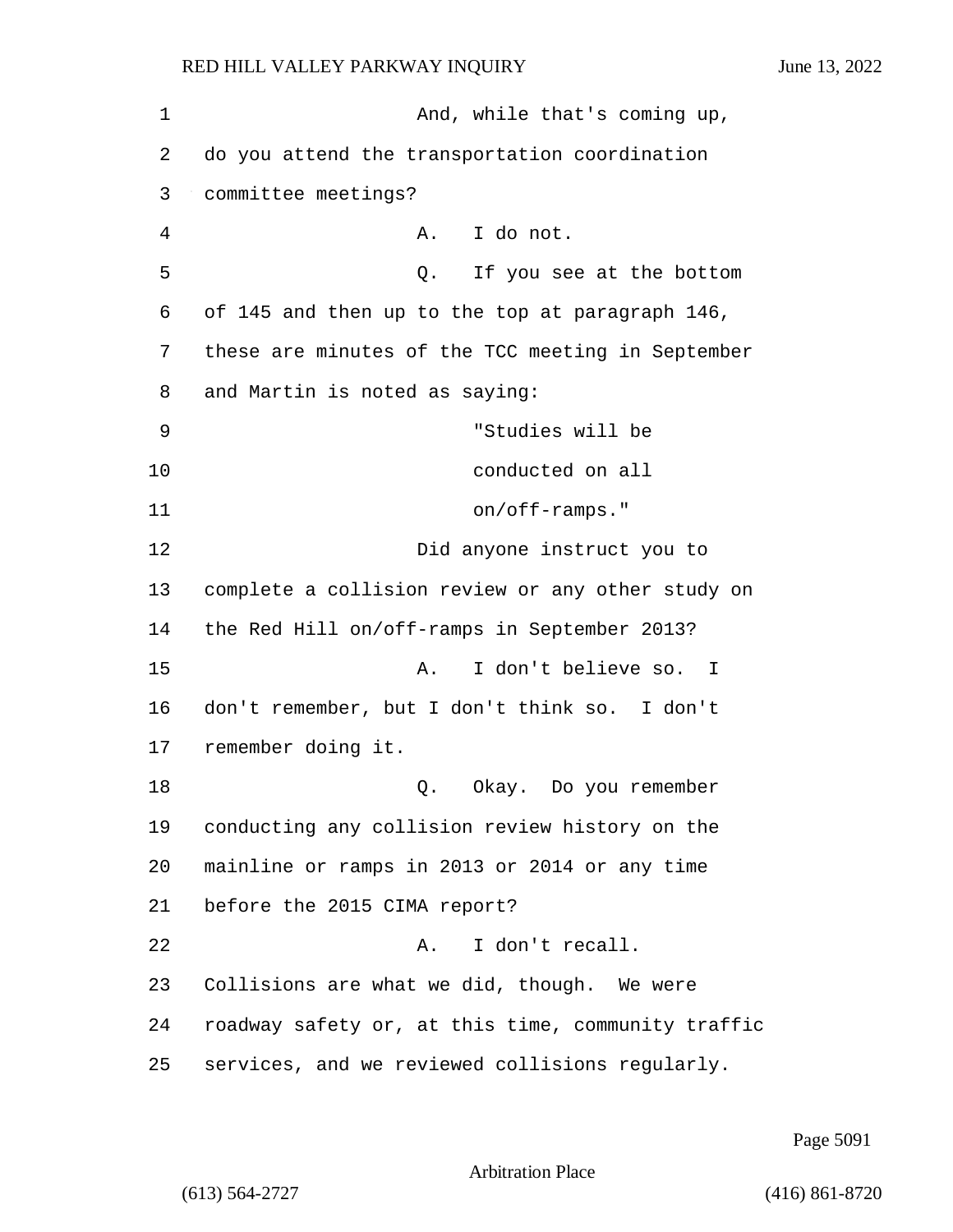| 1  | So, to pull out a specific location or a specific  |
|----|----------------------------------------------------|
| 2  | road on a specific date is next to impossible to   |
| 3  | recall, quite frankly.                             |
| 4  | Q. Okay. Just so I                                 |
| 5  | understand what a collision history review         |
| 6  | actually looks like, is it a spreadsheet looking   |
| 7  | at the collisions that are in the City's database? |
| 8  | Well, it depends on --<br>Α.                       |
| 9  | there's a number of factors. We could -- it        |
| 10 | depends on what we were looking for. A collision   |
| 11 | review would typically look at five years' worth   |
| 12 | of data and if we run it to get really in-depth,   |
| 13 | we would look at the actual police collision       |
| 14 | reports to see the cause of collisions.            |
| 15 | My question is more what<br>$Q$ .                  |
| 16 | the output is from a collision history review.     |
| 17 | You're looking at the data and then are you doing  |
| 18 | an e-mail? Is there a memo? Is there some sort     |
| 19 | of template? What is the outcome of a collision    |
| 20 | history review?                                    |
| 21 | It depends on what it's<br>Α.                      |
| 22 | for.                                               |
| 23 | Q. Okay.                                           |
| 24 | I mean, if someone asked<br>Α.                     |
| 25 | me, I would send the results to them. It depends   |

Page 5092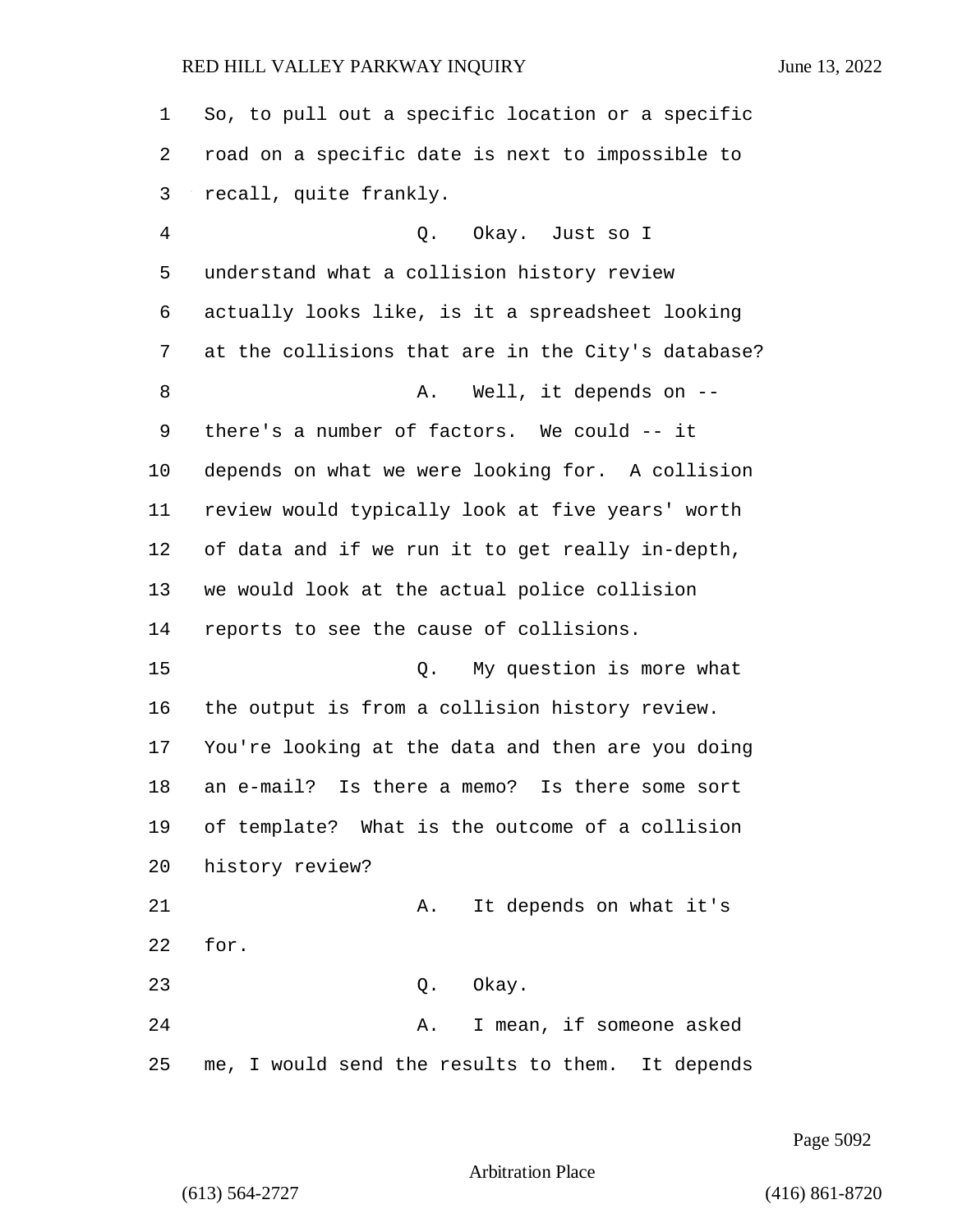| 1  | on what it was for.                               |
|----|---------------------------------------------------|
| 2  | Q. Okay. Registrar, can you                       |
| 3  | go to page 60, please, and can you call up 151.   |
| 4  | So, after a fair bit of back                      |
| 5  | and forth about the September rainstorms, you're  |
| 6  | not copied on any of it, Mr. Moore responds to    |
| 7  | John McCullen, Mr. Shynal, Mr. White, Mr. Mater   |
| 8  | and Mr. Lupton and says:                          |
| 9  | "As part of the ongoing                           |
| 10 | pavement monitoring for                           |
| 11 | asset management                                  |
| 12 | purposes, we will have a                          |
| 13 | skid resistance test                              |
| 14 | completed on both the                             |
| 15 | LINC and the Red Hill.                            |
| 16 | There is a standard by                            |
| 17 | which we can report on                            |
| 18 | the level of resistance                           |
| 19 | and by which we can gauge                         |
| 20 | the performance of each                           |
| 21 | mix and road surface."                            |
| 22 | Were you ever advised by                          |
| 23 | anyone of the fact that Mr. Moore had represented |
| 24 | that he was going to have skid resistance testing |
| 25 | completed on the LINC and the Red Hill?           |

Page 5093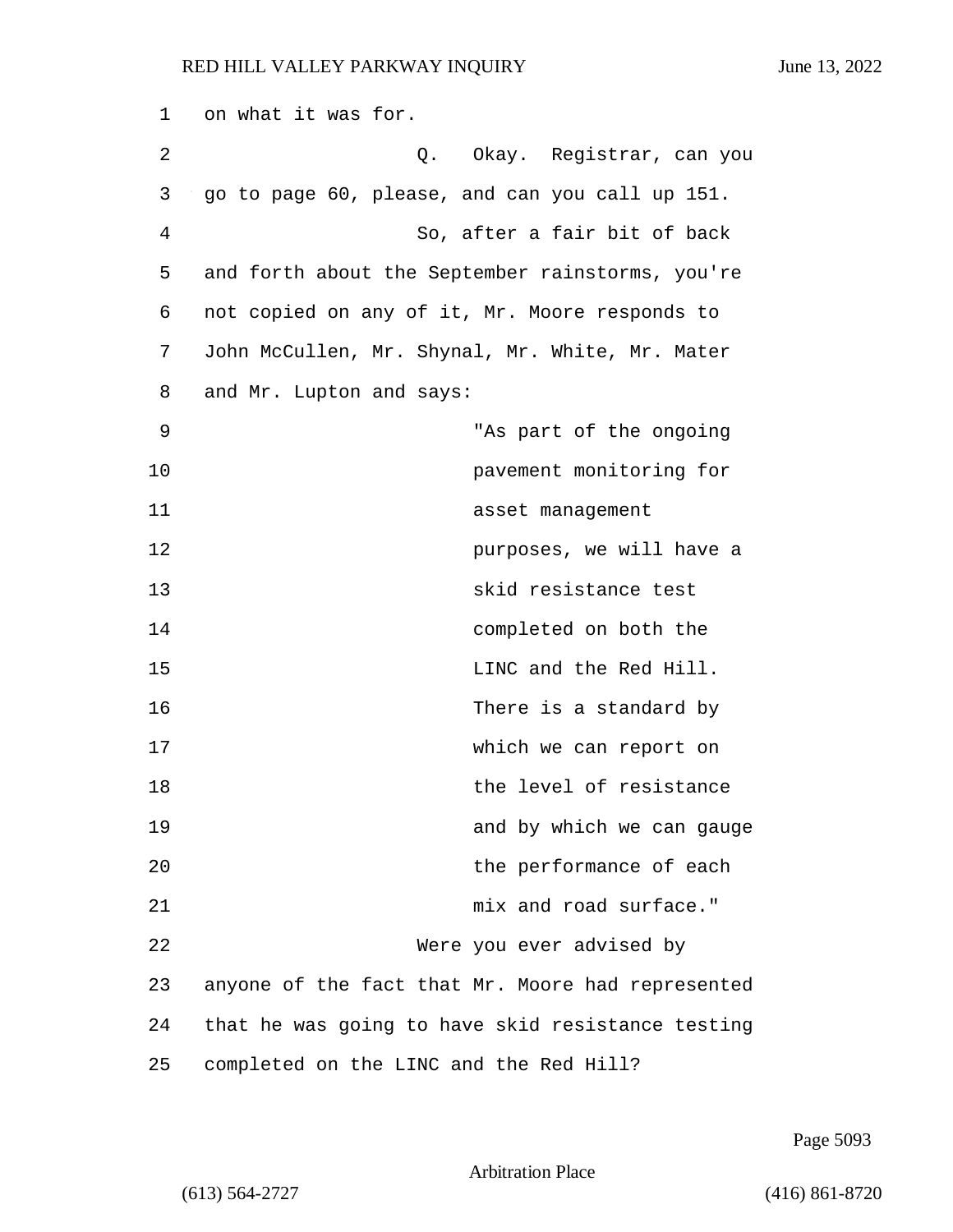1 A. Sorry, is the question 2 was I aware he was going to do it? 3 Q. Were you advised that he 4 represented to others in your group that he was 5 going to do skid resistance testing? 6 A. No, I was not. I don't 7 believe so. 8 a Q. Okay. You can close this 9 down and, Registrar, can you go to the next page, 10 please. 11 In paragraph -- this is really 12 just to orient you to time -- 155, Mr. Applebee 13 sent an updated version of the report to 14 Mr. Cooper, to you, saying that he had made 15 changes in the wording as well as the text in the 16 body. 17 Sitting here today, do you 18 have any information about the context that led to 19 Mr. Applebee's revision to this report -- this is 20 the CIMA report -- on October 3? 21 A. No. I would confuse it 22 with what I've done to date to get here. So, in 23 2013, no, I can't say for certain. 24 Q. Okay. Registrar, can you 25 bring up RHV668, please.

Page 5094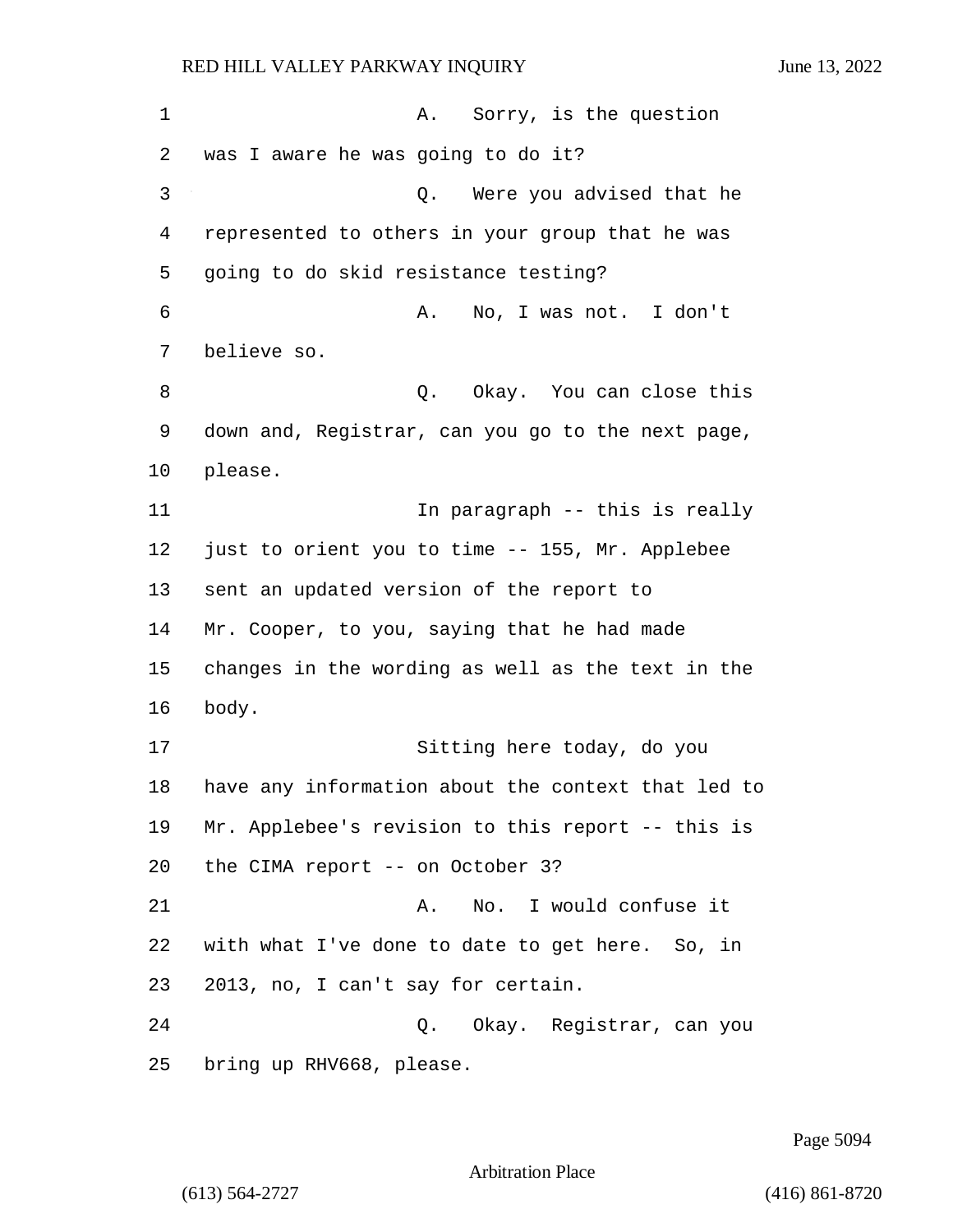| 1  | So, I'm going to ask you some                      |
|----|----------------------------------------------------|
| 2  | questions about your role in drafting staff        |
| 3  | reports to Public Works. What I'm taking you to    |
| 4  | here -- Registrar, can you bring up the next       |
| 5  | image as well, please -- is the November 13, 2013  |
| 6  | staff report that went to the Public Works         |
| 7  | Committee.                                         |
| 8  | Is this the final one?<br>Α.                       |
| 9  | The final one. And then<br>Q.                      |
| 10 | we'll work back to your draft, but I have some     |
| 11 | general questions first.                           |
| 12 | This report is titled                              |
| 13 | Information Report. Can you identify the           |
| 14 | differences between information reports and other  |
| 15 | kinds of reports that staff might provide to       |
| 16 | Public Works Committee?                            |
| 17 | So, my understanding is<br>Α.                      |
| 18 | an info report is just to update council on        |
| 19 | actions items that we're doing or kind of an       |
| 20 | update in where we are in the process.             |
| 21 | A recommendation report is                         |
| 22 | typically used to identify budget and to have      |
| 23 | things removed from the outstanding business list. |
| 24 | And maybe information update is information        |
| 25 | report. I'm not sure.                              |

Page 5095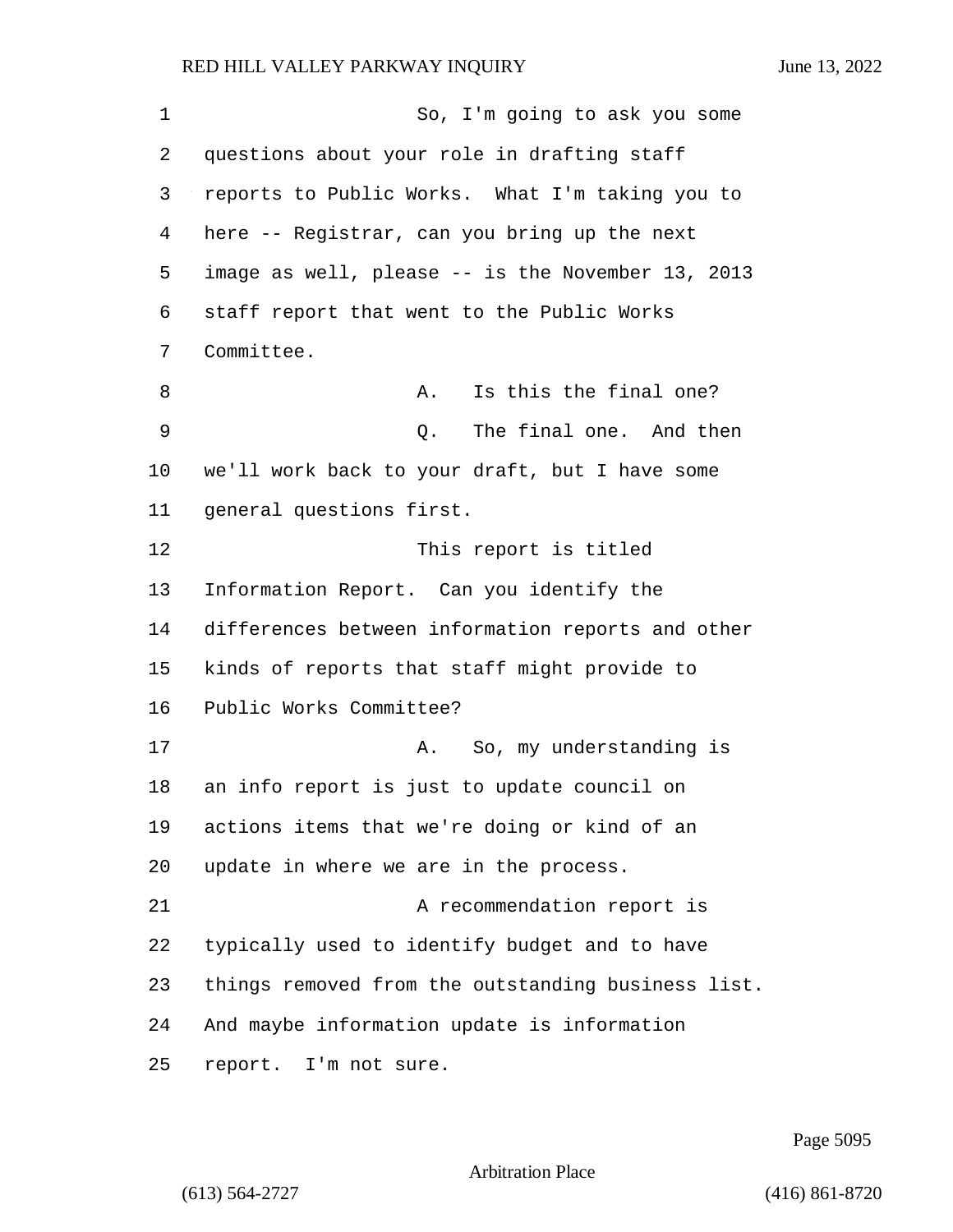| 1  | Q. Okay.                                           |
|----|----------------------------------------------------|
| 2  | It's not clear.<br>Α.                              |
| 3  | Who decides which kind of<br>Q.                    |
| 4  | report to provide?                                 |
| 5  | A. Usually my -- well, it                          |
| 6  | would be my management who decides, so it's not    |
| 7  | me. Manager, I guess.                              |
| 8  | Q. Okay. So, you'll see on                         |
| 9  | image 1 it says "submitted by Gerry Davis," who is |
| 10 | the general manager of Public Works, and prepared  |
| 11 | by you and David Ferguson.                         |
| 12 | What did you expect                                |
| 13 | Mr. Davis's level of involvement to be in reports  |
| 14 | like this?                                         |
| 15 | At this point, I don't<br>Α.                       |
| 16 | think he is involved really, other than attends    |
| 17 | committee and submits it. I think at this point    |
| 18 | he generally would expect staff to finalize the    |
| 19 | report.                                            |
| 20 | Q. Okay. So, he's not                              |
| 21 | conducting any substantial review?                 |
| 22 | I don't believe so.<br>Α.<br>I                     |
| 23 | don't know for sure, but I don't think so.         |
| 24 | Okay. And it says it's<br>$Q$ .                    |
| 25 | prepared by you and David Ferguson and we'll go    |

Page 5096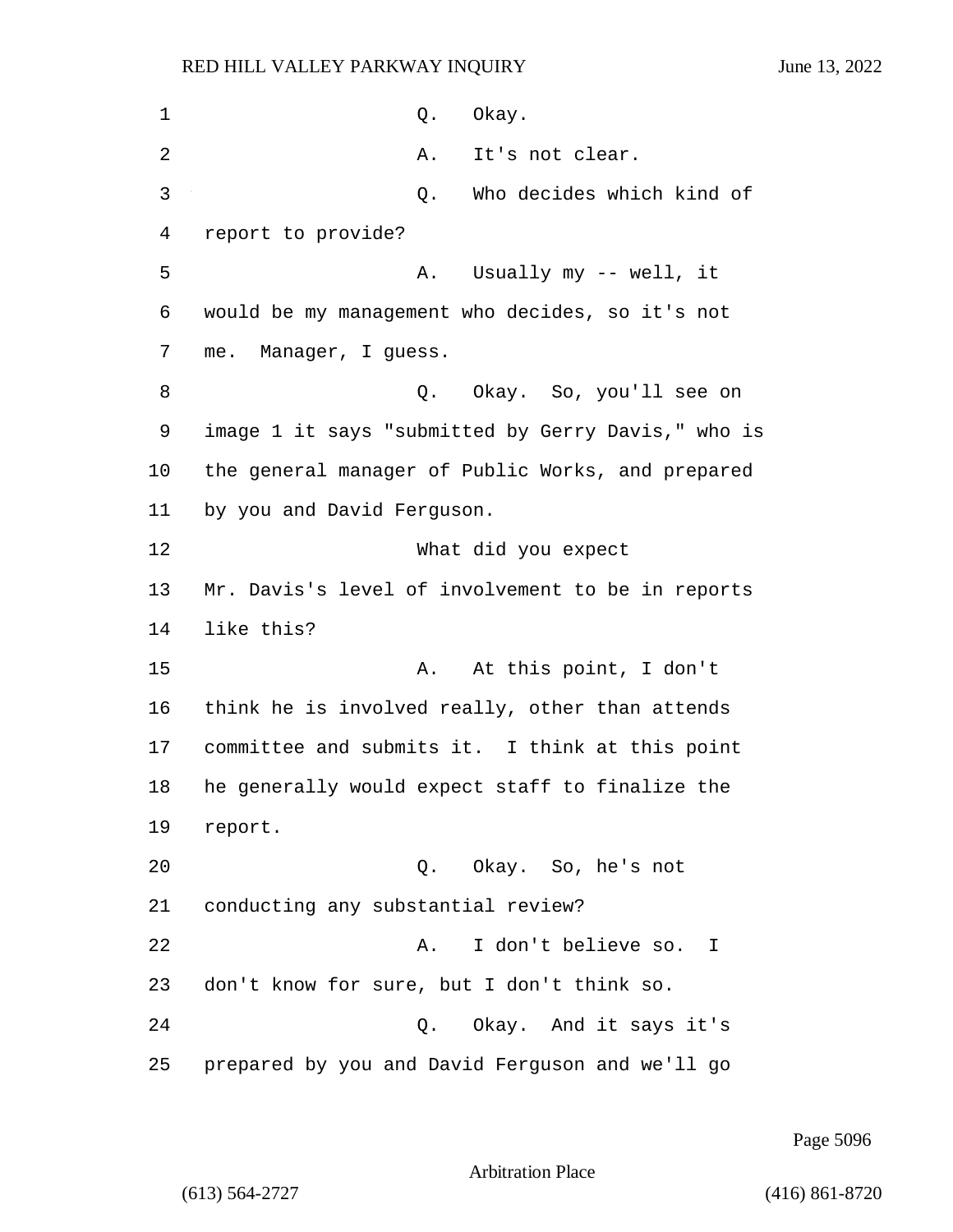back into how this report got prepared, but in the usual course, did you often take the first cut, the first draft, of a staff report going to a Public Works Committee? 5 A. If it was directed to me, then yes, I would, but sometimes it would be my staff as well. Depends. 8 a. S. Q. Okay. And once you completed your draft, it would go to Mr. Ferguson. Is that right? 11 A. In 2013? 12 Q. Yeah. 13 A. Yes. 14 Q. And then what did you know about Mr. White and Mr. Lupton's involvement in reviewing staff reports before they went to Mr. Davis, if anything? 18 A. So, my understanding is I would write the report, it would go to Dave and then it would go to Martin and then in turn to the director and so on. 22 Q. Other than the department

23 that prepared the report, what other City staff 24 might be given a draft of a report to review 25 before it's submitted?

Page 5097

Arbitration Place

(613) 564-2727 (416) 861-8720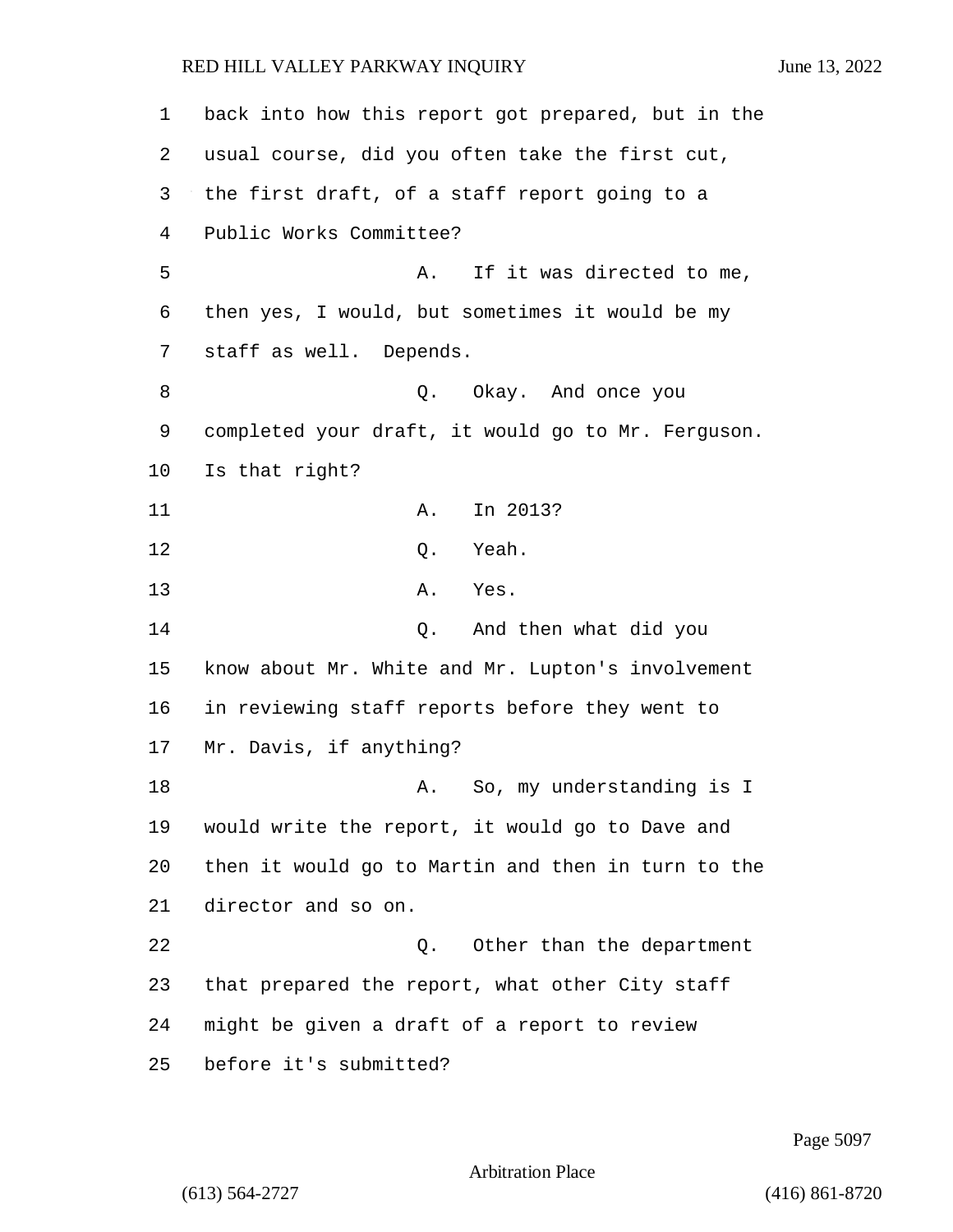1 A. I think it would be a good idea to send it to who -- if there's other departments or sections involved in the report, I think it's a good idea to at least let them know that it's coming. 6 Q. Okay. So, here, Mr. Field is providing -- he would be consulted in the drafting of the report? 9 A. I'm not sure he -- it may even be above him, to be quite honest. 11 Q. Okay. So, Mr. Moore? 12 A. Possibly. 13 C. Somewhere in between? 14 A. I would -- you know, it's the GM of Public Works who brings it forward, so I would think that the directors under the GM would be involved in the finalization of the report. 18 Q. Okay. Would you agree that it's important for staff to summarize consultant reports accurately and completely in staff reports? 22 A. Not necessarily. It depends. Like, if you're responding to a motion, then they want staff's opinion on that motion. You don't necessarily summarize the entire report

Page 5098

Arbitration Place

(613) 564-2727 (416) 861-8720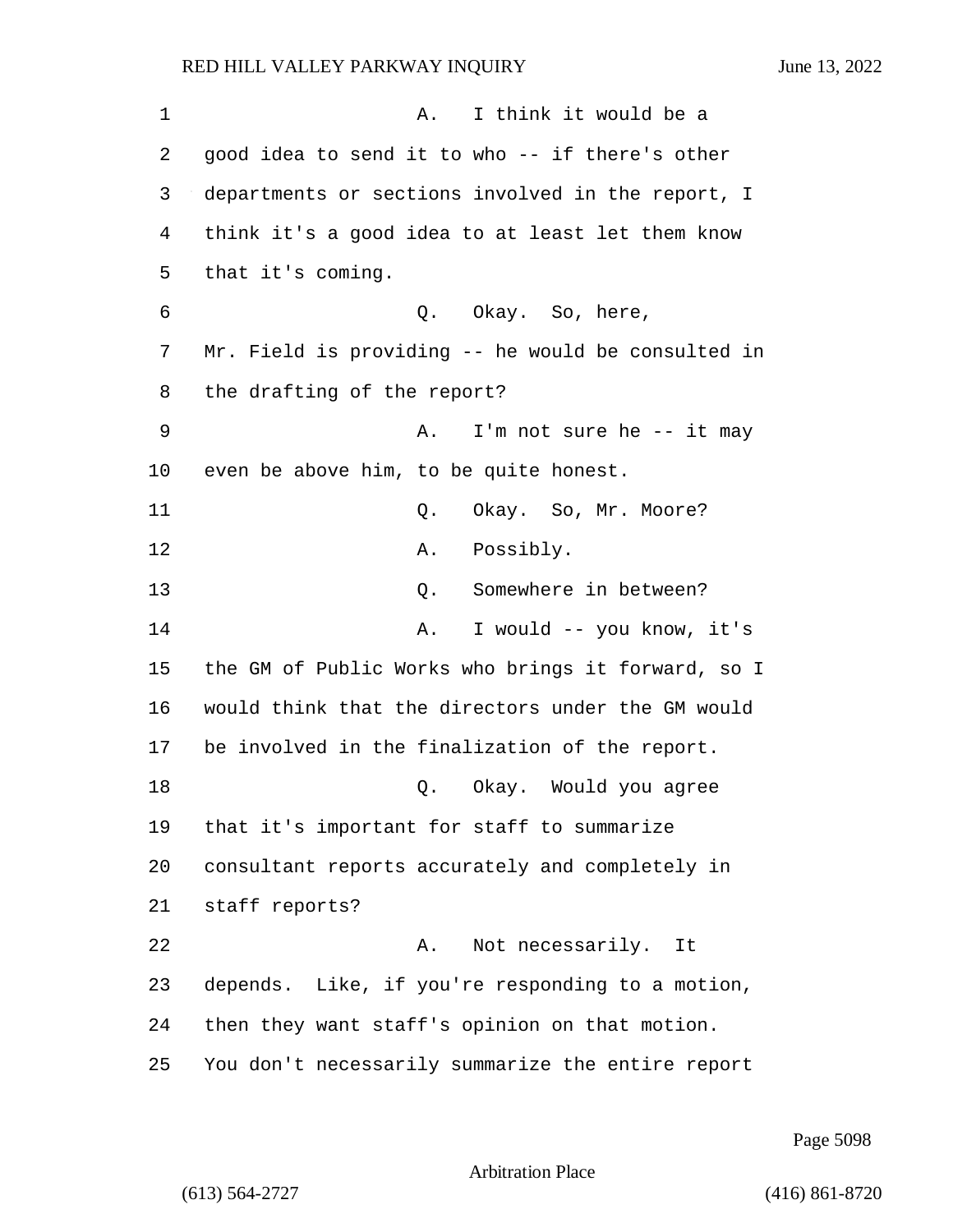because it's not really relevant to the motion. 2 Q. Okay. So, in your view, staff has a fair bit of discretion about what to include in staff reports? 5 A. Yes. Our job is to respond to the council motion or, in this case, PWC motion, I believe it was. I'm not sure where it came from. 9 Q. Okay. Was it your practice to append or attach the consultant reports to staff reports that dealt with a consultant report? 13 A. This was my first consultant report which resulted in a report to staff or to committee, so I'm not sure there was a standard at the time, for me anyway. 17 Q. You didn't have a practice? 19 A. No. 20 Q. Okay. We're going to go back in a moment to your drafting, but before we get there, while you were drafting the first draft of this report, did you expect that the consultant's report would be provided to the Public Works Committee?

Page 5099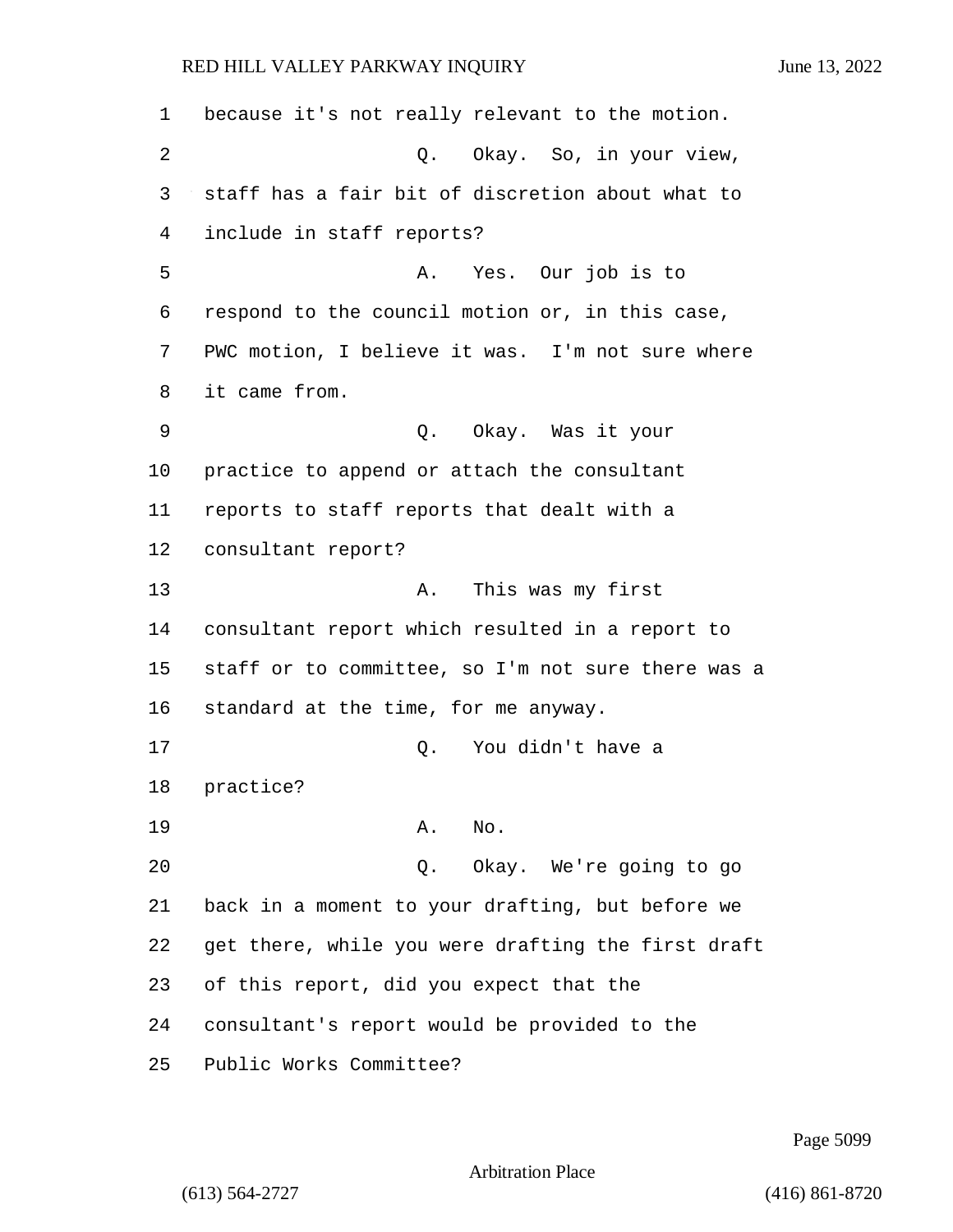1 A. I don't remember 2 considering it. I don't know. 3 Q. Okay. 4 A. I don't think it was 5 necessary to respond to the motion. 6 Q. Okay. Registrar, can you 7 close this and open up overview document 6, 8 page 62, paragraph 157, please. Thank you. 9 So, I'm just orienting you in 10 time. You send a ten-page draft staff report to 11 Mr. Field, noting that the report was due that 12 day, and that was on October 7, 2013, and then 13 Mr. Field sends the report on. 14 So, just stopping there for a 15 moment, did you send this draft staff report that 16 you had prepared to Mr. Field first, before 17 running it by Mr. Ferguson and others in your 18 group? 19 A. I would say yes. 20 Q. Okay. We don't have any 21 documents that suggest that you sent this to 22 Mr. Ferguson first. That's why I'm asking. 23 A. If I remember correctly, 24 Mike and I were both running this project, so 25 obviously the lighting piece, they had a vested

Page 5100

```
Arbitration Place
```
(613) 564-2727 (416) 861-8720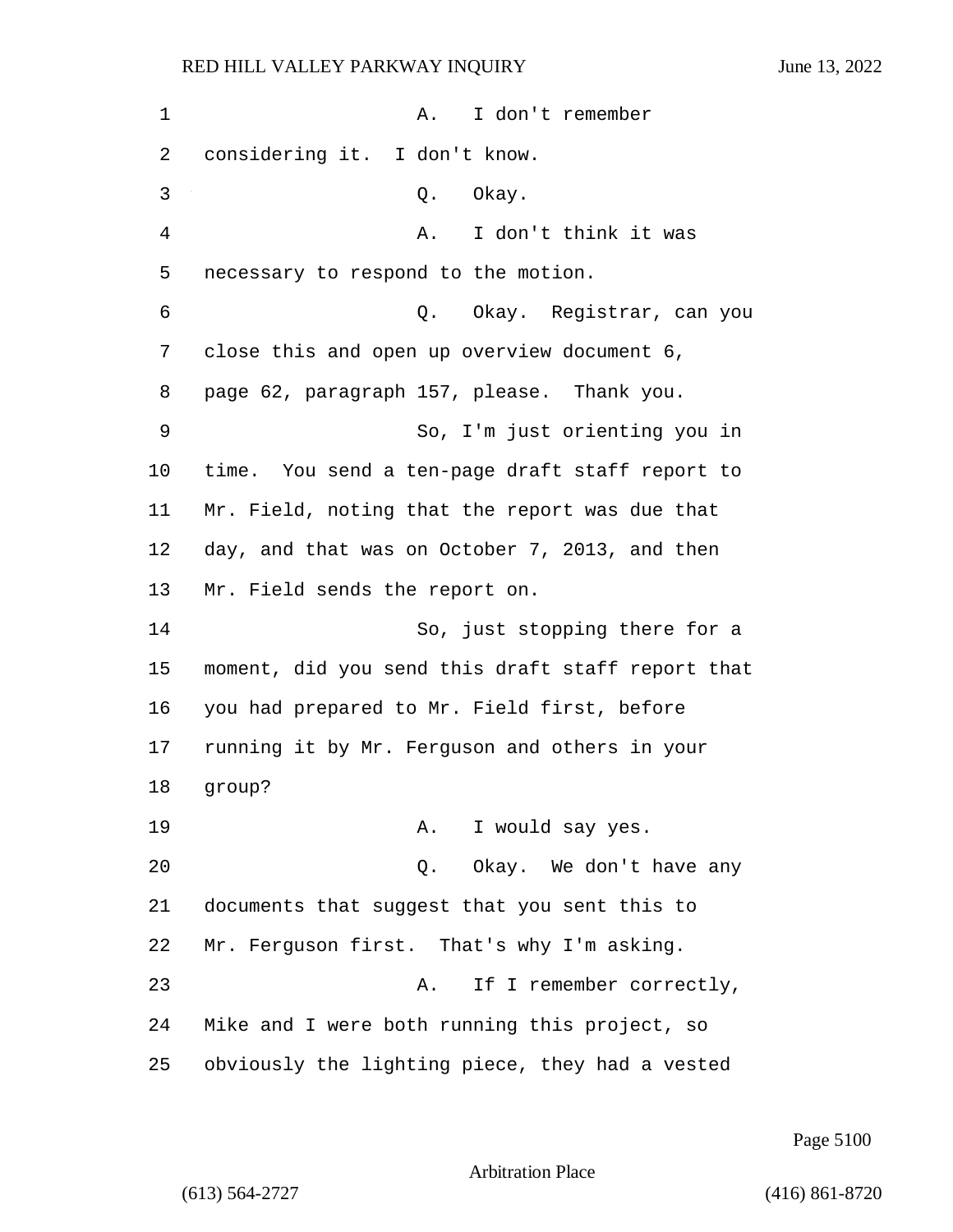| 1  | interest in, so that makes sense I would have sent |
|----|----------------------------------------------------|
| 2  | it to Mike to review prior to sending it up the    |
| 3  | chain, because that way at least it had all the    |
| 4  | information that was needed prior to going up to   |
| 5  | my management team for edits or what have you,     |
| 6  | comments.                                          |
| 7  | Okay. And do you recall<br>Q.                      |
| 8  | getting any feedback from Mr. Field?               |
| 9  | I do not. Sorry.<br>Α.                             |
| 10 | Okay. Let's go into<br>Q.                          |
| 11 | the -- actually, before we go into the document,   |
| 12 | just in terms of timing, am I correct that staff   |
| 13 | reports need to be prepared weeks before the       |
| 14 | Public Works Committee at which they're going to   |
| 15 | be delivered?                                      |
| 16 | It's about three months.<br>Α.                     |
| 17 | Okay.<br>Q.                                        |
| 18 | 12 weeks, I think.<br>Α.                           |
| 19 | Q. So, when you say noting                         |
| 20 | the report was due today, is that due, like,       |
| 21 | internally to your next step in the chain, as you  |
| 22 | said? You're going to send it up?                  |
| 23 | I can't say for sure, but<br>Α.                    |
| 24 | that would be my assumption based on this e-mail,  |
| 25 | yeah.                                              |

Page 5101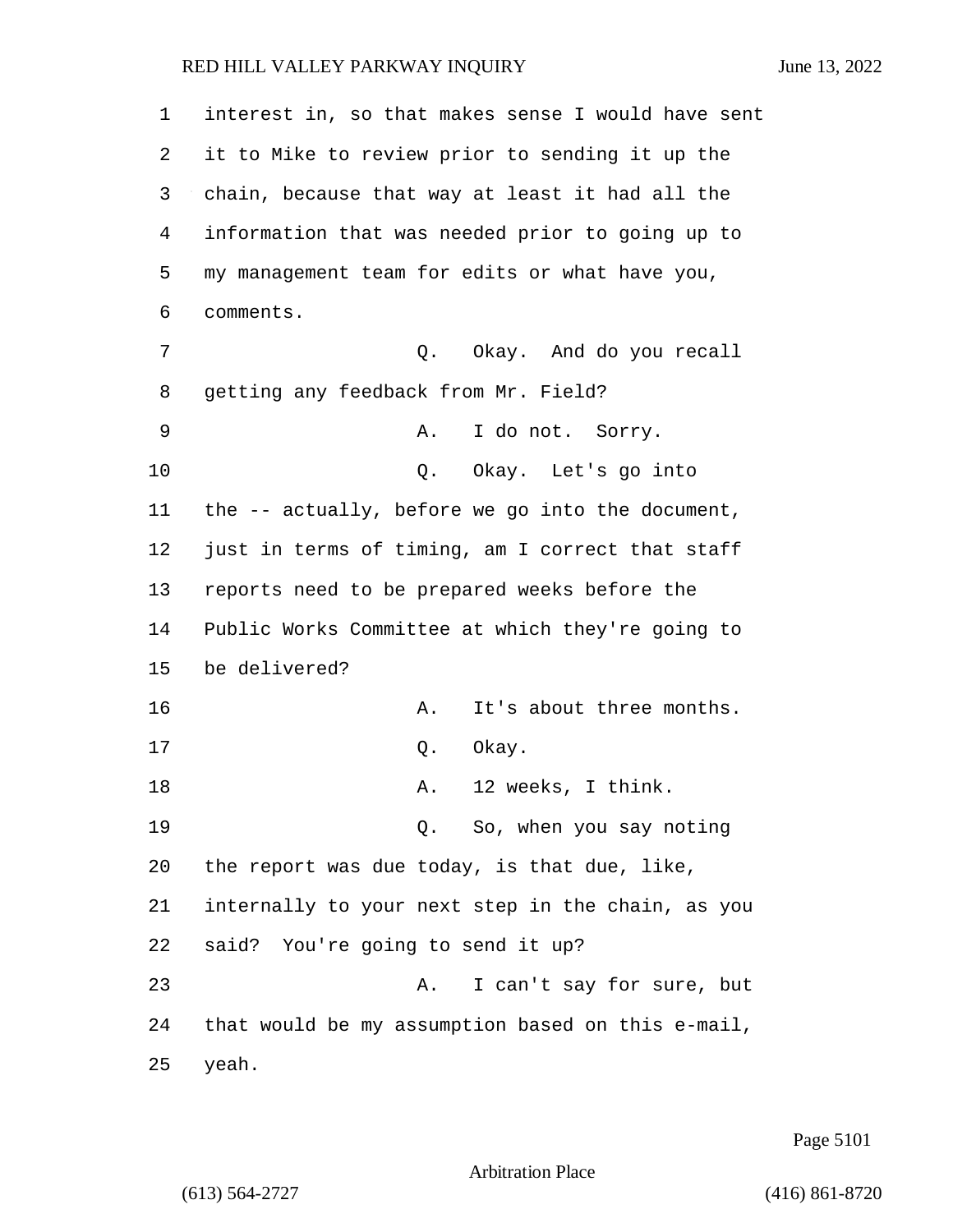| 1  | Okay.  My question really<br>Q.                   |
|----|---------------------------------------------------|
| 2  | is this is not due to the clerks on that day?     |
| 3  | I have separate due dates<br>Α.                   |
| 4  | than everyone else, so that's just my due date.   |
| 5  | Q. Okay. All right. Let's                         |
| 6  | open up that document. It's HAM41767. And why     |
| 7  | don't you bring up the first two images.          |
| 8  | So, Mr. Cooper, you draft this                    |
| 9  | as a recommendation report and then it has        |
| 10 | recommendations at the beginning. Why did you     |
| 11 | characterize this or frame this as a              |
| 12 | recommendation report?                            |
| 13 | A. I'm going to say I was                         |
| 14 | probably told to. I wouldn't have made the -- it  |
| 15 | probably would have been the first question I     |
| 16 | asked, is what kind of report is it, because that |
| 17 | will determine which template I use to create the |
| 18 | report.                                           |
| 19 | Q. Okay. Who did you ask?                         |
| 20 | It would have been Martin<br>Α.                   |
| 21 | or Dave. Probably Dave, I'm guessing.             |
| 22 | Okay. Turning to the top<br>Q.                    |
| 23 | of image 2, there's a paragraph that says -- if   |
| 24 | you can pull that out, that would be great. Thank |
| 25 | you. And about halfway down this paragraph it     |

Page 5102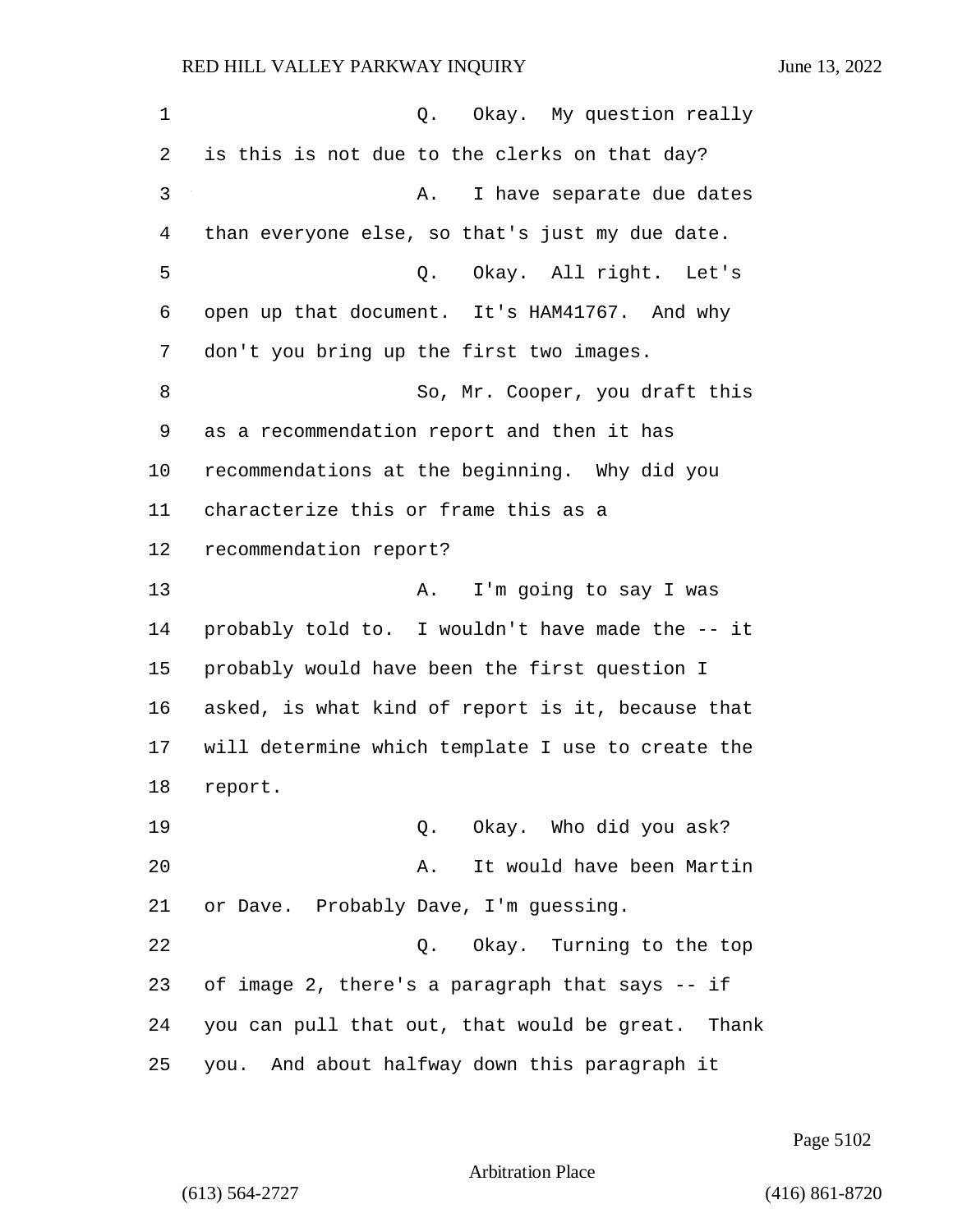1 says: 2 "In 2007, the RHVP was 3 open to traffic." 4 And then you go on to 5 reference that council has received residents's 6 input primarily about illumination, visibility 7 and, as a result, the Ward 5 council put a motion 8 to investigate a section, which led to the 9 commencement of this safety and operational study, 10 and then you've set the study area and then 11 there's a diagram underneath. 12 Did you view it important to 13 provide the background residents's input that led 14 to Councillor Collins's motion for context? 15 A. Sorry, did I what? 16 Q. Did you think it was 17 important? 18 A. Well, if it's in the 19 report, I put it in there. 20 Q. Yes. 21 A. So, I don't know if it's 22 important, but it's in there. It was part of what 23 I wrote. 24 Q. Okay. Can you go down, 25 Registrar, to page 5, please. Actually, sorry.

Page 5103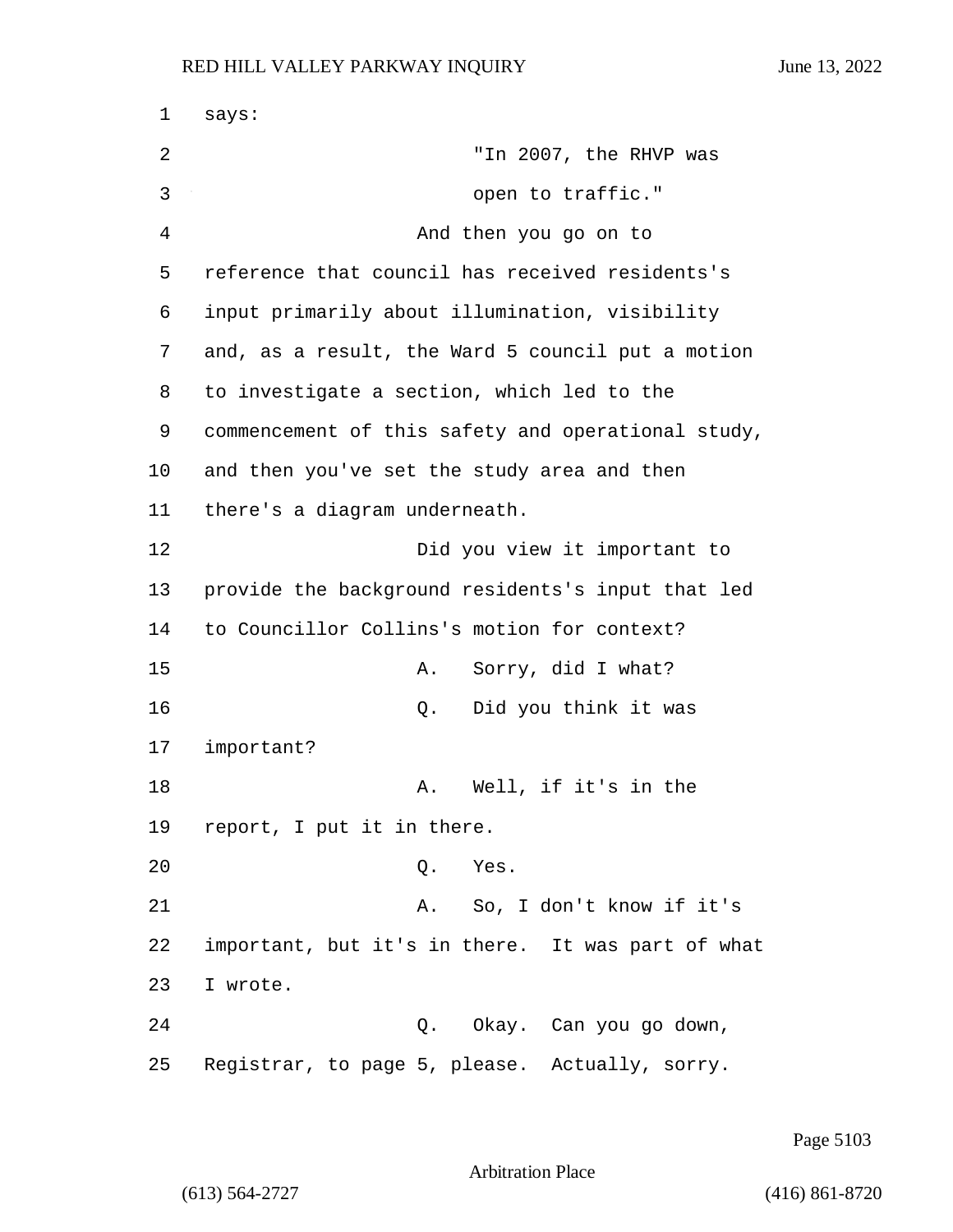1 Can you go to page 4 and 5. 2 So, up at the top of the 3 page 4 it says: 4 "Many of the 5 recommendations in the 6 report identified 7 relatively minor changes 8 and 8 to various signs in the 9 study area. Most were 10 identified sign issues 11 were in the process of 12 being addressed and the 13 recommendations in the 14 review provided a 15 cost-benefit analysis in 16 order to prioritize 17 improvements." 18 And then you go through the 19 analysis/rationale for recommendations at the 20 bottom of image 1 and you list the countermeasures 21 to apply to the entirety of the study area and I 22 think that those are directly lifted from the CIMA 23 report. Is that your recollection as well? 24 A. Probably, yeah. 25 Q. And then you go through

Page 5104

Arbitration Place

(613) 564-2727 (416) 861-8720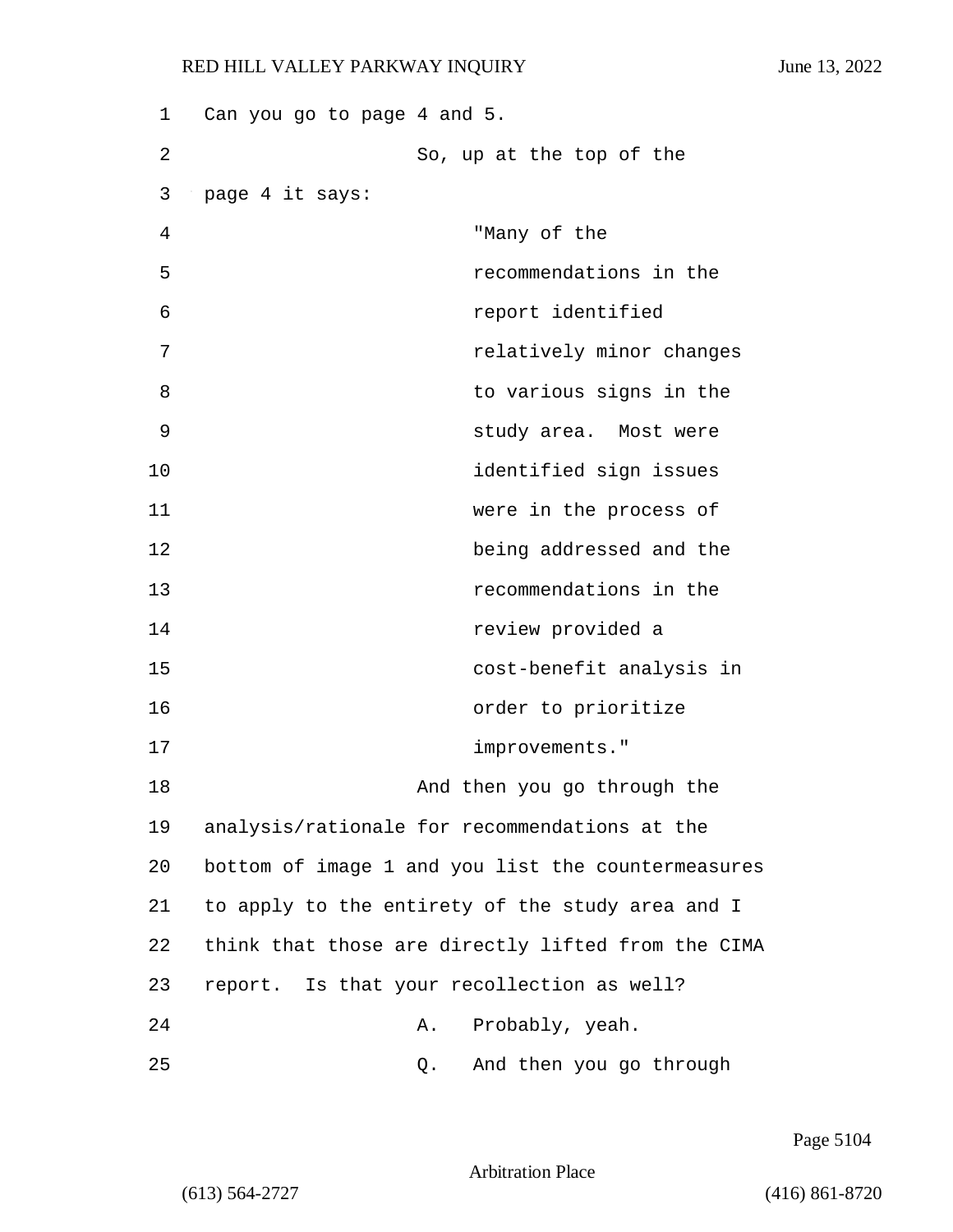| 1  | each of the segments of the road and then the     |
|----|---------------------------------------------------|
| 2  | ramps, just like the CIMA report does. Do you     |
| 3  | remember that?                                    |
| 4  | A.<br>Yes.                                        |
| 5  | Q. Okay. So, on the bottom                        |
| 6  | half of image 2, you're referencing Dartnall and  |
| 7  | the Mud Street off-ramp. Now, just so that I'm    |
| 8  | clear, is that ramp 6? I don't think that it is,  |
| 9  | but $--$                                          |
| 10 | Sorry, where are we<br>Α.                         |
| 11 | talking here?                                     |
| 12 | Between Dartnall and Mud<br>Q.                    |
| 13 | Street off-ramp.                                  |
| 14 | No, it's not ramp 6.<br>Α.                        |
| 15 | This, to my<br>Q.                                 |
| 16 | understanding, is the road segment, not the       |
| 17 | off-ramp itself?                                  |
| 18 | A. Correct.                                       |
| 19 | Q. I'm just trying to                             |
| 20 | understand if the Mud Street off-ramp reference   |
| 21 | there is ramp 6?                                  |
| 22 | Α.<br>No.                                         |
| 23 | So, you here mention the<br>Q.                    |
| 24 | work orders for the countermeasures that are just |
| 25 | directly above and you say -- maybe you can       |

Page 5105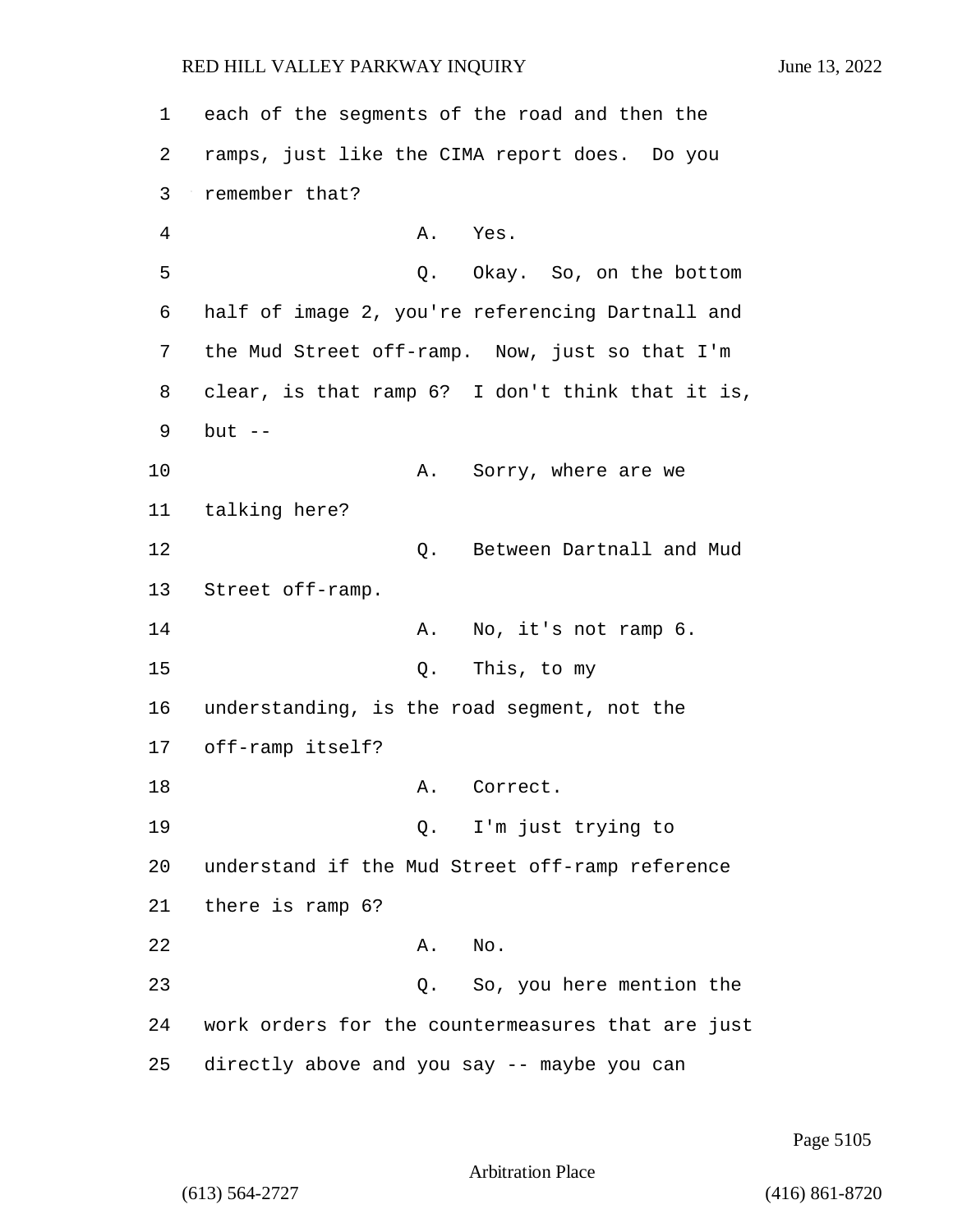1 highlight this, Registrar. It's five lines down: 2 "Further, engineering 3 staff will be conducting 4 friction testing on the 5 RHVP." 6 A. Okay. 7 Q. What steps did you do to 8 confirm for yourself that engineering services 9 staff would be conducting friction testing in 10 order to put it in this draft report? 11 A. I just assumed they would 12 be at this point. This is first draft. 13 C. Okay. And did you assume 14 that because it was one of the potential 15 countermeasures in the CIMA report? 16 A. Yes. 17 Q. Okay. Can you close this 18 down, Registrar, and go to page 7, and if you can 19 call out the first paragraph, Mud Street 20 Interchange. Actually, can you close that call 21 out and call out all the way from Mud Street 22 Interchange down to WB on-ramp. Thank you. 23 So, just so that I understand 24 this, the eastbound off-ramp to Mud Street, it 25 says:

Page 5106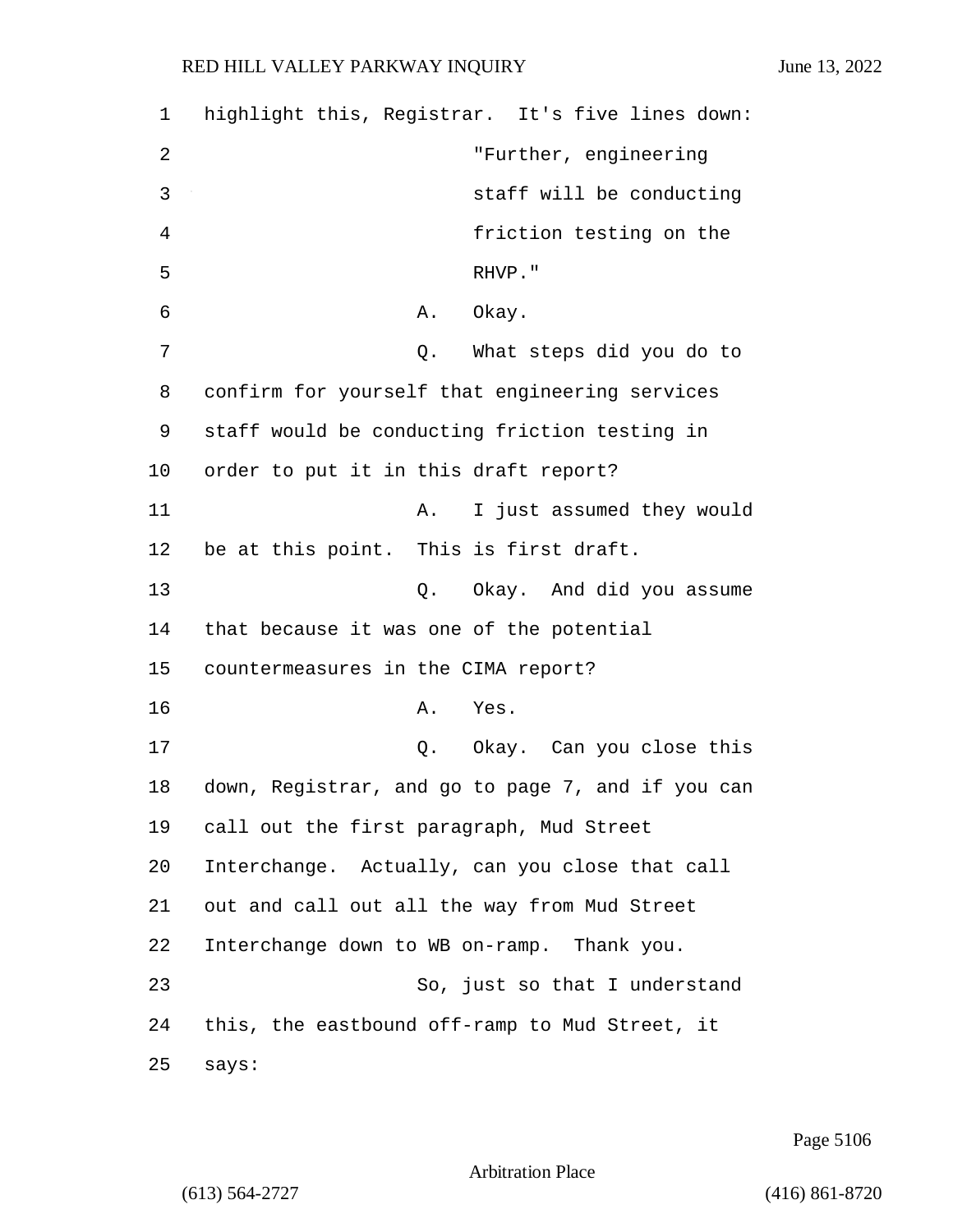| 1  | "Ranked number 1 on the                            |
|----|----------------------------------------------------|
| 2  | 2012 network screening                             |
| 3  | list."                                             |
| 4  | When it's ranked number one,                       |
| 5  | that means that it's by that algorithm, the math   |
| 6  | that you didn't want to explain before, and fair   |
| 7  | enough, number one means that it is a segment or   |
| 8  | it is a road that needs to be considered because   |
| 9  | of the nature of the collisions on it. Is that     |
| 10 | right?                                             |
| 11 | Yes. It's experiencing a<br>Α.                     |
| 12 | higher number of collisions than we expect.        |
| 13 | That's for sure.                                   |
| 14 | Okay.<br>Q.                                        |
| 15 | I mean, and it's not the<br>Α.                     |
| 16 | number of collisions. It's volume in there, too.   |
| 17 | So, if you have, you know, ten vehicles a day and  |
| 18 | you have two collisions, then you have a lot of -- |
| 19 | you have a big issue there. But if you have        |
| 20 | 50,000 vehicles a day and ten collisions, that     |
| 21 | doesn't necessarily mean there's a lot of them, so |
| 22 | it's relative.                                     |
| 23 | Q. Okay. So, I don't think                         |
| 24 | that this is ramp $6.$ I think it's $-$            |
| 25 | It's not.<br>Α.                                    |

Page 5107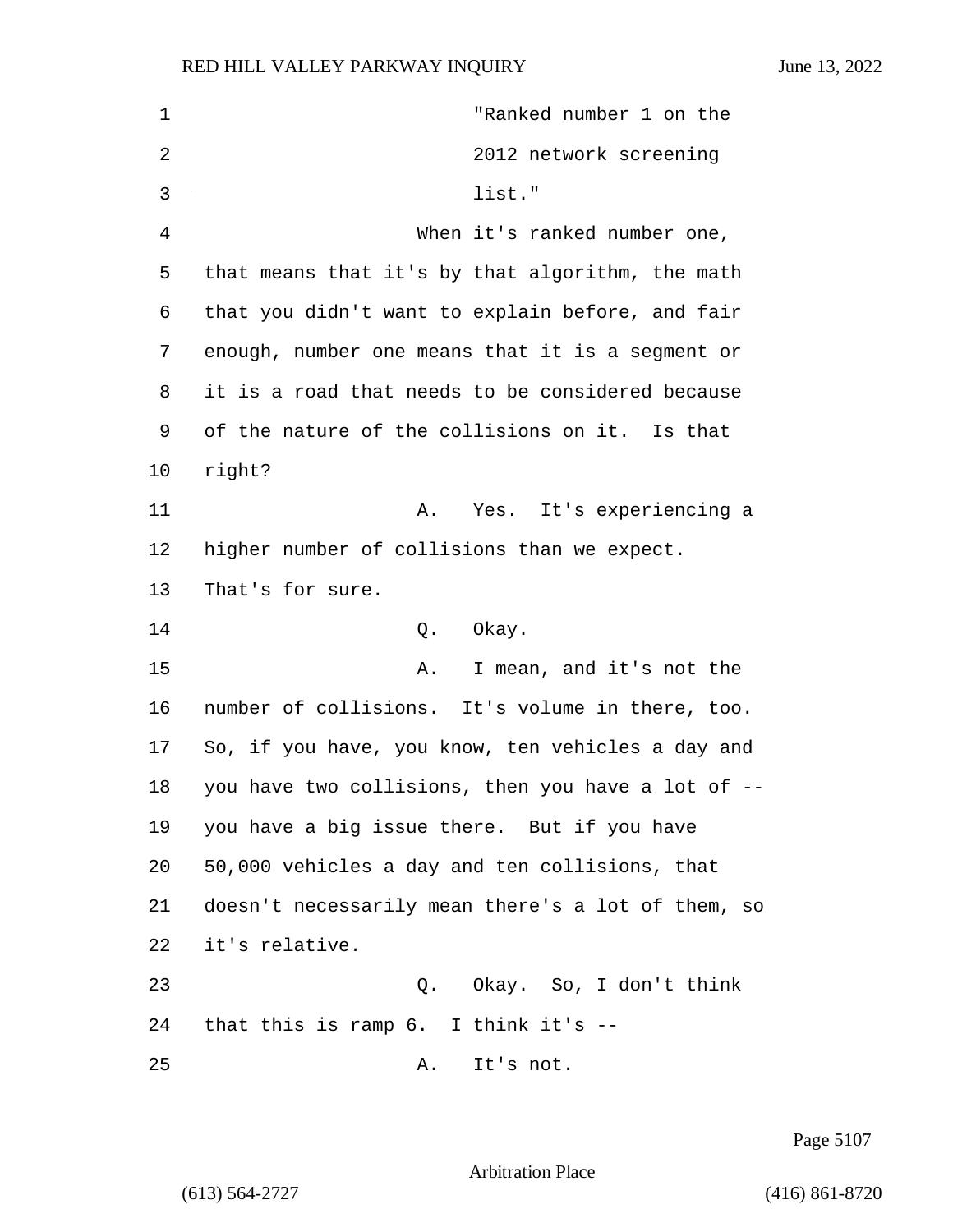1 and 0. -- the westbound on-ramp. 2 Is that right? 3 A. This? 4 Q. No. The westbound 5 on-ramp at the very bottom of this call out, 6 that's ramp 6. Is that right? 7 A. I don't know. You would 8 have to go down further. 9 Q. We'll get to it. 10 A. I know the eastbound one 11 is not ramp 6. 12 O. Okay. So, it's ranked 13 number one on the 2012 network screening list. 14 So, just so that I'm clear, had there been any 15 collision countermeasure program discussion about 16 the eastbound off-ramp? 17 A. I don't believe there 18 was. 19 Q. Had there been any 20 countermeasures put in place by City staff in 21 advance of the CIMA report? 22 A. I don't recall. 23 Q. Okay. Registrar, can you 24 close this and open up the WB on-ramp and then the 25 rest of the page. Yes.

Page 5108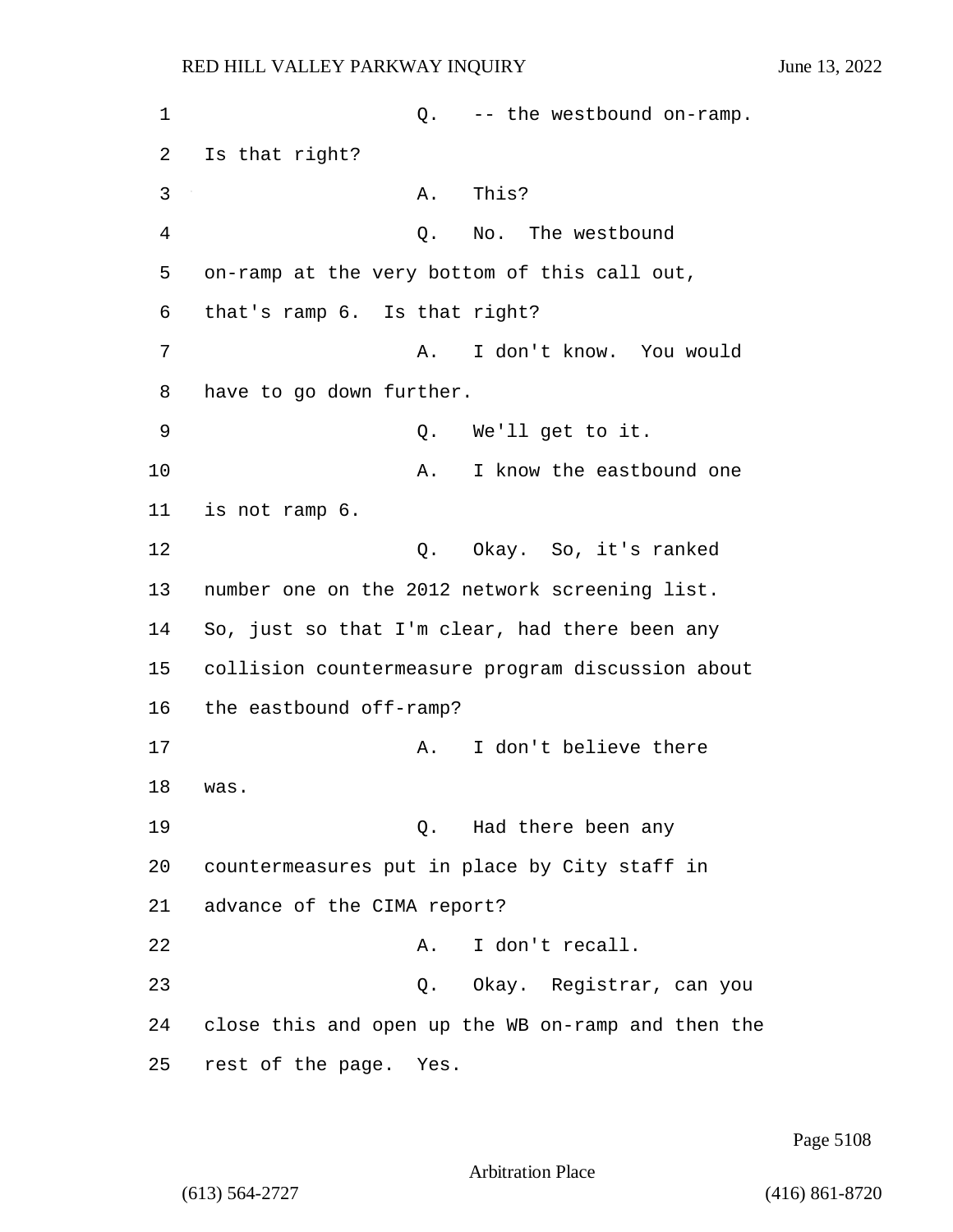| 1  | So, just based on what's here,                     |
|----|----------------------------------------------------|
| 2  | the installation of high friction, install         |
| 3  | lighting on-ramp, the other countermeasures, it's  |
| 4  | my understanding that this is what we've been      |
| 5  | calling ramp 6. Is that right?                     |
| 6  | I believe so, yes.<br>Α.                           |
| 7  | Q. Okay. So, you'll recall                         |
| 8  | when we looked at that 2010 report that ramp 6     |
| 9  | ranked 64 overall and now we're in 2010 and now    |
| 10 | we're at 13 overall in 2012. That's a trend you    |
| 11 | don't want to see, I presume?                      |
| 12 | It's definitely going up.<br>Α.                    |
| 13 | Q. But, again, 2012 is                             |
| 14 | before, I think you've given evidence, that there  |
| 15 | were additional countermeasures put in place on    |
| 16 | ramp 6?                                            |
| 17 | A. Correct.                                        |
| 18 | Okay.<br>Q.                                        |
| 19 | A. So, I'm going to guess                          |
| 20 | that's why, because we noticed this, and so we put |
| 21 | some changes in there prior to hiring CIMA.        |
| 22 | So, in this draft that<br>Q.                       |
| 23 | you prepare, you don't reference any outcomes of   |
| 24 | the collision history that CIMA had performed.     |
| 25 | Why was that?                                      |

Page 5109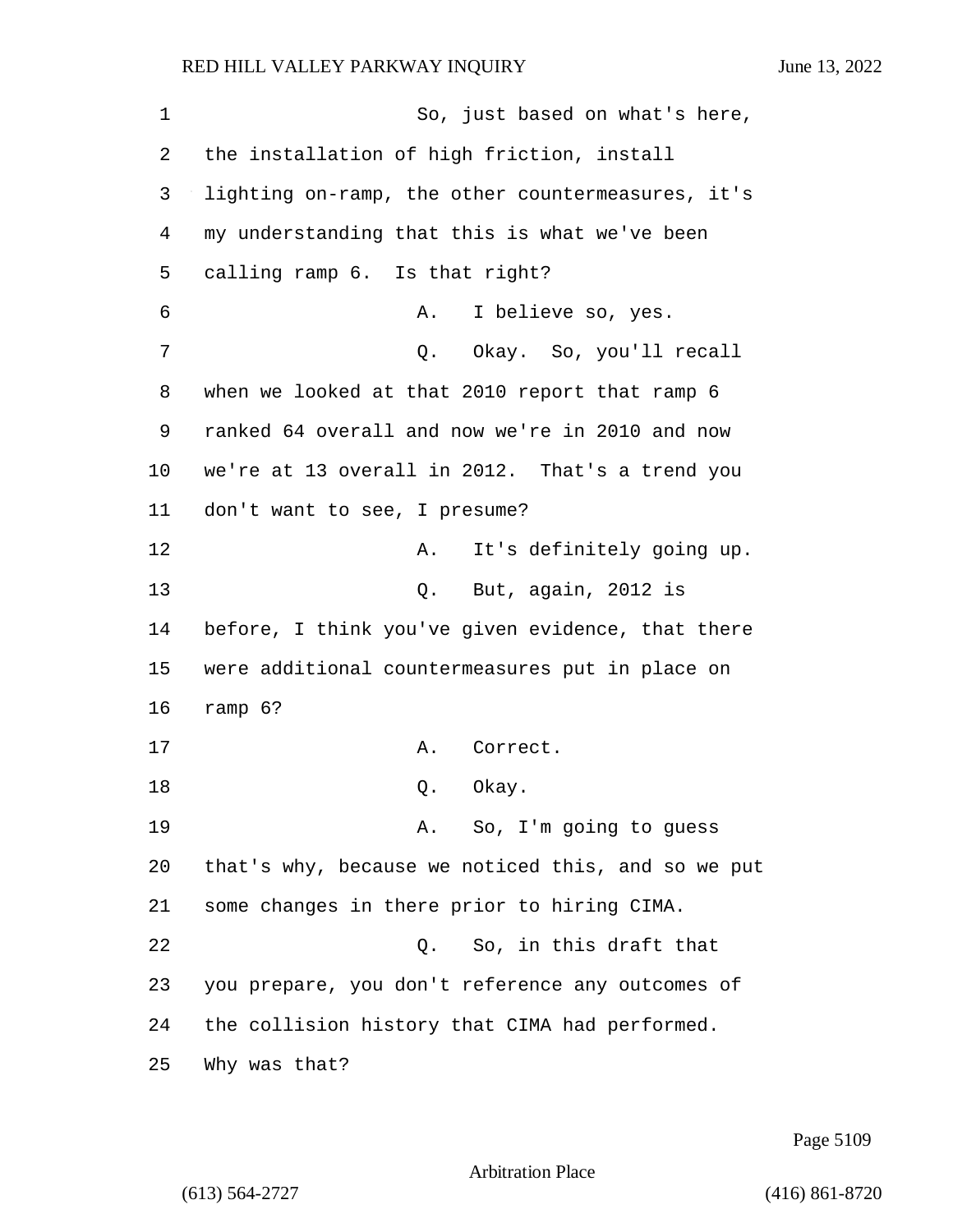| 1  | I don't know.<br>Α.<br>It                          |
|----|----------------------------------------------------|
| 2  | wasn't -- it didn't answer the motion.             |
| 3  | Okay. And in this<br>Q.                            |
| 4  | particular section, you don't reference that half  |
| 5  | the ramp collisions were on this particular ramp.  |
| 6  | Why was that?                                      |
| 7  | I don't know.<br>Α.                                |
| 8  | Okay. You didn't think<br>Q.                       |
| 9  | that that was information that PWC needed to be    |
| 10 | able to understand the report?                     |
| 11 | No, not to answer the<br>Α.                        |
| 12 | motion.                                            |
| 13 | Q. Okay. And there's no                            |
| 14 | reference to the high proportion of the wet        |
| 15 | surface conditions or single motor vehicle         |
| 16 | collisions?                                        |
| 17 | Okay.<br>Α.                                        |
| 18 | You have the same answer<br>Q.                     |
| 19 | about why that wasn't included?                    |
| 20 | Yeah. I think speed was<br>Α.                      |
| 21 | the underlying issue here, so no, I don't think it |
| 22 | was -- I didn't put it in there, I guess.          |
| 23 | Okay. So, is your<br>Q.                            |
| 24 | evidence that because you thought speed was the    |
| 25 | underlying issue, you didn't think that the        |

Page 5110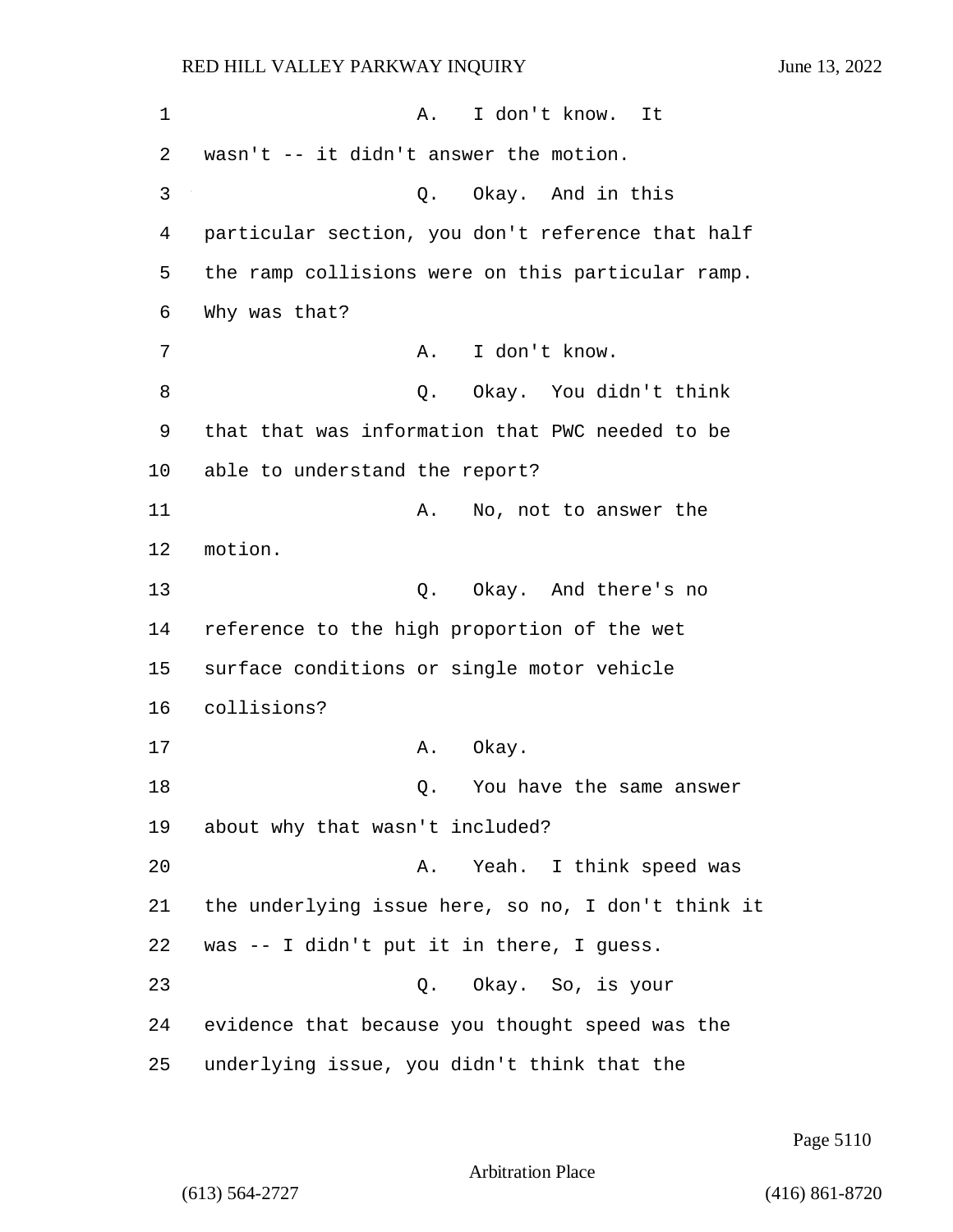| 1       | councillors needed to have a collision history     |
|---------|----------------------------------------------------|
| 2       | review set out for them in this report?            |
| 3       | I don't think it would<br>Α.                       |
| 4       | benefit the motion and it wasn't my opinion that   |
| 5       | speed was an issue. Speed was an issue and it's    |
| 6       | very well-documented in this report as well as     |
| 7       | prior to the report as well as after the report.   |
| 8       | So, speed isn't my opinion; it's a fact.           |
| 9       | Q. Okay. Apologies if I'm                          |
| $10 \,$ | repeating myself. I hope I'm not. But did you      |
| 11      | talk to Mr. Moore or anyone else in engineering    |
| 12      | services about conducting friction testing?        |
| 13      | No.<br>Α.                                          |
| 14      | Q. Okay. Registrar, can you                        |
| 15      | go to image 10, please.                            |
| 16      | And this is                                        |
| 17      | Appendices/Schedules, Appendix A to the report.    |
| 18      | Actually, Registrar, can you bring up the very     |
| 19      | first page of the report, so image 1 and image 10, |
| 20      | please.                                            |
| 21      | So, there's a reference here                       |
| 22      | to Appendix A and this is recommendation A to the  |
| 23      | report respecting the Red Hill improvements be     |
| 24      | approved. I'm just trying to understand what were  |
| 25      | you planning to put into Appendix A?               |

Page 5111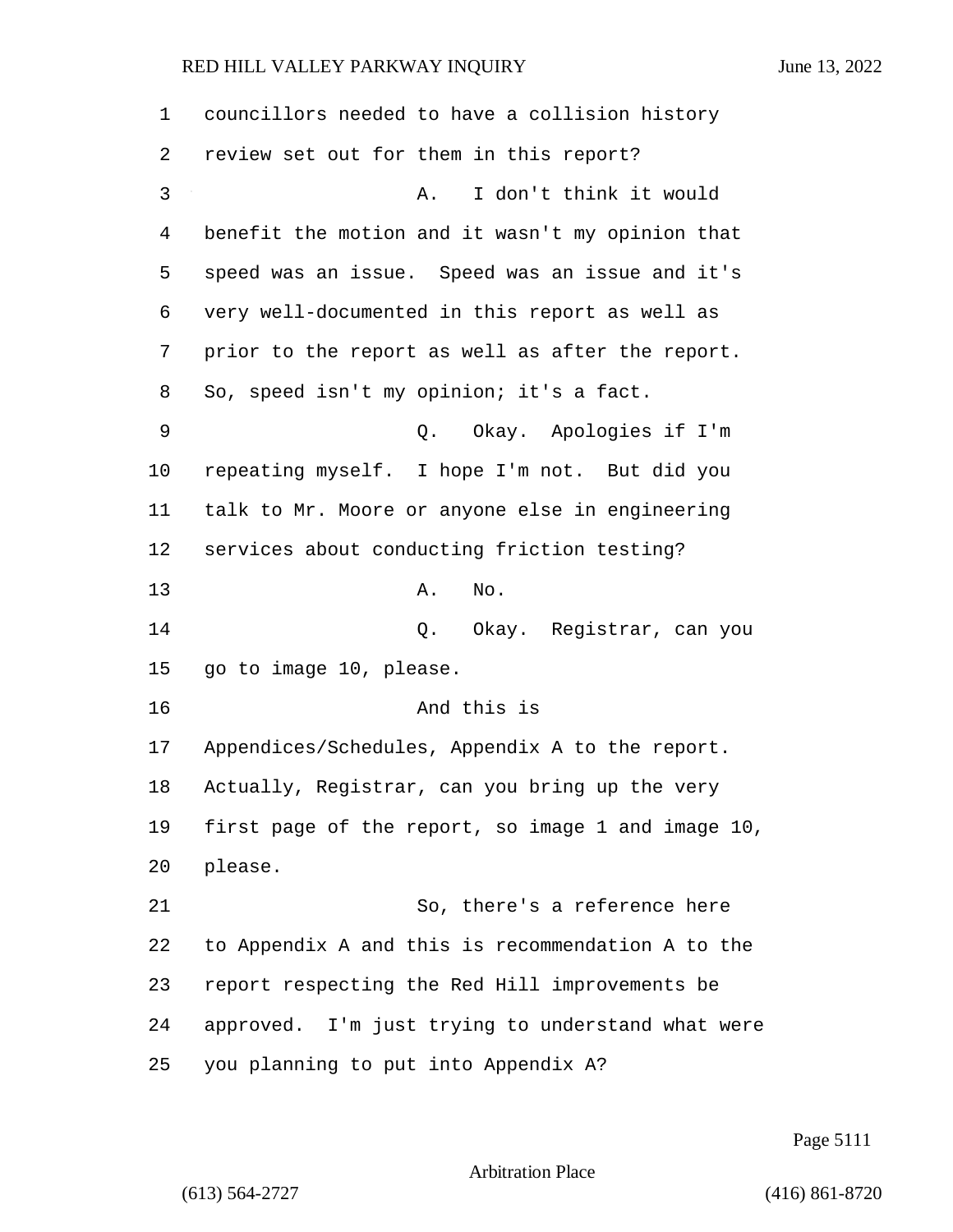1 A. Could I see the appendix? 2 2 Q. There is no appendix. 3 A. Oh, okay. It would have 4 been the charts, I believe, that were in the CIMA 5 report that recommended the changes. 6 Q. Okay. So, putting in 7 chart form the content that you have put into the 8 report itself? 9 A. Yeah. I'm surprised it's 10 not here. 11 Q. Eventually, appendices 12 were prepared that did have those charts. I'm 13 just looking at the version that you sent to 14 Mr. Field and it says appendix but it doesn't have 15 anything attached. 16 **A.** Okay. 17 Q. Do you remember if you 18 drafted an appendix at the same time that you 19 drafted this report? 20 A. I don't recall 21 specifically, but it makes sense I would have sent 22 the whole thing complete. Maybe I was still 23 working on it. I'm not sure. But this was to 24 Mike, not to Dave? 25 Q. To Mike, yes.

Page 5112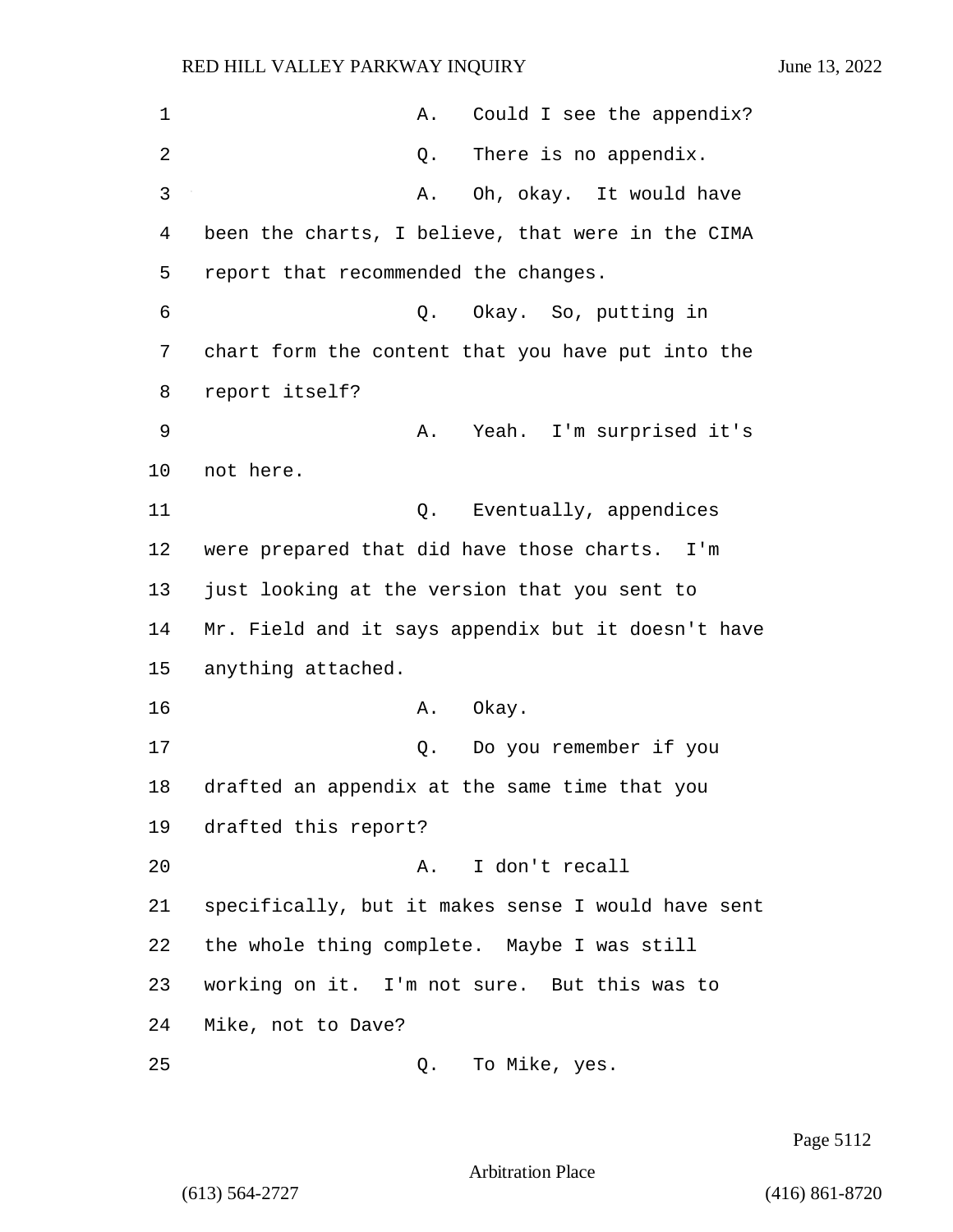| 1  | A. Yeah. So, I would think                        |
|----|---------------------------------------------------|
| 2  | I would have sent the complete one to Dave.       |
| 3  | Q. Okay. Registrar, can you                       |
| 4  | take this down and open up HAM63995, and can you  |
| 5  | start with image 4, please.                       |
| 6  | So, this is right around the                      |
| 7  | same time that you're drafting this report. It's  |
| 8  | October 3. And you say to Alan Jazvac and Richard |
| 9  | Andoga:                                           |
| 10 | "Do either of you know or                         |
| 11 | have heard about a date                           |
| 12 | for the resurface of the                          |
| 13 | RHVP, particularly                                |
| 14 | between Mud and Dartnall?                         |
| 15 | Even the year would be a                          |
| 16 | good starting place."                             |
| 17 | Do you see that at the bottom?                    |
| 18 | Yes.<br>Α.                                        |
| 19 | And then Alan Jazvac<br>Q.                        |
| 20 | responds:                                         |
| 21 | "The next surfacing of                            |
| 22 | the LINC will be                                  |
| 23 | scheduled for 2025 to                             |
| 24 | 2027, hopefully not                               |
| 25 | sooner, and the Red Hill                          |

Page 5113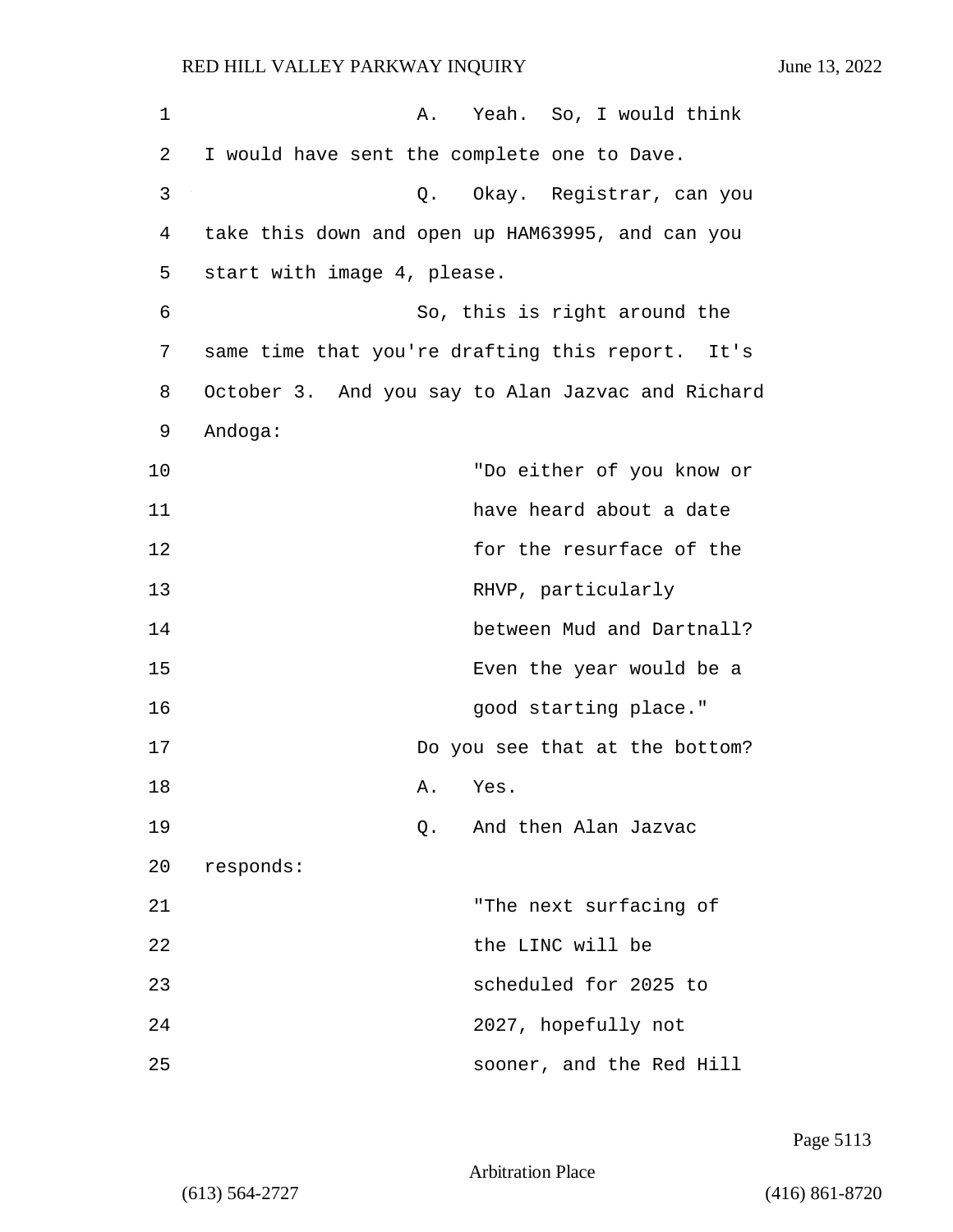| 1  | will be done before the                            |
|----|----------------------------------------------------|
| 2  | LINC. I can suggest that                           |
| 3  | the Red Hill will be                               |
| 4  | resurfaced around 2021."                           |
| 5  | And then they ask why you were                     |
| 6  | asking. And, if you can go to image 3, Registrar,  |
| 7  | and if you can call out Mr. Cooper's e-mail at the |
| 8  | bottom there.                                      |
| 9  | So, you're asking because                          |
| 10 | you're considering the cat's eyes?                 |
| 11 | Yes.<br>Α.                                         |
| 12 | And you want to<br>Q.                              |
| 13 | coordinate with the resurfacing because that's     |
| 14 | going to involve cutting into pavement?            |
| 15 | Α.<br>Yes.                                         |
| 16 | And you ask about whether<br>Q.                    |
| 17 | the installation will compromise any warranty.     |
| 18 | What interest did you have in knowing whether they |
| 19 | would compromise any warranty by installing the    |
| 20 | cat's eyes?                                        |
| 21 | Well, if there was and<br>Α.                       |
| 22 | we're cutting into the pavement, that could        |
| 23 | potentially void the warranty, which wouldn't be   |
| 24 | very good for the City as whole, so I was just     |
| 25 | kind of just checking.                             |

Page 5114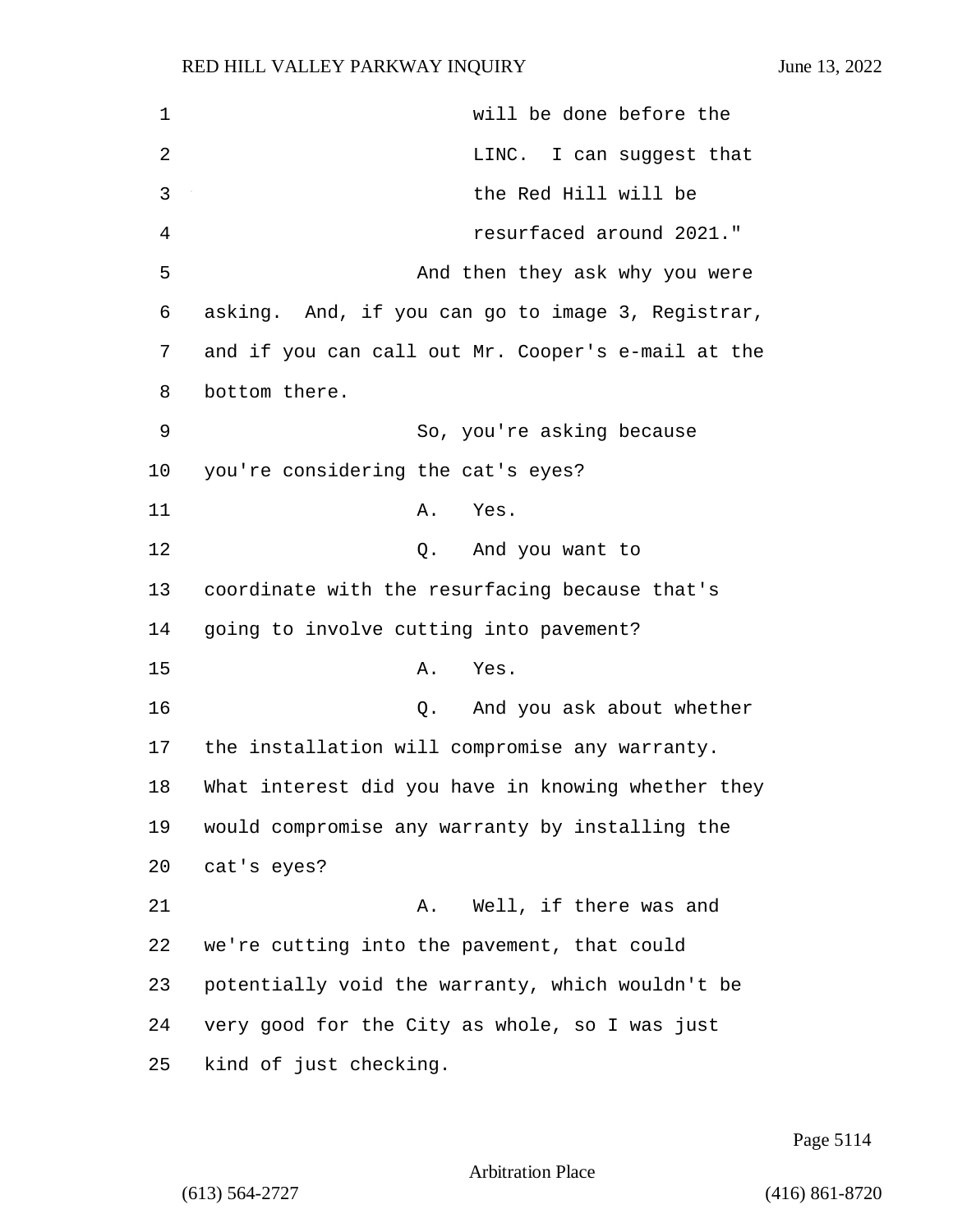| 1  | Thinking ahead?<br>Q.                              |
|----|----------------------------------------------------|
| 2  | Yes.<br>Α.                                         |
| 3  | Okay. So, why was it<br>Q.                         |
| 4  | that you were asking about the resurfacing, if     |
| 5  | there was any reason besides the coordination that |
| 6  | we just talked about?                              |
| 7  | Well, it's exactly that,<br>Α.                     |
| 8  | so we could coordinate the install. There's no     |
| 9  | point in putting them in and then the next year    |
| 10 | they go resurface and rip them out or even in a    |
| 11 | couple years. It's a pretty large expenditure and  |
| 12 | ideally they would be placed during resurfacing.   |
| 13 | That would give us the best performance of the     |
| 14 | devices as well as the pavement.                   |
| 15 | Okay. But this is 2013<br>Q.                       |
| 16 | and the suggestion here is it's not going to be    |
| 17 | resurfaced until 2021, so did you have a view      |
| 18 | about whether it would be prudent to wait until    |
| 19 | the next resurfacing as a result of this           |
| 20 | conversation?                                      |
| 21 | It wasn't my call to<br>Α.                         |
| 22 | make, so I have no opinion on that.                |
| 23 | Well, just because it<br>Q.                        |
| 24 | wasn't your call doesn't mean you don't have an    |
| 25 | opinion.                                           |

Page 5115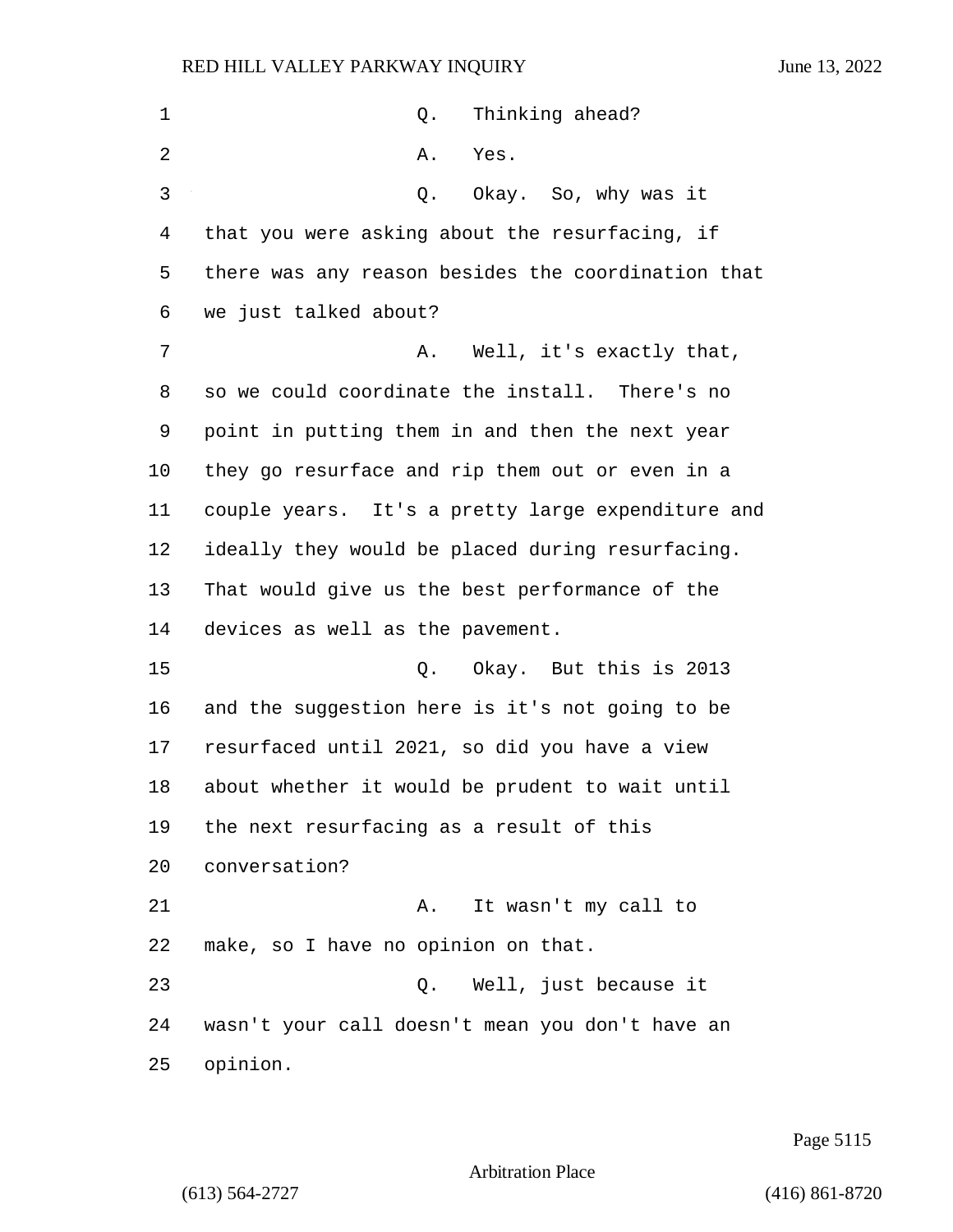| 1  | A. Okay.                                             |
|----|------------------------------------------------------|
| 2  | Q. Do you have an opinion?                           |
| 3  | No, I don't.<br>Α.                                   |
| 4  | Q. Okay. You can close                               |
| 5  | this. Sorry, I'm being told this needs to be         |
| 6  | marked as the next exhibit, which I think is         |
| 7  | Exhibit 68?                                          |
| 8  | THE REGISTRAR: Noted,                                |
| 9  | counsel. Thank you.                                  |
| 10 | MS. LAWRENCE: Thank you.                             |
| 11 | EXHIBIT NO. 68: E-mail                               |
| 12 | chain between Mr. Cooper,                            |
| 13 | Mr. Jazvac and                                       |
| 14 | Mr. Andoga, HAM63995.                                |
| 15 | BY MS. LAWRENCE:                                     |
| 16 | Q. Can you close this down                           |
|    | 17 and go back into OD 6, page 62, please. Actually, |
| 18 | let's go to page 63, please, and if you can call     |
| 19 | out 160.                                             |
| 20 | So, you're not copied on this,                       |
| 21 | but Mr. White adds to an e-mail that he's            |
| 22 | exchanging with Mr. Lupton and Mr. Ferguson and it   |
| 23 | says:                                                |
| 24 | "David, I don't want to                              |
| 25 | send the CIMA report at                              |

Page 5116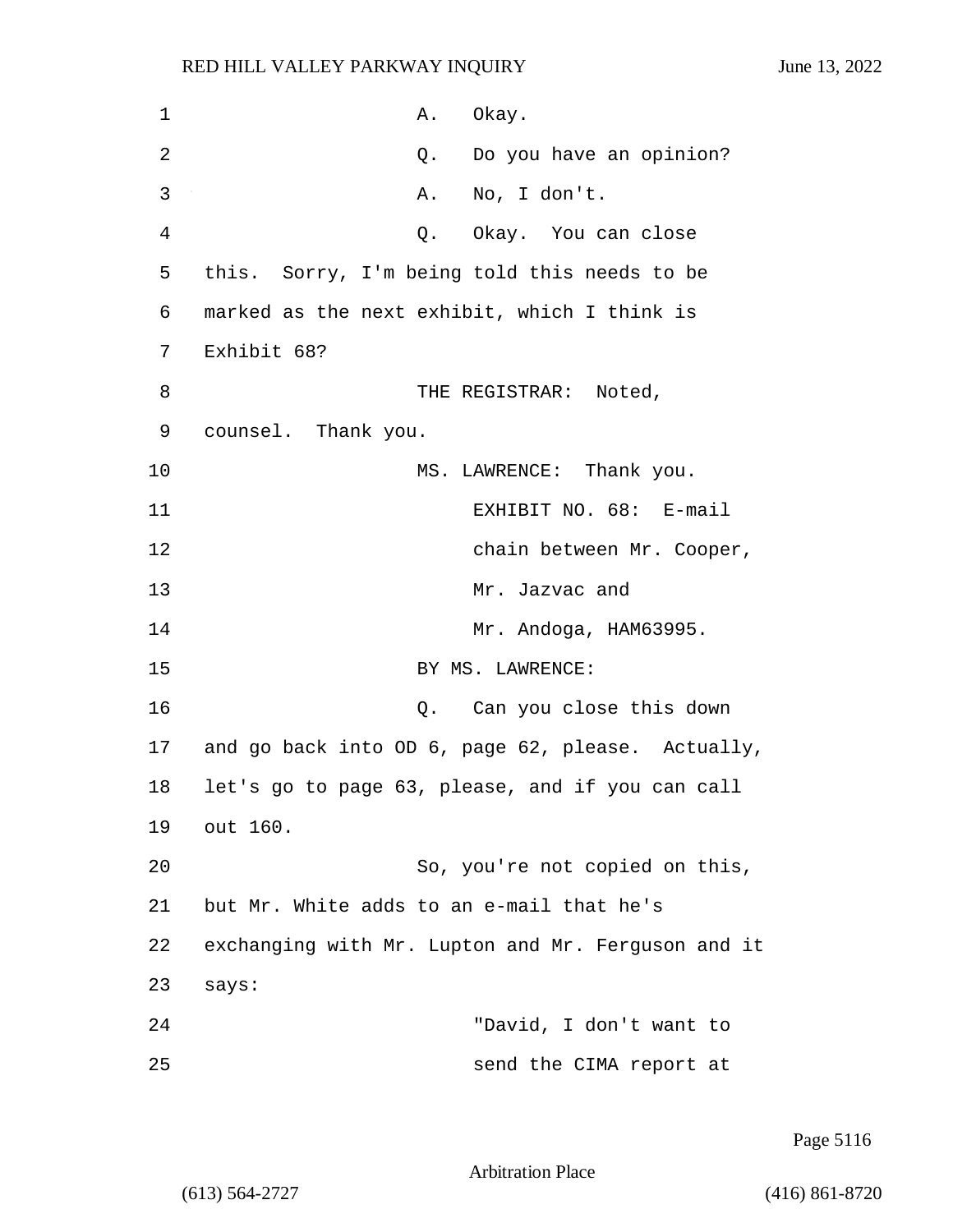| 1  | all, just our reports as                           |
|----|----------------------------------------------------|
| 2  | highlights. We can say                             |
| 3  | CIMA was contracted to do                          |
| 4  | the safety, et cetera, et                          |
| 5  | cetera."                                           |
| 6  | So, again, just at this point,                     |
| 7  | what was your expectation about whether the CIMA   |
| 8  | report was going to be appended or sent to the     |
| 9  | counsellors on the PWC?                            |
| 10 | I didn't give it much<br>Α.                        |
| 11 | thought, to be honest with you. It was not my      |
| 12 | decision to make, so I didn't give it a lot of     |
| 13 | thought whether it would or wouldn't be, should or |
| 14 | shouldn't be. I wouldn't have dealt with it        |
| 15 | directly, so it didn't cross my mind. There was    |
| 16 | so much going on at this point in traffic, I       |
| 17 | couldn't focus on this, whether the report was     |
| 18 | appended to the report to council or not.          |
| 19 | Q. Okay. My question really                        |
| 20 | is whether the way that you drafted your draft     |
| 21 | report that you gave to Mr. Ferguson was at all    |
| 22 | affected by what you understood the councillors    |
| 23 | would have in addition to your report?             |
| 24 | Again, I didn't consider<br>Α.                     |
| 25 | it, so I'm not sure what you're asking. I didn't   |

Page 5117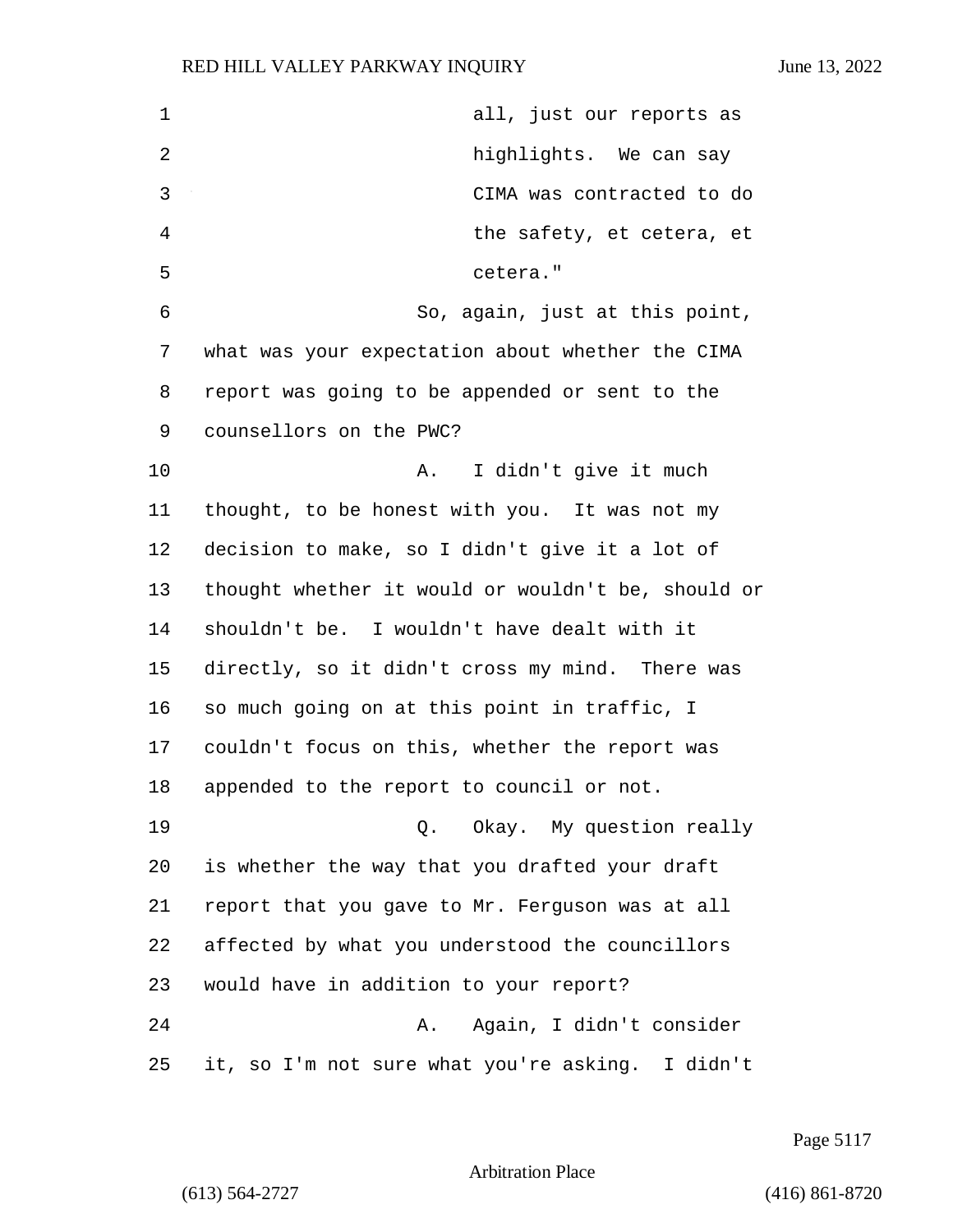give it a lot of thought. 2 Q. Okay. Did you have any role in editing the various drafts between your draft and the draft that eventually goes to PWC that we looked at just after the break? 6 A. No, I did not. 7 C. Just pulling that up again, RHV668, so this is now an information report. Did you, at the time, review this report after it was submitted by Gerry Davis to PWC? 11 A. I probably would have looked at it. I don't remember looking at it, but, I mean, I would think I would. 14 Q. Did you have any views about its conversion from a recommendation report to an information report? 17 A. Well, the change wasn't mine to call. Like, it wasn't my call to make the change from a recommendation to an info report, so what it was called, it didn't matter to me. My management team knew better how to report back to committee. I didn't like the fact that my name was still on it when I didn't write it. That's not what my experience was prior to 2013, so that's about it.

Page 5118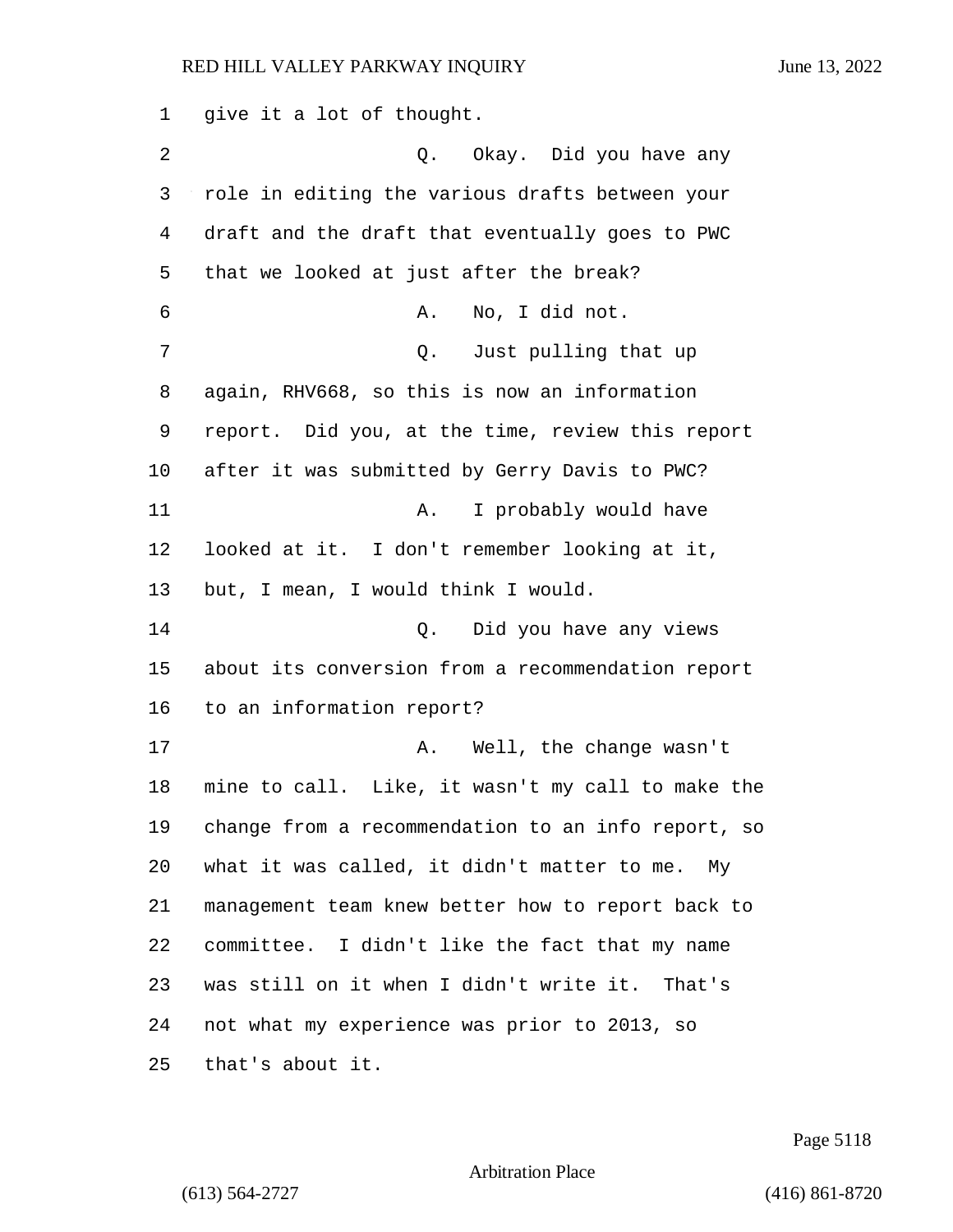| 1  | Q. Did you have any concerns                       |
|----|----------------------------------------------------|
| 2  | about being able to implement the countermeasures  |
| 3  | proposed by CIMA and identified in this report if  |
| 4  | it was an information report compared to a         |
| 5  | recommendation report?                             |
| 6  | No. Either way, we were<br>Α.                      |
| 7  | going to do the work, so it didn't matter.         |
| 8  | Registrar, can you go to<br>Q.                     |
| 9  | page 70, please, of OD 6, and if you can call out  |
| 10 | 178, please.                                       |
| 11 | So, this is an e-mail from                         |
| 12 | Mr. Ferguson to you and he says:                   |
| 13 | "Please set up a meeting                           |
| 14 | with CIMA."                                        |
| 15 | And, sorry, just to orient you                     |
| 16 | a little bit, we're at the end of October. You've  |
| 17 | put in your ten-page draft staff report. You have  |
| 18 | a copy of the CIMA report that they have called as |
| 19 | the final report and Mr. Ferguson comes to you and |
| 20 | says:                                              |
| 21 | "Please set up a meeting                           |
| 22 | with CIMA to discuss the                           |
| 23 | RHVP report."                                      |
| 24 | And you say:                                       |
| 25 | "Sure. When and why?"                              |

Page 5119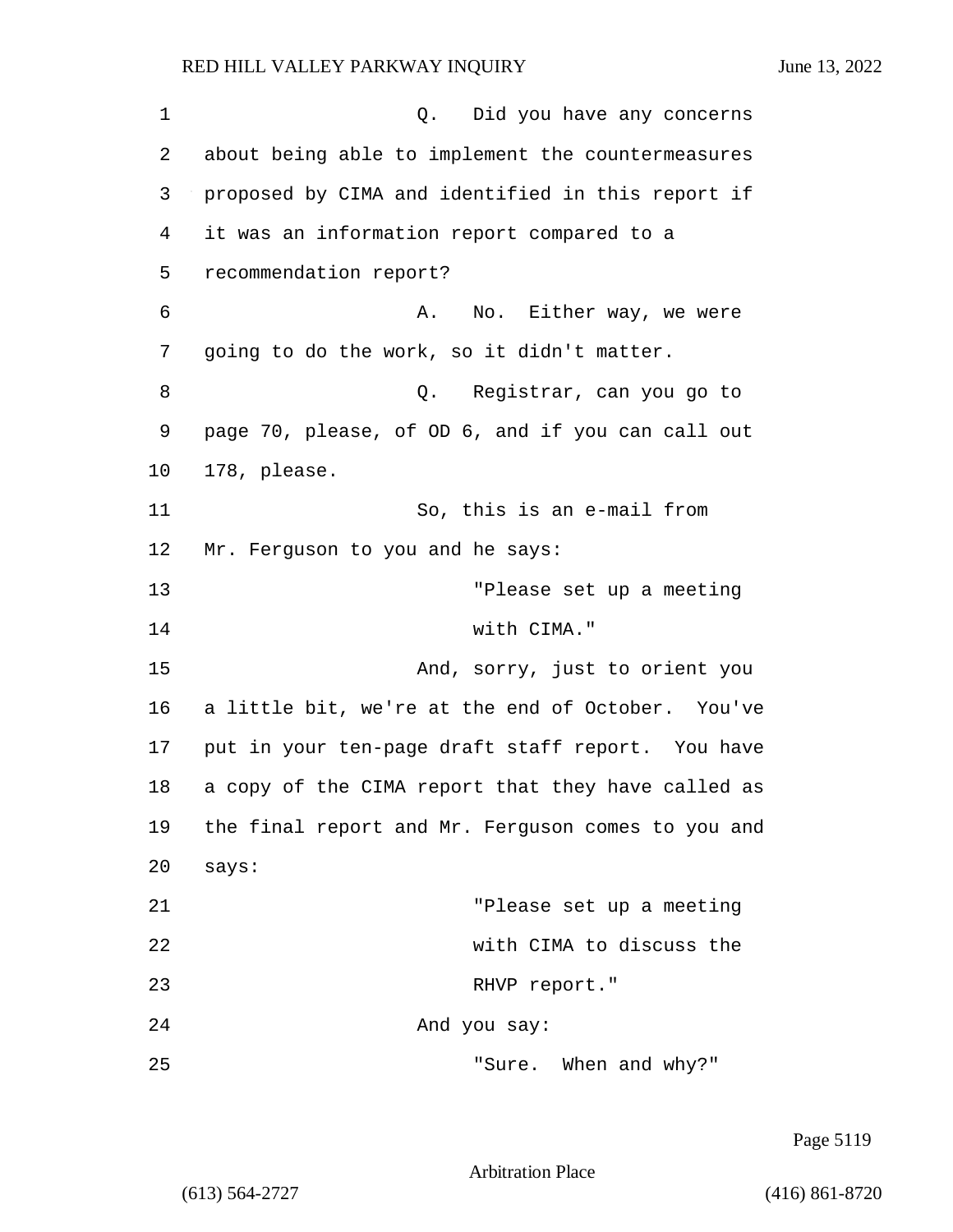1 And then he says: 2 "Look at my availability. 3 Modification to the 4 report to reflect council 5 info report." 6 So, by this point, and this is 7 October 25, had you seen a copy of the information 8 report? 9 A. I don't believe I did. 10 Q. Okay. 11 A. But I can't say for sure. 12 O. Okay. Do you recall 13 having a meeting with CIMA and Mr. Ferguson to 14 talk about modification to the report to reflect 15 the council information report? 16 A. No, I don't. 17 C. Okay. This was your 18 first consultant report, so you might not be able 19 to answer this, but did you have any views about 20 whether the staff report should be reflected -- 21 pardon me -- the consultation report should be 22 changed to reflect the council information report? 23 Is that the right approach in terms of trying to 24 have two reports be similar?

25 A. Well, I think it's a

Page 5120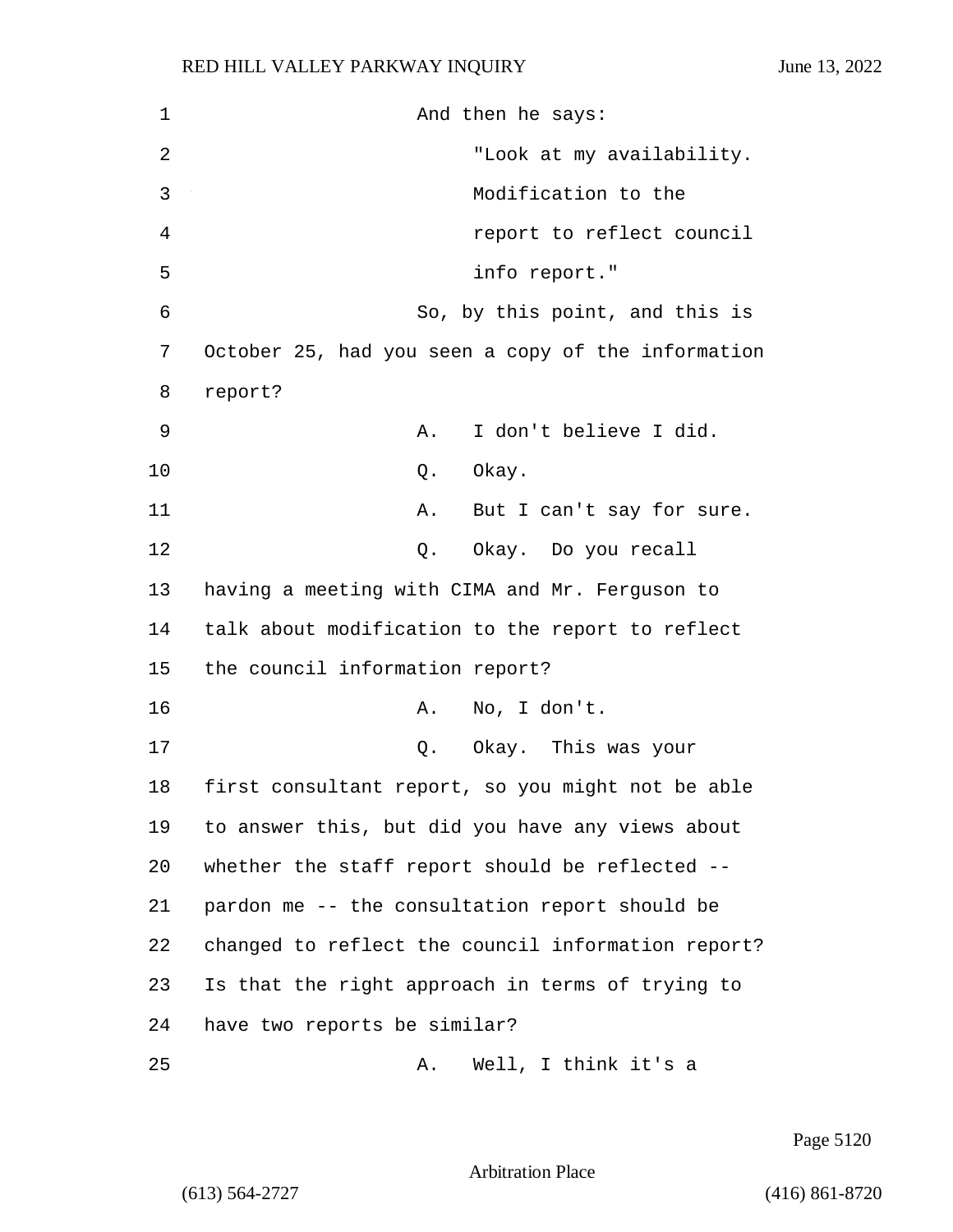1 collaborative effort. I mean, from what I recall, 2 I don't think anything changed that changed the 3 consultant's report. I don't think we made any 4 changes that weren't in the spirit of the report 5 or anything that was wrong or misleading, I don't 6 believe. 7 O. Okay. 8 A. Yeah. 9 Q. Registrar, can you close 10 this out and go to the next image, please. And at 11 the bottom you'll see on November -- in fact, can 12 you call out 181 -- November 7, Mr. Applebee 13 e-mailed you with the 2013 CIMA report and he 14 wrote: 15 "I have attached a Word 16 document to this e-mail 17 with our suggested 18 wording additions." 19 **I'll go to that in a moment.** 20 Do you recall having a meeting on November 6 with 21 Mr. Applebee? 22 A. No, I do not. 23 Q. And so, Mr. Applebee 24 says: 25 "We have avoided using

Page 5121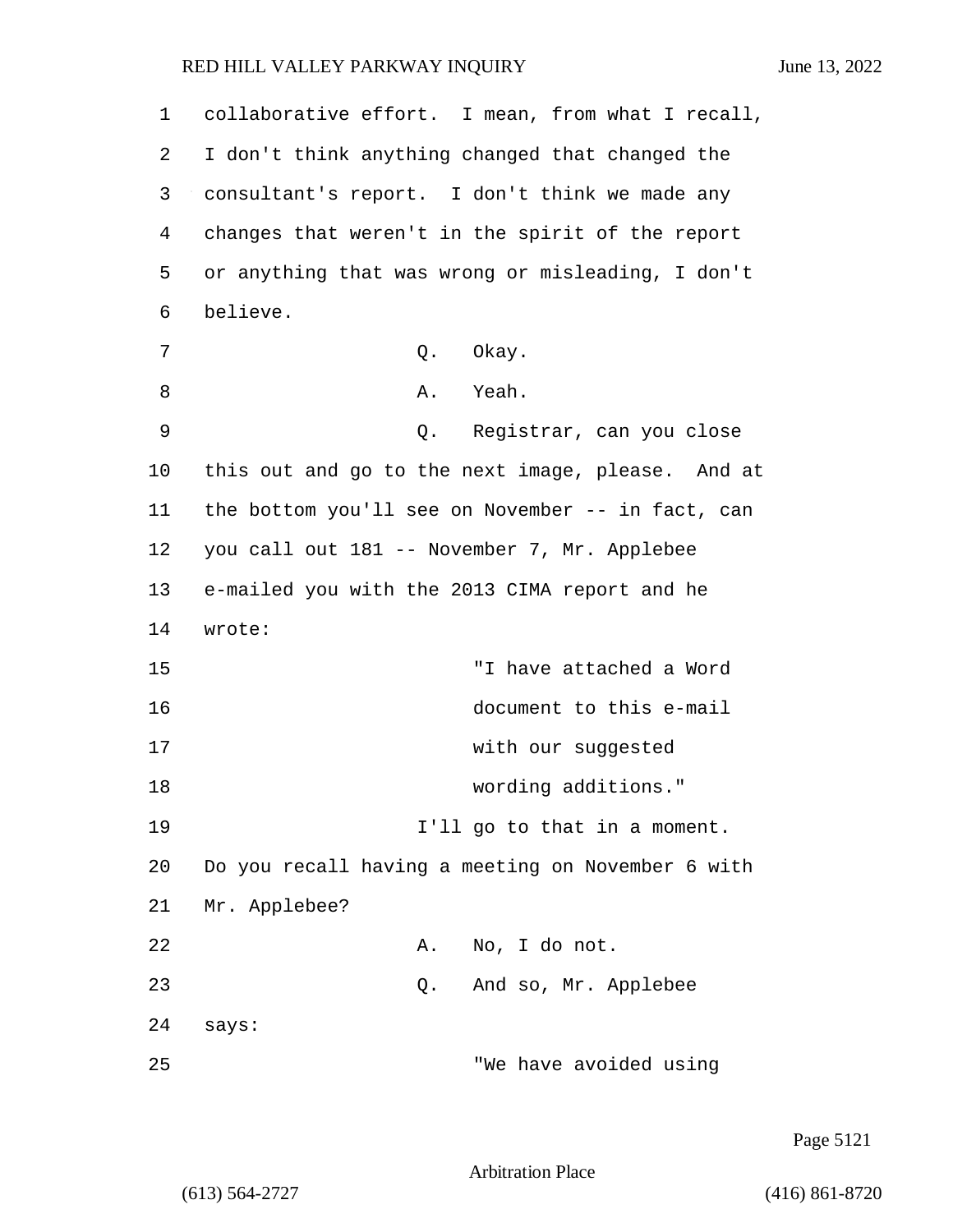| $\mathbf 1$ | too many actual dates as                          |
|-------------|---------------------------------------------------|
| 2           | we feel this could                                |
| 3           | potentially put the City                          |
| 4           | in a liability position                           |
| 5           | if someone were to look                           |
| 6           | back in retrospect and                            |
| 7           | the City had not                                  |
| 8           | completed the work by a                           |
| 9           | specific date for                                 |
| 10          | whatever reason. We've                            |
| 11          | tried to use ranges."                             |
| 12          | Did you suggest to                                |
| 13          | Mr. Applebee that the consultant's report and the |
| 14          | ranges in it should reflect a range rather than a |
| 15          | specific date in order to avoid putting the City  |
| 16          | in a potential liability position?                |
| 17          | I don't believe I did,<br>Α.                      |
| 18          | but, I mean, they wouldn't know the dates that we |
| 19          | could do X, Y or Z, so to put it in a date range  |
| 20          | makes sense, but I don't believe I directed them  |
| 21          | to do that.                                       |
| 22          | Q. Okay. But you don't                            |
| 23          | remember anything else about the meeting on       |
| 24          | November 6 and what you did direct them to do?    |
| 25          | I do not remember meeting<br>Α.                   |

Page 5122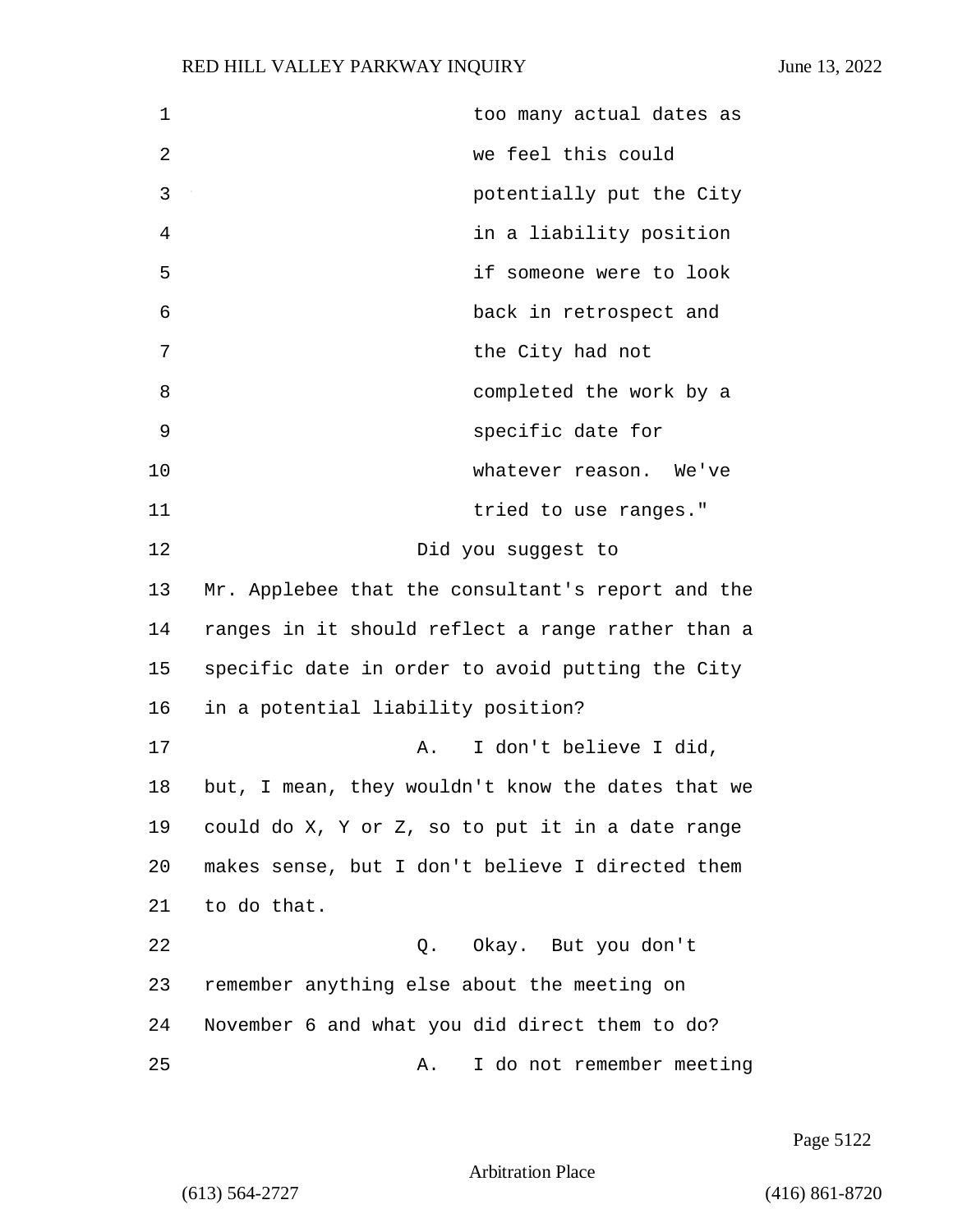1 them at all, no. Sorry. 2 Q. Registrar, can you close 3 this out and go to page 72 and the next paragraph, 4 182, and call that out. 5 A. Sorry, even if I did 6 attend that meeting, it would have been Dave 7 running the meeting, not me. I mean, he was the 8 senior guy in there. But I don't remember the 9 meeting at all, quite frankly. 10 Q. And you don't remember if 11 Mr. Ferguson attended either way? 12 A. No. Well, I set it up 13 for him and I apparently. So, no, I don't 14 remember, because I wouldn't have communicated 15 that direction to them. It would have come from 16 him. 17 C. Okay. So, this is an 18 excerpt from the Word document that Mr. Applebee 19 sent and it says at the top: 20 "The City has indicated 21 **that with respect to a** 22 select number of 23 countermeasures, a staged 24 approach to 25 implementation will be

Page 5123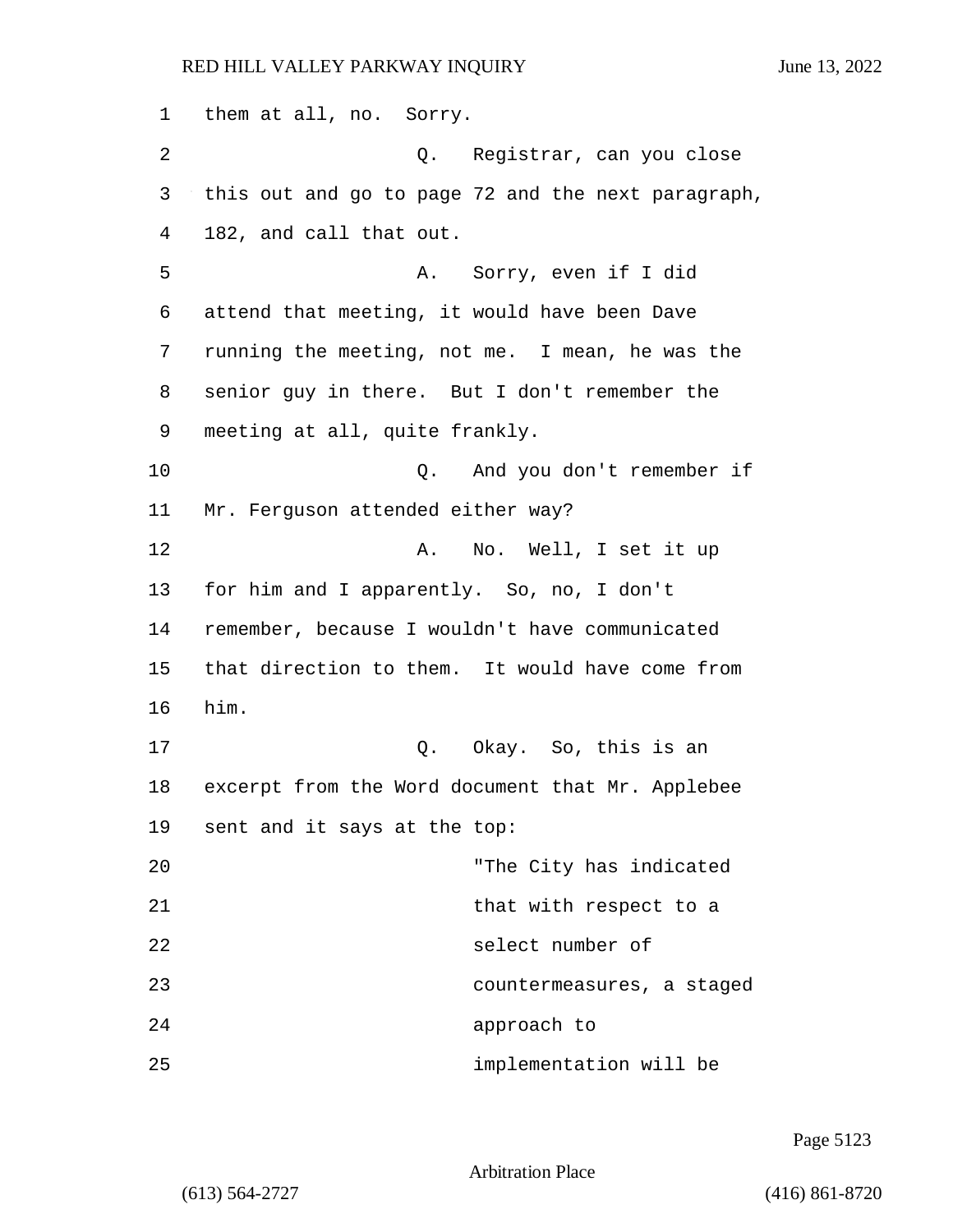1 taken." 2 So, that's very clearly 3 something that is City has communicated to CIMA. 4 Do you agree? 5 A. I don't know. 6 Q. Okay. It says the City 7 has indicated? 8 A. Yeah. 9 Q. Do you remember 10 indicating that -- 11 A. No. I just said I don't 12 remember the meeting, so I can't say for certain. 13 I don't remember meeting with Dave and Brian 14 unfortunately. 15 Q. Sure. So, not 16 necessarily at the meeting, just generally, do you 17 remember communicating to CIMA that the City 18 wanted a staged approach to implementation? 19 A. No, I don't. 20 Q. Okay. And do you 21 remember either in the meeting or at any other 22 point providing CIMA with the ranges of dates that 23 are set out here for signage and for the pavement 24 markings and cat's eyes? 25 A. No, but those timelines

Page 5124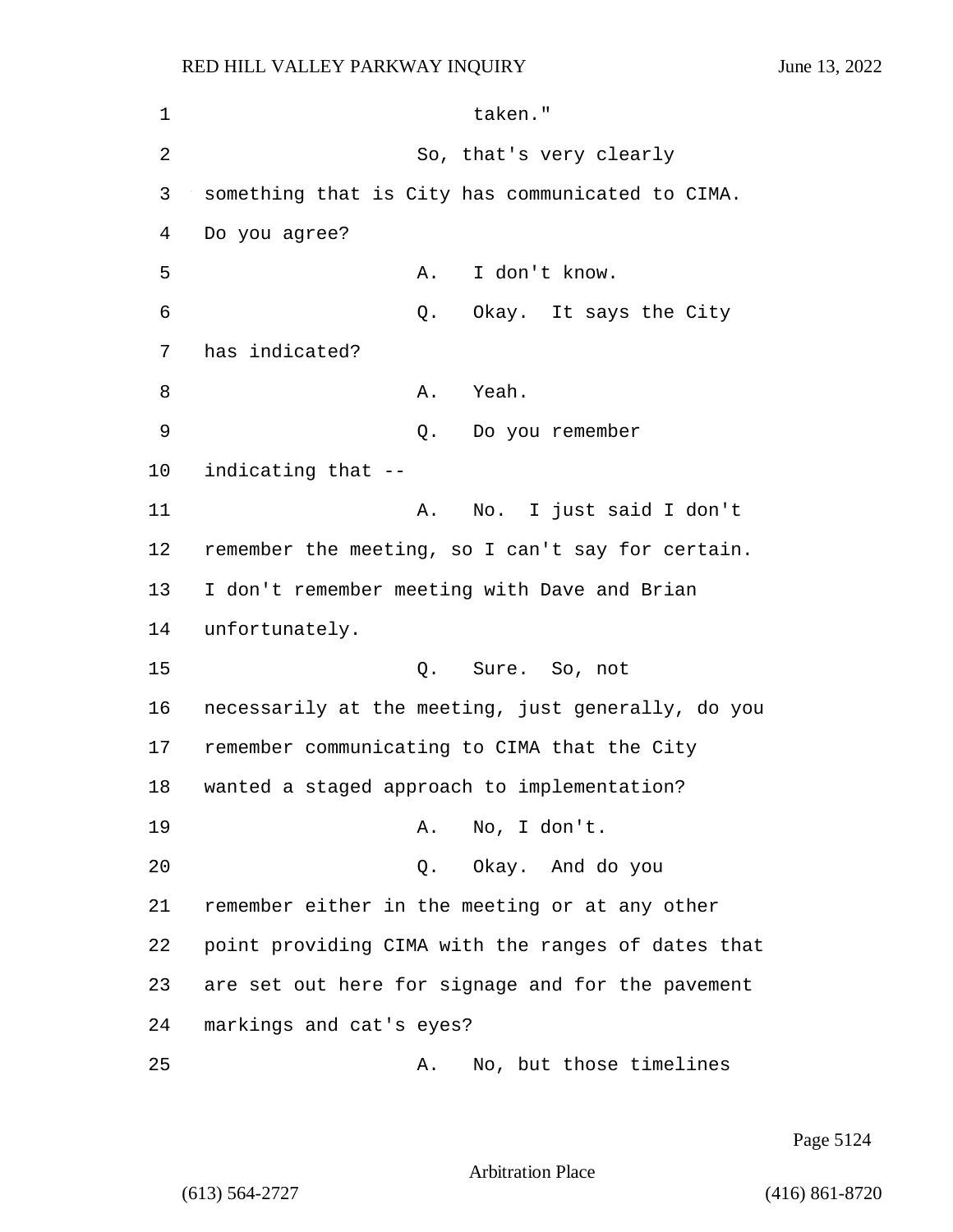| 1  | seem pretty logical to me. I don't remember        |
|----|----------------------------------------------------|
| 2  | providing it specifically, but it seems like this  |
| 3  | is the natural progression of it. This is the way  |
| 4  | it would work.                                     |
| 5  | Q. Sure. And CIMA is not                           |
| 6  | going to have that information about when the City |
| 7  | is going to be able to do things. Right?           |
| 8  | No, no.<br>Α.                                      |
| 9  | On illumination, it says:<br>Q.                    |
| 10 | "Prior to the review of                            |
| 11 | the new illumination, the                          |
| 12 | City will undertake the                            |
| 13 | implementation of other                            |
| 14 | countermeasures and                                |
| 15 | monitor their                                      |
| 16 | effectiveness for a                                |
| 17 | period of at least one                             |
| 18 | year."                                             |
| 19 | What do you remember about any                     |
| 20 | internal discussions about a staged approach that  |
| 21 | would push off the assessment of lighting for at   |
| 22 | least a year while implementing other              |
| 23 | countermeasures?                                   |
| 24 | I don't remember anything<br>Α.                    |
| 25 | at all, but quite frankly my opinion is one year   |

Page 5125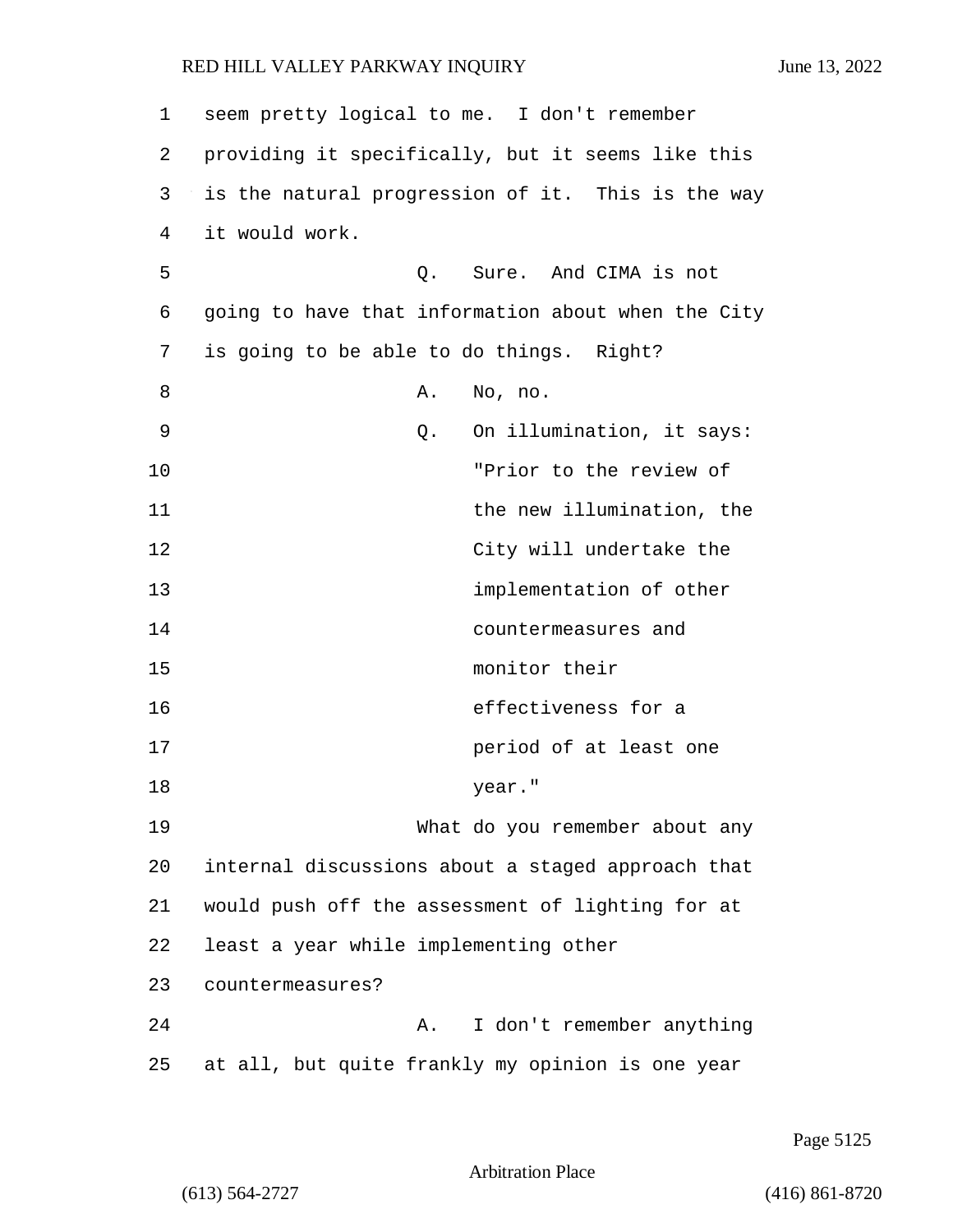1 is not enough time. You need more time. You 2 would need three years minimum to see if the 3 others actually had an effect, but I don't 4 remember the discussion. 5 Q. Okay. Registrar, can you 6 bring up HAM3443. 7 THE REGISTRAR: Sorry, 8 counsel. Do you mind just repeating the document 9 ID for me? 10 MS. LAWRENCE: I think I 11 probably misspoke. HAM4330. 12 THE REGISTRAR: Thank you. 13 BY MS. LAWRENCE: 14 Q. If you can go to image 2, 15 please. So, this is just what we were looking at, 16 Mr. Cooper. That was an excerpt of the 17 highlighted part. And then you'll see that the 18 cat's eyes, the PMPR, and the inverted profile 19 markings, they both say MT. Before they were ST. 20 Do you see that? 21 A. Okay. 22 Q. Does that assist with 23 your recollection of providing that direction to 24 CIMA? 25 A. No.

Page 5126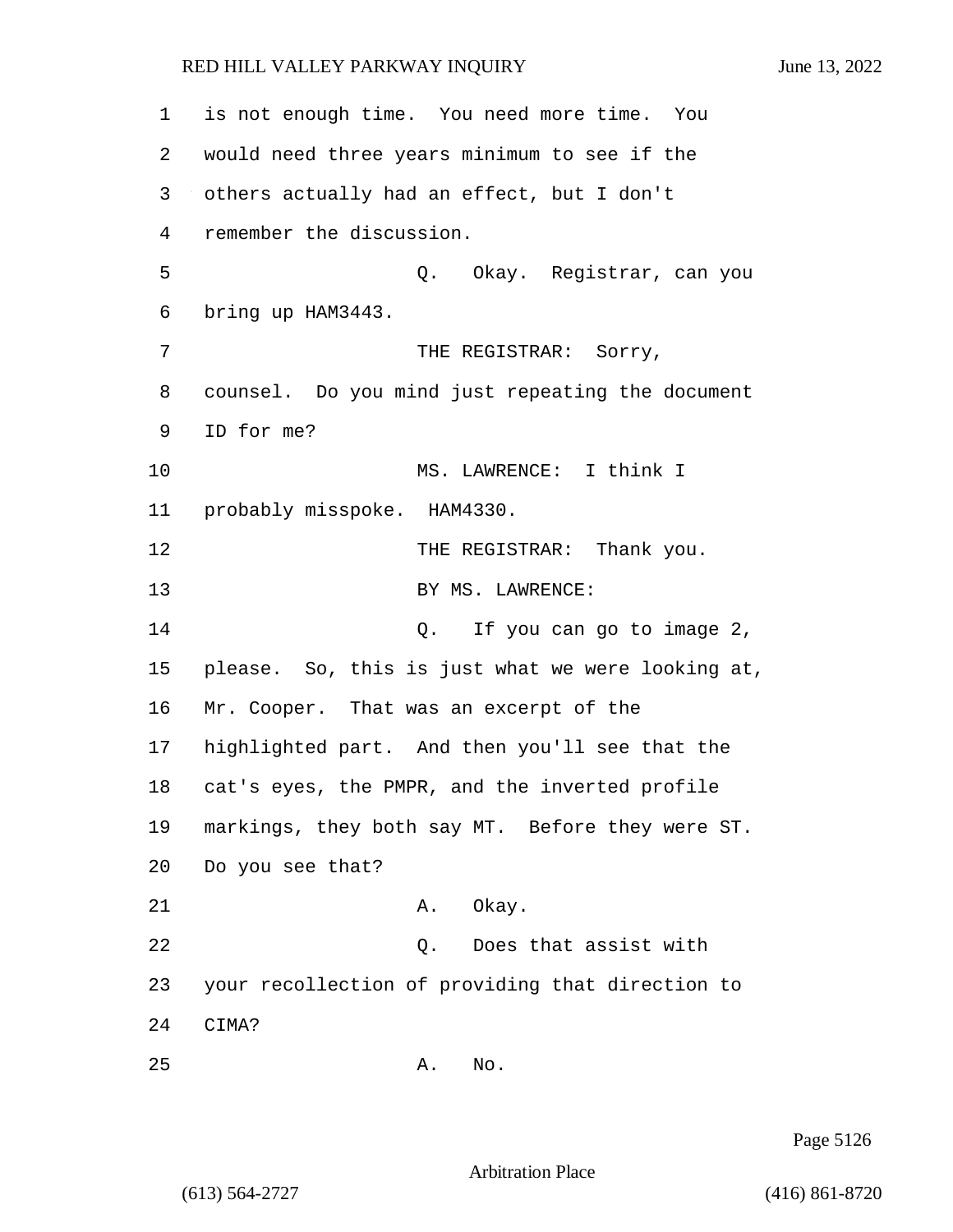1 Q. Registrar, can you go to 2 images 5 and 6. 3 A. The PRPMs and the 4 inverted profile markings, they were new to the 5 City. I wouldn't even be able to provide comment 6 on the installation for that. It was new to me 7 anyway. I knew what they were, but it was new to 8 me and I certainly wouldn't have had the knowledge 9 of the budget or the installation process or 10 anything to that nature to provide those comments 11 on this. 12 O. Okay. If you look up 13 into the highlighted section, it says under 14 Pavement Markings and PMPR Recommendations: 15 "PMPRs will be installed 16 with the next planned 17 resurfacing on the Red 18 **Hill**, likely in the 19 medium term, five to ten 20 years." 21 A. Okay. 22 Q. And then you'll recall 23 that back and forth you had with Mr. Andoga about 24 resurfacing? 25 A. Yeah.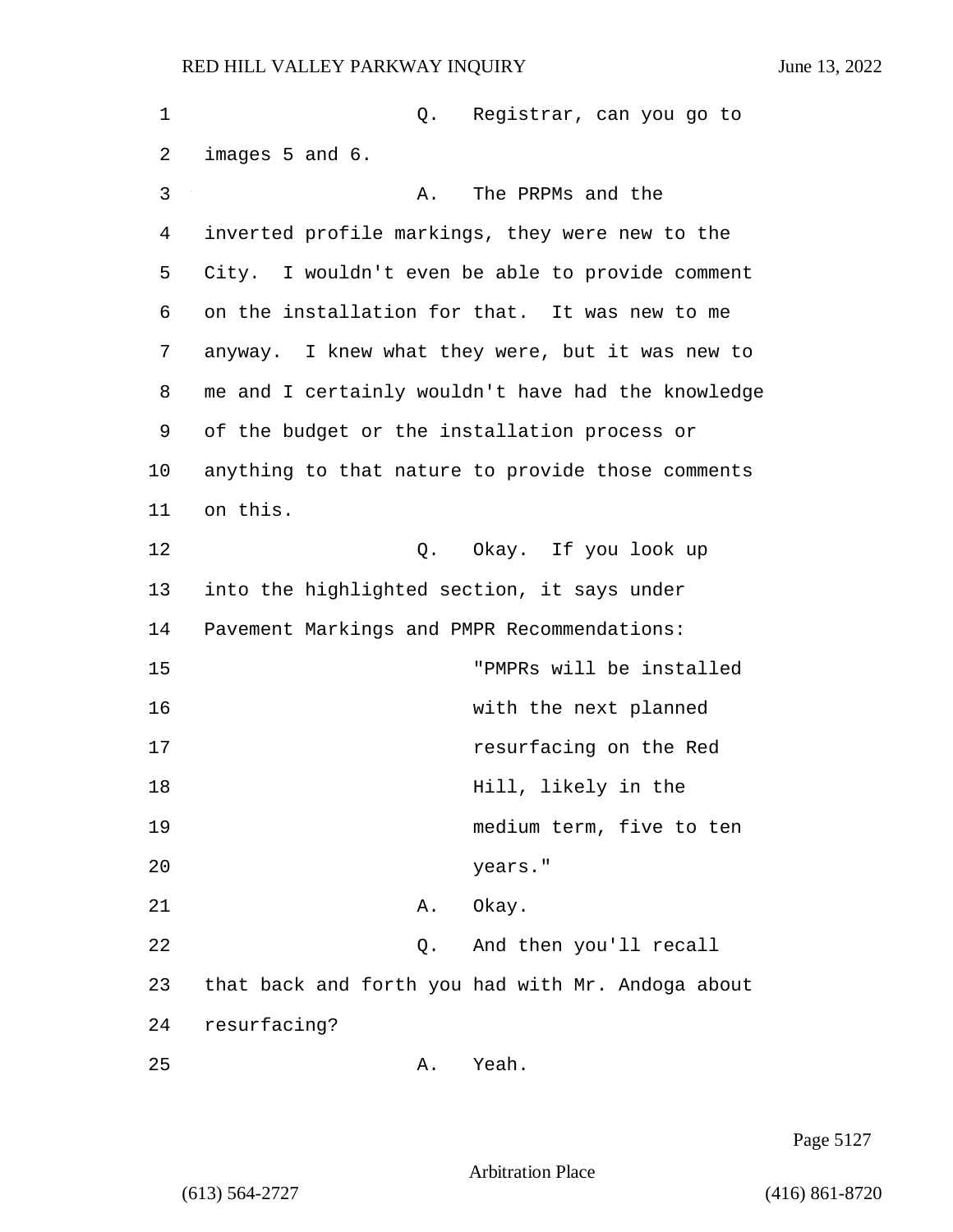1 C. So, is it fair to say you did in fact have enough information to provide that information to CIMA? 4 A. I just don't remember doing it. I guess it's fair to say I could have, but I don't remember doing it. So, again, in that meeting, Dave would have been the senior guy in the room and would have ran that meeting. 9 Q. Okay. Registrar, can you go to image 5 and 6, please. 11 And then there is one other change again. I'm just doing this to try to refresh your memory. On image 5, image 1 on the left-hand side, it says "install lighting on ramp" and then there's a little star. The text was there before but the star is new and it relates to "subject to evaluation of the effectiveness of other countermeasures." 19 Do you remember giving that information to Mr. Applebee or frankly do you remember receiving this document back from Mr. Applebee? 23 A. No, I do not. 24 Q. Okay. In your view, it was not you who were directing CIMA to make these

Page 5128

Arbitration Place

(613) 564-2727 (416) 861-8720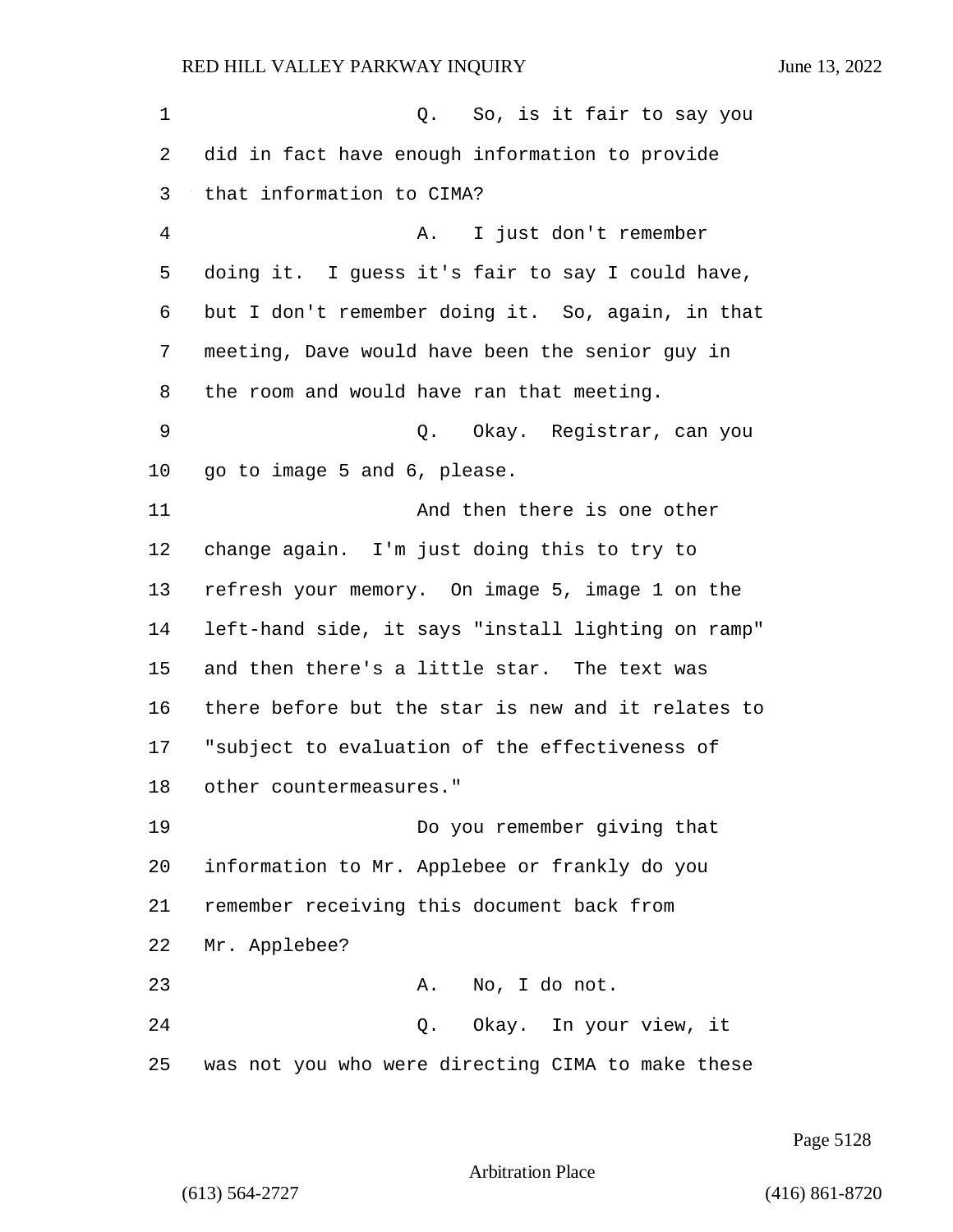1 changes? 2 A. I don't believe so, no. 3 Q. Okay. Registrar, you can close that down. 5 On November 18, 2013, the Public Works Committee met and received the report that we have just been looking at. Do you recall attending that meeting? 9 A. I don't, but I understand I was there. 11 Q. Okay. You understand you were identified by someone else as being there? 13 A. Yes. I believe I saw myself when you showed a picture of the gallery. I think I was there. 16 Q. Okay. Well, I'm not going to bring it up again. On that note, Commissioner, I was remiss when I did bring up a copy of that video in an earlier examination to mark it as an exhibit, and I'm hoping to do so now even though I'm not going to take Mr. Cooper to it. It's RHV961. **JUSTICE WILTON-SIEGEL:** Okay. 24 MS. LAWRENCE: And I think this would be Exhibit 69.

Page 5129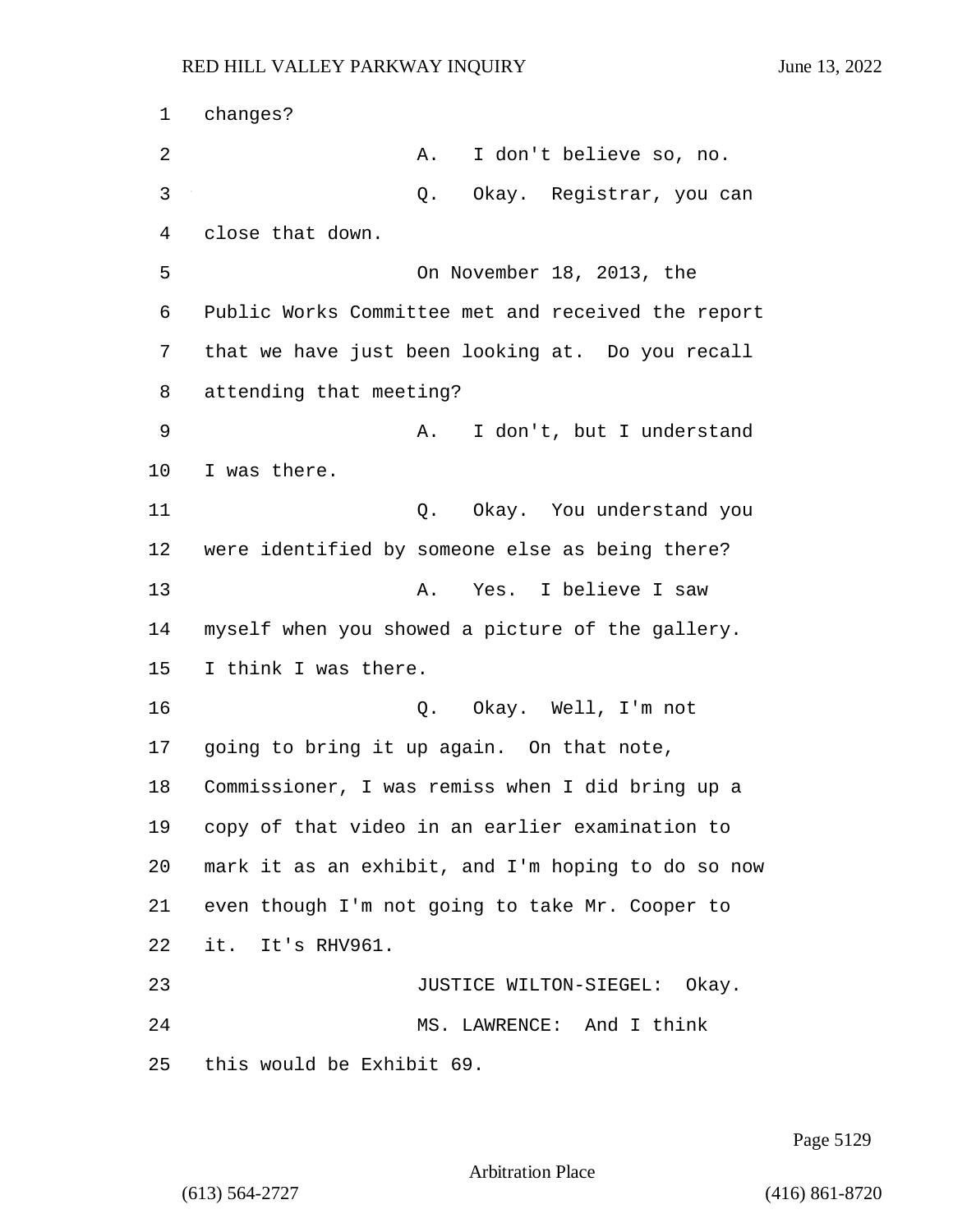| $\mathbf 1$ | JUSTICE WILTON-SIEGEL: Okay.                     |
|-------------|--------------------------------------------------|
| 2           | THE REGISTRAR: Noted,                            |
| 3           | counsel.                                         |
| 4           | EXHIBIT NO. 69: Video of                         |
| 5           | Public Works Committee                           |
| 6           | meeting on November 18,                          |
| 7           | 2013, RHV961.                                    |
| 8           | MS. LAWRENCE: Registrar, I've                    |
| 9           | got that right, 69?                              |
| 10          | THE REGISTRAR: Yes,                              |
| 11          | Exhibit 69.                                      |
| 12          | MS. LAWRENCE: Thank you.                         |
| 13          | THE REGISTRAR: You're                            |
| 14          | welcome.                                         |
| 15          | BY MS. LAWRENCE:                                 |
| 16          | Q. So, do you recall from                        |
| 17          | that Public Works Committee meeting or           |
| 18          | documentation afterwards that council decided to |
| 19          | keep the lighting aspect on the outstanding      |
| 20          | business list to be considered in a year, once   |
| 21          | other countermeasures had been put in place?     |
| 22          | I don't remember from the<br>Α.                  |
| 23          | meeting, but I remember from preparing for this. |
| 24          | Q. Okay. Registrar, can you                      |
| 25          | bring up OD 6, page 80, please. Can you bring up |

Page 5130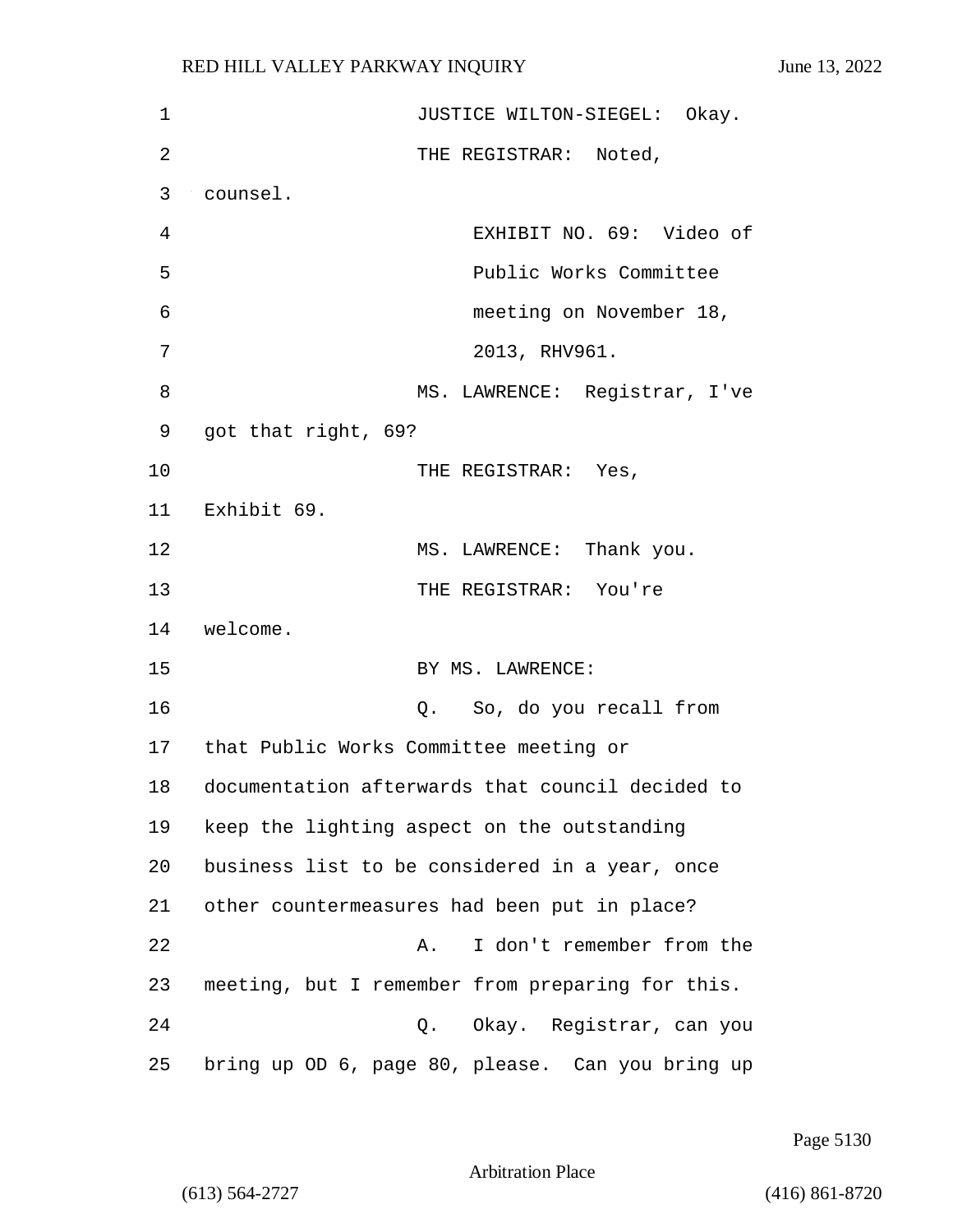1 81 as well, please. 2 So, at the bottom of page 80, 3 on December 9, so this is after Public Works met, 4 you responded to Mr. Applebee's message of 5 November 19, the one that had that document that 6 we were looking at, and advised that he had 7 received the go-ahead for the wording changes and 8 instructed Mr. Applebee to proceed to make final 9 copies. 10 Who gave you the go-ahead for 11 the wording changes? 12 A. I'm assuming it would 13 have been probably Dave, maybe Martin, but I'm 14 pretty sure I just dealt directly with Dave. 15 Q. Okay. That's your 16 assumption, but you don't have a distinct 17 recollection? 18 A. No, I don't, but I'm 19 pretty confident it would have been Dave. 20 Q. Okay. Registrar, can you 21 call out the top paragraph of page 81. 22 So, Mr. Applebee e-mailed you 23 and asked: 24 "Do you want the date 25 changed on the report to

Page 5131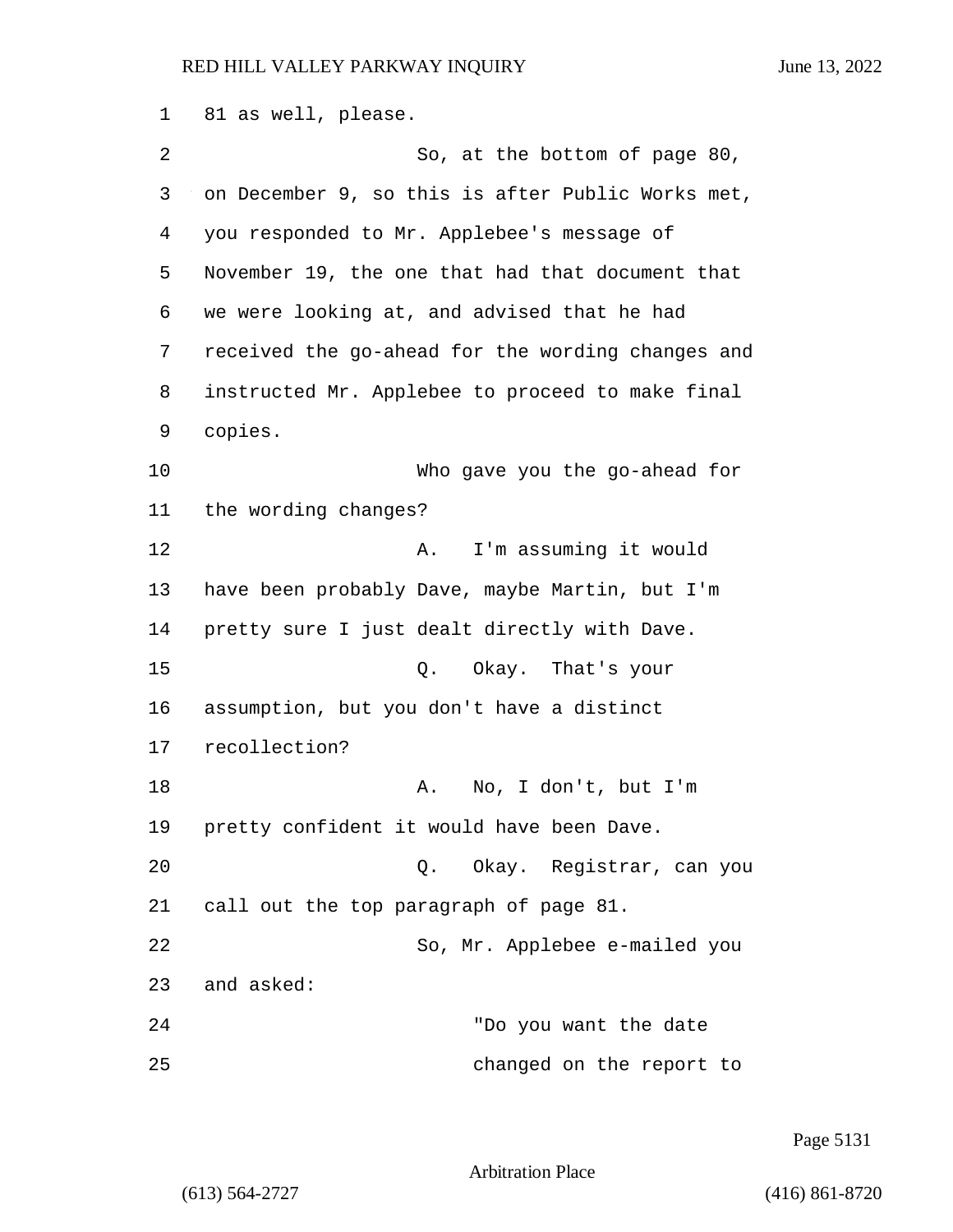| 1  | December? It currently                            |
|----|---------------------------------------------------|
| 2  | says October, but I can't                         |
| 3  | remember if we were going                         |
| 4  | to keep the original date                         |
| 5  | on the report or not.<br>It                       |
| 6  | doesn't matter to me                              |
| 7  | either way."                                      |
| 8  | And you responded:                                |
| 9  | "The original date is                             |
| 10 | fine."                                            |
| 11 | And so, just stopping there,                      |
| 12 | you'll recall at the front page of this 2013 CIMA |
| 13 | report it actually said October 2013. Do you      |
| 14 | remember that? I don't need to bring it up.       |
| 15 | Α.<br>Yes.                                        |
| 16 | Why did you say that he<br>Q.                     |
| 17 | didn't need to change the date to December?       |
| 18 | If I remember correctly,<br>Α.                    |
| 19 | the changes were minor and we already reported to |
| 20 | committee with the relevance of the report and I  |
| 21 | didn't think it mattered. In hindsight, I         |
| 22 | certainly would have had them change it. But,     |
| 23 | again, my understanding was that they were minor  |
| 24 | changes and we already reported to committee that |
| 25 | nothing in the December version affected what we  |

Page 5132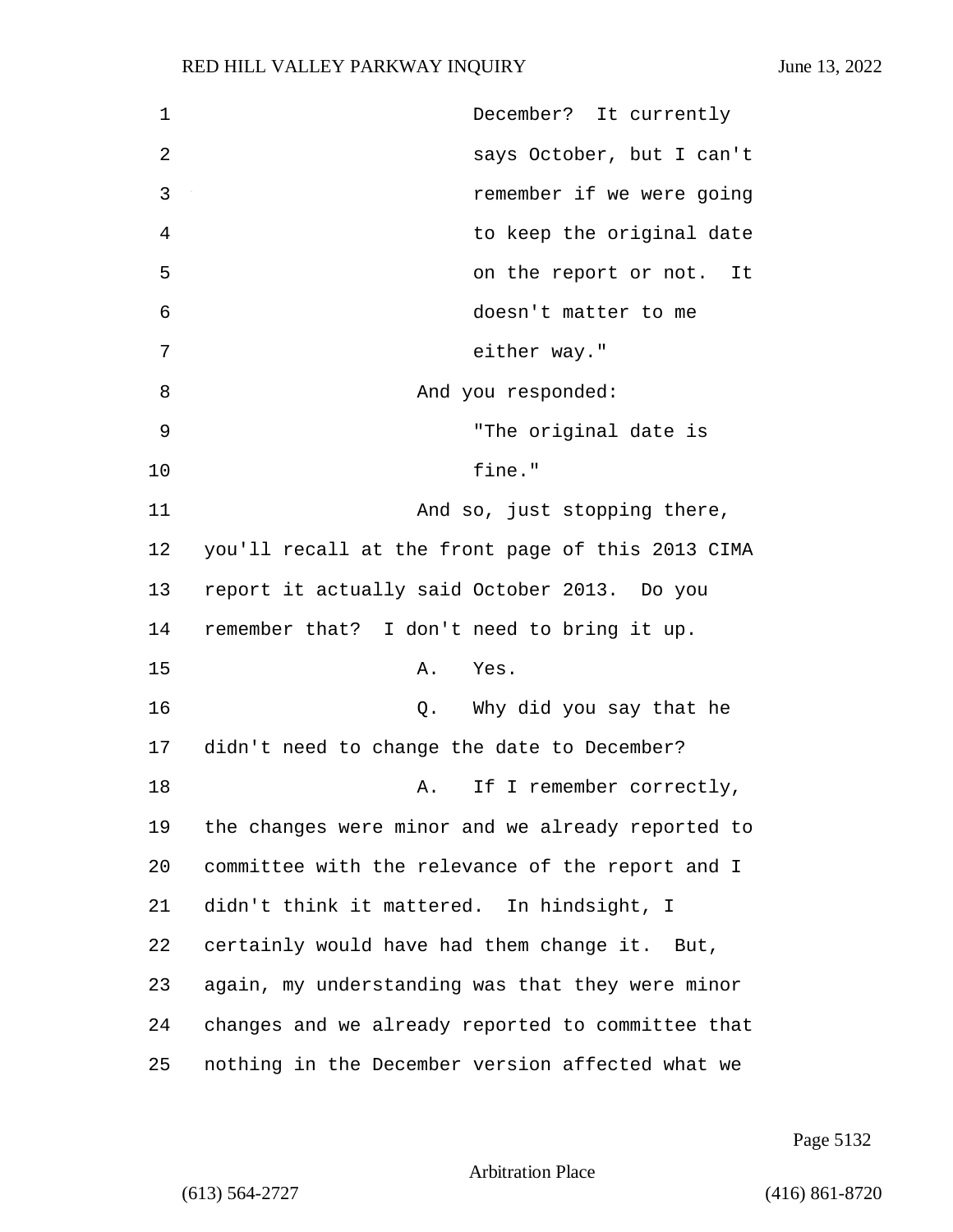already reported to committee. 2 Q. Okay. So, you agree by not changing the date that appeared on the front, it appeared that the final CIMA report was finalized in October 13, 2013 rather than December 2013? 7 A. Yes. Like I said, in hindsight I certainly wouldn't have done it that way, but, you know, it is what it is. I did it. And, again, I didn't think it was relevant, I didn't think there was major changes to the report and that it didn't really matter, but that won't happen again. 14 Q. Did you make that decision on your own or did you discuss it with anybody in your group before you told Mr. Applebee -- 18 A. No. I did it. I did it on my own. At this point, there was so many versions, so many back and forths, you know, with everything on this and, you know, quite frankly, I just wanted to be done with it and move on to the other 800 items I was dealing with at the time, so... 25 Q. Okay. Registrar, can you

Page 5133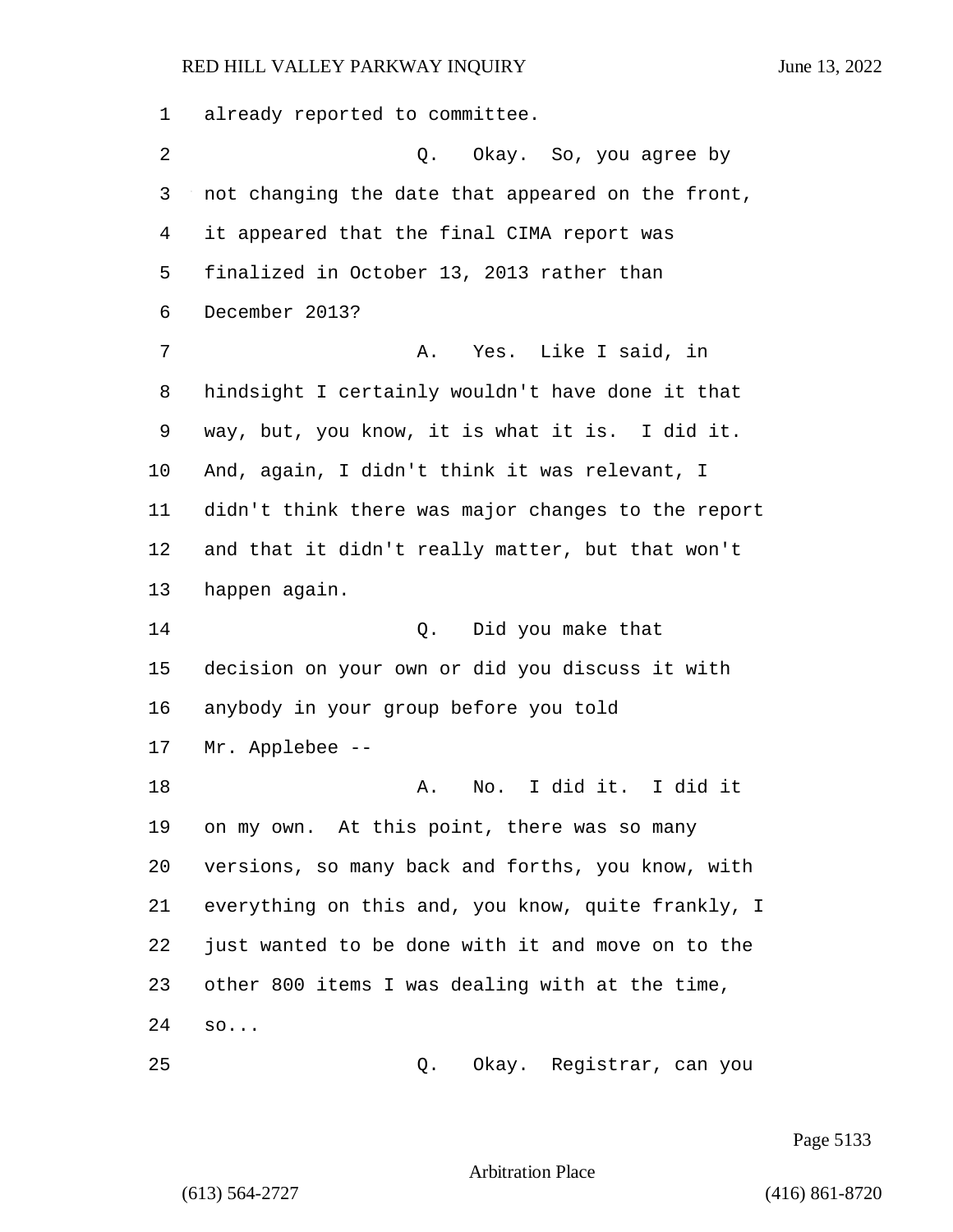1 bring up RHV668, please, image 2, and if you can 2 call out the paragraph that starts, "The 3 consultant's report." 4 So, you'll recall when we 5 looked at your draft, your draft of the report in 6 respect of the friction testing said engineering 7 services will conduct friction testing and I think 8 your evidence was you didn't speak to anybody in 9 engineering services about that before you drafted 10 it? 11 A. Correct. 12 O. And you didn't speak to 13 anyone in engineering services about friction 14 testing after you drafted it? 15 A. No. 16 Q. Okay. The last line of 17 this paragraph says: 18 "Staff will also review 19 further countermeasures, 20 such as friction testing, 21 with construction 22 engineering." 23 Do you agree that staff at the 24 front end of that sentence there is traffic 25 engineering staff?

Page 5134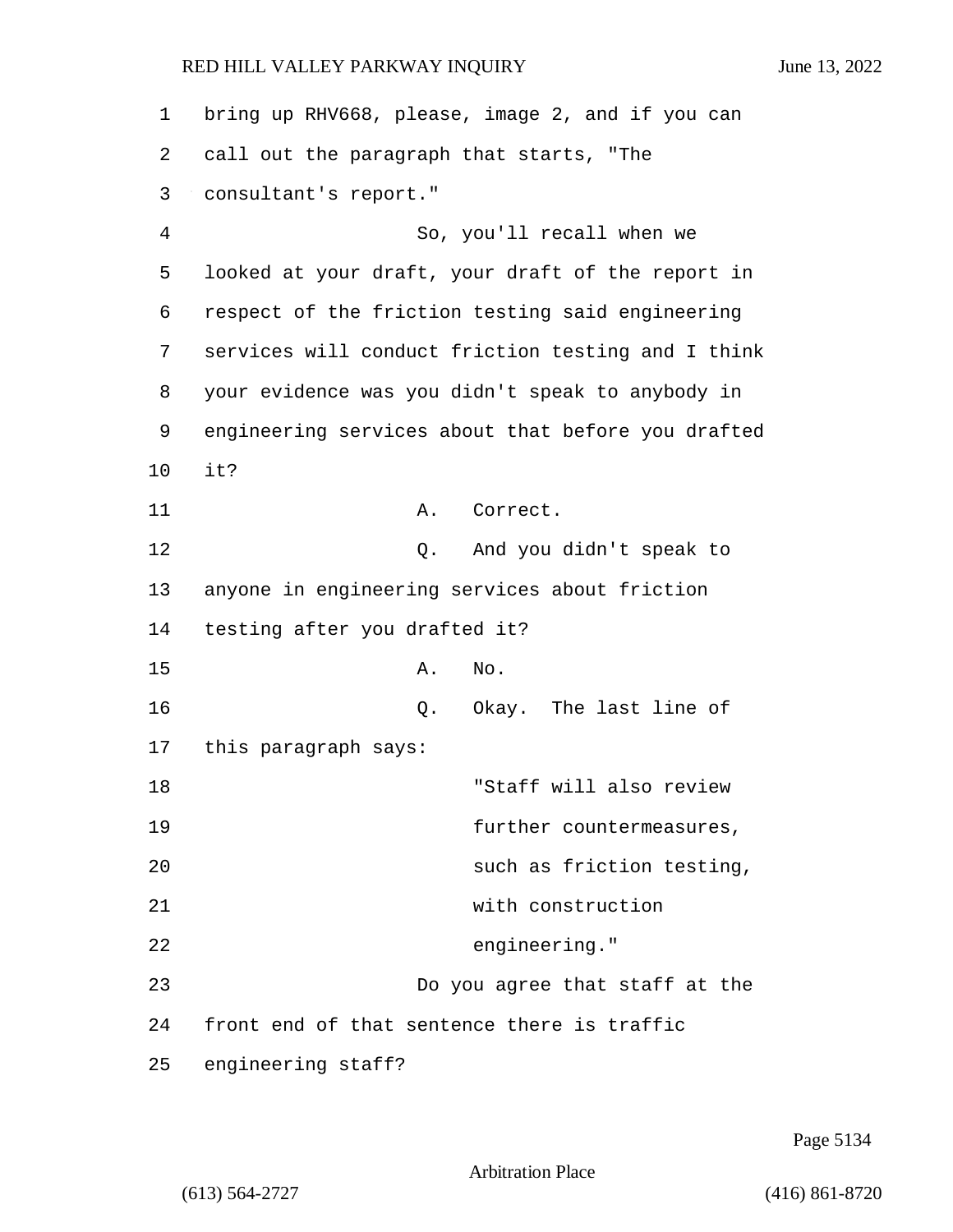| 1  | Yes, I think so.<br>Α.                            |
|----|---------------------------------------------------|
| 2  | Who specifically in<br>Q.                         |
| 3  | traffic engineering was responsible for reviewing |
| 4  | the countermeasures, such as friction testing,    |
| 5  | with construction engineering?                    |
| 6  | I do not know.<br>Α.                              |
| 7  | Did you ever receive any<br>Q.                    |
| 8  | instruction to be the staff person who was to     |
| 9  | review the friction testing countermeasures with  |
| 10 | construction engineering?                         |
| 11 | No, I did not.<br>Α.                              |
| 12 | Do you have any idea who<br>Q.                    |
| 13 | was?                                              |
| 14 | We didn't have a<br>Α.                            |
| 15 | materials expert on staff in traffic who would be |
| 16 | versed enough to deal with that.                  |
| 17 | Q. Okay. I'm going to                             |
| 18 | suggest that nobody in traffic engineering was    |
| 19 | appointed to be the person to review further      |
| 20 | countermeasures, such as friction testing, with   |
| 21 | construction engineering. Do you agree or         |
| 22 | disagree with that?                               |
| 23 | I don't know what my<br>Α.                        |
| 24 | management team decided. It wasn't directed to me |
| 25 | or my staff, so I don't know.                     |

Page 5135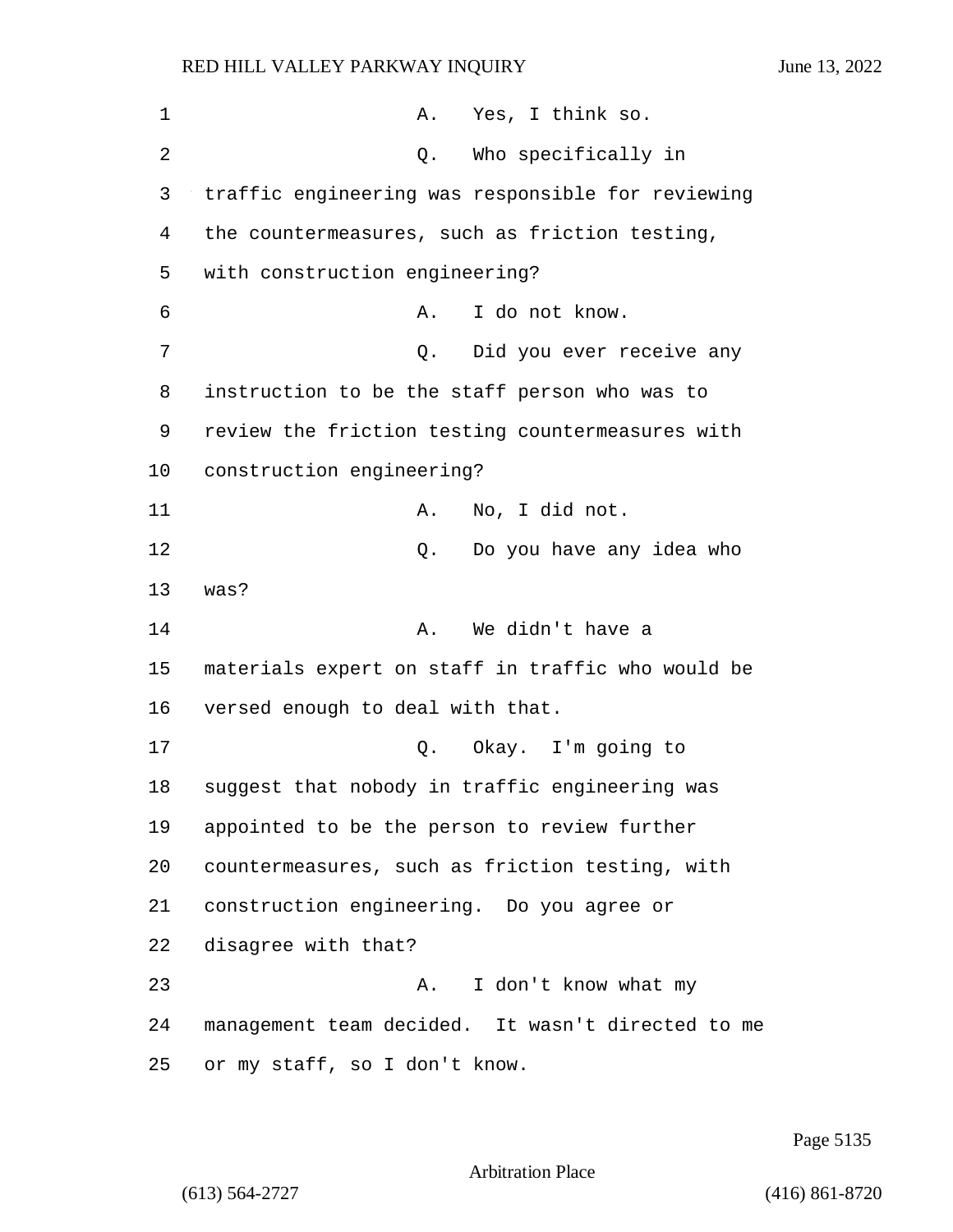1 and 1 Q. When you say your staff, 2 who do you mean by your staff? 3 A. I had technologists under 4 me at the time and I don't believe either one of 5 them was to follow up with this, either. 6 Q. Okay. Are you aware of 7 anyone else within traffic engineering reviewed 8 further countermeasures, such as friction testing, 9 with construction engineering? 10 A. No. 11 Q. You're just not aware 12 either way? 13 A. No, I'm not aware. It 14 wasn't a decision at my level. 15 Q. I understand that, but in 16 terms of information coming back to you about 17 friction testing, did you become aware that some 18 other staff member was responsible and had gone 19 and done that review? 20 A. No. 21 Q. Did you become aware at 22 any point before 2015 that Mr. Moore had any 23 objection to CIMA's recommendation for friction 24 testing?

25 A. Was I aware that he

Page 5136

Arbitration Place

(613) 564-2727 (416) 861-8720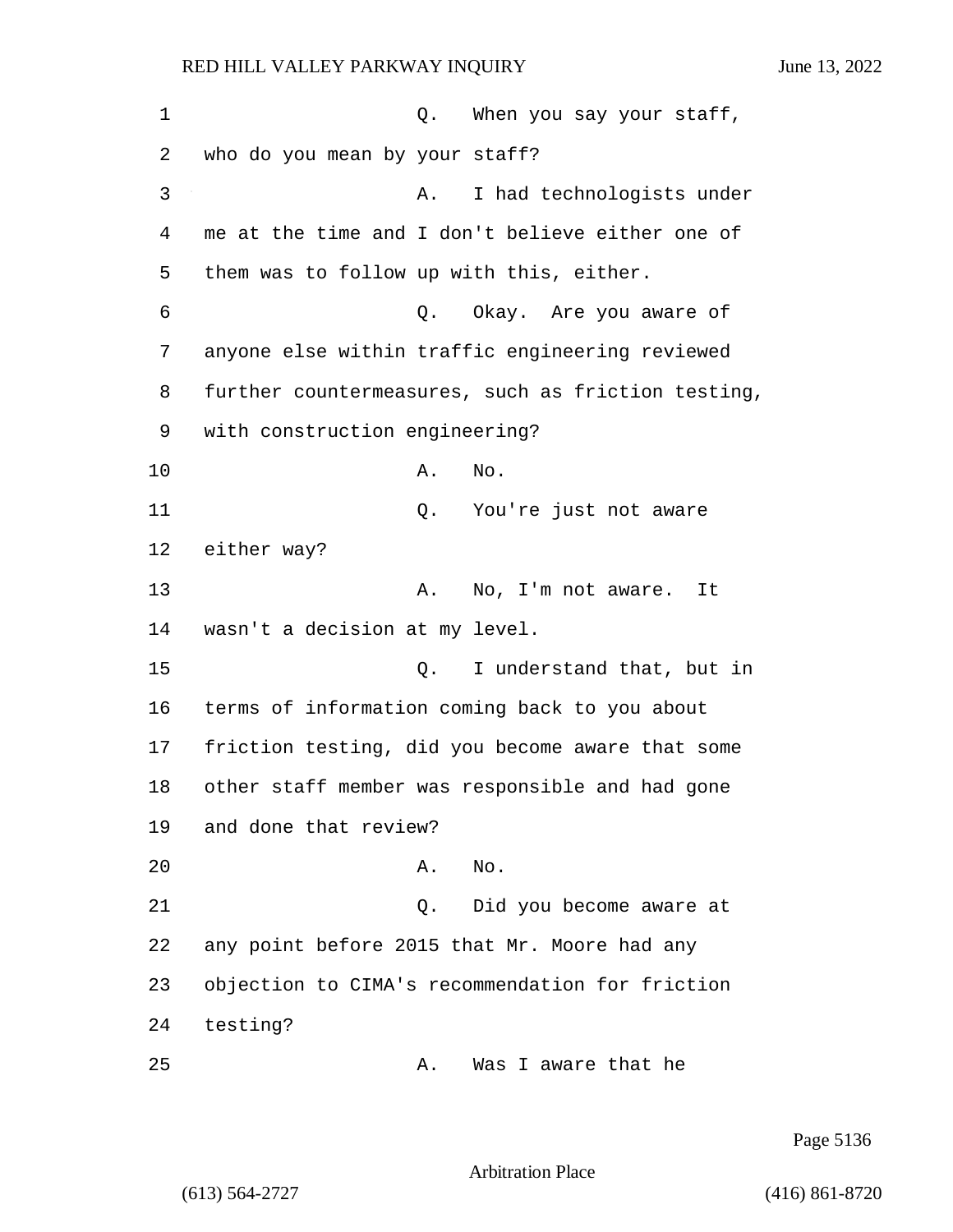1 objected to it? 2 Q. Yeah. 3 A. I don't believe. Didn't 4 they start to do it in 2013, though? 5 Q. I'm just asking if you 6 ever became aware that he had any objection. I'm 7 not assuming that he did. I'm just asking if you 8 had any awareness of that. 9 A. I don't believe so, but, 10 again, he started it in 2013, so I'm not sure of 11 the question. It's kind of confusing. 12 O. Okay. Did anyone tell 13 you in 2013 that he had initiated friction testing 14 or is that from your review since -- 15 A. No. You told me that 16 earlier today. 17 Q. Okay. Did you become 18 aware of Mr. Moore's views at all about friction 19 testing on the Red Hill in 2013 or 2014? 20 A. I do not believe so, no. 21 O. Okay. Who was 22 responsible for -- you can actually close this 23 down, Registrar, and can you go to the next 24 image and maybe bring up the next image as well. 25 So, Mr. Cooper, these are the

Page 5137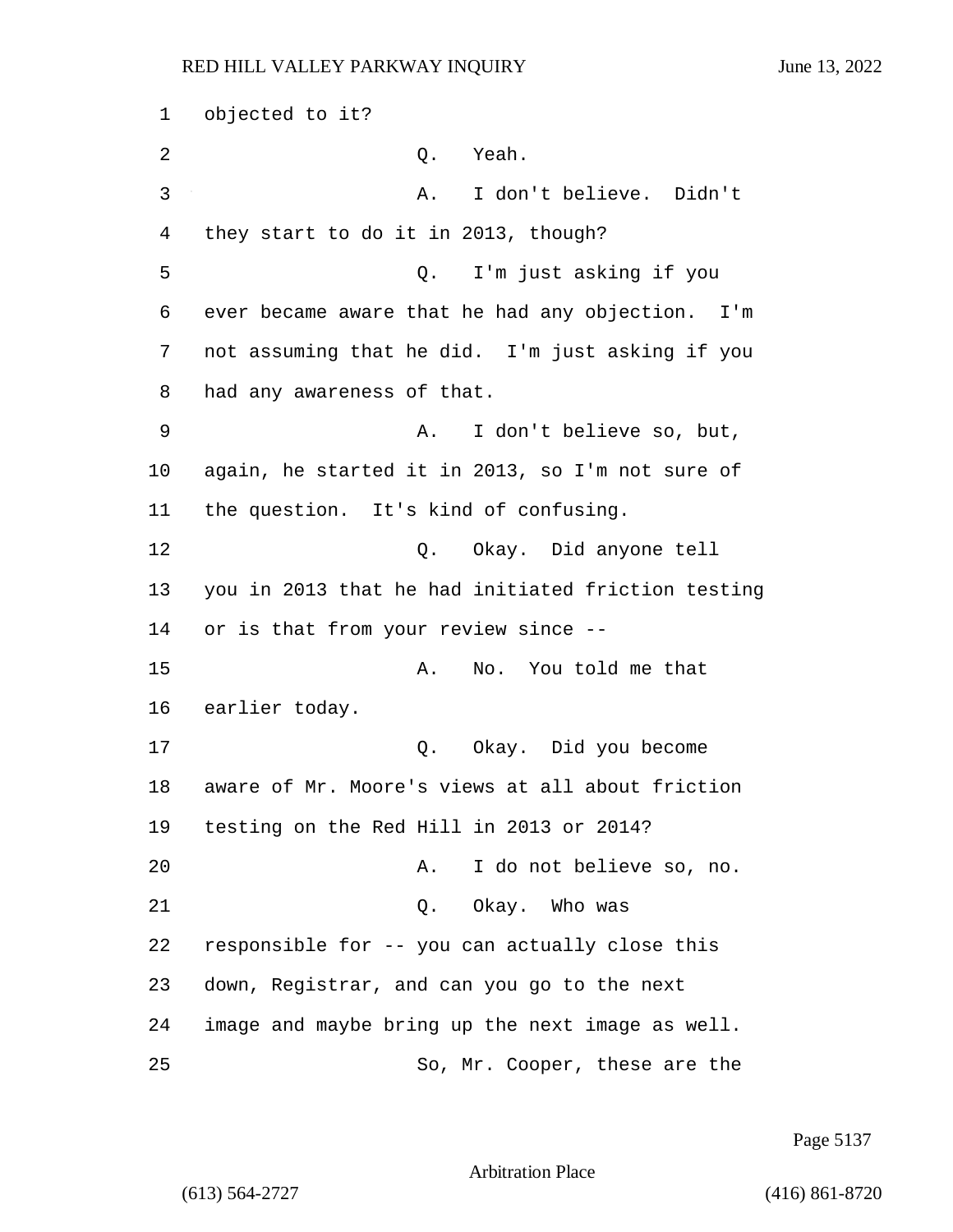1 charts that I think we were talking about before. 2 These are charts that look like the CIMA charts. 3 A. Yes. 4 Q. Apart from friction 5 testing on that first image that I know we've 6 already talked about, who was responsible for the 7 other countermeasures, to have them completed, on 8 image 1, besides friction testing? 9 A. It would be Hamilton 10 Police and traffic. 11 Q. Okay. So, the 12 enforcement of traffic at travel speeds, that's 13 Hamilton Police? 14 A. Yes. 15 Q. And then the rest is 16 traffic? 17 A. Yes. 18 and within traffic, the 19 person who was responsible to ensure that work 20 orders are put in and this gets moved along, is 21 that you? 22 A. Yeah. I would have 23 issued the work orders for it, but then it would 24 become traffic operations to implement them. 25 Q. Okay. But it was on you

Page 5138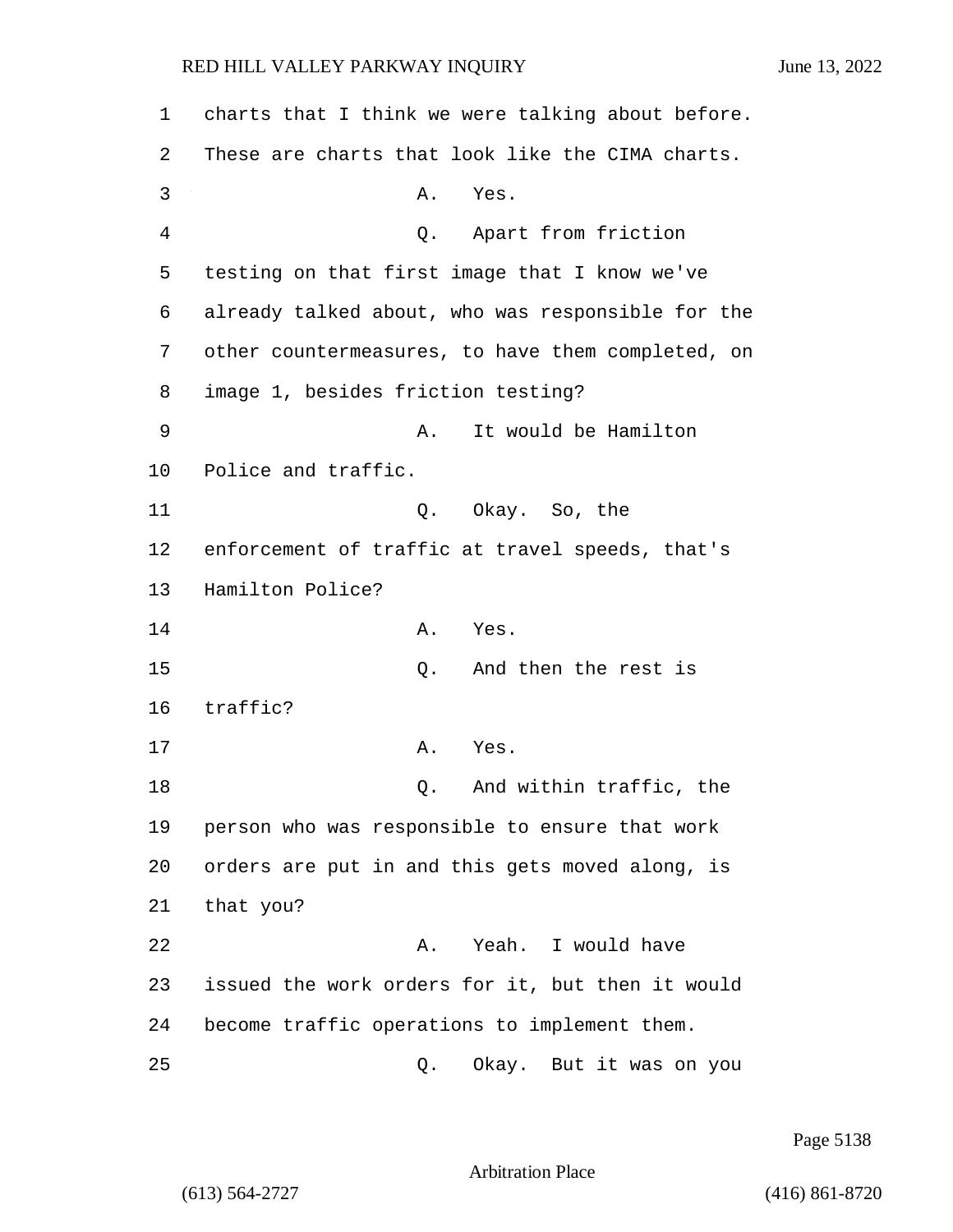| 1              | to initiate their implementation. I can put it     |
|----------------|----------------------------------------------------|
| 2              | that way?                                          |
| 3              | Α.<br>Yes.                                         |
| $\overline{4}$ | Q. Okay. And for the                               |
| 5              | friction testing results, I think you've told me   |
| 6              | several times but just to confirm, your view was   |
| 7              | that engineering services was responsible to       |
| 8              | complete that short-term measure?                  |
| 9              | Α.<br>Yes.                                         |
| 10             | And did you ask at any<br>Q.                       |
| 11             | point before the 2015 CIMA report for a copy of    |
| 12             | the results of that friction testing?              |
| 13             | I don't know if I asked<br>Α.                      |
| 14             | for a copy, but I asked if it was done. I          |
| 15             | wouldn't have known to do -- I wouldn't have known |
| 16             | what the information meant, quite frankly. I'm     |
| 17             | not a pavement expert by any means. So, I'm not    |
| 18             | sure I asked for the results, but I asked if it    |
| 19             | was done.                                          |
| 20             | To whom did you ask if it<br>Q.                    |
| 21             | was done?                                          |
| 22             | David Ferguson, I<br>Α.                            |
| 23             | believe.                                           |
| 24             | Okay. Did you ask anyone<br>Q.                     |
| 25             | in engineering services?                           |

Page 5139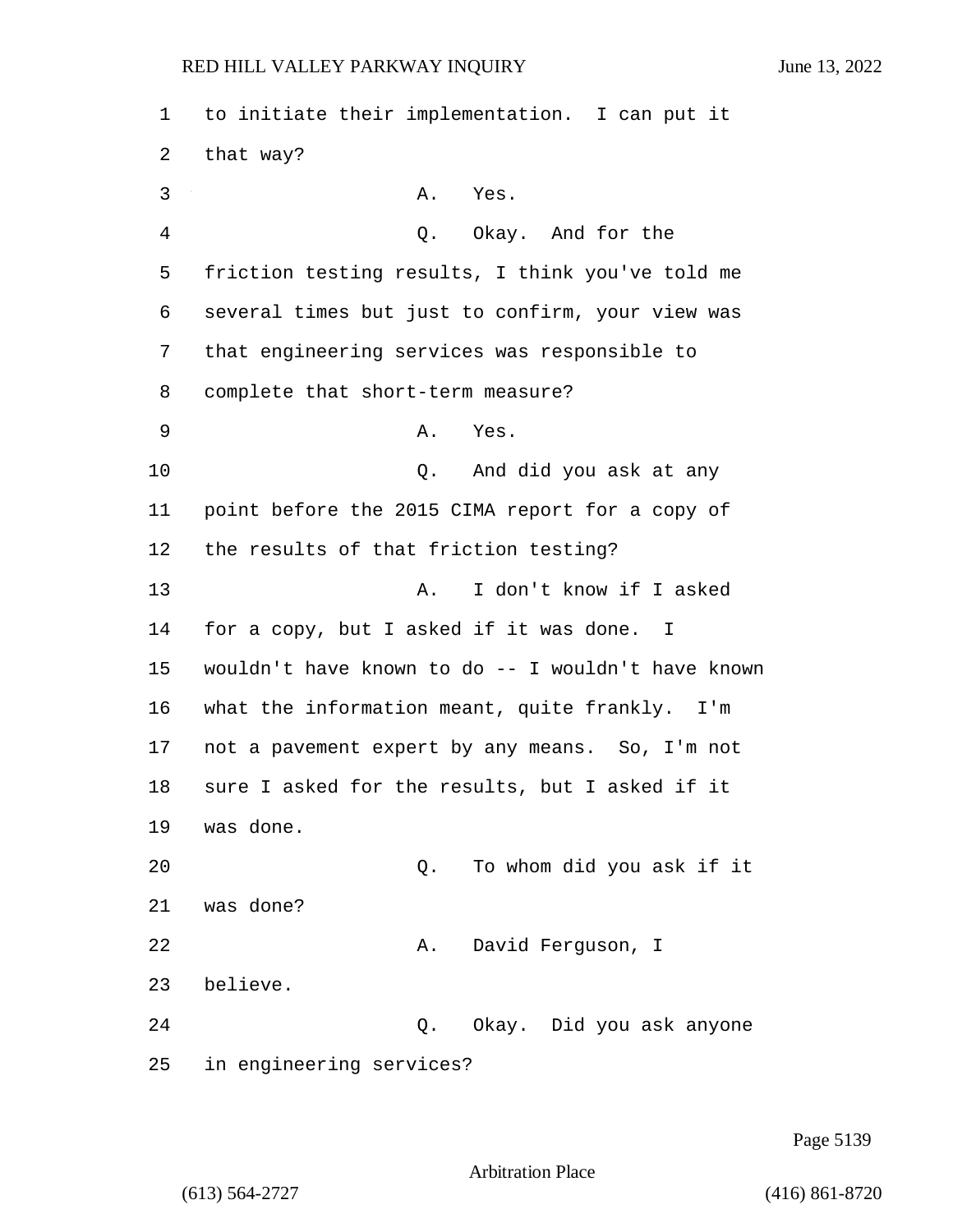1 **A.** No. 2 Q. And when did you ask 3 David Ferguson if it was done? 4 A. I don't know. I couldn't 5 tell you. 6 Q. Okay. 7 A. All these reports jumble 8 into one, so I don't know for certain. 9 Q. That's fair. I'll ask 10 you at other points to try to orient you and I'll 11 ask you again. 12 Maybe I'll ask just on this 13 point, in 2013, so November-December 2013, did you 14 ask Mr. Ferguson if he had any confirmation that 15 the friction testing was done? 16 A. Ms. Lawrence, honestly, 17 I've tried to think through this whole process 18 when I asked him. I cannot tell you. I have 19 tried numerous things to jog my memory and 20 unfortunately nothing is triggering it, so I do 21 not know. 22 Q. Okay. I am going to come 23 back to it, but I'll ask some questions now so I 24 don't have to keep re-asking them. 25 Did you ever see a copy of the

Page 5140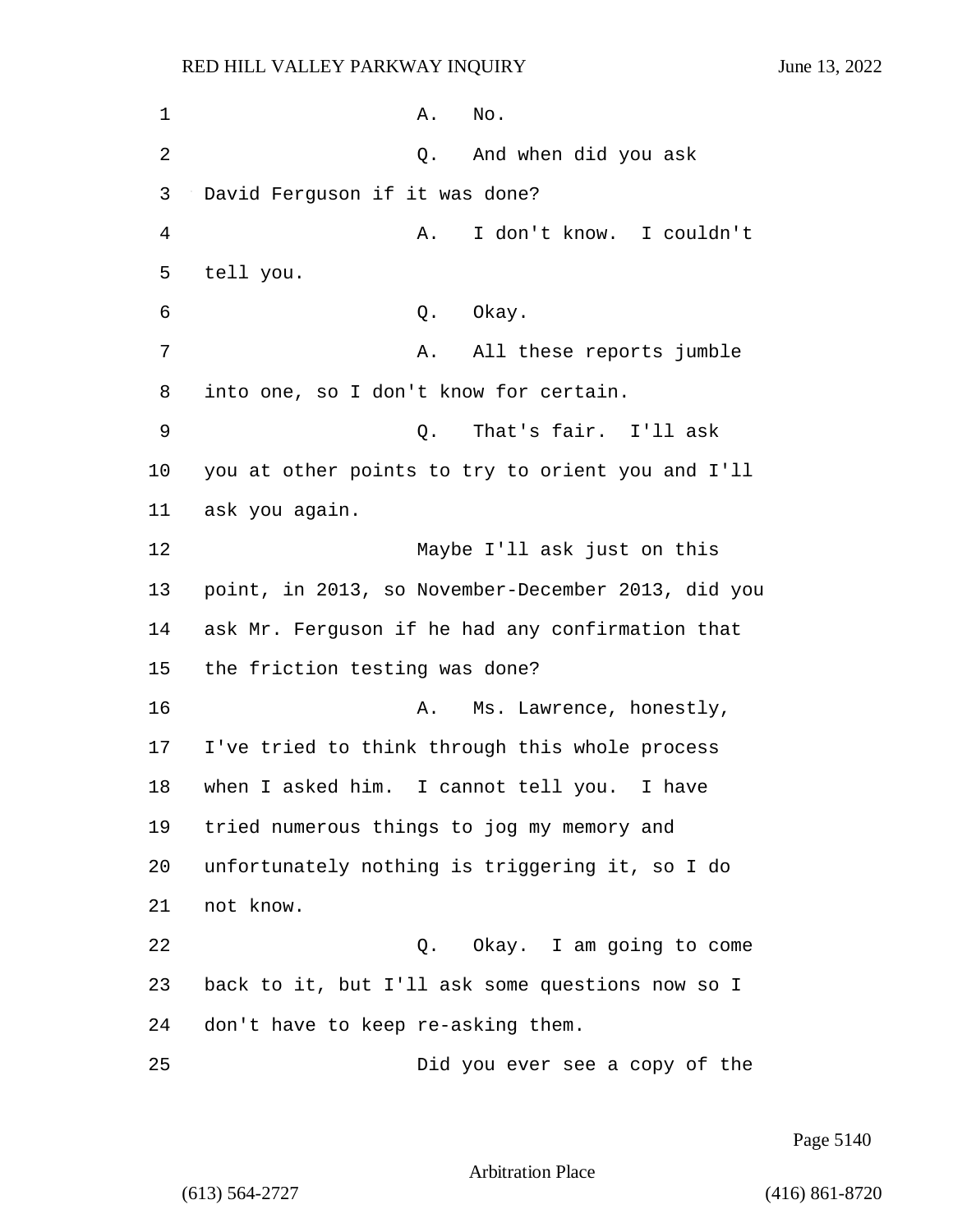1 Tradewind report? 2 A. No, I did not. 3 Q. Did you ever see a copy 4 of the Golder report that appended the Tradewind 5 report? 6 A. No, I have not. 7 Q. Okay. I'm not going to 8 take you through the road segment countermeasures, 9 but I do want to go to the ramp countermeasures. 10 10 If you can go over, Registrar, 11 to the next image and if you could call out the 12 Mud interchange to ramp 5, ramp 6. 13 Just so I'm clear, I think 14 you've given this evidence, but again, just for 15 clarity, installing lighting on ramp and 16 installing high-friction pavement approaching and 17 through the curve, would either of those be under 18 the auspices of traffic to complete? 19 A. I don't believe so, no. 20 Q. Okay. Can you close that 21 out, please, and if you can go back to two images 22 before this one, so I think it's image 3. 23 The slippery when wet signs, 24 it says N/A and it's \$5,000. We were looking at 25 the report and it said if there is any areas of

Page 5141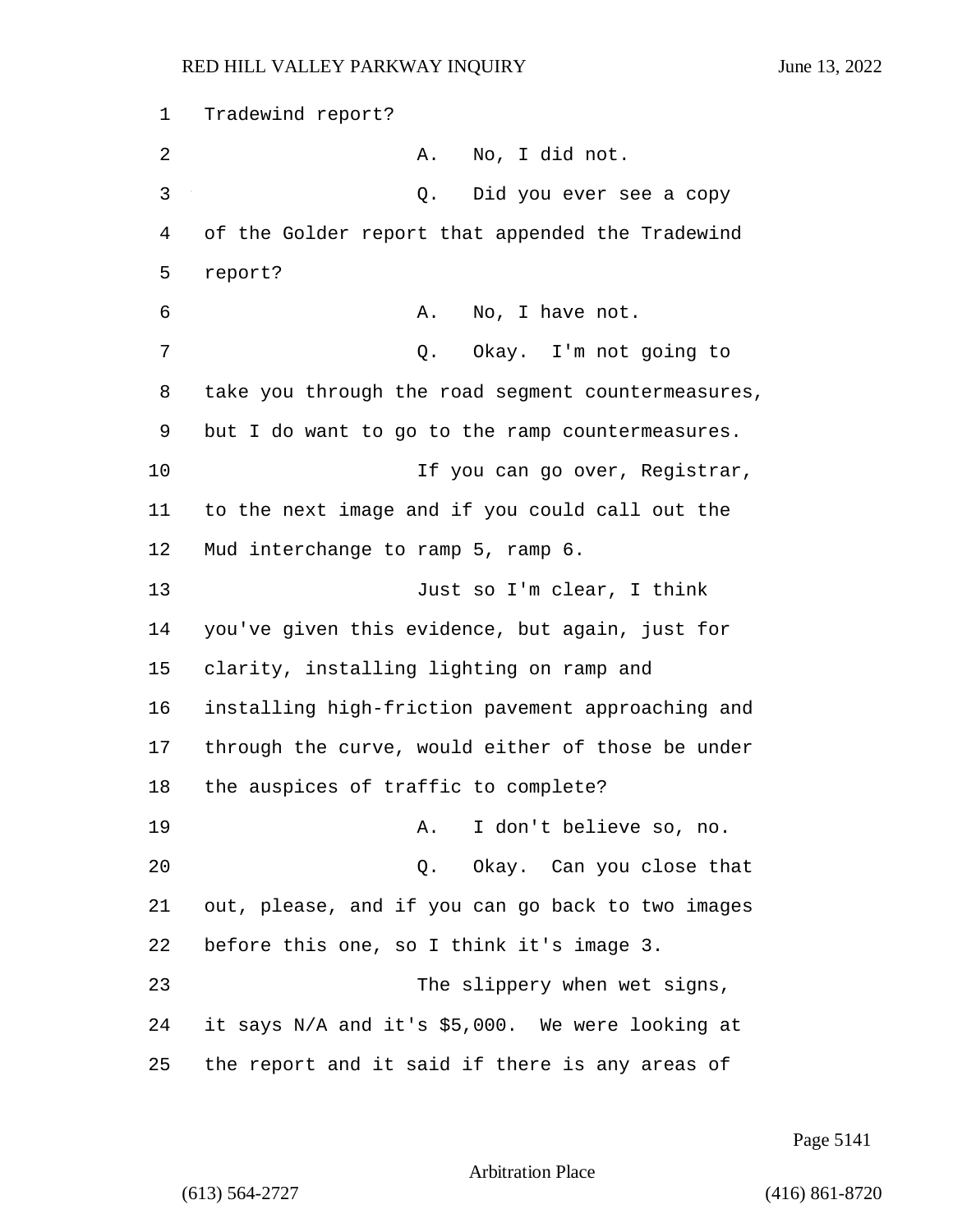| 1      | low skid resistance identified, the City could   |
|--------|--------------------------------------------------|
| 2      | install slippery when wet signs.                 |
| 3      | Do you recall if slippery when                   |
| 4      | wet signs were installed anywhere on the LINC -- |
| 5      | pardon me. Anywhere on the mainline or the ramps |
| 6      | after this report was accepted by PWC?           |
| 7      | I don't recall.<br>Α.                            |
| 8      | Okay. Registrar, can you<br>Q.                   |
| 9      | go to HAM4529.                                   |
| 10     | So, we've moved forward a fair                   |
| 11     | bit in time. We're in October 2014.              |
| 12     | Registrar, can you call out                      |
| 13     | Mr. White's e-mail to Mr. Ferguson in the middle |
| 14     | of the page. Actually, sorry, Registrar. Can you |
| 15     | close that and can you call it out again, but    |
| 16     | copying in the e-mail below as well. Yeah.       |
| 17     | Mr. Cooper, do you recall in                     |
| $18\,$ | 2014 there was a double LINC fatality -- pardon  |
| 19     | me. A double fatality on the LINC?               |
| 20     | No, I don't recall<br>Α.                         |
| 21     | specifically.                                    |
| 22     | Okay. So, there's a<br>Q.                        |
| 23     | reference in that first e-mail down there from   |
| 24     | Linda Juchniewicz?                               |
| 25     | Juchniewicz.<br>Α.                               |

Page 5142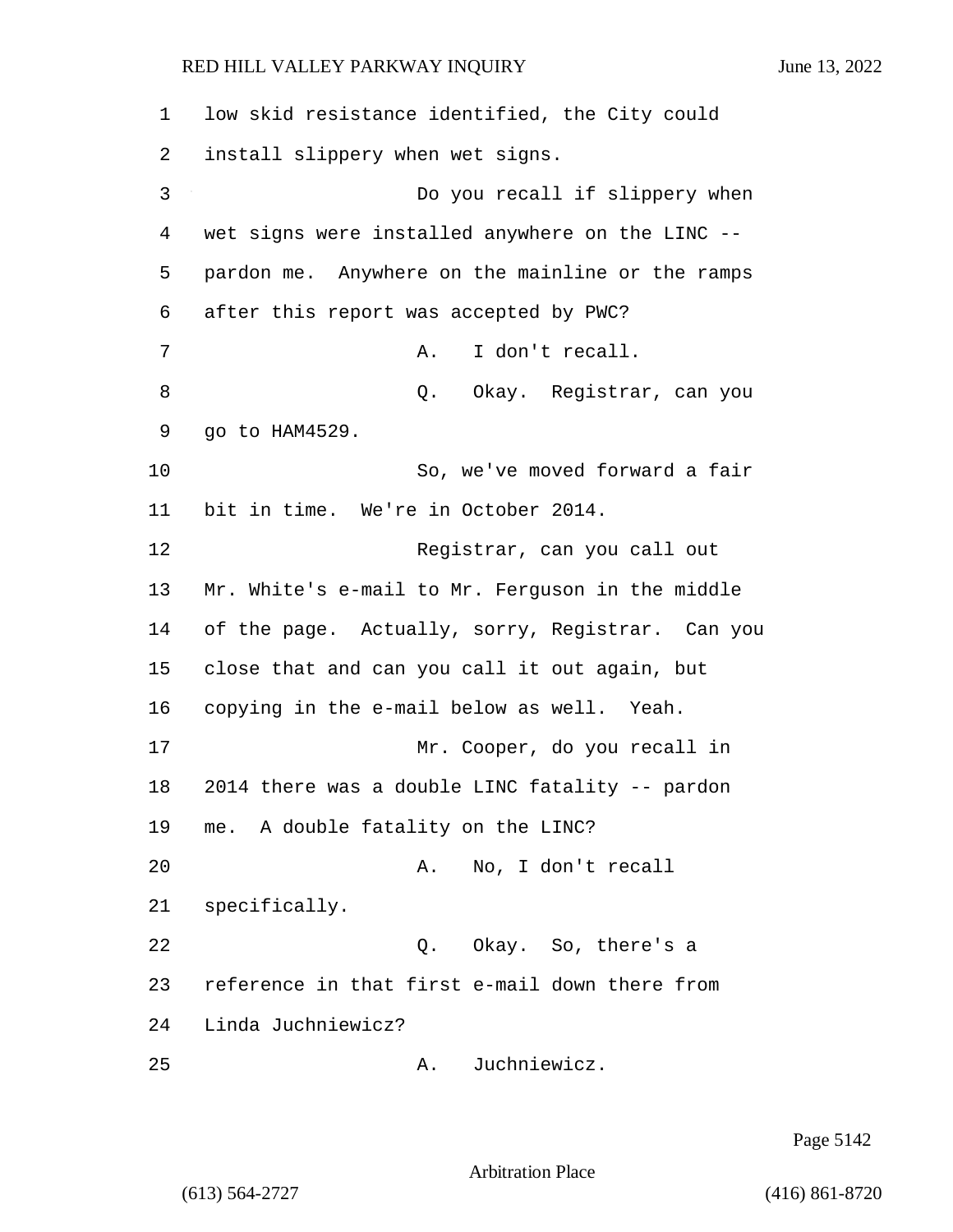| 1  | Juchniewicz. And then<br>Q.                        |
|----|----------------------------------------------------|
| 2  | Mr. White responds to Mr. Ferguson:                |
| 3  | "I've seen the                                     |
| 4  | preliminary LINC                                   |
| 5  | collision data and we may                          |
| 6  | have a legitimate                                  |
| 7  | problem."                                          |
| 8  | Were you involved in the                           |
| 9  | preparation of collision history that Mr. White is |
| 10 | referring to here?                                 |
| 11 | I don't believe so.<br>Α.                          |
| 12 | Q. Okay. And we understand                         |
| 13 | that the City retained CIMA to do a LINC safety    |
| 14 | review in 2014. Were you involved in that safety   |
| 15 | review?                                            |
| 16 | Α.<br>Yes.                                         |
| 17 | Q. Were you the project                            |
| 18 | manager for that safety review?                    |
| 19 | A. I don't believe so. My                          |
| 20 | main role, I think, was just to provide the data   |
| 21 | and the background.                                |
| 22 | Q. Okay. Comparing and                             |
| 23 | contrasting the 2013 CIMA project with the 2015,   |
| 24 | what becomes the 2015 LINC project, did            |
| 25 | Mr. Ferguson take on more of the responsibilities  |

Page 5143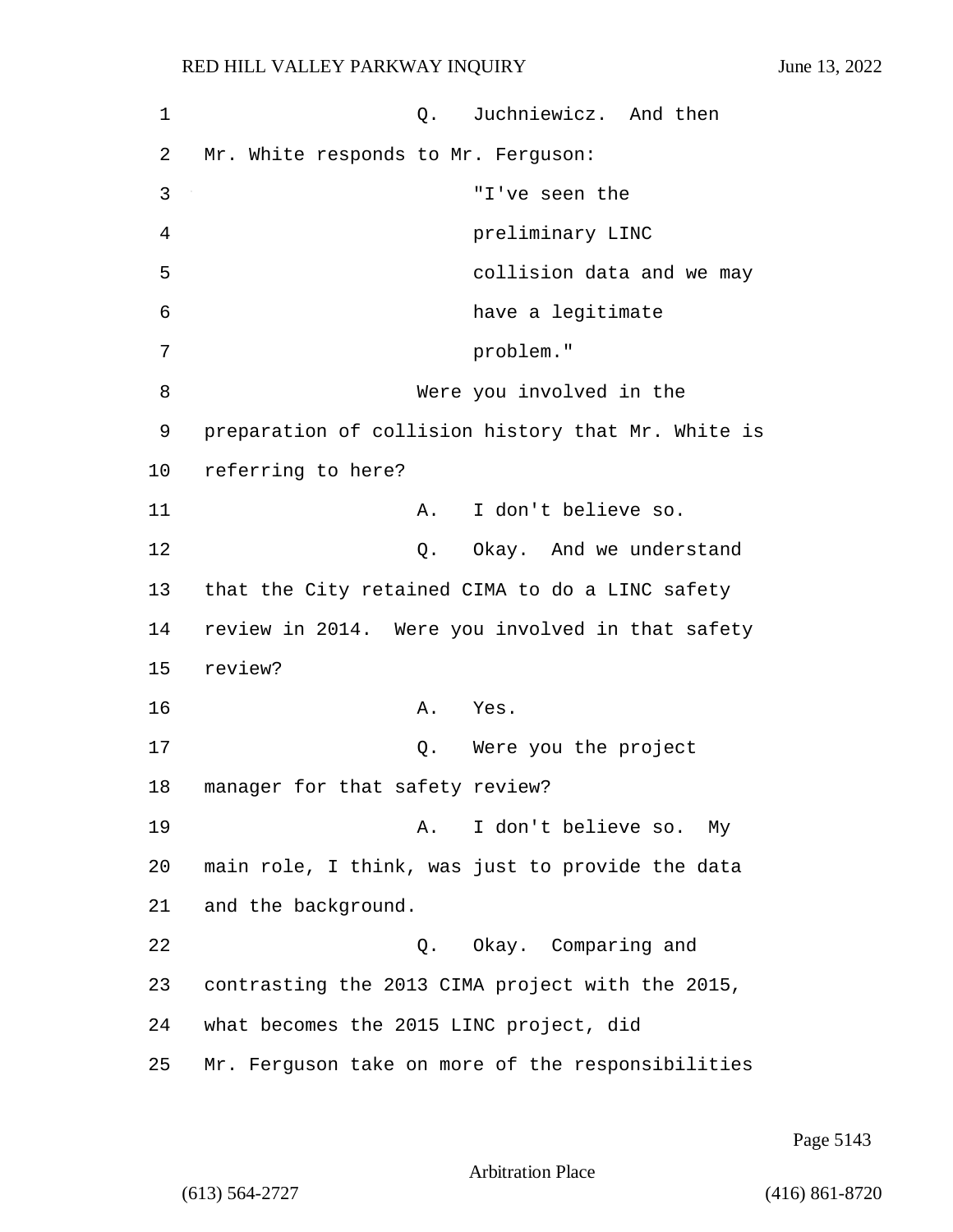for the LINC report than you did, like in terms of project management? 3 A. I can't remember, to be honest with you. 5 Q. Okay. 6 A. I can't remember starting this project. 8 Q. Okay. Registrar, you can close this down and if you can bring up OD page 136 and if you can call out 391. Sorry, can you close that out and call out 391 and 392 together. 13 Sir, recall you asked about the pavement warrants for putting in the cat's eyes, so by January of 2015, traffic has moved to install cat's eyes even though there's not any resurfacing coming up. Do you recall that? 18 A. I remember they were going to do it in the winter, yes. 20 Q. And they weren't going to wait for the resurfacing, like the planned resurfacing? 23 A. I don't remember that decision, but I just remember they were doing it. I wasn't involved with this.

Page 5144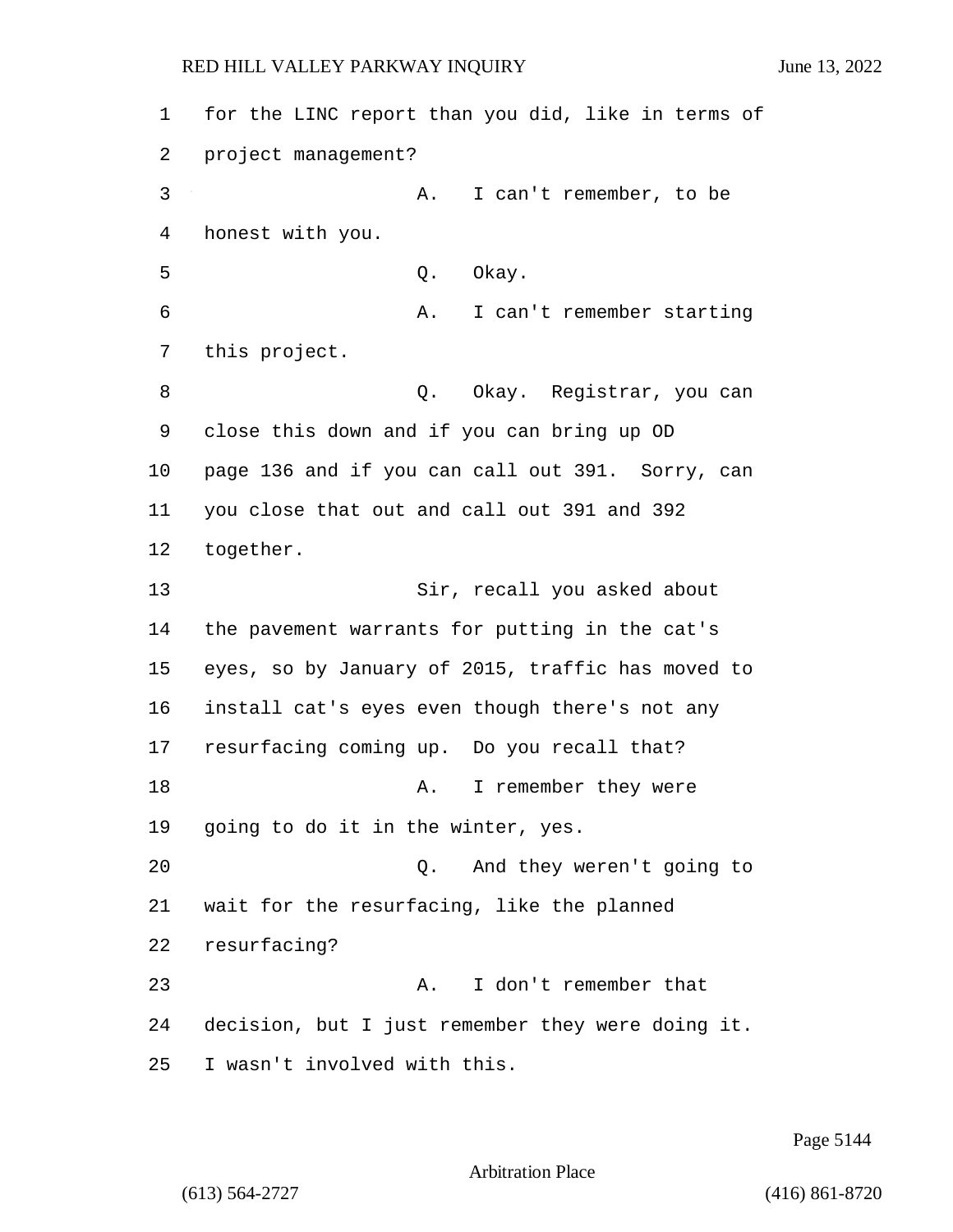| 1  | Okay.<br>Q.                                        |
|----|----------------------------------------------------|
| 2  | But I remember hearing<br>Α.                       |
| 3  | about it.                                          |
| 4  | Okay. So, there's a back<br>Q.                     |
| 5  | and forth here and you're not copied on this, but  |
| 6  | they're talking about the cuts that need to be     |
| 7  | made for the cat's eyes and I do recall you had    |
| 8  | that proactive concern or question about pavement  |
| 9  | warranty.                                          |
| 10 | So, if you can close this                          |
| 11 | down, Registrar, and if you can go to the next     |
| 12 | image and if you could bring up 396, please.       |
| 13 | So, again, this is not --                          |
| 14 | you're not copied on this, but Mr. White writes to |
| 15 | Mr. Mater:                                         |
| 16 | "Has anyone told him we                            |
| 17 | are doing the LINC                                 |
| 18 | collision crossover study                          |
| 19 | with CIMA? He's going to                           |
| 20 | react when he finds out."                          |
| 21 | Just on that last point, in                        |
| 22 | your role and in your experience, did you have any |
| 23 | impression that Mr. Moore would have reacted badly |
| 24 | if he heard that traffic was doing a LINC          |
| 25 | collision crossover study?                         |

Page 5145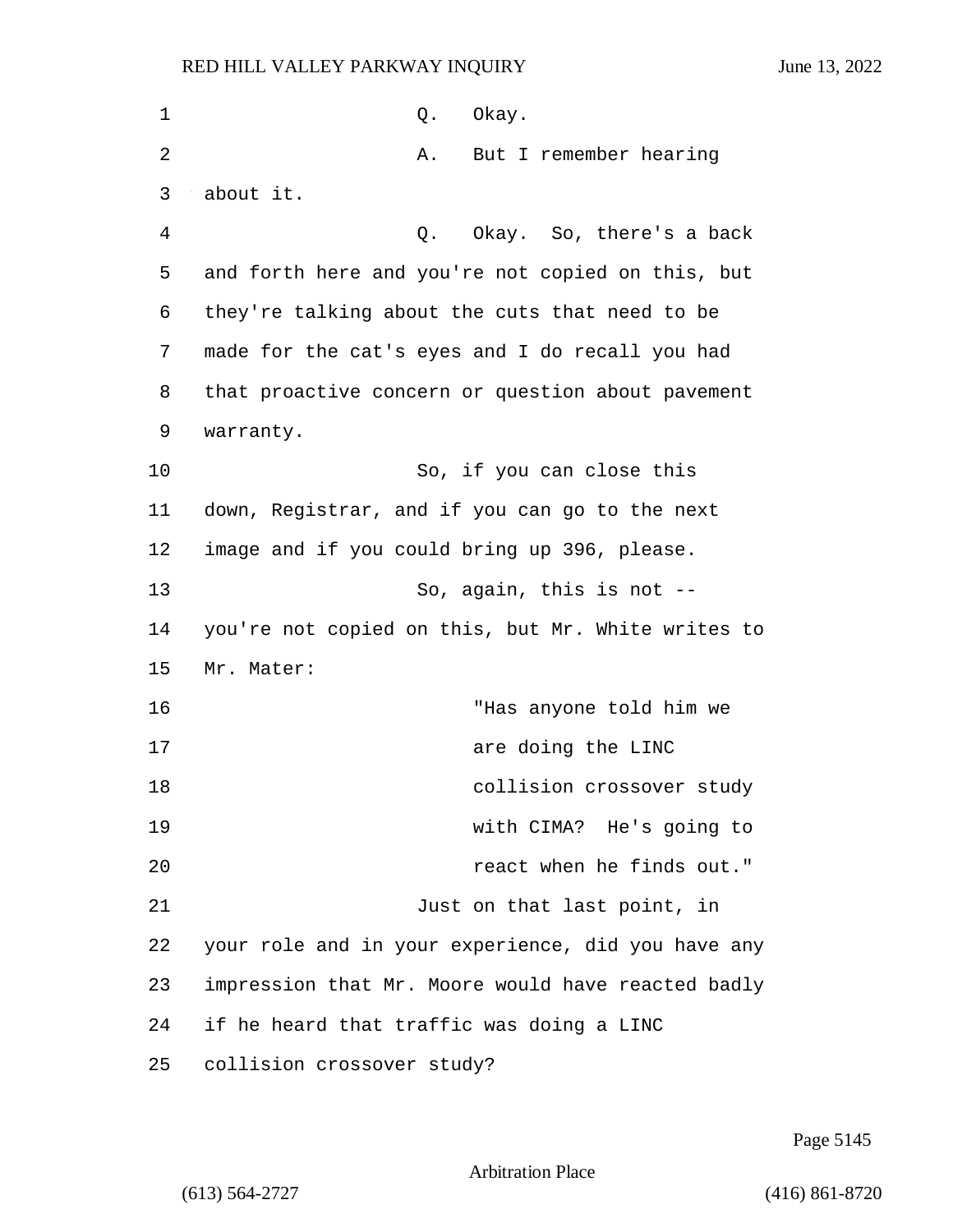1 A. In my opinion what? I'm 2 sorry. 3 Q. Did you have any 4 impression at this stage, in 2015, that Mr. Moore 5 would have reacted badly if he heard that traffic 6 was doing a collision crossover study on the LINC? 7 A. I don't know. I didn't 8 work with Mr. Moore, so, you know, I didn't have a 9 lot of dealings with him either, so I'm not sure. 10 I'm not sure I can answer this question, really. 11 Q. Okay. 12 A. I didn't report to him 13 and I had very little dealings with him, so... 14 Q. Okay. And were you ever 15 made aware by anyone in your department, in 16 traffic, that they believed Mr. Moore would react 17 badly about the LINC crossover study? 18 A. I can't say for sure. I 19 don't know. 20 Q. Okay. You said you 21 didn't work regularly with Mr. Moore. Had you 22 personally had any negative experiences 23 interacting with Mr. Moore? 24 MS. CONTRACTOR: Commissioner, 25 I echo an objection made by my colleague

Page 5146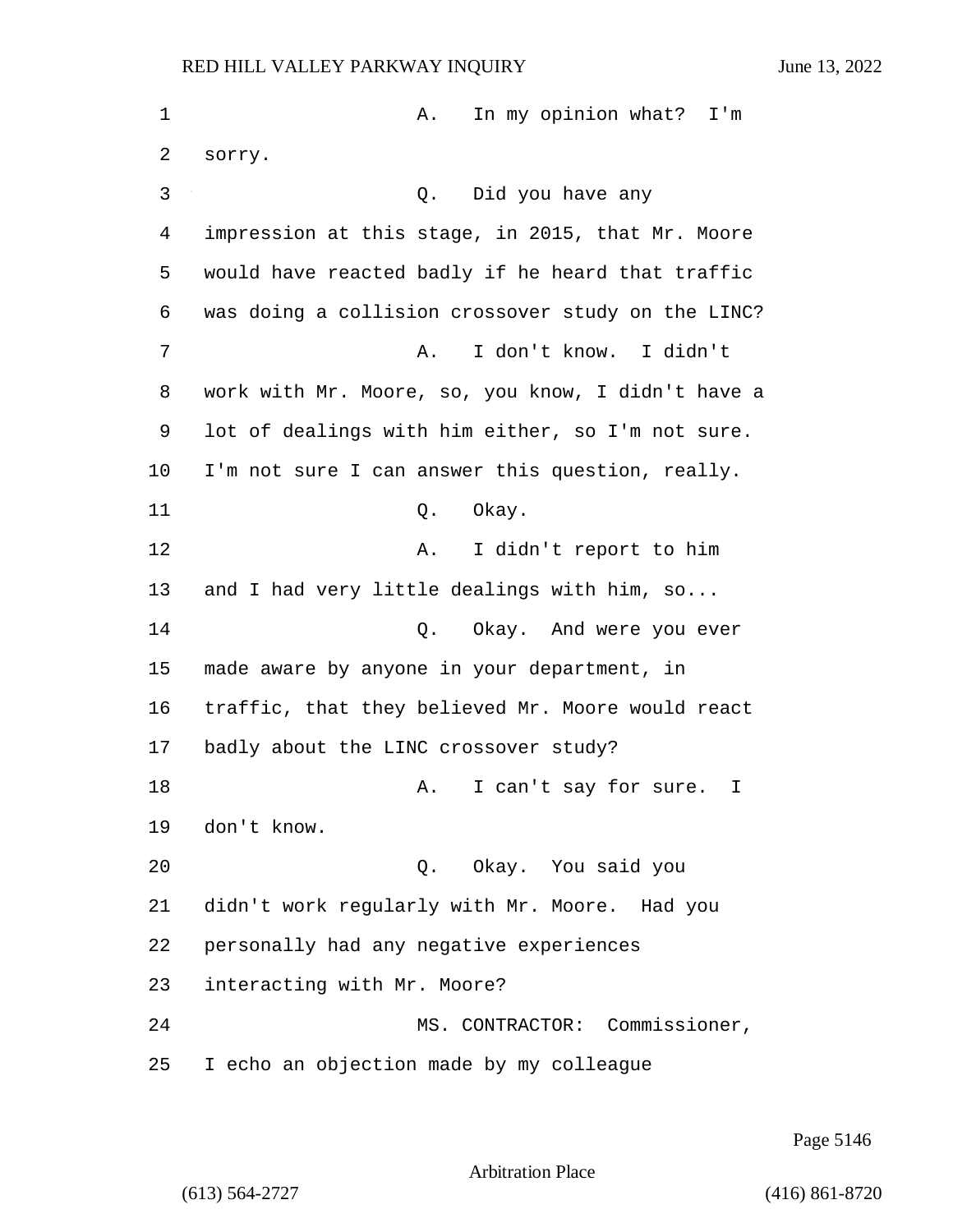Ms. Roberts that the witness should be asked about his experience with respect to the Red Hill and Mr. Moore and not generally. 4 JUSTICE WILTON-SIEGEL: Yes. I think, Ms. Lawrence, that's the ground rule 6 here. 7 MS. LAWRENCE: Sure. Let me reframe my question. 9 BY MS. LAWRENCE: 10 Q. Mr. Cooper, have you personally had any negative experiences interacting with Mr. Moore in respect of your work involving the Red Hill?  $\lambda$   $\lambda$   $\lambda$   $\lambda$ 15 Q. Did you have any concerns in getting information from engineering services? 17 A. I didn't get information from engineering services. 19 Q. You didn't have a need to get information from engineering services? 21 A. Well, I guess I needed to find the as-built drawings way early in the beginning of the 2013 report. There was no issues, I couldn't get them, but I don't think I had issues getting the information from them

Page 5147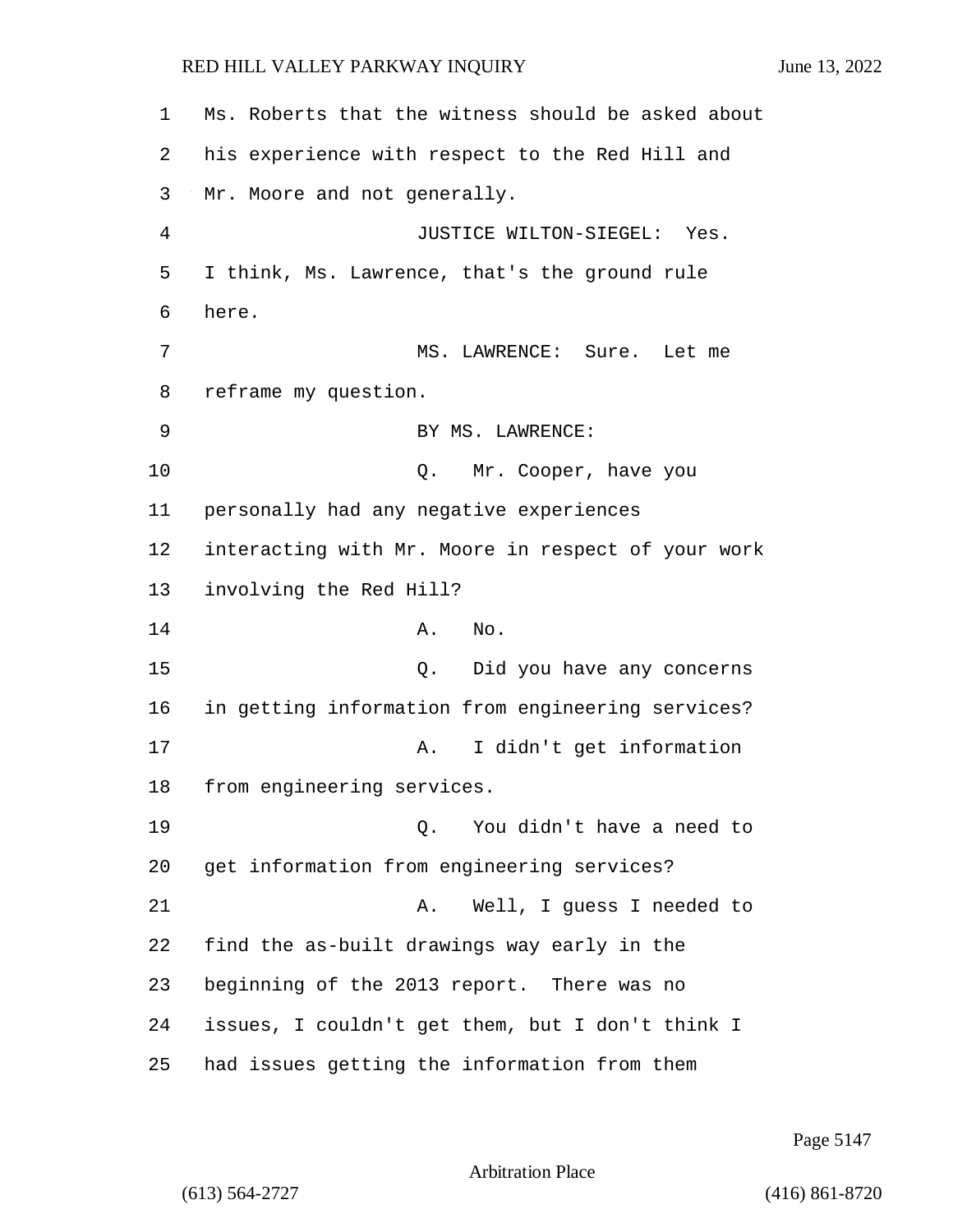personally, no. 2 Q. Okay. I just wanted to clarify because you said I didn't get the information from engineering services, but what I'm hearing you say, and if you could clarify, is you didn't have any problems when you did have to get or request information from engineering services. Is that right? 9 A. No. I worked collaboratively with that group, so no, I had no 11 issues. 12 Q. Okay. Commissioner, it's 1:00 and I suggest we break here for lunch. **JUSTICE WILTON-SIEGEL:** That would be fine. Let's stand adjourned until 2:15. --- Luncheon recess taken at 1:01 p.m. --- Upon resuming at 2:15 p.m. 18 MS. LAWRENCE: Commissioner, may I proceed? 20 JUSTICE WILTON-SIEGEL: Yes, please do. 22 MS. LAWRENCE: Thank you. 23 BY MS. LAWRENCE: 24 Q. Mr. Cooper, I'm now going to take you back into the overview document.

Page 5148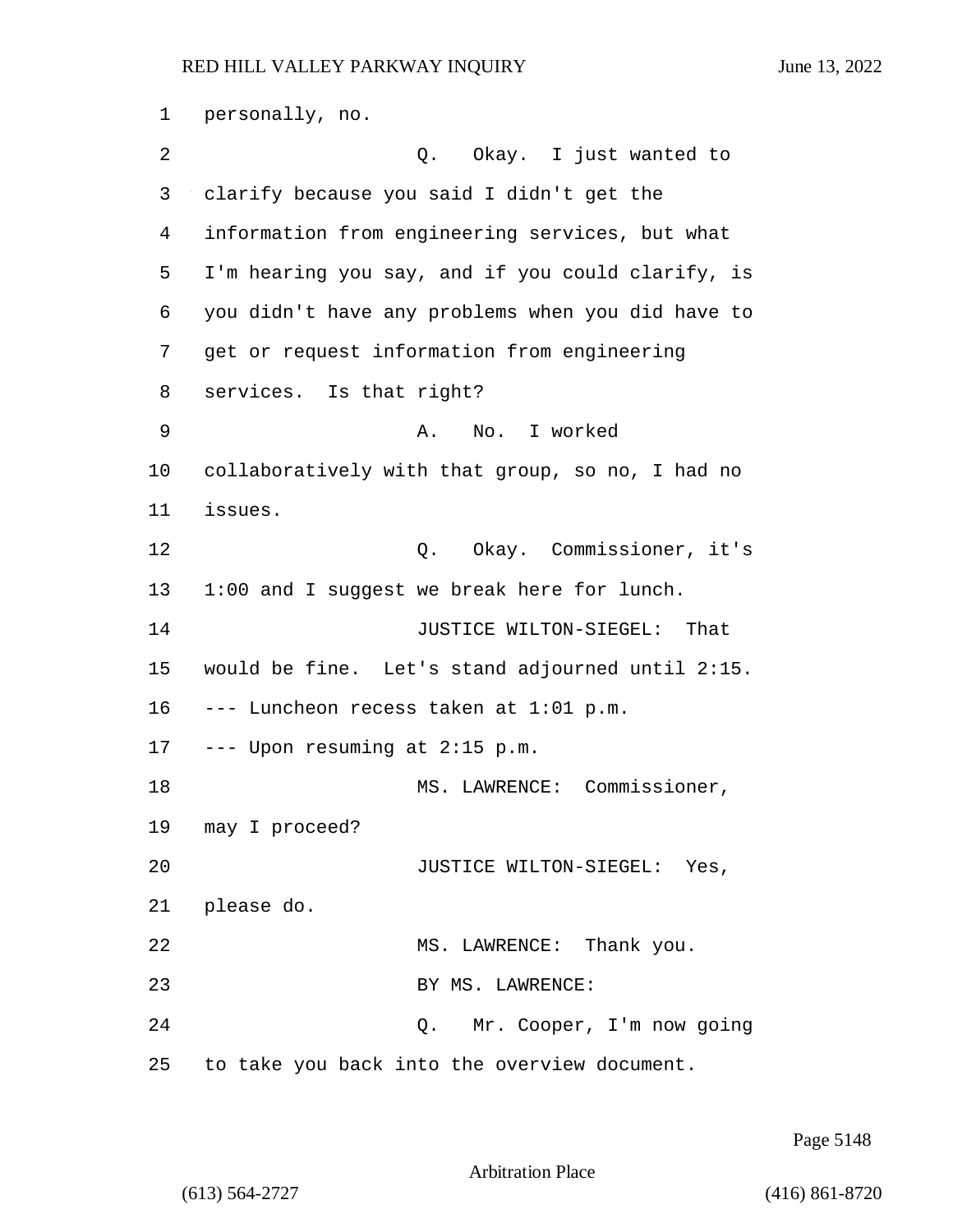| 1  | Registrar, if you can go to                        |
|----|----------------------------------------------------|
| 2  | OD 6, page 139, and if you can call out 403,       |
| 3  | please. Thank you.                                 |
| 4  | So, this is February 2015 and                      |
| 5  | Mr. Ferguson e-mails you, copying Mr. Worron,      |
| 6  | Jason Worron, regarding the Red Hill and asked for |
| 7  | the preparation of an update report based on the   |
| 8  | action items that we, traffic, had identified, and |
| 9  | the report was due March 2.                        |
| 10 | Do you recall why a report was                     |
| 11 | due in March of 2015?                              |
| 12 | Sorry, why it was due?<br>Α.                       |
| 13 | Q.<br>Yes.                                         |
| 14 | I don't know.<br>Α.                                |
| 15 | Okay. Registrar, if you<br>Q.                      |
| 16 | can close this out and go to the next image and if |
| 17 | you can pull out 407, please.                      |
| 18 | So, we're into the end of                          |
| 19 | February and you attach a draft staff update and   |
| 20 | it is for the June 15, 2015 PWC meeting. I think   |
| 21 | you said earlier it's about three months before    |
| 22 | any meeting that the initial draft of the staff    |
| 23 | report is due. And I'll take you into the staff    |
| 24 | report and maybe that can assist, but is that why  |
| 25 | Mr. Ferguson is looking for a draft from you in    |

Page 5149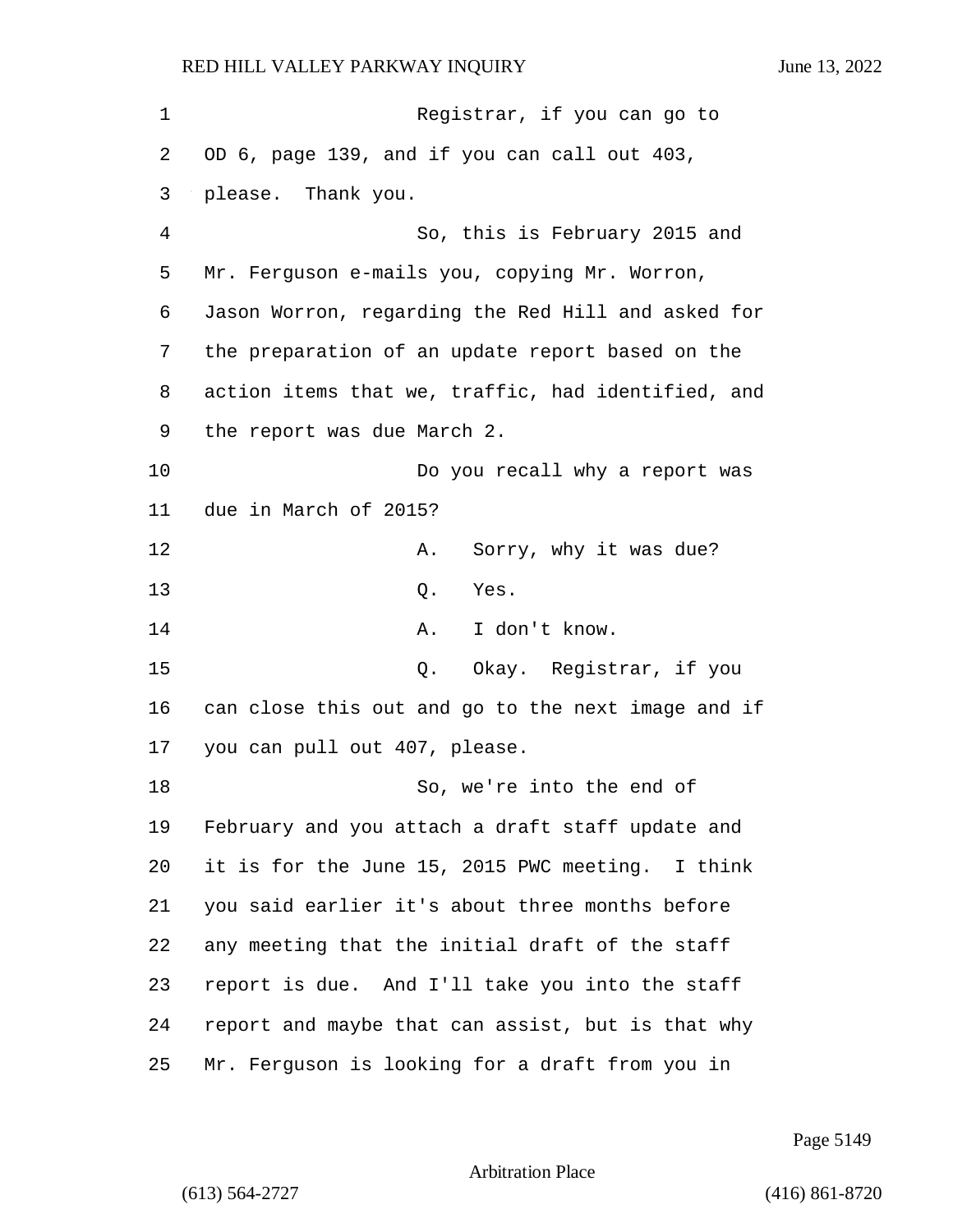1 March, that far in advance? 2 A. I assume so. I really 3 don't know. 4 Q. Okay. Registrar, can you 5 close this out and go to HAM42623. Thank you. 6 And if you can bring up the next image as well, 7 please. 8 So, this one doesn't say who 9 it's prepared by. It just says who it's submitted 10 by. But this is the draft that you attach to that 11 e-mail to Mr. Ferguson. 12 Looking at just the top of it, 13 an information update, I think you said that was 14 different than an information report, and can you 15 just clarify how so? 16 A. I think it just updates 17 council on our actions or where we are in a 18 process. 19 Q. Okay. 20 A. Sorry. This one says 21 it's about an OBL item as well, so that might have 22 something to do with it. 23 Q. Okay. It does say that: 24 TL's recommended that 25 the Red Hill Parkway

Page 5150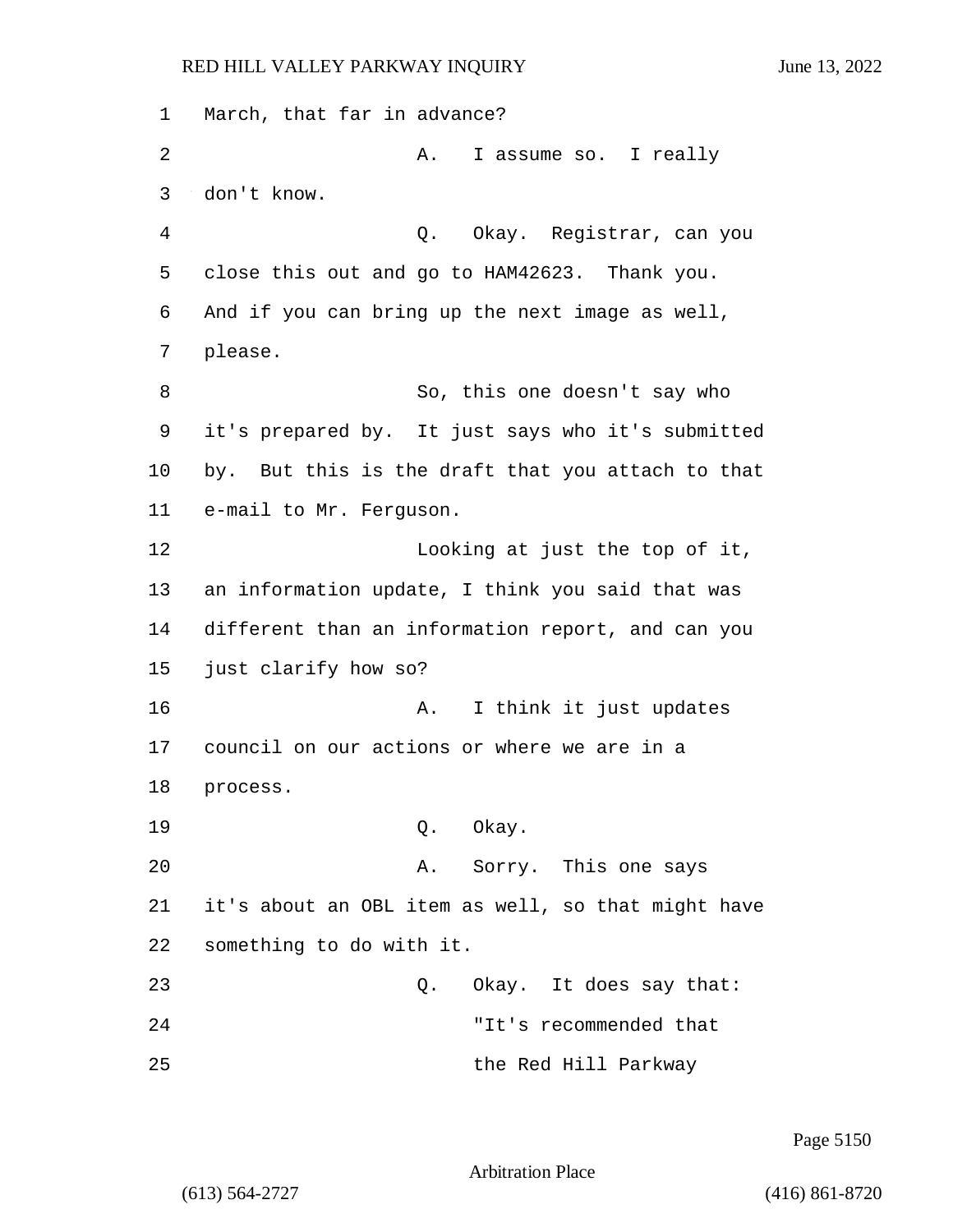| 1  | improvement/lighting,                              |
|----|----------------------------------------------------|
| 2  | item B, be removed from                            |
| 3  | the outstanding business                           |
| 4  | list."                                             |
| 5  | And so, that item, I think,                        |
| 6  | comes from the last PWC meeting to remove it from  |
| 7  | the outstanding business list. I thought you said  |
| 8  | earlier that you would use a recommendation report |
| 9  | if you wanted to remove something from the         |
| 10 | outstanding business list?                         |
| 11 | Yeah. That was my<br>Α.                            |
| 12 | understanding.                                     |
| 13 | Q. Okay. So, you can put a                         |
| 14 | recommendation into an information update?         |
| 15 | I was not aware of that.<br>Α.                     |
| 16 | Q. Okay.                                           |
| 17 | I've always used a<br>Α.                           |
| 18 | recommendation report to provide a recommendation. |
| 19 | That's my understanding.                           |
| 20 | Okay. Registrar, can you<br>Q.                     |
| 21 | call out the second paragraph on image 2, please.  |
| 22 | So, this, and I'm sure I                           |
| 23 | didn't give you enough time to read the full two   |
| 24 | pages, is an amount coming out of sort of where    |
| 25 | the short-term countermeasures are in terms of     |

Page 5151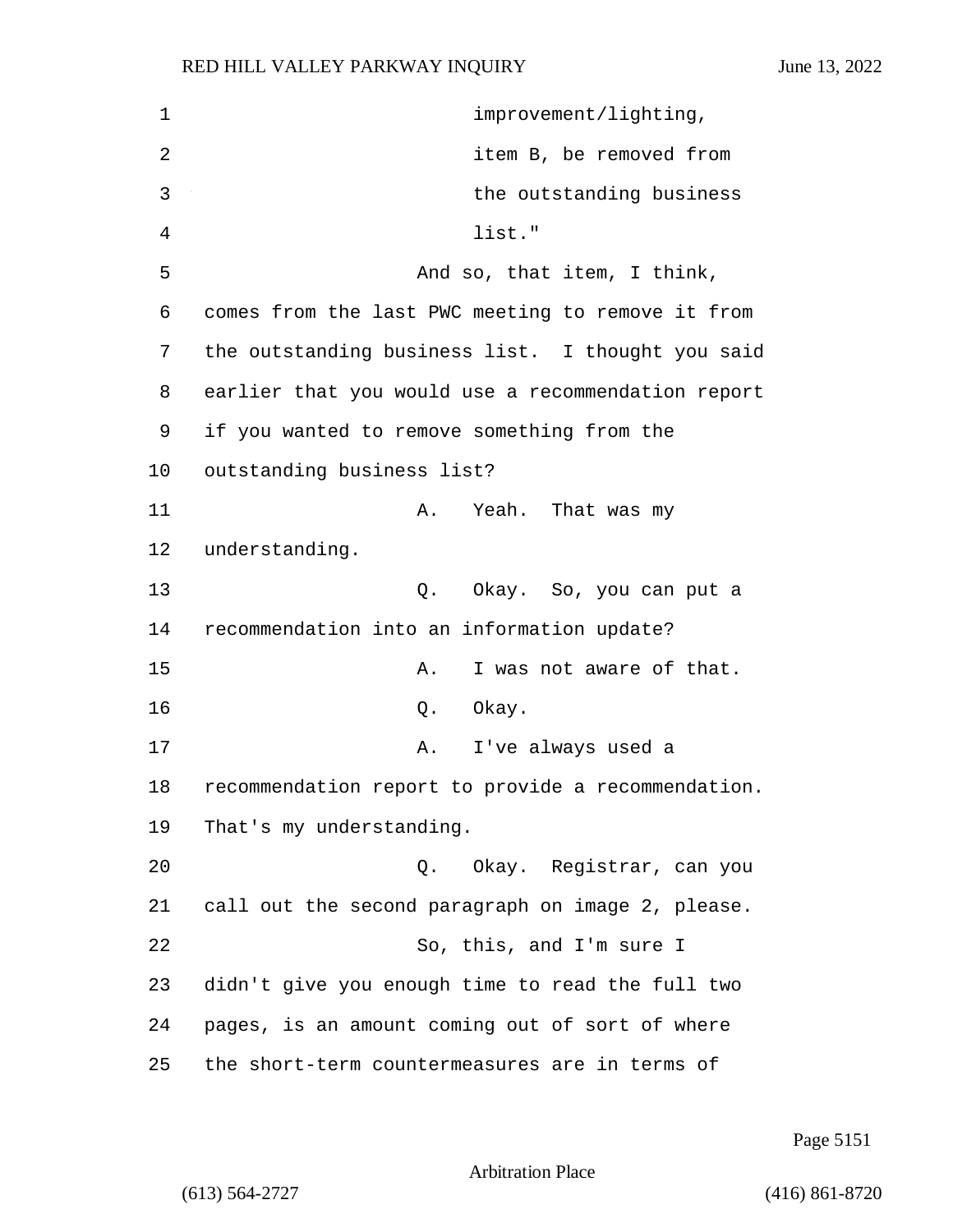| $\mathbf 1$ | implementation, and one of the things that's       |
|-------------|----------------------------------------------------|
| 2           | mentioned in this paragraph is the installation of |
| 3           | raised permanent pavement markings, cat's eyes,    |
| 4           | and staff are supportive of this recommendation.   |
| 5           | Just stopping there, that's                        |
| 6           | engineering -- pardon me. That's traffic           |
| 7           | engineering staff are supportive of that           |
| 8           | recommendation?                                    |
| 9           | Α.<br>Yes.                                         |
| 10          | Did you have confirmation<br>Q.                    |
| 11          | at this point, so we're in February, or can you    |
| 12          | give me confirmation that the cat's eyes had been  |
| 13          | installed, at least in some locations, by the time |
| 14          | you're drafting this report in February of 2015?   |
| 15          | I believe they were<br>Α.                          |
| 16          | installed. They were installed in the winter.      |
| 17          | I'm just not sure if it was 2014 or 2015.          |
| 18          | Okay. It also says:<br>Q.                          |
| 19          | "Staff will also review                            |
| 20          | further countermeasures,                           |
| 21          | such as friction testing,                          |
| 22          | with construction                                  |
| 23          | engineering section."                              |
| 24          | That's the same language in an                     |
| 25          | earlier draft of yours that we looked at. That     |

Page 5152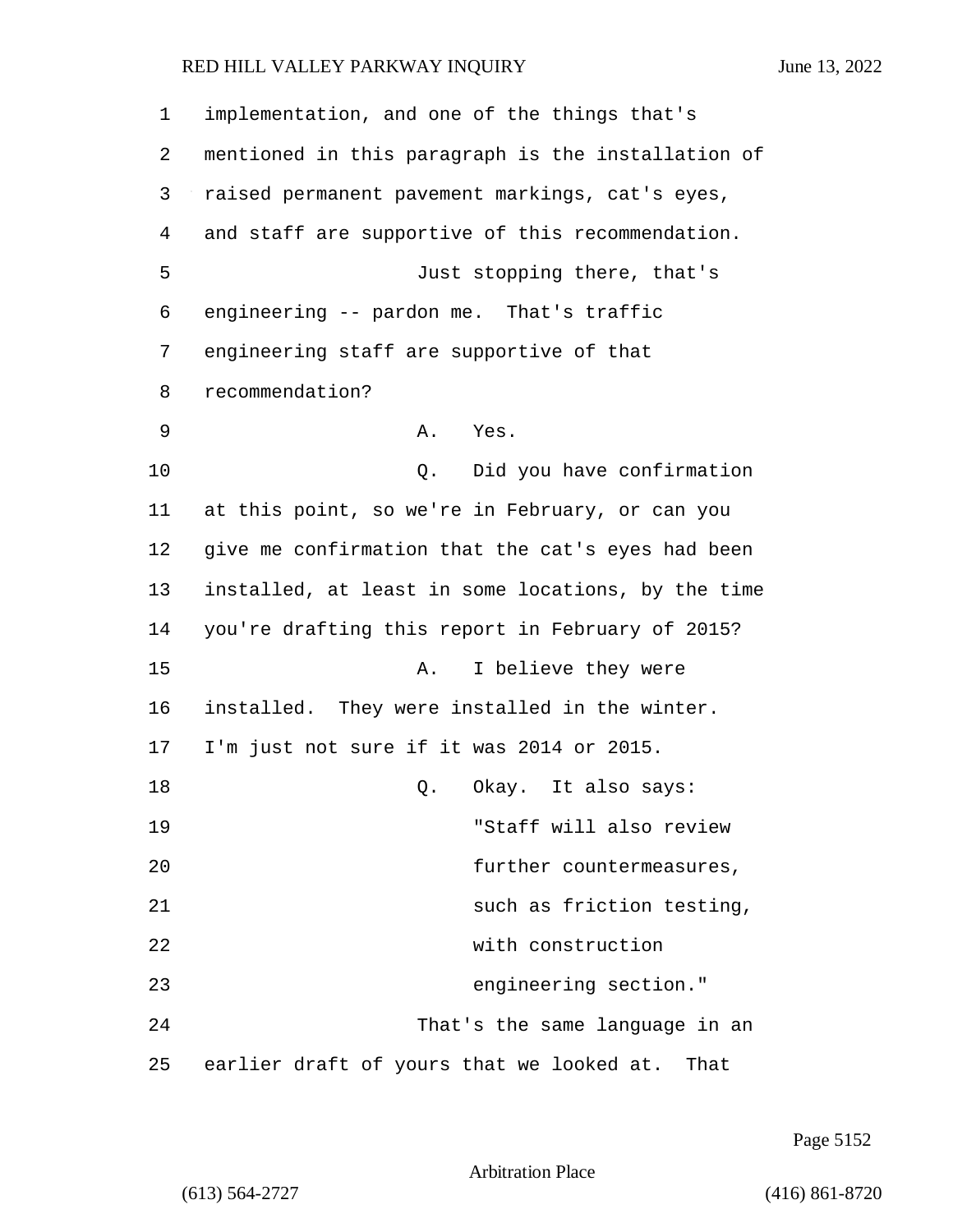| 1  | language, to me, suggests that traffic engineering |
|----|----------------------------------------------------|
| 2  | staff had not yet discussed friction testing with  |
| 3  | construction engineering section. Was that your    |
| 4  | understanding as of February 2015?                 |
| 5  | I don't believe anyone<br>Α.                       |
| 6  | did, no.                                           |
| 7  | Q. Okay. Did anyone tell                           |
| 8  | you to add reference to friction testing into this |
| 9  | information update?                                |
| 10 | I can't remember.<br>Α.                            |
| 11 | Q. Okay. Did you take any                          |
| 12 | steps at this point, as you're drafting this draft |
| 13 | information update, to confirm if engineering      |
| 14 | services had conducted friction testing?           |
| 15 | So, at some point $--I'm$<br>Α.                    |
| 16 | not sure the dates again. It all kind of blends    |
| 17 | into one. But at some point I did ask if it was    |
| 18 | done and was told it was, so I took that at face   |
| 19 | value.                                             |
| 20 | Who did you ask?<br>Q.                             |
| 21 | I believe it was David<br>Α.                       |
| 22 | Ferguson.                                          |
| 23 | Okay. And Mr. Ferguson<br>Q.                       |
| 24 | told you it was done?                              |
| 25 | Yes.<br>Α.                                         |

Page 5153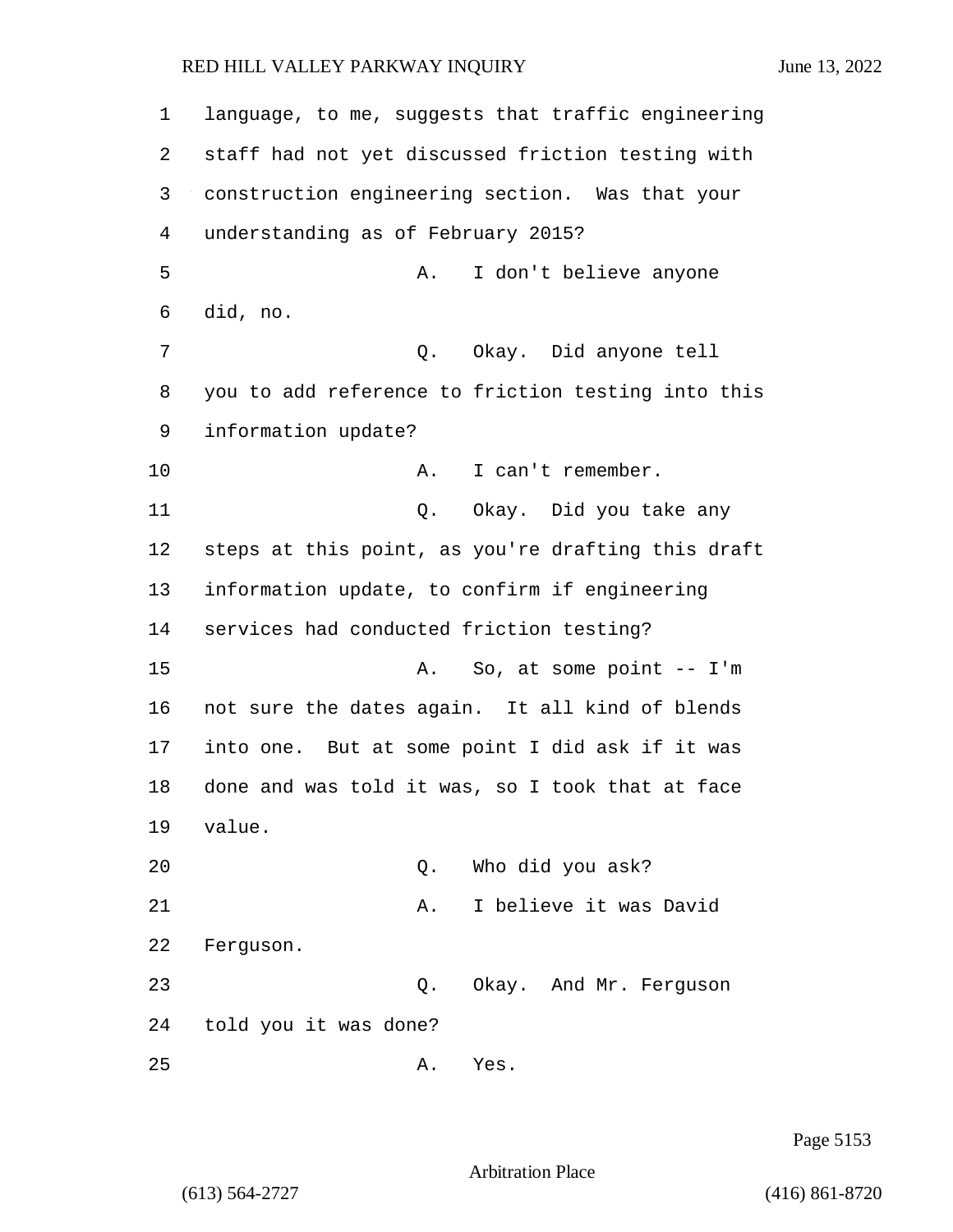1 and did you enquire into the source of his information that it was done? 3 A. No. 4 Q. Okay. And you're not sure if that was here at this point in February of 2015 when you're drafting this? 7 A. I don't remember when I asked him, but it was in preparation of some report. I just don't know when. 10 Q. Okay. I am going to take you through a number of reports to come, so I'm going to keep asking that question and if anything jogs your memory about when it happened, just let 14 us know. 15 A. Yeah. This is another thing I've been trying to pull and I can't seem to pull when it was done. Again, there's so many dates and reports and discussions that were had, I just can't remember when I asked him, so... 20 Q. Okay. And, just so that I'm clear, you only asked him once and received that answer once, him being Mr. Ferguson? 23 A. Once that I can recall. I very well could have asked. We talked all the time, so I couldn't recount every conversation.

Page 5154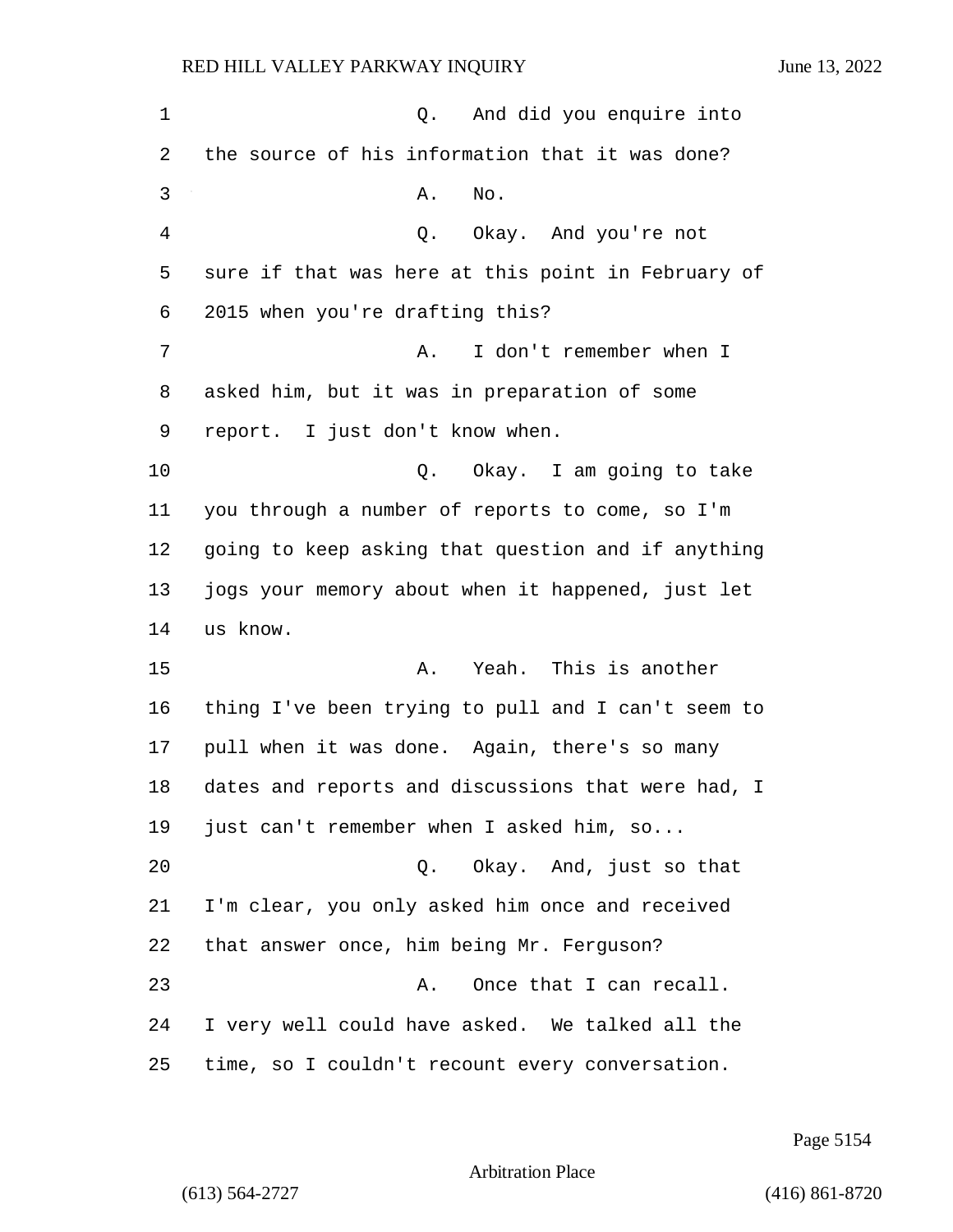| 1  | Q. Okay. Registrar, can you                       |
|----|---------------------------------------------------|
| 2  | close this down and pull up HAM56634.             |
| 3  | So, Mr. Worron, who is now one                    |
| 4  | of your colleagues, put together some tables.     |
| 5  | Were you at all involved in any steps to confirm  |
| 6  | the accuracy of the information that got put into |
| 7  | these tables?                                     |
| 8  | I may have created them.<br>Α.                    |
| 9  | I can't say for certain.                          |
| 10 | Q. As between you and                             |
| 11 | Mr. Worron, was it your responsibility to provide |
| 12 | or to go out and find information to be able to   |
| 13 | fill in the column labelled Status?               |
| 14 | Was it mine or his<br>Α.                          |
| 15 | responsibility?                                   |
| 16 | Yeah.<br>Q.                                       |
| 17 | Yeah.<br>Α.                                       |
| 18 | Was it yours or was it<br>Q.                      |
| 19 | his?                                              |
| 20 | I'm going to -- he would<br>Α.                    |
| 21 | have deferred to me, I'm sure. It probably would  |
| 22 | have been myself.                                 |
| 23 | Q. Okay. Registrar, can you                       |
| 24 | pull up RHV570, please.                           |
| 25 | Just so it's clear, I<br>Α.                       |

Page 5155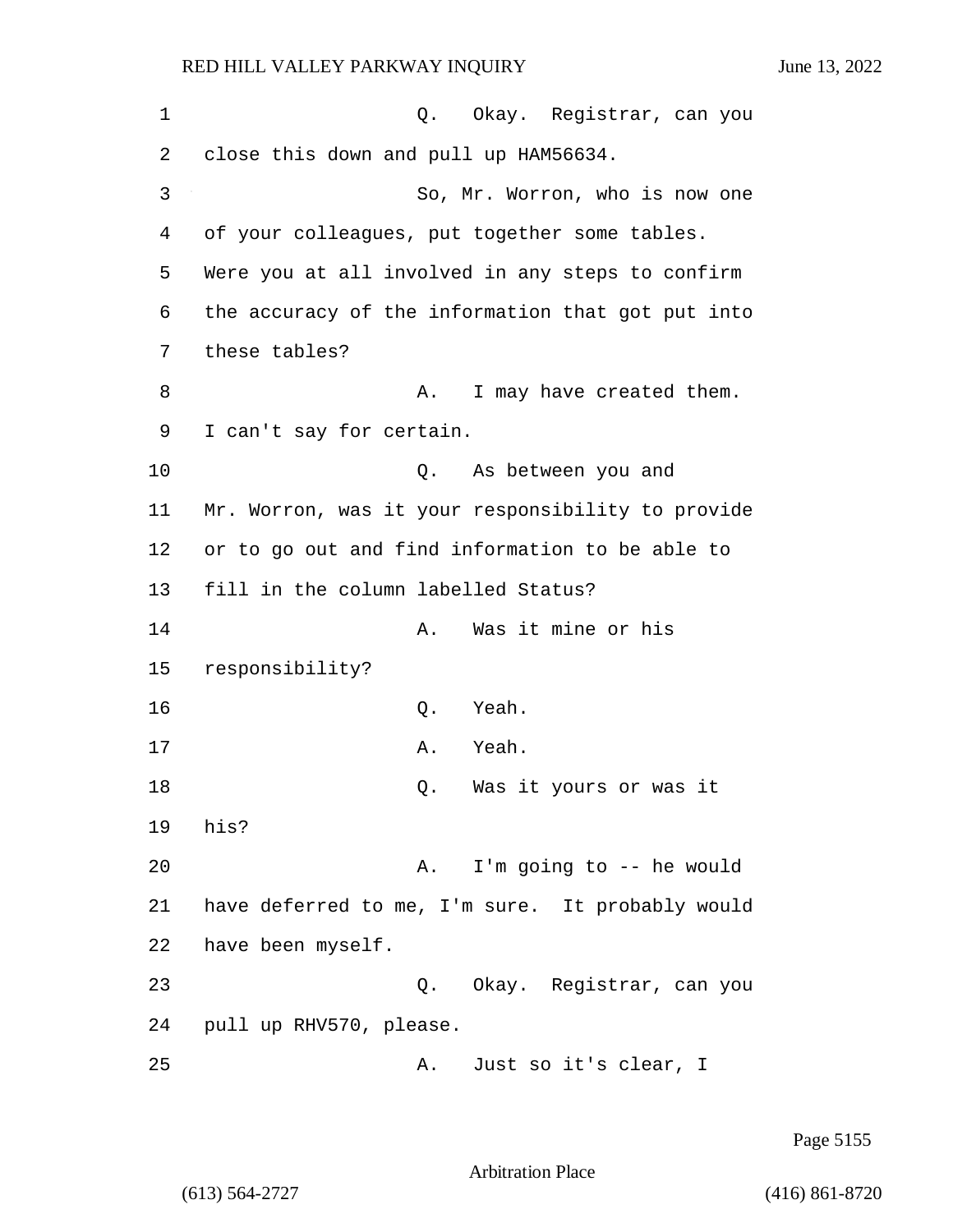1 completed these myself, just looking at them, so I 2 knew they were done. I issued the work orders for 3 that stuff. 4 Q. So, you actually have a 5 memory of those particular charts? 6 A. If you could go back to 7 it, I could confirm, but I believe so. Yes, I did 9 Q. Okay. 10 A. I completed the work 11 orders to get that stuff done. 12 C. Okay. So, you completed 13 the work orders to get those items done? 14 A. Yes. 15 Q. But did you also prepare 16 this chart where it says completed? 17 A. I can't say for sure if I 18 completed this chart or not. I'm not even sure I 19 made it. It's possible I could have. 20 Q. Okay. Registrar, can you

 go to RHV570, please. Thank you. And can you bring up the next image. 23 So, this is the report and now it says it's prepared by David Ferguson and

25 submitted by Gerry Davis and it's dated May 21

Page 5156

Arbitration Place

8 them.

(613) 564-2727 (416) 861-8720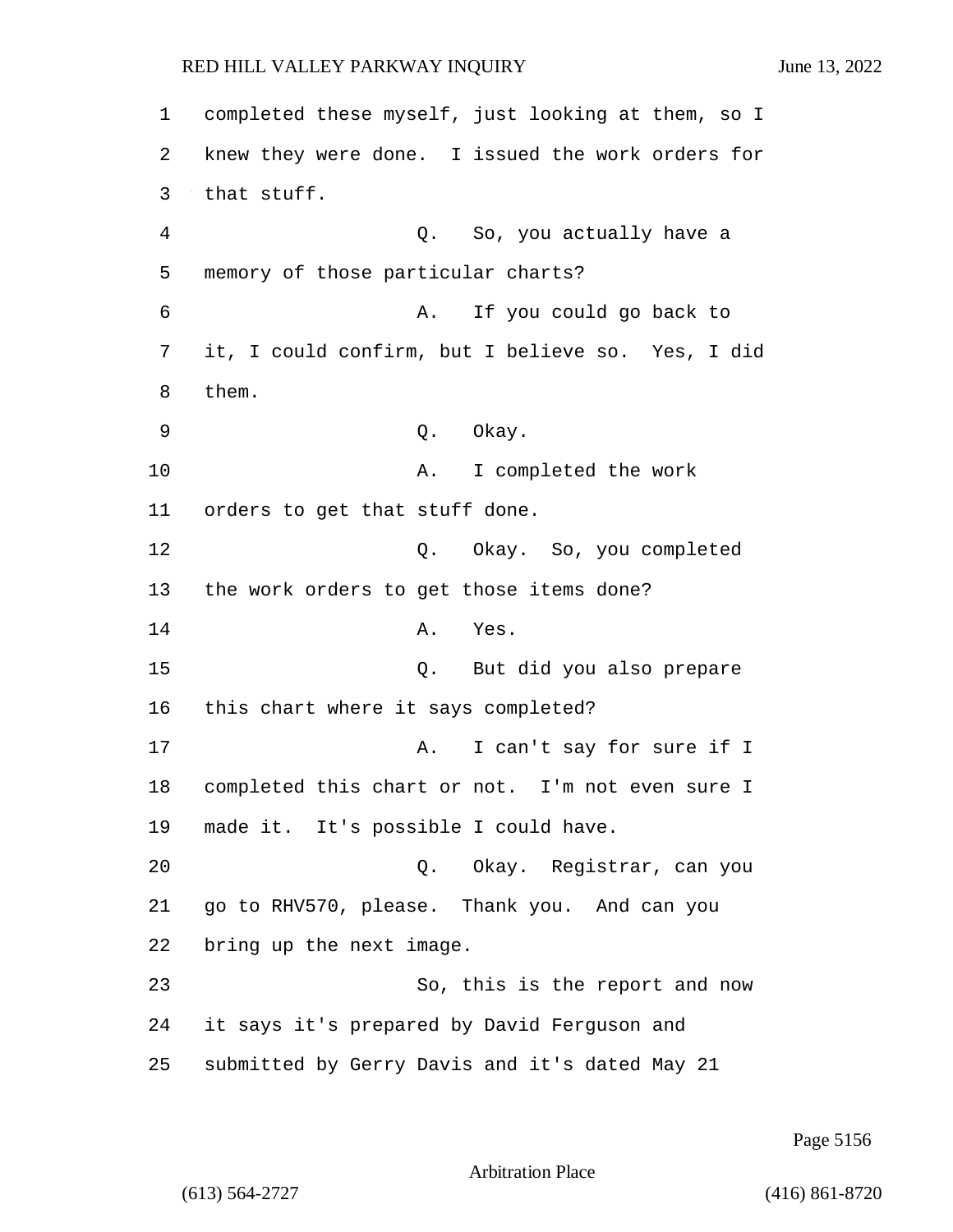1 instead of June 15, I think as a result of an 2 upcoming Public Works meeting on May 21, and it 3 has the chart for the road segment countermeasures 4 on image 2 and it has the status. 5 And under, for example, the 6 third line where there's status, it says: 7 "To be reviewed and 8 completed during future 9 repaving." 10 Do you see that? 11 A. Yes. 12 Q. I think that's dealing 13 with the kink? 14 A. Yes. 15 Q. Registrar, can you go to 16 the next two images, please. Thank you. 17 And, in the ramp 18 countermeasures, there's a number of sections 19 here, for example, install high-friction pavement 20 approaching and through the curve, and it also 21 says: 22 "To be reviewed and 23 completed during future 24 repaying." 25 Do you recall if you were

Page 5157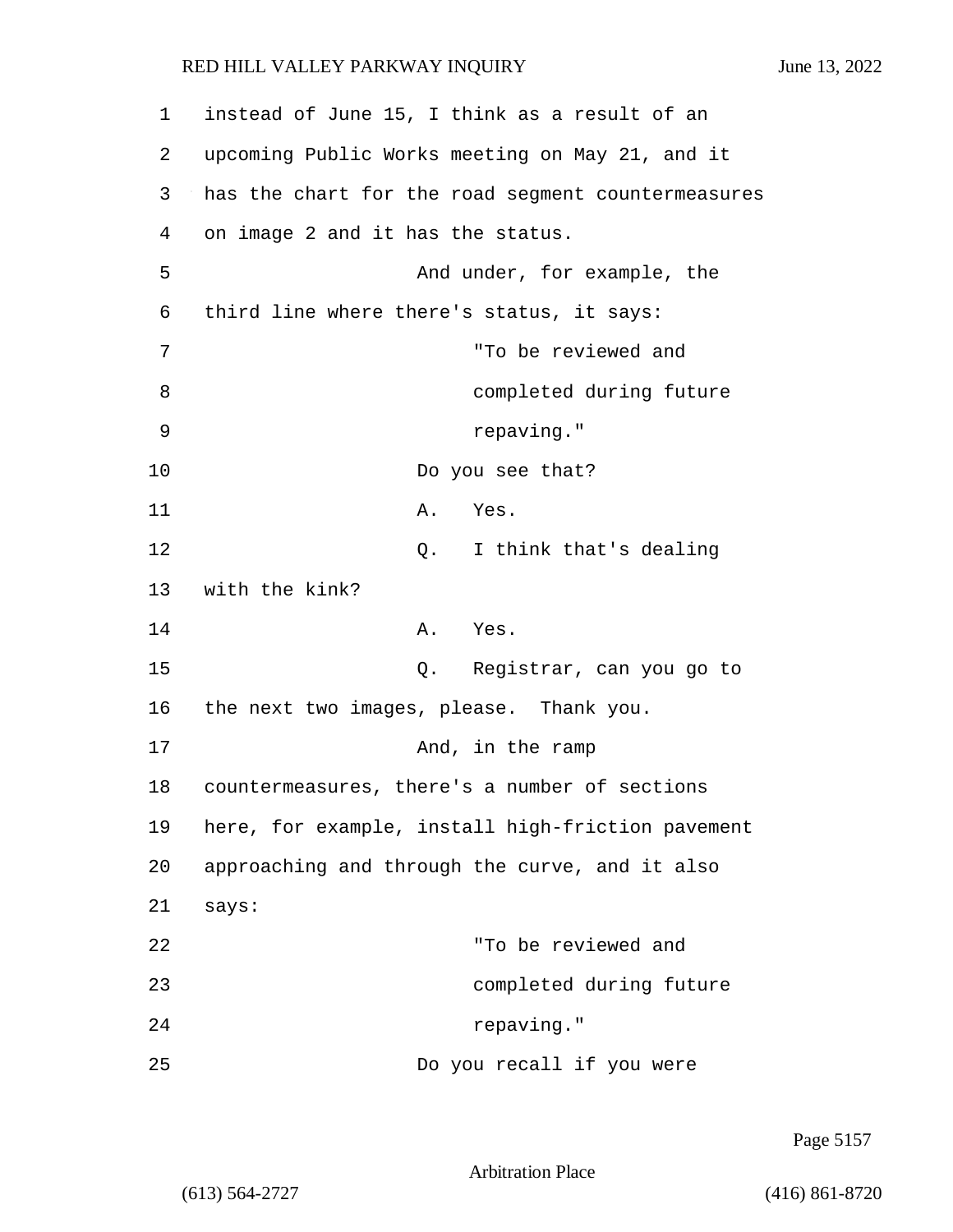responsible to go out and discuss with engineering services whether it would be appropriate to hold off and complete during future repaving or whether it would be better to do now? 5 A. I was not part of those discussions. 7 Q. Do you know who was? 8 A. I do not. 9 Q. Thank you. You can close that down. So, that's the report that was being prepared for the upcoming May 21, 2015 PWC meeting, so that was a prescheduled meeting. 13 Earlier in May, there was a fatal crossover collision on the Red Hill

15 involving -- that resulted in the deaths of two

16 young women. Do you recall that accident?

17 A. I do.

18 Q. And do you recall that it 19 prompted Councillor Connelly to request that a 20 safety study be conducted on the entirety of the 21 RHVP facility? 22 A. Vaguely, yes. 23 Q. Okay. Registrar, do you

24 want to bring up OD 7, page 5.

25 And so, if you look at

Page 5158

Arbitration Place

(613) 564-2727 (416) 861-8720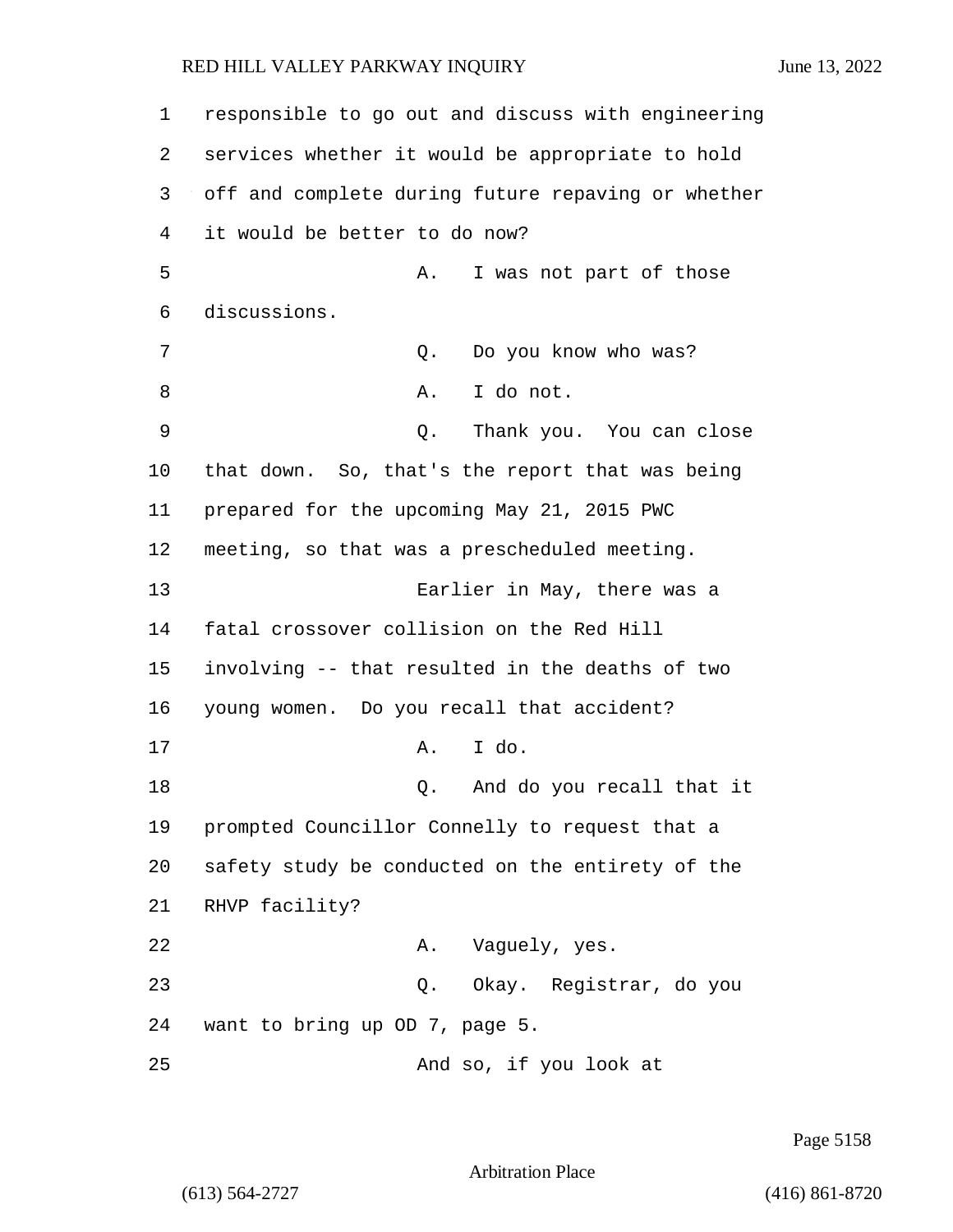| 1  | paragraph 8, there's a reference to Councillor  |
|----|-------------------------------------------------|
| 2  | Connelly there receiving some complaints from   |
| 3  | members of the public.                          |
| 4  | And then if you go over,                        |
| 5  | Registrar, to the next image. Sorry, the next   |
| 6  | image, please. Sorry, Registrar. Thank you for  |
| 7  | being patient. The next image, please. I'm      |
| 8  | looking for paragraph 19, 20, 21. There we go.  |
| 9  | So, you'll see Councillor                       |
| 10 | Connelly says to Mr. Ferguson:                  |
| 11 | "I would like to get a                          |
| 12 | safety study done on the                        |
| 13 | Red Hill, specifically                          |
| 14 | having barriers that                            |
| 15 | would stop a vehicle from                       |
| 16 | going through a median                          |
| 17 | and landing in the                              |
| 18 | opposite lane."                                 |
| 19 | And then that results in a                      |
| 20 | motion that PWC puts forward. Does that refresh |
| 21 | your memory?                                    |
| 22 | I remember the incident.<br>Α.                  |
| 23 | I just don't recall personally the chain or the |
| 24 | events.                                         |
| 25 | Okay. Registrar, can you<br>Q.                  |

Page 5159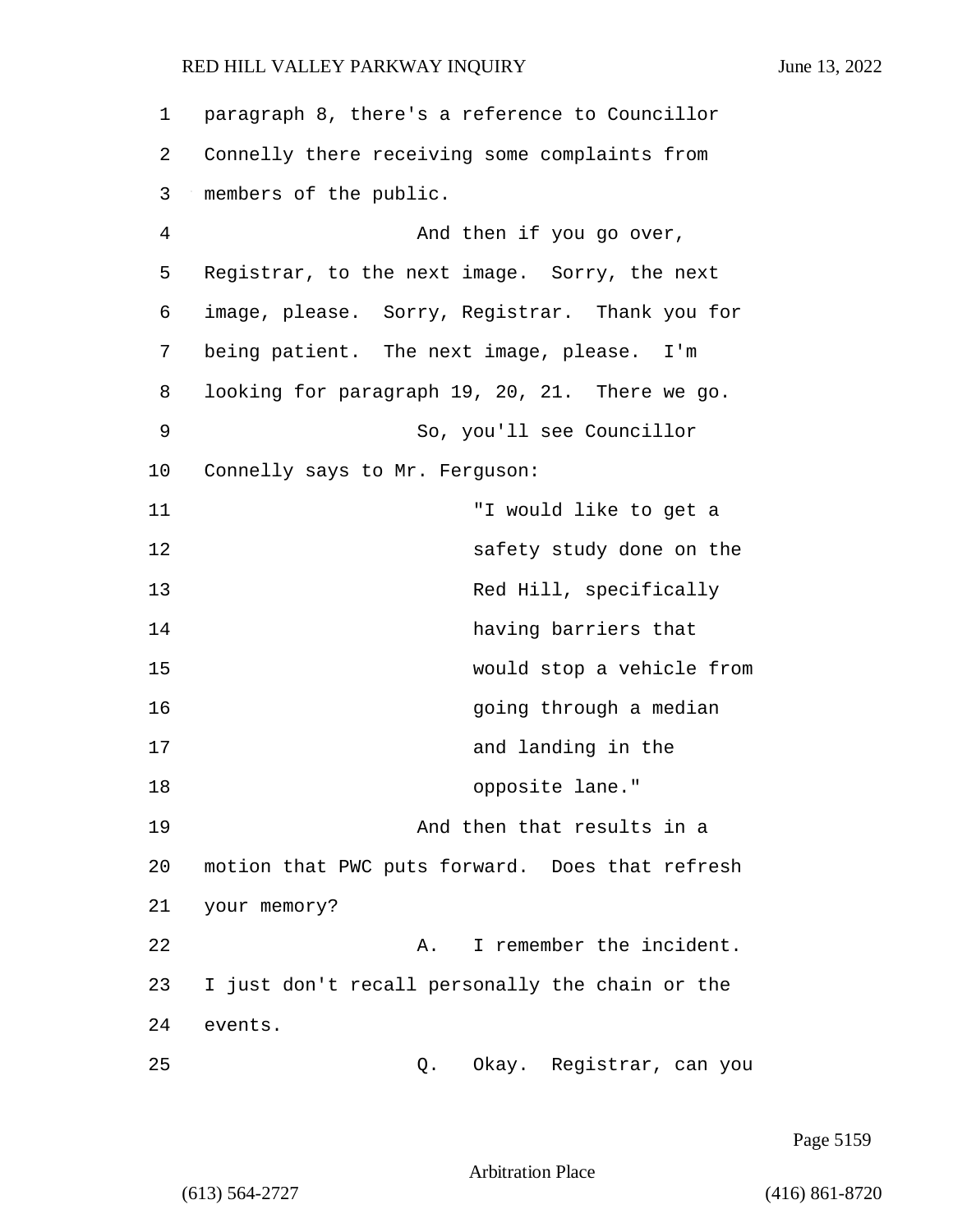| 1  | go to page 17 of this document and can you call    |
|----|----------------------------------------------------|
| 2  | out paragraph 43, please.                          |
| 3  | So, this is May 22, it's the                       |
| 4  | day after the Public Works Committee meeting,      |
| 5  | where that report that we were just looking at was |
| 6  | submitted but also where the deaths of these two   |
| 7  | young women were discussed and the motion passed,  |
| 8  | a motion passed. And Mr. Ferguson e-mailed you     |
| 9  | and Mr. Worron and copied Mr. Malone to do some    |
| 10 | assessment of a scope of a safety study for the    |
| 11 | LINC as a whole and sets out the following items   |
| 12 | to be reviewed and recommendations provided:       |
| 13 | Barrier, lighting, analysis of kind of collisions  |
| 14 | and what is causing them.                          |
| 15 | At this point, as the City is                      |
| 16 | entering into retaining CIMA for this project, did |
| 17 | you take any steps to confirm whether friction     |
| 18 | testing had been done on the Red Hill pursuant to  |
| 19 | the 2013 CIMA report?                              |
| 20 | Α.<br>No.                                          |
| 21 | What was your role on the<br>Q.                    |
| 22 | day to day in connection the project that became   |
| 23 | the 2015 CIMA report?                              |
| 24 | For the most part, I<br>Α.                         |
| 25 | believe I just provided the data, so the collision |

Page 5160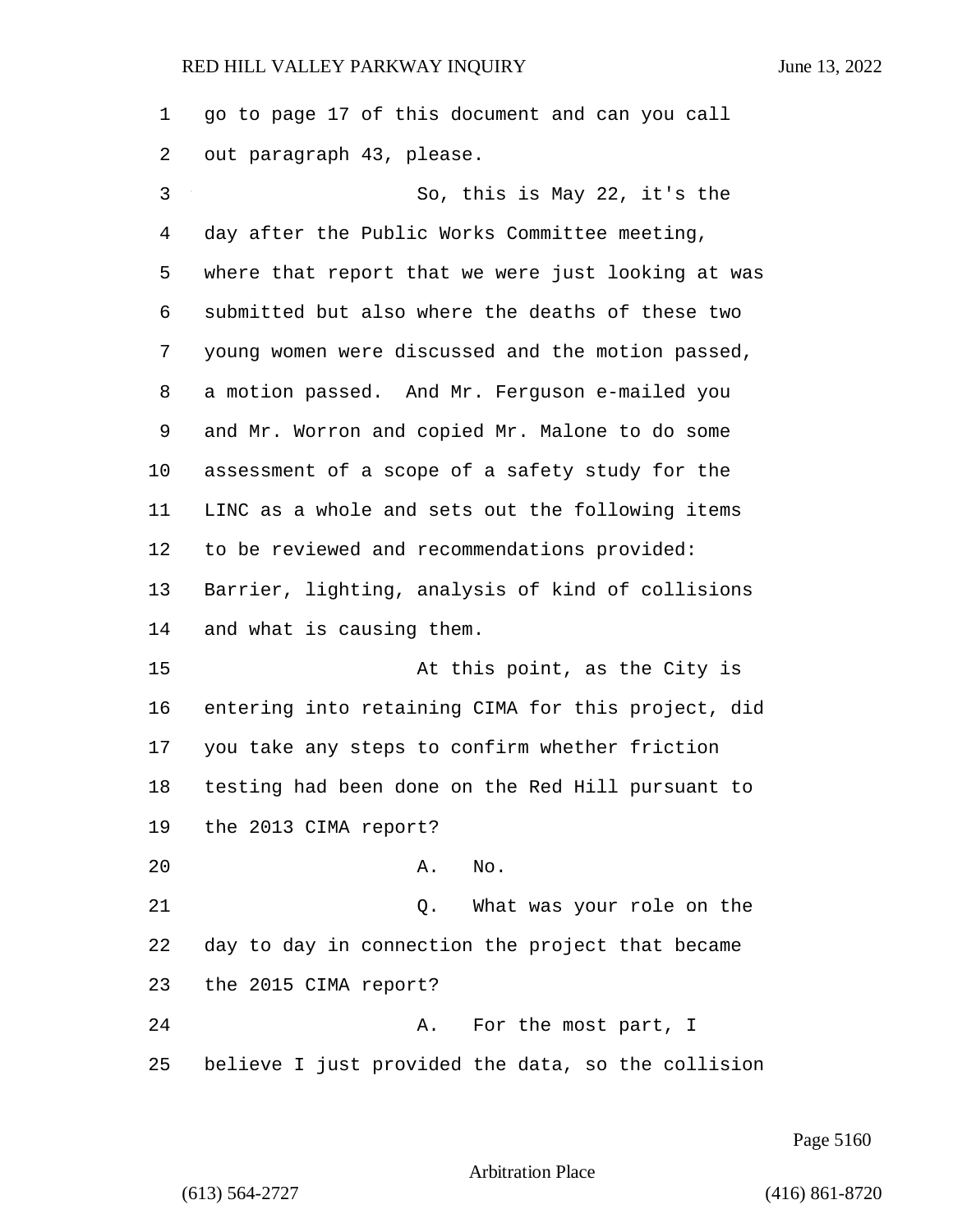| 1  | data they needed and any speed data and anything  |
|----|---------------------------------------------------|
| 2  | that I could to assist with that.                 |
| 3  | Okay. So, did you have<br>Q.                      |
| 4  | the same project management role that you had for |
| 5  | the 2013 project?                                 |
| 6  | No.<br>Α.                                         |
| 7  | Who did you view as the<br>Q.                     |
| 8  | project manager for this project --               |
| 9  | Jason.<br>Α.                                      |
| 10 | Jason Worron?<br>Q.                               |
| 11 | Yes.<br>Α.                                        |
| 12 | Q.<br>So, Jason Worron was a                      |
| 13 | relatively new colleague of yours by May of 2015. |
| 14 | Is that right?                                    |
| 15 | Yeah.<br>Α.                                       |
| 16 | And I understand his role<br>Q.                   |
| 17 | was senior project manager?                       |
| 18 | Yeah.<br>Α.                                       |
| 19 | So, did you report to<br>$Q$ .                    |
| 20 | him?                                              |
| 21 | I did, yes.<br>Α.                                 |
| 22 | And did you find that the<br>$Q$ .                |
| 23 | roles and responsibilities as between you and     |
| 24 | Mr. Worron and Mr. Ferguson were well-defined for |
| 25 | you?                                              |

Page 5161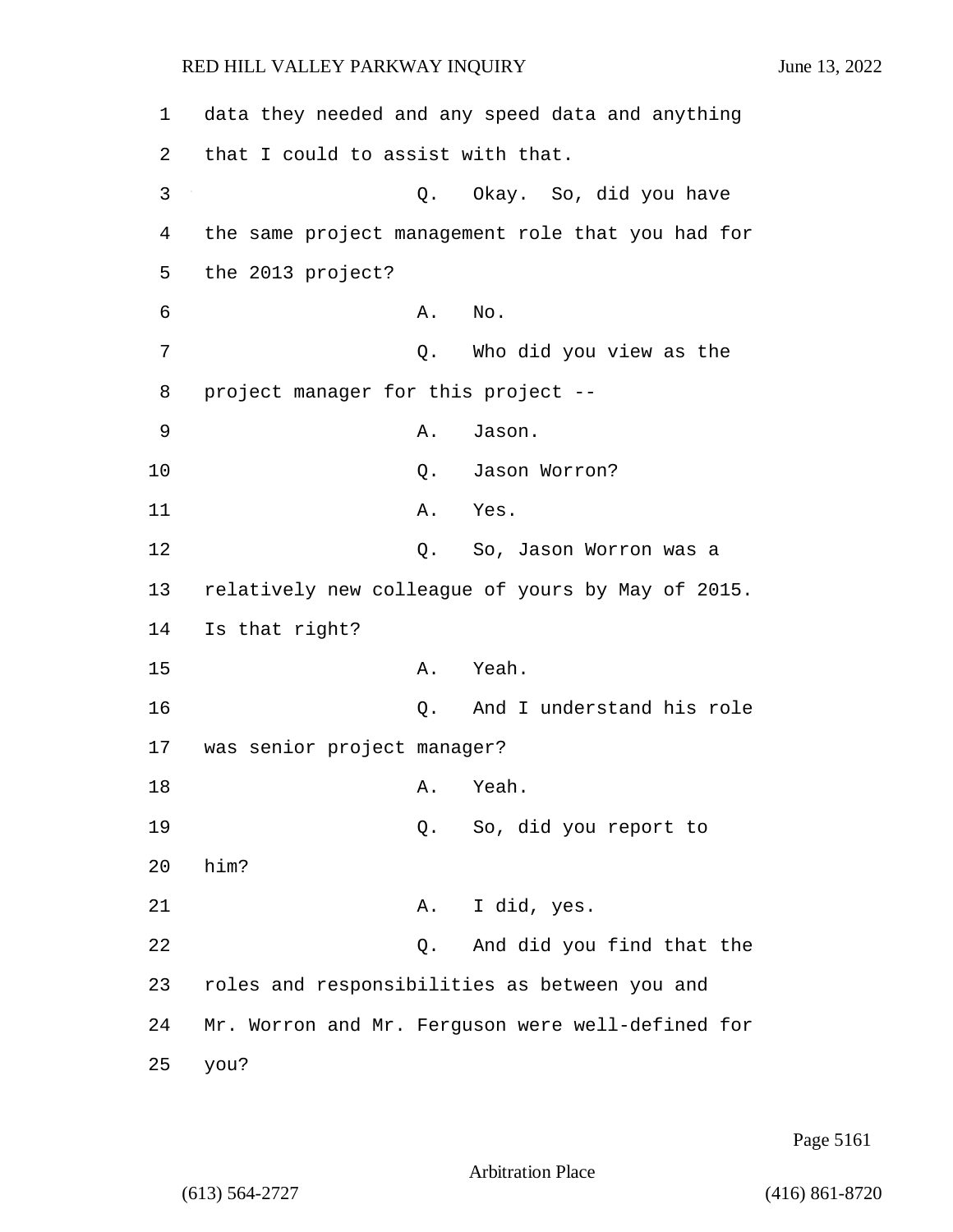1 A. No. In this instance. Jason came from the MTO, so it was my assumption that he had the expertise here, so that was what I was thinking. 5 Q. Okay. But fair to say you had the institutional knowledge from the 2013 report and just knowing the City and its systems fairly well. Is that fair? 9 A. Yes. That's what I mean. I provided the data and the background information, which I had or that I had, that I could assist. 13 Q. Registrar, can you go to page 24 of this document, please, and if you can pull out paragraph 66. 16 So, it's in May that the project with CIMA is initiated after the death of those women and the motion. By July, there have been some additional crossovers and some additional collisions. And on July 8, there's a meeting set for Mr. White, for Mr. Ferguson, for Mr. Worron and for you entitled RHVP Collisions, scheduled for July 13. 24 Do you recall if you attended this meeting?

Page 5162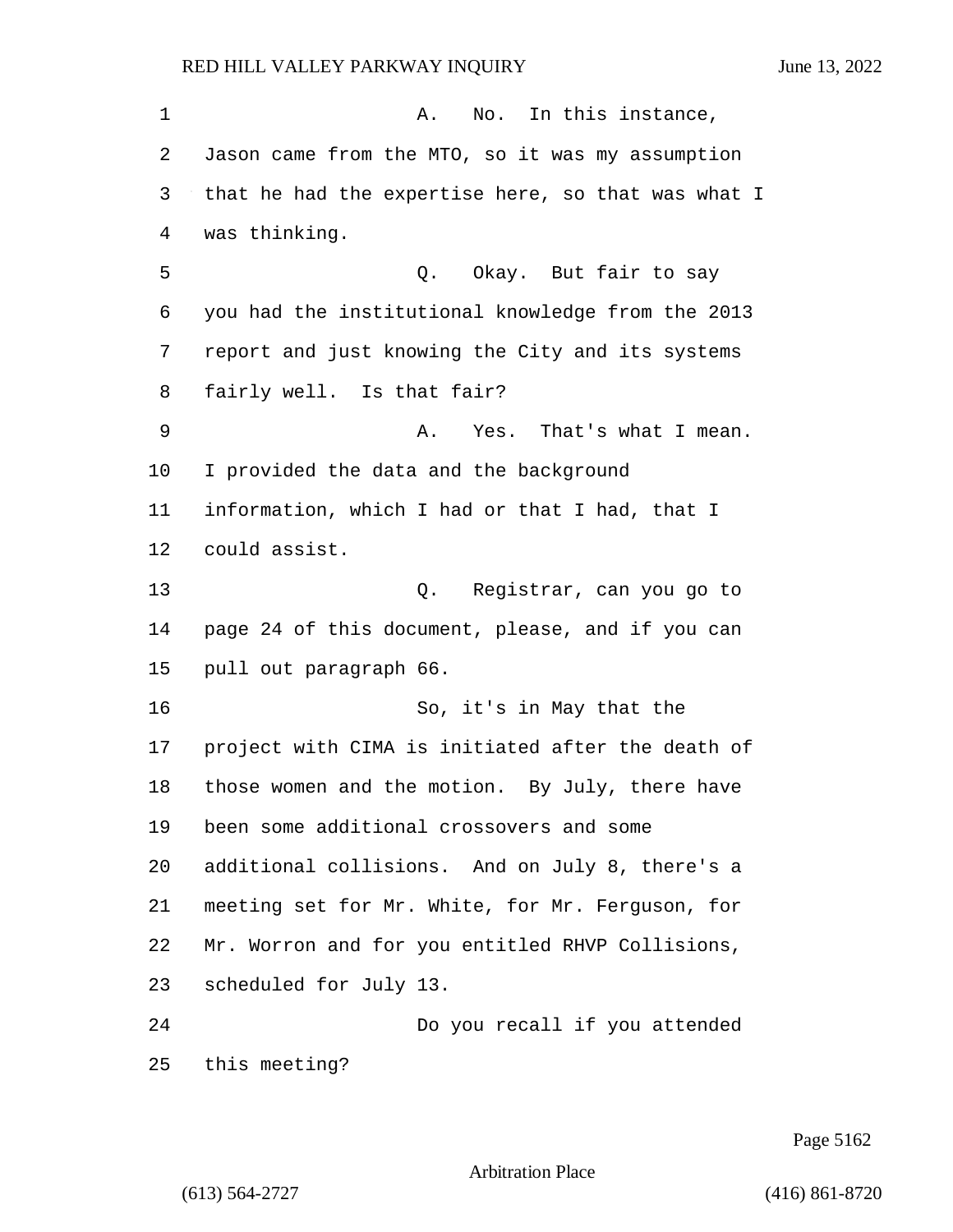| 1  | I do not recall. Do you<br>Α.                      |
|----|----------------------------------------------------|
| 2  | know where it was?                                 |
| 3  | $Q.$ I don't.                                      |
| 4  | Typically I'm on vacation<br>Α.                    |
| 5  | at that time, but I could have very well been      |
| 6  | there. I have no recollection of it, though.       |
| 7  | Q. Okay. You can close that                        |
| 8  | down, Registrar, and can you go to page 40 of this |
| 9  | document, please. Actually, pardon me. Can you     |
| 10 | go to page 32 of this document. And if you can     |
| 11 | call out 90 and 91, please. Thank you.             |
| 12 | So, the inquiry has received                       |
| 13 | documents that show that you are transmitting      |
| 14 | collision data to Mr. Applebee. That's in          |
| 15 | paragraph 90. And then on July 27, so we're still  |
| 16 | in that same period of time we were just talking   |
| 17 | about, you send Mr. White an update and you said:  |
| 18 | "We met and discussed all                          |
| 19 | the comments on the LINC                           |
| 20 | safety study and the Red                           |
| 21 | Hill. All the required                             |
| 22 | data has been provided to                          |
| 23 | CIMA for analysis and                              |
| 24 | Linda is going to keep an                          |
| 25 | eye out for them and I'll                          |

Page 5163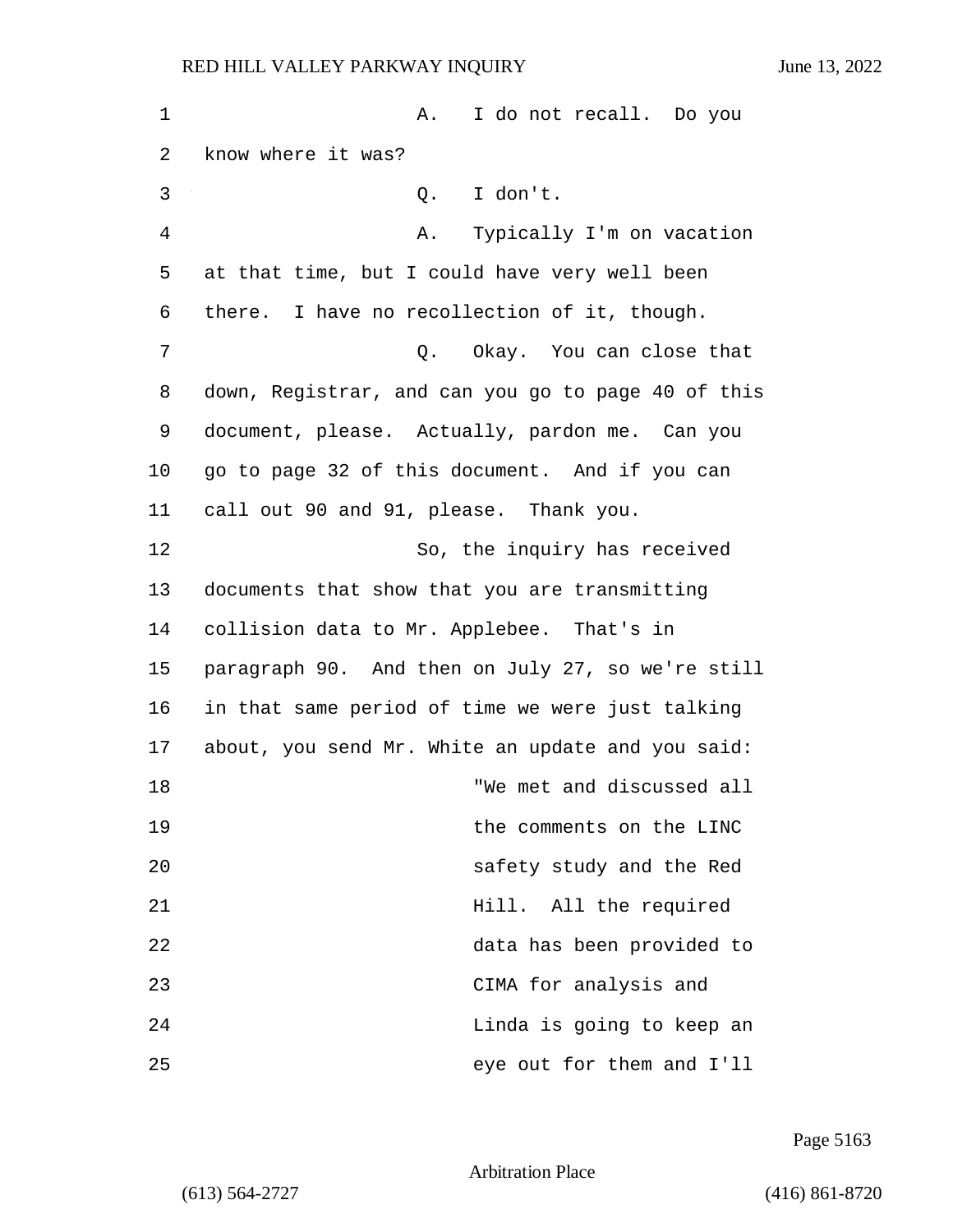| 1  | send them to CIMA once                            |
|----|---------------------------------------------------|
| 2  | received."                                        |
| 3  | At this stage, were you more                      |
| 4  | involved from a project management perspective    |
| 5  | with the LINC CIMA report than with the Red Hill  |
| 6  | CIMA report?                                      |
| 7  | They were all one report.<br>Α.                   |
| 8  | I couldn't tell you. I have no idea. It's all     |
| 9  | one report in my head, so I couldn't tell you     |
| 10 | which one I was more involved with, to be honest  |
| 11 | with you.                                         |
| 12 | Q. Okay. You can close this                       |
| 13 | down and if you can go to page 40 now, please. If |
| 14 | you can call out paragraph 122 and 123, please.   |
| 15 | So, in September, CIMA sends a                    |
| 16 | draft of the CIMA report, the one about the Red   |
| 17 | Hill, to you and to Mr. Ferguson and to           |
| 18 | Mr. Worron --                                     |
| 19 | To all three, okay.<br>Α.                         |
| 20 | Pardon?<br>Q.                                     |
| 21 | To all three of us,<br>Α.                         |
| 22 | that's interesting.                               |
| 23 | Had you worked with<br>Q.                         |
| 24 | Mr. Bottesini on other CIMA retainers by this     |
| 25 | point?                                            |

Page 5164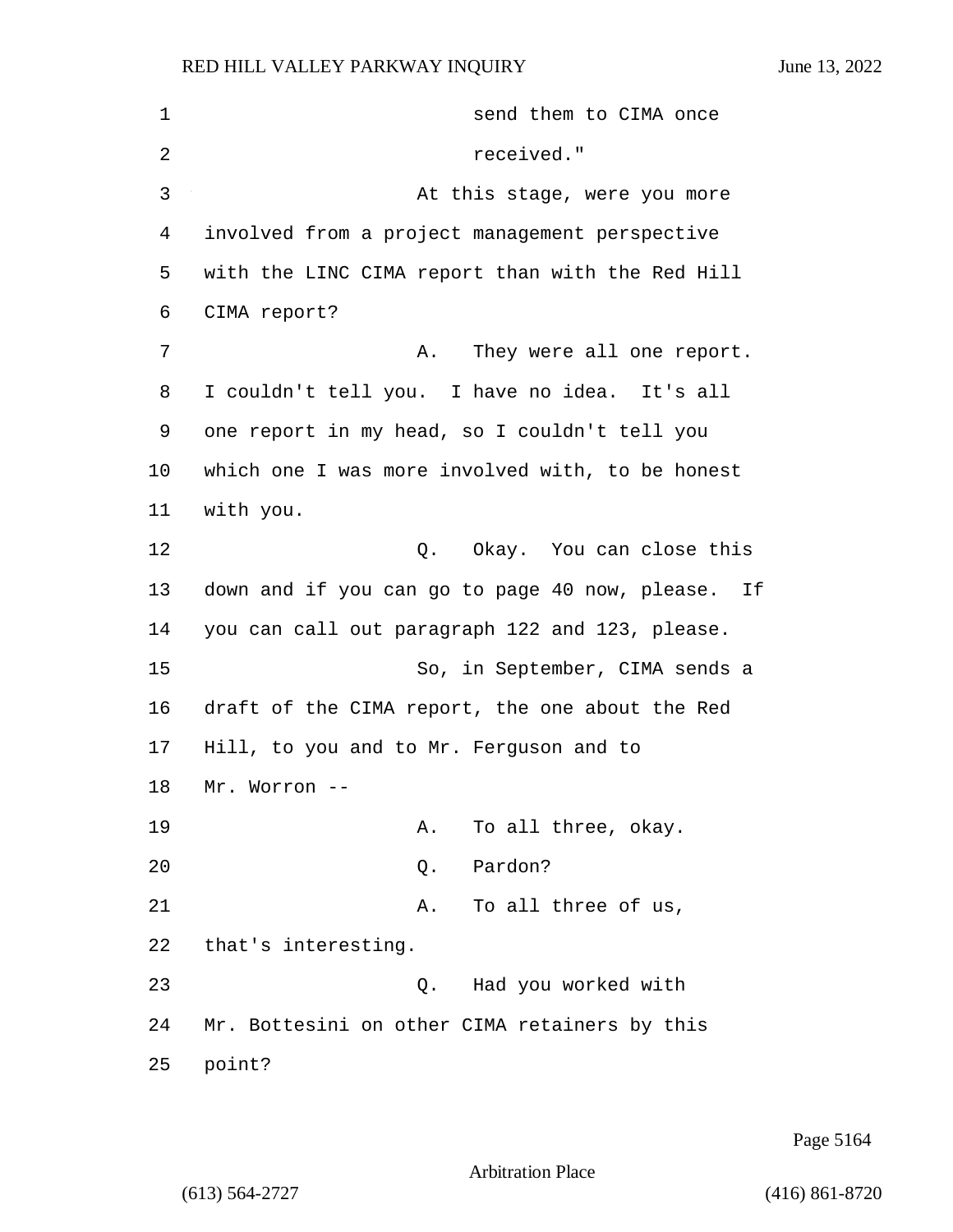1 A. I can't say for certain. 2 If he was on the project team before, he could 3 have been. I'm not sure. 4 Q. Okay. Mr. Ferguson 5 responds a few days later with some comments. At 6 this point, did you review a copy of the Red Hill 7 draft report? 8 A. I'm sure I did at a high 9 level. I'm not sure how detailed I would have 10 looked at it, but I would have looked at it. 11 Q. Do you remember any 12 discussions with Mr. Ferguson or Mr. Worron about 13 it? 14 A. I do not. 15 Q. Do you remember any 16 further discussions with CIMA, anyone at CIMA, 17 about it? 18 A. No, I do not. Sorry. 19 Q. It's okay. 20 A. Again, I don't think I 21 was as involved here, so I'm not sure I would have 22 been the one communicating with CIMA. 23 Q. Certainly the inquiry has 24 not received much e-mail communication with you on 25 this project, so I'm really just trying to probe

Page 5165

Arbitration Place

(613) 564-2727 (416) 861-8720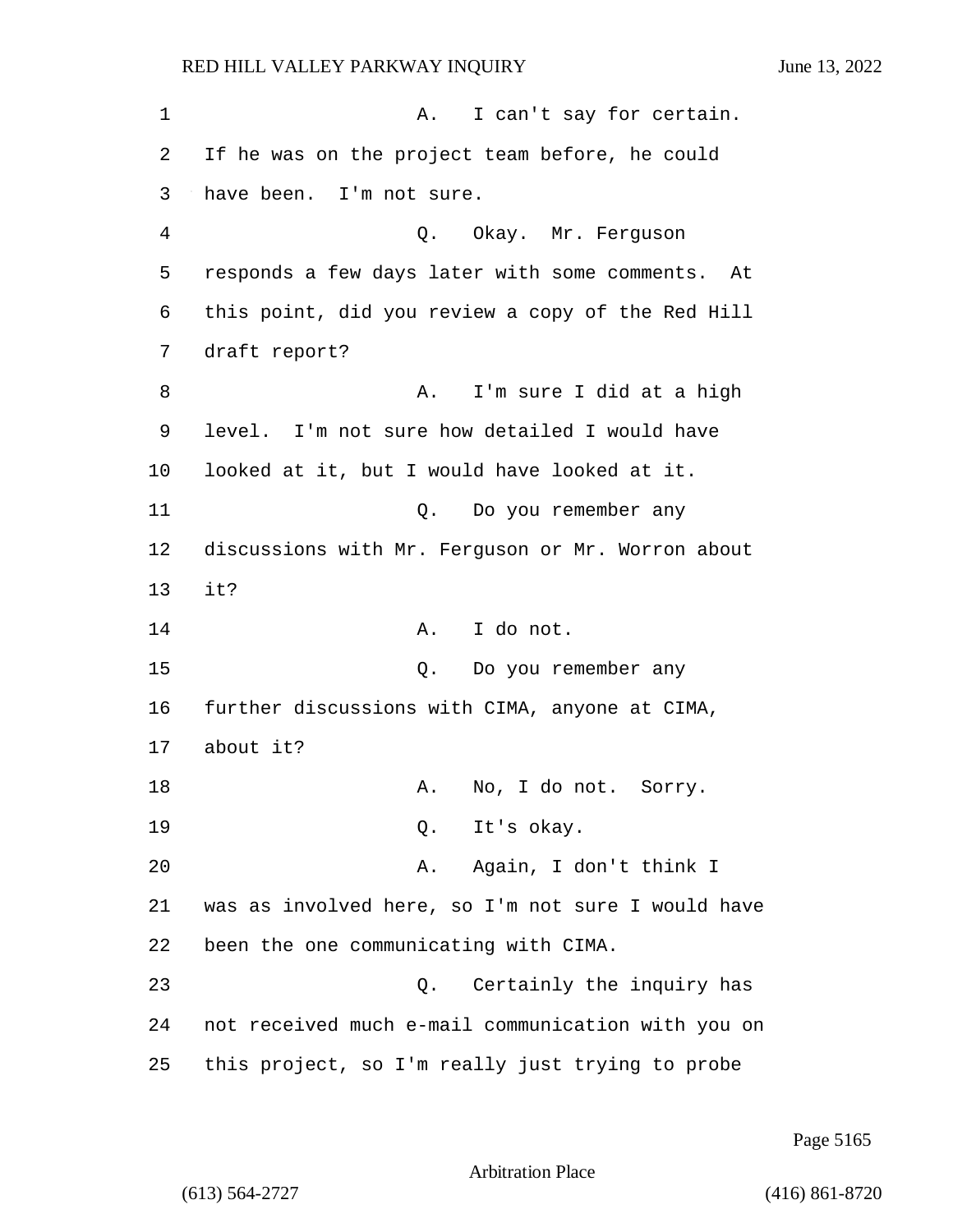| 1  | your recollection of how involved you were.        |
|----|----------------------------------------------------|
| 2  | Yeah. I think for the<br>Α.                        |
| 3  | most part I was just kind of a data supply kind of |
| 4  | resource person at this point. I don't think I     |
| 5  | was very involved with the report itself.          |
| 6  | Registrar, can you close<br>Q.                     |
| 7  | this down and go to page 42, please, and if you    |
| 8  | can call up 129.                                   |
| 9  | So, in September, Mr. Ferguson                     |
| 10 | e-mailed Mr. White and copied you and Mr. Worron   |
| 11 | and Ms. Aquila and he attaches a draft staff       |
| 12 | report summarizing both the CIMA report and the    |
| 13 | LINC report and he says:                           |
| 14 | "Please see the attached                           |
| 15 | report that Stephen has                            |
| 16 | completed and I've                                 |
| 17 | reviewed and made some                             |
| 18 | changes."                                          |
| 19 | So, again, I'm just trying to                      |
| 20 | probe. And I know it's hard to recall which one,   |
| 21 | but it seems like you drafted the first cut of a   |
| 22 | draft staff report that dealt with both of these   |
| 23 | reports. Do you recall that?                       |
| 24 | Not specifically, but I<br>Α.                      |
| 25 | probably would have.                               |

Page 5166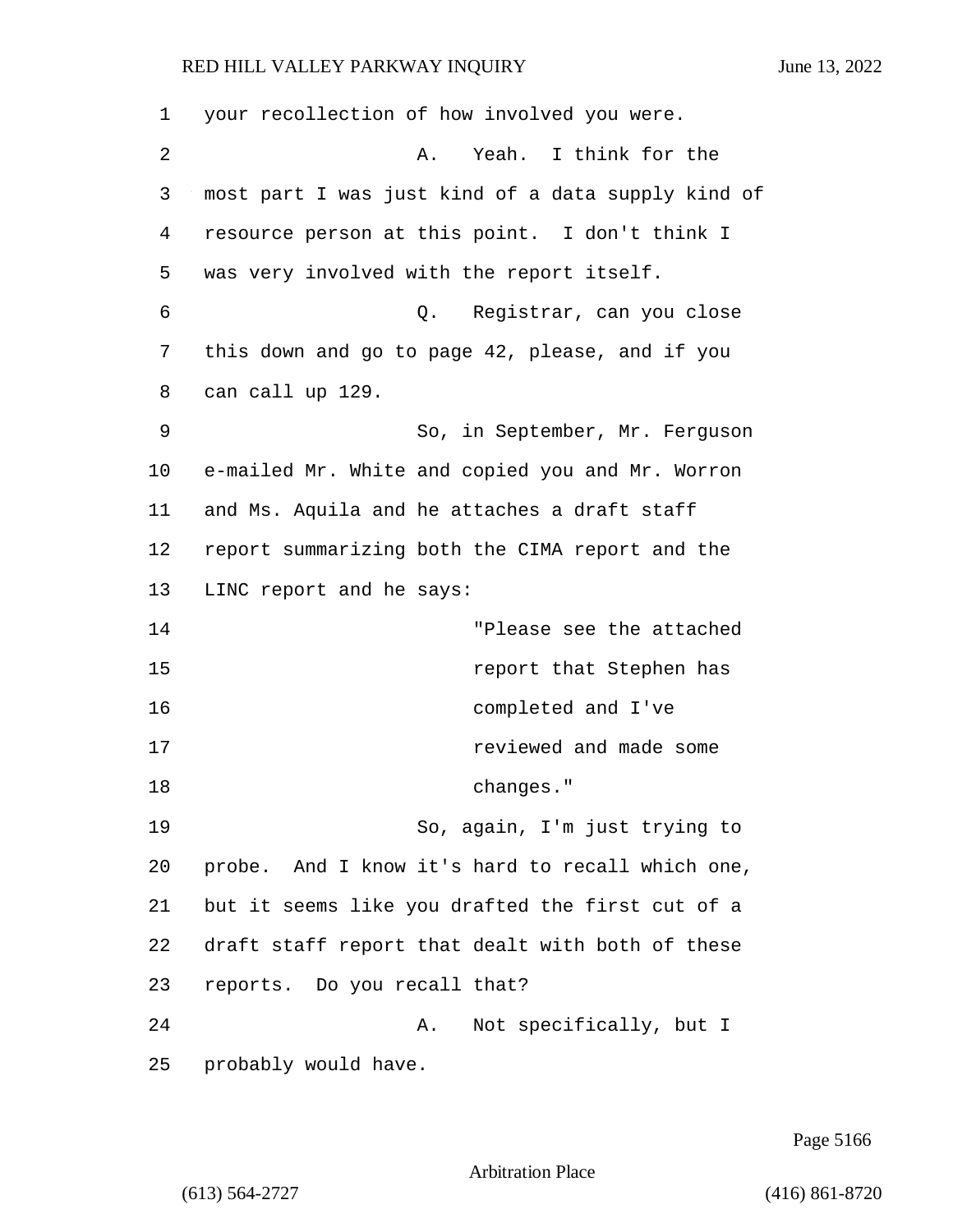1 0. Okay. And did you take that on because you had fairly in-depth knowledge of the LINC? 4 A. No. I put it -- I was directed to. 6 Q. Okay. Did you review the draft CIMA report for the Red Hill to prepare this draft staff report? 9 A. I probably would have had to, so I don't recall but I would say it's very likely. 12 C. Okay. The document that we have is the one that Mr. Ferguson says you completed and he reviewed and made changes, so I'm going to show you that document. 16 Registrar, can you bring up HAM43022, please. I misspoke. It is 43023. And if you can bring up the next image, please. 19 So, this is actually quite a lengthy report. It's another ten-page report and it deals with both the LINC and the Red Hill. The first thing I want to raise with you is the recommendation, the Recommendation section. It lists a number of different recommendations and it's based on the departments that will complete

Page 5167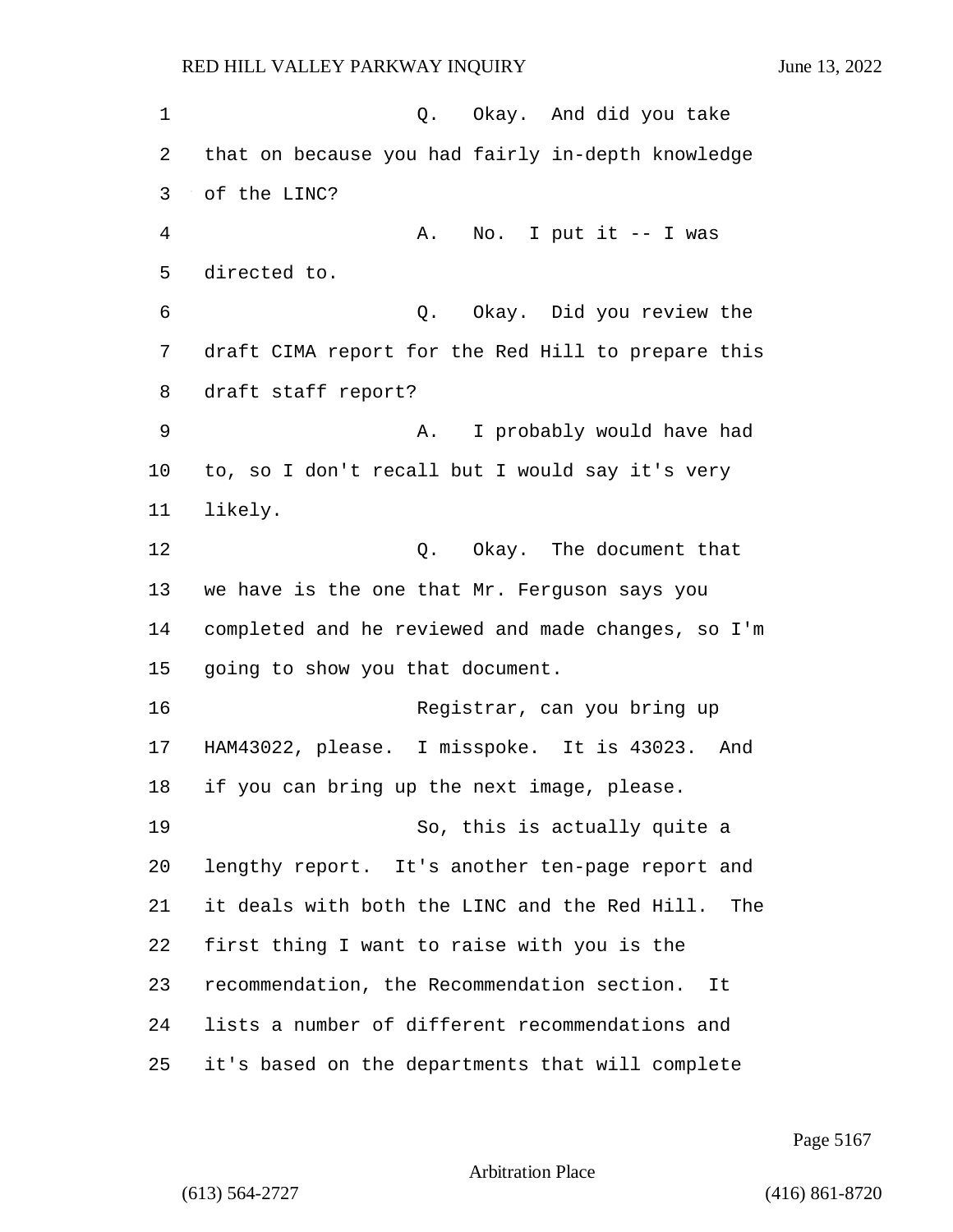them within Public Works. 2 Was that your drafting style, to identify particular departments, or was that Mr. Ferguson's? 5 A. I believe it was probably mine, since when they would be the ones to carry out the work, it was my assumption in this draft that this is the way it should be worded. 9 Q. Okay. And was your expectation that the identification of different departments would be in the final draft so that Public Works could understand which departments were doing what? **A.** Yes, it could have been. But conversely and thinking about it now, I mean, it would be the GM of Public Works to direct them to do it, so it would probably change to reflect that he would direct them to do the work, if that makes any sense. I mean -- 20 Q. It does. 21 A. I'm not too sure about how that wording works, but this was my interpretation of it right here. 24 Q. So, was it common to have initial drafts of recommendation reports specify

Page 5168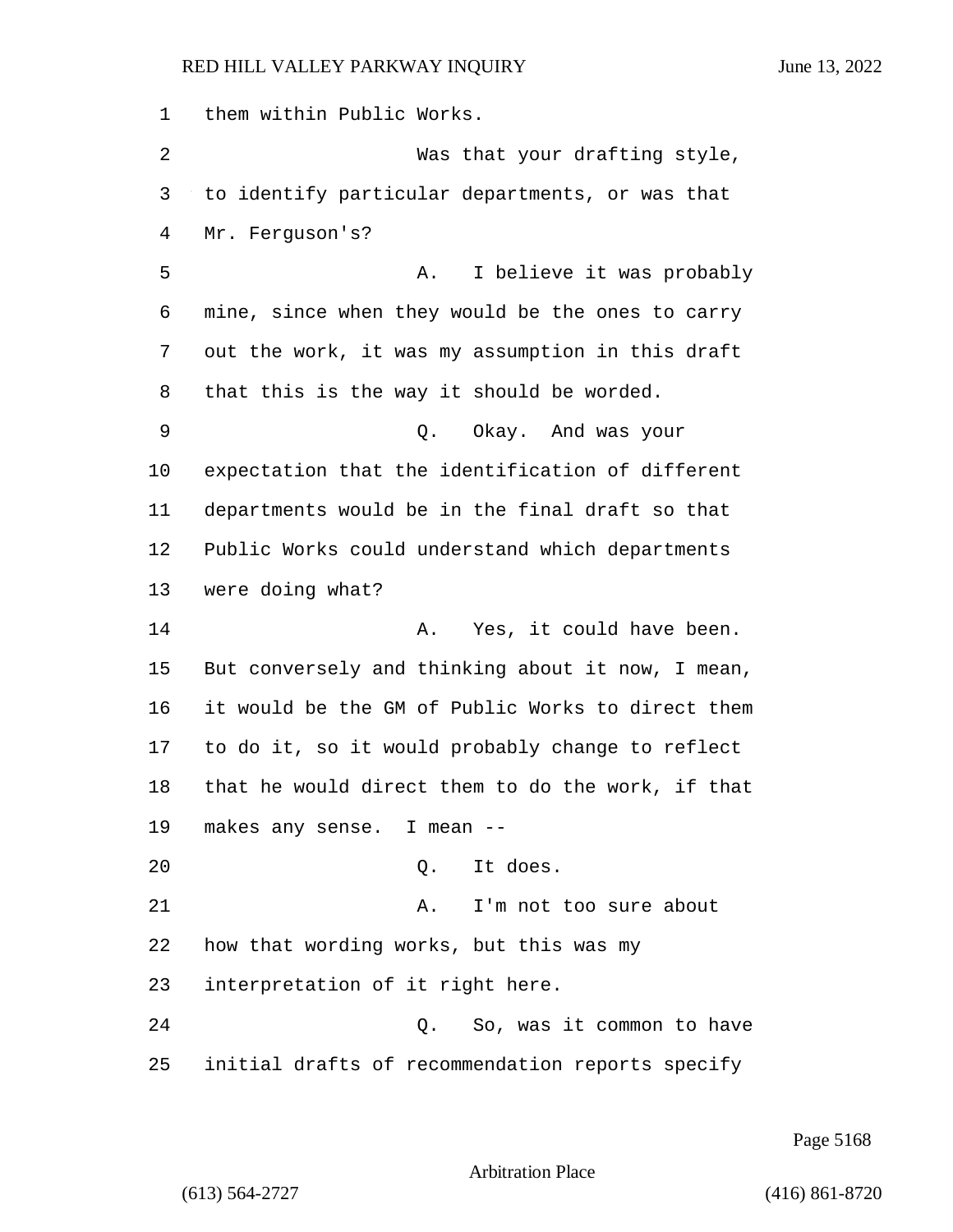who was doing what, but at the end of the day the recommendation report would have just that the general manager was directing things to happen? 4 A. I didn't do enough of them or see enough of them to tell you what was generally the way it done. That's why I worded it like this. This was the way I understood it. 8 a Q. Okay. Did you take this approach to identify the particular departments because you wanted it to be very clear which departments were responsible for which recommendations? 13 A. I didn't give it that much thought. I just looked at what needed to be done and what groups I thought did the work and there you have it. I mean, forestry cuts trees, so obviously it would go to forestry. You know, we wouldn't install the high-tension steel cable. That would be engineering services. So, that was my approach. 21 Q. Okay. Did you have any discussions with David Ferguson about this approach? 24 A. I can't remember. I would think we would have to discuss it, who would

Page 5169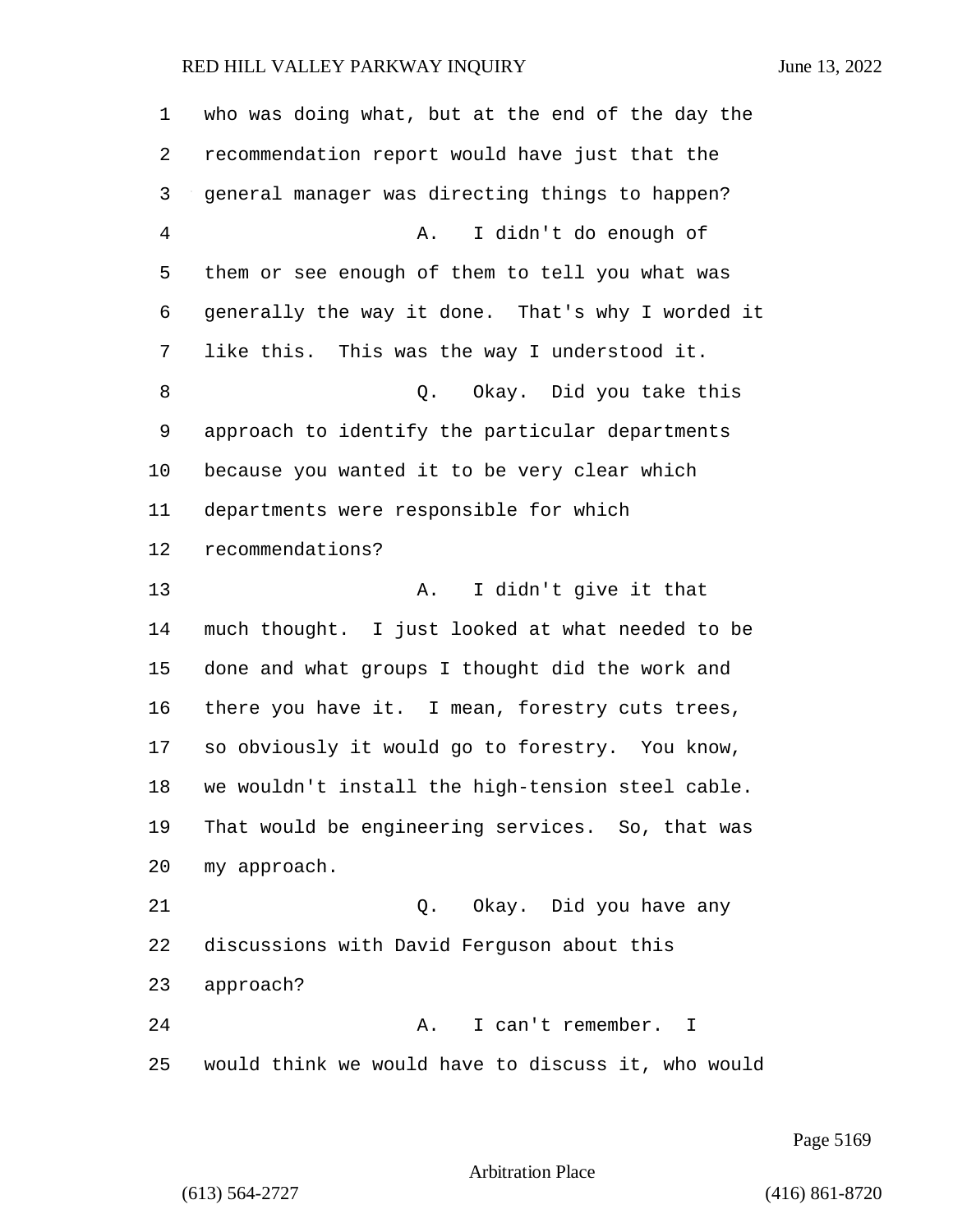do what, but I don't remember speaking to him directly about it. It could have been him. It could have been Martin. It could have been Jason. 4 Q. Okay. Registrar, can you go to page 8, please. 6 This is a list of the countermeasures recommended by CIMA and put into this draft and you'll see that one of them is conduct pavement friction testing end to end, 40,000, engineering. Do you see that? 11 A. Yes. 12 O. Do you recall, sitting here today, that that was a recommendation that was in the 2015 CIMA report? 15 A. I don't recall if it was or not. I can't remember offhand. 17 and 17 Q. Okay. Would you have put in that kind of recommendation into a draft staff report if it was wasn't in the CIMA report? 20 A. I doubt it. 21 Q. Okay. And at this point, you understood that friction testing on the Red Hill was an engineering services function? It's listed there as engineering services. Is that 25 fair?

Page 5170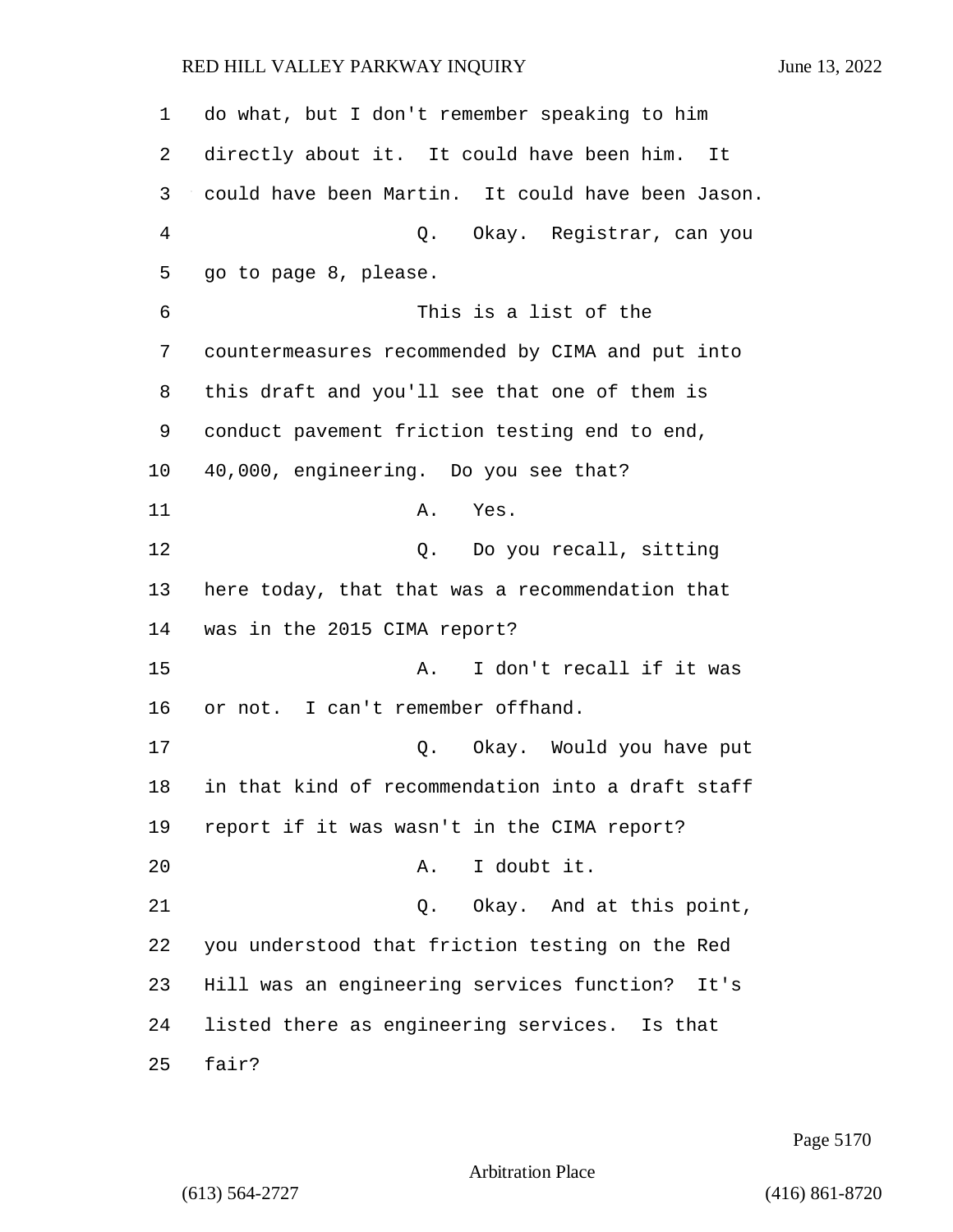| 1  | Α.<br>Yes.                                         |
|----|----------------------------------------------------|
| 2  | And would Mr. Moore's<br>Q.                        |
| 3  | group be responsible for finding funding to be     |
| 4  | able to fund the estimated cost of \$40,000 for    |
| 5  | that testing?                                      |
| 6  | I don't know where the<br>Α.                       |
| 7  | funding would come from.                           |
| 8  | Q. Okay. And so,                                   |
| 9  | recognizing I'm just going to keep asking this     |
| 10 | question to try to assist you with your memory,    |
| 11 | was it in the preparation of this report that      |
| 12 | Mr. Ferguson told you that friction testing had    |
| 13 | been completed?                                    |
| 14 | I don't know.<br>Α.                                |
| 15 | If he had told you that<br>Q.                      |
| 16 | as you were preparing this, would you have         |
| 17 | referenced that in some way?                       |
| 18 | It's pretty hypothetical.<br>Α.                    |
| 19 | I don't know.                                      |
| 20 | Okay. Given that this<br>$Q$ .                     |
| 21 | recommendation report includes a number of items   |
| 22 | that engineering services was to take              |
| 23 | responsibility for, did you become aware after you |
| 24 | drafted this version that Mr. Moore took a         |
| 25 | different view about engineering services's scope  |

Page 5171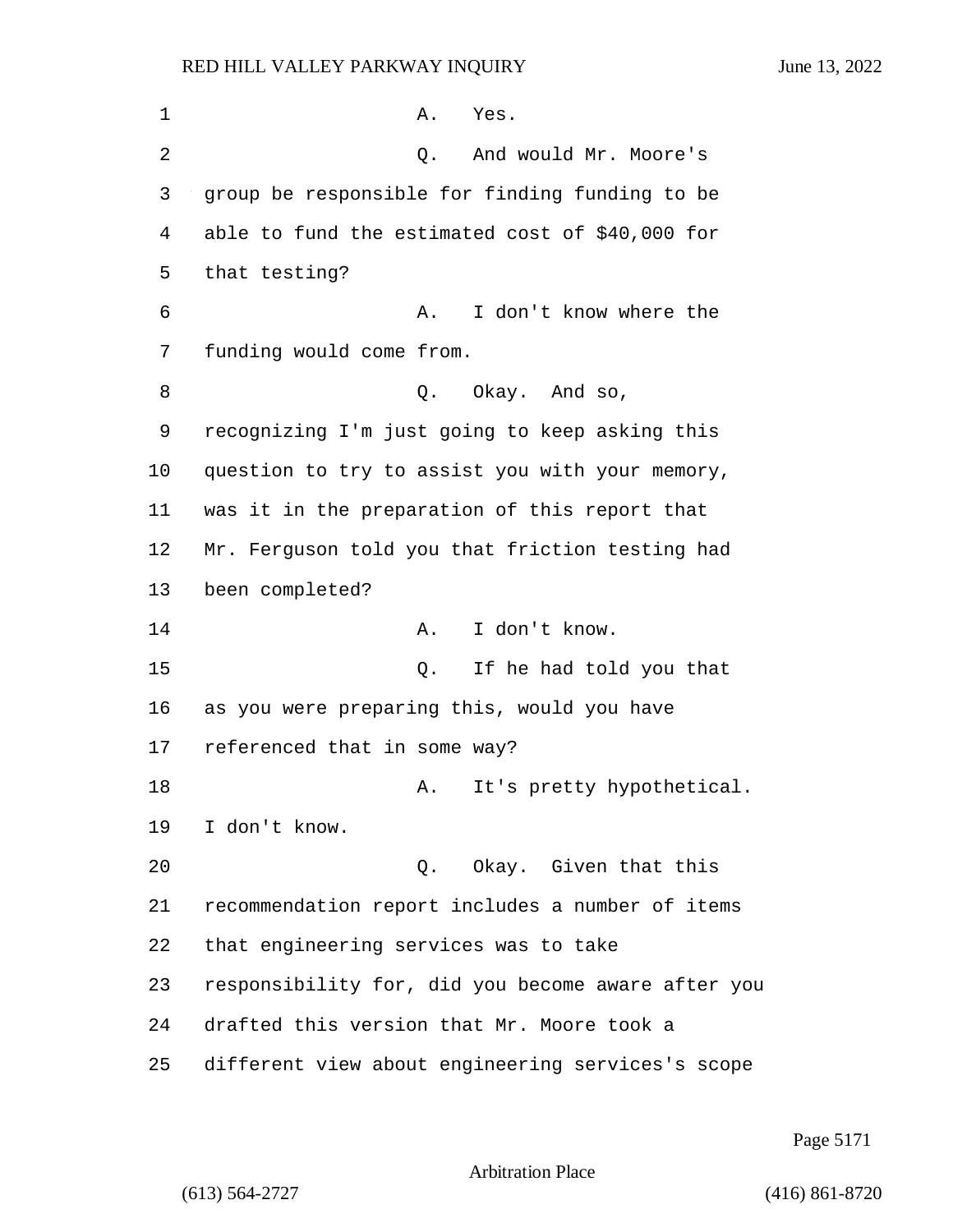1 of work? 2 A. I became aware of it. I 3 just don't know when. Again, it's kind of all 4 jumbling in together, so it's difficult to nail 5 down when I knew what. 6 Q. Okay. Registrar, can you 7 bring up OD 7, page 45, please, and if you can 8 pull up 134. 9 Take a minute to read this. 10 A. I've seen this. 11 Q. Did you see it at the 12 time or have you seen it in preparation? 13 A. No, I've seen it in 14 preparation. 15 Q. Okay. And did 16 Mr. Ferguson or Mr. Mater convey to you the 17 contents of this e-mail at the time? 18 A. I don't believe so, no. 19 Q. Okay. Registrar, can you 20 go to page 47, please, and pull up 141. Thank 21 you. Actually, can you close that down and pull 22 up 141 with the excerpt. Yeah. Thank you. 23 So, on October 20, Mr. White 24 forwarded a copy of the final draft of the CIMA 25 Red Hill report to Mr. Mater, to Mr. Lupton and to

Page 5172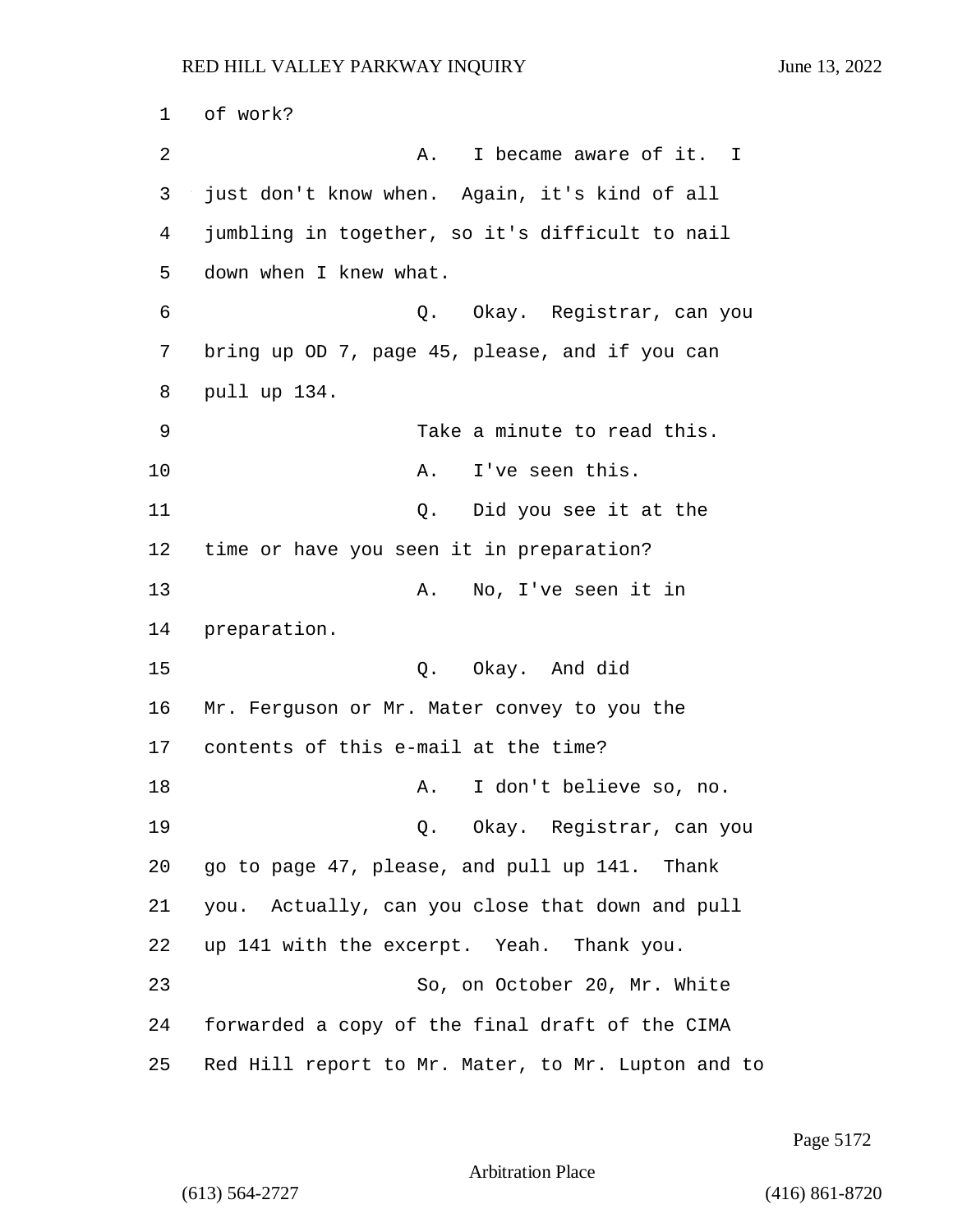1 Mr. Moore. It had also been sent to Mr. Ferguson. 2 Do you recall if you received a copy of this final 3 draft and if you reviewed it? 4 A. This is different than 5 the other one that was sent to all three of us? 6 Q. It's an updated draft. 7 A. I don't know. 8 a q. Q. Okay. You can close that 9 down and if you can go to page 50, please, and if 10 you can pull up 153. 11 In October, Mr. Moore provided 12 Mr. Ferguson with comments on the 2015 CIMA 13 report. He also provided comments on the 2015 14 LINC report. Do you recall receiving any PDF that 15 had comments from Mr. Moore? 16 A. I do not. 17 Q. Are you confident sitting 18 here today that you did not receive documents that 19 had Mr. Moore's comments on either of those 20 drafts? 21 A. I do not recall seeing 22 comments from Mr. Moore. 23 Q. You can close that down, 24 Registrar, and if you can go to page 56 and if you 25 can pull up -- actually, if you can go to

Page 5173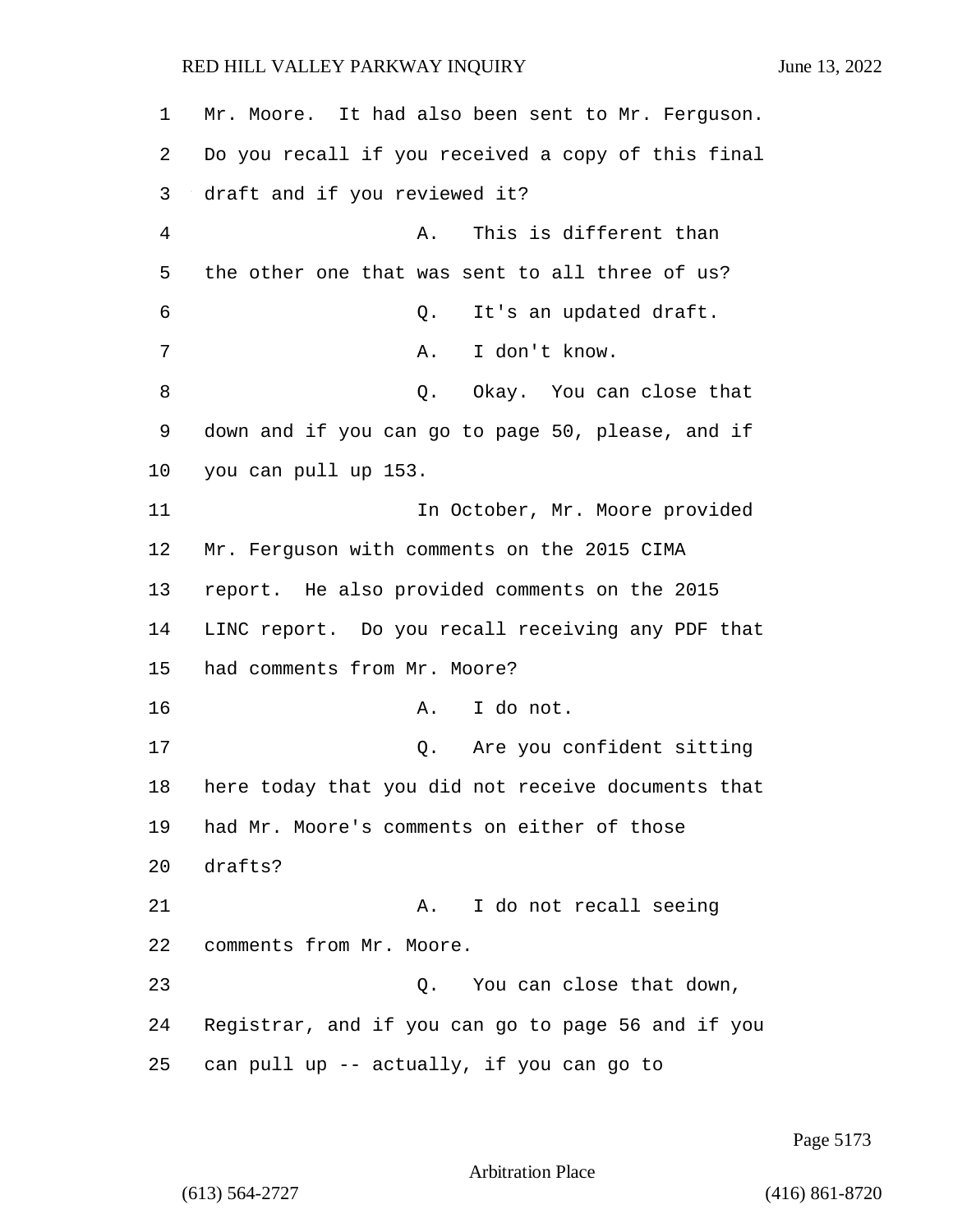paragraph 184, which I think is page 58. Thank you.

3 Mr. Ferguson and others worked to finalize the draft report, the first copy of which you did, and you'll see, as the registrar gets it organized for us, the staff report is converted into one that the general manager of Public Works be directed to implement the short-term safety options for consideration and there's an appendix, so this is putting into an appendix all of that list that had engineering services and forestry and the other ones. 13 Do you remember seeing a copy of the final December 7 report before it was final? 16 A. Not specifically. 17 Q. I'm happy to look at this. 19 A. I may have. Not specifically. 21 Q. Okay. At this point, was it part of your responsibilities to be reviewing and revising the revised versions of your initial staff report? 25 A. No.

Page 5174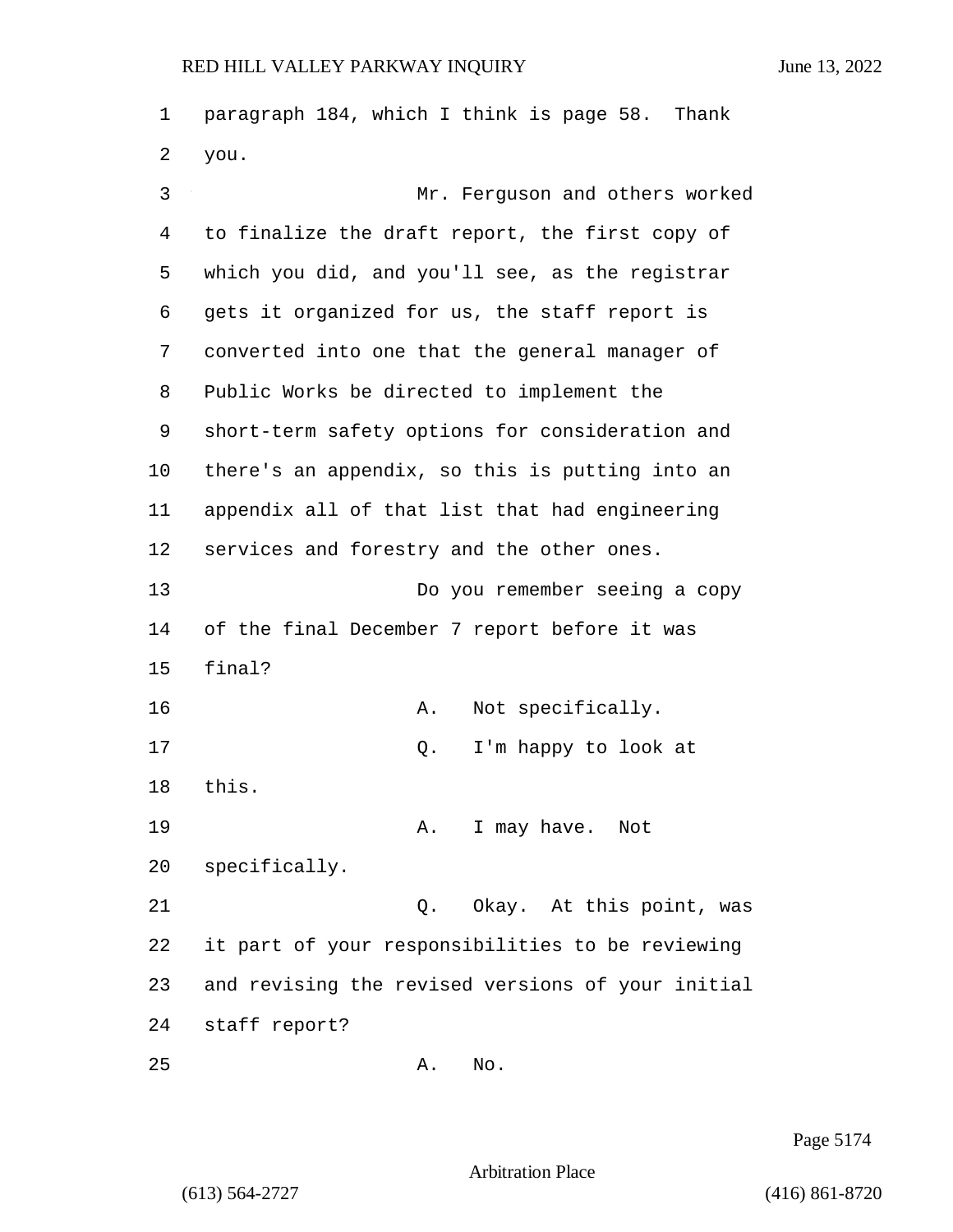1 and 0. You can close this down, Registrar, and go to page 68, please, and if you can call out 212. 4 So, this is in November of 2015 and Colleen Crawford, who was a senior law clerk at Shillingtons, e-mailed Mr. White under the subject line "Hamilton ats Hastings" and Ms. Crawford copied Kim Wyskiel and you on the e-mail and she said that Shillingtons have been retained on behalf of the City in respect of an accident on May 5, double fatality, and she asks for copies of a number of documents and she lists the documents. 14 So, just stopping there for a moment, had you had previous experience in collecting documents for litigation? 17 A. Yes. 18 Q. Had you acted as a City representative in litigation before this? 20 A. Yes. 21 Q. Had you had to review documents in an affidavit of documents to confirm that the City was providing all documents that were relevant? 25 A. Yes.

Page 5175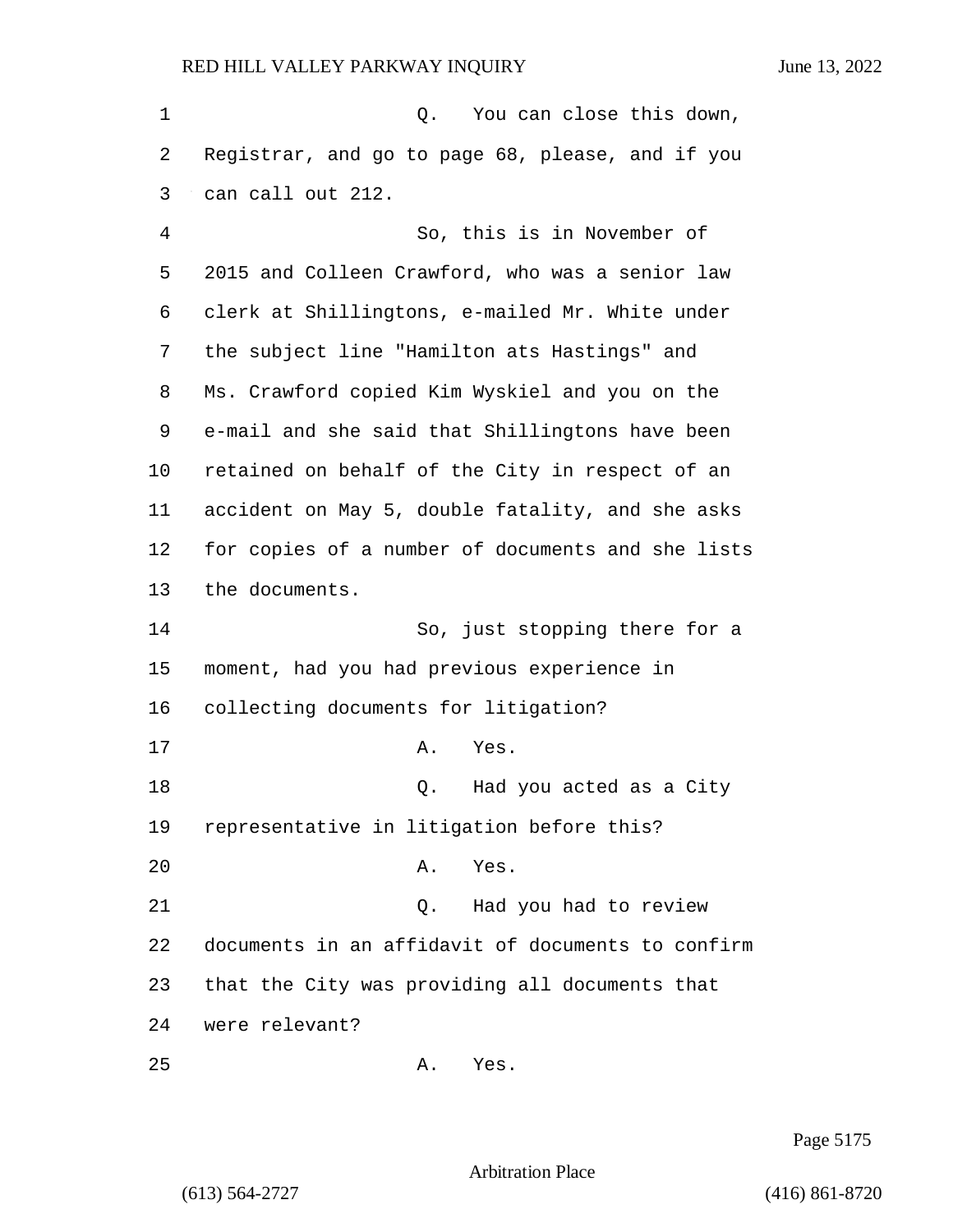| $\mathbf 1$ | And had you been examined<br>Q.                    |
|-------------|----------------------------------------------------|
| 2           | for discovery?                                     |
| 3           | Yes.<br>Α.                                         |
| 4           | And what about actually<br>Q.                      |
| 5           | testifying at trial?                               |
| 6           | Α.<br>Yes.                                         |
| 7           | Can you close this down,<br>Q.                     |
| 8           | Registrar, and bring up the next paragraph.<br>T.  |
| 9           | think you have to go over to the image.            |
| 10          | And so, Mr. White then                             |
| 11          | responded later that they day saying David         |
| 12          | Ferguson will be the traffics expert on this file. |
| 13          | In the end, do you recall, was Mr. Ferguson the    |
| 14          | City representative on this file?                  |
| 15          | I can't say for sure, but<br>Α.                    |
| 16          | it sounds like it.                                 |
| 17          | Okay. And, if you can<br>Q.                        |
| 18          | close that out and, Registrar, if you can leave up |
| 19          | page 68 and bring up the bottom of 69, which is    |
| 20          | 217.                                               |
| 21          | I don't know if it goes over,                      |
| 22          | but I don't want to show too many things at once,  |
| 23          | Mr. Cooper, so here, we'll look at this first.     |
| 24          | So, you replied to Mr. Ferguson writing:           |
| 25          | "As requested, the                                 |

Page 5176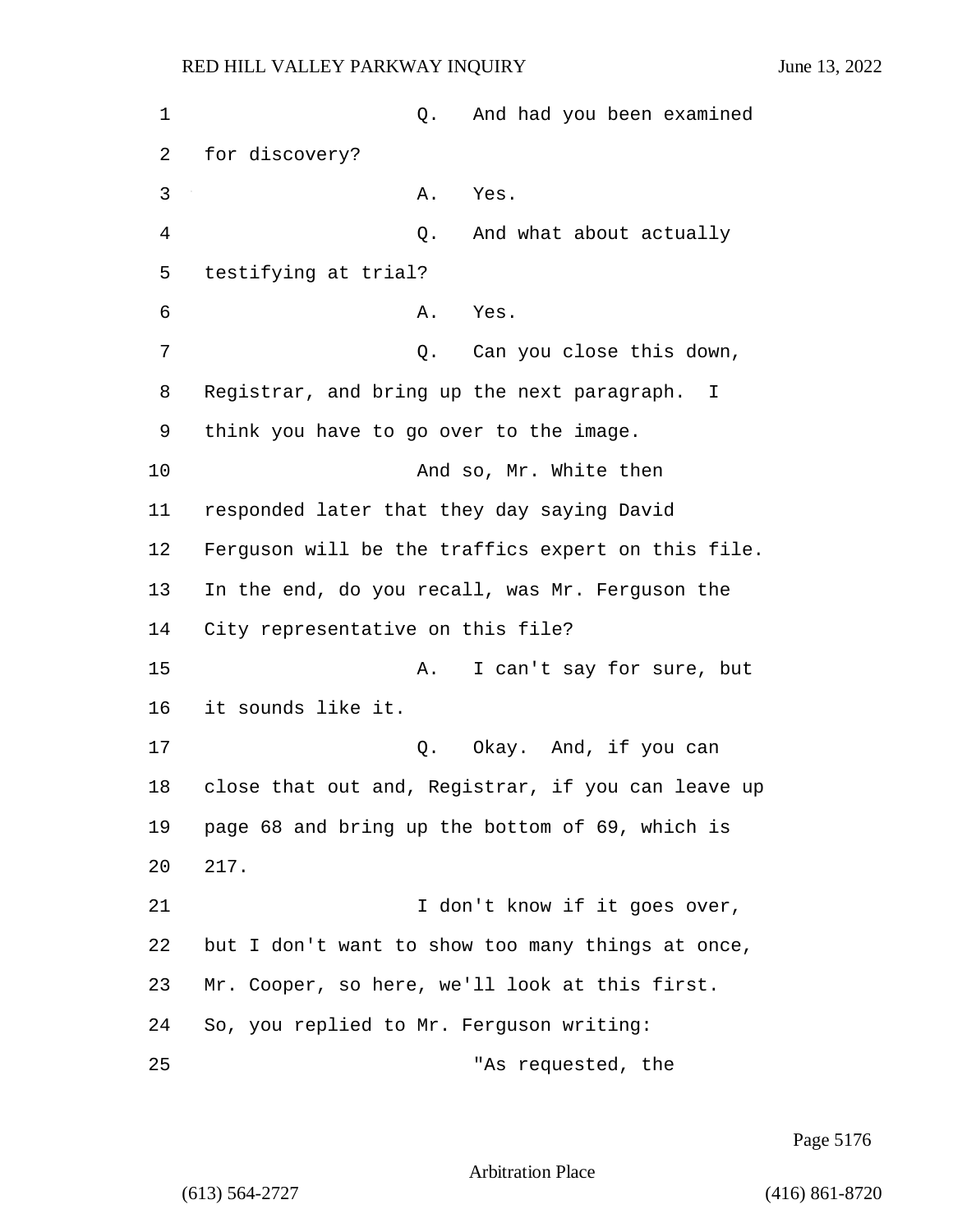1 required info is in the 2 folder. In the link, 3 there's quite a bit to 4 sift through and it 5 didn't fit in e-mail." 6 And then following over the 7 page, it has a copy of a link, a share file. 8 That's great. Thank you. Just going back -- you 9 can close that out. 10 Just going back to 212, when 11 you were compiling this information to put in that 12 share file, did you follow up with anybody about 13 whether friction testing had been completed on the 14 Red Hill? 15 A. No. 16 Q. Did you have any 17 discussions with Mr. Ferguson about whether you 18 should do that? 19 A. I don't remember. 20 Q. What about with 21 Ms. Crawford? 22 A. If I asked her about 23 friction testing? 24 Q. If you asked her if you 25 should go out and take further steps to try to

Page 5177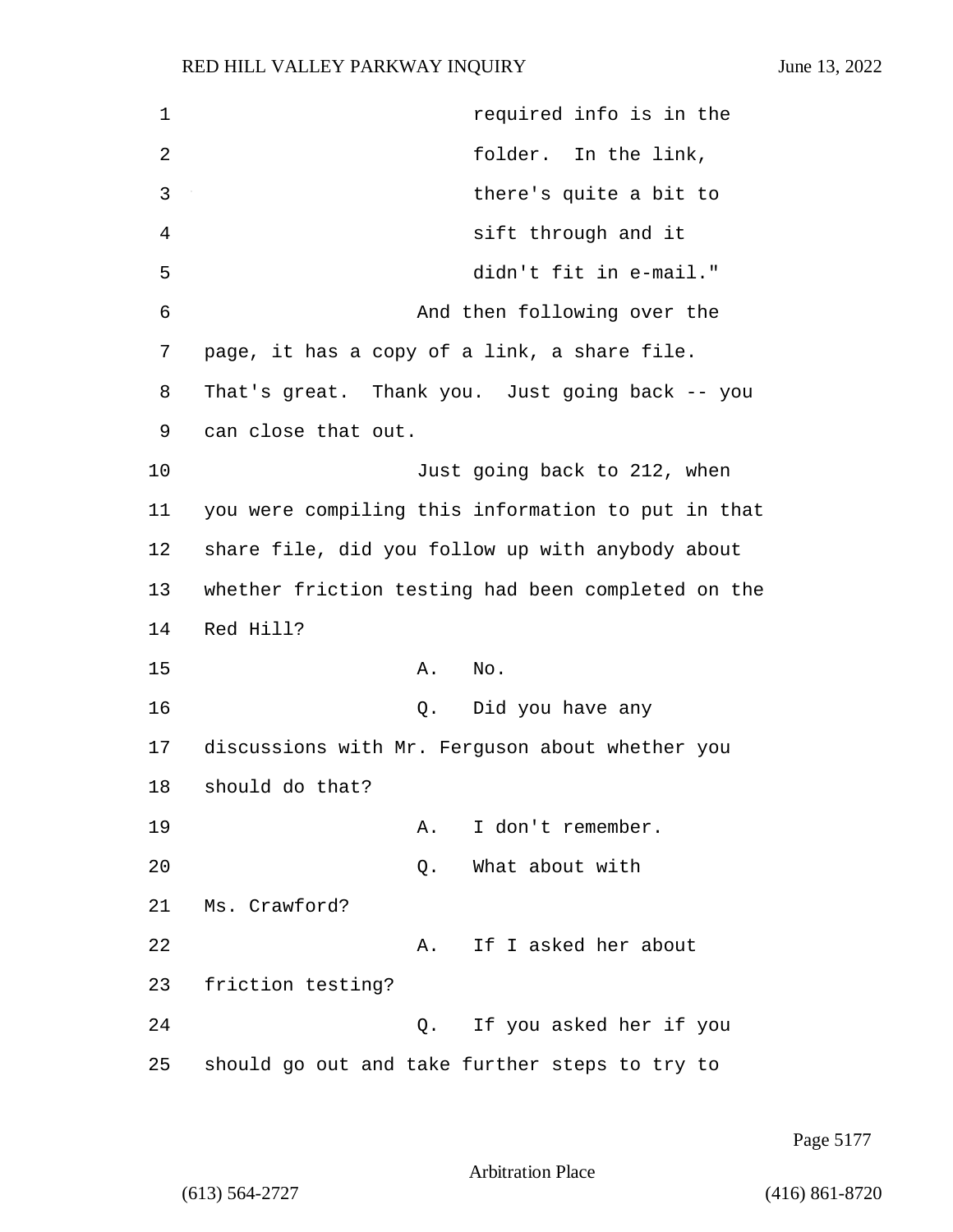| 1  | locate further information from engineering        |
|----|----------------------------------------------------|
| 2  | services?                                          |
| 3  | No.<br>Α.                                          |
| 4  | You can close that down<br>Q.                      |
| 5  | and if you can go to 73, page 73, please, and if   |
| 6  | you can go over to 74 as well.                     |
| 7  | You attended the December 2015                     |
| 8  | Public Works Committee meeting in which the report |
| 9  | that we were looking at, the one about the LINC    |
| 10 | and the Red Hill, was presented?                   |
| 11 | I don't remember being<br>Α.                       |
| 12 | there, but I'm sure you know if I was or wasn't.   |
| 13 | I'm sure.<br>Q.<br>In                              |
| 14 | paragraph 131, the overview document says:         |
| 15 | "Mr. Ferguson and                                  |
| 16 | Mr. Cooper presented the                           |
| 17 | staff report."                                     |
| 18 | And then it references some of                     |
| 19 | the content of a video recording.                  |
| 20 | I don't remember<br>Α.                             |
| 21 | presenting anything, but I could have been in      |
| 22 | attendance.                                        |
| 23 | Okay. Was Mr. Ferguson<br>Q.                       |
| 24 | doing the speaking?                                |
| 25 | I don't remember the<br>Α.                         |

Page 5178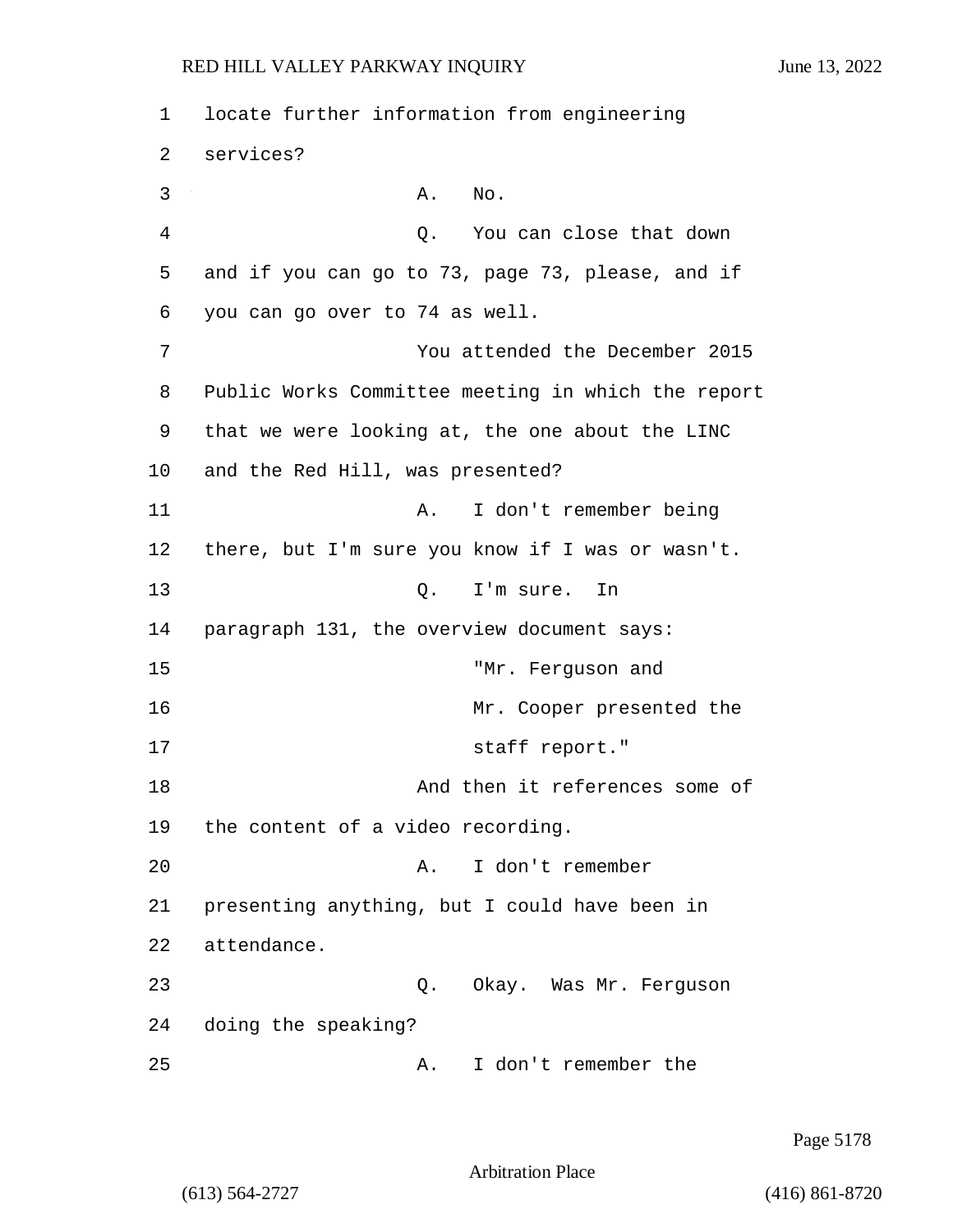1 meeting. 2 Q. Okay. Do you remember 3 that Mr. Moore made some comments at that meeting 4 at the request of the councillors? 5 A. I do not remember the 6 meeting at all. I've never presented to council 7 or Public Works Committee. 8 Q. Okay. You'll see -- I'm 9 not going to bring up the video to show you. 10 You'll see at paragraph 238 that Mr. Mater 11 e-mailed you and Mr. Ferguson: 12 "Thanks so much for your 13 efforts at committee this 14 morning." 15 A. I don't see that here. I 16 see 236. 17 C. Pardon me. That's what I 18 meant, 236. 19 A. Okay. 20 Q. But in any event, you 21 don't remember either way your role at this 22 meeting? 23 A. I didn't speak at the 24 meeting. 25 Q. Okay.

Page 5179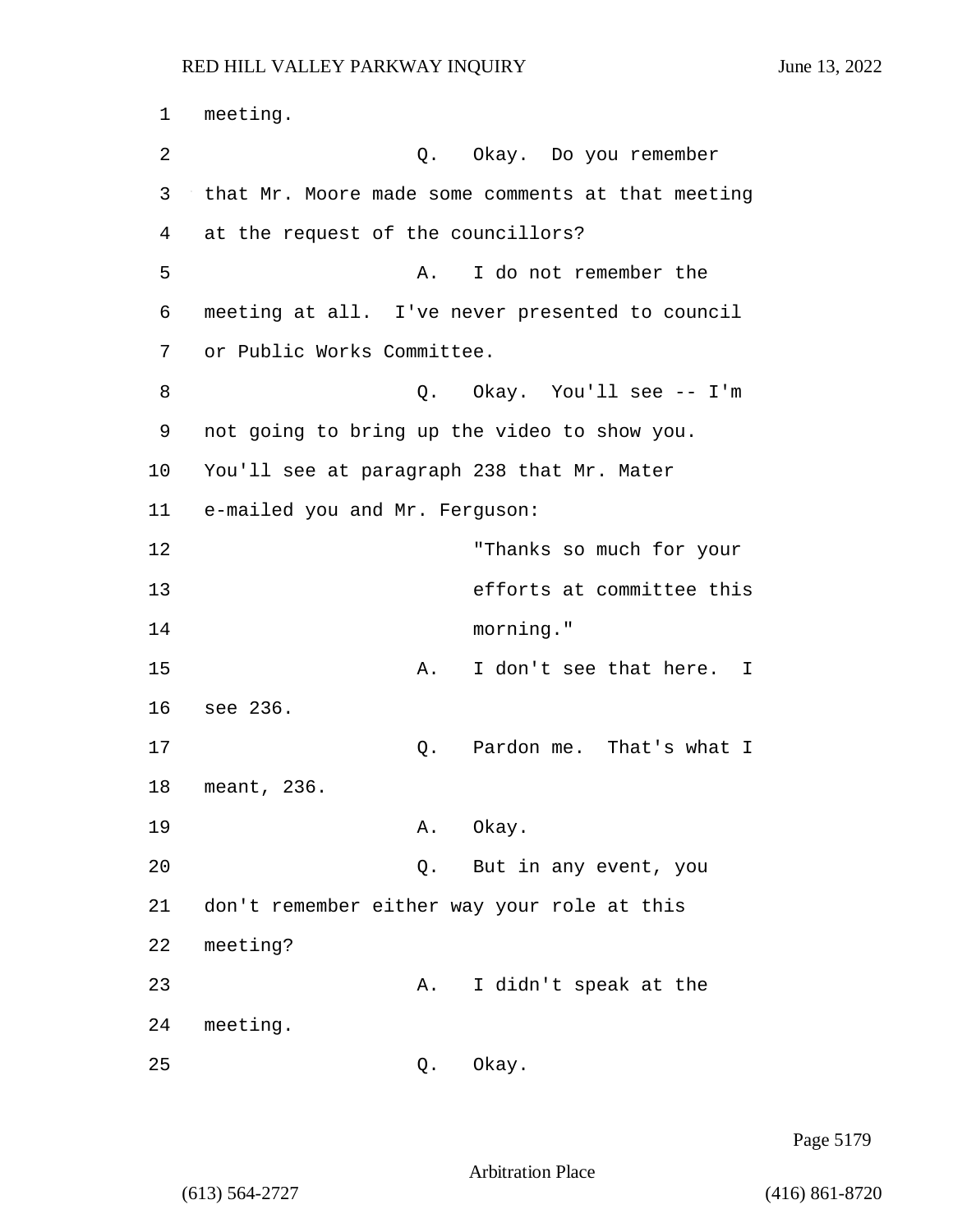| 1  | I don't think I've ever<br>Α.                     |
|----|---------------------------------------------------|
| 2  | spoke at council or committee.                    |
| 3  | Q. Okay. Registrar, can you                       |
| 4  | go to page 77, please.                            |
| 5  | So, after the PWC meeting that                    |
| 6  | was the 7th, on the 9th there was an e-mail from  |
| 7  | the Lakewood Beach community council and this is  |
| 8  | in advance of council ratification of the Public  |
| 9  | Works Committee items. Are you familiar with the  |
| 10 | Lakewood Beach community council?                 |
| 11 | I am.<br>Α.                                       |
| 12 | Registrar, can you bring<br>Q.                    |
| 13 | up the next image, too, please.                   |
| 14 | You're not copied on this.                        |
| 15 | This is from the Lakewood Beach to the mayor and  |
| 16 | council.                                          |
| 17 | And if you can call out the                       |
| 18 | top of page 78, please.                           |
| 19 | The community council suggests                    |
| 20 | to the mayor and council that the pavement        |
| 21 | friction test, which is a medium-term measure in  |
| 22 | the report, be made a short-term measure. Were    |
| 23 | you aware of this request from the Lakewood Beach |
| 24 | community council at the time?                    |
| 25 | I don't believe so, no.<br>Α.                     |

Page 5180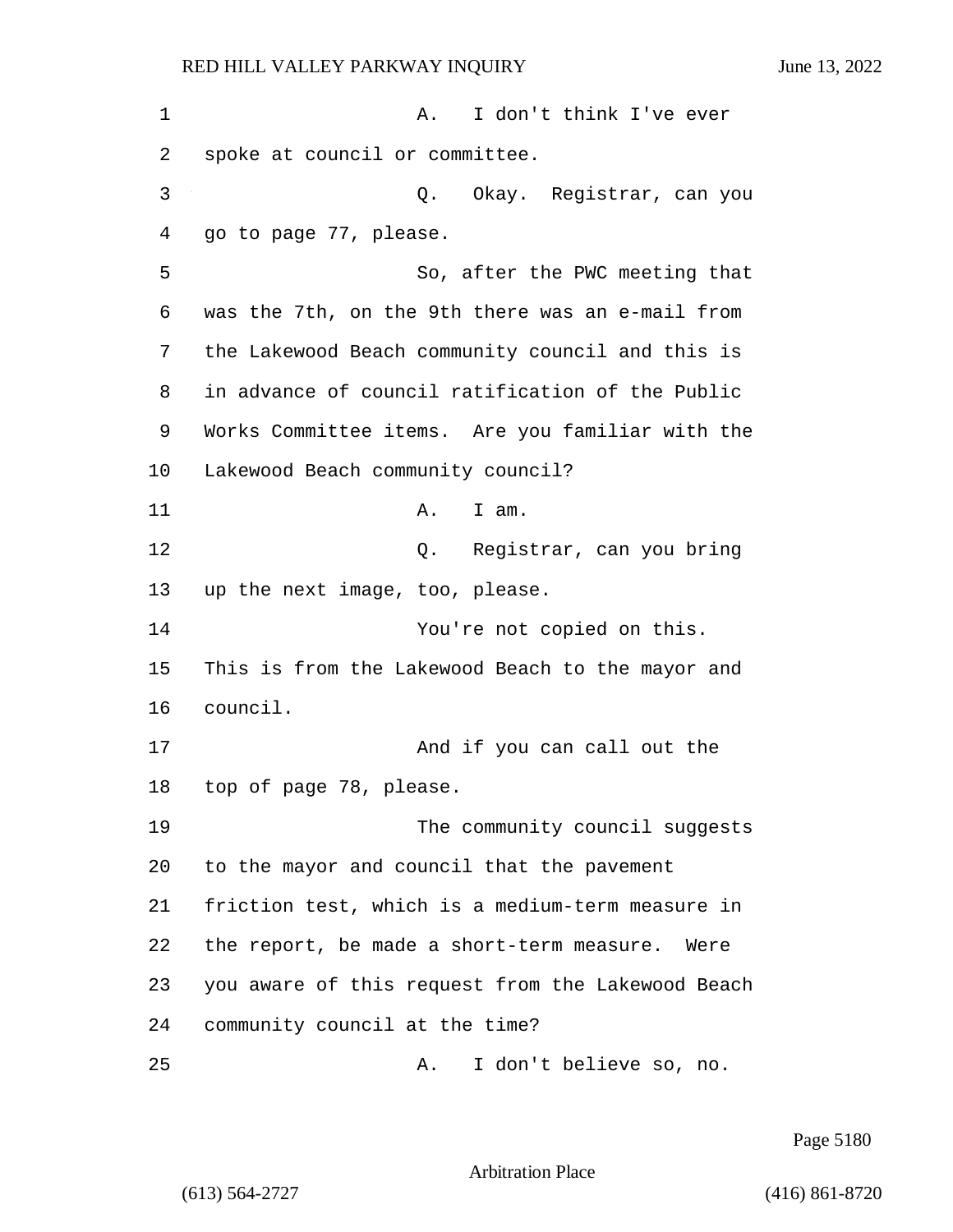| 1  | You can close that down,<br>Q.                     |
|----|----------------------------------------------------|
| 2  | Registrar, and if you can go to page 112, please,  |
| 3  | and pull up 156, please.                           |
| 4  | So, this request to the mayor                      |
| 5  | and council actually gets deferred back to Public  |
| 6  | Works for discussion and there's some back and     |
| 7  | forth as we're coming up to the next Public Works  |
| 8  | meeting. And Mr. Moore e-mails Mr. Ferguson,       |
| 9  | copying Mr. Lupton, and says:                      |
| 10 | "FYI, some roughness skid                          |
| 11 | resistance friction                                |
| 12 | testing has been done.                             |
| 13 | However, I'm still trying                          |
| 14 | to get the analysis for                            |
| 15 | it and put it into                                 |
| 16 | context."                                          |
| 17 | Did Mr. Lupton or Mr. Ferguson                     |
| 18 | convey to you that they had received an e-mail     |
| 19 | from Mr. Moore that roughness, skid resistance,    |
| 20 | friction testing had been done?                    |
| 21 | No.<br>Α.                                          |
| 22 | So, this doesn't provide<br>Q.                     |
| 23 | you a potential context for when Mr. Ferguson told |
| 24 | you that friction testing had been done?           |
| 25 | I think it was prior<br>No.<br>Α.                  |

Page 5181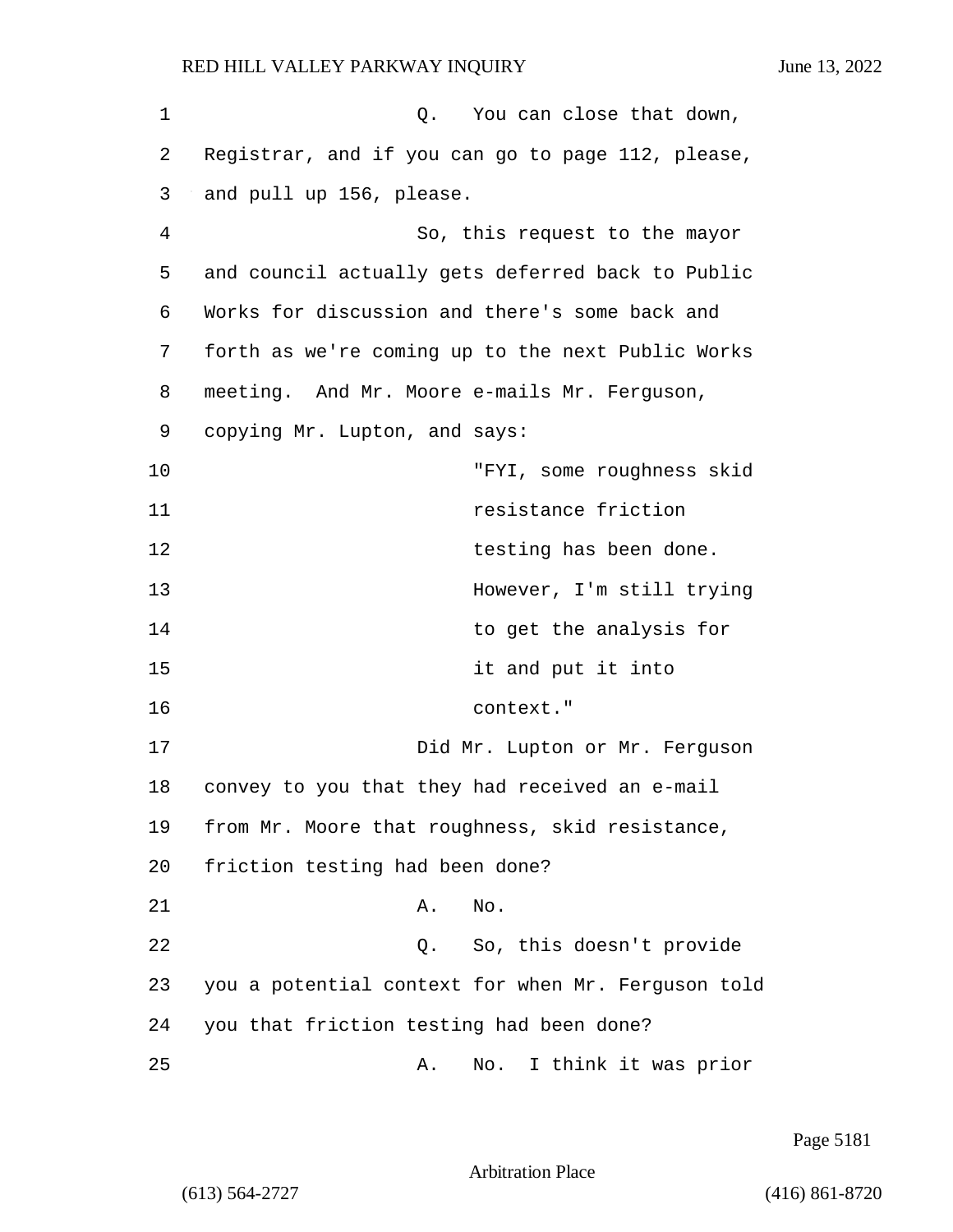1 to this, though. 2 Q. So you think that it was 3 prior to the PWC meeting in December? 4 A. I think so, yeah. 5 Q. Okay. Mr. Moore made 6 comments about friction testing at the PWC meeting 7 itself, but you say you don't remember that 8 meeting -- 9 A. I have no --10 Q. I just put that to you to 11 refresh your memory. 12 A. I'm sorry. I don't 13 remember being at the meeting. 14 Q. That's okay. Can you 15 close this out and go to page 88. 16 So, this is January 2016, so 17 it's about a month after the Public Works 18 Committee meeting. 19 And, Registrar, can you bring 20 up 89 as well. 21 So, January 5, back from the 22 new year, you e-mailed Mr. Jacobson, attaching an 23 annotated copy of Appendix A to the staff report 24 on the short-term measures that had gone to Public 25 Works and you have them in red and green. Is this

Page 5182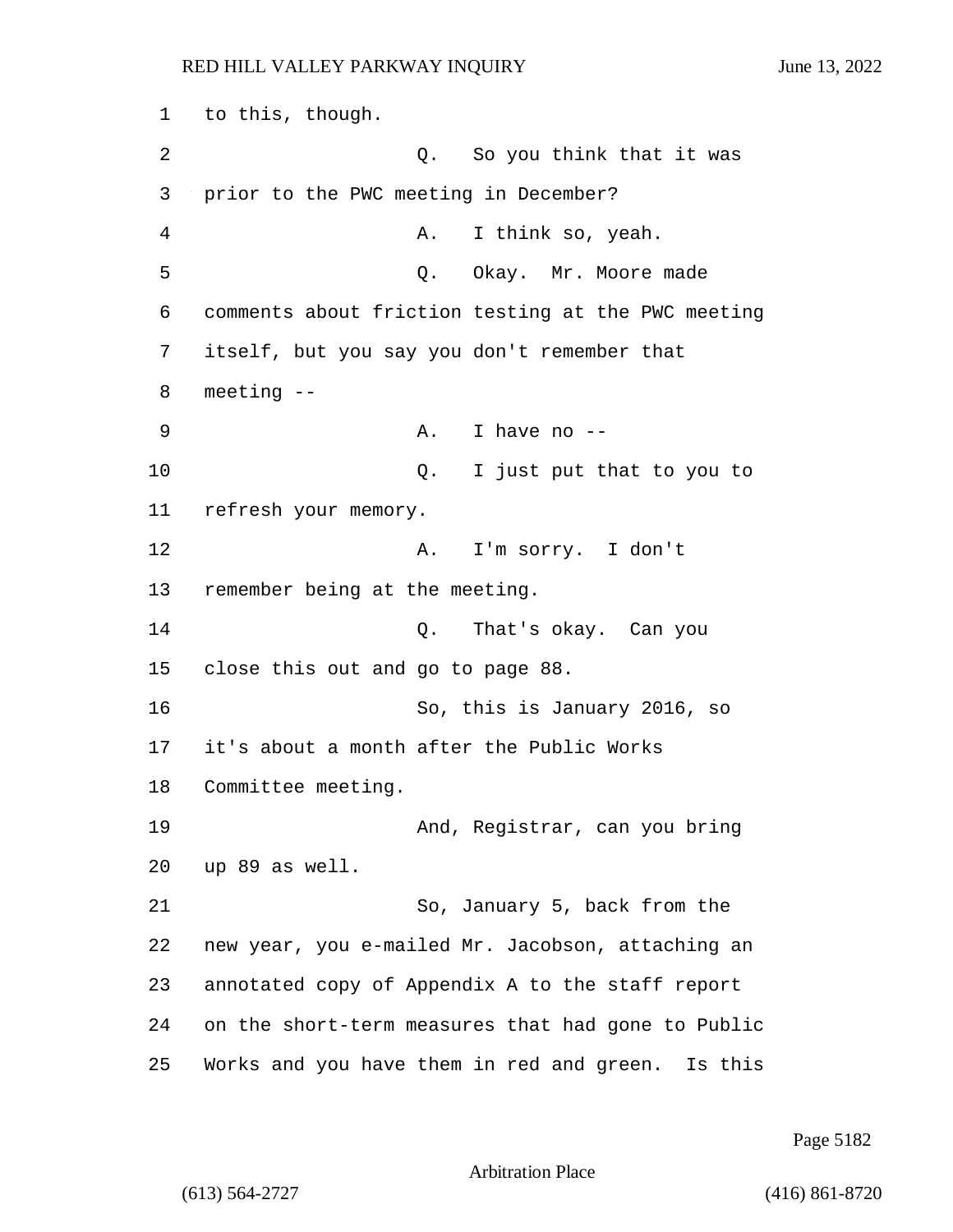1 looking familiar to you? 2 A. Yes, it does. 3 Q. Okay. Why are you 4 e-mailing Mr. Jacobson? 5 A. Because he was the 6 superintendant of traffic operations, so this was 7 a heads up to him of stuff that we would do 8 in-house and what we were unable to do because it 9 was MTO. 10 Q. Okay. So, would his time 11 be involved in doing the actual implementation? 12 A. Correct, yes. 13 Q. Okay. So, the slippery 14 when wet signs, which are in red, red indicates 15 they will be done in-house. Can you confirm at 16 this point whether any slippery when wet signs had 17 been installed anywhere on the mainline or the 18 ramps? 19 A. I don't recall. I'm 20 sorry. There would be work orders associated with 21 it, though. I didn't do anything without a work 22 order. 23 Q. Okay. And in terms of 24 the items that are in black, so they're neither 25 referenced as being done in-house, or green, which

Page 5183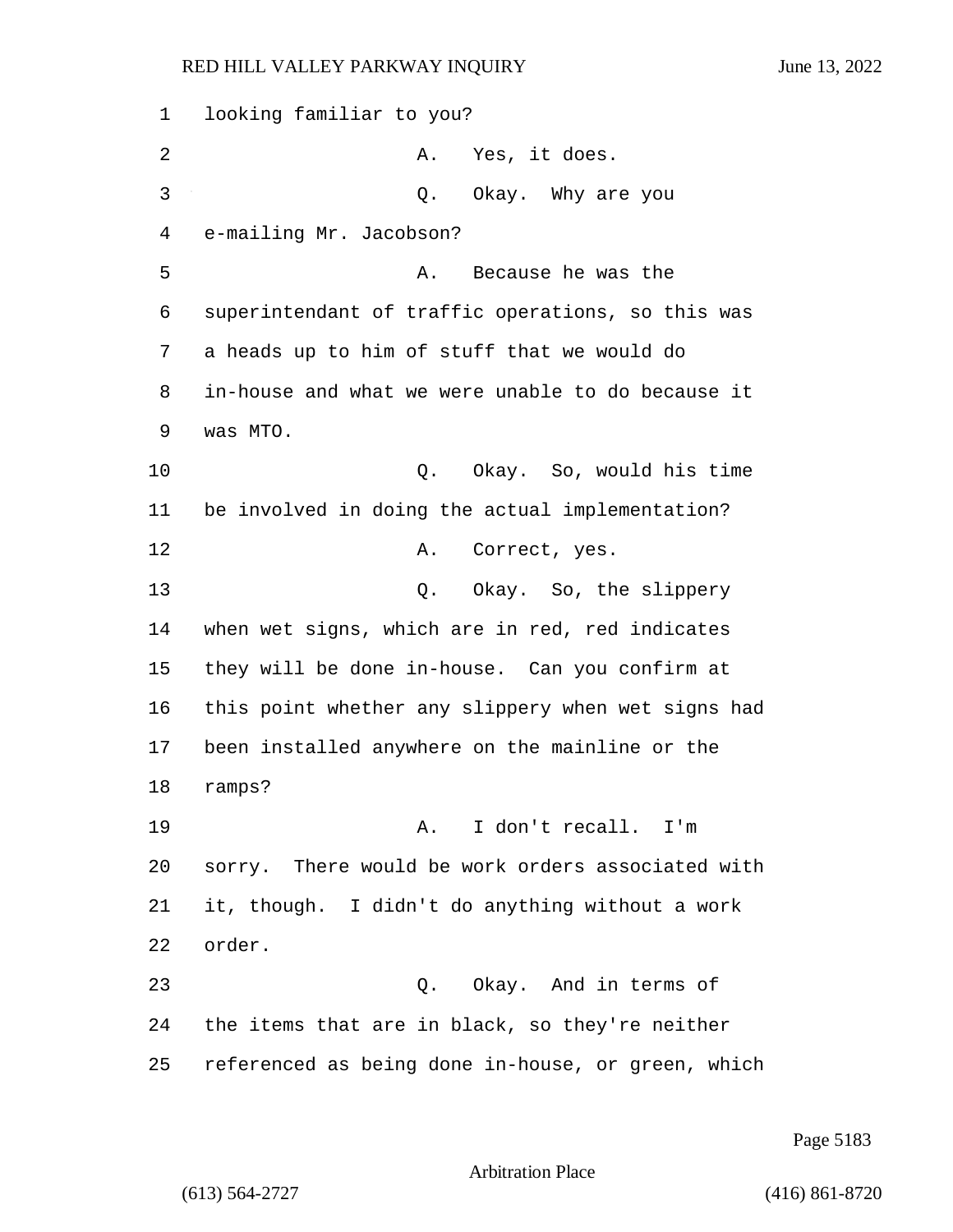is working with the MTO to complete, were any of those done by January of 2016? 3 A. Yeah, I believe so. I think the object marker on the guide rail end treatments right around the middle there was done. I believe the trim vegetation may have been done by then. Yeah, those are the two that come to mind. 9 Q. Okay. Conduct speed study and consider for variable speed limit system, that was something that you eventually took on as project. Right? 13 A. I believe so, yes. It sounds familiar. That was the next one. 15 C. Okay. And were you also involved in the rain activated flashing beacons? 17 A. There was discussions about that one. It's not the most reliable technology that I can recall and it was something we've never done before, and so if I remember correctly we were just going to put that on hold while we did the other things. There wasn't a lot of talk about it, but I don't remember moving forward with any of that either. 25 Q. Okay. And the conduct

Page 5184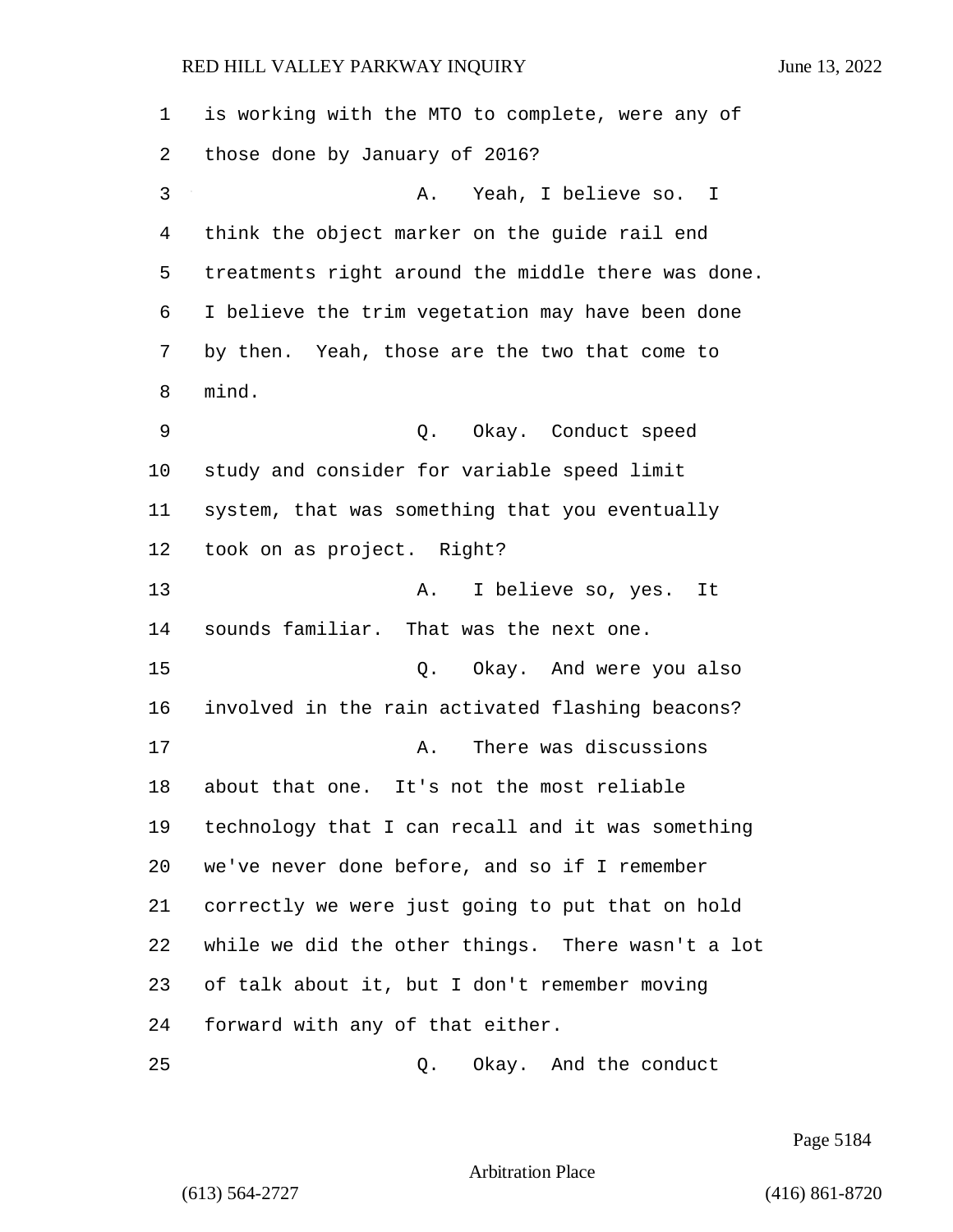| 1  | study to install QN warnings systems, can you      |
|----|----------------------------------------------------|
| 2  | explain what a QN warning system is?               |
| 3  | It's like the compass<br>Α.                        |
| 4  | cameras. The compass signs that you see on the     |
| 5  | 400-series highways, it was something similar to   |
| 6  | that that we were looking into doing. It would     |
| 7  | essentially tell you stop traffic ahead or         |
| 8  | similarly when you get to the border, you're near  |
| 9  | the border and it will say stop traffic in two     |
| 10 | kilometres or that sort of thing.                  |
| 11 | And did that eventually<br>Q.                      |
| 12 | become a project that CIMA assisted the City with? |
| 13 | I believe so. It came<br>Α.                        |
| 14 | into the ITS system.                               |
| 15 | What does ITS stand for?<br>Q.                     |
| 16 | I'm sorry?<br>Α.                                   |
| 17 | What does ITS stand for?<br>Q.                     |
| 18 | Intelligent<br>Α.                                  |
| 19 | transportation system.                             |
| 20 | Okay. So, that became<br>Q.                        |
| 21 | one aspect of a broader --                         |
| 22 | Yes, I believe so.<br>It<br>Α.                     |
| 23 | was all encompassed into one, because they're all  |
| 24 | similar, so it made sense to put them all          |
| 25 | together.                                          |

Page 5185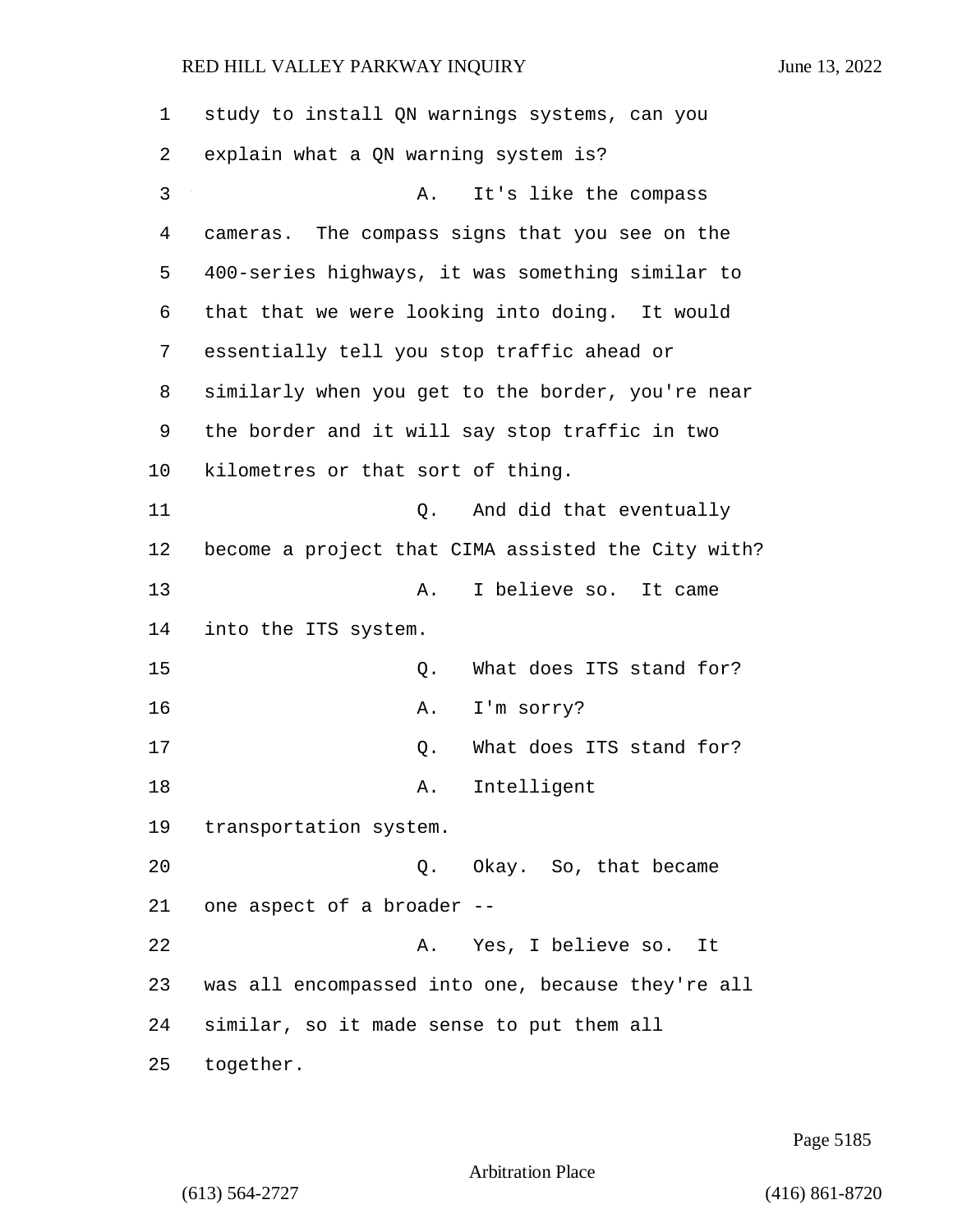1 Q. Okay. Registrar, can you 2 close this down and open up 124, please. 3 Actually, no. Can you go to 156, please. So, 4 we're now into 2017 and, Registrar, if you can go 5 one image back, please, so you have 155 and 156 6 up. Thank you. 7 So, do you recall, Mr. Cooper, 8 that in 2017 there was discussion about a scope 9 for a repaving project on the Red Hill? 10 A. Vaguely. 11 Q. Okay. And, Registrar, if 12 you can pull up 469. 13 And you're copied on this 14 e-mail. It's from Mr. Ferguson to Mr. Andoga and 15 others talking about the scope that traffic 16 engineering would like to have added to the 17 resurfacing. Does that refresh your memory a bit? 18 A. I have recollection of 19 it, I think, yes. 20 Q. Okay. And Mr. Ferguson 21 says here: 22 "We have conducted a 23 five-year collision 24 history review of both 25 roadways and, based on

Page 5186

Arbitration Place

(613) 564-2727 (416) 861-8720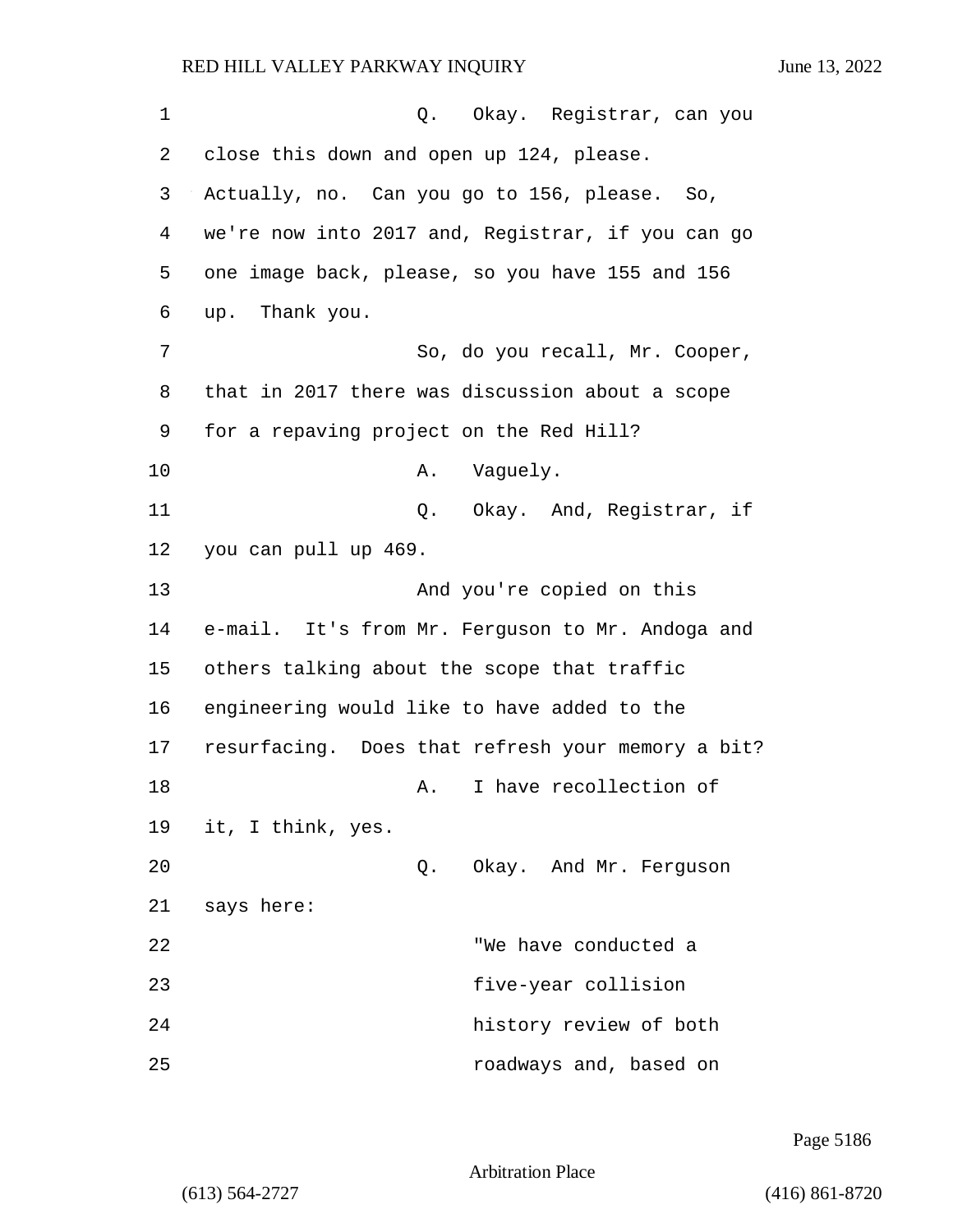1 that, identified two 2 places where barriers 3 would be installed." 4 Do you remember the discussions in advance of this e-mail about the collision history and selecting the two areas that Mr. Ferguson references here? 8 A. No. I don't think I was involved in those discussions. 10 10 Q. I'm going to close that out and, Registrar, can you go back to image 154 and have 154 and 155 up. 13 So, just taking a step back to refresh your memory, Mr. Cooper, at the top of 154 Mr. Worron instructs you to have some information plotted. It's at Mr. Ferguson's request. I'm not going to go back another page to show that. And then you respond and you put some reports into a file and then you create some map, a map, plotting collisions in wet weather and there are others that you create as well. **Is that refreshing your memory**  in terms of your involvement? 24 A. I remember doing this, 25 yeah.

Page 5187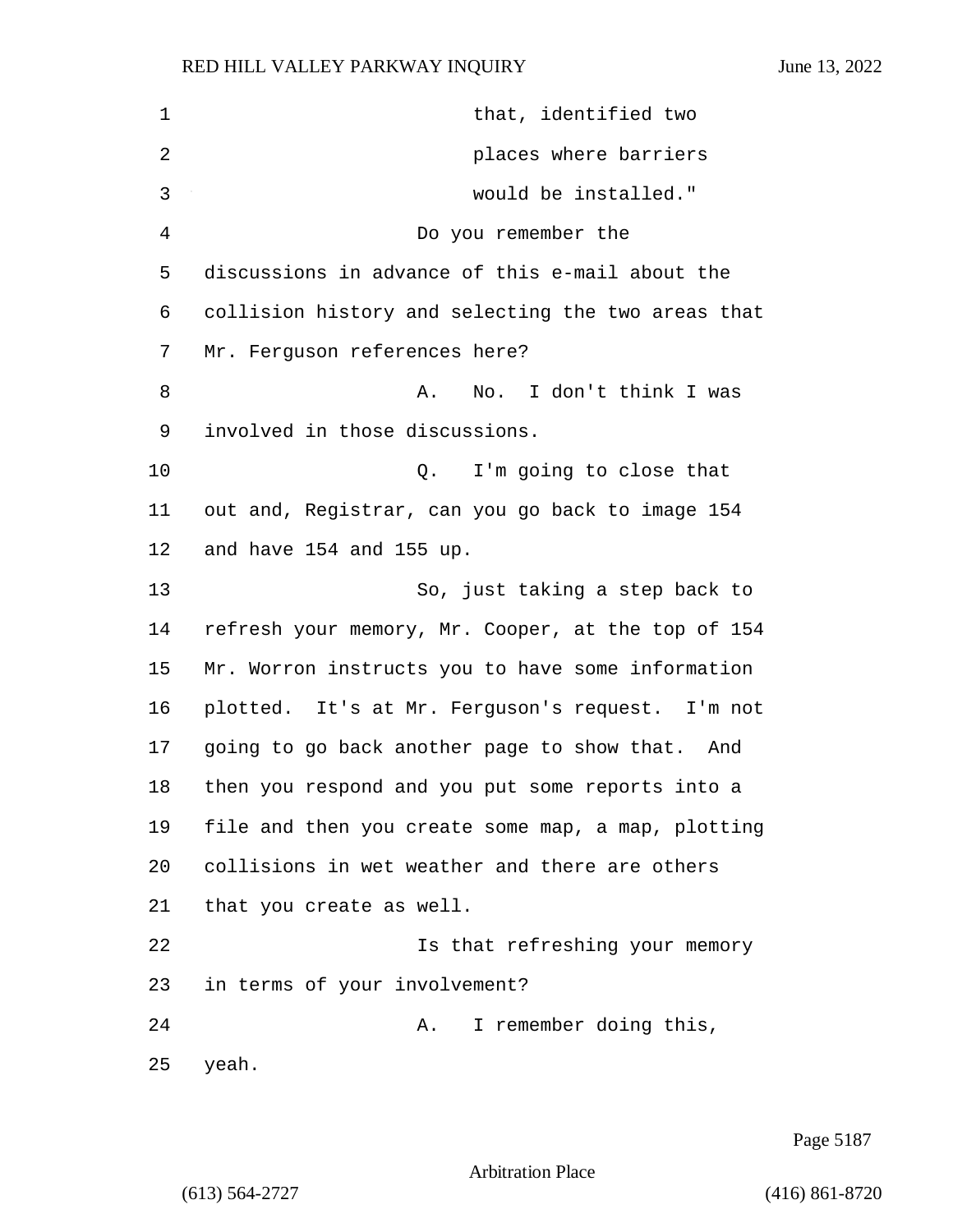1 O. Okay, so you did this. Do you recall the discussions that came out of that in respect of the barriers? 4 A. I don't think I was part of those discussions. I just simply provided these maps. 7 Q. Okay. Registrar, can you go to page 172, please, and if you can pull up 507, please. 10 So, in March of 2017, you e-mailed Mr. Ferguson under the subject line "Info Updates Report" and you attach two documents, one a LINC info report and one a Red Hill LINC barriers information report, and I'm going to bring those up in turn. 16 Registrar, can you bring up HAM44938. 18 So, this is an info report. I'm showing you first the e-mail where you say there's some content and items in red that need clarification. 22 Then, Registrar, can you bring up 44940, please. 24 So, you'll see this is your draft and there's some red.

Page 5188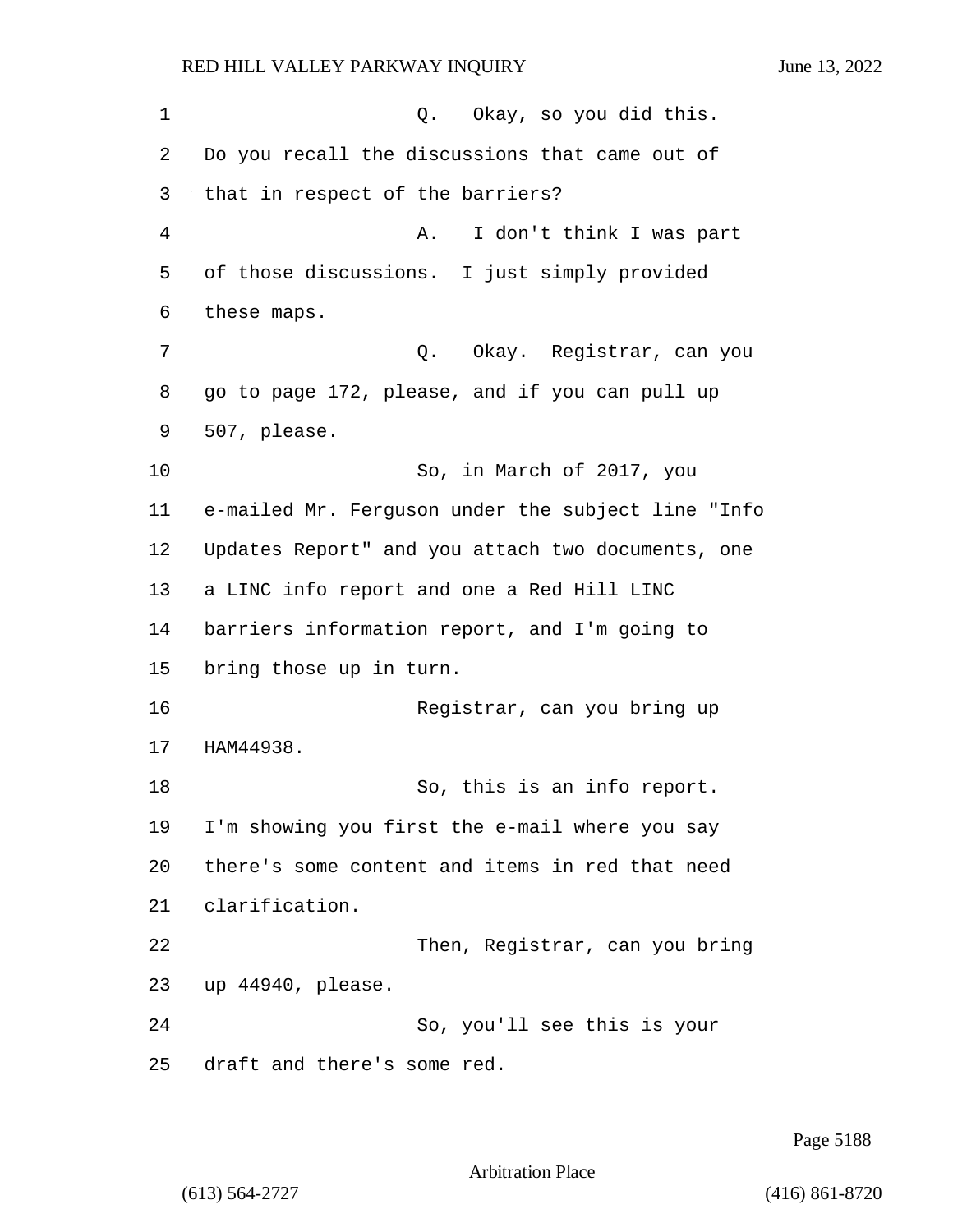| 1  | Registrar, can you bring up                        |
|----|----------------------------------------------------|
| 2  | the next image.                                    |
| 3  | So, there's some reference to                      |
| 4  | the last committee meeting. You'll see at the      |
| 5  | top:                                               |
| 6  | "The ward and councillor                           |
| 7  | requested an update on                             |
| 8  | the short-term safety                              |
| 9  | improvements considered                            |
| 10 | to date."                                          |
| 11 | And so, you attach some                            |
| 12 | appendices. You also in red suggest that Martin    |
| 13 | wanted to have some traffic volumes.               |
| 14 | And do you recall, just                            |
| 15 | stopping here, that after the 2015, December 2015, |
| 16 | meeting, there had been some discussion about      |
| 17 | traffic volumes and more particularly speed data   |
| 18 | coming out of the CIMA 2015 report? Is that        |
| 19 | ringing a bell?                                    |
| 20 | I remember there was some<br>Α.                    |
| 21 | controversy about the high speeds. Is that what    |
| 22 | you're referring to?                               |
| 23 | Yeah.<br>Q.                                        |
| 24 | Yeah, I remember that.<br>Α.                       |
| 25 | And do you recall that it<br>Q.                    |

Page 5189

Arbitration Place

(613) 564-2727 (416) 861-8720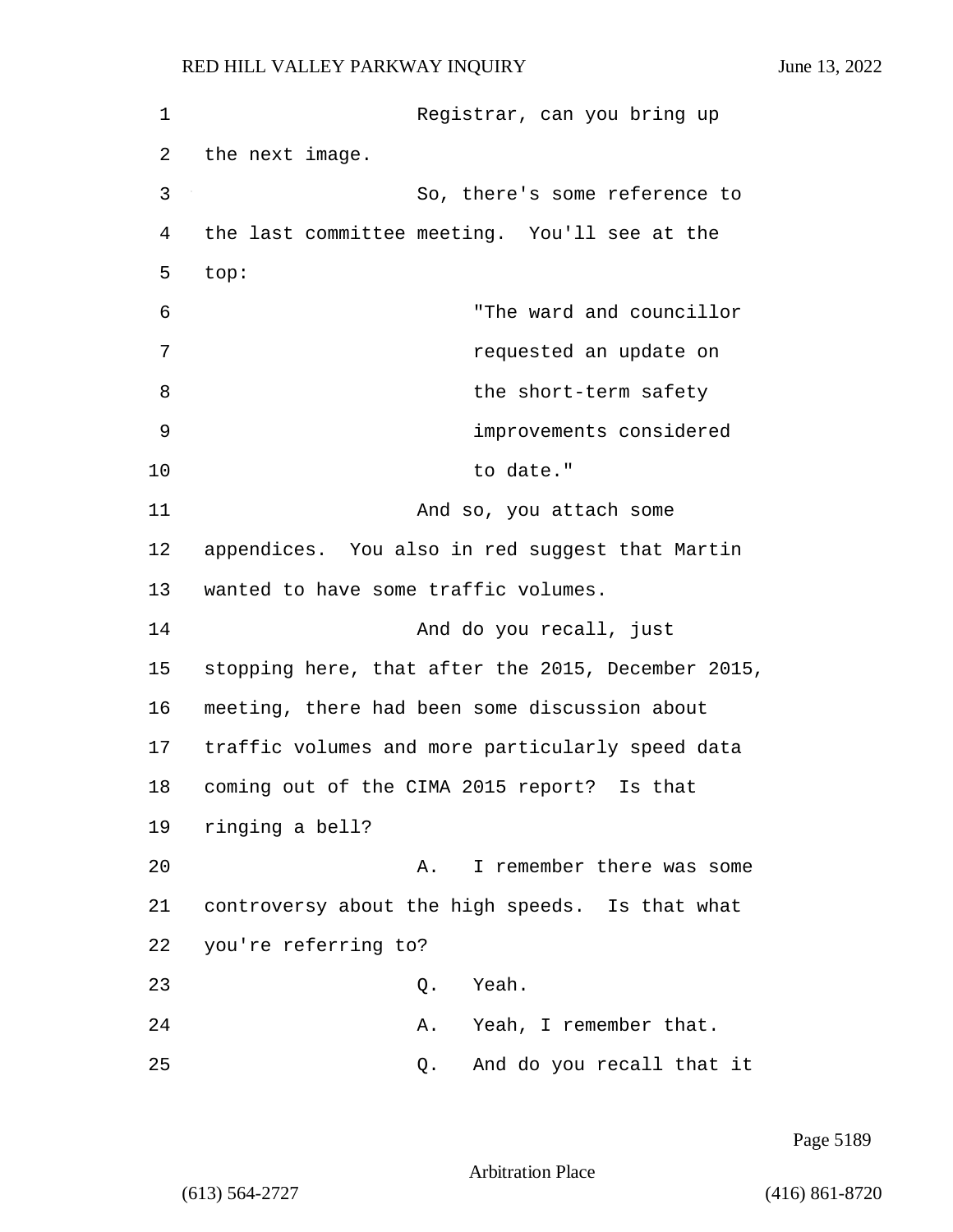| 1  |                                   |    | eventually got dropped after some discussion with  |
|----|-----------------------------------|----|----------------------------------------------------|
| 2  | the councillor?                   |    |                                                    |
| 3  |                                   | Α. | It got what, I'm sorry?                            |
| 4  |                                   | Q. | Dropped or it got                                  |
| 5  | resolved?                         |    |                                                    |
| 6  |                                   | Α. | I don't remember that,                             |
| 7  | but yes.                          |    |                                                    |
| 8  |                                   | Q. | Okay. I do want your                               |
| 9  |                                   |    | recollection. You don't remember either way?       |
| 10 |                                   | Α. | I remember there being an                          |
| 11 |                                   |    | issue with the data and they were concerned about  |
| 12 |                                   |    | the high speeds and I remember it was resolved. I  |
| 13 |                                   |    | just don't remember what it was, but I do have a   |
| 14 | vague recollection of it, yes.    |    |                                                    |
| 15 |                                   | Q. | Okay. Registrar, could                             |
| 16 | you bring up the next two images. |    |                                                    |
| 17 |                                   | Α. | Did this update report,                            |
| 18 |                                   |    | did this go to council, do you know, or committee? |
| 19 |                                   |    | Q. It did, yes.                                    |
| 20 |                                   | Α. | Is this the final we're                            |
| 21 | looking at here?                  |    |                                                    |
| 22 |                                   | Q. | No. This is your first                             |
| 23 | draft to Mr. Ferguson.            |    |                                                    |
| 24 |                                   |    | A. Okay.                                           |
| 25 |                                   | Q. | So, there's two                                    |

Page 5190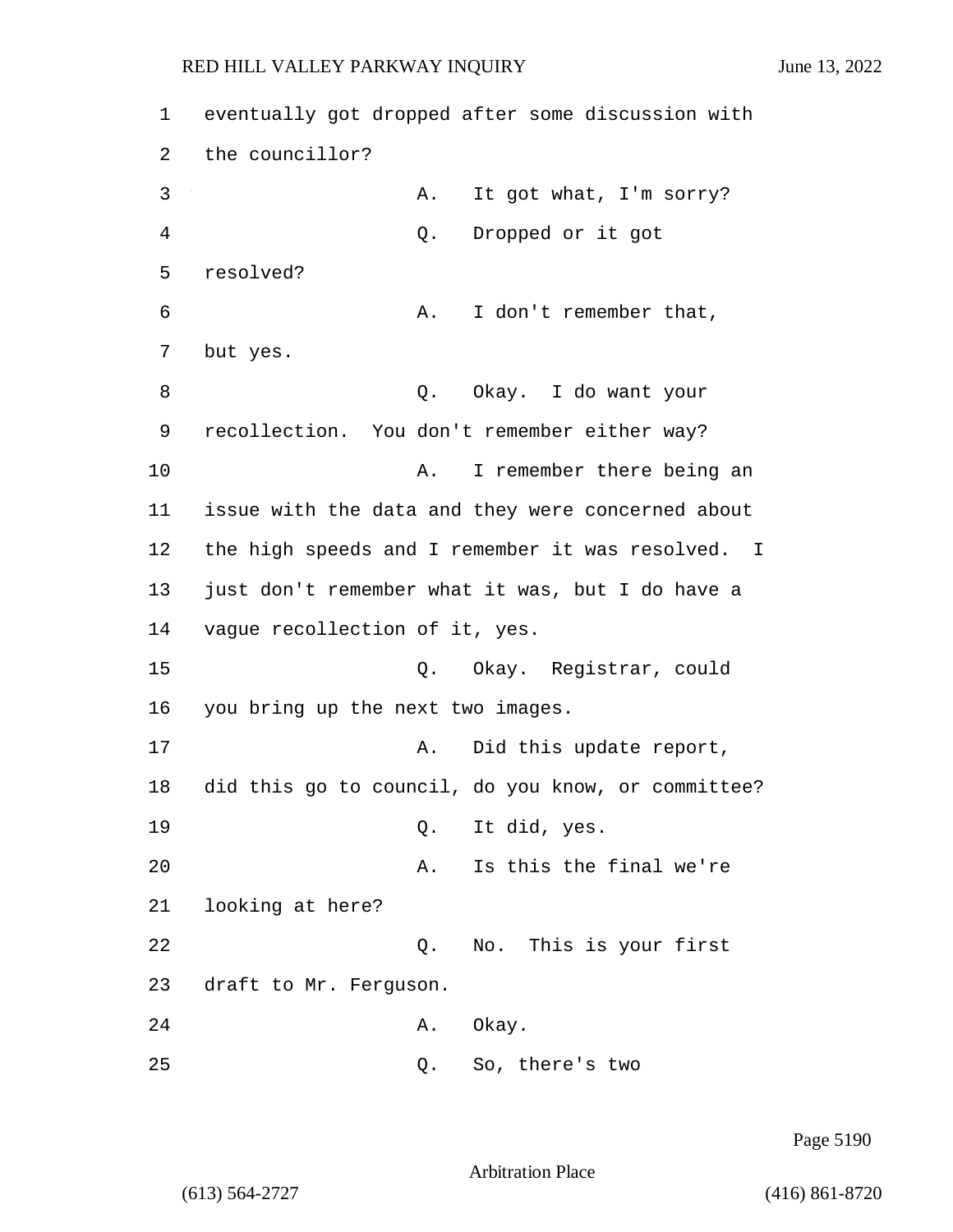appendices here and there's, on Appendix A, some things are completed, some things have references to times for completion, and you'll see conduct pavement friction testing and it says 40,000 and it says "competed," but I think it's supposed to say "completed." Do you see that? 7 A. Yes. 8 a Q. So, what steps did you take in drafting this report to confirm if friction testing had been completed? 11 A. I used what I already knew or that I was told it was completed, so I just kept going with that.

14 Q. Okay. So, at this point, 15 we're looking at the update from the 2015 CIMA 16 report, which recommended friction testing. 17 A. Okay. 18 Q. Did you take any 19 particular steps to confirm if friction testing 20 had been completed after the 2015 report? 21 A. Other than asking David, 22 no. 23 Q. Do you recall asking 24 David as you're drafting this report? 25 A. So, I do not recall when

Page 5191

Arbitration Place

(613) 564-2727 (416) 861-8720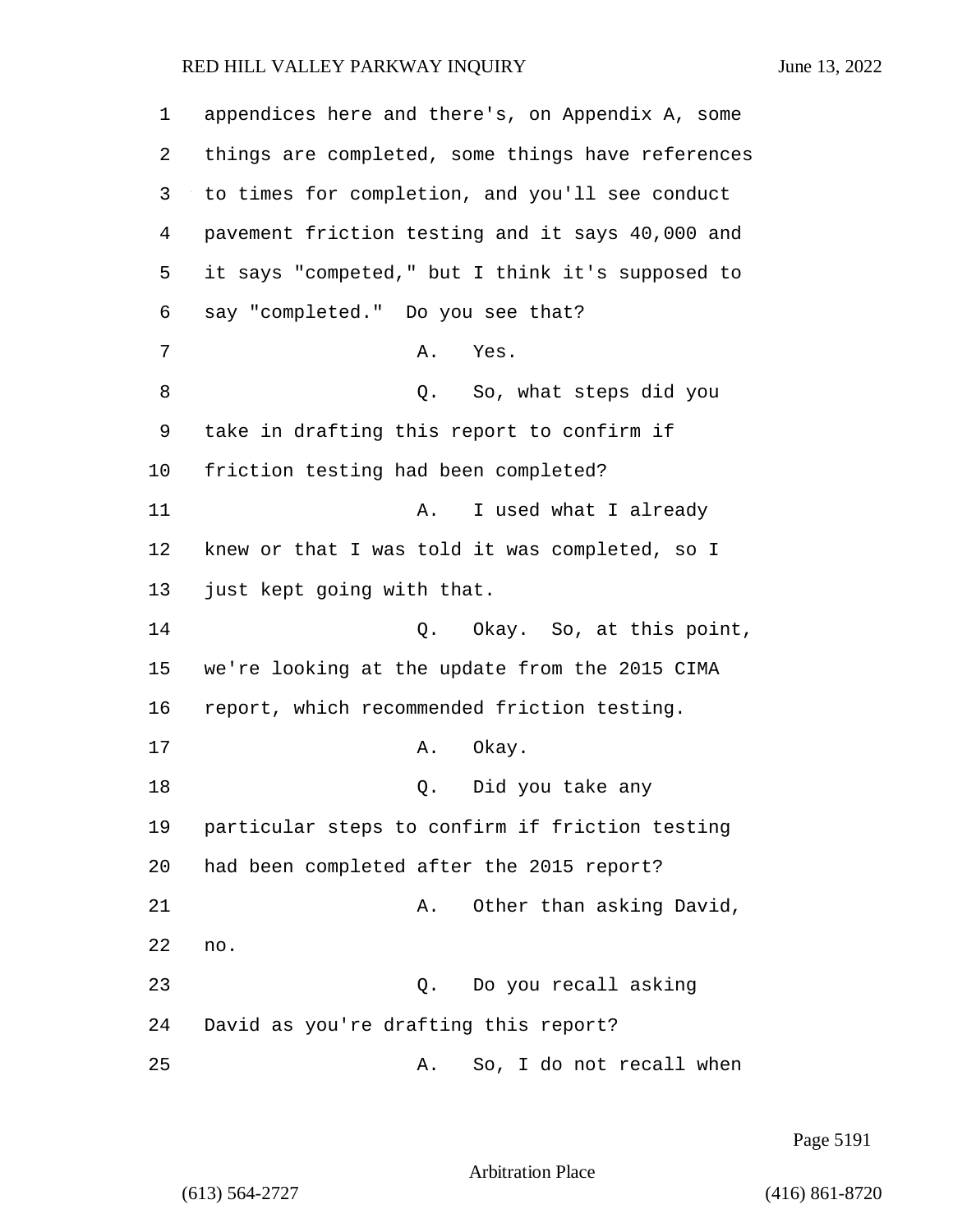| 1  | I asked David. I asked him if it was completed     |
|----|----------------------------------------------------|
| 2  | and I was told yes, and I went with that. I don't  |
| 3  | know which report it preceded.                     |
| 4  | Q. Okay. You can close this                        |
| 5  | down, Registrar.                                   |
| 6  | I'm about to move on to                            |
| 7  | another section. It is 3:13, so I would suggest    |
| 8  | we take a very slightly early 15-minute break now. |
| 9  | JUSTICE WILTON-SIEGEL: That                        |
| 10 | would be fine. Let's adjourn until 3:30.           |
| 11 | --- Recess taken at 3:13 p.m.                      |
| 12 | --- Upon resuming at 3:30 p.m.                     |
| 13 | MS. LAWRENCE: Thank you,                           |
| 14 | Commissioner. May I proceed?                       |
| 15 | JUSTICE WILTON-SIEGEL: Yes,                        |
| 16 | please proceed.                                    |
| 17 | MS. LAWRENCE: Thank you.                           |
| 18 | BY MS. LAWRENCE:                                   |
| 19 | Q. Registrar, could you call                       |
| 20 | up HAM64134, please. Thank you. And could you      |
| 21 | call out the first paragraph of this -- actually,  |
| 22 | no. Let me start with the date.                    |
| 23 | This is an e-mail -- pardon                        |
| 24 | me. This is a letter that is sent to you by        |
| 25 | courier on July 18, 2018. It's to your attention   |

Page 5192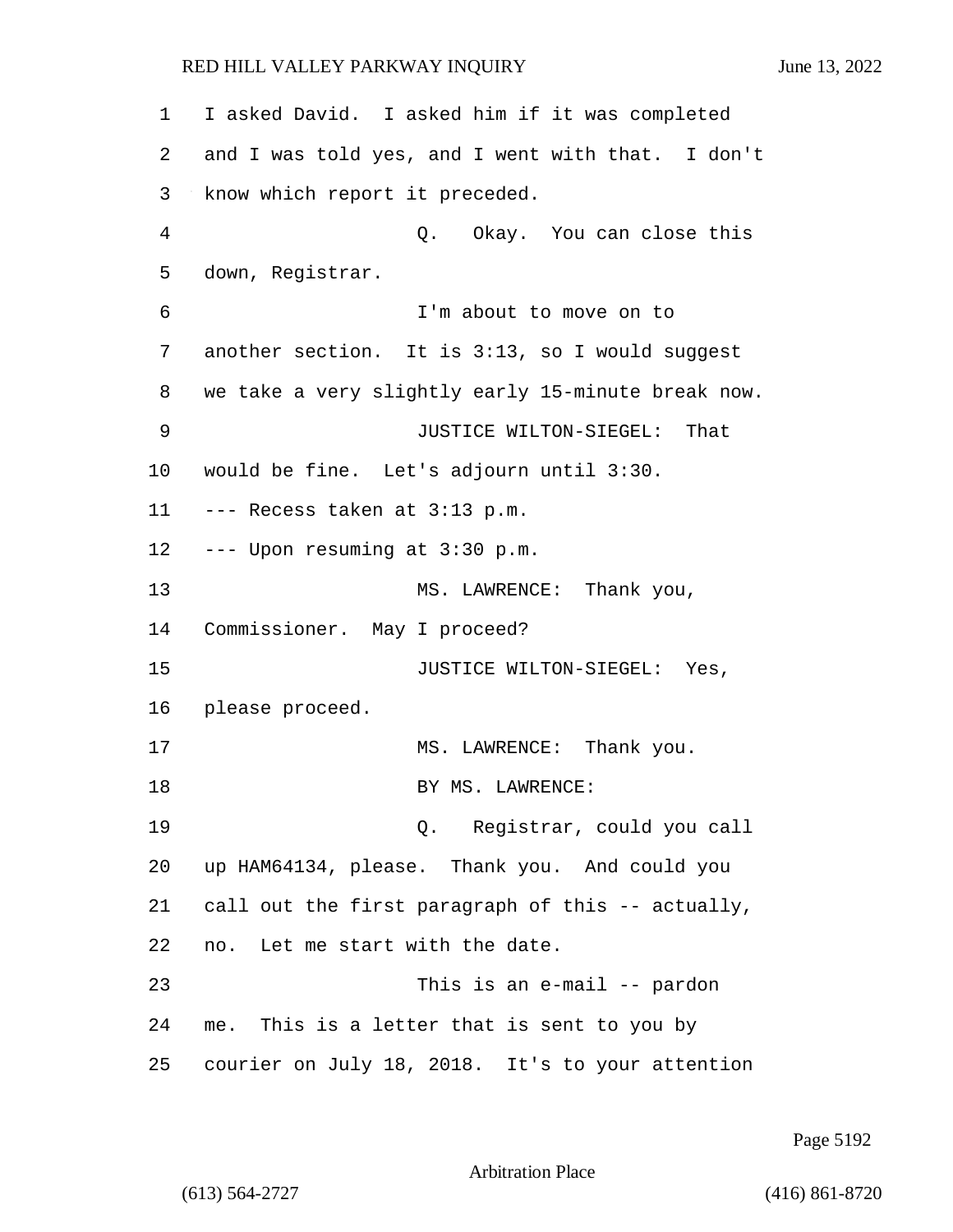| $\mathbf 1$ | from Shillingtons. Do you remember receiving this |
|-------------|---------------------------------------------------|
| 2           | letter?                                           |
| 3           | Not specifically, but I<br>Α.                     |
| 4           | remember being involved with this case.           |
| 5           | Q. Okay. Registrar, can you                       |
| 6           | call out the first paragraph.                     |
| 7           | So, this is 2018 and it says:                     |
| 8           | "We confirm you'll be the                         |
| 9           | City's witness in respect                         |
| 10          | of litigation involving                           |
| 11          | an accident which                                 |
| 12          | occurred on May 7, 2014                           |
| 13          | on the LINC."                                     |
| 14          | And then it references a short                    |
| 15          | summary of the accident itself. And it says here  |
| 16          | you will be the City's witness. Did you           |
| 17          | understand you would be the City's representative |
| 18          | in examinations for discovery?                    |
| 19          | Yes.<br>Α.                                        |
| 20          | Can you close that down,<br>Q.                    |
| 21          | Registrar, and if you can pull up the last three  |
| 22          | paragraphs, please. Thank you.                    |
| 23          | So, this is sent by courier                       |
| 24          | and it says:                                      |
| 25          | "We would ask you to                              |

Page 5193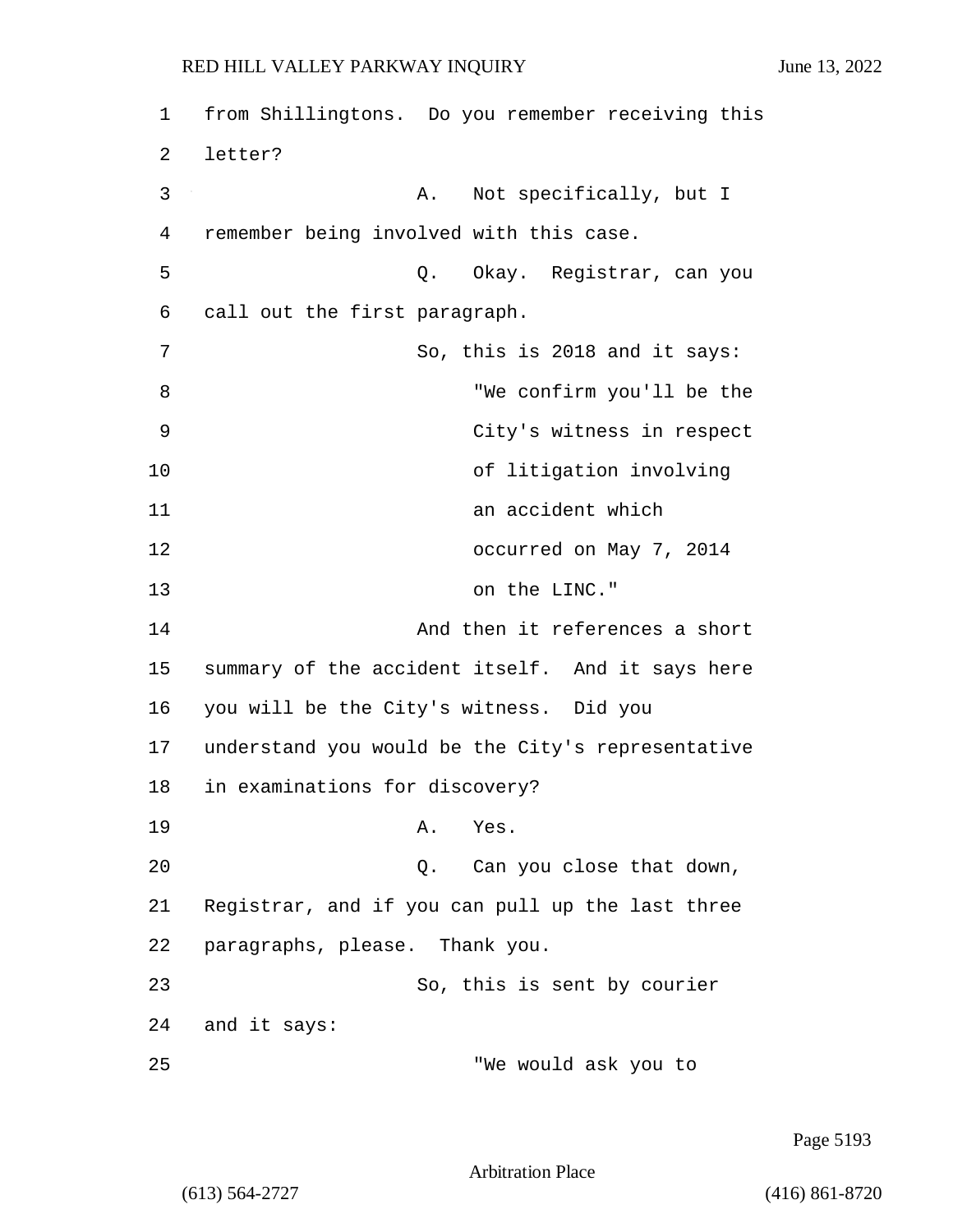| 1  | review the enclosed            |
|----|--------------------------------|
| 2  | Affidavit of Documents         |
| 3  | and Schedule A                 |
| 4  | productions which we have      |
| 5  | prepared for the City of       |
| 6  | Hamilton. If you believe       |
| 7  | there are additional           |
| 8  | documents which have not       |
| 9  | been included but should       |
| 10 | be, please let us know."       |
| 11 | And then it says:              |
| 12 | "The examinations for          |
| 13 | discovery have not yet         |
| 14 | been scheduled and we          |
| 15 | will review the potential      |
| 16 | discovery dates for you        |
| 17 | once they have been            |
| 18 | narrowed down."                |
| 19 | And then the letter says:      |
| 20 | "If you have any               |
| 21 | questions or concerns          |
| 22 | with respect to the            |
| 23 | productions, please let        |
| 24 | us know."                      |
| 25 | I'm going to close that and if |

Page 5194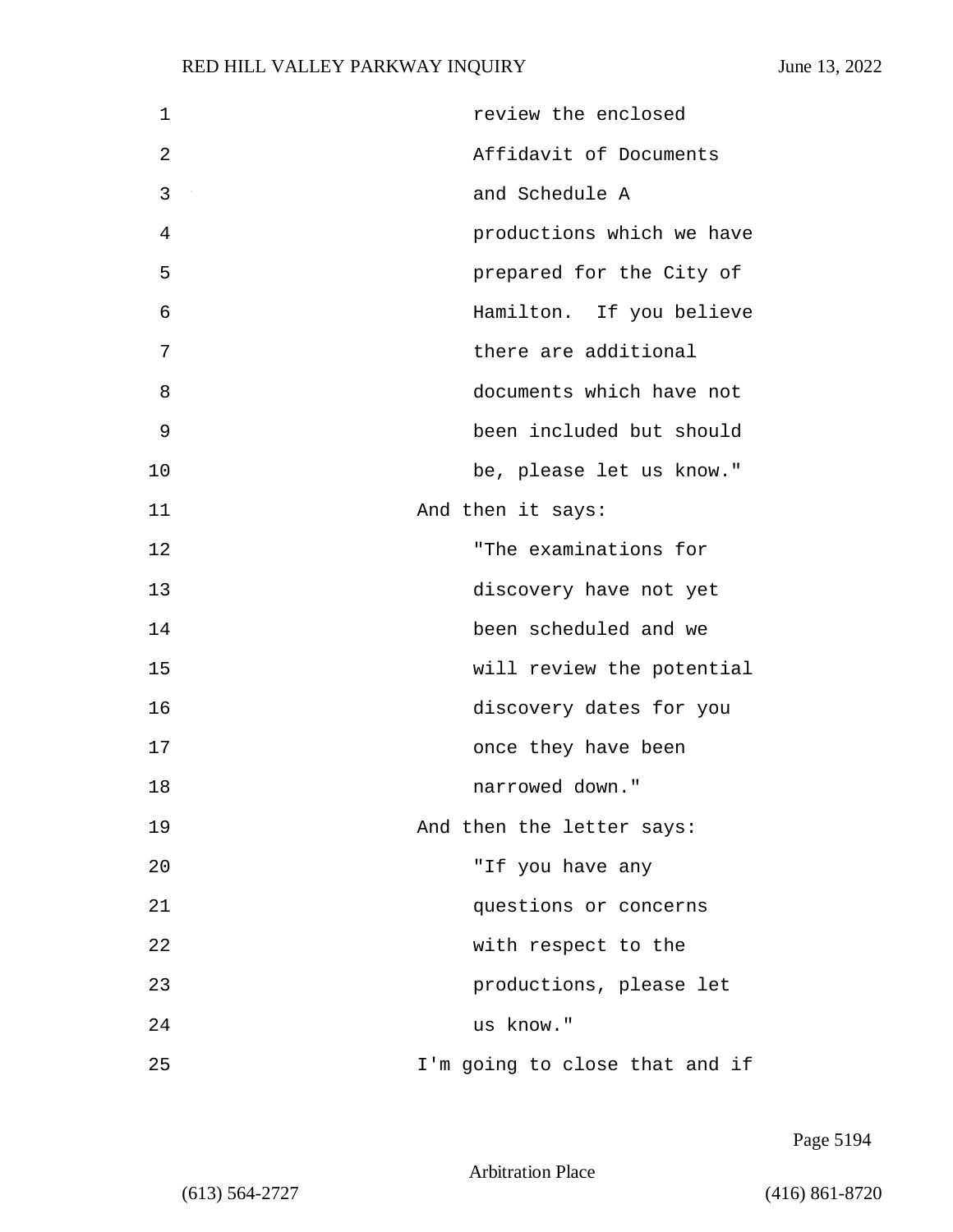you could go to the second image, please, Registrar. 3 And you'll see it's from Colleen Crawford and it has enclosures. So, do you recall receiving not only this letter but also the Affidavit of Documents and the Schedule A productions, being the underlying documents that were referenced in the affidavit? 9 A. I don't remember the letter, but I remember receiving the documents, 11 yes. 12 Q. Okay. Registrar, can you bring up HAM64135, and can you bring up image 1 and image 2, please. Thank you. 15 So, this is an unsworn Affidavit of Documents and this, we understand, is the affidavit that was attached to or enclosed with the letter that Ms. Crawford sent to you. And you'll see that it says that you are a project manager and then the second paragraph at the bottom of image 1 says: 22 "You've conducted a 23 diligent search of the 24 corporation's records and 25 made enquiries and this

Page 5195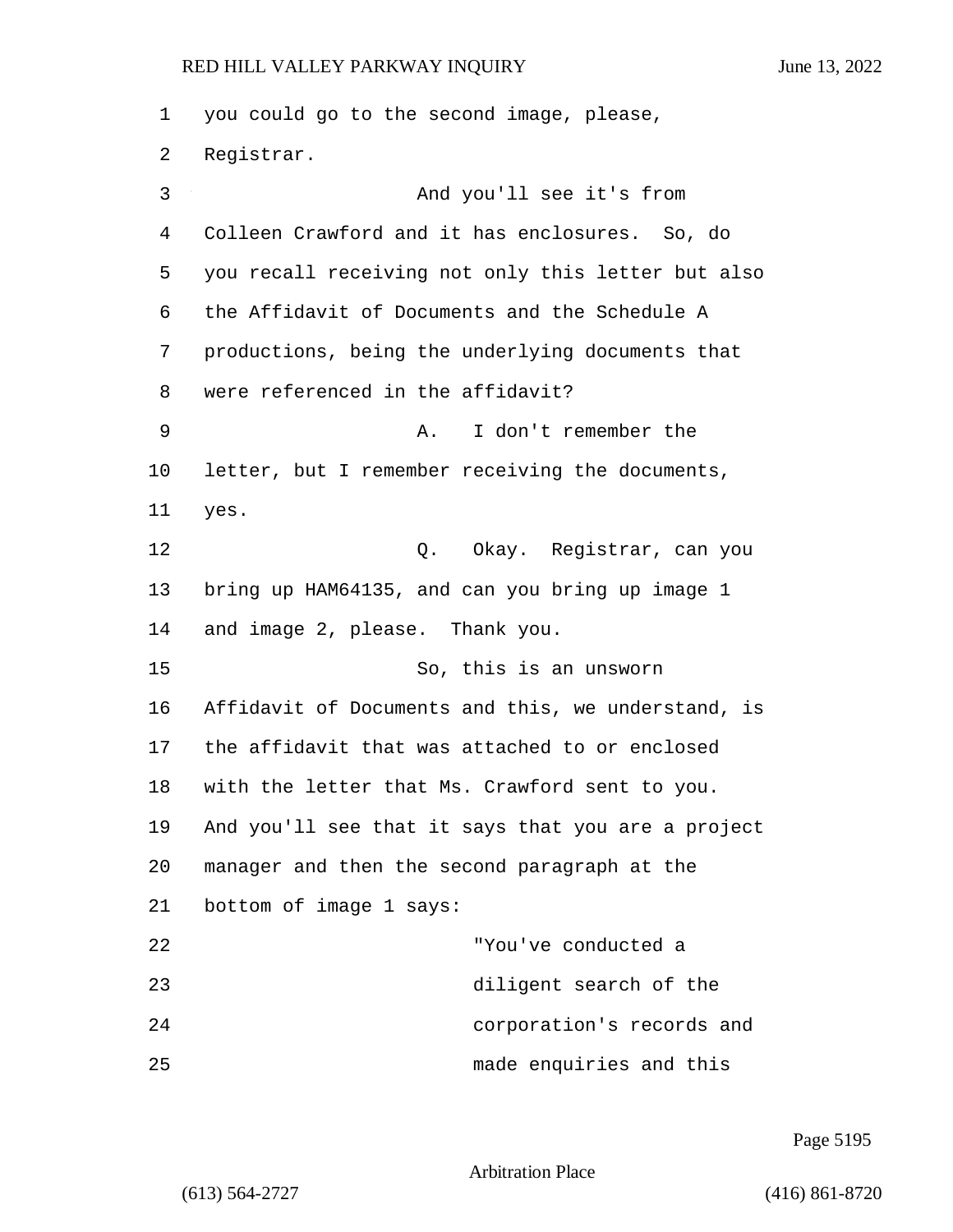| 1  | affidavit discloses, to                            |
|----|----------------------------------------------------|
| 2  | the full extent of my                              |
| 3  | knowledge and belief, all                          |
| 4  | documents relevant to the                          |
| 5  | matter at issue."                                  |
| 6  | And the Schedule A are                             |
| 7  | documents in the possession, control and power of  |
| 8  | the corporation that it does not object to         |
| 9  | producing for inspection. And then there are       |
| 10 | Schedule B and Schedule C that are documents that  |
| 11 | either are being objected to being produced or are |
| 12 | not available.                                     |
| 13 | Had you seen, before you                           |
| 14 | received this Affidavit of Documents in draft,     |
| 15 | other affidavits of documents?                     |
| 16 | Yes.<br>Α.                                         |
| 17 | In other cases?<br>Q.                              |
| 18 | Yes.<br>Α.                                         |
| 19 | Q. And so, you understood                          |
| 20 | that you needed to review the Schedule A documents |
| 21 | so that you could swear this affidavit?            |
| 22 | A. Yeah.                                           |
| 23 | Q. Okay. You can go,                               |
| 24 | Registrar, to image 3 and image 4.                 |
| 25 | So, this is quite a number of                      |

Page 5196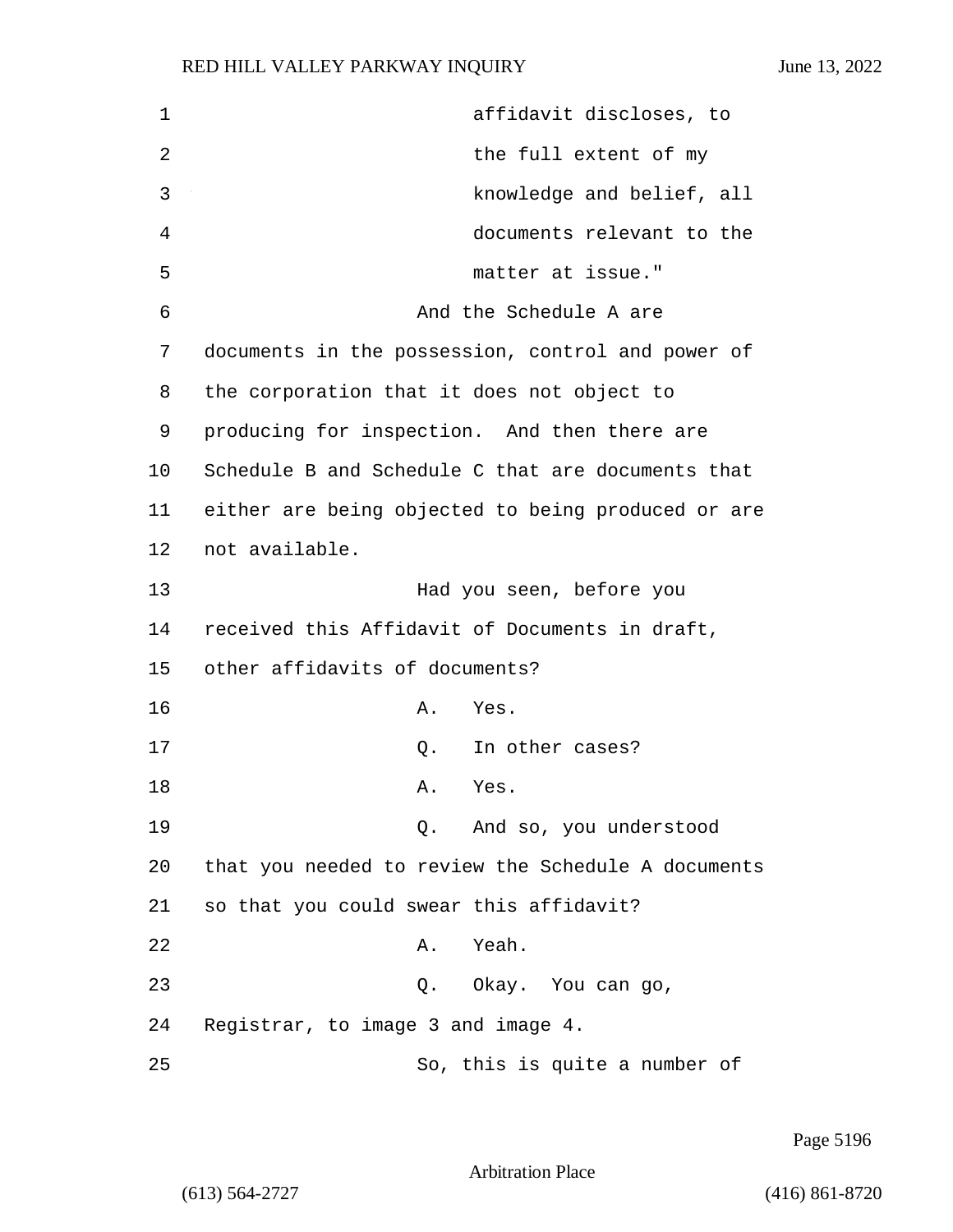1 documents and we're not even all the way through 2 it. It's many, many pages long. Do you remember 3 the volume of documents, underlying documents, 4 that you received with this Affidavit of 5 Documents? 6 A. I did and I didn't review 7 them. 8 and 1 Q. You didn't review them at 9 the time? 10 A. I'm not even sure I've 11 reviewed them entirely. I never had time at this 12 time. It was, like, summer of 2018, I believe. 13 Correct? 14 Q. That's right. July -- 15 A. Yeah, yeah. That was the 16 beginning of some significant challenges for me 17 personally and I never got to review these 18 documents. This case, actually. 19 Q. Okay. Did you have any 20 discussions with the law clerk or the lawyers at 21 Shillingtons about any of the underlying documents 22 that they sent to you? 23 A. I don't recall. I don't 24 recall. 25 Q. Okay. Registrar, can you

Page 5197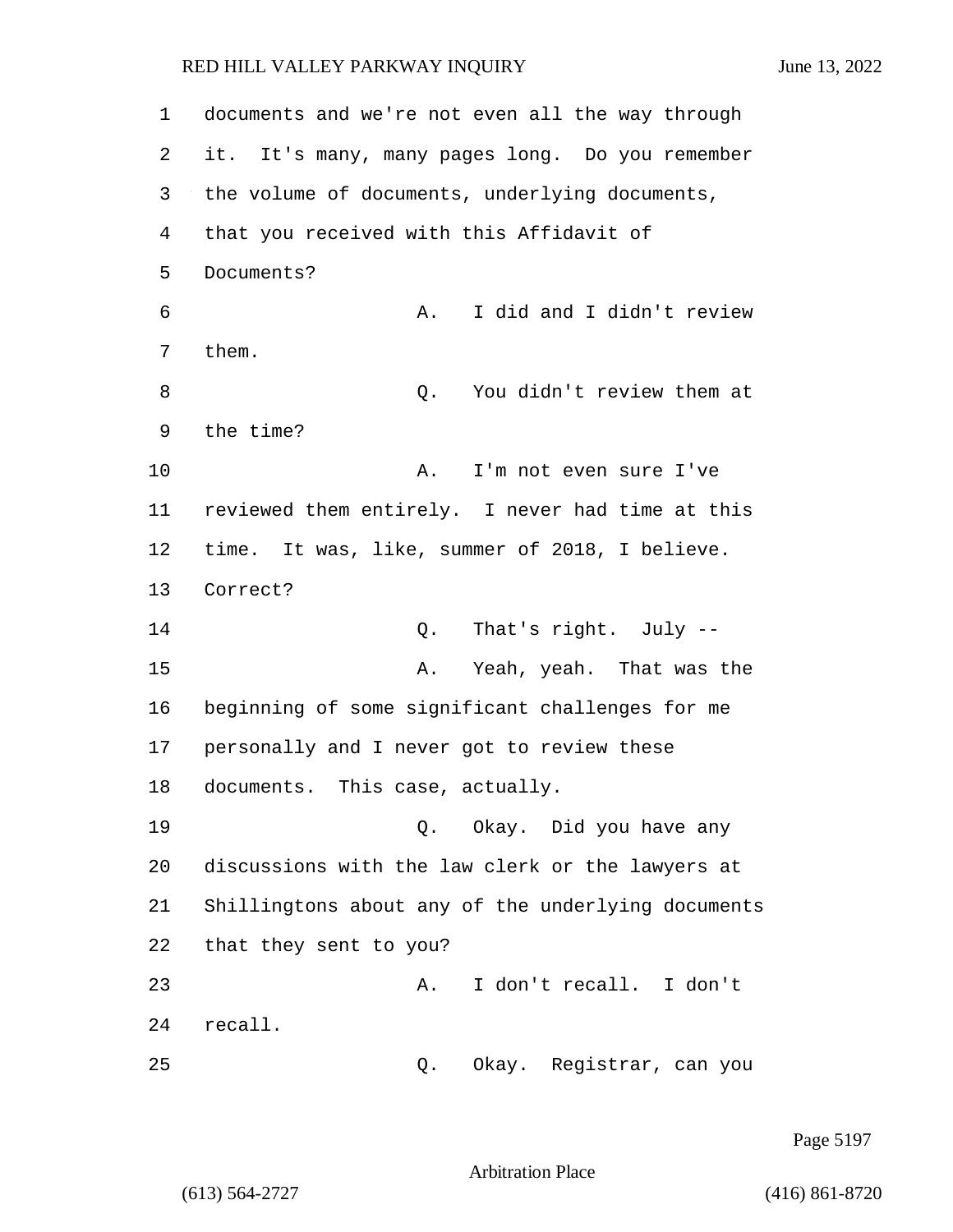| 1  | go to page 13 of this Affidavit of Documents,    |
|----|--------------------------------------------------|
| 2  | which I think is going to be image 17. No, I got |
| 3  | that wrong. Let me see if I can find the right   |
| 4  | image. It's page 13. I think it might be         |
| 5  | image 13. Thank you. And if you can call out the |
| 6  | listing under CIMA Reports and Friction Testing  |
| 7  | Report.                                          |
| 8  | So, there's two LINC median                      |
| 9  | safety study reports here from 2015 and then     |
| 10 | there's a friction testing report and it says:   |
| 11 | "Tradewind Scientific                            |
| 12 | Friction Testing Survey                          |
| 13 | Summary Report, Lincoln                          |
| 14 | Alexander & Red Hill                             |
| 15 | Valley Parkway (Hamilton)                        |
| 16 | dated November 20, 2013."                        |
| 17 | And so, sitting here today, is                   |
| 18 | it your evidence that you did not review this    |
| 19 | document within the Schedule A productions       |
| 20 | provided to you?                                 |
| 21 | That is correct.<br>Α.                           |
| 22 | And did you take note in<br>Q.                   |
| 23 | the index that this document existed?            |
| 24 | I did not review<br>Α.<br>No.                    |
| 25 | this document.                                   |

Page 5198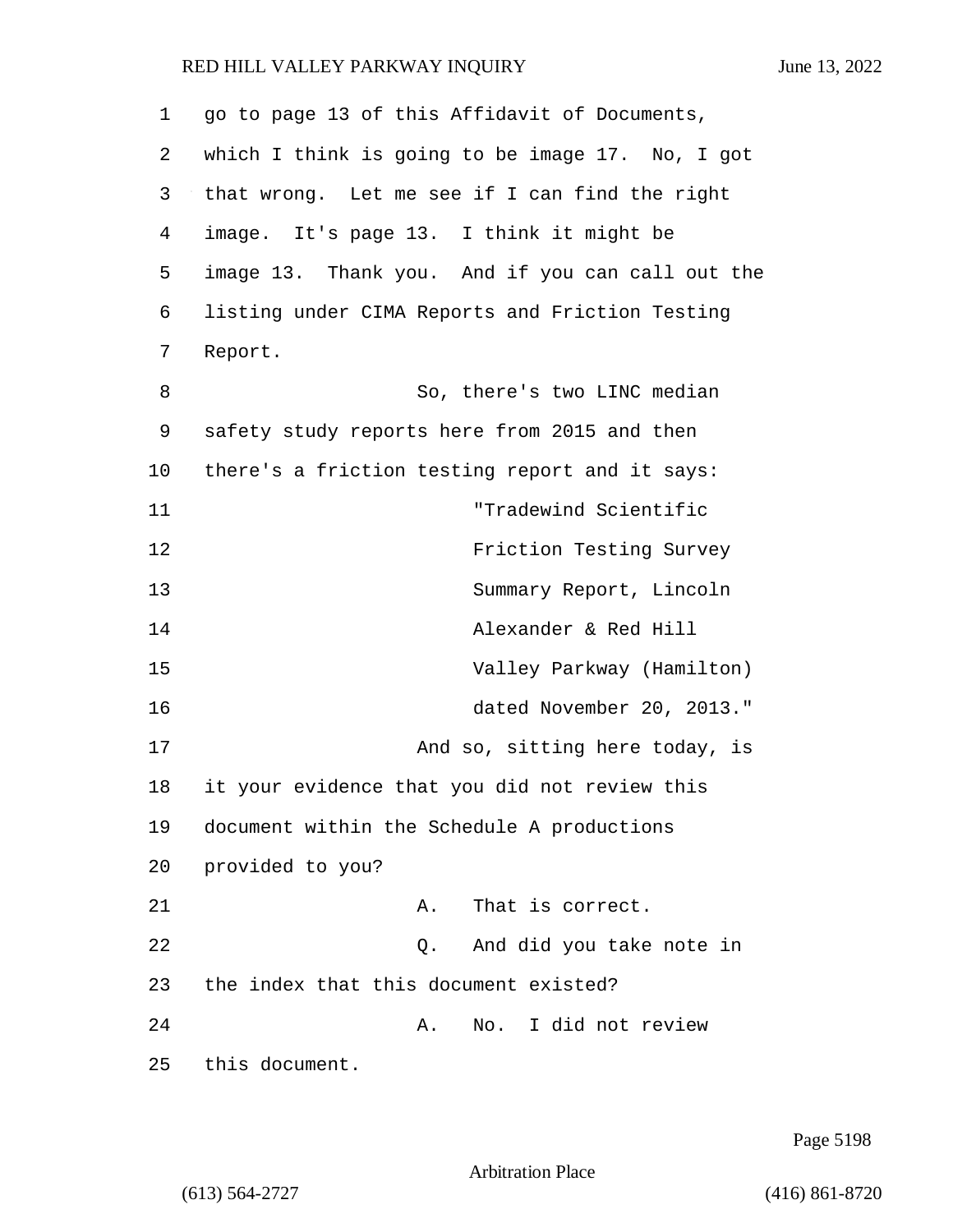| 1  | Okay.<br>Q.                                        |
|----|----------------------------------------------------|
| 2  | Again, I had much<br>Α.                            |
| 3  | other -- I had other things I needed to focus on.  |
| 4  | This would have taken a significant amount of time |
| 5  | to go through this stuff.                          |
| 6  | It would have. It looks<br>Q.                      |
| 7  | like it's probably hundreds of thousands of pages. |
| 8  | Is that your recollection?                         |
| 9  | Probably not far off.<br>Α.                        |
| 10 | Yeah.                                              |
| 11 | Q. Okay. But you of course                         |
| 12 | knowledge that in order to swear an Affidavit of   |
| 13 | Documents, you have to review the underlying       |
| 14 | documents?                                         |
| 15 | Probably should, yes.<br>Α.                        |
| 16 | Did I swear on these documents?                    |
| 17 | Q. We'll get to it. In July                        |
| 18 | of 2018, you were working still under              |
| 19 | Mr. Ferguson. Is that right?                       |
| 20 | Α.<br>Yes.                                         |
| 21 | And am I correct, without<br>Q.                    |
| 22 | you needing to give me any details, that you had a |
| 23 | period of time where you were not at work?         |
| 24 | Yes.<br>Α.                                         |
| 25 | And what period of time<br>Q.                      |

Page 5199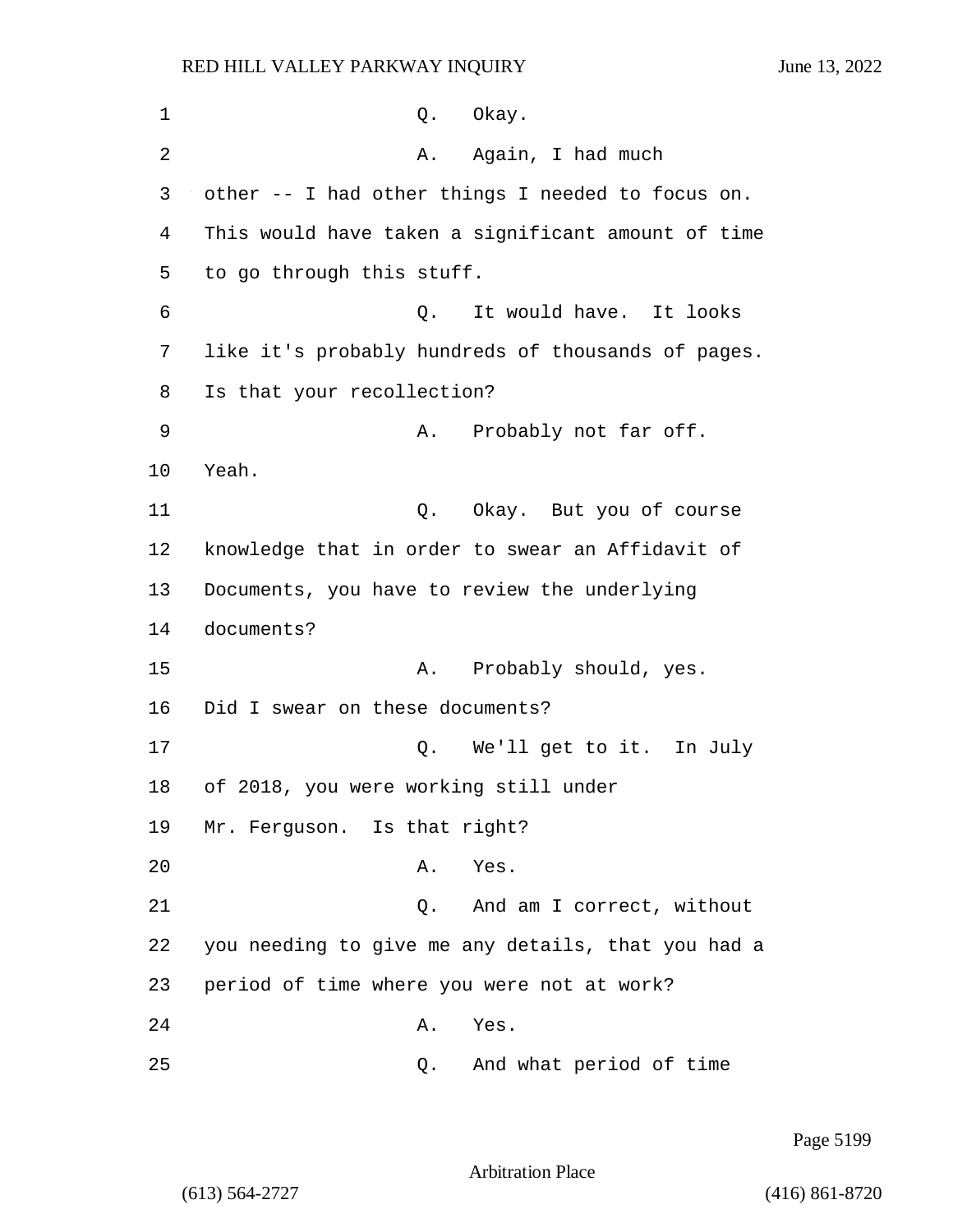1 was that from? 2 A. December 2018 until I 3 believe April 2019. 4 Q. Okay. Thank you. So, 5 between July 2018 and December 2018, you didn't 6 review this Affidavit of Documents at all? 7 A. I don't believe I did. 8 Q. Okay. Registrar, can you 9 take this down and go to HAM64171, but before you 10 do that, I understand that this is not yet an 11 exhibit and I would ask that it be made the next 12 exhibit, Exhibit 70, by my count. 13 THE REGISTRAR: Noted, 14 counsel. Thank you. 15 EXHIBIT NO. 70: Unsworn 16 **Affidavit of Documents,** 17 **HAM64135.** 18 THE REGISTRAR: Sorry, 19 counsel. Can I ask you to repeat the doc ID for 20 me? 21 MS. LAWRENCE: Yes. It is 22 64135. No, sorry, that's the document that I want 23 marked. Is that what you mean, Registrar? 24 THE REGISTRAR: No, sorry. 25 The next document.

Page 5200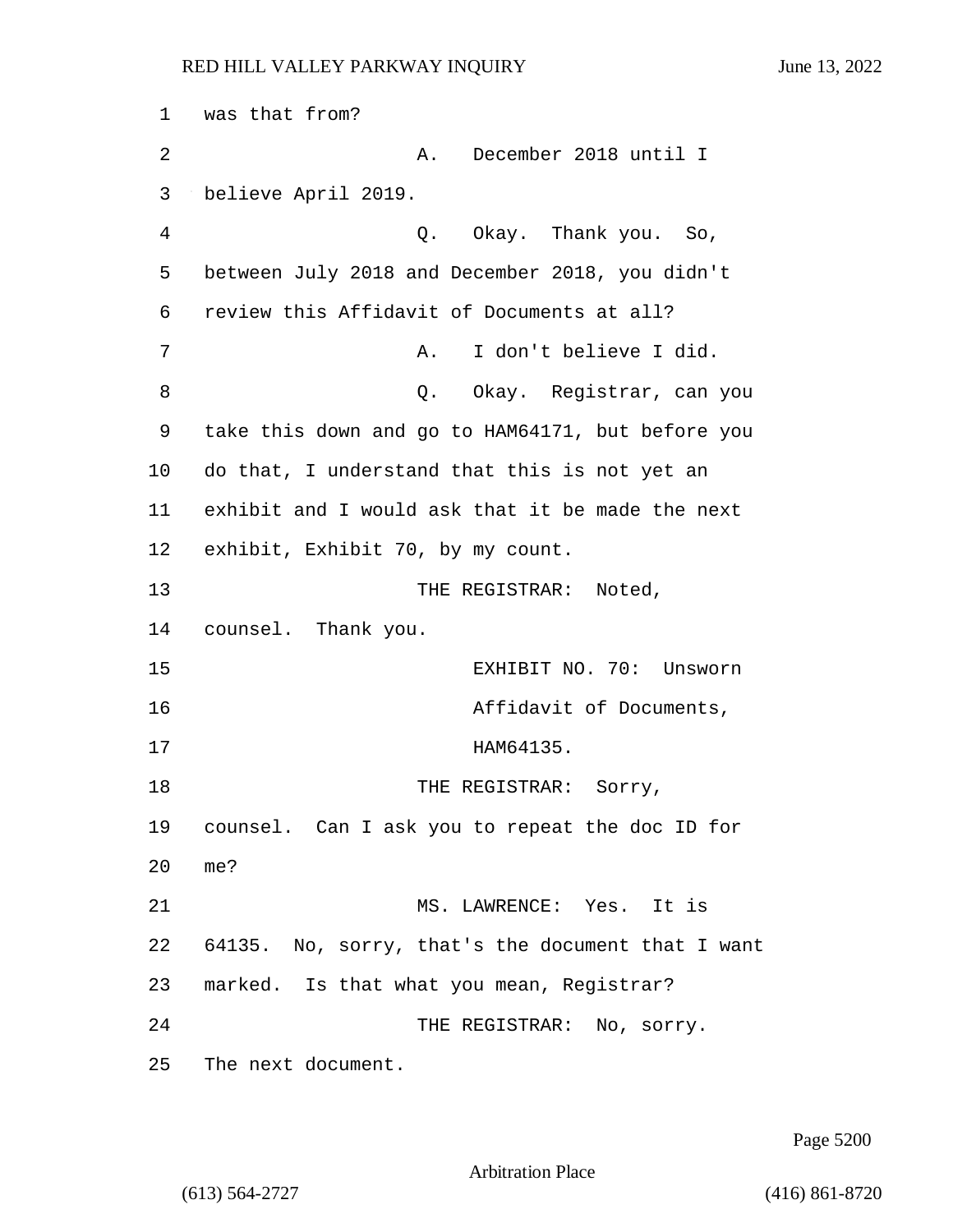| 1  | MS. LAWRENCE: Sure. 64171,                         |
|----|----------------------------------------------------|
| 2  | and if you could bring up both images, please.     |
| 3  | BY MS. LAWRENCE:                                   |
| 4  | And you'll see at the<br>Q.                        |
| 5  | bottom this is September of 2018. It's an e-mail   |
| 6  | from Ms. Crawford to you, bottom of the image,     |
| 7  | image 1, and up to image 2, and Ms. Crawford says: |
| 8  | "We understand the that                            |
| 9  | the issue of whether the                           |
| 10 | City is going to install                           |
| 11 | median barriers went to                            |
| 12 | council. Can you please                            |
| 13 | send me a copy of the                              |
| 14 | report that went to                                |
| 15 | council including all                              |
| 16 | attachments, including                             |
| 17 | the CIMA report, meeting                           |
| 18 | minutes, recommendations                           |
| 19 | and report? We'll also                             |
| 20 | need any records with                              |
| 21 | respect to the                                     |
| 22 | recommendations that were                          |
| 23 | made, recorded, et                                 |
| 24 | cetera."                                           |
| 25 | And you respond in image 1 and                     |

Page 5201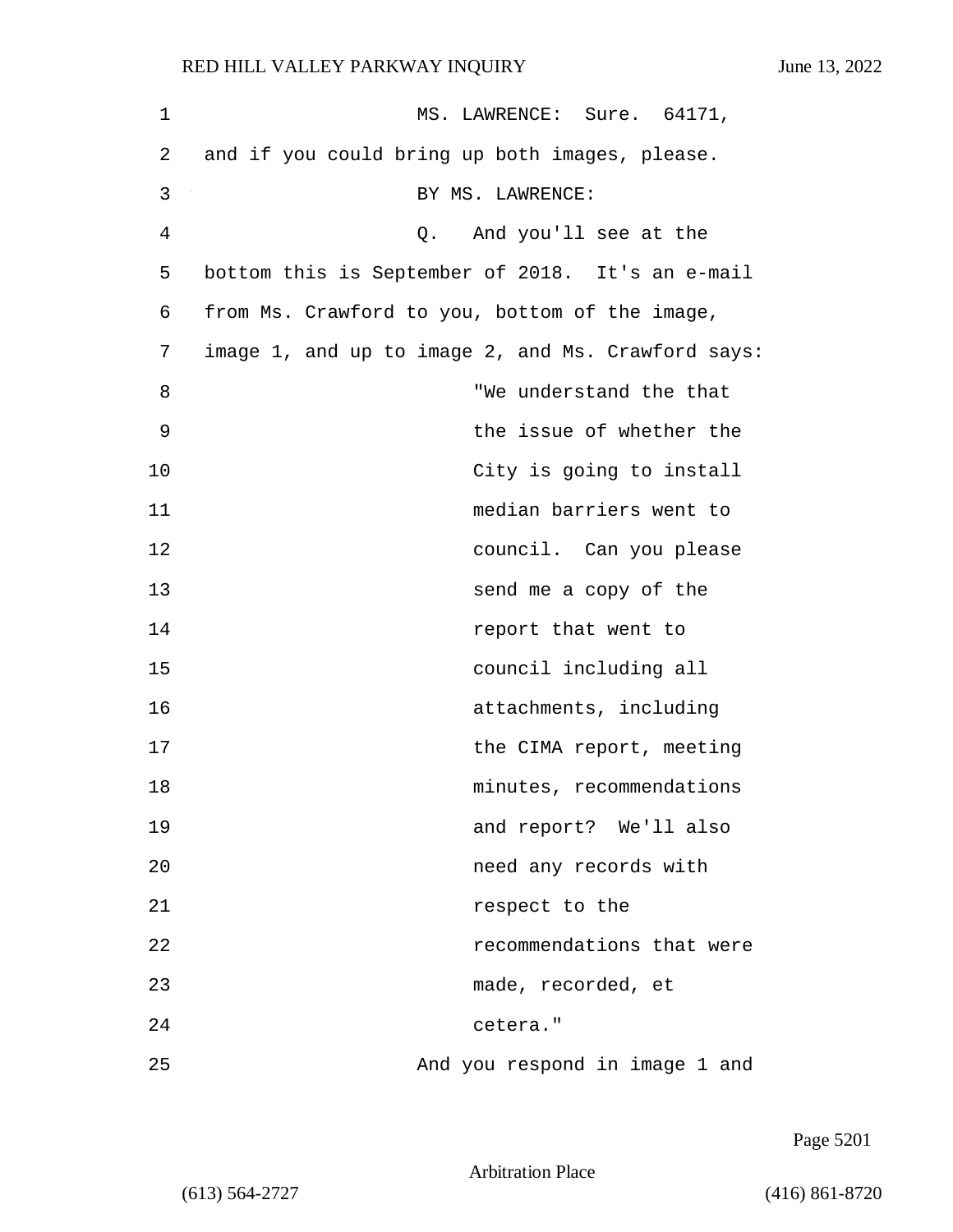| 1              | you say:                                           |  |
|----------------|----------------------------------------------------|--|
| $\overline{2}$ | "Will do. Can we skip                              |  |
| 3              | the work orders until                              |  |
| 4              | they are needed? It's a                            |  |
| 5              | lot of work."                                      |  |
| 6              | And then she says:                                 |  |
| 7              | "We can skip the work                              |  |
| 8              | orders for now. I want                             |  |
| 9              | to see the                                         |  |
| 10             | recommendations first."                            |  |
| 11             | By this point, September of                        |  |
| 12             | 2018, you had not reviewed any part of the index   |  |
| 13             | or the underlying Affidavit of Documents, Schedule |  |
| 14             | A productions?                                     |  |
| 15             | I don't believe so, no.<br>Α.                      |  |
| 16             | Do you recall that you<br>Q.                       |  |
| 17             | eventually did attend as the City representative   |  |
| 18             | in an examination in this matter?                  |  |
| 19             | Vaguely.<br>Α.                                     |  |
| 20             | It was 2021?<br>Q.                                 |  |
| 21             | Same answer.<br>Α.                                 |  |
| 22             | Okay.<br>Q.                                        |  |
| 23             | My memory is not quite<br>Α.                       |  |
| 24             | what it used to be, so                             |  |
| 25             | Q.<br>Okay. And can you tell                       |  |

Page 5202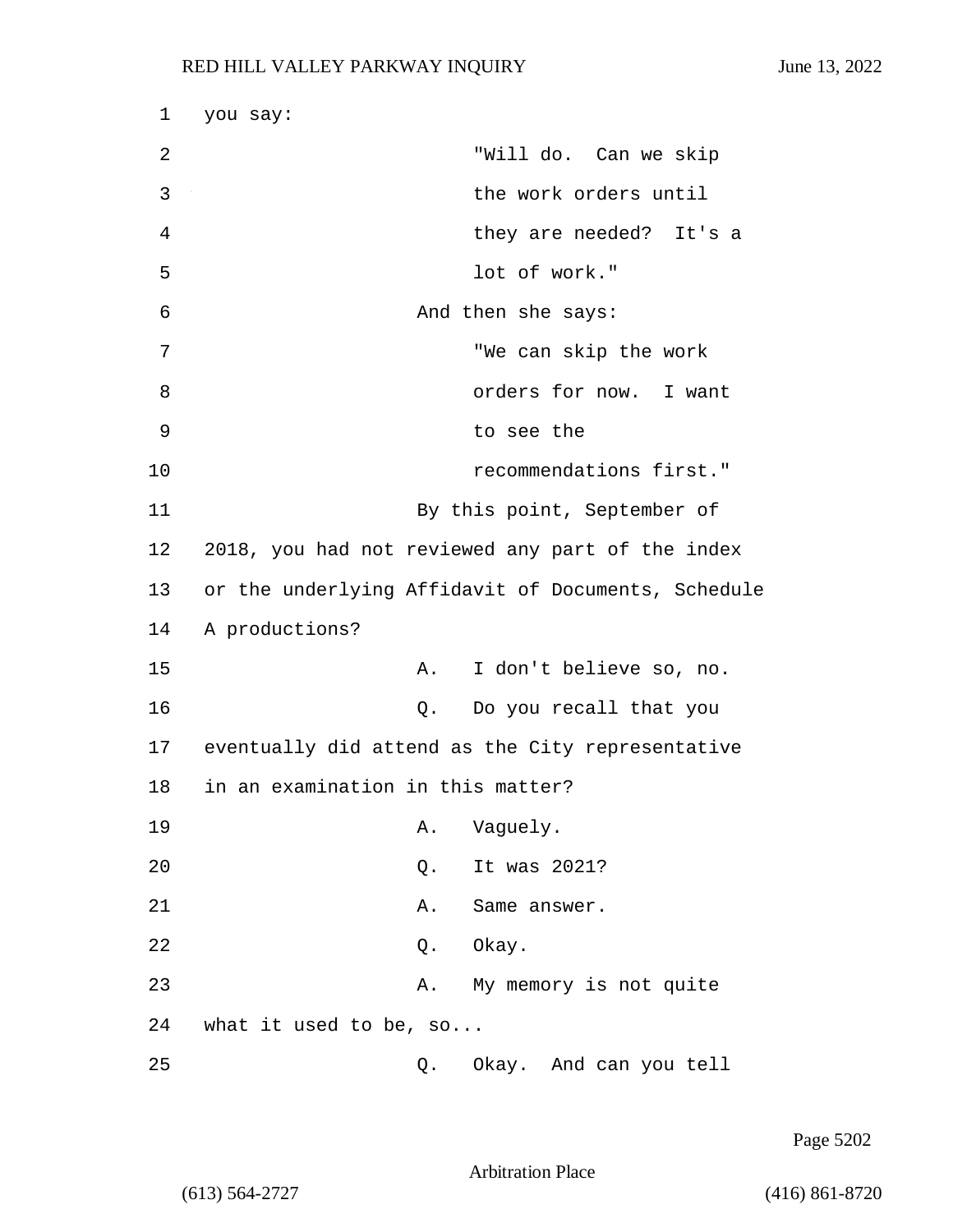1 us why there was such a delay between getting the 2 Affidavit of Documents together in 2018 and the 3 eventual examination for discovery in 2021? 4 A. No. You'll have to ask 5 legal for that. I have no idea. 6 Q. Okay. 7 A. That's typical, though. 8 Usually it's years down the road, is it not? 9 Q. Sure. That's been your 10 experience? 11 A. Yeah. These things go on 12 forever. 13 Q. Commissioner, just before 14 I leave this topic, the City has claimed privilege 15 over the transcript of the examination for 16 discovery of Mr. Cooper. I may need to come back 17 to ask further questions about that, but I'm just 18 going to stop at that point. I just wanted to let 19 you know. 20 JUSTICE WILTON-SIEGEL: Okay. 21 Thank you. 22 MS. LAWRENCE: Before we leave 23 this, Registrar, can you make this the next 24 exhibit, HAM64171? 25 THE REGISTRAR: Noted,

Page 5203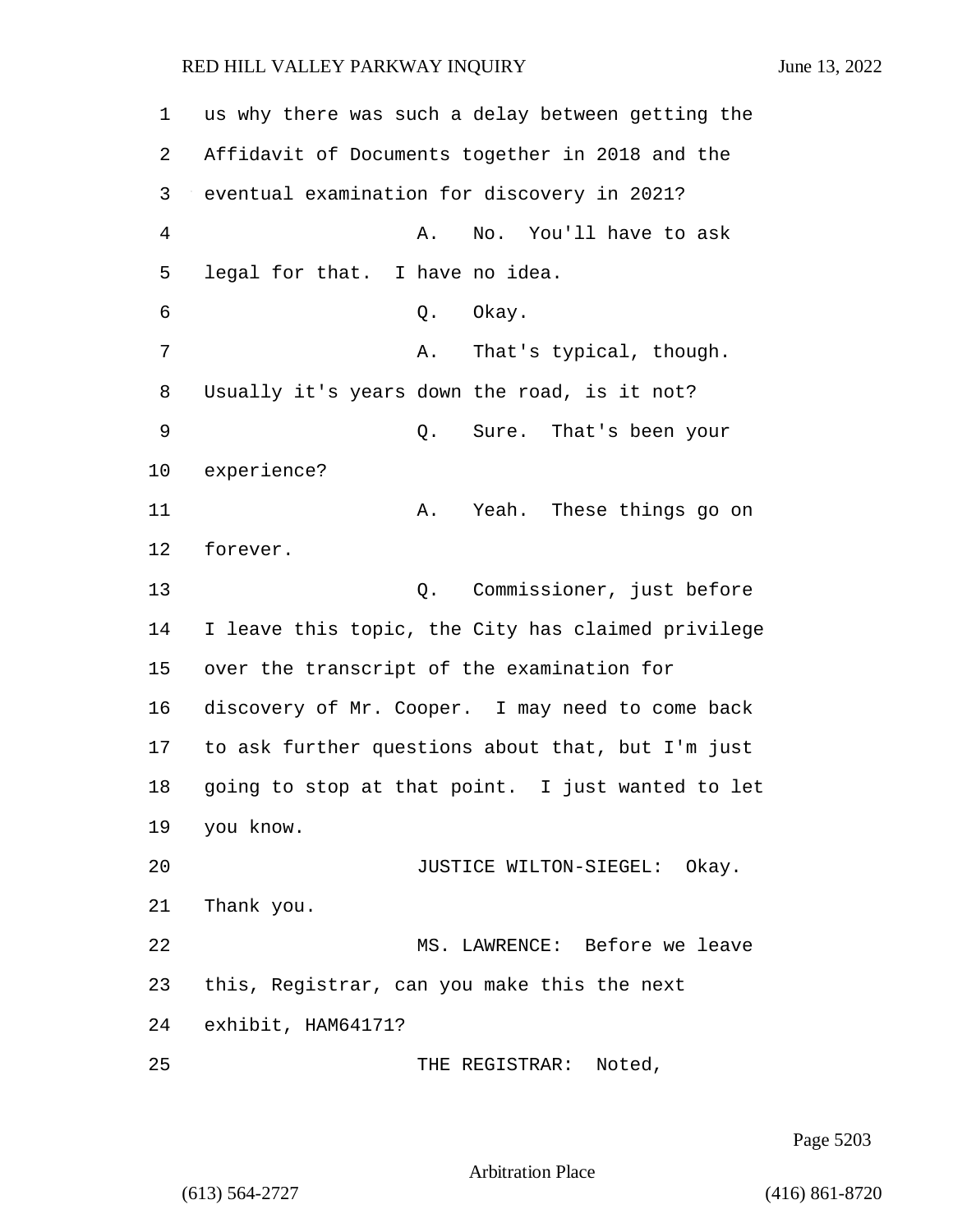| $\mathbf 1$ | counsel. Exhibit 71.                              |
|-------------|---------------------------------------------------|
| 2           | EXHIBIT NO. 71: E-mail                            |
| 3           | from Colleen Crawford to                          |
| 4           | Stephen Cooper, HAM64171.                         |
| 5           | MS. LAWRENCE: Thank you. And                      |
| 6           | I'm told that I forgot to make one of the earlier |
| 7           | exhibits that I referred to an exhibit as well.   |
| 8           | It's HAM64134.                                    |
| 9           | THE REGISTRAR: Thank you.                         |
| 10          | So, HAM64134 will be Exhibit 72.                  |
| 11          | EXHIBIT NO. 72: Letter                            |
| 12          | sent to Mr. Cooper by                             |
| 13          | courier on July 18, 2018,                         |
| 14          | HAM64134.                                         |
| 15          | MS. LAWRENCE: Thank you.                          |
| 16          | BY MS. LAWRENCE:                                  |
| 17          | Q. Okay. Mr. Cooper, I'm                          |
| 18          | now going to ask you some questions about the     |
|             | 19 speed study. HAM --                            |
| 20          | A. Sorry?                                         |
| 21          | Q. The speed study.                               |
| 22          | A. Can you enlighten me?                          |
| 23          | I'm not sure what you're referring to.            |
| 24          | For sure. I'm going to<br>Q.                      |
| 25          | bring up a document that I hope will help you,    |

Page 5204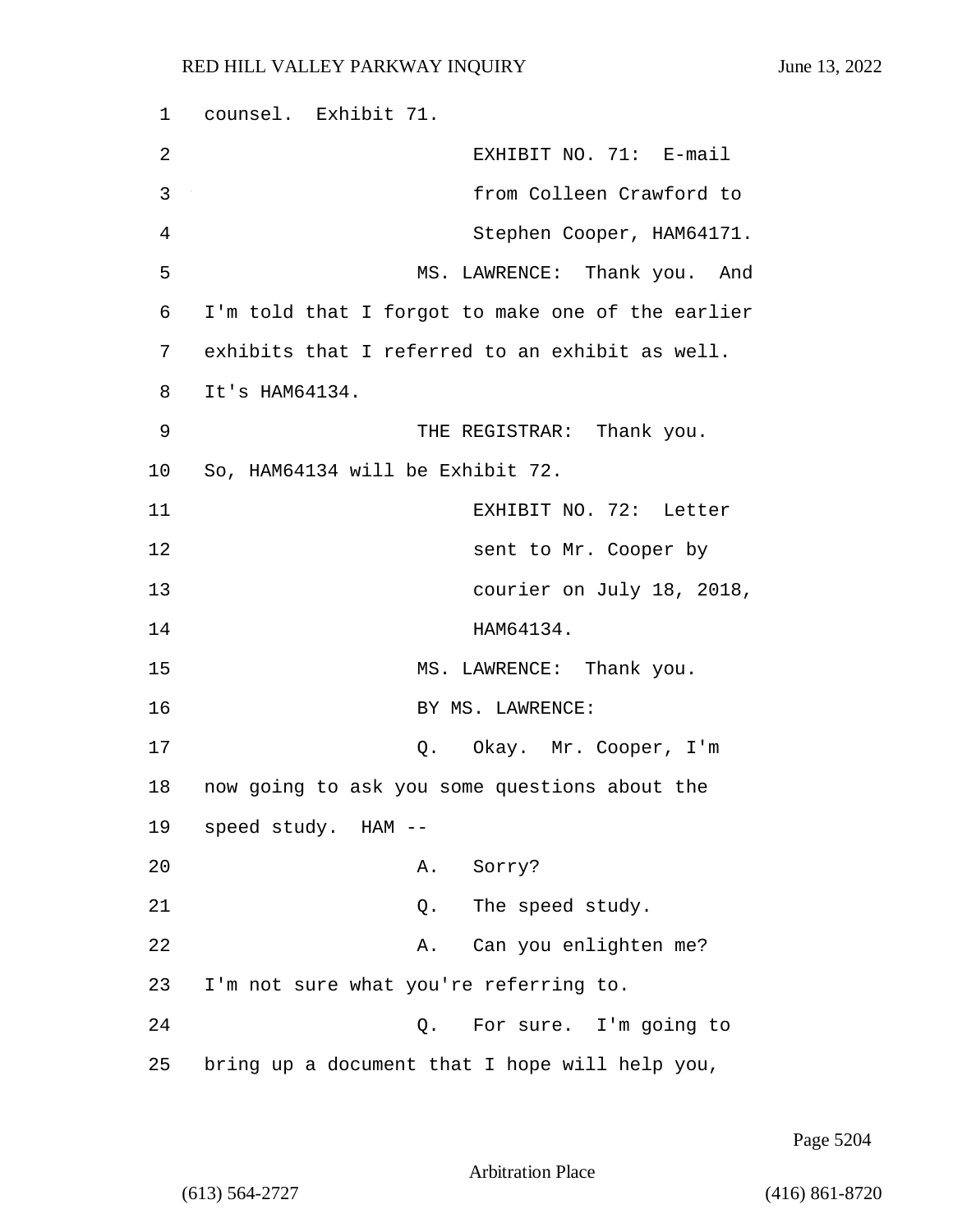1 HAM12308. 2 Do you recall through 2018 you 3 worked with CIMA on the preparation of a study 4 involving speed and, in particular, speed limits? 5 A. Vaguely, yes. 6 Q. Can you go to image 35, 7 please. Sorry. It's page 35, image 41. And if 8 you can pull out under Summary and Recommendation. 9 So, I'm not going to take you 10 through this whole document, but it says here: 11 The purpose of this 12 assignment was to conduct 13 a detailed review of the 14 operating speed along the 15 LINC and the Red Hill and 16 to recommend a safe 17 posted speed consistent 18 with drivers' 19 expectations, and to do 20 so CIMA did a 21 comprehensive literature 22 review and to find an 23 appropriate methodology 24 **to use to approach the** 25 setting of speed limits."

Page 5205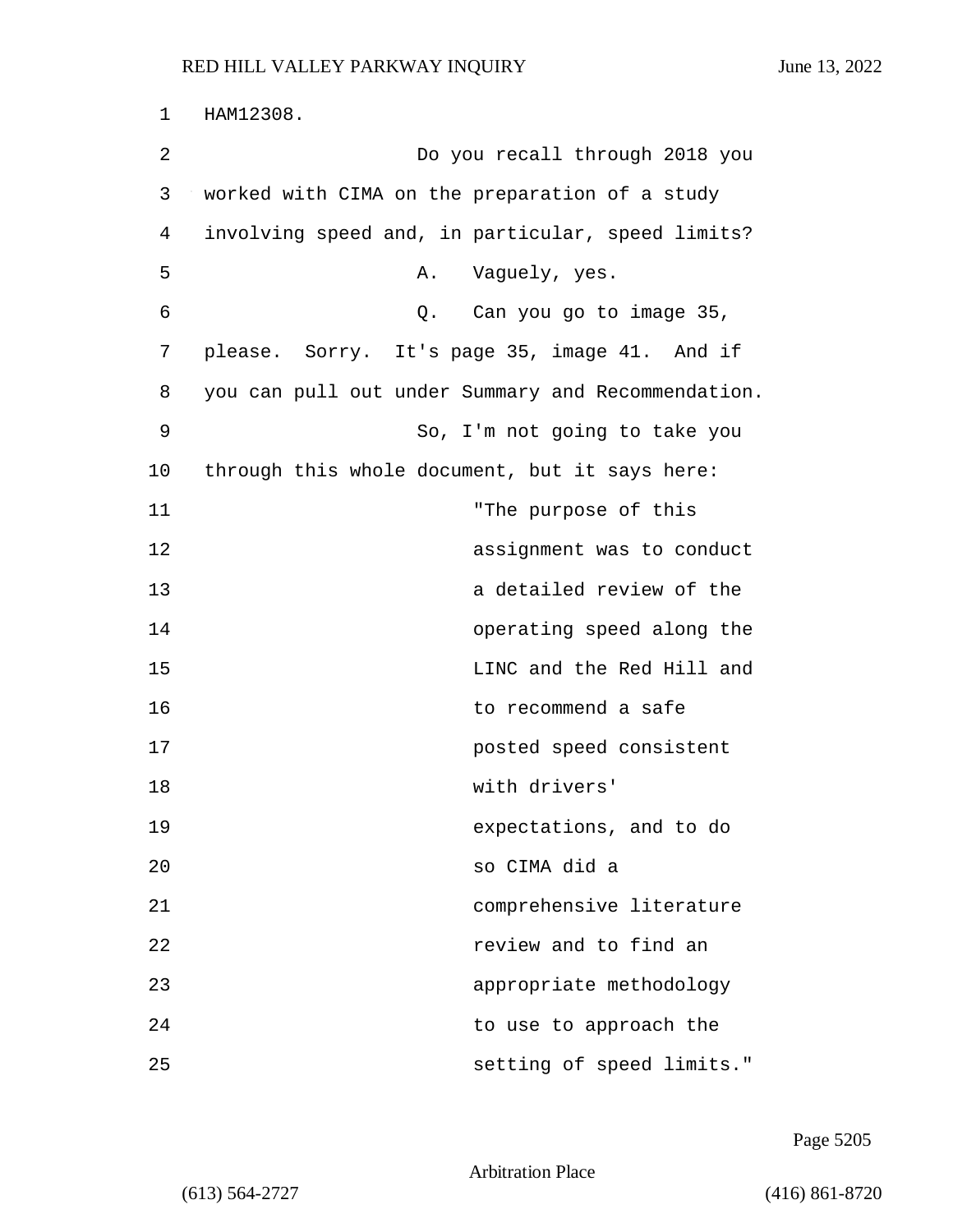1 Is that refreshing your memory about this project? 3 A. Yes. 4 Q. And CIMA used three methodologies and also did a 24-hour speed traffic data collection. Do you remember assisting them with that? 8 A. I don't remember assisting them, but it makes sense I would do that. I can see that here. 11 Q. Okay. And the observations that they come up with are, one, that the proposed speed limit from TAC, the road risk method, is 110 kilometres on both highways. 15 Then if you want to close that down, Registrar, and go to the next image. Thank 17 you. 18 And with respect to the Red Hill, using, assessing, different types of methodology, the northwestern approach suggested zones of 90, 80 and 110, and using the U.S. limit, limits too, the recommended speed was in zones of 90 and 100 kilometres an hour, and CIMA says: 24 "The speed limit of 110

25 is not recommended along

Page 5206

Arbitration Place

(613) 564-2727 (416) 861-8720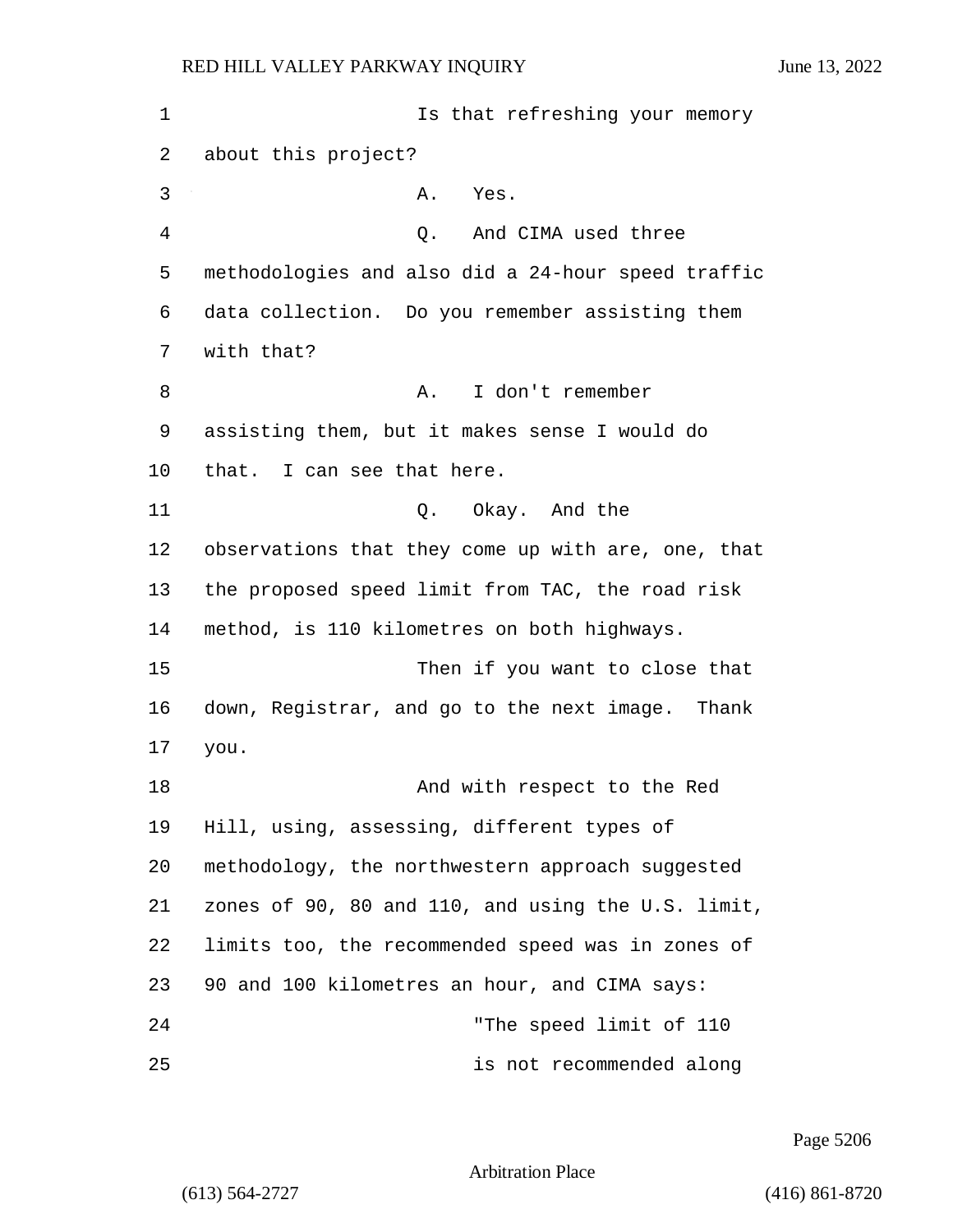| 1  | these highways and, in                             |
|----|----------------------------------------------------|
| 2  | addition, the variable                             |
| 3  | speed limit zones will                             |
| 4  | create enforcement,                                |
| 5  | operational and safety                             |
| 6  | issues along both the                              |
| 7  | LINC and the Red Hill."                            |
| 8  | And so, it was proposed by                         |
| 9  | CIMA that both approaches were close to the        |
| 10 | existing 90 kilometres an hour and that it was     |
| 11 | recommended to maintain the existing posted speed  |
| 12 | of 90 kilometres an hour along the entirety of the |
| 13 | Red Hill.                                          |
| 14 | Do you recall CIMA giving you                      |
| 15 | those recommendations?                             |
| 16 | Α.<br>Yes.                                         |
| 17 | And did you think that<br>Q.                       |
| 18 | the recommendation to maintain the existing speed  |
| 19 | limit was a prudent one?                           |
| 20 | Α.<br>Yes.                                         |
| 21 | Did you have any concerns<br>Q.                    |
| 22 | about the potential of having speed limit zones,   |
| 23 | as suggested by the northwestern approach or the   |
| 24 | U.S. limit approach?                               |
| 25 | I didn't give them a lot<br>Α.                     |

Page 5207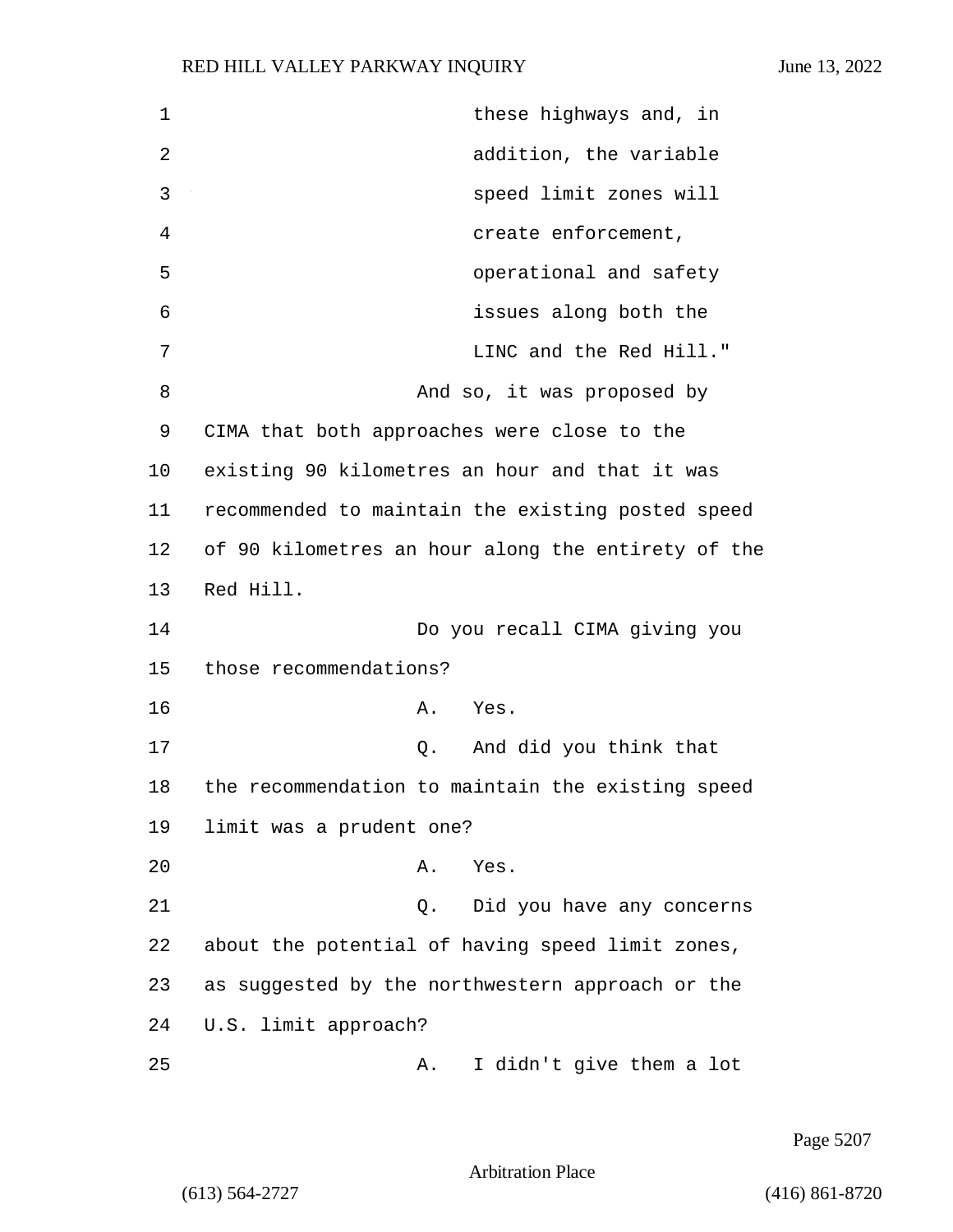of consideration, but yes, I would have concerns, which were outlined here. They would be my same concerns. 4 Q. That is, having variable speed can create enforcement, operational and safety issues? 7 A. Yes. 8 and, just taking a step back from this, am I correct that engaging in the speed study was, in part, in response to a councillor's motion to ask about whether 90 kilometres an hour was an appropriate speed? 13 A. I don't know what the impetus was, quite frankly. I can't recall. 15 Q. Did you have any views about whether it would be appropriate to lower the speed limit to 80 kilometres an hour on the Red 18 Hill? 19 A. What is my view on it? 20 Q. Yeah. 21 A. At this time, I didn't suggest it. I didn't agree with it. My theory was it would create a -- without significant police enforcement, it has the potential to create a greater speed differential between those who are

Page 5208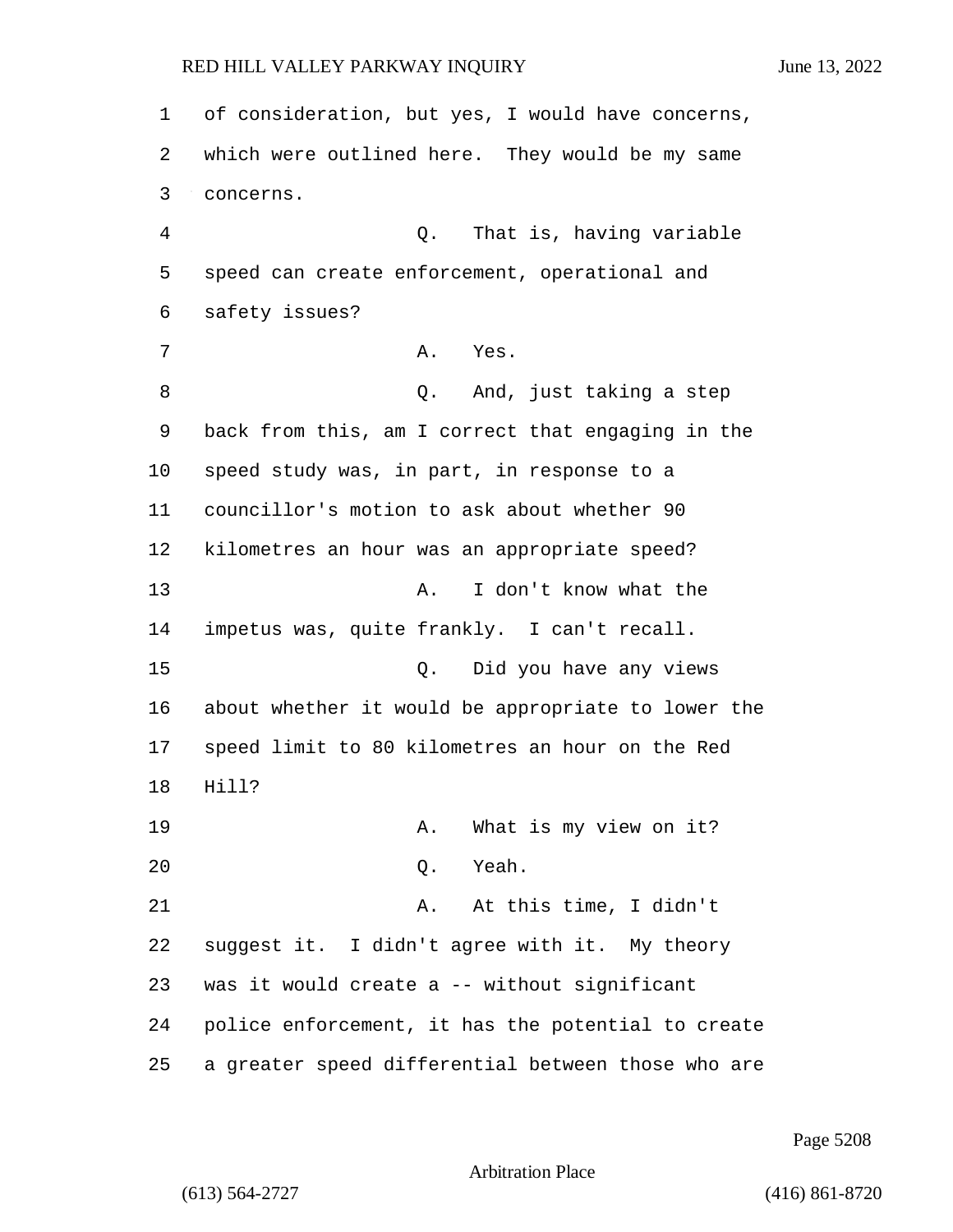| 1      | driving the road comfortable and those who are     |
|--------|----------------------------------------------------|
| 2      | abiding by the speed limit. We already saw that    |
| 3      | speeds were well above 90 and to lower it to 80    |
| 4      | would create a greater differential; therefore,    |
| 5      | creating a potential for another safety issue.     |
| 6      | Q. Okay. And certainly the                         |
| 7      | need for greater enforcement to try to maintain    |
| 8      | that speed limit. Is that also fair?               |
| 9      | A. Yeah. I mean, they're                           |
| 10     | hammering it every day, all day. That's the only   |
| 11     | way to get drivers to abide by the speed limit, so |
| 12     | it seems.                                          |
| 13     | Q. Okay. And did you                               |
| 14     | prepare a draft report consistent with the CIMA    |
| 15     | recommendation to maintain the 90 kilometre speed  |
| 16     | limit on the Red Hill?                             |
| 17     | Honestly, Ms. Lawrence,<br>Α.                      |
| $18\,$ | from October through to probably a good eight      |
| 19     | months past that, I have very little recollection  |
| 20     | of anything. I was not invested in anything        |
| 21     | relating to work. I'm sorry.                       |
| 22     | That's fair. Thank you.<br>Q.                      |
| 23     | During the time when you were not at work, did you |
| 24     | come to learn that city council had in fact        |
| 25     | reduced the speed limit to 80 kilometres an hour?  |

Page 5209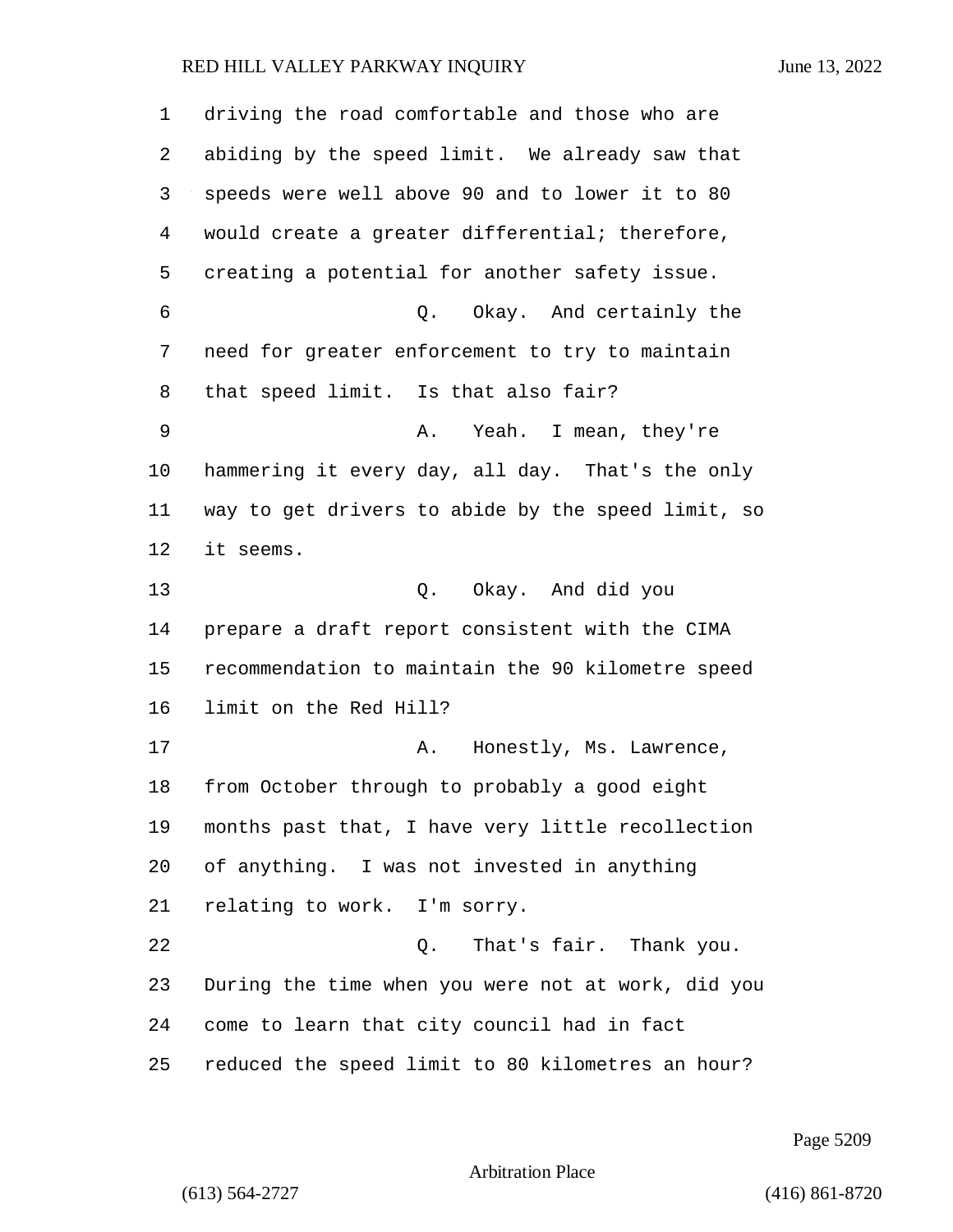| 1              | I did, yes.<br>Α.                                  |
|----------------|----------------------------------------------------|
| $\overline{2}$ | And did you learn that<br>Q.                       |
| 3              | from media sources or some other source?           |
| 4              | I believe it was through<br>Α.                     |
| 5              | the media.                                         |
| 6              | Q. Okay. And you weren't                           |
| 7              | involved in any of the discussions or              |
| 8              | recommendations for that city council decision?    |
| 9              | No, I was not.<br>Α.                               |
| 10             | Q.<br>Thank you, Mr. Cooper. I                     |
| 11             | know it's been a long day. Those are my questions  |
| 12             | for you and I understand that Ms. Contractor may   |
| 13             | have questions.                                    |
| 14             | And, Commissioner, I                               |
| 15             | understand that the other parties, at least at the |
| 16             | last break, did not have any questions for         |
| 17             | Mr. Cooper.                                        |
| 18             | JUSTICE WILTON-SIEGEL:<br>Okay.                    |
| 19             | Why don't we just review with the other parties    |
| 20             | first and then we'll give the podium to            |
| 21             | Ms. Contractor.                                    |
| 22             | So, who appears on behalf of                       |
| 23             | Golder?                                            |
| 24             | MS. BASSONG: It's me. We do                        |
| 25             | not have any questions.                            |

Page 5210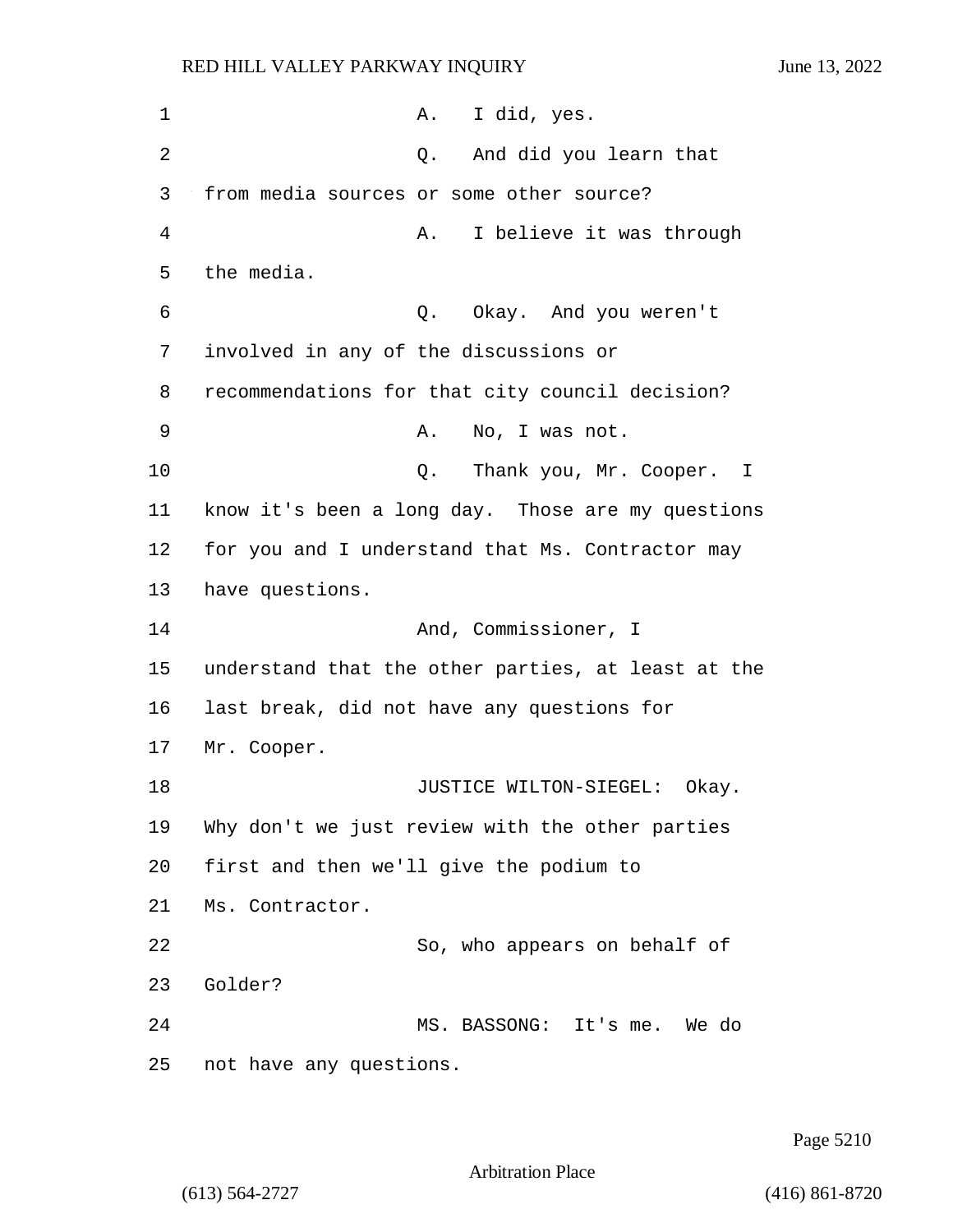| 1  | JUSTICE WILTON-SIEGEL: Thank                       |
|----|----------------------------------------------------|
| 2  | you. Do we have the MTO?                           |
| 3  | MR. BOURRIER: I don't have                         |
| 4  | any questions, Mr. Commissioner.                   |
| 5  | JUSTICE WILTON-SIEGEL: Thank                       |
| 6  | you. And on behalf of Dufferin?                    |
| 7  | MR. BUCK: Mr. Commissioner,                        |
| 8  | there's something wrong with my video feed. I      |
| 9  | can't activate it.                                 |
| 10 | JUSTICE WILTON-SIEGEL:<br>Nο                       |
| 11 | problem. There you go. Do I take it you have no    |
| 12 | questions?                                         |
| 13 | MR. BUCK: I have no                                |
| 14 | questions.                                         |
| 15 | JUSTICE WILTON-SIEGEL: Thank                       |
| 16 | you. Ms. Contractor, please proceed with your      |
| 17 | questions.                                         |
| 18 | MS. CONTRACTOR:<br>Thank you,                      |
| 19 | Mr. Commissioner.                                  |
| 20 | EXAMINATION BY MS. CONTRACTOR:                     |
| 21 | Q. Good afternoon,                                 |
| 22 | Mr. Cooper. I have a few questions for you, but I  |
| 23 | expect we'll finish by 4:30.                       |
| 24 | In your experience working                         |
| 25 | with consultants, is there a difference in the use |

Page 5211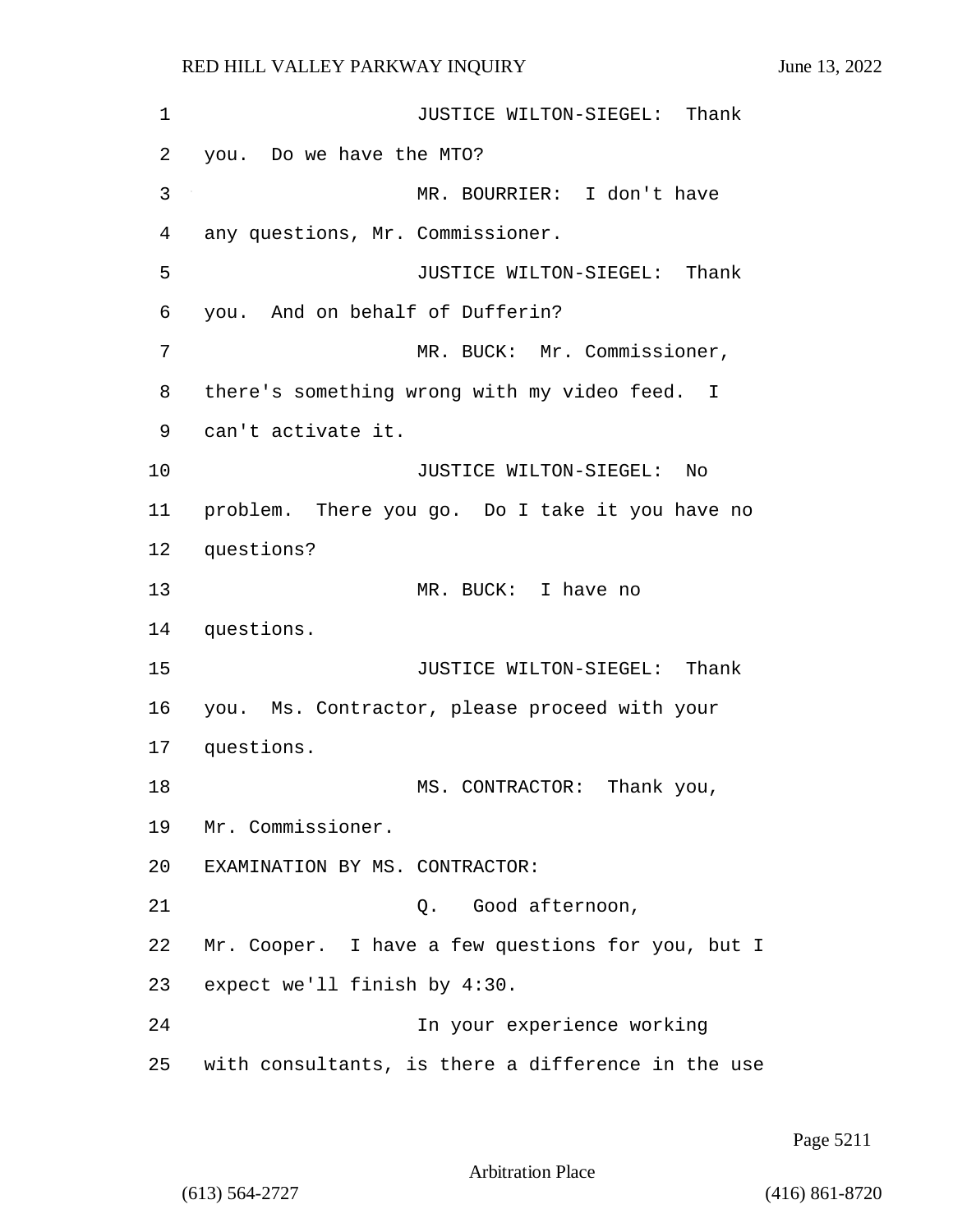1 of "could consider" and "should consider" in their 2 reports? 3 A. Yes. Should is a little 4 more firm and could is optional. 5 Q. And did you understand 6 that to be the case in 2013? 7 A. Yes. 8 and 9. What was your expectation 9 regarding how consultants would assign timelines 10 to a particular countermeasure? 11 A. I'm not sure what you 12 mean, what my expectation was. 13 Q. Sure. Was it your 14 expectation that a consultant would recommend a 15 shorter timeline for more significant or urgent 16 safety issues or investigations and a longer 17 timeline for investigations or safety issues that 18 were not as urgent? 19 A. Yes. 20 Q. And in your experience, 21 is it common for City staff to provide feedback to 22 consultants? 23 A. Yes, we would. 24 Q. I think you described it 25 as a collaborative process?

Page 5212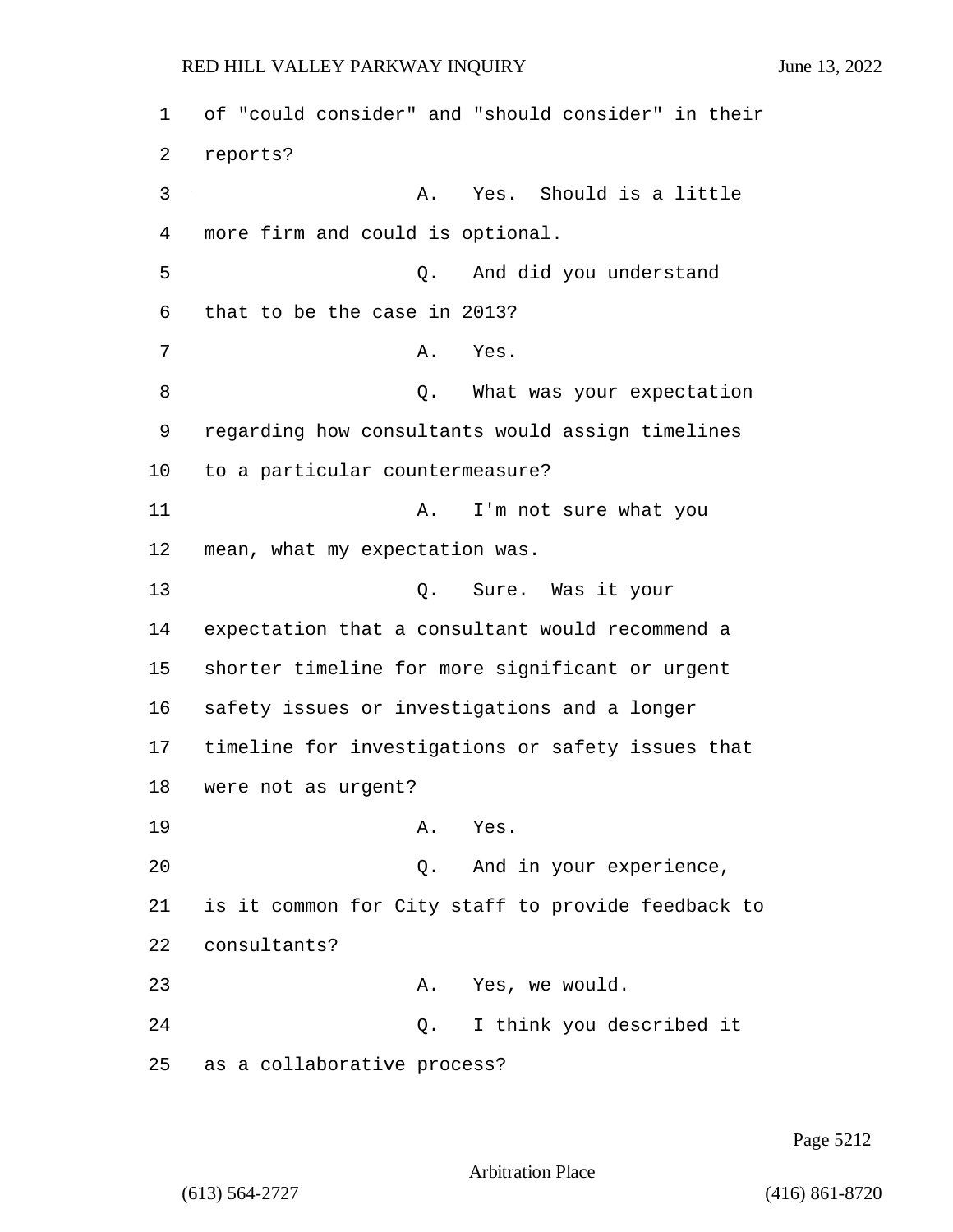| 1  | That's what I would<br>Yes.<br>Α.                 |
|----|---------------------------------------------------|
| 2  | think.                                            |
| 3  | And is it your<br>Q.                              |
| 4  | expectation that any feedback provided to the     |
| 5  | consultant would be accepted by the consultant if |
| 6  | they agreed and not accepted if they did not      |
| 7  | agree?                                            |
| 8  | I wouldn't expect<br>Α.<br>Yes.                   |
| 9  | any reputable consultant to change their          |
| 10 | recommendation.                                   |
| 11 | Did you view CIMA as a<br>Q.                      |
| 12 | reputable consultant?                             |
| 13 | I do.<br>Α.                                       |
| 14 | Okay. Mr. Registrar, if<br>Q.                     |
| 15 | you could please go to CIM8082.0001 at image 4.   |
| 16 | So, in the 2013 CIMA report,                      |
| 17 | CIMA provided some guidance to improve the Red    |
| 18 | Hill and included certain recommendations for the |
| 19 | timeline of implementation. And we see here that  |
| 20 | they had short-term, medium-term and long-term    |
| 21 | recommendations and short-term is defined as zero |
| 22 | to five years.                                    |
| 23 | What did you understand that                      |
| 24 | to mean?                                          |
| 25 | That we could implement<br>Α.                     |

Page 5213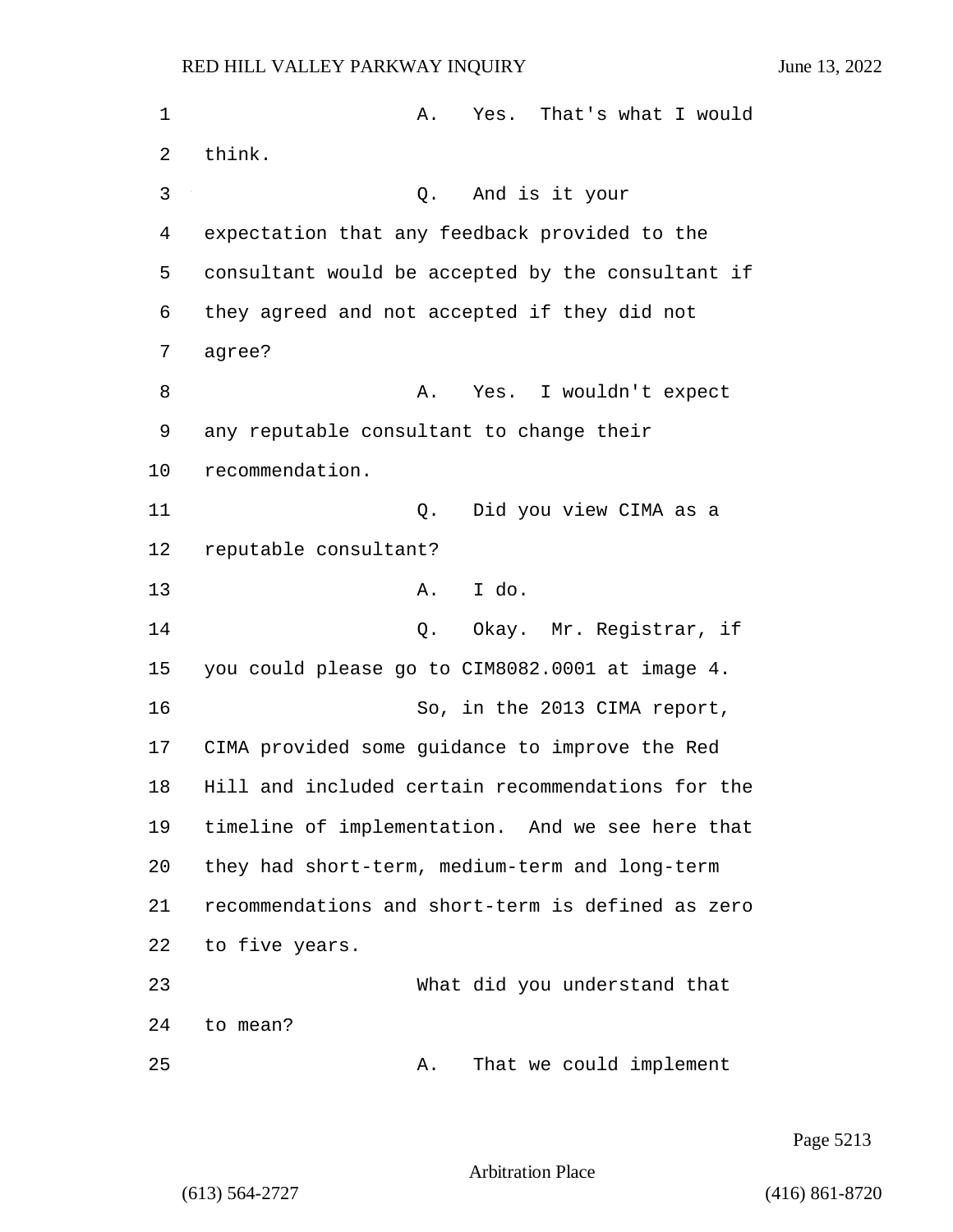| 1  | whatever measures they're recommending in the     |
|----|---------------------------------------------------|
| 2  | short-term within zero to five years.             |
| 3  | And if we could, please,<br>Q.                    |
| 4  | Mr. Registrar, go to image 50 and if we could     |
| 5  | please call out 6.1.1, including the cost-benefit |
| 6  | ratio section, please.                            |
| 7  | Mr. Cooper, this is the                           |
| 8  | section in the 2013 CIMA report in which CIMA     |
| 9  | provides guidance with respect to friction        |
| 10 | testing, and you'll see that the last sentence in |
| 11 | the first paragraph:                              |
| 12 | "And because of the high                          |
| 13 | proportion of wet surface                         |
| 14 | conditions and SMV                                |
| 15 | collisions, the City                              |
| 16 | could consider                                    |
| 17 | undertaking pavement                              |
| 18 | friction testing on the                           |
| 19 | asphalt to get a baseline                         |
| 20 | friction coefficient for                          |
| 21 | which to compare to                               |
| 22 | design specifications."                           |
| 23 | What did CIMA's use of "could                     |
| 24 | consider" tell you about their recommendation     |
| 25 | regarding friction testing?                       |

Page 5214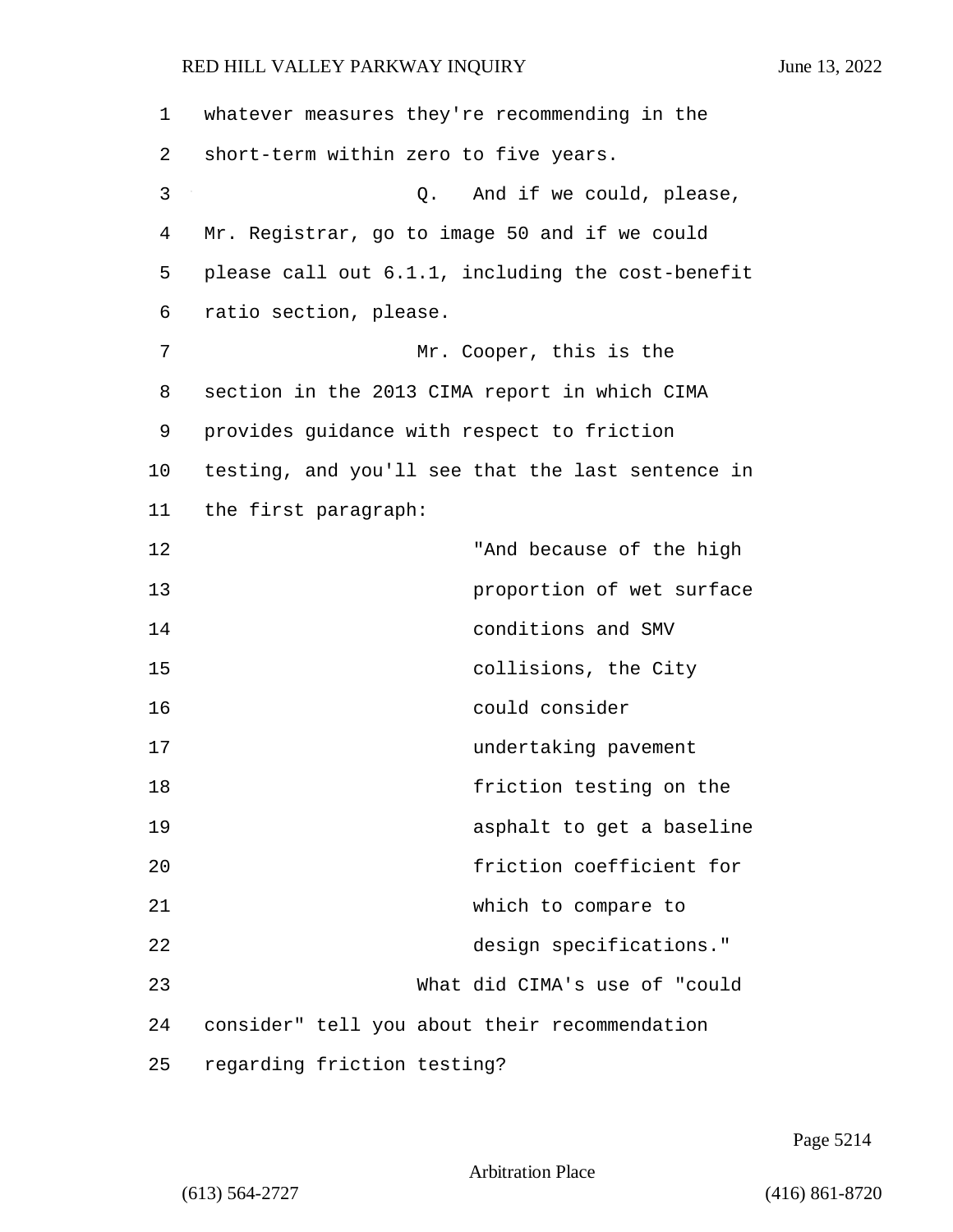1 A. That it was an option we could choose to do or not. 3 Q. And we know that friction testing was a short-term recommendation. What did that timeline tell you about CIMA's recommendation regarding friction testing? 7 A. Zero to five years, to me, isn't urgent. It's not something that should be done immediately and we could do it within that timeline, if we so chose to.  $Q.$  So, based on that, am I correct that you understood CIMA's recommendation regarding friction testing was for the City to consider conducting friction testing at some point in the next five years, after the report was finalized in 2013? 17 A. Yes. Based on this, it says we could consider, so yes, exactly that. 19 Q. And if we could, Mr. Registrar, please, go to image 66. Gosh, sorry. I think I have the wrong reference. Just give me one moment. 23 If we could please go to page 46 of the report. I apologize, I don't have the image reference, but 46 of the report.

Page 5215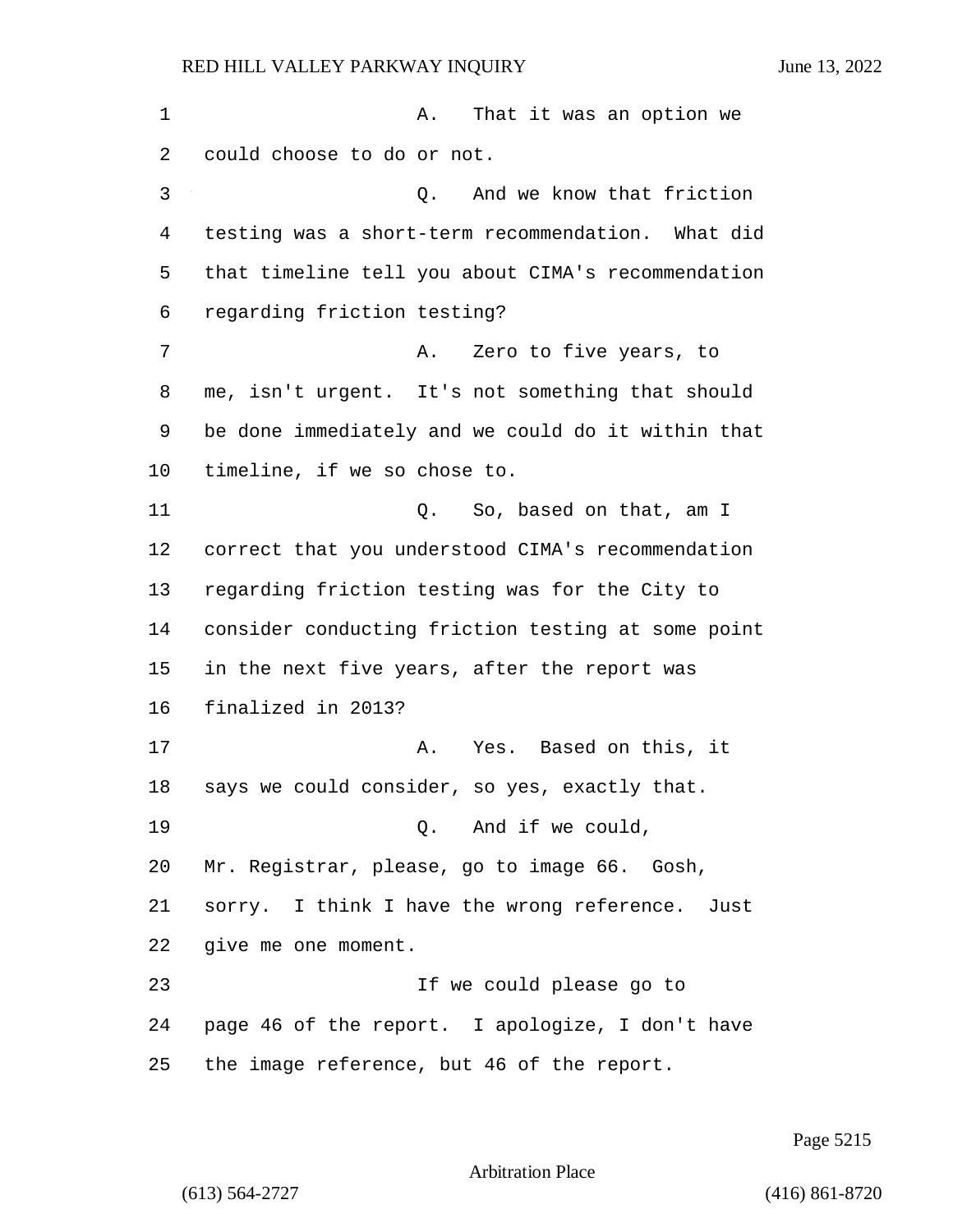| 1  | Perfect. And if you could please call out that     |
|----|----------------------------------------------------|
| 2  | first section.                                     |
| 3  | And this is the section in                         |
| 4  | which CIMA provides its guidance with respect to   |
| 5  | high-friction pavement, installing high-friction   |
| 6  | pavement, for ramp 6 specifically. And you'll see  |
| 7  | that the last sentence, and CIMA states that the   |
| 8  | City could consider installing high-friction       |
| 9  | pavement treatment on approach to and through the  |
| 10 | curve at the end of the ramp.                      |
| 11 | So, similar to friction                            |
| 12 | testing, what did CIMA's use of the could consider |
| 13 | tell you about their recommendation regarding      |
| 14 | high-friction pavement?                            |
| 15 | Same thing. We could<br>Α.                         |
| 16 | choose to do it or not within five years. I'm      |
| 17 | still not sure I agree with this recommendation.   |
| 18 | And, again, we just did some improvements not too  |
| 19 | long prior to this, so it's a little premature at  |
| 20 | this point.                                        |
| 21 | Q. Right. And that's                               |
| 22 | because every countermeasure can have a positive   |
| 23 | and negative impact, and so you would have to      |
| 24 | weigh the risks and benefits and, at this time,    |
| 25 | the City had just implemented some countermeasures |

Page 5216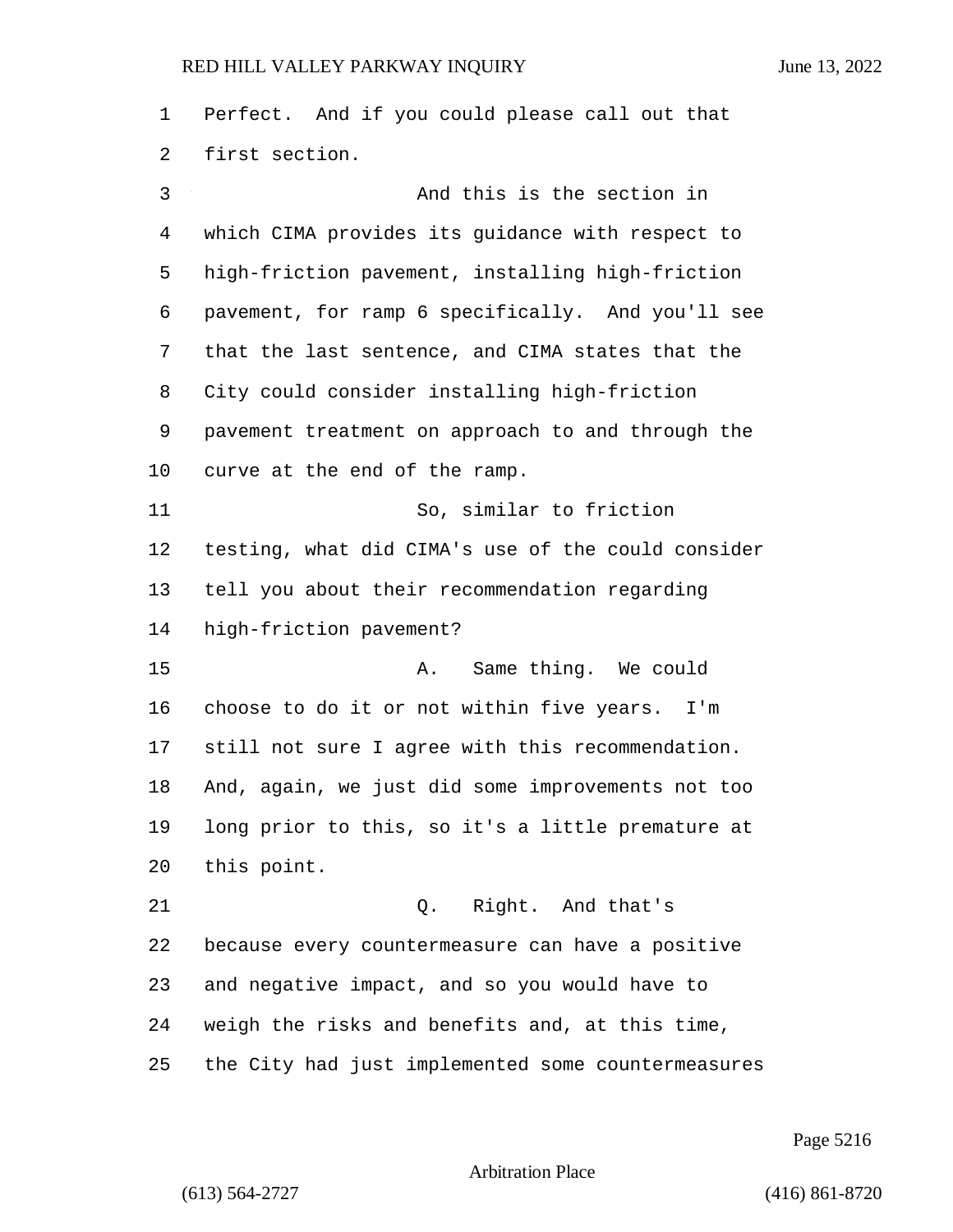1 and it was worthwhile to see what the effect would 2 be? 3 A. Correct. 4 Q. And so, based on just the 5 wording of the report, was it your understanding 6 at the time that what CIMA was recommending here 7 was that the City could consider installing 8 high-friction pavement on ramp 6 at some point in 9 the next five years, once the report was finalized 10 in 2013? 11 A. Yes. 12 O. And if we could please, 13 Mr. Registrar, go to HAM24142 at image 3. 14 **And this is a report, it's a** 14 15 draft report that Mr. Ferguson sends to Mr. Moore 16 and Mr. Field in March 2015. And you'll note that 17 it states under the Mud Street or beside the Mud 18 Street Interchange that installing high-friction 19 pavement, the recommended countermeasure, and then 20 beside that in the Status column it states: 21 "To be reviewed and 22 completed during friction 23 repaying." 24 Now, I appreciate that your 25 evidence was that this is a countermeasure that

Page 5217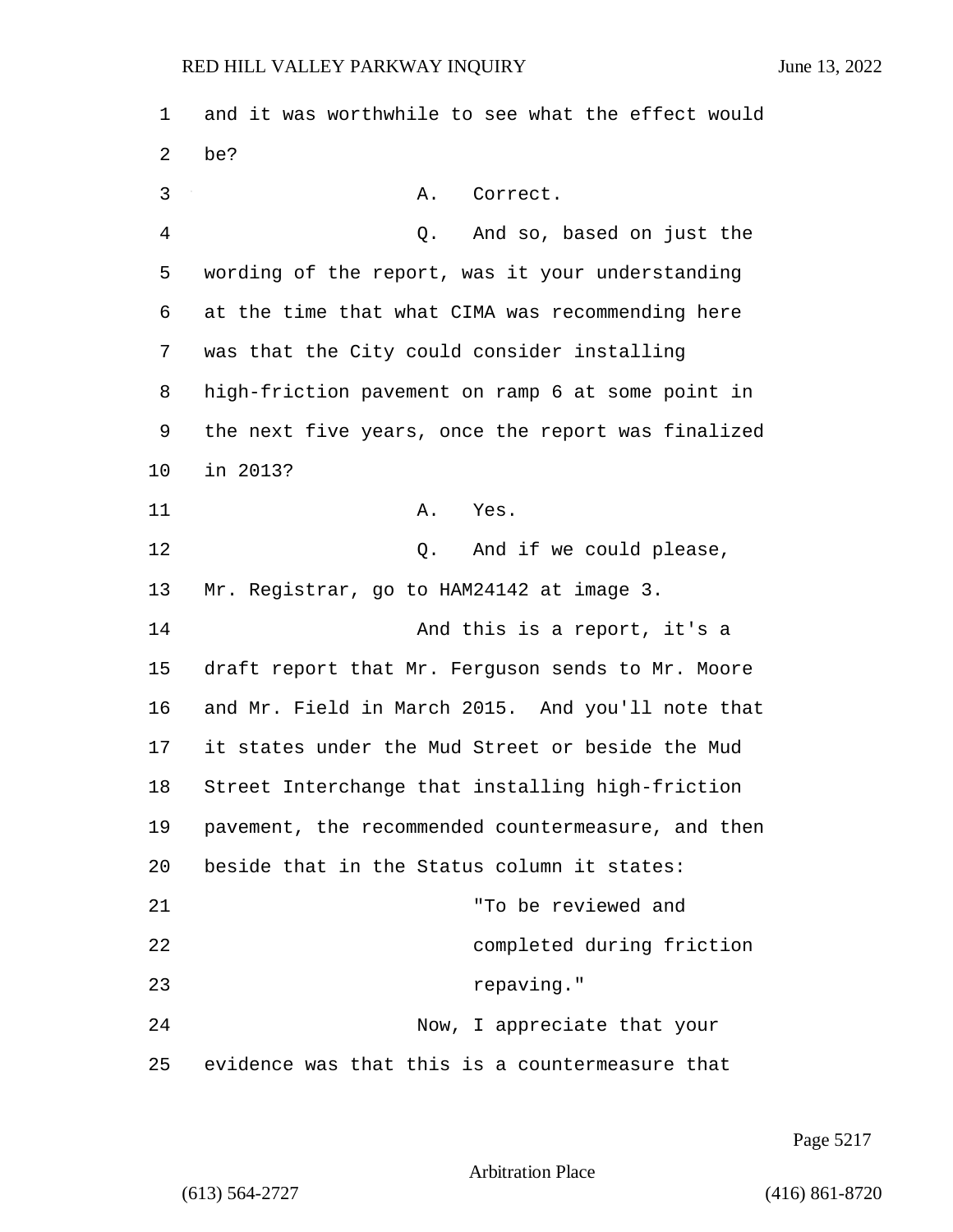| $\mathbf 1$ | engineering services would have dealt with. Did    |
|-------------|----------------------------------------------------|
| 2           | you have any concerns with the City deferring this |
| 3           | to any future repaving?                            |
| 4           | No, I did not.<br>Α.                               |
| 5           | Q. Why not?                                        |
| 6           | Well, we still had those<br>Α.                     |
| 7           | changes that we were looking at. There was a       |
| 8           | number of other things that we did to attempt to   |
| 9           | make it better. Financially or budget wise, it     |
| 10          | made sense to wait and, again, high-friction       |
| 11          | asphalt or a treatment on that could potentially   |
| 12          | make it worse. Drivers could realize that and go   |
| 13          | faster around the curve and, therefore, creating   |
| 14          | even more serious collisions.                      |
| 15          | So, I'm still not convinced                        |
| 16          | that this is an approach that we should use. I     |
| 17          | think there's other treatments that we could do    |
| 18          | that would be more effective or just as effective. |
| 19          | Q. Thank you. So, you                              |
| 20          | agreed with me that what CIMA was recommending     |
| 21          | ultimately in the 2015 report is that the City     |
| 22          | could consider implementing it at some point in    |
| 23          | the next five years. This draft is from            |
| 24          | March 2015 and it appears that the City had        |
| 25          | considered it and determined that it would be      |

Page 5218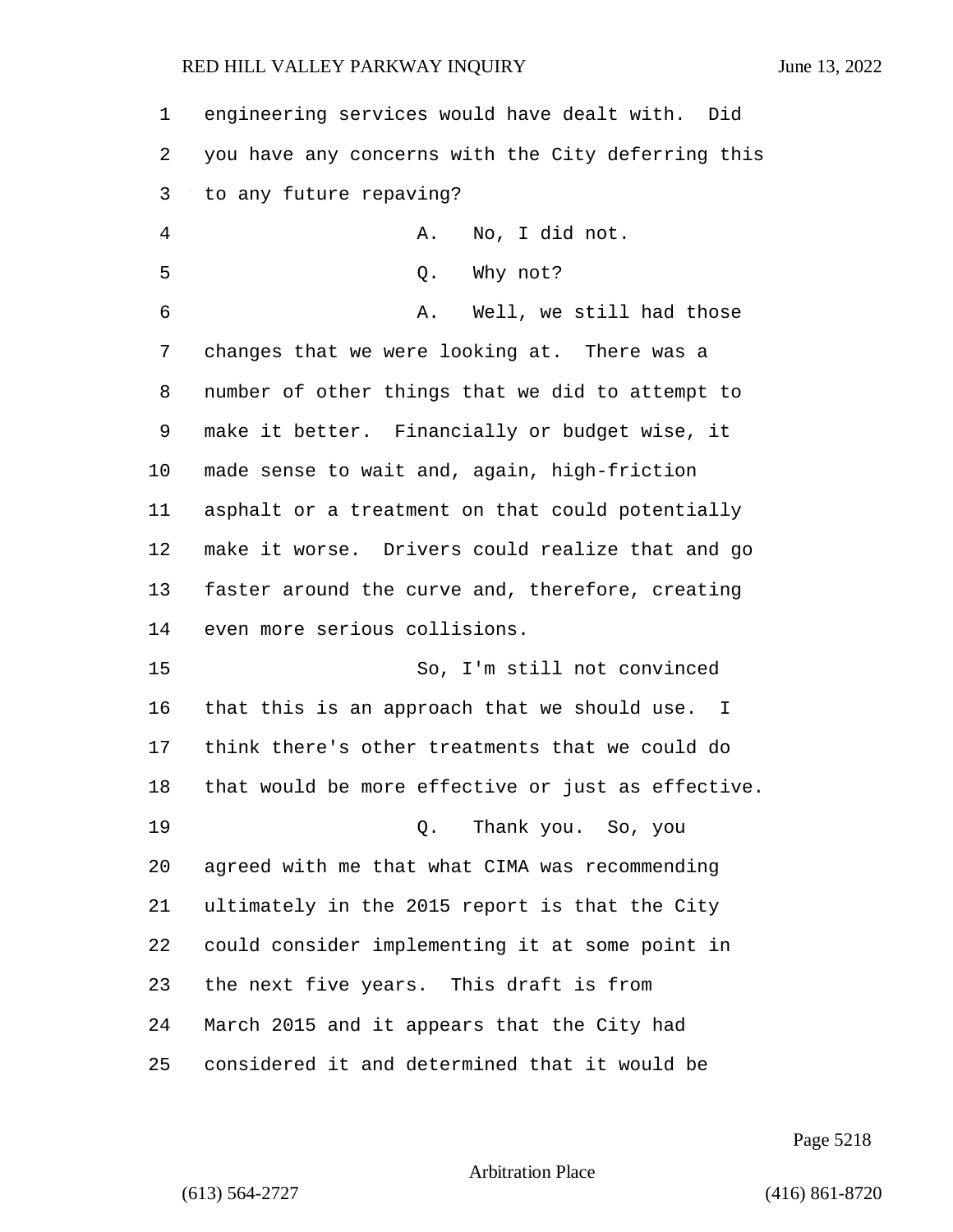reviewed and completed during a future repaving. 2 So, in your view, was that consistent with the recommendation in the 2015 CIMA report? 5 A. To do it during repaving? 6 Q. To consider -- to decide to review and complete this countermeasure during a future repaving? 9 A. Yes. 10 Q. And commission counsel asked you about your direction to Mr. Applebee to keep the original date, the October date, on the CIMA report once you were able to confirm the changes that CIMA made after the committee 15 meeting. 16 And your evidence was that there were no meaningful or material changes and that, in hindsight, you probably should have changed the date, but, you know, there was no material changes. 21 In making the decision to keep the October date, Mr. Cooper, did you intend to mislead anyone about when the report was finalized? 25 A. No, of course not. It

Page 5219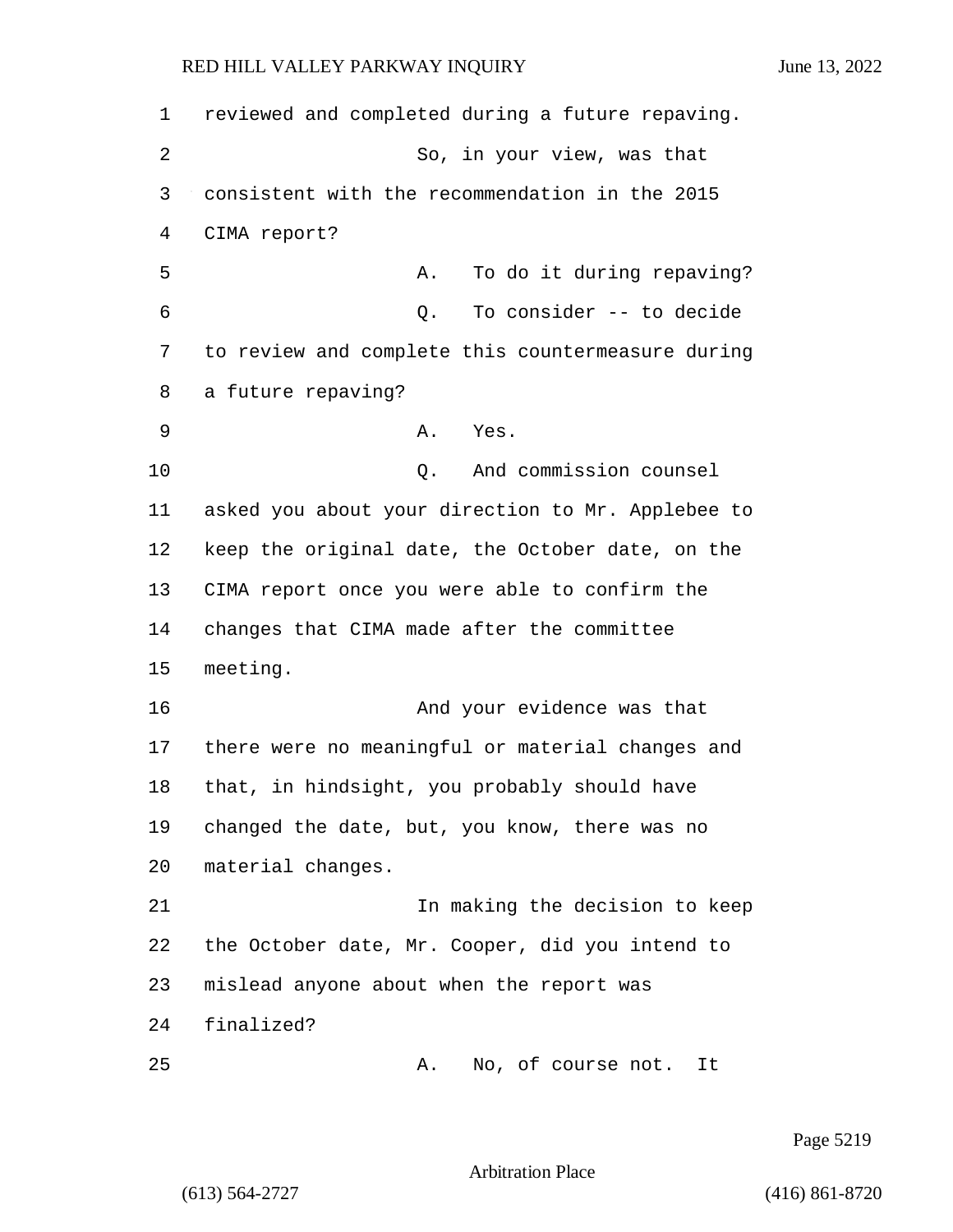| 1  | was a busy time. We were a busy group. We did a    |
|----|----------------------------------------------------|
| 2  | lot of work and it was -- maybe I should have took |
| 3  | a little more time and thought about it. It was    |
| 4  | an off the cuff, okay, just get it done and then   |
| 5  | we're done with it.                                |
| 6  | Q. Thank you. Commission                           |
| 7  | counsel also took you to your first draft of the   |
| 8  | 2013 staff report that was the ten-page report and |
| 9  | asked why you did not include the collision data   |
| 10 | that was referenced in the CIMA report in your     |
| 11 | draft report.                                      |
| 12 | And, as I understand it, your                      |
| 13 | evidence was that this was your first staff report |
| 14 | for which a consultant was engaged?                |
| 15 | In 2013?<br>Α.                                     |
| 16 | Yes.<br>Q.                                         |
| 17 | Yes.<br>Α.                                         |
| 18 | And was it your<br>Q.                              |
| 19 | expectation that your first draft of the staff     |
| 20 | report that you prepared in 2013 would be reviewed |
| 21 | and revised as it went up the chain of command?    |
| 22 | Yes, and I wanted to<br>Α.                         |
| 23 | include what I thought needed to be included,      |
| 24 | realizing that there would be edits all the way    |
| 25 | up.                                                |

Page 5220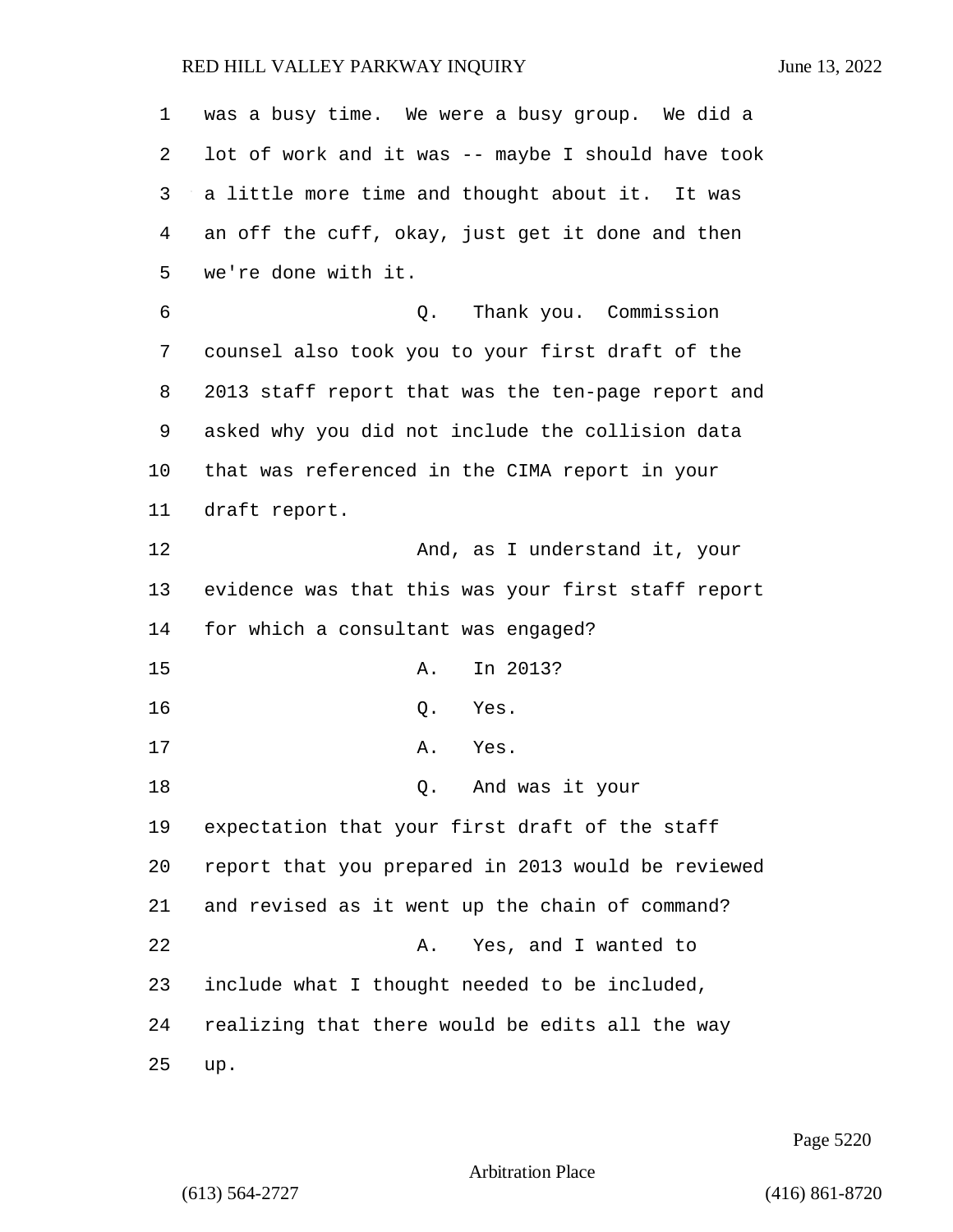1 Q. You didn't intend that to be the final version? 3 A. No. It was highly unlikely that would be the final version. 5 Q. And, Mr. Registrar, if you could please pull up HAM43023 at image 4 and CIM10146.0001 at image 55. 8 Mr. Cooper, commission counsel asked you about your involvement in the 2015 CIMA report and I believe your evidence was that you were not that involved, other than perhaps providing some data and drafting the first draft of the staff report, which we see on the left-hand side of the screen. 15 And commission counsel asked you whether, sitting here today, friction testing was a recommendation that was in the 2015 report. You stated that you could not recall whether it was in the report offhand. Commission counsel asked if you would have put in that kind of recommendation into a draft staff report if it wasn't in the CIMA report, and you stated, "I doubt it." 24 Looking at the draft of the staff report on the left and the draft of the CIMA

Page 5221

Arbitration Place

(613) 564-2727 (416) 861-8720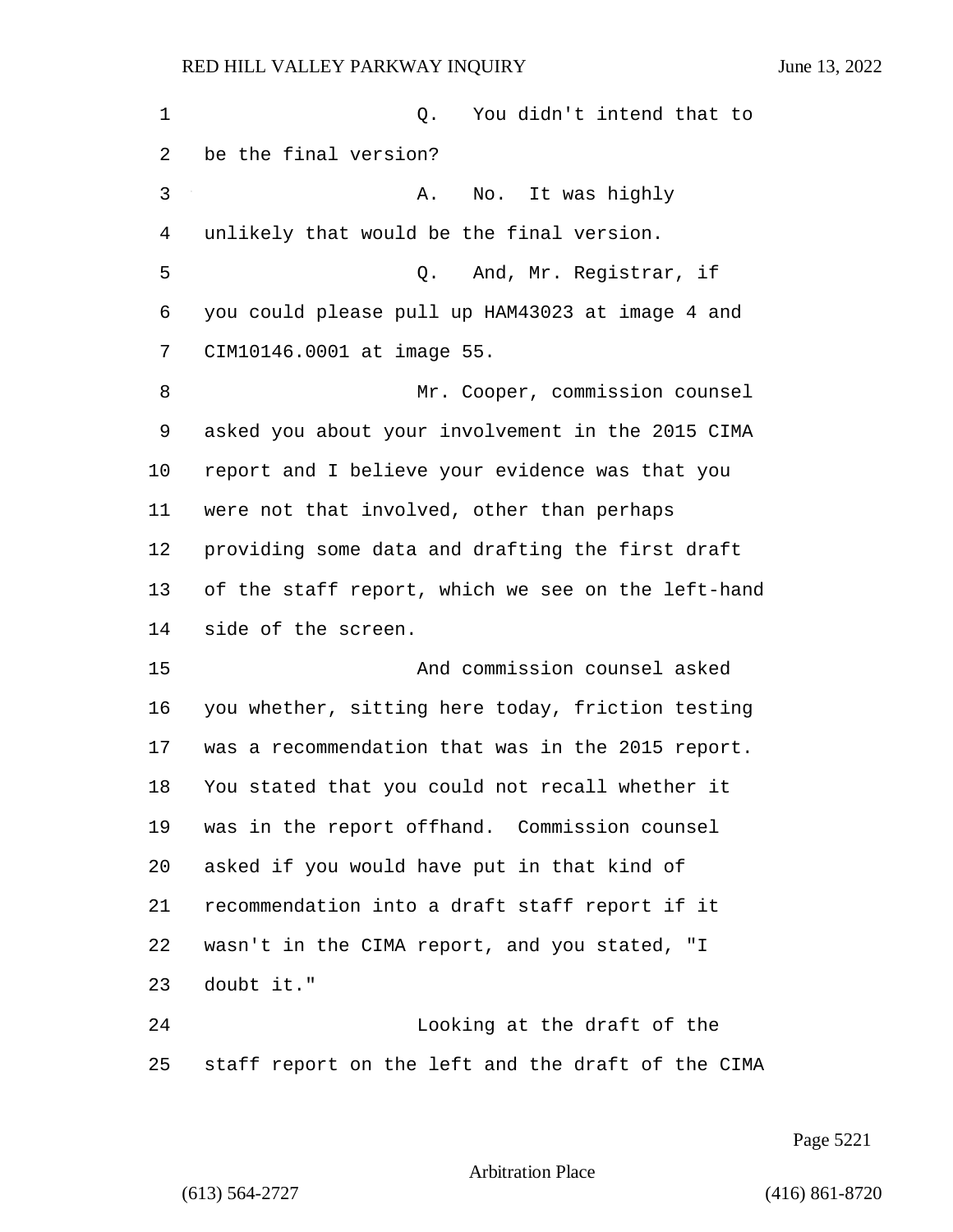| $\mathbf{1}$ | report, which you would have it at the time, on    |
|--------------|----------------------------------------------------|
| 2            | the right-hand side, is it fair to say that you    |
| 3            | simply copied the table in the draft CIMA report   |
| 4            | into the draft staff report?                       |
| 5            | Α.<br>Yes.                                         |
| 6            | Q. And, Mr. Registrar, if                          |
| 7            | you could please go to OD 7, image 69,             |
| 8            | paragraph 212.                                     |
| 9            | So, this was the e-mail from                       |
| $10 \,$      | Shillingtons that commission counsel took you to   |
| 11           | and she took you to a subsequent e-mail from       |
| 12           | Mr. Ferguson in which he requested that you gather |
| 13           | the documents responsive to this e-mail. And       |
| 14           | commission counsel asked if, in preparing these    |
| 15           | documents, whether you asked anyone if friction    |
| 16           | testing was completed.                             |
| 17           | Mr. Cooper, did you understand                     |
| 18           | this e-mail to be asking you whether friction      |
| 19           | testing was completed?                             |
| 20           | No. I don't see any<br>Α.                          |
| 21           | mention here of friction testing. This is just     |
| 22           | historical information that we had on file.        |
| 23           | And did you review the<br>Q.                       |
| 24           | pleadings for this matter to assess what was       |
| 25           | relevant and what was not relevant?                |

Page 5222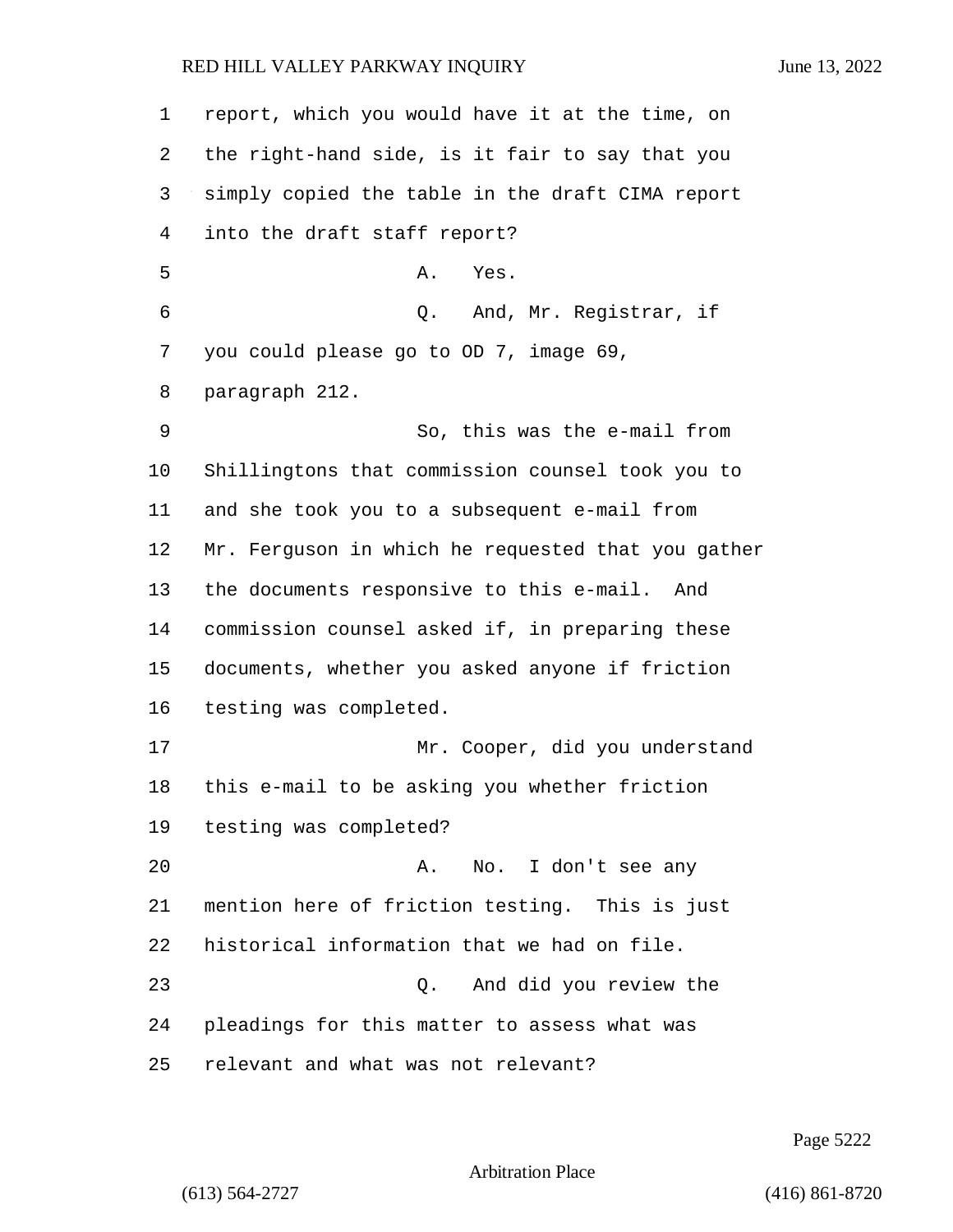| 1  | I don't recall.<br>Α.                              |
|----|----------------------------------------------------|
| 2  | Okay. And if we go to<br>Q.                        |
| 3  | HAM64134, please, Mr. Registrar.                   |
| 4  | And so, commission counsel                         |
| 5  | took you to this letter from Mr. Thompson with     |
| 6  | respect to or I think it was a covering letter     |
| 7  | providing a voluminous Affidavit of Documents.     |
| 8  | And you'll see in the third paragraph from the     |
| 9  | bottom and the fourth, sorry, the second and third |
| 10 | paragraph from the bottom, thank you,              |
| 11 | Mr. Registrar, and you'll note it states:          |
| 12 | "We would ask you to                               |
| 13 | review the enclosed                                |
| 14 | Affidavit of Documents                             |
| 15 | and Schedule A                                     |
| 16 | productions which we have                          |
| 17 | prepared for the City of                           |
| 18 | Hamilton."                                         |
| 19 | And then the bottom paragraph:                     |
| 20 | "The examinations for                              |
| 21 | discovery have not yet                             |
| 22 | been scheduled and we                              |
| 23 | will review the potential                          |
| 24 | discovery dates with you                           |
| 25 | once they have been                                |

Page 5223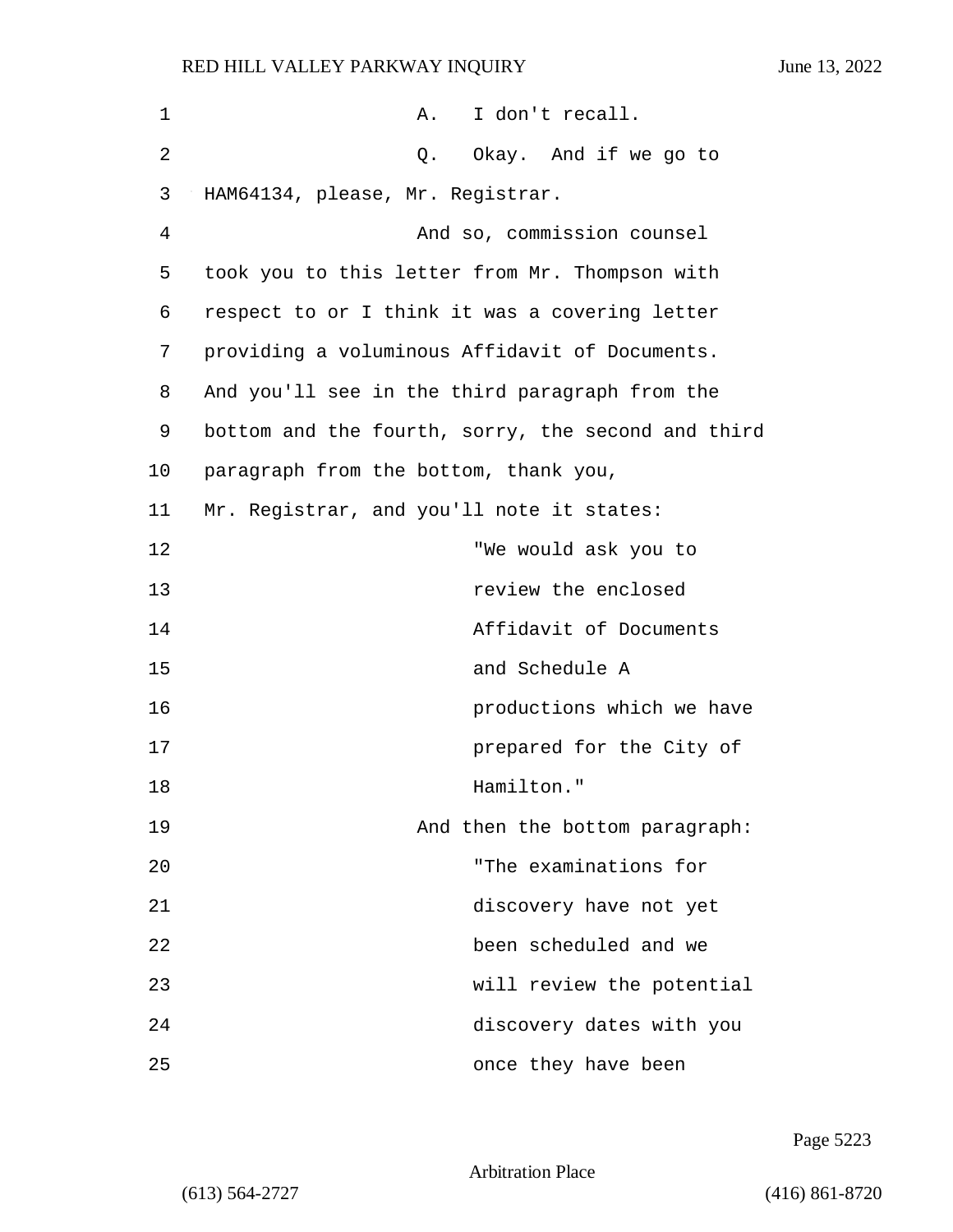| 1  | narrowed down."                                   |  |
|----|---------------------------------------------------|--|
| 2  | And, at this time when you                        |  |
| 3  | received this letter, in July 2018, did you have  |  |
| 4  | an expectation as to whether the examinations     |  |
| 5  | would be scheduled in the near future?            |  |
| 6  | No. History told me it's<br>Α.                    |  |
| 7  | usually quite some time before examination for    |  |
| 8  | discovery takes place.                            |  |
| 9  | Q. And was it your intention                      |  |
| 10 | to review the Affidavit of Documents or the       |  |
| 11 | documents closer to the examination before you    |  |
| 12 | swore the affidavit?                              |  |
| 13 | A. Yeah. Eventually I would                       |  |
| 14 | have had to get to them.                          |  |
| 15 | Thank you, Mr. Cooper.<br>Q.                      |  |
| 16 | Those are my questions.                           |  |
| 17 | JUSTICE WILTON-SIEGEL:                            |  |
| 18 | Ms. Lawrence.                                     |  |
| 19 | MS. LAWRENCE: Thank you. I                        |  |
| 20 | have no questions in re-exam.                     |  |
| 21 | JUSTICE WILTON-SIEGEL: Okay.                      |  |
| 22 | Mr. Cooper, it's been a long day, I'm sure longer |  |
| 23 | for you. Thank you very much for attending at the |  |
| 24 | inquiry. You're excused.                          |  |
| 25 | THE WITNESS: Thank you.                           |  |

Page 5224